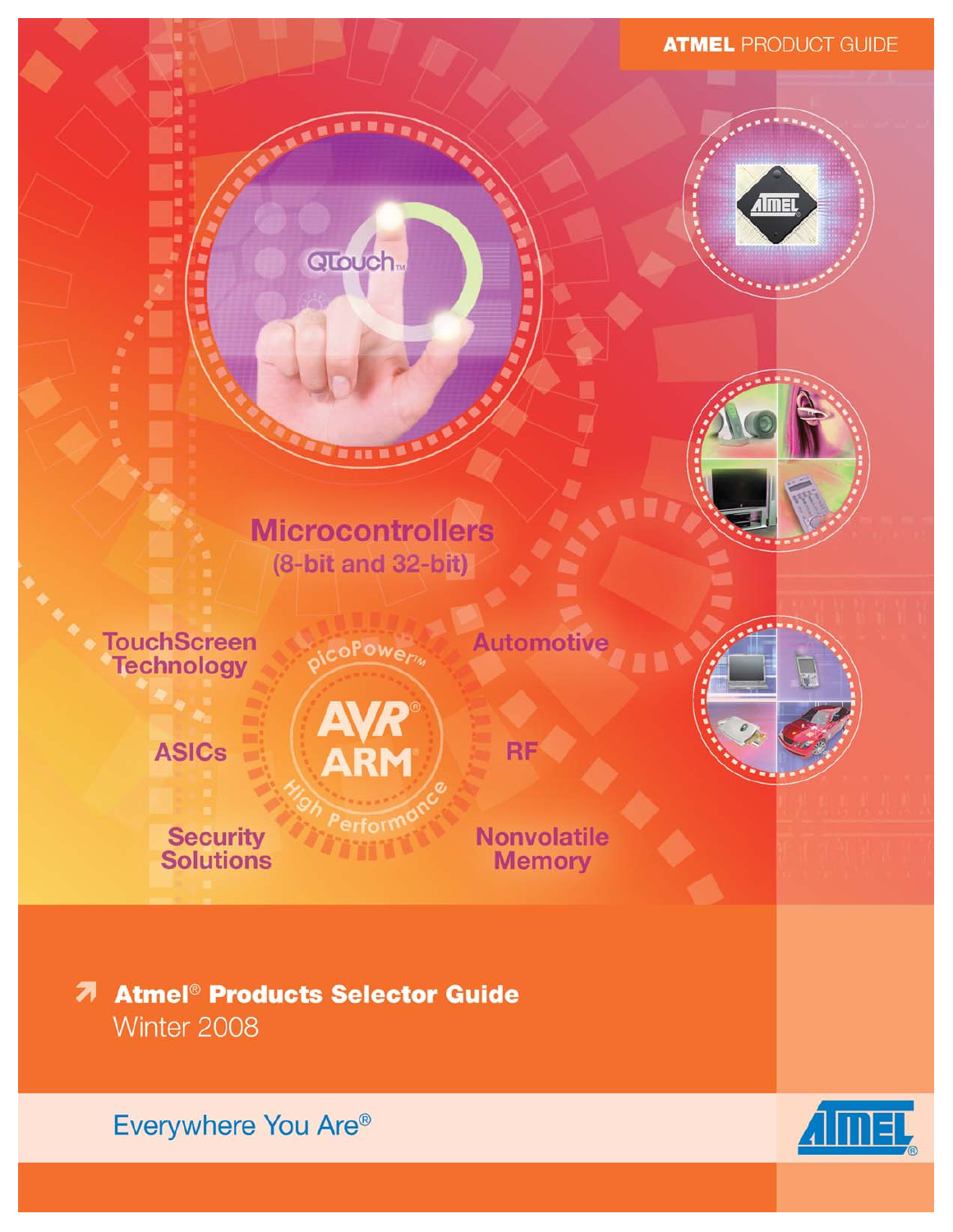# **ATMEL** PRODUCT GUIDE

**Winter 2008**

Atmel Corporation ● 2325 Orchard Parkway ● San Jose, CA 95131 TEL: (408) 441-0311 ● FAX: (408) 487-2600 Web Site: **<http://www.atmel.com>**

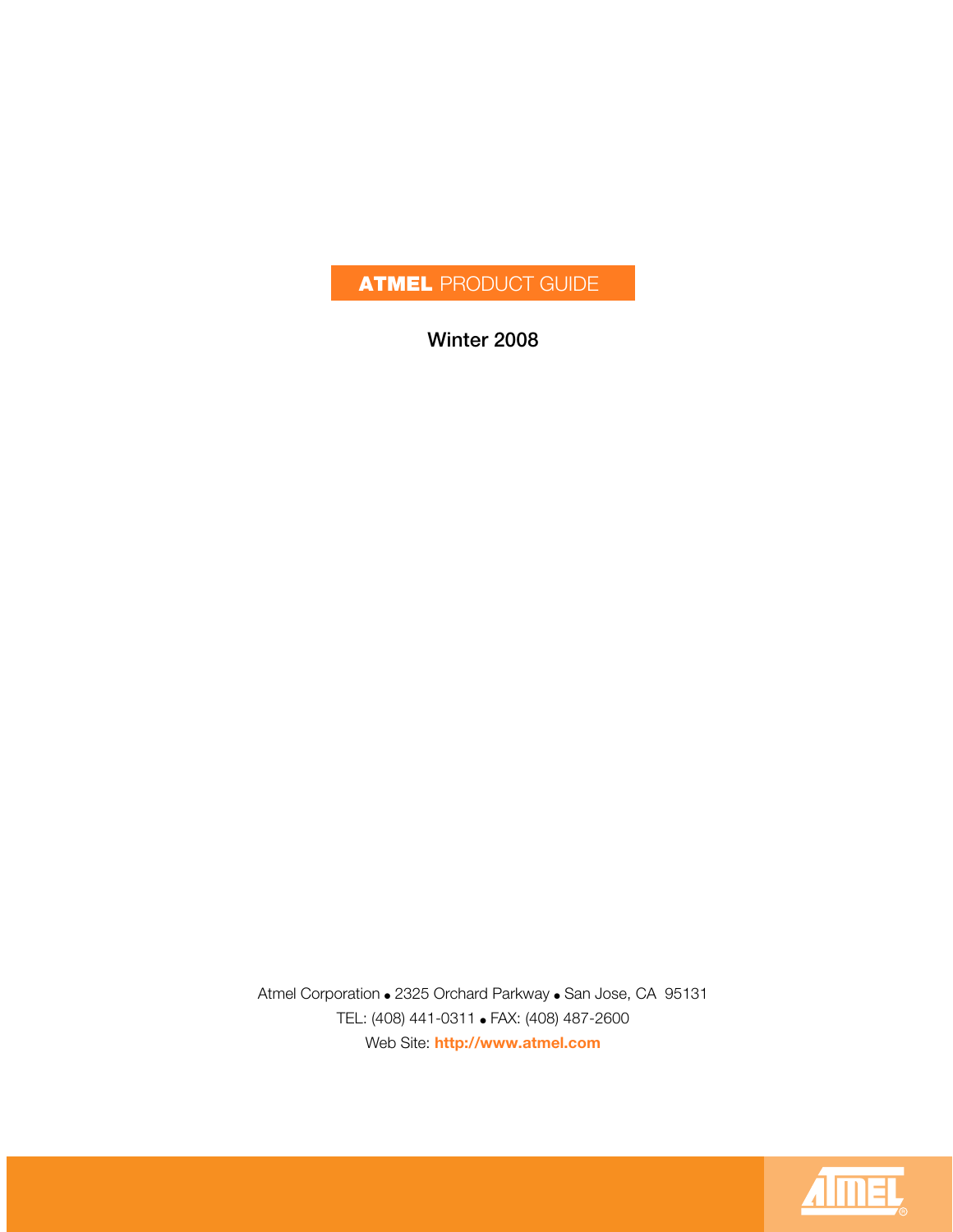### **ATMEL'S PRODUCTS**

Atmel Corporation is a global leader in the design and manufacture of microcontrollers, and complementary products such as capacitive touch sensing ICs, ASICs, nonvolatile memory and radio frequency components. Leveraging one of the industry's broadest intellectual property (IP) technology portfolios, Atmel is able to provide the electronics industry with complete microcontroller-based system solutions focused on consumer, industrial, automotive, security, communications computing markets. By providing tools and support Atmel enables those customers to lead the markets they serve with electronic products that are smaller, smarter, more cost-effective and versatile than ever before.

As a global company with worldwide revenues coming from Asia, Europe and the Americas, Atmel has a significant number of global development and manufacturing operations. Atmel operates fabrication facilities in Colorado Springs, Colorado and in Rousset, France. The company employs approximately 7,000 people worldwide. In addition to its fabrication facilities, Atmel has both its own test and assembly operations in Manila, Philippines and a sub contractor network. To better serve its customers Atmel has sales and field application support at 44 offices worldwide and numerous design facilities.

Atmel has a corporate-wide commitment to quality and continuous improvement that extends to every level of its activities. The ultimate objective is total customer satisfaction. Atmel strives to meet the needs of its worldwide customers and has continued its quality excellence path via major third-party certification programs: ISO 9001, ISO/TS 16949, and ISO 14001. All of Atmel's registration certificates can be downloaded from the Atmel quality web site (**[http://www.atmel.com/quality/quality\\_cert.asp](http://www.atmel.com/quality/quality_cert.asp)**).

### **Online Product Information**

**<http://www.atmel.com>**

#### **Atmel RoHS and Green Packaging (Lead-Free)**

Atmel began introducing Pb-free packages in the late 1990's with our LAP laminate package family. Since then we have aggressively developed Pb-free or fully Green packages and now provide offerings in virtually every available package footprint in accordance with customer demand as well as legislative directives such as RoHS 2002/95/EC. For more information go to:

**<http://www.atmel.com/green>**

#### **Ordering Information**

Atmel's products are available from any of the Atmel sales offices, franchised sales representative or distributors. To find your local contact, go to:

**<http://www.atmel.com/contacts>**

#### **Ordering Free Literature Online**

To order free literature (Annual Report, Brochures, Flyers, etc.) go to:

**<http://www.atmel.com/literature>**

#### **Atmel Product ENews**

If you are interested in receiving our monthly electronic newsletter go to:

**<http://www.atmel.com/forms/newsletter.asp>**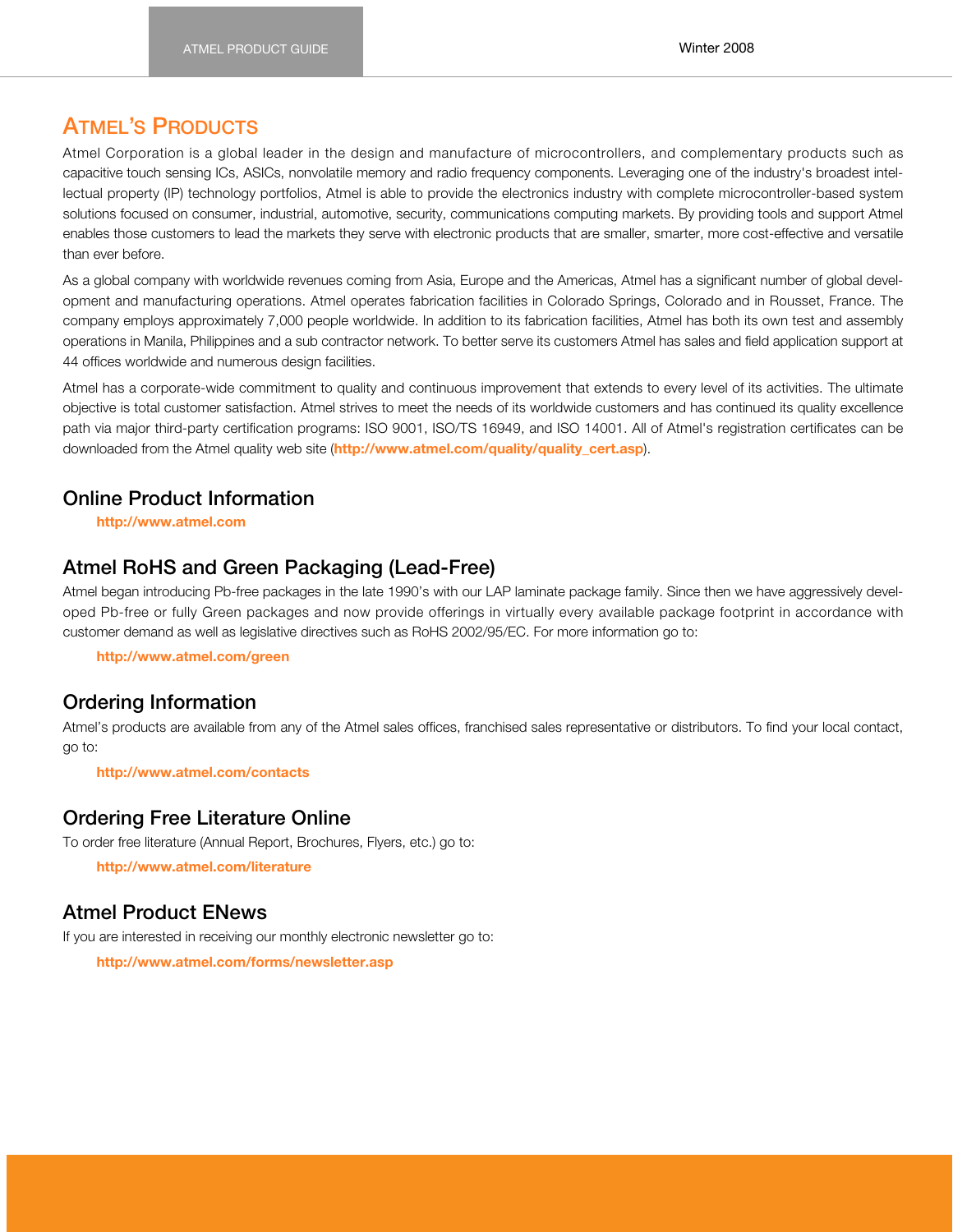# **Table of Contents**

### **[MICROCONTROLLERS](#page-7-0)**

### **[TOUCH TECHNOLOGY](#page-32-0)**

### **[APPLICATION-SPECIFIC INTEGRATED CIRCUITS \(ASICS\)](#page-35-0)**



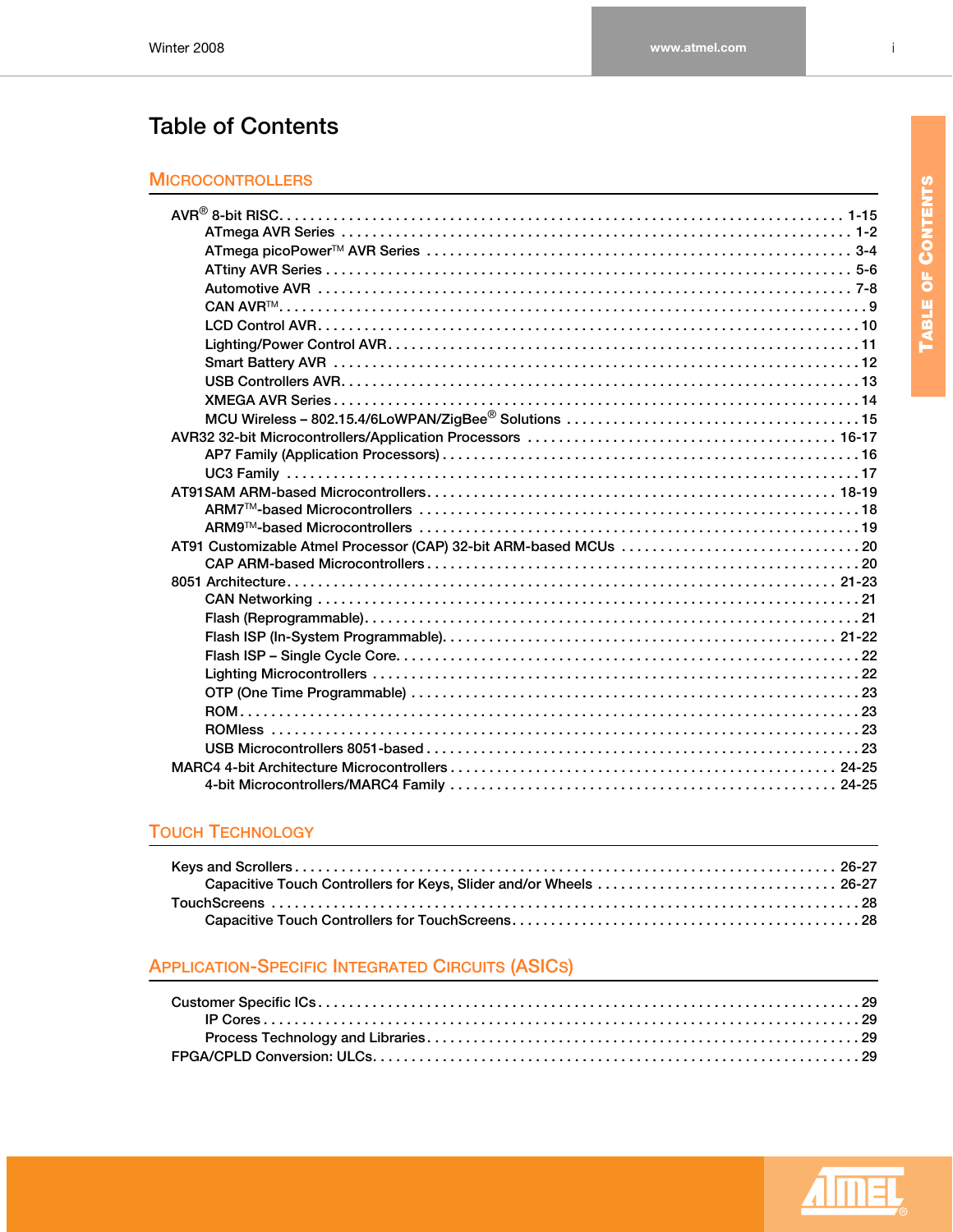# **Table of Contents (Continued)**

#### **AUTOMOTIVE**

### **GPS**

#### **INDUSTRIAL CONTROL**

 $\rm ii$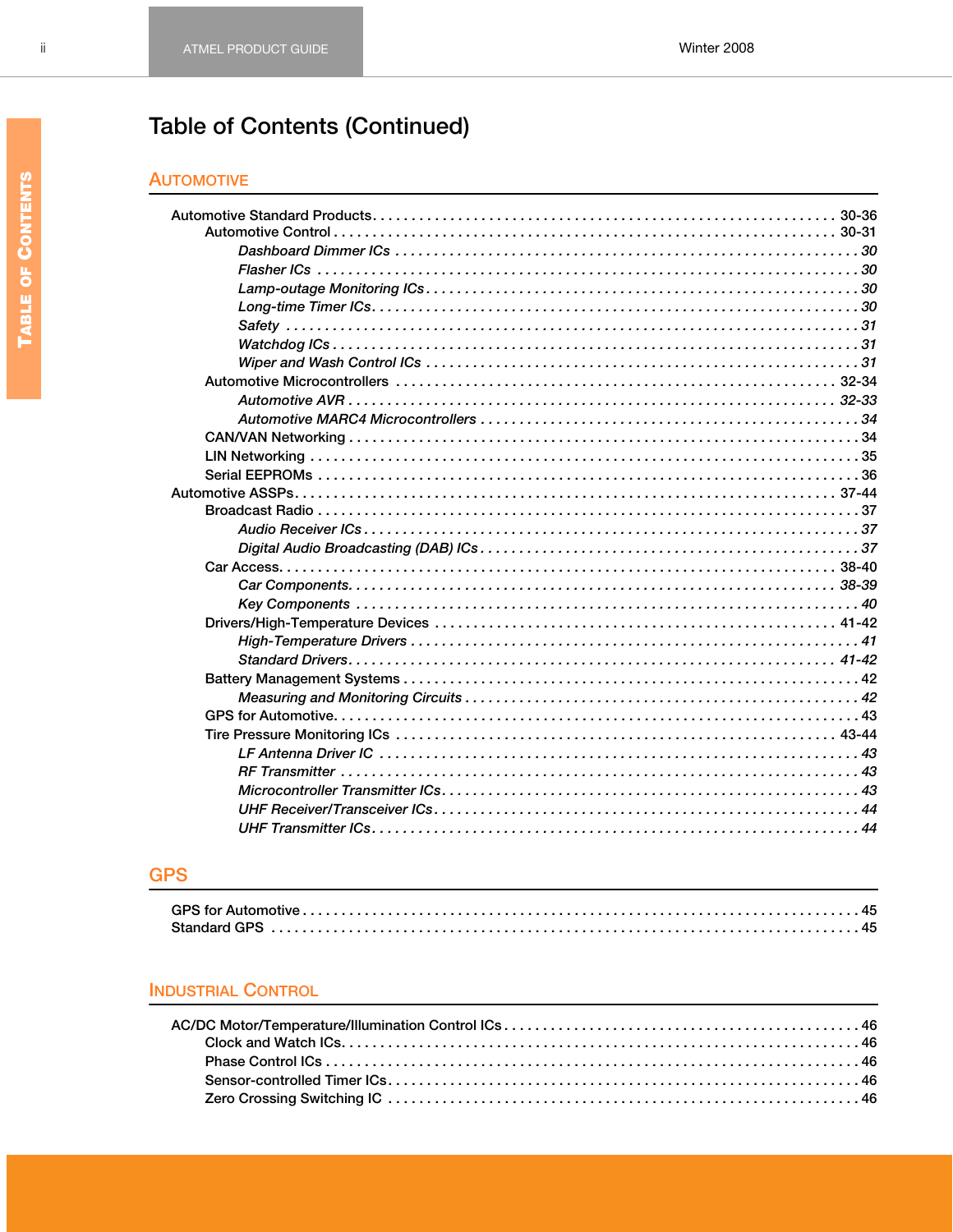# **Table of Contents (Continued)**

#### **MILITARY AND AEROSPACE**

#### **[MULTIMEDIA](#page-55-0)**

### **[NONVOLATILE MEMORY](#page-57-0)**

#### **[POWER MANAGEMENT](#page-64-0)**

#### **[PROGRAMMABLE LOGIC](#page-65-0)**

| Field Programmable System-Level Integration Circuits (FPSLIC <sup>®</sup> ) - |  |
|-------------------------------------------------------------------------------|--|
|                                                                               |  |
|                                                                               |  |
|                                                                               |  |



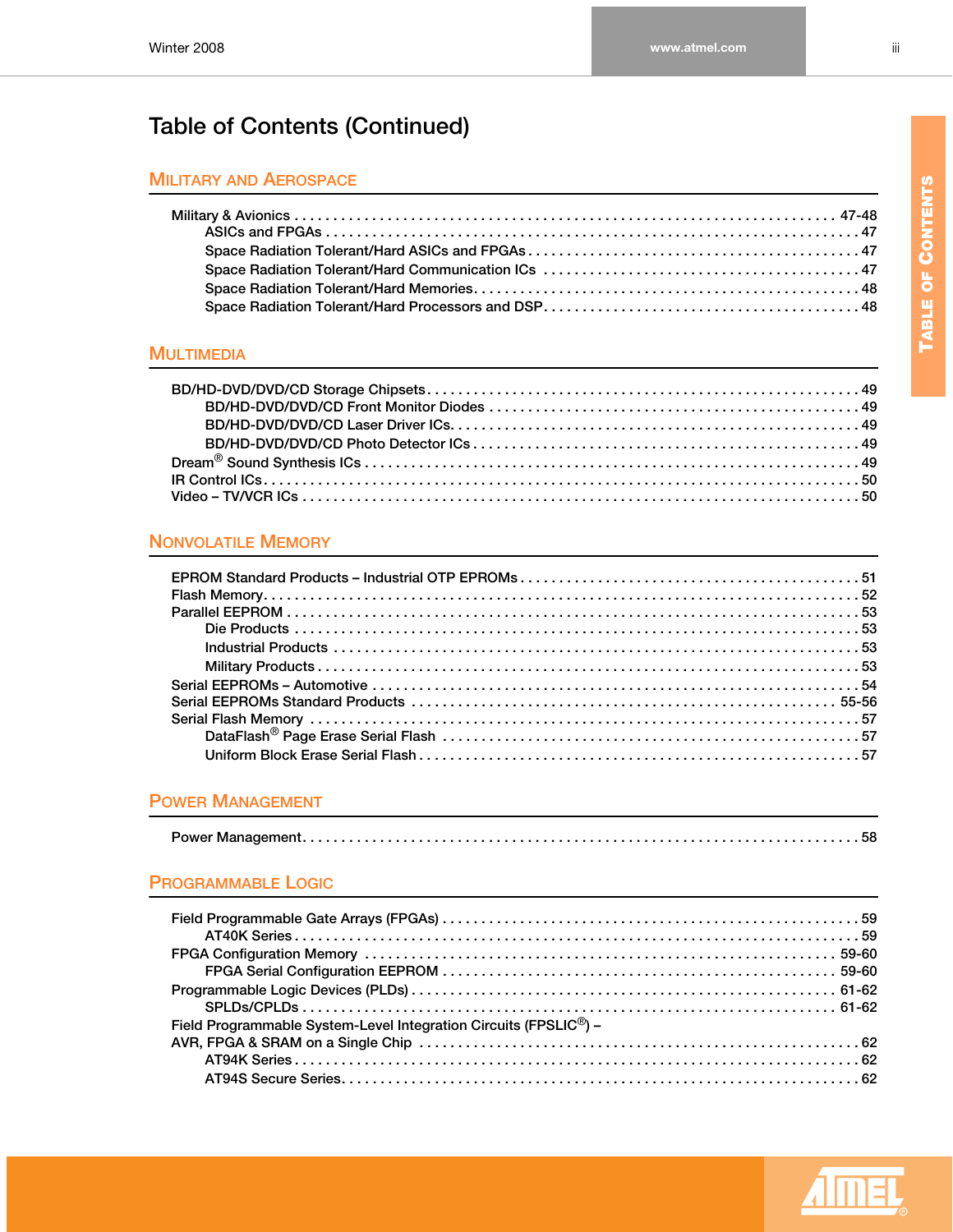# **Table of Contents (Continued)**

# **RADIO FREQUENCY (RF) ICS**

### **[SECURITY SOLUTIONS ICS](#page-74-0)**

| CryptoMemory <sup>®</sup> – Embedded (2-wire Interface)                                                                           |  |
|-----------------------------------------------------------------------------------------------------------------------------------|--|
| CryptoMemory - Smart Cards (ISO 7816-3, T = 0) $\dots\dots\dots\dots\dots\dots\dots\dots\dots\dots\dots\dots\dots\dots\dots\dots$ |  |
|                                                                                                                                   |  |
|                                                                                                                                   |  |
| CryptoCompanion (Host Side Security IC, 2-wire Interface) for                                                                     |  |
|                                                                                                                                   |  |
|                                                                                                                                   |  |
|                                                                                                                                   |  |
|                                                                                                                                   |  |
|                                                                                                                                   |  |
|                                                                                                                                   |  |
|                                                                                                                                   |  |
|                                                                                                                                   |  |
|                                                                                                                                   |  |
|                                                                                                                                   |  |
|                                                                                                                                   |  |
|                                                                                                                                   |  |
|                                                                                                                                   |  |
| 13.56 MHz Reader IC (ISO 14443 Type B, SPI and 2-wire Interface)  75                                                              |  |
|                                                                                                                                   |  |
|                                                                                                                                   |  |
|                                                                                                                                   |  |
|                                                                                                                                   |  |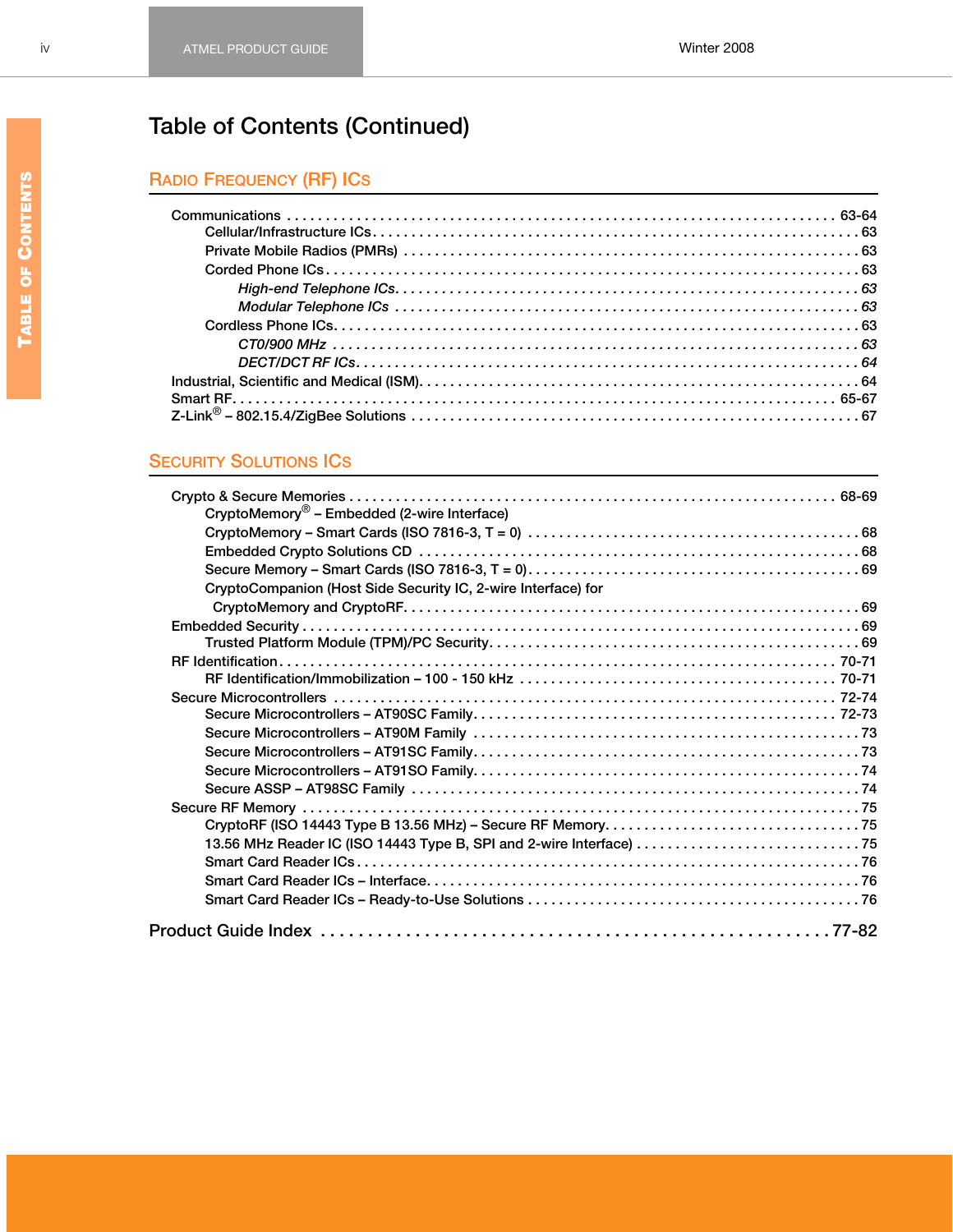## <span id="page-7-0"></span>**MICROCONTROLLERS**

<span id="page-7-2"></span><span id="page-7-1"></span>**AVR**® **8-bit RISC** *ATmega AVR Series*

| <b>Part Number</b> | Flash (Kbytes) | EEPROM (Bytes) | RAM (Bytes)    | I/O Pins | gi                       | <b>USART</b>   | <b>GPI</b>   | Σ                        | 8-bit Timer             | 16-bit Timer             | 10-bit ADC               | BOD     | On-chip Debug.           | Self-prog. (S) | Package                       | ycc          | Speed (MHz) | Other                    | Availability |
|--------------------|----------------|----------------|----------------|----------|--------------------------|----------------|--------------|--------------------------|-------------------------|--------------------------|--------------------------|---------|--------------------------|----------------|-------------------------------|--------------|-------------|--------------------------|--------------|
| ATmega48           | 4              | 256            | 512            | 23       | $\overline{\phantom{0}}$ | $\mathbf{1}$   | 1+USART      | 1                        | $\overline{c}$          | $\mathbf{1}$             | 8                        | Υ       | debug-<br><b>WIRE</b>    | S              | PDIP, TQFP,<br>QFN, DIE       | $2.7 - 5.5V$ | $0 - 20$    | -                        | Now          |
| ATmega48V          | $\overline{4}$ | 256            | 512            | 23       | $\qquad \qquad -$        | $\mathbf{1}$   | 1+USART      | $\mathbf{1}$             | $\overline{2}$          | $\mathbf{1}$             | 8                        | Y       | debug-<br><b>WIRE</b>    | S              | PDIP, TQFP,<br>QFN, DIE       | $1.8 - 5.5V$ | $0 - 10$    | $\overline{\phantom{0}}$ | <b>Now</b>   |
| ATmega8            | 8              | 512            | 1K             | 23       | $\overline{\phantom{0}}$ | $\mathbf{1}$   | 1            | 1                        | $\mathbf{2}$            | $\mathbf{1}$             | 8                        | Υ       | —                        | S              | PDIP, TQFP,<br>QFN, DIE       | $4.5 - 5.5V$ | $0 - 16$    | -                        | Now          |
| ATmega8L           | 8              | 512            | 1K             | 23       | $\qquad \qquad -$        | $\mathbf{1}$   | $\mathbf{1}$ | $\mathbf{1}$             | $\overline{c}$          | $\mathbf{1}$             | 8                        | $\sf Y$ | $\overline{\phantom{0}}$ | $\mathsf{s}$   | PDIP, TQFP,<br>QFN, DIE       | $2.7 - 5.5V$ | $0 - 8$     | $\overline{\phantom{0}}$ | <b>Now</b>   |
| ATmega88           | 8              | 512            | 1K             | 23       | $\overline{\phantom{0}}$ | $\mathbf{1}$   | 1+USART      | $\mathbf{1}$             | $\overline{c}$          | $\mathbf{1}$             | 8                        | Υ       | debug-<br><b>WIRE</b>    | S              | PDIP, TQFP,<br>QFN, DIE       | $2.7 - 5.5V$ | $0 - 20$    | $\overline{\phantom{0}}$ | Now          |
| ATmega88V          | $\bf 8$        | 512            | 1K             | 23       | $\qquad \qquad -$        | $\mathbf{1}$   | 1+USART      | $\mathbf{1}$             | $\overline{c}$          | $\mathbf{1}$             | 8                        | Υ       | debug-<br><b>WIRE</b>    | $\mathbb S$    | PDIP, TQFP,<br>QFN, DIE       | $1.8 - 5.5V$ | $0 - 10$    | $\overline{\phantom{0}}$ | <b>Now</b>   |
| ATmega8515         | 8              | 512            | 512            | 35       | $\overline{\phantom{a}}$ | $\mathbf{1}$   | 1            | $\overline{\phantom{0}}$ | $\mathbf{1}$            | $\mathbf{1}$             | $\overline{\phantom{0}}$ | Υ       | -                        | S              | PDIP, PLCC,<br>TQFP, QFN, DIE | $4.5 - 5.5V$ | $0 - 16$    | <b>XRAM</b>              | Now          |
| ATmega8515L        | 8              | 512            | 512            | 35       | $\equiv$                 | $\mathbf{1}$   | $\mathbf{1}$ | $\qquad \qquad -$        | $\mathbf{1}$            | $\mathbf{1}$             | $\qquad \qquad -$        | $\sf Y$ | $\overline{\phantom{0}}$ | $\mathsf{s}$   | PDIP, PLCC,<br>TQFP, QFN, DIE | $2.7 - 5.5V$ | $0 - 8$     | <b>XRAM</b>              | <b>Now</b>   |
| ATmega8535         | 8              | 512            | 512            | 32       | $\overline{\phantom{0}}$ | $\mathbf{1}$   | 1            | $\mathbf{1}$             | $\overline{c}$          | $\mathbf{1}$             | 8                        | Υ       | $\overline{\phantom{0}}$ | S              | PDIP, PLCC,<br>TQFP, QFN, DIE | $4.5 - 5.5V$ | $0 - 16$    |                          | Now          |
| ATmega8535L        | 8              | 512            | 512            | 32       | $\qquad \qquad -$        | $\mathbf{1}$   | $\mathbf{1}$ | $\mathbf{1}$             | $\overline{c}$          | $\mathbf{1}$             | 8                        | $\sf Y$ | $\overline{\phantom{0}}$ | $\mathsf{s}$   | PDIP, PLCC,<br>TQFP, QFN, DIE | $2.7 - 5.5V$ | $0 - 8$     | -                        | <b>Now</b>   |
| ATmega168          | 16             | 512            | 1K             | 23       | $\overline{\phantom{0}}$ | $\mathbf{1}$   | 1+USART      | 1                        | $\overline{c}$          | $\mathbf{1}$             | 8                        | Υ       | debug-<br><b>WIRE</b>    | S              | PDIP, TQFP,<br>QFN, DIE       | $2.7 - 5.5V$ | $0 - 20$    | $\overline{\phantom{0}}$ | Now          |
| ATmega168V         | 16             | 512            | 1K             | 23       | $\qquad \qquad -$        | $\mathbf{1}$   | 1+USART      | $\mathbf{1}$             | $\overline{c}$          | $\mathbf{1}$             | 8                        | Υ       | debug-<br><b>WIRE</b>    | $\mathbb S$    | PDIP, TQFP,<br>QFN, DIE       | $1.8 - 5.5V$ | $0 - 10$    | -                        | <b>Now</b>   |
| ATmega162          | 16             | 512            | 1K             | 35       | $\overline{\phantom{a}}$ | $\overline{c}$ | 1            | $\overline{\phantom{0}}$ | $\overline{\mathbf{c}}$ | $\overline{c}$           | $\qquad \qquad -$        | Υ       | <b>JTAG</b>              | S              | PDIP, TQFP,<br>QFN, DIE       | $2.7 - 5.5V$ | $0 - 16$    | <b>XRAM</b>              | Now          |
| ATmega162V         | 16             | 512            | 1K             | 35       | $\equiv$                 | $\overline{c}$ | $\mathbf{1}$ | $\qquad \qquad -$        | $\overline{c}$          | $\overline{c}$           | $\qquad \qquad -$        | Υ       | <b>JTAG</b>              | $\mathbf S$    | PDIP, TQFP,<br>QFN, DIE       | $1.8 - 5.5V$ | $0 - 8$     | <b>XRAM</b>              | <b>Now</b>   |
| ATmega16A          | 16             | 512            | 1K             | 32       | $\overline{\phantom{a}}$ | $\mathbf{1}$   | 1            | 1                        | $\overline{c}$          | 1                        | 8                        | Υ       | <b>JTAG</b>              | ${\mathsf S}$  | PDIP, TQFP,<br>QFN, DIE       | $2.7 - 5.5V$ | $0 - 16$    |                          | Now          |
| ATmega32A          | 32             | 1K             | 2K             | 32       | $\qquad \qquad -$        | $\mathbf{1}$   | 1            | $\mathbf{1}$             | $\overline{c}$          | $\mathbf{1}$             | 8                        | Y       | <b>JTAG</b>              | $\mathsf{s}$   | PDIP, TQFP,<br>QFN, DIE       | $2.7 - 5.5V$ | $0 - 16$    |                          | <b>Now</b>   |
| ATmega325          | 32             | 1K             | 2K             | 54       | $\mathbf{1}$             | 1              | $1+USI$      | USI                      | $\overline{\mathbf{c}}$ | $\mathbf{1}$             | 8                        | Y       | <b>JTAG</b>              | S              | TQFP, QFN, DIE 2.7-5.5V       |              | $0 - 16$    | $\overline{\phantom{0}}$ | Now          |
| ATmega325V         | 32             | 1K             | 2K             | 54       | $\mathbf{1}$             | $\mathbf{1}$   | $1+USI$      | <b>USI</b>               | $\overline{c}$          | $\mathbf{1}$             | 8                        | Y       | <b>JTAG</b>              | S              | TQFP, QFN, DIE 1.8-5.5V       |              | $0 - 8$     | $\qquad \qquad -$        | <b>Now</b>   |
| ATmega3250         | 32             | 1K             | 2K             | 69       | 1                        | 1              | $1+USI$      | <b>USI</b>               | 2                       | 1                        | 8                        | Υ       | <b>JTAG</b>              | S              | TQFP, DIE                     | $2.7 - 5.5V$ | $0 - 16$    | $\qquad \qquad -$        | Now          |
| ATmega3250V        | 32             | 1K             | 2K             | 69       | $\mathbf{1}$             | $\mathbf{1}$   | $1+USI$      | <b>USI</b>               | $\overline{c}$          | $\mathbf{1}$             | 8                        | Y       | <b>JTAG</b>              | S              | <b>TQFP, DIE</b>              | $1.8 - 5.5V$ | $0 - 8$     |                          | <b>Now</b>   |
| ATmega64           | 64             | 2              | 4              | 54       | $\overline{\phantom{0}}$ | $\overline{c}$ | $\mathbf{1}$ | 1                        | 2                       | 2                        | 8                        | Y       | <b>JTAG</b>              | S              | TQFP, QFN, DIE 4.5-5.5V       |              | $0 - 16$    | <b>XRAM</b>              | Now          |
| ATmega64L          | 64             | 2              | $\overline{4}$ | 54       | $\qquad \qquad -$        | $\overline{c}$ | $\mathbf{1}$ | $\mathbf{1}$             | $\overline{c}$          | $\overline{c}$           | 8                        | Υ       | <b>JTAG</b>              | S              | TQFP, QFN, DIE 2.7-5.5V       |              | $0 - 8$     | <b>XRAM</b>              | <b>Now</b>   |
| ATmega640          | 64             | 4              | 8              | 86       | $\qquad \qquad -$        | 4              | 1+USART      | $\mathbf{1}$             | $\overline{c}$          | $\overline{4}$           | 16                       | Y       | <b>JTAG</b>              | S              | TQFP, BGA, DIE 2.7-5.5V       |              | $0 - 16$    | <b>XRAM</b>              | Now          |
| ATmega640V         | 64             | 4              | 8              | 86       | -                        | 4              | 1+USART      | $\mathbf{1}$             | $\overline{c}$          | $\overline{\mathcal{L}}$ | $16$                     | Υ       | <b>JTAG</b>              | S              | TQFP, BGA, DIE 1.8-5.5V       |              | $0 - 8$     | <b>XRAM</b>              | <b>Now</b>   |

Note: 1. All ATmega AVR Series parts are RoHS compliant.

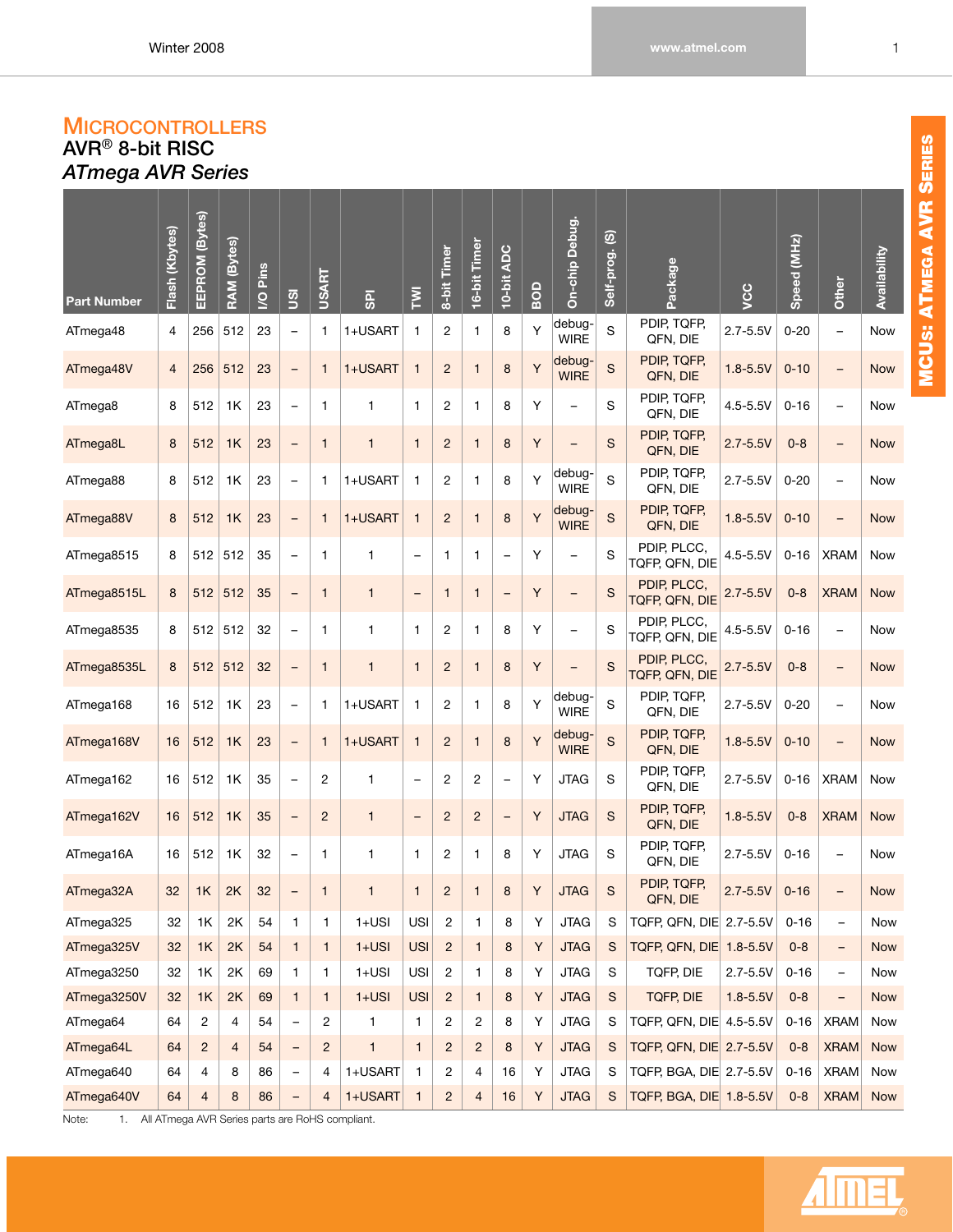**AVR 8-bit RISC (Continued)** *ATmega AVR Series (Continued)*

| <b>Part Number</b>                 | Flash (Kbytes)                                                                                                                                                                                                                                                                                                                                                                                                            | EEPROM (Kbytes) | <b>RAM (Kbytes)</b>      | <b>Pins</b><br>$\overline{S}$ | gu                       | <b>USART</b>             | <b>GPI</b>                                                                                                     | $\overline{\Sigma}$      | 8-bit Timer       | 16-bit Timer   | 10-bit ADC               | BOD | On-chip Debug.        | $\overline{\omega}$<br>Self-prog. | Package                                                                                   | ycc          | (MHz)<br>Speed | Other                    | Availability      |
|------------------------------------|---------------------------------------------------------------------------------------------------------------------------------------------------------------------------------------------------------------------------------------------------------------------------------------------------------------------------------------------------------------------------------------------------------------------------|-----------------|--------------------------|-------------------------------|--------------------------|--------------------------|----------------------------------------------------------------------------------------------------------------|--------------------------|-------------------|----------------|--------------------------|-----|-----------------------|-----------------------------------|-------------------------------------------------------------------------------------------|--------------|----------------|--------------------------|-------------------|
| ATmega644                          | 64                                                                                                                                                                                                                                                                                                                                                                                                                        | $\overline{2}$  | 4                        | 32                            | $\qquad \qquad -$        | $\mathbf{1}$             | 1+USART                                                                                                        | $\mathbf{1}$             | 2                 | 1              | 8                        | Υ   | <b>JTAG</b>           | S                                 | PDIP, TQFP,<br>QFN, DIE                                                                   | $2.7 - 5.5V$ | $0 - 20$       | $\overline{\phantom{0}}$ | Now               |
| ATmega644V                         | 64                                                                                                                                                                                                                                                                                                                                                                                                                        | $\overline{c}$  | $\overline{\mathcal{L}}$ | 32                            | $\qquad \qquad -$        | $\mathbf{1}$             | 1+USART                                                                                                        | $\mathbf{1}$             | $\overline{c}$    | 1              | 8                        | Υ   | <b>JTAG</b>           | S                                 | PDIP, TQFP,<br>QFN, DIE                                                                   | $1.8 - 5.5V$ | $0 - 10$       | $\overline{\phantom{a}}$ | <b>Now</b>        |
| ATmega645                          | 64                                                                                                                                                                                                                                                                                                                                                                                                                        | 2               | 4                        | 54                            | 1                        | 1                        | $1+USI$                                                                                                        | USI                      | $\overline{c}$    | 1              | 8                        | Υ   | <b>JTAG</b>           | S                                 | TQFP, QFN, DIE 2.7-5.5V                                                                   |              | $0 - 16$       | $\qquad \qquad -$        | Now               |
| ATmega645V                         | 64                                                                                                                                                                                                                                                                                                                                                                                                                        | $\overline{c}$  | $\overline{4}$           | 54                            | $\mathbf{1}$             | $\mathbf{1}$             | $1+USI$                                                                                                        | <b>USI</b>               | $\sqrt{2}$        | $\mathbf{1}$   | 8                        | Y   | <b>JTAG</b>           | S                                 | TQFP, QFN, DIE 1.8-5.5V                                                                   |              | $0 - 8$        | -                        | <b>Now</b>        |
| ATmega6450                         | 64                                                                                                                                                                                                                                                                                                                                                                                                                        | 2               | 4                        | 69                            | 1                        | 1                        | $1+USI$                                                                                                        | USI                      | $\overline{c}$    | 1              | 8                        | Υ   | <b>JTAG</b>           | ${\mathsf S}$                     | TQFP, DIE                                                                                 | $2.7 - 5.5V$ | $0 - 16$       | $\qquad \qquad -$        | Now               |
| ATmega6450V                        | 64                                                                                                                                                                                                                                                                                                                                                                                                                        | $\overline{c}$  | $\overline{4}$           | 69                            | $\mathbf{1}$             | $\mathbf{1}$             | $1+USI$                                                                                                        | <b>USI</b>               | $\overline{c}$    | $\mathbf{1}$   | 8                        | Y   | <b>JTAG</b>           | ${\mathsf S}$                     | <b>TQFP, DIE</b>                                                                          | $1.8 - 5.5V$ | $0 - 8$        | -                        | <b>Now</b>        |
| ATmega128                          | 128                                                                                                                                                                                                                                                                                                                                                                                                                       | 4               | 4                        | 53                            | $\overline{\phantom{0}}$ | 2                        | $\mathbf{1}$                                                                                                   | 1                        | 2                 | 2              | 8                        | Υ   | <b>JTAG</b>           | S                                 | TQFP, QFN, DIE 4.5-5.5V                                                                   |              | $0 - 16$       | <b>XRAM</b>              | Now               |
| ATmega128L                         | 128                                                                                                                                                                                                                                                                                                                                                                                                                       | 4               | $\overline{4}$           | 53                            | $\qquad \qquad -$        | $\overline{2}$           | $\mathbf{1}$                                                                                                   | $\mathbf{1}$             | $\overline{c}$    | $\overline{c}$ | 8                        | Y   | <b>JTAG</b>           | S                                 | TQFP, QFN, DIE 2.7-5.5V                                                                   |              | $0 - 8$        | <b>XRAM</b>              | <b>Now</b>        |
| ATmega1280                         | Υ<br>1+USART<br>$\overline{c}$<br><b>JTAG</b><br>S<br>TQFP, BGA, DIE 2.7-5.5V<br>128<br>4<br>8<br>4<br>16<br>$0 - 16$<br><b>XRAM</b><br>86<br>4<br>$\mathbf{1}$<br>$\overline{\phantom{a}}$<br>Y<br>1+USART<br>$\overline{c}$<br><b>JTAG</b><br>S<br>TQFP, BGA, DIE 1.8-5.5V<br>128<br>$\overline{4}$<br>8<br>86<br>$\mathbf{1}$<br>$\overline{4}$<br>16<br>$0 - 8$<br><b>XRAM</b><br>$\overline{4}$<br>$\qquad \qquad -$ |                 |                          |                               |                          |                          |                                                                                                                |                          |                   |                |                          |     |                       |                                   |                                                                                           | Now          |                |                          |                   |
| ATmega1280V                        | Υ<br>1+USART<br>$\overline{c}$<br><b>JTAG</b><br>S<br>TQFP, QFN, DIE 2.7-5.5V<br>128<br>4<br>8<br>54<br>2<br>4<br>8<br>$0 - 16$<br><b>XRAM</b><br>1<br>$\qquad \qquad -$                                                                                                                                                                                                                                                  |                 |                          |                               |                          |                          |                                                                                                                |                          |                   |                |                          |     |                       |                                   |                                                                                           | <b>Now</b>   |                |                          |                   |
| ATmega1281                         | Y<br>1+USART<br>$\overline{c}$<br><b>JTAG</b><br>S<br>TQFP, QFN, DIE 1.8-5.5V<br>128<br>4<br>8<br>54<br>$\overline{c}$<br>$\mathbf{1}$<br>$\overline{4}$<br>8<br>$0 - 8$<br><b>XRAM</b><br>-                                                                                                                                                                                                                              |                 |                          |                               |                          |                          |                                                                                                                |                          |                   |                |                          |     |                       |                                   |                                                                                           | Now          |                |                          |                   |
| ATmega1281V                        |                                                                                                                                                                                                                                                                                                                                                                                                                           |                 |                          |                               |                          |                          |                                                                                                                |                          |                   |                |                          |     |                       |                                   |                                                                                           |              | <b>Now</b>     |                          |                   |
| ATmega2561                         | 256                                                                                                                                                                                                                                                                                                                                                                                                                       | 4               | 8                        | 54                            | $\qquad \qquad -$        | 2                        | 1+USART                                                                                                        | 1                        | 2                 | 4              | 8                        | Υ   | <b>JTAG</b>           | S                                 | TQFP, QFN, DIE 2.7-5.5V                                                                   |              | $0 - 16$       | <b>XRAM</b>              | Now               |
| ATmega2561V                        | 256                                                                                                                                                                                                                                                                                                                                                                                                                       | 4               | 8                        | 54                            | $\qquad \qquad -$        | $\overline{c}$           | 1+USART                                                                                                        | $\mathbf{1}$             | $\overline{c}$    | $\overline{4}$ | 8                        | Y   | <b>JTAG</b>           | S                                 | TQFP, QFN, DIE 1.8-5.5V                                                                   |              | $0 - 8$        | <b>XRAM</b>              | <b>Now</b>        |
| ATmega2560                         | 256                                                                                                                                                                                                                                                                                                                                                                                                                       | 4               | 8                        | 86                            | $\overline{\phantom{a}}$ | 4                        | 1+USART                                                                                                        | 1                        | $\overline{c}$    | 4              | 16                       | Υ   | <b>JTAG</b>           | S                                 | TQFP, BGA, DIE 2.7-5.5V                                                                   |              | $0 - 16$       | <b>XRAM</b>              | Now               |
| ATmega2560V                        | 256                                                                                                                                                                                                                                                                                                                                                                                                                       | 4               | 8                        | 86                            | $\qquad \qquad =$        | $\overline{4}$           | 1+USART                                                                                                        | $\mathbf{1}$             | $\overline{c}$    | $\overline{4}$ | 16                       | Y   | <b>JTAG</b>           | S                                 | TQFP, BGA, DIE 1.8-5.5V                                                                   |              | $0 - 8$        | <b>XRAM</b>              | <b>Now</b>        |
| ATmega8HVA                         | 8                                                                                                                                                                                                                                                                                                                                                                                                                         | 256             | 512                      | 6                             | $\overline{\phantom{0}}$ | $\overline{\phantom{a}}$ | 1                                                                                                              | $\overline{\phantom{a}}$ | $\qquad \qquad -$ | 2              | $\overline{\phantom{a}}$ | Y   | debug-<br><b>WIRE</b> | S                                 | LGA, TSOP                                                                                 | $1.8 - 9.0V$ | $0 - 4$        | 12-bit<br><b>ADC</b>     | <b>Now</b>        |
| ATmega16HVA                        | 16                                                                                                                                                                                                                                                                                                                                                                                                                        | 256             | 512                      | 6                             | $\qquad \qquad -$        | -                        | 1                                                                                                              | $\qquad \qquad -$        | -                 | $\overline{c}$ | $\qquad \qquad -$        | Y   | debug-<br><b>WIRE</b> | S                                 | LGA, TSOP                                                                                 | $1.8 - 9.0V$ | $0 - 4$        | 12-bit<br><b>ADC</b>     | <b>Now</b>        |
| <b>Evaluation/Development Kits</b> |                                                                                                                                                                                                                                                                                                                                                                                                                           |                 |                          |                               |                          |                          |                                                                                                                |                          |                   |                |                          |     |                       |                                   |                                                                                           |              |                |                          |                   |
| <b>ATAVRBFLY</b>                   |                                                                                                                                                                                                                                                                                                                                                                                                                           |                 |                          |                               |                          |                          | AVR Butterfly, ATmega169 Demo Board with LCD and Speaker                                                       |                          |                   |                |                          |     |                       |                                   |                                                                                           |              |                |                          | <b>Now</b>        |
| <b>ATAVRDRAGON</b>                 |                                                                                                                                                                                                                                                                                                                                                                                                                           |                 |                          |                               |                          |                          | for All AVRs with 32 Kbytes or Less Flash Memory)                                                              |                          |                   |                |                          |     |                       |                                   | Starter Kit Supporting On-chip Debugging and Programming for AVR (AVR Dragon Supports OCD |              |                |                          | Now               |
| ATAVRISP2                          |                                                                                                                                                                                                                                                                                                                                                                                                                           |                 |                          |                               |                          |                          | <b>AVRISP Programmer for All AVR ISP Devices</b>                                                               |                          |                   |                |                          |     |                       |                                   |                                                                                           |              |                |                          | <b>Now</b>        |
| <b>ATAVRRTOS</b>                   |                                                                                                                                                                                                                                                                                                                                                                                                                           |                 |                          |                               |                          |                          | AVR Real-time Operating System Development Kit                                                                 |                          |                   |                |                          |     |                       |                                   |                                                                                           |              |                |                          | Now               |
| <b>ATJTAGICE2</b>                  |                                                                                                                                                                                                                                                                                                                                                                                                                           |                 |                          |                               |                          |                          | AVR Low-cost In-Circuit Emulator Supporting All AVR with debugWIRE or JTAG Interface                           |                          |                   |                |                          |     |                       |                                   |                                                                                           |              |                |                          | <b>Now</b>        |
| ATSTK500                           |                                                                                                                                                                                                                                                                                                                                                                                                                           |                 |                          |                               |                          |                          | STK®500 AVR Starter Kit with AVR Studio® Interface                                                             |                          |                   |                |                          |     |                       |                                   |                                                                                           |              |                |                          | Now               |
| ATSTK501                           |                                                                                                                                                                                                                                                                                                                                                                                                                           |                 |                          |                               |                          |                          | STK501 Expansion of STK500 to Support 64-pin megaAVR® Devices                                                  |                          |                   |                |                          |     |                       |                                   |                                                                                           |              |                |                          | <b>Now</b>        |
| ATSTK503<br>ATSTK600               |                                                                                                                                                                                                                                                                                                                                                                                                                           |                 |                          |                               |                          |                          | STK503 Expansion of STK500 for 100-pin megaAVR Devices<br>Starter Kit and Development System for AVR and AVR32 |                          |                   |                |                          |     |                       |                                   |                                                                                           |              |                |                          | Now<br><b>Now</b> |
| Note:<br>1.                        |                                                                                                                                                                                                                                                                                                                                                                                                                           |                 |                          |                               |                          |                          | All ATmega AVR Series parts are RoHS compliant.                                                                |                          |                   |                |                          |     |                       |                                   |                                                                                           |              |                |                          |                   |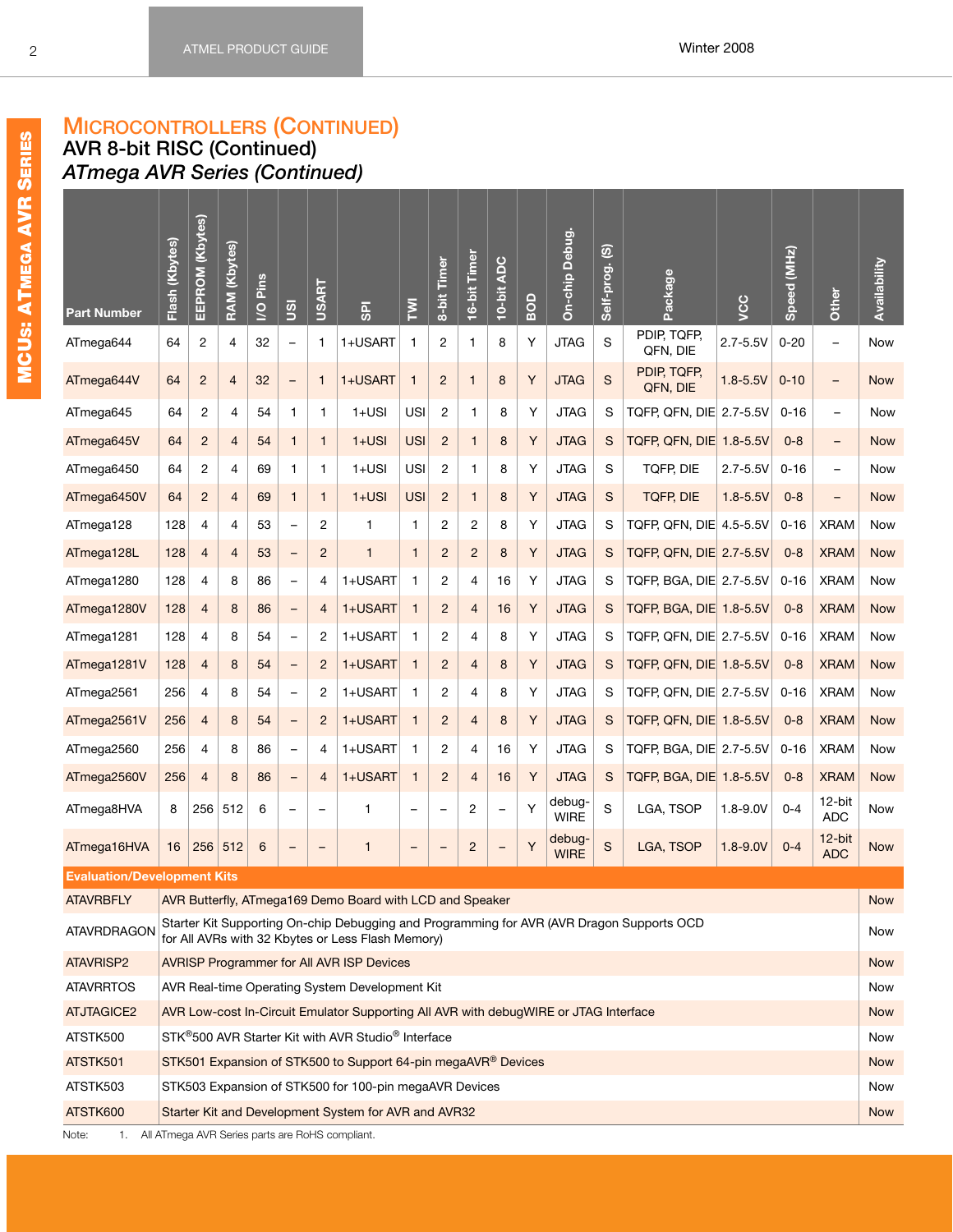## **MICROCONTROLLERS (CONTINUED) AVR 8-bit RISC (Continued)**

<span id="page-9-0"></span>*ATmega picoPower*TM *AVR Series*

| <b>Part Number</b> | Flash (Kbytes) | EEPROM (Bytes) | <b>RAM</b> (Bytes) | I/O Pins | gn                       | <b>USART</b>             | <b>GPI</b> | $\overline{\Sigma}$ | 8-bit Timer              | 16-bit Timer      | 10-bit ADC | BOD | On-chip Debug.        | Self-prog. (S) | Package                              | ycc               | Speed (MHz) | Availability |
|--------------------|----------------|----------------|--------------------|----------|--------------------------|--------------------------|------------|---------------------|--------------------------|-------------------|------------|-----|-----------------------|----------------|--------------------------------------|-------------------|-------------|--------------|
| ATtiny13A          | 1              | 64             | 64                 | 6        | 1                        | $\overline{\phantom{0}}$ | -          | -                   | $\overline{\phantom{0}}$ | $\qquad \qquad -$ | 4          | Υ   | debug-<br><b>WIRE</b> | S              | QFN, PDIP, SOIC,<br>Narrow SOIC, DIE | $1.8 - 5.5V$      | $0 - 20$    | Now          |
| ATtiny48           | $\overline{4}$ | 64             | 256                | 28       | $\overline{\phantom{0}}$ | $\overline{\phantom{0}}$ | Y          | $\mathbf{1}$        | $\mathbf{1}$             | $\mathbf{1}$      | 8          | Y   | debug-<br><b>WIRE</b> | S              | PDIP, TQFP,<br>QFN, DIE              | $1.8 - 5.5V$      | $0 - 12$    | <b>Now</b>   |
| ATtiny88           | 8              | 64             | 512                | 28       | -                        | $\overline{\phantom{0}}$ | Y          | $\mathbf{1}$        | 1                        | 1                 | 8          | Y   | debug-<br><b>WIRE</b> | S              | PDIP, TQFP,<br>QFN, DIE              | $1.8 - 5.5V$ 0-12 |             | Now          |
| ATmega48P          | $\overline{4}$ | 256            | 512                | 23       | $\qquad \qquad -$        | $\mathbf{1}$             | 1+USART    | $\mathbf{1}$        | $\overline{c}$           | $\mathbf{1}$      | 8          | Y   | debug-<br><b>WIRE</b> | S              | PDIP, TQFP,<br>QFN, DIE              | $2.7 - 5.5V$ 0-20 |             | <b>Now</b>   |
| ATmega48PV         | 4              | 256            | 512                | 23       | $\qquad \qquad -$        | 1                        | 1+USART    | $\mathbf{1}$        | $\overline{c}$           | 1                 | 8          | Y   | debug-<br><b>WIRE</b> | S              | PDIP, TQFP,<br>QFN, DIE              | $1.8 - 5.5V$ 0-10 |             | Now          |
| ATmega88P          | 8              | 512            | 1K                 | 23       | $\overline{\phantom{0}}$ | $\mathbf{1}$             | 1+USART    | $\overline{1}$      | $\overline{2}$           | $\mathbf{1}$      | 8          | Y   | debug-<br><b>WIRE</b> | S              | PDIP, TQFP,<br>QFN, DIE              | $2.7 - 5.5V$      | $0 - 20$    | <b>Now</b>   |
| ATmega88PV         | 8              | 512            | 1K                 | 23       | $\overline{\phantom{0}}$ | 1                        | 1+USART    | $\mathbf{1}$        | 2                        | 1                 | 8          | Y   | debug-<br><b>WIRE</b> | S              | PDIP, TQFP,<br>QFN, DIE              | $1.8 - 5.5V$      | $0 - 10$    | Now          |
| ATmega168P         | 16             | 512            | 1K                 | 23       | $\qquad \qquad -$        | $\mathbf{1}$             | 1+USART    | $\overline{1}$      | $\overline{c}$           | $\mathbf{1}$      | 8          | Y   | debug-<br><b>WIRE</b> | S              | PDIP, TQFP,<br>QFN, DIE              | $2.7 - 5.5V$      | $0 - 20$    | <b>Now</b>   |
| ATmega168PV        | 16             | 512            | 1K                 | 23       | $\overline{\phantom{0}}$ | 1                        | 1+USART    | $\mathbf{1}$        | 2                        | $\mathbf{1}$      | 8          | Y   | debug-<br><b>WIRE</b> | S              | PDIP, TQFP,<br>QFN, DIE              | $1.8 - 5.5V$ 0-10 |             | Now          |
| ATmega164P         | 16             | 512            | 1K                 | 32       | $\overline{\phantom{a}}$ | $\overline{2}$           | 1+USART    | $\mathbf{1}$        | $\overline{2}$           | $\mathbf{1}$      | 8          | Y   | <b>JTAG</b>           | S              | PDIP, TQFP,<br>QFN, DIE              | $2.7 - 5.5V$      | $0 - 20$    | <b>Now</b>   |
| ATmega164PV        | 16             | 512            | 1K                 | 32       | $\overline{\phantom{0}}$ | $\overline{c}$           | 1+USART    | $\mathbf{1}$        | $\overline{c}$           | 1                 | 8          | Y   | <b>JTAG</b>           | S              | PDIP, TQFP,<br>QFN, DIE              | $1.8 - 5.5V$ 0-10 |             | Now          |
| ATmega165P         | 16             | 512            | 1K                 | 54       | $\mathbf{1}$             | $\mathbf{1}$             | $1+USI$    | <b>USI</b>          | $\overline{c}$           | $\mathbf{1}$      | 8          | Y   | <b>JTAG</b>           | S              | TQFP, QFN, DIE                       | $2.7 - 5.5V$ 0-16 |             | <b>Now</b>   |
| ATmega165PV        | 16             | 512            | 1K                 | 54       | $\mathbf{1}$             | 1                        | $1+USI$    | <b>USI</b>          | $\overline{c}$           | $\mathbf{1}$      | 8          | Y   | <b>JTAG</b>           | S              | TQFP, QFN, DIE                       | $1.8 - 5.5V$      | $0 - 8$     | Now          |
| ATmega169P         | 16             | 512            | 1K                 | 54       | $\mathbf{1}$             | 1                        | $1+USI$    | <b>USI</b>          | $\overline{\mathbf{c}}$  | $\mathbf{1}$      | 8          | Y   | <b>JTAG</b>           | S              | TQFP, QFN, DIE 2.7-5.5V 0-16         |                   |             | <b>Now</b>   |
| ATmega169PV        | 16             | 512            | 1K                 | 54       | $\mathbf{1}$             | $\mathbf{1}$             | $1+USI$    | <b>USI</b>          | $\sqrt{2}$               | $\mathbf{1}$      | 8          | Y   | <b>JTAG</b>           | $\mathbf S$    | TQFP, QFN, DIE                       | $1.8 - 5.5V$      | $0 - 8$     | Now          |
| ATmega324P         | 32             | 1K             | 2K                 | 32       | $\qquad \qquad -$        | $\overline{c}$           | 1+USART    | $\overline{1}$      | $\sqrt{2}$               | $\mathbf{1}$      | $\bf 8$    | Y   | <b>JTAG</b>           | ${\mathsf S}$  | PDIP, TQFP,<br>QFN, DIE              | $2.7 - 5.5V$ 0-20 |             | Now          |
| ATmega324PV        | 32             | 1K             | 2K                 | 32       | $\overline{\phantom{0}}$ | $\overline{c}$           | 1+USART    | $\overline{1}$      | $\overline{c}$           | $\mathbf{1}$      | 8          | Y   | <b>JTAG</b>           | S              | PDIP, TQFP,<br>QFN, DIE              | $1.8 - 5.5V$ 0-10 |             | Now          |
| ATmega325P         | 32             | 1K             | 2K                 | 54       | $\mathbf{1}$             | $\mathbf{1}$             | $1+USI$    | <b>USI</b>          | $\sqrt{2}$               | $\mathbf{1}$      | $\bf 8$    | Y   | <b>JTAG</b>           | ${\mathsf S}$  | TQFP, QFN, DIE                       | $2.7 - 5.5V$ 0-16 |             | <b>Now</b>   |
| ATmega325PV        | 32             | 1K             | 2K                 | 54       | $\mathbf{1}$             | $\mathbf{1}$             | $1+USI$    | <b>USI</b>          | $\overline{c}$           | $\mathbf{1}$      | 8          | Υ   | <b>JTAG</b>           | $\mathbf S$    | TQFP, QFN, DIE                       | $1.8 - 5.5V$      | $0 - 8$     | Now          |

Note: 1. All ATmega picoPower AVR Series parts are RoHS compliant.

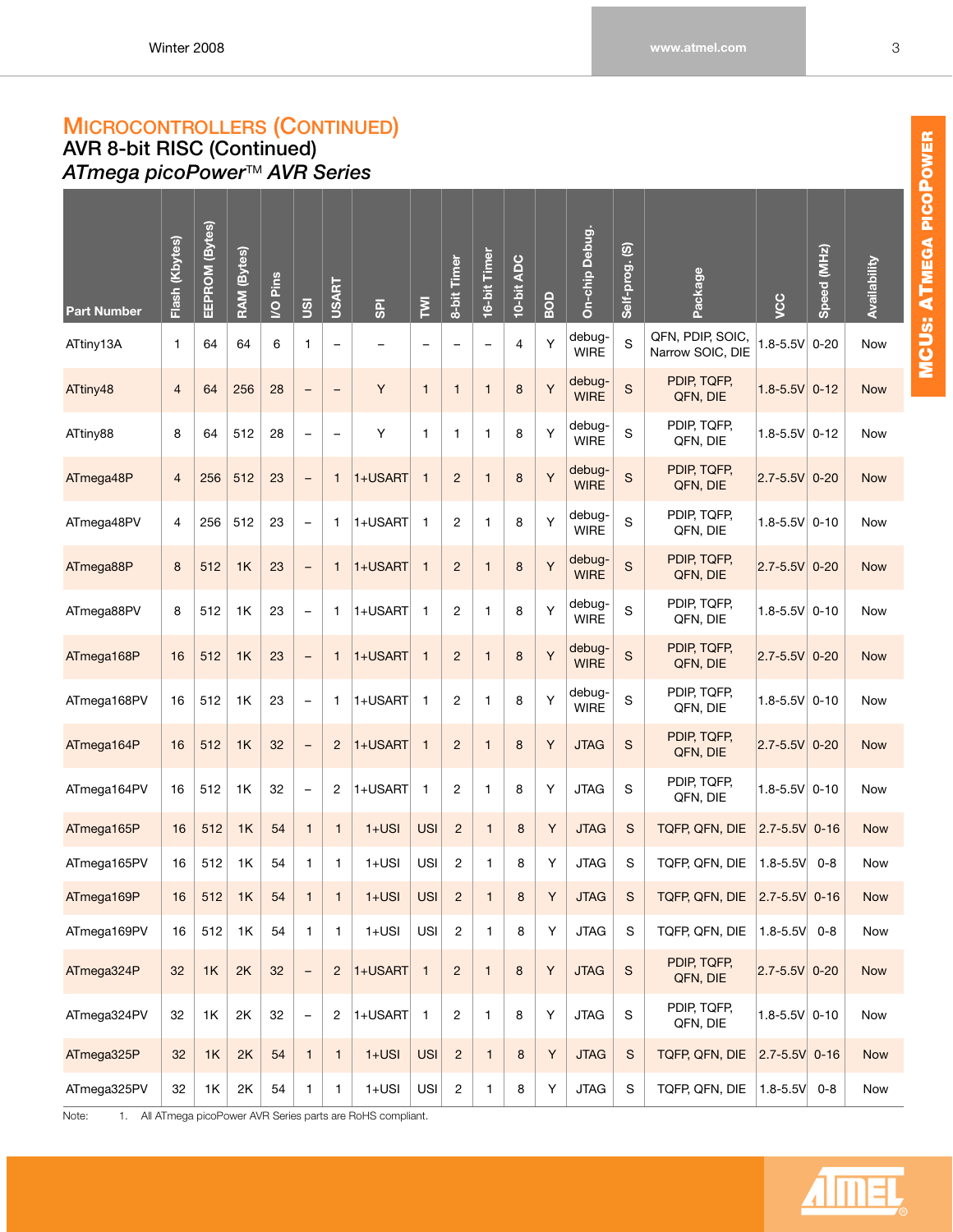### **AVR 8-bit RISC (Continued)** *ATmega picoPower AVR Series (Continued)*

| <b>USI</b><br>2<br>S<br>TQFP, QFN, DIE<br>32<br>1K<br>2K<br>54<br>$1+USI$<br>$\mathbf{1}$<br>8<br>Y<br><b>JTAG</b><br>$2.7 - 5.5V$<br>$0 - 16$<br>ATmega329P<br>$\mathbf{1}$<br>1<br>Now<br>$\sqrt{2}$<br>S<br>$1+USI$<br><b>USI</b><br>8<br>Y<br><b>JTAG</b><br>TQFP, QFN, DIE<br>ATmega329PV<br>32<br>1K<br>2K<br>54<br>$\mathbf{1}$<br>1<br>$1.8 - 5.5V$<br>$0 - 8$<br><b>Now</b><br>$\mathbf{1}$<br>$1+USI$<br><b>USI</b><br>$\overline{c}$<br>Y<br><b>JTAG</b><br>S<br>TQFP, DIE<br>2.7-5.5V 0-16<br>ATmega3250P<br>32<br>1K<br>2K<br>69<br>1<br>8<br>$\mathbf{1}$<br>1<br>Now<br>$1+USI$<br><b>USI</b><br>$\overline{2}$<br>8<br>Y<br><b>JTAG</b><br>S<br><b>TQFP, DIE</b><br>$1.8 - 5.5V$<br>ATmega3250PV<br>32<br>1K<br>2K<br>69<br>$\mathbf{1}$<br>1<br>$0 - 8$<br>$\mathbf{1}$<br><b>Now</b><br>$1+USI$<br><b>USI</b><br>$\overline{c}$<br>Y<br><b>JTAG</b><br>S<br>TQFP, DIE<br>ATmega3290P<br>32<br>1K<br>2K<br>69<br>1<br>8<br>2.7-5.5V 0-16<br>$\mathbf{1}$<br>1<br>Now<br>S<br>$1+USI$<br><b>USI</b><br>$\overline{2}$<br>8<br>Y<br><b>JTAG</b><br><b>TQFP, DIE</b><br>$1.8 - 5.5V$<br>32<br>1K<br>2K<br>69<br>$\mathbf{1}$<br>1<br>$0 - 8$<br>ATmega3290PV<br>$\mathbf{1}$<br><b>Now</b><br>PDIP, TQFP,<br>debug-<br>S<br>Y<br>2<br>$ 2.7 - 5.5V $ 0-20<br>ATmega328P<br>32<br>1K<br>2K<br>23<br>$\mathbf{1}$<br>1+USART<br>1<br>8<br><b>Now</b><br>1<br>$\qquad \qquad -$<br><b>WIRE</b><br>QFN, DIE | <b>Part Number</b> | Flash (Kbytes) | EEPROM (Bytes)                                                                                                                                                             | RAM (Bytes) | Pins<br>$\overline{Q}$ | $\overline{9}$ | <b>USART</b> | <b>GPI</b> | $\overline{\Sigma}$ | 8-bit Timer | 16-bit Timer | 10-bit ADC | BOD | On-chip Debug. | $\widehat{\mathfrak{G}}$<br>Self-prog. | Package | <b>VCC</b> | Speed (MHz) | Availability |
|-----------------------------------------------------------------------------------------------------------------------------------------------------------------------------------------------------------------------------------------------------------------------------------------------------------------------------------------------------------------------------------------------------------------------------------------------------------------------------------------------------------------------------------------------------------------------------------------------------------------------------------------------------------------------------------------------------------------------------------------------------------------------------------------------------------------------------------------------------------------------------------------------------------------------------------------------------------------------------------------------------------------------------------------------------------------------------------------------------------------------------------------------------------------------------------------------------------------------------------------------------------------------------------------------------------------------------------------------------------------------------------------------------------------------|--------------------|----------------|----------------------------------------------------------------------------------------------------------------------------------------------------------------------------|-------------|------------------------|----------------|--------------|------------|---------------------|-------------|--------------|------------|-----|----------------|----------------------------------------|---------|------------|-------------|--------------|
|                                                                                                                                                                                                                                                                                                                                                                                                                                                                                                                                                                                                                                                                                                                                                                                                                                                                                                                                                                                                                                                                                                                                                                                                                                                                                                                                                                                                                       |                    |                |                                                                                                                                                                            |             |                        |                |              |            |                     |             |              |            |     |                |                                        |         |            |             |              |
|                                                                                                                                                                                                                                                                                                                                                                                                                                                                                                                                                                                                                                                                                                                                                                                                                                                                                                                                                                                                                                                                                                                                                                                                                                                                                                                                                                                                                       |                    |                |                                                                                                                                                                            |             |                        |                |              |            |                     |             |              |            |     |                |                                        |         |            |             |              |
|                                                                                                                                                                                                                                                                                                                                                                                                                                                                                                                                                                                                                                                                                                                                                                                                                                                                                                                                                                                                                                                                                                                                                                                                                                                                                                                                                                                                                       |                    |                |                                                                                                                                                                            |             |                        |                |              |            |                     |             |              |            |     |                |                                        |         |            |             |              |
|                                                                                                                                                                                                                                                                                                                                                                                                                                                                                                                                                                                                                                                                                                                                                                                                                                                                                                                                                                                                                                                                                                                                                                                                                                                                                                                                                                                                                       |                    |                |                                                                                                                                                                            |             |                        |                |              |            |                     |             |              |            |     |                |                                        |         |            |             |              |
|                                                                                                                                                                                                                                                                                                                                                                                                                                                                                                                                                                                                                                                                                                                                                                                                                                                                                                                                                                                                                                                                                                                                                                                                                                                                                                                                                                                                                       |                    |                |                                                                                                                                                                            |             |                        |                |              |            |                     |             |              |            |     |                |                                        |         |            |             |              |
|                                                                                                                                                                                                                                                                                                                                                                                                                                                                                                                                                                                                                                                                                                                                                                                                                                                                                                                                                                                                                                                                                                                                                                                                                                                                                                                                                                                                                       |                    |                | PDIP, TQFP,<br>debug-                                                                                                                                                      |             |                        |                |              |            |                     |             |              |            |     |                |                                        |         |            |             |              |
|                                                                                                                                                                                                                                                                                                                                                                                                                                                                                                                                                                                                                                                                                                                                                                                                                                                                                                                                                                                                                                                                                                                                                                                                                                                                                                                                                                                                                       |                    |                | Y<br>$\mathbf S$<br>32<br>1K<br>2K<br>23<br>1+USART<br>$\mathbf{1}$<br>$\overline{2}$<br>8<br>$\mathbf{1}$<br>$\mathbf{1}$<br>$\qquad \qquad -$<br><b>WIRE</b><br>QFN, DIE |             |                        |                |              |            |                     |             |              |            |     |                |                                        |         |            |             |              |
| $1.8 - 5.5V$ 0-10<br>ATmega328PV<br><b>Now</b>                                                                                                                                                                                                                                                                                                                                                                                                                                                                                                                                                                                                                                                                                                                                                                                                                                                                                                                                                                                                                                                                                                                                                                                                                                                                                                                                                                        |                    |                | PDIP, TQFP,<br>S<br>64<br>2K<br>4K<br>32<br>$\overline{c}$<br>1+USART<br>$\mathbf{1}$<br>$\overline{2}$<br>8<br>Y<br><b>JTAG</b><br>1<br>$\qquad \qquad -$                 |             |                        |                |              |            |                     |             |              |            |     |                |                                        |         |            |             |              |
| $ 2.7 - 5.5V $ 0-20<br>ATmega644P<br><b>Now</b><br>QFN, DIE                                                                                                                                                                                                                                                                                                                                                                                                                                                                                                                                                                                                                                                                                                                                                                                                                                                                                                                                                                                                                                                                                                                                                                                                                                                                                                                                                           |                    |                |                                                                                                                                                                            |             |                        |                |              |            |                     |             |              |            |     |                |                                        |         |            |             |              |
| PDIP, TQFP,<br>64<br>2K<br>4K<br>$\overline{c}$<br>1+USART<br>$\overline{2}$<br>Y<br><b>JTAG</b><br>S<br>$1.8 - 5.5V$ 0-10<br>ATmega644PV<br>32<br>$\mathbf{1}$<br>8<br><b>Now</b><br>1<br>$\qquad \qquad -$<br>QFN, DIE                                                                                                                                                                                                                                                                                                                                                                                                                                                                                                                                                                                                                                                                                                                                                                                                                                                                                                                                                                                                                                                                                                                                                                                              |                    |                |                                                                                                                                                                            |             |                        |                |              |            |                     |             |              |            |     |                |                                        |         |            |             |              |
| PDIP, TQFP,<br>S<br>128<br>4K<br>32<br>$\overline{c}$<br>1+USART<br>2<br>8<br>Υ<br><b>JTAG</b><br>$1.8 - 5.5V$ 0-20<br>ATmega1284P<br>16K<br>$\mathbf{1}$<br>1<br>$\qquad \qquad -$<br>QFN, DIE                                                                                                                                                                                                                                                                                                                                                                                                                                                                                                                                                                                                                                                                                                                                                                                                                                                                                                                                                                                                                                                                                                                                                                                                                       |                    |                |                                                                                                                                                                            |             |                        |                |              |            |                     |             |              |            |     |                |                                        |         |            |             | Sampling     |
| <b>Evaluation/Development Kits</b>                                                                                                                                                                                                                                                                                                                                                                                                                                                                                                                                                                                                                                                                                                                                                                                                                                                                                                                                                                                                                                                                                                                                                                                                                                                                                                                                                                                    |                    |                |                                                                                                                                                                            |             |                        |                |              |            |                     |             |              |            |     |                |                                        |         |            |             |              |
| Starter Kit Supporting On-chip Debugging and Programming for AVR (AVR Dragon Supports OCD for<br><b>ATAVRDRAGON</b><br>Now<br>All AVRs with 32 Kbytes or Less Flash Memory)                                                                                                                                                                                                                                                                                                                                                                                                                                                                                                                                                                                                                                                                                                                                                                                                                                                                                                                                                                                                                                                                                                                                                                                                                                           |                    |                |                                                                                                                                                                            |             |                        |                |              |            |                     |             |              |            |     |                |                                        |         |            |             |              |
| <b>ATAVRISP2</b><br><b>Now</b><br><b>AVRISP Programmer for All AVR ISP Devices</b>                                                                                                                                                                                                                                                                                                                                                                                                                                                                                                                                                                                                                                                                                                                                                                                                                                                                                                                                                                                                                                                                                                                                                                                                                                                                                                                                    |                    |                |                                                                                                                                                                            |             |                        |                |              |            |                     |             |              |            |     |                |                                        |         |            |             |              |
| <b>ATAVRRTOS</b><br>AVR Real-time Operating System Development Kit<br>Now                                                                                                                                                                                                                                                                                                                                                                                                                                                                                                                                                                                                                                                                                                                                                                                                                                                                                                                                                                                                                                                                                                                                                                                                                                                                                                                                             |                    |                |                                                                                                                                                                            |             |                        |                |              |            |                     |             |              |            |     |                |                                        |         |            |             |              |
| <b>ATJTAGICE2</b><br>AVR Low-cost In-Circuit Emulator Supporting All AVR with debugWIRE or JTAG Interface<br><b>Now</b>                                                                                                                                                                                                                                                                                                                                                                                                                                                                                                                                                                                                                                                                                                                                                                                                                                                                                                                                                                                                                                                                                                                                                                                                                                                                                               |                    |                |                                                                                                                                                                            |             |                        |                |              |            |                     |             |              |            |     |                |                                        |         |            |             |              |
| ATSTK500<br>STK500 AVR Starter Kit with AVR Studio Interface<br>Now                                                                                                                                                                                                                                                                                                                                                                                                                                                                                                                                                                                                                                                                                                                                                                                                                                                                                                                                                                                                                                                                                                                                                                                                                                                                                                                                                   |                    |                |                                                                                                                                                                            |             |                        |                |              |            |                     |             |              |            |     |                |                                        |         |            |             |              |
| STK501 Expansion of STK500 to Support 64-pin megaAVR Devices<br>ATSTK501<br><b>Now</b>                                                                                                                                                                                                                                                                                                                                                                                                                                                                                                                                                                                                                                                                                                                                                                                                                                                                                                                                                                                                                                                                                                                                                                                                                                                                                                                                |                    |                |                                                                                                                                                                            |             |                        |                |              |            |                     |             |              |            |     |                |                                        |         |            |             |              |
| ATSTK503<br>STK503 Expansion of STK500 for 100-pin megaAVR Devices<br>Now                                                                                                                                                                                                                                                                                                                                                                                                                                                                                                                                                                                                                                                                                                                                                                                                                                                                                                                                                                                                                                                                                                                                                                                                                                                                                                                                             |                    |                |                                                                                                                                                                            |             |                        |                |              |            |                     |             |              |            |     |                |                                        |         |            |             |              |
| ATSTK600<br>Starter Kit and Development System for AVR and AVR32<br><b>Now</b><br>All ATmega picoPower AVR Series parts are RoHS compliant                                                                                                                                                                                                                                                                                                                                                                                                                                                                                                                                                                                                                                                                                                                                                                                                                                                                                                                                                                                                                                                                                                                                                                                                                                                                            |                    |                |                                                                                                                                                                            |             |                        |                |              |            |                     |             |              |            |     |                |                                        |         |            |             |              |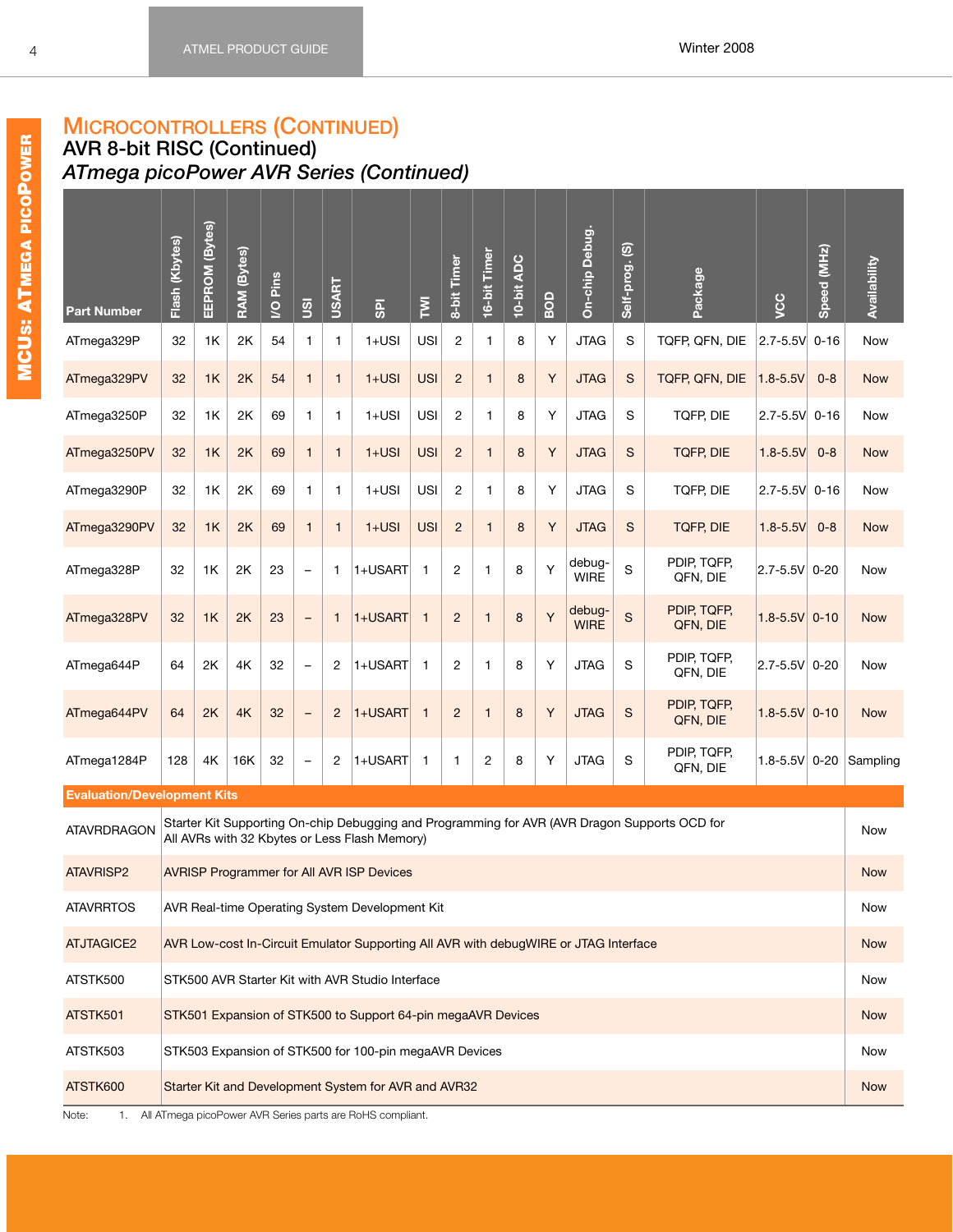## **MICROCONTROLLERS (CONTINUED) AVR 8-bit RISC (Continued)** *ATtiny AVR Series*

<span id="page-11-0"></span>

| <b>Part Number</b> | Flash (Kbytes) | EEPROM (Bytes)           | RAM (Bytes)  | I/O Pins        | <b>isn</b>               | $\overline{\Sigma}$      | <b>UART</b>              | 8-bit Timer    | 16-bit Timer             | 10-bit ADC        | BOD               | On-chip Debug.           | In-System(I)/Self-prog. (S) | Package                                          | ycc            | Speed (MHz) | Availability |
|--------------------|----------------|--------------------------|--------------|-----------------|--------------------------|--------------------------|--------------------------|----------------|--------------------------|-------------------|-------------------|--------------------------|-----------------------------|--------------------------------------------------|----------------|-------------|--------------|
| ATtiny12           | $\mathbf{1}$   | 64                       | 32 Registers | 6               | $\overline{\phantom{0}}$ | $\overline{\phantom{0}}$ | $\qquad \qquad -$        | $\mathbf{1}$   | $\qquad \qquad -$        | $\qquad \qquad -$ | Υ                 | $\overline{\phantom{0}}$ | T                           | PDIP,<br>SOIC, DIE                               | $4 - 5.5V$     | $0 - 8$     | Now          |
| ATtiny12L          | $\mathbf{1}$   | 64                       | 32 Registers | $\,6$           | $\qquad \qquad -$        | $\qquad \qquad -$        | $\qquad \qquad -$        | $\mathbf{1}$   | $\overline{\phantom{a}}$ | $\qquad \qquad -$ | Υ                 | -                        | $\mathsf{I}$                | PDIP,<br>SOIC, DIE                               | $2.7 - 5.5V$   | $0 - 4$     | <b>Now</b>   |
| ATtiny12V          | 1              | 64                       | 32 Registers | 6               | $\overline{\phantom{0}}$ | $\overline{\phantom{0}}$ | $\qquad \qquad -$        | $\mathbf{1}$   | $\overline{\phantom{0}}$ | $\qquad \qquad -$ | Υ                 | $\qquad \qquad -$        | $\mathbf{I}$                | PDIP,<br>SOIC, DIE                               | $1.8 - 5.5V$   | $0 - 1$     | Now          |
| ATtiny13A          | $\mathbf{1}$   | 64                       | 64           | 6               | $\qquad \qquad -$        | ۳                        | -                        | $\mathbf{1}$   | $\qquad \qquad -$        | $\overline{4}$    | Y                 | debug-<br><b>WIRE</b>    | S                           | PDIP, SOIC,<br>Narrow SOIC, 1.8-5.5V<br>QFN, DIE |                | $0 - 20$    | <b>Now</b>   |
| ATtiny24           | $\overline{c}$ | 128                      | 128          | 12              | $\mathbf{1}$             | $\overline{\phantom{0}}$ | $\qquad \qquad -$        | $\mathbf{1}$   | $\mathbf{1}$             | 8                 | Υ                 | debug-<br><b>WIRE</b>    | S                           | PDIP, Narrow<br>SOIC,<br>QFN, DIE                | $2.7 - 5.5V$   | $0 - 20$    | Now          |
| ATtiny24V          | $\overline{c}$ | 128                      | 128          | 12              | $\mathbf{1}$             | $\qquad \qquad -$        | $\qquad \qquad -$        | $\mathbf{1}$   | $\mathbf{1}$             | 8                 | Υ                 | debug-<br><b>WIRE</b>    | $\rm S$                     | PDIP, Narrow<br>SOIC,<br>QFN, DIE                | $1.8 - 5.5V$   | $0 - 10$    | <b>Now</b>   |
| ATtiny25           | $\overline{c}$ | 128                      | 128          | 6               | $\mathbf{1}$             | $\overline{\phantom{0}}$ | $\qquad \qquad -$        | $\overline{c}$ | $\qquad \qquad -$        | 4                 | Υ                 | debug-<br>WIRE           | S                           | PDIP, SOIC,<br>QFN, DIE                          | $2.7 - 5.5V$   | $0 - 20$    | Now          |
| ATtiny25V          | $\overline{c}$ | 128                      | 128          | $6\phantom{1}6$ | $\mathbf{1}$             | $\qquad \qquad -$        | $\overline{\phantom{0}}$ | $\overline{c}$ | $\overline{\phantom{m}}$ | $\overline{4}$    | Υ                 | debug-<br><b>WIRE</b>    | $\mathsf{s}$                | PDIP, SOIC,<br>QFN, DIE                          | $1.8 - 5.5V$   | $0 - 10$    | <b>Now</b>   |
| ATtiny26           | 2              | 128                      | 128          | 16              | 1                        | $\overline{\phantom{0}}$ | $\qquad \qquad -$        | $\overline{c}$ | $\qquad \qquad -$        | 11                | Υ                 | $\overline{\phantom{0}}$ | $\mathbf{I}$                | PDIP, SOIC,<br>QFN, DIE                          | 4.5-5.5V       | $0 - 16$    | Now          |
| ATtiny26L          | $\overline{c}$ | 128                      | 128          | 16              | $\mathbf{1}$             | -                        | $\qquad \qquad -$        | $\overline{c}$ | $\qquad \qquad -$        | 11                | Υ                 | $\qquad \qquad -$        | $\mathbf{I}$                | PDIP, SOIC,<br>QFN, DIE                          | $2.7 - 5.5V$   | $0 - 8$     | <b>Now</b>   |
| ATtiny261          | 2              | 128                      | 128          | 16              | 1                        | $\overline{\phantom{0}}$ | $\overline{\phantom{0}}$ | 1              | 1                        | 11                | Υ                 | debug-<br><b>WIRE</b>    | $\rm S$                     | PDIP, SOIC,<br>QFN, DIE                          | 2.7-5.5V       | $0 - 20$    | <b>Now</b>   |
| ATtiny261V         | $\overline{c}$ | 128                      | 128          | 16              | $\mathbf{1}$             | $\qquad \qquad -$        | $\qquad \qquad -$        | $\mathbf{1}$   | $\mathbf{1}$             | 11                | Υ                 | debug-<br><b>WIRE</b>    | $\mathbf S$                 | PDIP, SOIC,<br>QFN, DIE                          | $1.8 - 5.5V$   | $0 - 10$    | Now          |
| ATtiny2313         | 2              | 128                      | 128          | 18              | $\mathbf{1}$             | $\qquad \qquad -$        | $\mathbf{1}$             | $\mathbf{1}$   | $\mathbf{1}$             | $\qquad \qquad -$ | Y                 | debug-<br><b>WIRE</b>    | $\mathbf S$                 | PDIP, SOIC,<br>QFN, DIE                          | $ 2.7 - 5.5V $ | $0 - 20$    | Now          |
| ATtiny2313V        | $\sqrt{2}$     | 128                      | 128          | 18              | $\mathbf{1}$             | $\qquad \qquad -$        | $\mathbf{1}$             | $\mathbf{1}$   | $\mathbf{1}$             | $\qquad \qquad -$ | Y                 | debug-<br><b>WIRE</b>    | $\mathsf{s}$                | PDIP, SOIC,<br>QFN, DIE                          | $1.8 - 5.5V$   | $0 - 10$    | <b>Now</b>   |
| ATtiny28L          | 2              | $\overline{\phantom{0}}$ | 32 Registers | 11              | $\qquad \qquad -$        | $\overline{\phantom{0}}$ | $\qquad \qquad -$        | $\mathbf{1}$   | $\qquad \qquad -$        | $\qquad \qquad -$ | -                 | -                        | -                           | PDIP, QFN,<br>TQFP, DIE                          | $2.7 - 5.5V$   | $0 - 4$     | Now          |
| ATtiny28V          | $\overline{c}$ | $\overline{a}$           | 32 Registers | 11              | $\overline{\phantom{a}}$ | $\qquad \qquad -$        | $\overline{\phantom{0}}$ | $\mathbf{1}$   | $\qquad \qquad -$        | $\qquad \qquad -$ | $\qquad \qquad -$ | -                        | $\overline{\phantom{0}}$    | PDIP, QFN,<br><b>TQFP, DIE</b>                   | $1.8 - 5.5V$   | $0 - 1$     | <b>Now</b>   |

Notes: 1. \*USI = Universal Serial Interface.

2. All ATtiny AVR Series parts are RoHS compliant.

IME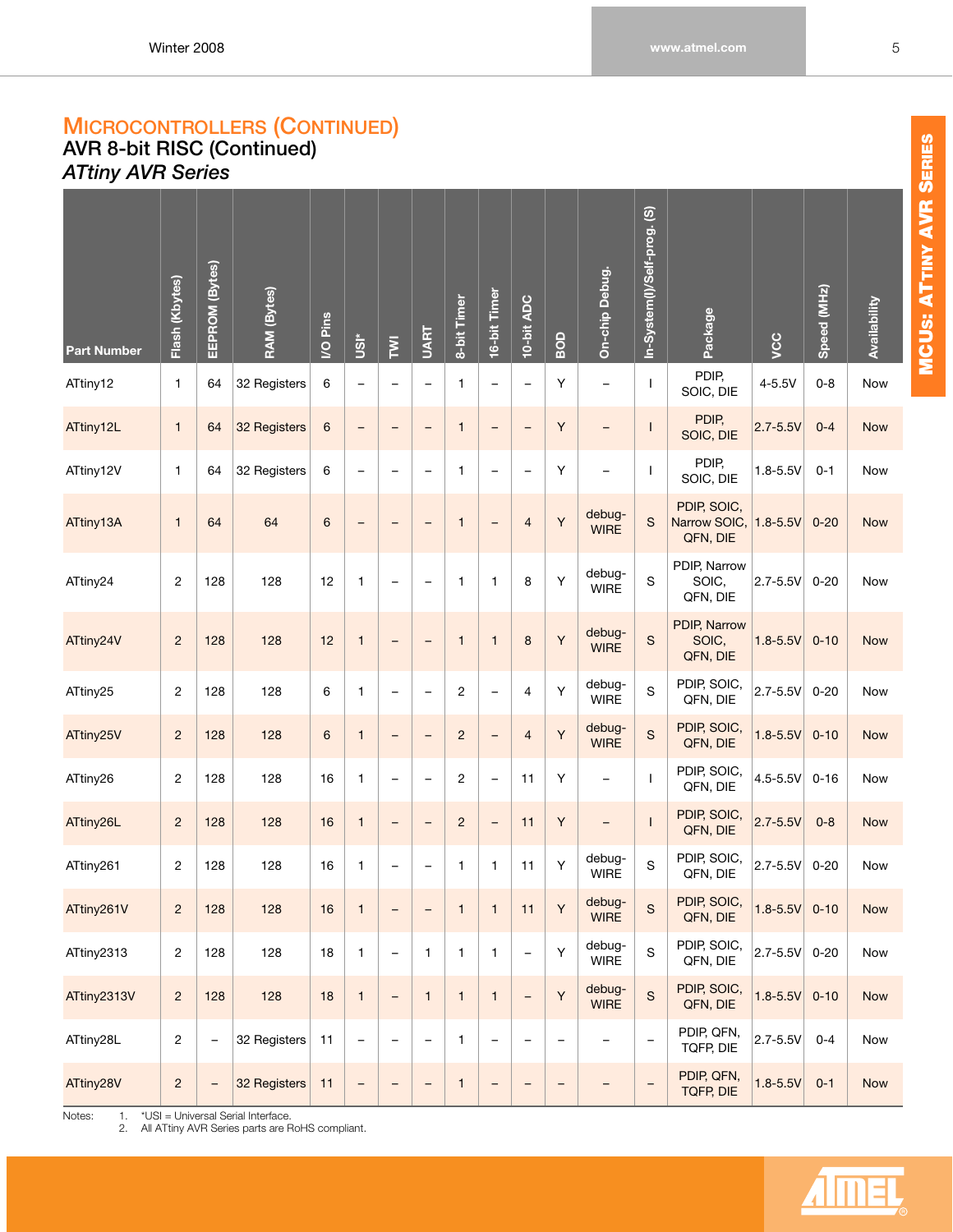### **MICROCONTROLLERS (CONTINUED) AVR 8-bit RISC (Continued)** *ATtiny AVR Series (Continued)*

| <b>Part Number</b>                 | Flash (Kbytes)                                                                                                                                                                                                                                                                                                                                                                                                                                                                                                     | EEPROM (Bytes) | RAM (Bytes)                                                            | I/O Pins | isn          | $\overline{\Sigma}$      | <b>UART</b>              | 8-bit Timer    | 16-bit Timer             | 10-bit ADC     | BOD | On-chip Debug.                                                                            | In-System(I)/Self-prog. (S) | Package                           | VCC               | Speed (MHz) | Availability |
|------------------------------------|--------------------------------------------------------------------------------------------------------------------------------------------------------------------------------------------------------------------------------------------------------------------------------------------------------------------------------------------------------------------------------------------------------------------------------------------------------------------------------------------------------------------|----------------|------------------------------------------------------------------------|----------|--------------|--------------------------|--------------------------|----------------|--------------------------|----------------|-----|-------------------------------------------------------------------------------------------|-----------------------------|-----------------------------------|-------------------|-------------|--------------|
| ATtiny44                           | 4                                                                                                                                                                                                                                                                                                                                                                                                                                                                                                                  | 256            | 256                                                                    | 12       | 1            | $\overline{\phantom{0}}$ | $\overline{\phantom{0}}$ | $\mathbf{1}$   | 1                        | 8              | Y   | debug-<br><b>WIRE</b>                                                                     | S                           | PDIP, Narrow<br>SOIC,<br>QFN, DIE | $2.7 - 5.5V$      | $0 - 20$    | Now          |
| ATtiny44V                          | $\overline{4}$                                                                                                                                                                                                                                                                                                                                                                                                                                                                                                     | 256            | 256                                                                    | 12       | $\mathbf{1}$ | $\overline{\phantom{0}}$ |                          | $\mathbf{1}$   | $\mathbf{1}$             | 8              | Υ   | debug-<br><b>WIRE</b>                                                                     | S                           | PDIP, Narrow<br>SOIC,<br>QFN, DIE | $1.8 - 5.5V$      | $0 - 10$    | <b>Now</b>   |
| ATtiny45                           | $\overline{4}$                                                                                                                                                                                                                                                                                                                                                                                                                                                                                                     | 256            | 256                                                                    | 6        | $\mathbf{1}$ | $\overline{\phantom{0}}$ |                          | $\overline{c}$ | $\overline{\phantom{0}}$ | $\overline{4}$ | Y   | debug-<br><b>WIRE</b>                                                                     | S                           | PDIP, SOIC,<br>QFN, DIE           | $2.7 - 5.5V$      | $0 - 20$    | <b>Now</b>   |
| ATtiny45V                          | $\overline{4}$                                                                                                                                                                                                                                                                                                                                                                                                                                                                                                     | 256            | 256                                                                    | 6        | $\mathbf{1}$ | -                        | $\overline{\phantom{0}}$ | $\overline{c}$ | -                        | $\overline{4}$ | Υ   | debug-<br><b>WIRE</b>                                                                     | S                           | PDIP, SOIC,<br>QFN, DIE           | $1.8 - 5.5V$      | $0 - 10$    | <b>Now</b>   |
| ATtiny461                          | PDIP, SOIC,<br>debug-<br>Y<br>$\overline{4}$<br>256<br>16<br>S<br>$2.7 - 5.5V$<br>256<br>11<br>$\mathbf{1}$<br>1<br>1<br>$\overline{\phantom{0}}$<br><b>WIRE</b><br>QFN, DIE<br>PDIP, SOIC,<br>debug-<br>Υ<br>S<br>$1.8 - 5.5V$<br>$\overline{4}$<br>256<br>256<br>16<br>11<br>$\mathbf{1}$<br>$\mathbf{1}$<br>$\mathbf{1}$<br>-<br><b>WIRE</b><br>QFN, DIE<br>PDIP, TQFP,<br>debug-<br>Y<br>S<br>$\overline{4}$<br>28<br>Y<br>8<br>$1.8 - 5.5V$<br>64<br>256<br>1<br>1<br>$\overline{\phantom{0}}$<br><b>WIRE</b> |                |                                                                        |          |              |                          |                          |                |                          |                |     |                                                                                           |                             |                                   |                   | $0 - 20$    | Now          |
| ATtiny461V                         | QFN, DIE<br>PDIP,<br>debug-                                                                                                                                                                                                                                                                                                                                                                                                                                                                                        |                |                                                                        |          |              |                          |                          |                |                          |                |     |                                                                                           |                             |                                   |                   | $0 - 10$    | <b>Now</b>   |
| ATtiny48                           | Υ<br>8<br>512<br>512<br>12<br>8<br>S<br>$2.7 - 5.5V$<br>$\mathbf{1}$<br>$\mathbf{1}$<br>$\mathbf{1}$<br>-<br>$\overline{\phantom{0}}$<br><b>WIRE</b><br>QFN, DIE                                                                                                                                                                                                                                                                                                                                                   |                |                                                                        |          |              |                          |                          |                |                          |                |     |                                                                                           |                             |                                   |                   | $0 - 12$    | Now          |
| ATtiny84                           |                                                                                                                                                                                                                                                                                                                                                                                                                                                                                                                    |                |                                                                        |          |              |                          |                          |                |                          |                |     |                                                                                           |                             |                                   |                   | $0 - 20$    | <b>Now</b>   |
| ATtiny84V                          | 8                                                                                                                                                                                                                                                                                                                                                                                                                                                                                                                  | 512            | 512                                                                    | 12       | $\mathbf{1}$ | $\overline{\phantom{0}}$ |                          | 1              | 1                        | 8              | Y   | debug-<br><b>WIRE</b>                                                                     | S                           | PDIP,<br>QFN, DIE                 | $1.8 - 5.5V$      | $0 - 10$    | Now          |
| ATtiny85                           | 8                                                                                                                                                                                                                                                                                                                                                                                                                                                                                                                  | 512            | 512                                                                    | 6        | $\mathbf{1}$ | $\qquad \qquad -$        | $\overline{\phantom{0}}$ | $\overline{c}$ | $\qquad \qquad -$        | $\overline{4}$ | Υ   | debug-<br><b>WIRE</b>                                                                     | S                           | PDIP, SOIC,<br>QFN, DIE           | $2.7 - 5.5V$      | $0 - 20$    | <b>Now</b>   |
| ATtiny85V                          | 8                                                                                                                                                                                                                                                                                                                                                                                                                                                                                                                  | 512            | 512                                                                    | 6        | $\mathbf{1}$ | $\overline{\phantom{0}}$ |                          | $\overline{c}$ | -                        | $\overline{4}$ | Y   | debug-<br><b>WIRE</b>                                                                     | S                           | PDIP, SOIC,<br>QFN, DIE           | $1.8 - 5.5V$      | $0 - 10$    | Now          |
| ATtiny861                          | 8                                                                                                                                                                                                                                                                                                                                                                                                                                                                                                                  | 512            | 512                                                                    | 16       | $\mathbf{1}$ | $\qquad \qquad -$        | $\overline{\phantom{0}}$ | $\mathbf{1}$   | $\mathbf{1}$             | 11             | Υ   | debug-<br><b>WIRE</b>                                                                     | S                           | PDIP, SOIC,<br>QFN, DIE           | $2.7 - 5.5V$      | $0 - 20$    | <b>Now</b>   |
| ATtiny861V                         | 8                                                                                                                                                                                                                                                                                                                                                                                                                                                                                                                  | 512            | 512                                                                    | 16       | $\mathbf{1}$ |                          |                          | 1              | 1                        | 11             | Y   | debug-<br><b>WIRE</b>                                                                     | S                           | PDIP, SOIC,<br>QFN, DIE           | $1.8 - 5.5V$      | $0 - 10$    | Now          |
| ATtiny88                           | 8                                                                                                                                                                                                                                                                                                                                                                                                                                                                                                                  | 64             | 512                                                                    | 28       |              | Y                        |                          |                | $\mathbf{1}$             | $\bf 8$        | Y   | debug-<br><b>WIRE</b>                                                                     | $\mathbf S$                 | PDIP, TQFP,<br>QFN, DIE           | $1.8 - 5.5V$ 0-12 |             | <b>Now</b>   |
| <b>Evaluation/Development Kits</b> |                                                                                                                                                                                                                                                                                                                                                                                                                                                                                                                    |                |                                                                        |          |              |                          |                          |                |                          |                |     |                                                                                           |                             |                                   |                   |             |              |
| <b>ATAVRDRAGON</b>                 |                                                                                                                                                                                                                                                                                                                                                                                                                                                                                                                    |                | for All AVRs with 32 Kbytes or Less Flash Memory)                      |          |              |                          |                          |                |                          |                |     | Starter Kit Supporting On-chip Debugging and Programming for AVR (AVR Dragon Supports OCD |                             |                                   |                   |             | <b>Now</b>   |
| ATAVRISP2                          |                                                                                                                                                                                                                                                                                                                                                                                                                                                                                                                    |                | AVRISP Programmer for All AVR ISP Devices                              |          |              |                          |                          |                |                          |                |     |                                                                                           |                             |                                   |                   |             | Now          |
| <b>ATJTAGICE2</b>                  |                                                                                                                                                                                                                                                                                                                                                                                                                                                                                                                    |                |                                                                        |          |              |                          |                          |                |                          |                |     | AVR Low-cost In-Circuit Emulator Supporting All AVR with debugWIRE or JTAG Interface      |                             |                                   |                   |             | <b>Now</b>   |
| ATSTK500                           |                                                                                                                                                                                                                                                                                                                                                                                                                                                                                                                    |                | STK500 AVR Starter Kit with AVR Studio Interface                       |          |              |                          |                          |                |                          |                |     |                                                                                           |                             |                                   |                   |             | Now          |
| ATSTK505                           |                                                                                                                                                                                                                                                                                                                                                                                                                                                                                                                    |                | STK505 Expansion of STK500 for 14-pin SOIC and 20-pin PDIP AVR Devices |          |              |                          |                          |                |                          |                |     |                                                                                           |                             |                                   |                   |             | <b>Now</b>   |
| ATSTK600                           |                                                                                                                                                                                                                                                                                                                                                                                                                                                                                                                    |                | Starter Kit and Development System for AVR and AVR32                   |          |              |                          |                          |                |                          |                |     |                                                                                           |                             |                                   |                   |             | Now          |
| Notes:<br>1.                       |                                                                                                                                                                                                                                                                                                                                                                                                                                                                                                                    |                | *USI = Universal Serial Interface.                                     |          |              |                          |                          |                |                          |                |     |                                                                                           |                             |                                   |                   |             |              |

2. All ATtiny AVR Series parts are RoHS compliant.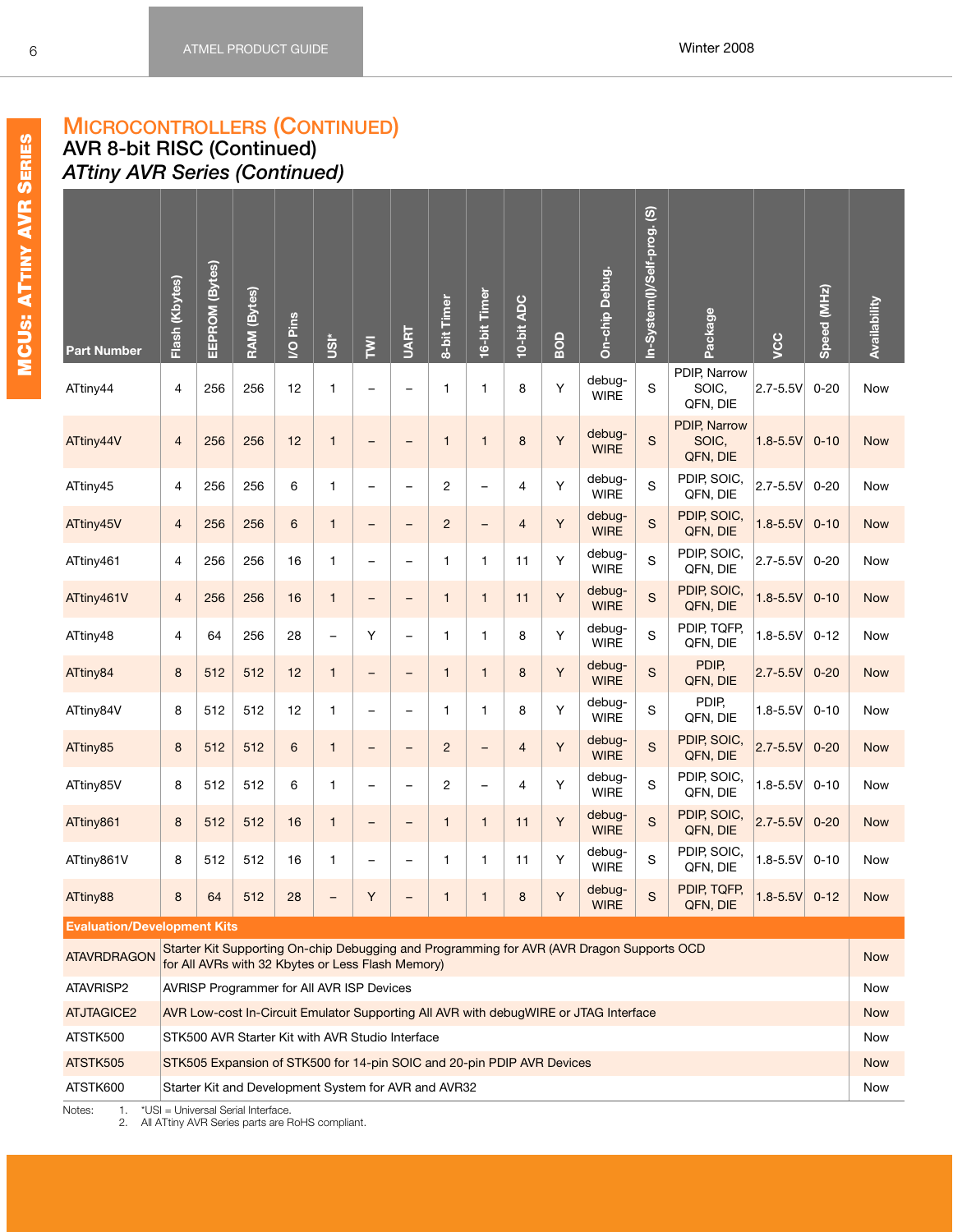### **MICROCONTROLLERS (CONTINUED) AVR 8-bit RISC (Continued)** *Automotive AVR*

<span id="page-13-0"></span>

| Part<br><b>Number</b> | (Kbytes)<br>Flash ( | EEPROM (Bytes) | RAM (Bytes) | Pins<br>$\overline{6}$ | CAN Mess. Obj.    | Timers 16-bit | Timers 8-bit   | <b>PWM (Channels)</b> | <b>RTC</b>               | $\overline{\mathbf{s}}$ | <b>USART</b>             | TWI (I2C-compatible)     | $\frac{6}{2}$ | ADC 10-bit (Channels) | BOD | Taw | Int. RC | <b>HW Mult.</b>          | Interrupts               | Ext. Interrupts           | <b>NdS</b> | VCC                | Clock Speed (MHz) | Package                           | Temperature                                                                                                                   | Availability |
|-----------------------|---------------------|----------------|-------------|------------------------|-------------------|---------------|----------------|-----------------------|--------------------------|-------------------------|--------------------------|--------------------------|---------------|-----------------------|-----|-----|---------|--------------------------|--------------------------|---------------------------|------------|--------------------|-------------------|-----------------------------------|-------------------------------------------------------------------------------------------------------------------------------|--------------|
| ATtiny167             |                     | 16 512 512 16  |             |                        | $\qquad \qquad -$ | 1             | 1              | 4                     |                          | $1+USI$                 | $\overline{\phantom{0}}$ | $\overline{\phantom{0}}$ |               |                       |     |     |         | $\overline{\phantom{0}}$ | $\qquad \qquad -$        | $\qquad \qquad -$         |            |                    |                   | MLF32,<br>$-$ 2.7-5.5V 16 SOIC20, | -40°C to +150°C<br>for MLF32,<br>TSSOP20;<br>TSSOP20 $40^{\circ}$ C to +125 $^{\circ}$ C<br>for SOIC20                        | Dec. 2008    |
| ATtiny24              |                     | 2 128 128 12   |             |                        |                   | 1             | 1              | 4                     |                          | <b>USI</b>              | -                        | USI                      | Y             | $\bf 8$               | Y   | Y   | Y       | $\qquad \qquad -$        | 17                       | $\sqrt{3}$                |            | Y 2.7-5.5V 16      |                   | <b>MLF20,</b><br>SOIC14           | 40°C to +125°C                                                                                                                | <b>Now</b>   |
| ATtiny25              |                     | 2  128 128     |             | 6                      |                   | <b>—</b>      | 2              | 4                     | -                        | <b>USI</b>              |                          | $  USI $ Y               |               | 4                     | Y   | Y   | Υ       |                          | 15                       | $\overline{c}$            |            | Y 2.7-5.5V 16      |                   | <b>MLF20,</b><br>SOIC8            | $-40^{\circ}$ C to $+125^{\circ}$ C                                                                                           | Now          |
| ATtiny25V             |                     | 2 128 128      |             | 6                      |                   |               | $\overline{c}$ | 4                     | $\overline{\phantom{0}}$ | <b>USI</b>              | $\overline{\phantom{0}}$ | USI Y                    |               | $\overline{4}$        | Υ   | Y   | Υ       | $\qquad \qquad -$        | 15                       | $\overline{c}$            |            | $Y$ 1.8-3.6V 8     |                   | SOIC8                             | -40 $^{\circ}$ C to +85 $^{\circ}$ C                                                                                          | <b>Now</b>   |
| ATtiny261             |                     | 2 128 128 16   |             |                        |                   | 1             | 1              | 5                     |                          | $1+USI$                 | $\blacksquare$           | $ USI $ Y                |               | 11                    | Υ   | Y   | Υ       | $\qquad \qquad -$        | $\qquad \qquad -$        | $\overline{\phantom{0}}$  |            | $-$ 2.7-5.5V 8     |                   | SOIC20,<br>MLF32,                 | -40°C to +150°C<br>for MLF32,<br>TSSOP20;<br>TSSOP20 40° C to +125° C<br>for SOIC20                                           | Oct. 2008    |
| ATtiny44              |                     | 4 256 256 12   |             |                        |                   | $\mathbf{1}$  | 1              | 4                     | -                        | <b>USI</b>              | $\overline{\phantom{0}}$ | USI                      | Y             | 8                     | Υ   | Y   | Y       | $\qquad \qquad -$        | 17                       | $\ensuremath{\mathsf{3}}$ |            | $Y$ 2.7-5.5V 16    |                   | <b>MLF20,</b><br>SOIC14           | $-40^\circ$ C to $+125^\circ$ C                                                                                               | <b>Now</b>   |
| ATtiny44V             |                     | 4 256 256 12   |             |                        |                   | 1             | 1              | 4                     | -                        | <b>USI</b>              |                          | $-$  USI  Y              |               | 8                     | Υ   | Y   | Υ       | $\qquad \qquad -$        | 17                       | 3                         |            | Y $ 1.8 - 3.6V $ 8 |                   | <b>MLF20,</b><br>SOIC14           | -40 $^{\circ}$ C to +85 $^{\circ}$ C                                                                                          | Now          |
| ATtiny45              |                     | 4 256 256 6    |             |                        |                   |               | $\overline{c}$ | 4                     | $\qquad \qquad -$        | <b>USI</b>              | $\overline{\phantom{a}}$ | USI                      | Y             | $\overline{4}$        | Υ   | Υ   | Y       | -                        | 15                       | $\overline{c}$            |            | Y 2.7-5.5V 16      |                   | <b>MLF20,</b><br>SOIC8            | $-40^{\circ}$ C to $+150^{\circ}$ C                                                                                           | <b>Now</b>   |
| ATtiny45V             |                     | 4 256 256 6    |             |                        |                   |               | 2              | 4                     |                          | <b>USI</b>              |                          | $  USI $ Y               |               | 4                     | Υ   | Y   | Υ       | $\qquad \qquad -$        | 15                       | $\overline{c}$            |            | Y $ 1.8 - 3.6V $ 8 |                   | SOIC8                             | -40°C to +85°C                                                                                                                | Now          |
| ATtiny461             |                     | 4 256 256 16   |             |                        |                   | 1             | $\overline{c}$ | 5                     |                          | <b>USI</b>              |                          | $  USI $ Y               |               | 11                    | Υ   | Y   | Y       | $\qquad \qquad -$        | $\overline{\phantom{m}}$ | $\overline{\phantom{a}}$  |            | Y 2.7-5.5V 16      |                   | SOIC20,<br><b>MLF32,</b>          | -40 $^{\circ}$ C to +150 $^{\circ}$ C<br>for MLF32,<br>TSSOP20;<br>$\overline{\text{TSSOP20}}$ 40° C to +125° C<br>for SOIC20 | Oct. 2008    |
| ATtiny84              |                     | 8 512 512 12   |             |                        | $\equiv$          | $\mathbf{1}$  | $\mathbf{1}$   | 4                     | $\qquad \qquad -$        | <b>USI</b>              |                          | $  USI $ Y               |               | 8                     | Y   | Y   | Y       | $\equiv$                 | 17                       | 3                         |            |                    |                   | Y 2.7-5.5V 16 MLF20               | $-40^{\circ}$ C to +125 $^{\circ}$ C                                                                                          | Now          |
| ATtiny85              |                     | 8 512 512 6    |             |                        |                   |               | $\overline{c}$ | 4                     | $\overline{\phantom{0}}$ | <b>USI</b>              |                          | $  USI $                 | Y             | $\overline{4}$        | Υ   | Y   | Y       | $\overline{\phantom{0}}$ | 15                       | $\overline{c}$            |            | Y 2.7-5.5V 16      |                   | <b>MLF20,</b><br>SOIC8            | $-40^{\circ}$ C to $+125^{\circ}$ C                                                                                           | <b>Now</b>   |
| ATtiny85V             |                     | 8 512 512 6    |             |                        |                   |               | $\overline{c}$ | 4                     | $\overline{a}$           | <b>USI</b>              |                          | $-$  USI  Y              |               | 4                     | Υ   | Υ   | Υ       | $\overline{\phantom{0}}$ | 15                       | $\overline{c}$            |            | Y $ 1.8 - 3.6V $ 8 |                   | SOIC8                             | -40 $^{\circ}$ C to +85 $^{\circ}$ C                                                                                          | Now          |
| ATtiny861             |                     | 8 512 512 16   |             |                        |                   | 1             | 1              | 5                     |                          | $1+USI$                 |                          | $  USI $ Y   11          |               |                       | Y   | Y   | Y       |                          |                          |                           |            | $-$ 2.7-5.5V 16    |                   | SOIC20,<br><b>MLF32,</b>          | -40 $^{\circ}$ C to +150 $^{\circ}$ C<br>for MLF32,<br>TSSOP20;<br>$TSSOP20   40^\circ \text{C}$ to +125°C<br>for SOIC20      | Oct. 2008    |
| ATmega48              |                     | 4 256 512 23   |             |                        |                   | 1             | 2              | 6                     |                          | $Y$  1+USART            | 1                        | Υ                        | Υ             | 8                     | Y   | Y   | Υ       | Υ                        | 26                       | 5                         |            | Y 2.7-5.5V 16      |                   | TQFP32,<br>MLF32                  | -40 $^{\circ}$ C to +125 $^{\circ}$ C                                                                                         | Now          |

Note: 1. All Automotive AVR parts are RoHS compliant.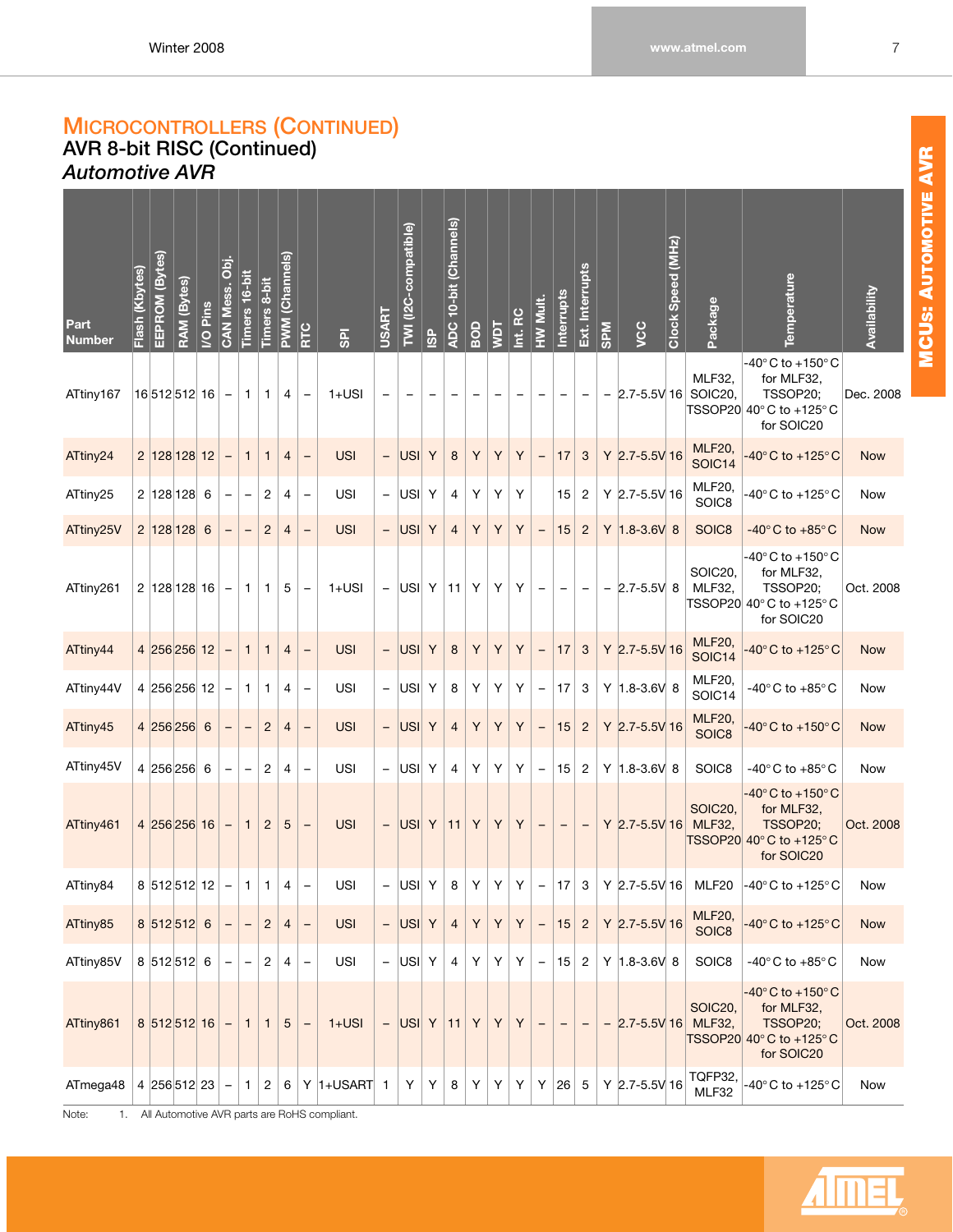### **AVR 8-bit RISC (Continued)** *Automotive AVR (Continued)*

| in the control of the control of the control of the control of the control of the control of the control of the control of the control of the control of the control of the control of the control of the control of the contr |
|--------------------------------------------------------------------------------------------------------------------------------------------------------------------------------------------------------------------------------|
|                                                                                                                                                                                                                                |
| l                                                                                                                                                                                                                              |
| l                                                                                                                                                                                                                              |
|                                                                                                                                                                                                                                |
|                                                                                                                                                                                                                                |
| Ī<br>ļ<br>I                                                                                                                                                                                                                    |
|                                                                                                                                                                                                                                |
|                                                                                                                                                                                                                                |
|                                                                                                                                                                                                                                |
|                                                                                                                                                                                                                                |
| l                                                                                                                                                                                                                              |
|                                                                                                                                                                                                                                |
|                                                                                                                                                                                                                                |
| I<br>I                                                                                                                                                                                                                         |
|                                                                                                                                                                                                                                |
|                                                                                                                                                                                                                                |
| ֘֒                                                                                                                                                                                                                             |
|                                                                                                                                                                                                                                |
| l                                                                                                                                                                                                                              |
|                                                                                                                                                                                                                                |
| j<br>İ                                                                                                                                                                                                                         |
| I                                                                                                                                                                                                                              |
| l<br>ׇ֘֒                                                                                                                                                                                                                       |
| l                                                                                                                                                                                                                              |
| I<br>I                                                                                                                                                                                                                         |
|                                                                                                                                                                                                                                |
|                                                                                                                                                                                                                                |
|                                                                                                                                                                                                                                |

 $\mathbf{r}$ 

| <b>Part Number</b>                                     | Flash (Kbytes)                                                                                                                                                                                                                                                                                                                                                                                                                                            | EEPROM (Bytes)                               | (Bytes)<br><b>RAM</b> | Pins<br>$\overline{Q}$ | <b>CAN Mess. Obj.</b> | 6-bit<br>Timers <sub>1</sub> | Timers 8-bit   | (Channels)<br><b>PWM</b> | RTC               | $\overline{5}$                                                                                                                                 | <b>USART</b>      | Compatible)<br>(12C)<br>$\overline{a}$ | <b>GP</b> | (Channels)<br>$10$ -bit<br>ADC- | BOD | <b>TAM</b>                              | Int. RC          | HW Mult. | Interrupts | Ext. Interrupts | <b>SPM</b> | SC                  | Speed (MHz)<br><b>Clock</b> | Package          | Temperature                             | Availability |
|--------------------------------------------------------|-----------------------------------------------------------------------------------------------------------------------------------------------------------------------------------------------------------------------------------------------------------------------------------------------------------------------------------------------------------------------------------------------------------------------------------------------------------|----------------------------------------------|-----------------------|------------------------|-----------------------|------------------------------|----------------|--------------------------|-------------------|------------------------------------------------------------------------------------------------------------------------------------------------|-------------------|----------------------------------------|-----------|---------------------------------|-----|-----------------------------------------|------------------|----------|------------|-----------------|------------|---------------------|-----------------------------|------------------|-----------------------------------------|--------------|
| ATmega88                                               | 8                                                                                                                                                                                                                                                                                                                                                                                                                                                         | 512 1K 23                                    |                       |                        |                       | 1                            | $\overline{c}$ | 6                        | Y                 | $ 1+USART $                                                                                                                                    | $\overline{1}$    | Y                                      | Υ         | 8                               | Υ   | Υ                                       | Υ                | Υ        | 26         | 5               |            | Y $ 2.7 - 5.5V $ 16 |                             | TQFP32<br>MLF32  | -40 $^{\circ}$ C to<br>$+150^{\circ}$ C | Now          |
| ATmega88V                                              | 8                                                                                                                                                                                                                                                                                                                                                                                                                                                         | 512 1K 23                                    |                       |                        |                       | $\mathbf{1}$                 | $\overline{c}$ | 6                        | Y                 | $ 1+USART $                                                                                                                                    | $\mathbf{1}$      | Y                                      | Υ         | 8                               | Υ   | Υ                                       | Υ                | Υ        | 26         | 5               | Y          | $ 1.8 - 3.6V $ 8    |                             | TQFP32<br>MLF32  | -40°C to<br>$+85^{\circ}$ C             | <b>Now</b>   |
| ATmega164P                                             |                                                                                                                                                                                                                                                                                                                                                                                                                                                           | 16 512 1K 32                                 |                       |                        |                       | 1                            | 2              | 6                        | Y                 | $ 1+USART $                                                                                                                                    | $\overline{c}$    | Υ                                      | Υ         | 8                               | Y   | Y                                       | Υ                | Υ        | 31         | $\overline{7}$  |            | $Y$ 2.7-5.5V 16     |                             | TQFP44.<br>MLF44 | $-40^\circ$ C to<br>+125 $\degree$ C    | Now          |
| ATmega168                                              |                                                                                                                                                                                                                                                                                                                                                                                                                                                           | 16 512 1K 23                                 |                       |                        |                       | 1                            | $\overline{c}$ | 6                        | Y                 | $ 1+USART $                                                                                                                                    | $\mathbf{1}$      | Υ                                      | Υ         | 8                               | Υ   | Υ                                       | Υ                | Y        | 26         | 5               |            | $Y$ 2.7-5.5V 16     |                             | TQFP32<br>MLF32  | $-40^\circ$ C to<br>$+150^{\circ}$ C    | <b>Now</b>   |
| ATmega169P                                             |                                                                                                                                                                                                                                                                                                                                                                                                                                                           | 16 512 1K 54                                 |                       |                        | $\qquad \qquad -$     | $\mathbf{1}$                 | 2              | 4                        | Υ                 | $1+USI$                                                                                                                                        | $\mathbf{1}$      | USI                                    | Υ         | 8                               | Υ   | Υ                                       | Υ                | Y        | 23         | 3               |            | Y $ 2.7 - 5.5V $ 16 |                             | TQFP64,<br>MLF64 | -40° C to<br>$+85^{\circ}$ C            | <b>Now</b>   |
| ATmega16M1                                             | TQFP32.<br>31<br>$1K$ 2K 32<br>Υ<br>Υ<br>Υ<br>Υ<br>Υ<br>$\overline{4}$<br>$Y$ 2.7-5.5V 16<br>16<br>6<br>$\mathbf{1}$<br>$\mathbf{1}$<br>$ 6+4 $<br>11<br>$\mathbf{1}$<br>$\overline{\phantom{a}}$<br>$\qquad \qquad -$<br>-<br>MLF32<br>TQFP44,<br>$ 1+USART $<br>Υ<br>Υ<br>31<br>$\overline{7}$<br>$Y$ 2.7-5.5V 16<br>$1K$   2K   32<br>2<br>Y<br>$\overline{c}$<br>Υ<br>8<br>Υ<br>Υ<br>Υ<br>32<br>1<br>6<br>MLF44<br>TQFP32<br>$\overline{\phantom{a}}$ |                                              |                       |                        |                       |                              |                |                          |                   |                                                                                                                                                |                   |                                        |           |                                 |     | $-40^\circ$ C to<br>+150 $\degree$ C    | Feb. 2009        |          |            |                 |            |                     |                             |                  |                                         |              |
| ATmega324P                                             | $1+USART$<br>Y<br>Υ<br>Y<br>Υ<br>Υ<br>Υ<br>26<br>$\sqrt{5}$<br>$Y$ 2.7-5.5V 16<br>$1K$ 2K 23<br>$\mathbf{1}$<br>$\overline{c}$<br>6<br>Y<br>8<br>32<br>$\mathbf{1}$<br>MLF32                                                                                                                                                                                                                                                                              |                                              |                       |                        |                       |                              |                |                          |                   |                                                                                                                                                |                   |                                        |           |                                 |     | -40 $^{\circ}$ C to<br>$+125^{\circ}$ C | Now              |          |            |                 |            |                     |                             |                  |                                         |              |
| ATmega328P                                             | TQFP32.<br>Υ<br>Υ<br>31<br>32<br>$1K$   2K   32<br>6<br>1<br>$ 6+4 $<br>Y<br>11<br>Y<br>Y<br>4<br>$Y$ 2.7-5.5V 16<br>1<br>1<br>$\qquad \qquad -$                                                                                                                                                                                                                                                                                                          |                                              |                       |                        |                       |                              |                |                          |                   |                                                                                                                                                |                   |                                        |           |                                 |     | -40°C to<br>$+125^{\circ}$ C            | <b>Nov. 2008</b> |          |            |                 |            |                     |                             |                  |                                         |              |
| ATmega32M1                                             | MLF32<br>TQFP32<br>Y<br>$\overline{4}$<br>$1K$ 2K 32<br>Υ<br>Υ<br>Υ<br>Υ<br>32<br>6<br>$\mathbf{1}$<br>$\overline{4}$<br>$\mathbf{1}$<br>11<br>$\mathbf{1}$<br>$\qquad \qquad -$<br>$\qquad \qquad -$<br>-                                                                                                                                                                                                                                                |                                              |                       |                        |                       |                              |                |                          |                   |                                                                                                                                                |                   |                                        |           |                                 |     | $-40^\circ$ C to<br>$+150^{\circ}$ C    | Oct. 2008        |          |            |                 |            |                     |                             |                  |                                         |              |
| ATmega32C1                                             | 31<br>$Y$ 2.7-5.5V 16<br>MLF32                                                                                                                                                                                                                                                                                                                                                                                                                            |                                              |                       |                        |                       |                              |                |                          |                   |                                                                                                                                                |                   |                                        |           |                                 |     | $-40^\circ$ C to<br>+150 $^{\circ}$ C   | Oct. 2008        |          |            |                 |            |                     |                             |                  |                                         |              |
| ATmega64M1                                             | 64                                                                                                                                                                                                                                                                                                                                                                                                                                                        | $2K$ 4K 32                                   |                       |                        | 6                     | $\mathbf{1}$                 | $\mathbf{1}$   | $ 6+4 $                  | -                 | 1                                                                                                                                              | -                 | -                                      | Υ         | 11                              | Υ   | Y                                       | Υ                | Υ        | 31         | 4               |            | $Y$ 2.7-5.5V 16     |                             | TQFP32.<br>MLF32 | -40° C to<br>$+150^{\circ}$ C           | Jan. 2009    |
| ATmega64C1                                             | 64                                                                                                                                                                                                                                                                                                                                                                                                                                                        | $2K$ 4K 32                                   |                       |                        | 6                     | $\mathbf{1}$                 | $\mathbf{1}$   | 4                        | $\qquad \qquad -$ | $\mathbf{1}$                                                                                                                                   | $\qquad \qquad -$ | -                                      | Υ         | 11                              | Υ   | Y                                       | Υ                | Υ        | 31         | $\overline{4}$  |            | $Y$ 2.7-5.5V 16     |                             | TQFP32.<br>MLF32 | -40°C to<br>$+150^{\circ}$ C            | Jan. 2009    |
| ATmega644P                                             | 64                                                                                                                                                                                                                                                                                                                                                                                                                                                        | $2K$ 4K 32                                   |                       |                        |                       | 1                            | 2              | 6                        | Y                 | $1+USART$                                                                                                                                      | $\overline{c}$    | Υ                                      | Υ         | 8                               | Υ   | Υ                                       | Υ                | Υ        | 31         | $\overline{7}$  |            | $Y$ 2.7-5.5V 16     |                             | TQFP44,<br>MLF44 | -40 $^{\circ}$ C to<br>$+125^{\circ}$ C | Now          |
| AT90CAN32                                              | 32                                                                                                                                                                                                                                                                                                                                                                                                                                                        | $1K$ 2K 53 15 2                              |                       |                        |                       |                              | $\overline{2}$ | $ 6+2 $                  | Y                 | $\mathbf{1}$                                                                                                                                   | $\overline{c}$    | Y                                      | Υ         | 8                               | Y   | Υ                                       | Υ                | Υ        | 37         | 8               |            | $Y$ 2.7-5.5V 16     |                             | TQFP64.<br>MLF64 | $-40^\circ$ C to<br>+125 $\degree$ C    | <b>Now</b>   |
| AT90CAN64                                              | 64                                                                                                                                                                                                                                                                                                                                                                                                                                                        | $2K$ 4K 53 15 2                              |                       |                        |                       |                              |                | 2 $ 6+2 $ Y              |                   | 1                                                                                                                                              | $\overline{c}$    | Υ                                      | Υ         | 8                               | Y   | Υ                                       | Υ                | Υ        | 37         | 8               |            | $Y$ 2.7-5.5V 16     |                             | TQFP64,<br>MLF64 | -40 $^{\circ}$ C to<br>+125 $\degree$ C | Now          |
| AT90CAN128                                             |                                                                                                                                                                                                                                                                                                                                                                                                                                                           | $128$ 4K 4K 53 15 2                          |                       |                        |                       |                              |                | 2 $ 6+2 $ Y              |                   | $\mathbf{1}$                                                                                                                                   | $\overline{c}$    | Υ                                      | Υ         | 8                               | Υ   | Υ                                       | Υ                | Υ        | 37         | 8               |            | $Y$ 2.7-5.5V 16     |                             | TQFP64,<br>MLF64 | $-40^\circ$ C to<br>$+125^{\circ}$ C    | <b>Now</b>   |
| <b>Evaluation/Development Kits</b>                     |                                                                                                                                                                                                                                                                                                                                                                                                                                                           |                                              |                       |                        |                       |                              |                |                          |                   |                                                                                                                                                |                   |                                        |           |                                 |     |                                         |                  |          |            |                 |            |                     |                             |                  |                                         |              |
| <b>ATAVRDRAGON</b>                                     |                                                                                                                                                                                                                                                                                                                                                                                                                                                           |                                              |                       |                        |                       |                              |                |                          |                   | Starter Kit Supporting On-chip Debugging and Programming for AVR (AVR Dragon Supports<br>OCD for All AVRs with 32 Kbytes or Less Flash Memory) |                   |                                        |           |                                 |     |                                         |                  |          |            |                 |            |                     |                             |                  |                                         | <b>Now</b>   |
| ATAVRAUTO102   AVR Automotive Debugger Kit for CAN-LIN |                                                                                                                                                                                                                                                                                                                                                                                                                                                           |                                              |                       |                        |                       |                              |                |                          |                   |                                                                                                                                                |                   |                                        |           |                                 |     |                                         |                  |          |            |                 |            |                     |                             |                  |                                         | Now          |
| ATAVRAUTOEK1 AVR Automotive Evaluation Kit             |                                                                                                                                                                                                                                                                                                                                                                                                                                                           |                                              |                       |                        |                       |                              |                |                          |                   |                                                                                                                                                |                   |                                        |           |                                 |     |                                         |                  |          |            |                 |            |                     |                             |                  |                                         | <b>Now</b>   |
| ATAVRISP2                                              |                                                                                                                                                                                                                                                                                                                                                                                                                                                           |                                              |                       |                        |                       |                              |                |                          |                   | AVRISP Programmer for All AVR ISP Devices                                                                                                      |                   |                                        |           |                                 |     |                                         |                  |          |            |                 |            |                     |                             |                  |                                         | Now          |
| ATDVK90CAN1                                            |                                                                                                                                                                                                                                                                                                                                                                                                                                                           |                                              |                       |                        |                       |                              |                |                          |                   | DVK90CAN1 Development Kit for AT90CAN Devices                                                                                                  |                   |                                        |           |                                 |     |                                         |                  |          |            |                 |            |                     |                             |                  |                                         | <b>Now</b>   |
| ATJTAGICE2                                             |                                                                                                                                                                                                                                                                                                                                                                                                                                                           |                                              |                       |                        |                       |                              |                |                          |                   | AVR Low-cost In-Circuit Emulator Supporting All AVR with debugWIRE or JTAG Interface                                                           |                   |                                        |           |                                 |     |                                         |                  |          |            |                 |            |                     |                             |                  |                                         | Now          |
| ATSTK500                                               |                                                                                                                                                                                                                                                                                                                                                                                                                                                           |                                              |                       |                        |                       |                              |                |                          |                   | STK500 AVR Starter Kit with AVR Studio Interface                                                                                               |                   |                                        |           |                                 |     |                                         |                  |          |            |                 |            |                     |                             |                  |                                         | <b>Now</b>   |
| ATSTK524                                               |                                                                                                                                                                                                                                                                                                                                                                                                                                                           |                                              |                       |                        |                       |                              |                |                          |                   | AVR Automotive Starter Kit for 32 Pins ATmega32M1 - ATmega32C1                                                                                 |                   |                                        |           |                                 |     |                                         |                  |          |            |                 |            |                     |                             |                  |                                         | Now          |
| ATSTK600                                               |                                                                                                                                                                                                                                                                                                                                                                                                                                                           |                                              |                       |                        |                       |                              |                |                          |                   | Starter Kit and Development System for AVR and AVR32                                                                                           |                   |                                        |           |                                 |     |                                         |                  |          |            |                 |            |                     |                             |                  |                                         | <b>Now</b>   |
| 1.<br>Note:                                            |                                                                                                                                                                                                                                                                                                                                                                                                                                                           | All Automotive AVR parts are RoHS compliant. |                       |                        |                       |                              |                |                          |                   |                                                                                                                                                |                   |                                        |           |                                 |     |                                         |                  |          |            |                 |            |                     |                             |                  |                                         |              |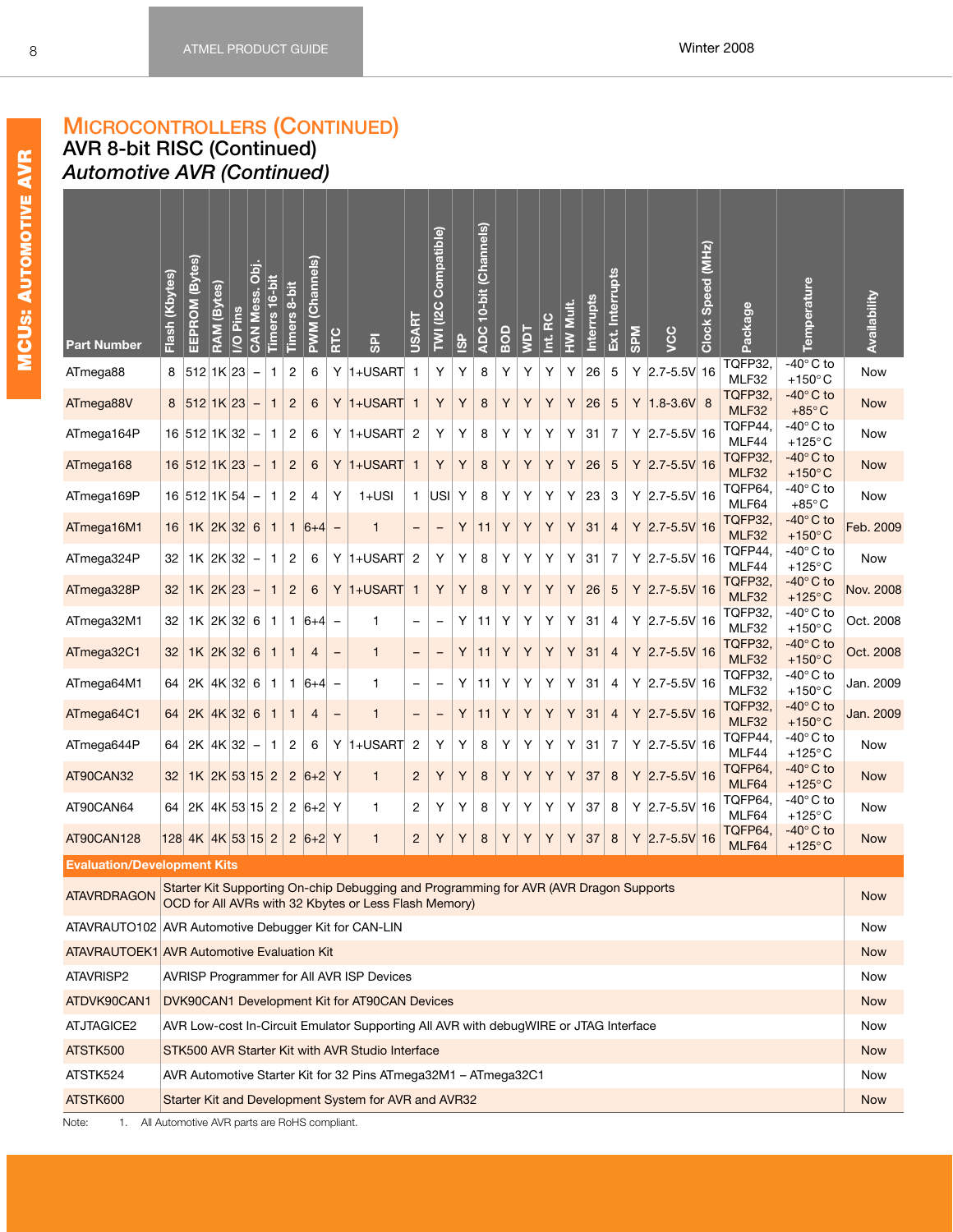## <span id="page-15-0"></span>**AVR 8-bit RISC (Continued)** *CAN AVR*TM

| <b>Part Number</b>                 | Flash (Kbytes) | EEPROM (Kbytes)                                                                                                                                                                                                                                                                                                                                                                                                                                                                                                                              | <b>RAM (Kbytes)</b> | I/O Pins                                                                                       | Objects<br><b>CAN Message</b> | 16-bit Timers  | 8-bit Timers   | (Channels)<br>PWM <sub>(</sub> | RTC | $\overline{\mathsf{SD}}$ | <b>USART</b> | <b>Compatible</b> )<br>TWI (I2C | <b>ISP</b> | <b>ADC</b><br>$10$ -bit | BOD | <b>TOM</b>   | Int. RC                     | HW MULT    | <b>Interrupts</b> | Б.<br>Interrupts | <b>SPM</b>   | you          | Clock Speed (MHz) | Package          | Temperature                 | <b>Availability</b> |
|------------------------------------|----------------|----------------------------------------------------------------------------------------------------------------------------------------------------------------------------------------------------------------------------------------------------------------------------------------------------------------------------------------------------------------------------------------------------------------------------------------------------------------------------------------------------------------------------------------------|---------------------|------------------------------------------------------------------------------------------------|-------------------------------|----------------|----------------|--------------------------------|-----|--------------------------|--------------|---------------------------------|------------|-------------------------|-----|--------------|-----------------------------|------------|-------------------|------------------|--------------|--------------|-------------------|------------------|-----------------------------|---------------------|
| AT90CAN32                          | 32             | $\mathbf{1}$                                                                                                                                                                                                                                                                                                                                                                                                                                                                                                                                 | 2                   | 53                                                                                             | 15                            | $\overline{2}$ | $\overline{c}$ | $ 6+2 $                        | -1  | 1                        | 2            | 1                               | 1          | 8                       | -1  | $\mathbf{1}$ | $\mathbf{1}$                | 1          | 37                | 8                | $\mathbf{1}$ | $2.7 - 5.5V$ | 16                | MLF64,<br>TQFP64 | $-40$ to<br>$+85^{\circ}$ C | Now                 |
| AT90CAN64                          | 64             | TQFP64,<br>$2.7 - 5.5V$<br>16<br>$\overline{2}$<br>$\overline{4}$<br>53<br>15<br>$\overline{2}$<br>2<br>$ 6+2 $<br>$\mathbf{1}$<br>$\mathbf{1}$<br>$\overline{2}$<br>8<br>$\mathbf{1}$<br>$\mathbf{1}$<br>1<br>$\mathbf{1}$<br>$\mathbf{1}$<br>$\mathbf{1}$<br>$\mathbf{1}$<br>-<br>MLF64<br>MLF64,<br>$\overline{2}$<br>37<br>$2.7 - 5.5V$ 16<br>4<br>53<br>15<br>$\overline{c}$<br>$ 6+2 $<br>$\overline{c}$<br>8<br>8<br>$\mathbf{1}$<br>4<br>1<br>1<br>$\mathbf{1}$<br>$\mathbf{1}$<br>$\mathbf{1}$<br>$\mathbf{1}$<br>-1<br>1<br>TQFP64 |                     |                                                                                                |                               |                |                |                                |     |                          |              |                                 |            |                         |     |              | $-40$ to<br>$+85^{\circ}$ C | <b>Now</b> |                   |                  |              |              |                   |                  |                             |                     |
| AT90CAN128                         | 128            |                                                                                                                                                                                                                                                                                                                                                                                                                                                                                                                                              |                     |                                                                                                |                               |                |                |                                |     |                          |              |                                 |            |                         |     |              | $-40$ to<br>$+85^{\circ}$ C | Now        |                   |                  |              |              |                   |                  |                             |                     |
| <b>Evaluation/Development Kits</b> |                |                                                                                                                                                                                                                                                                                                                                                                                                                                                                                                                                              |                     |                                                                                                |                               |                |                |                                |     |                          |              |                                 |            |                         |     |              |                             |            |                   |                  |              |              |                   |                  |                             |                     |
| <b>ATAVRDRAGON</b>                 |                | Starter Kit Supporting On-chip Debugging and Programming for AVR (AVR Dragon Supports<br>OCD for All AVRs with 32 Kbytes or Less Flash Memory)                                                                                                                                                                                                                                                                                                                                                                                               |                     |                                                                                                |                               |                |                |                                |     |                          |              |                                 |            |                         |     |              |                             | Now        |                   |                  |              |              |                   |                  |                             |                     |
| <b>ATAVRISP2</b>                   |                |                                                                                                                                                                                                                                                                                                                                                                                                                                                                                                                                              |                     | <b>AVRISP Programmer for All AVR ISP Devices</b>                                               |                               |                |                |                                |     |                          |              |                                 |            |                         |     |              |                             |            |                   |                  |              |              |                   |                  |                             | <b>Now</b>          |
| ATADAPCAN01                        |                |                                                                                                                                                                                                                                                                                                                                                                                                                                                                                                                                              |                     | Replacement: STK500/501/AT90CAN128 CAN Adapter                                                 |                               |                |                |                                |     |                          |              |                                 |            |                         |     |              |                             |            |                   |                  |              |              |                   |                  |                             | Now                 |
| ATDVK90CAN1                        |                |                                                                                                                                                                                                                                                                                                                                                                                                                                                                                                                                              |                     | DVK90CAN1 Development Kit for AT90CAN Devices                                                  |                               |                |                |                                |     |                          |              |                                 |            |                         |     |              |                             |            |                   |                  |              |              |                   |                  |                             | <b>Now</b>          |
| ATJTAGICE2                         |                |                                                                                                                                                                                                                                                                                                                                                                                                                                                                                                                                              |                     | AVR Low-cost In-Circuit Emulator Supporting All AVR with debugWIRE or JTAG Interface           |                               |                |                |                                |     |                          |              |                                 |            |                         |     |              |                             |            |                   |                  |              |              |                   |                  |                             | Now                 |
| ATSTK500                           |                |                                                                                                                                                                                                                                                                                                                                                                                                                                                                                                                                              |                     | STK500 AVR Starter Kit with AVR Studio Interface                                               |                               |                |                |                                |     |                          |              |                                 |            |                         |     |              |                             |            |                   |                  |              |              |                   |                  |                             | <b>Now</b>          |
| ATSTK501                           |                |                                                                                                                                                                                                                                                                                                                                                                                                                                                                                                                                              |                     | STK501 Expansion of STK500 to Support 64-pin megaAVR Devices                                   |                               |                |                |                                |     |                          |              |                                 |            |                         |     |              |                             |            |                   |                  |              |              |                   |                  |                             | Now                 |
| ATSTK600                           |                |                                                                                                                                                                                                                                                                                                                                                                                                                                                                                                                                              |                     | Starter Kit and Development System for AVR and AVR32<br>All CANLAMD parts are Dal IC compliant |                               |                |                |                                |     |                          |              |                                 |            |                         |     |              |                             |            |                   |                  |              |              |                   |                  |                             | <b>Now</b>          |

Note: 1. All CAN AVR parts are RoHS compliant.

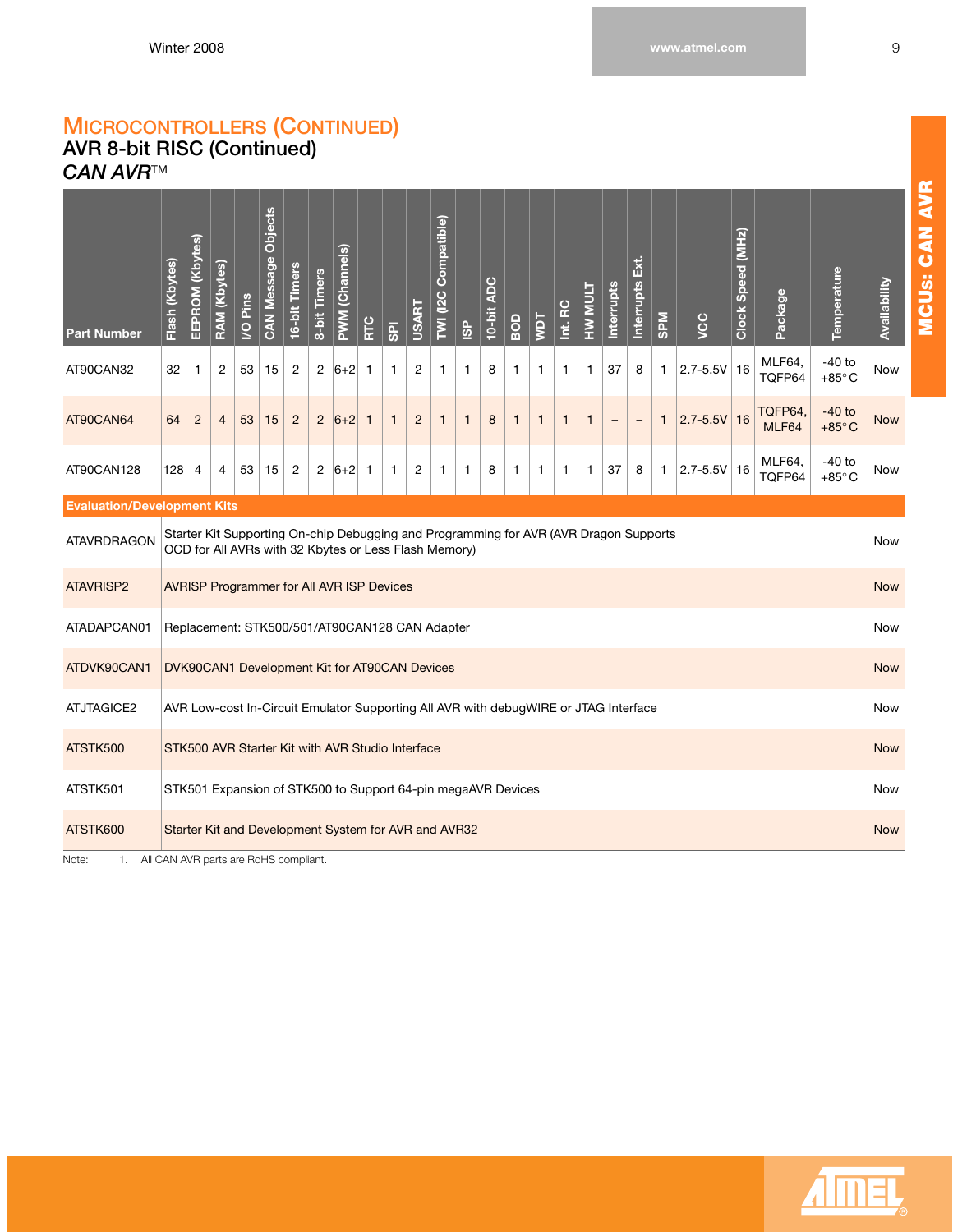### **MICROCONTROLLERS (CONTINUED) AVR 8-bit RISC (Continued)** *LCD Control AVR*

<span id="page-16-0"></span>

| <b>USI</b><br>$\overline{c}$<br>Y<br>TQFP, QFN, DIE<br>16<br>512<br>$\mathbf{1}$<br>$\mathbf{1}$<br>1<br>$1+USI$<br>8<br><b>JTAG</b><br>S<br>$2.7 - 5.5V$<br>4x25<br>ATmega169P<br>54<br>1<br>$0 - 16$<br>Now<br>Y<br>$\mathbf S$<br>512<br>$\mathbf{1}$<br>$\mathbf{1}$<br>$1+USI$<br><b>USI</b><br>$\overline{2}$<br>8<br><b>JTAG</b><br>TQFP, QFN, DIE<br>4x25<br><b>Now</b><br>ATmega169PV<br>16<br>54<br>$\mathbf{1}$<br>$\mathbf{1}$<br>$1.8 - 5.5V$<br>$0 - 8$<br>Y<br>$\overline{c}$<br>$\mathbf{1}$<br>$1+USI$<br>USI<br>$\overline{c}$<br>8<br><b>JTAG</b><br>S<br>TQFP, QFN, DIE<br>4x25<br>ATmega329<br>32<br>1K<br>54<br>1<br>$\mathbf{1}$<br>$2.7 - 5.5V$<br>$0 - 16$<br>Now<br>$1+USI$<br>$\overline{2}$<br>$\mathbf{1}$<br><b>USI</b><br>$\overline{2}$<br>8<br>Y<br><b>JTAG</b><br>S<br>TQFP, QFN, DIE<br>$0 - 8$<br>4x25<br>ATmega329V<br>32<br>1K<br>54<br>1<br>$1.8 - 5.5V$<br><b>Now</b><br>1<br>$\mathbb S$<br>$\overline{c}$<br>$1+USI$ USI<br>$\overline{2}$<br>Υ<br><b>JTAG</b><br>TQFP, QFN, DIE<br>$2.7 - 5.5V$<br>$0 - 16$<br>4x25<br>Now<br>ATmega329P<br>32<br>1K<br>54<br>$\mathbf{1}$<br>1<br>1<br>8<br>Y<br>$\mathsf{s}$<br>$\overline{c}$<br>$1+USI$<br><b>USI</b><br>$\overline{2}$<br>8<br><b>JTAG</b><br>TQFP, QFN, DIE<br>$0 - 8$<br>4x25<br>ATmega329PV<br>32<br>1K<br>54<br>$\mathbf{1}$<br>$\mathbf{1}$<br>$1.8 - 5.5V$<br><b>Now</b><br>$\mathbf{1}$<br>${\mathsf S}$<br>32<br>$\overline{c}$<br>1<br>$1+USI$<br><b>USI</b><br>$\overline{c}$<br>Y<br><b>JTAG</b><br>TQFP, DIE<br>$2.7 - 5.5V$<br>4x40<br>Now<br>ATmega3290<br>1K<br>69<br>1<br>8<br>$0 - 16$<br>1<br>Y<br>$\mathbf S$<br>32<br>1K<br>$\overline{2}$<br>$\mathbf{1}$<br>$1+USI$<br><b>USI</b><br>$\overline{2}$<br>8<br><b>JTAG</b><br><b>TQFP, DIE</b><br>$1.8 - 5.5V$<br>$0 - 8$<br>4x40<br>ATmega3290V<br>69<br>$\mathbf{1}$<br>$\mathbf{1}$<br><b>Now</b><br>Y<br>${\mathsf S}$<br>$\overline{c}$<br>$\mathbf{1}$<br>$1+USI$<br>USI<br>$\overline{c}$<br>8<br><b>JTAG</b><br>TQFP, DIE<br>$2.7 - 5.5V$<br>4x40<br>ATmega3290P<br>32<br>1K<br>69<br>1<br>$\mathbf{1}$<br>$0 - 16$<br>Now<br>$1+USI$<br>32<br>$\overline{2}$<br>$\mathbf{1}$<br><b>USI</b><br>$\overline{2}$<br>8<br>Y<br><b>JTAG</b><br>$\mathsf{S}$<br><b>TQFP, DIE</b><br>$1.8 - 5.5V$<br>$0 - 8$<br>4x40<br>ATmega3290PV<br>1K<br>69<br>1<br><b>Now</b><br>1<br>$\mathbb S$<br>4<br>$1+USI$ USI<br>$\overline{c}$<br>Υ<br><b>JTAG</b><br>TQFP, QFN, DIE<br>$2.7 - 5.5V$<br>$0 - 16$<br>4x25<br>Now<br>ATmeg649<br>64<br>2K<br>54<br>1<br>1<br>$\mathbf{1}$<br>8<br>Y<br>$\mathsf{s}$<br>$\overline{4}$<br>$1+USI$<br><b>USI</b><br>$\overline{2}$<br>8<br><b>JTAG</b><br>TQFP, QFN, DIE<br>$0 - 8$<br>4x25<br>ATmega649V<br>64<br>2K<br>54<br>$\mathbf{1}$<br>$\mathbf{1}$<br>$1.8 - 5.5V$<br><b>Now</b><br>$\mathbf{1}$<br>Y<br>${\mathsf S}$<br>64<br>2<br>4<br>1<br>1<br>$1+USI$<br><b>USI</b><br>$\overline{c}$<br>8<br><b>JTAG</b><br>TQFP, DIE<br>$2.7 - 5.5V$<br>4x40<br>Now<br>ATmega6490<br>69<br>1<br>$0 - 16$<br>$1+USI$<br>Y<br>$\mathbf S$<br>ATmega6490V<br>64<br>$\overline{2}$<br>$\overline{4}$<br>69<br>$\mathbf{1}$<br>$\mathbf{1}$<br><b>USI</b><br>$\overline{2}$<br>8<br><b>JTAG</b><br><b>TQFP, DIE</b><br>$1.8 - 5.5V$<br>$0 - 8$<br>4x40<br>$\mathbf{1}$<br><b>Now</b><br><b>Evaluation/Development Kits</b><br>Starter Kit Supporting On-chip Debugging and Programming for AVR (AVR Dragon Supports<br><b>ATAVRDRAGON</b><br><b>Now</b><br>OCD for All AVRs with 32 Kbytes or Less Flash Memory)<br><b>ATAVRBFLY</b><br>AVR Butterfly, ATmega169 Demo Board with LCD and Speaker<br>Now<br>ATAVRISP2<br><b>AVRISP Programmer for All AVR ISP Devices</b><br><b>Now</b><br>ATJTAGICE2<br>AVR Low-cost In-Circuit Emulator Supporting All AVR with debugWIRE or JTAG Interface<br>Now<br>ATSTK500<br>STK500 AVR Starter Kit with AVR Studio Interface<br><b>Now</b><br>ATSTK502<br>STK502 Expansion of STK500 for 64-pin LCD AVR Devices<br>Now<br>ATSTK504<br>STK504 Expansion of STK500 for 100-pin LCD AVR Devices<br><b>Now</b> | <b>Part Number</b> | Flash (Kbytes) | EEPROM (Bytes) | <b>RAM (Kbytes)</b> | Pins<br>$\overline{Q}$ | gu | <b>USART</b> | <b>GPI</b> | Σ | 8-bit Timer | 16-bit Timer | 10-bit ADC | BOD | On-chip Debugging | Self-prog. (S) | Package | ycc | Speed (MHz) | GD | Availability |
|----------------------------------------------------------------------------------------------------------------------------------------------------------------------------------------------------------------------------------------------------------------------------------------------------------------------------------------------------------------------------------------------------------------------------------------------------------------------------------------------------------------------------------------------------------------------------------------------------------------------------------------------------------------------------------------------------------------------------------------------------------------------------------------------------------------------------------------------------------------------------------------------------------------------------------------------------------------------------------------------------------------------------------------------------------------------------------------------------------------------------------------------------------------------------------------------------------------------------------------------------------------------------------------------------------------------------------------------------------------------------------------------------------------------------------------------------------------------------------------------------------------------------------------------------------------------------------------------------------------------------------------------------------------------------------------------------------------------------------------------------------------------------------------------------------------------------------------------------------------------------------------------------------------------------------------------------------------------------------------------------------------------------------------------------------------------------------------------------------------------------------------------------------------------------------------------------------------------------------------------------------------------------------------------------------------------------------------------------------------------------------------------------------------------------------------------------------------------------------------------------------------------------------------------------------------------------------------------------------------------------------------------------------------------------------------------------------------------------------------------------------------------------------------------------------------------------------------------------------------------------------------------------------------------------------------------------------------------------------------------------------------------------------------------------------------------------------------------------------------------------------------------------------------------------------------------------------------------------------------------------------------------------------------------------------------------------------------------------------------------------------------------------------------------------------------------------------------------------------------------------------------------------------------------------------------------------------------------------------------------------------------------------------------------------------------------------------------------------------------------------------------------------------------------------------------------------------------------------------------------------------------------------------------------------------------------------------------------------------------------------------------------------------------------|--------------------|----------------|----------------|---------------------|------------------------|----|--------------|------------|---|-------------|--------------|------------|-----|-------------------|----------------|---------|-----|-------------|----|--------------|
|                                                                                                                                                                                                                                                                                                                                                                                                                                                                                                                                                                                                                                                                                                                                                                                                                                                                                                                                                                                                                                                                                                                                                                                                                                                                                                                                                                                                                                                                                                                                                                                                                                                                                                                                                                                                                                                                                                                                                                                                                                                                                                                                                                                                                                                                                                                                                                                                                                                                                                                                                                                                                                                                                                                                                                                                                                                                                                                                                                                                                                                                                                                                                                                                                                                                                                                                                                                                                                                                                                                                                                                                                                                                                                                                                                                                                                                                                                                                                                                                                                              |                    |                |                |                     |                        |    |              |            |   |             |              |            |     |                   |                |         |     |             |    |              |
|                                                                                                                                                                                                                                                                                                                                                                                                                                                                                                                                                                                                                                                                                                                                                                                                                                                                                                                                                                                                                                                                                                                                                                                                                                                                                                                                                                                                                                                                                                                                                                                                                                                                                                                                                                                                                                                                                                                                                                                                                                                                                                                                                                                                                                                                                                                                                                                                                                                                                                                                                                                                                                                                                                                                                                                                                                                                                                                                                                                                                                                                                                                                                                                                                                                                                                                                                                                                                                                                                                                                                                                                                                                                                                                                                                                                                                                                                                                                                                                                                                              |                    |                |                |                     |                        |    |              |            |   |             |              |            |     |                   |                |         |     |             |    |              |
|                                                                                                                                                                                                                                                                                                                                                                                                                                                                                                                                                                                                                                                                                                                                                                                                                                                                                                                                                                                                                                                                                                                                                                                                                                                                                                                                                                                                                                                                                                                                                                                                                                                                                                                                                                                                                                                                                                                                                                                                                                                                                                                                                                                                                                                                                                                                                                                                                                                                                                                                                                                                                                                                                                                                                                                                                                                                                                                                                                                                                                                                                                                                                                                                                                                                                                                                                                                                                                                                                                                                                                                                                                                                                                                                                                                                                                                                                                                                                                                                                                              |                    |                |                |                     |                        |    |              |            |   |             |              |            |     |                   |                |         |     |             |    |              |
|                                                                                                                                                                                                                                                                                                                                                                                                                                                                                                                                                                                                                                                                                                                                                                                                                                                                                                                                                                                                                                                                                                                                                                                                                                                                                                                                                                                                                                                                                                                                                                                                                                                                                                                                                                                                                                                                                                                                                                                                                                                                                                                                                                                                                                                                                                                                                                                                                                                                                                                                                                                                                                                                                                                                                                                                                                                                                                                                                                                                                                                                                                                                                                                                                                                                                                                                                                                                                                                                                                                                                                                                                                                                                                                                                                                                                                                                                                                                                                                                                                              |                    |                |                |                     |                        |    |              |            |   |             |              |            |     |                   |                |         |     |             |    |              |
|                                                                                                                                                                                                                                                                                                                                                                                                                                                                                                                                                                                                                                                                                                                                                                                                                                                                                                                                                                                                                                                                                                                                                                                                                                                                                                                                                                                                                                                                                                                                                                                                                                                                                                                                                                                                                                                                                                                                                                                                                                                                                                                                                                                                                                                                                                                                                                                                                                                                                                                                                                                                                                                                                                                                                                                                                                                                                                                                                                                                                                                                                                                                                                                                                                                                                                                                                                                                                                                                                                                                                                                                                                                                                                                                                                                                                                                                                                                                                                                                                                              |                    |                |                |                     |                        |    |              |            |   |             |              |            |     |                   |                |         |     |             |    |              |
|                                                                                                                                                                                                                                                                                                                                                                                                                                                                                                                                                                                                                                                                                                                                                                                                                                                                                                                                                                                                                                                                                                                                                                                                                                                                                                                                                                                                                                                                                                                                                                                                                                                                                                                                                                                                                                                                                                                                                                                                                                                                                                                                                                                                                                                                                                                                                                                                                                                                                                                                                                                                                                                                                                                                                                                                                                                                                                                                                                                                                                                                                                                                                                                                                                                                                                                                                                                                                                                                                                                                                                                                                                                                                                                                                                                                                                                                                                                                                                                                                                              |                    |                |                |                     |                        |    |              |            |   |             |              |            |     |                   |                |         |     |             |    |              |
|                                                                                                                                                                                                                                                                                                                                                                                                                                                                                                                                                                                                                                                                                                                                                                                                                                                                                                                                                                                                                                                                                                                                                                                                                                                                                                                                                                                                                                                                                                                                                                                                                                                                                                                                                                                                                                                                                                                                                                                                                                                                                                                                                                                                                                                                                                                                                                                                                                                                                                                                                                                                                                                                                                                                                                                                                                                                                                                                                                                                                                                                                                                                                                                                                                                                                                                                                                                                                                                                                                                                                                                                                                                                                                                                                                                                                                                                                                                                                                                                                                              |                    |                |                |                     |                        |    |              |            |   |             |              |            |     |                   |                |         |     |             |    |              |
|                                                                                                                                                                                                                                                                                                                                                                                                                                                                                                                                                                                                                                                                                                                                                                                                                                                                                                                                                                                                                                                                                                                                                                                                                                                                                                                                                                                                                                                                                                                                                                                                                                                                                                                                                                                                                                                                                                                                                                                                                                                                                                                                                                                                                                                                                                                                                                                                                                                                                                                                                                                                                                                                                                                                                                                                                                                                                                                                                                                                                                                                                                                                                                                                                                                                                                                                                                                                                                                                                                                                                                                                                                                                                                                                                                                                                                                                                                                                                                                                                                              |                    |                |                |                     |                        |    |              |            |   |             |              |            |     |                   |                |         |     |             |    |              |
|                                                                                                                                                                                                                                                                                                                                                                                                                                                                                                                                                                                                                                                                                                                                                                                                                                                                                                                                                                                                                                                                                                                                                                                                                                                                                                                                                                                                                                                                                                                                                                                                                                                                                                                                                                                                                                                                                                                                                                                                                                                                                                                                                                                                                                                                                                                                                                                                                                                                                                                                                                                                                                                                                                                                                                                                                                                                                                                                                                                                                                                                                                                                                                                                                                                                                                                                                                                                                                                                                                                                                                                                                                                                                                                                                                                                                                                                                                                                                                                                                                              |                    |                |                |                     |                        |    |              |            |   |             |              |            |     |                   |                |         |     |             |    |              |
|                                                                                                                                                                                                                                                                                                                                                                                                                                                                                                                                                                                                                                                                                                                                                                                                                                                                                                                                                                                                                                                                                                                                                                                                                                                                                                                                                                                                                                                                                                                                                                                                                                                                                                                                                                                                                                                                                                                                                                                                                                                                                                                                                                                                                                                                                                                                                                                                                                                                                                                                                                                                                                                                                                                                                                                                                                                                                                                                                                                                                                                                                                                                                                                                                                                                                                                                                                                                                                                                                                                                                                                                                                                                                                                                                                                                                                                                                                                                                                                                                                              |                    |                |                |                     |                        |    |              |            |   |             |              |            |     |                   |                |         |     |             |    |              |
|                                                                                                                                                                                                                                                                                                                                                                                                                                                                                                                                                                                                                                                                                                                                                                                                                                                                                                                                                                                                                                                                                                                                                                                                                                                                                                                                                                                                                                                                                                                                                                                                                                                                                                                                                                                                                                                                                                                                                                                                                                                                                                                                                                                                                                                                                                                                                                                                                                                                                                                                                                                                                                                                                                                                                                                                                                                                                                                                                                                                                                                                                                                                                                                                                                                                                                                                                                                                                                                                                                                                                                                                                                                                                                                                                                                                                                                                                                                                                                                                                                              |                    |                |                |                     |                        |    |              |            |   |             |              |            |     |                   |                |         |     |             |    |              |
|                                                                                                                                                                                                                                                                                                                                                                                                                                                                                                                                                                                                                                                                                                                                                                                                                                                                                                                                                                                                                                                                                                                                                                                                                                                                                                                                                                                                                                                                                                                                                                                                                                                                                                                                                                                                                                                                                                                                                                                                                                                                                                                                                                                                                                                                                                                                                                                                                                                                                                                                                                                                                                                                                                                                                                                                                                                                                                                                                                                                                                                                                                                                                                                                                                                                                                                                                                                                                                                                                                                                                                                                                                                                                                                                                                                                                                                                                                                                                                                                                                              |                    |                |                |                     |                        |    |              |            |   |             |              |            |     |                   |                |         |     |             |    |              |
|                                                                                                                                                                                                                                                                                                                                                                                                                                                                                                                                                                                                                                                                                                                                                                                                                                                                                                                                                                                                                                                                                                                                                                                                                                                                                                                                                                                                                                                                                                                                                                                                                                                                                                                                                                                                                                                                                                                                                                                                                                                                                                                                                                                                                                                                                                                                                                                                                                                                                                                                                                                                                                                                                                                                                                                                                                                                                                                                                                                                                                                                                                                                                                                                                                                                                                                                                                                                                                                                                                                                                                                                                                                                                                                                                                                                                                                                                                                                                                                                                                              |                    |                |                |                     |                        |    |              |            |   |             |              |            |     |                   |                |         |     |             |    |              |
|                                                                                                                                                                                                                                                                                                                                                                                                                                                                                                                                                                                                                                                                                                                                                                                                                                                                                                                                                                                                                                                                                                                                                                                                                                                                                                                                                                                                                                                                                                                                                                                                                                                                                                                                                                                                                                                                                                                                                                                                                                                                                                                                                                                                                                                                                                                                                                                                                                                                                                                                                                                                                                                                                                                                                                                                                                                                                                                                                                                                                                                                                                                                                                                                                                                                                                                                                                                                                                                                                                                                                                                                                                                                                                                                                                                                                                                                                                                                                                                                                                              |                    |                |                |                     |                        |    |              |            |   |             |              |            |     |                   |                |         |     |             |    |              |
|                                                                                                                                                                                                                                                                                                                                                                                                                                                                                                                                                                                                                                                                                                                                                                                                                                                                                                                                                                                                                                                                                                                                                                                                                                                                                                                                                                                                                                                                                                                                                                                                                                                                                                                                                                                                                                                                                                                                                                                                                                                                                                                                                                                                                                                                                                                                                                                                                                                                                                                                                                                                                                                                                                                                                                                                                                                                                                                                                                                                                                                                                                                                                                                                                                                                                                                                                                                                                                                                                                                                                                                                                                                                                                                                                                                                                                                                                                                                                                                                                                              |                    |                |                |                     |                        |    |              |            |   |             |              |            |     |                   |                |         |     |             |    |              |
|                                                                                                                                                                                                                                                                                                                                                                                                                                                                                                                                                                                                                                                                                                                                                                                                                                                                                                                                                                                                                                                                                                                                                                                                                                                                                                                                                                                                                                                                                                                                                                                                                                                                                                                                                                                                                                                                                                                                                                                                                                                                                                                                                                                                                                                                                                                                                                                                                                                                                                                                                                                                                                                                                                                                                                                                                                                                                                                                                                                                                                                                                                                                                                                                                                                                                                                                                                                                                                                                                                                                                                                                                                                                                                                                                                                                                                                                                                                                                                                                                                              |                    |                |                |                     |                        |    |              |            |   |             |              |            |     |                   |                |         |     |             |    |              |
|                                                                                                                                                                                                                                                                                                                                                                                                                                                                                                                                                                                                                                                                                                                                                                                                                                                                                                                                                                                                                                                                                                                                                                                                                                                                                                                                                                                                                                                                                                                                                                                                                                                                                                                                                                                                                                                                                                                                                                                                                                                                                                                                                                                                                                                                                                                                                                                                                                                                                                                                                                                                                                                                                                                                                                                                                                                                                                                                                                                                                                                                                                                                                                                                                                                                                                                                                                                                                                                                                                                                                                                                                                                                                                                                                                                                                                                                                                                                                                                                                                              |                    |                |                |                     |                        |    |              |            |   |             |              |            |     |                   |                |         |     |             |    |              |
|                                                                                                                                                                                                                                                                                                                                                                                                                                                                                                                                                                                                                                                                                                                                                                                                                                                                                                                                                                                                                                                                                                                                                                                                                                                                                                                                                                                                                                                                                                                                                                                                                                                                                                                                                                                                                                                                                                                                                                                                                                                                                                                                                                                                                                                                                                                                                                                                                                                                                                                                                                                                                                                                                                                                                                                                                                                                                                                                                                                                                                                                                                                                                                                                                                                                                                                                                                                                                                                                                                                                                                                                                                                                                                                                                                                                                                                                                                                                                                                                                                              |                    |                |                |                     |                        |    |              |            |   |             |              |            |     |                   |                |         |     |             |    |              |
|                                                                                                                                                                                                                                                                                                                                                                                                                                                                                                                                                                                                                                                                                                                                                                                                                                                                                                                                                                                                                                                                                                                                                                                                                                                                                                                                                                                                                                                                                                                                                                                                                                                                                                                                                                                                                                                                                                                                                                                                                                                                                                                                                                                                                                                                                                                                                                                                                                                                                                                                                                                                                                                                                                                                                                                                                                                                                                                                                                                                                                                                                                                                                                                                                                                                                                                                                                                                                                                                                                                                                                                                                                                                                                                                                                                                                                                                                                                                                                                                                                              |                    |                |                |                     |                        |    |              |            |   |             |              |            |     |                   |                |         |     |             |    |              |
|                                                                                                                                                                                                                                                                                                                                                                                                                                                                                                                                                                                                                                                                                                                                                                                                                                                                                                                                                                                                                                                                                                                                                                                                                                                                                                                                                                                                                                                                                                                                                                                                                                                                                                                                                                                                                                                                                                                                                                                                                                                                                                                                                                                                                                                                                                                                                                                                                                                                                                                                                                                                                                                                                                                                                                                                                                                                                                                                                                                                                                                                                                                                                                                                                                                                                                                                                                                                                                                                                                                                                                                                                                                                                                                                                                                                                                                                                                                                                                                                                                              |                    |                |                |                     |                        |    |              |            |   |             |              |            |     |                   |                |         |     |             |    |              |
|                                                                                                                                                                                                                                                                                                                                                                                                                                                                                                                                                                                                                                                                                                                                                                                                                                                                                                                                                                                                                                                                                                                                                                                                                                                                                                                                                                                                                                                                                                                                                                                                                                                                                                                                                                                                                                                                                                                                                                                                                                                                                                                                                                                                                                                                                                                                                                                                                                                                                                                                                                                                                                                                                                                                                                                                                                                                                                                                                                                                                                                                                                                                                                                                                                                                                                                                                                                                                                                                                                                                                                                                                                                                                                                                                                                                                                                                                                                                                                                                                                              |                    |                |                |                     |                        |    |              |            |   |             |              |            |     |                   |                |         |     |             |    |              |
|                                                                                                                                                                                                                                                                                                                                                                                                                                                                                                                                                                                                                                                                                                                                                                                                                                                                                                                                                                                                                                                                                                                                                                                                                                                                                                                                                                                                                                                                                                                                                                                                                                                                                                                                                                                                                                                                                                                                                                                                                                                                                                                                                                                                                                                                                                                                                                                                                                                                                                                                                                                                                                                                                                                                                                                                                                                                                                                                                                                                                                                                                                                                                                                                                                                                                                                                                                                                                                                                                                                                                                                                                                                                                                                                                                                                                                                                                                                                                                                                                                              |                    |                |                |                     |                        |    |              |            |   |             |              |            |     |                   |                |         |     |             |    |              |
| ATSTK600<br>Starter Kit and Development System for AVR and AVR32<br>Now                                                                                                                                                                                                                                                                                                                                                                                                                                                                                                                                                                                                                                                                                                                                                                                                                                                                                                                                                                                                                                                                                                                                                                                                                                                                                                                                                                                                                                                                                                                                                                                                                                                                                                                                                                                                                                                                                                                                                                                                                                                                                                                                                                                                                                                                                                                                                                                                                                                                                                                                                                                                                                                                                                                                                                                                                                                                                                                                                                                                                                                                                                                                                                                                                                                                                                                                                                                                                                                                                                                                                                                                                                                                                                                                                                                                                                                                                                                                                                      |                    |                |                |                     |                        |    |              |            |   |             |              |            |     |                   |                |         |     |             |    |              |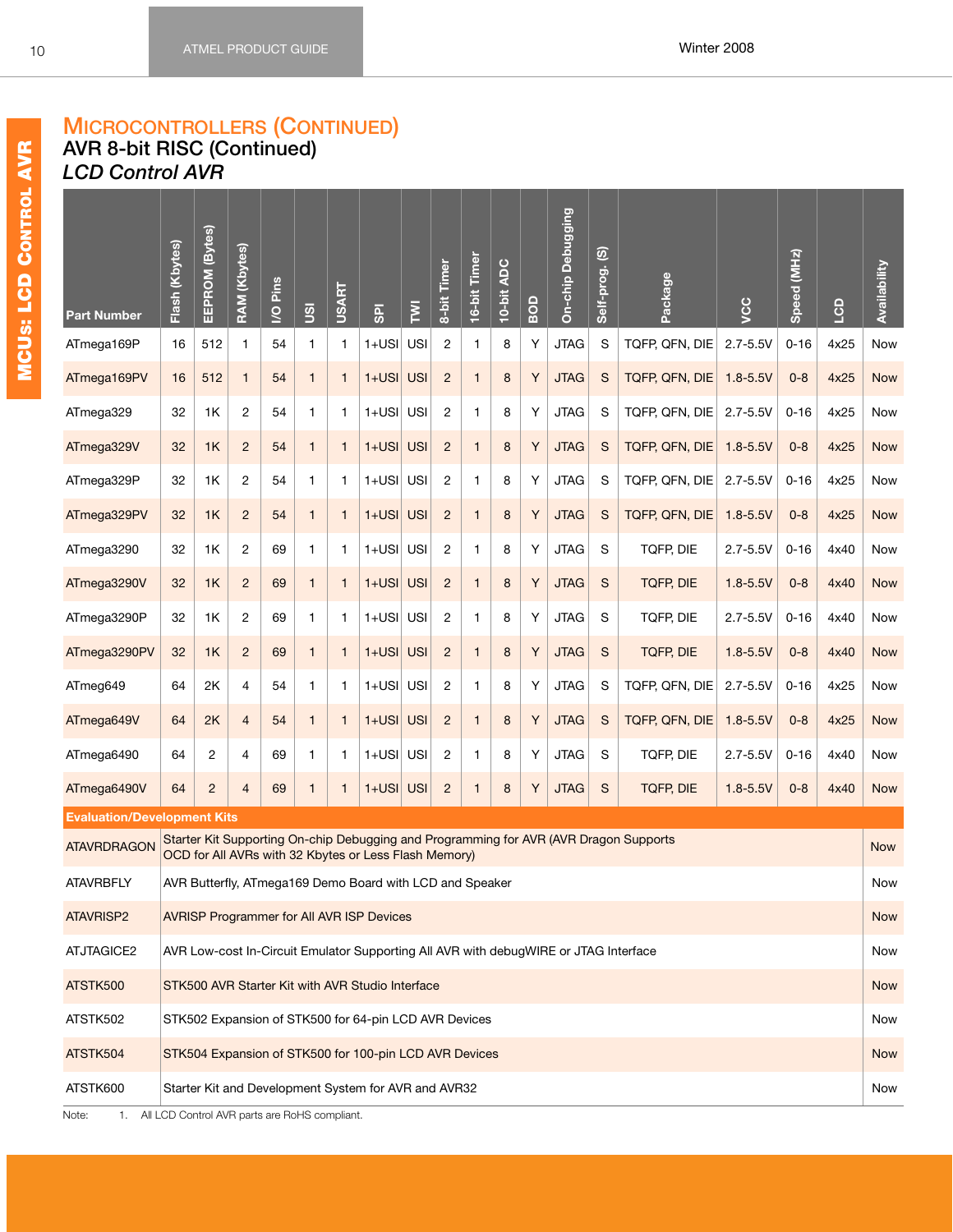### <span id="page-17-0"></span>**AVR 8-bit RISC (Continued)** *Lighting/Power Control AVR*

| <b>Part Number</b>                                                    | Flash (Kbytes)                                                                                                                                                                                                                                                                                                                                                                                                                                                | EEPROM (Bytes) | RAM (Bytes) | <b>I/O Pins</b>                                                                      | <b>LIKO</b>  | 16-bit Timers | 8-bit Timers | (Channels)<br><b>NWd</b> | RTC                      | <b>GPI</b>   | <b>USART</b> | TWI (I2C-compatible)     | <b>ISP</b> | (Channels)<br>ADC 10-bit | BOD          | <b>Taw</b> | Int. RC      | HW MULT      | Interrupts | кі<br>Ш<br>Interrupts | <b>MdS</b>   | ycc                                                                                        | Clock Speed (MHz) | Package                 | Temperature                  | Availability |
|-----------------------------------------------------------------------|---------------------------------------------------------------------------------------------------------------------------------------------------------------------------------------------------------------------------------------------------------------------------------------------------------------------------------------------------------------------------------------------------------------------------------------------------------------|----------------|-------------|--------------------------------------------------------------------------------------|--------------|---------------|--------------|--------------------------|--------------------------|--------------|--------------|--------------------------|------------|--------------------------|--------------|------------|--------------|--------------|------------|-----------------------|--------------|--------------------------------------------------------------------------------------------|-------------------|-------------------------|------------------------------|--------------|
| AT90PWM1                                                              |                                                                                                                                                                                                                                                                                                                                                                                                                                                               | 8 512          | 512         | 19                                                                                   |              | 1             | 1            | 7                        | $\overline{\phantom{0}}$ | 1            | -            | -                        | 1          | 8                        | 1            | 1          | 1            | 1            | 26         | 4                     | 1.           | $2.7 - 5.5V$                                                                               |                   | 16 SOIC24               | -40 to<br>$+105^{\circ}$ C   | Now          |
| AT90PWM2                                                              |                                                                                                                                                                                                                                                                                                                                                                                                                                                               | 8   512        | 512         | 19                                                                                   | $\mathbf{1}$ | 1             | 1            | $\overline{7}$           | $\mathbf{1}$             | $\mathbf{1}$ | 1            | -                        | 1          | 8                        | $\mathbf{1}$ | 1          | $\mathbf{1}$ | $\mathbf{1}$ | 29         | 4                     | $\mathbf{1}$ | $ 2.7 - 5.5V $                                                                             |                   | 16 SOIC24               | -40 to<br>+105 $\degree$ C   | <b>Now</b>   |
| AT90PWM3                                                              |                                                                                                                                                                                                                                                                                                                                                                                                                                                               |                | 8 512 512   | 27                                                                                   | 1            | 1             | 1            | 10                       | $\mathbf{1}$             | $\mathbf{1}$ | 1            | $\overline{\phantom{0}}$ | 1          | 11                       | 1            | 1          | 1            | 1            | 29         | 4                     | 1.           | $2.7 - 5.5V$ 16                                                                            |                   | <b>MLF32,</b><br>SOIC32 | $-40$ to<br>$+105^{\circ}$ C | Now          |
| AT90PWM81                                                             | <b>MLF32,</b><br>$-40$ to<br>16/20<br>20<br>$2.7 - 5.5V$<br>8   512  <br>256<br>1<br>$\mathbf{1}$<br>3<br>16<br>1<br>$\overline{4}$<br>$\mathbf{1}$<br>11<br>1<br>1<br>$\mathbf{1}$<br>1<br>$\qquad \qquad -$<br>-<br>-<br>-<br>SOIC <sub>20</sub><br>+105/125 $^{\circ}$ C<br>-40 to<br>16 SOIC24<br>16 512 1024<br>19<br>7<br>8<br>29<br>$2.7 - 5.5V$<br>1<br>1<br>1<br>$\mathbf{1}$<br>1<br>1<br>1<br>1<br>4<br>1<br>1<br>1<br>1.<br>-<br>$+105^{\circ}$ C |                |             |                                                                                      |              |               |              |                          |                          |              |              |                          |            |                          |              | <b>Now</b> |              |              |            |                       |              |                                                                                            |                   |                         |                              |              |
| AT90PWM216                                                            |                                                                                                                                                                                                                                                                                                                                                                                                                                                               |                |             |                                                                                      |              |               |              |                          |                          |              |              |                          |            |                          |              | Now        |              |              |            |                       |              |                                                                                            |                   |                         |                              |              |
| AT90PWM316                                                            |                                                                                                                                                                                                                                                                                                                                                                                                                                                               |                | 16 512 1024 | 27                                                                                   | $\mathbf{1}$ | 1             | 1            | 10                       | $\mathbf{1}$             | $\mathbf{1}$ | 1            | -                        | 1          | 11                       | 1            | 1          | $\mathbf{1}$ | $\mathbf{1}$ | 29         | $\overline{4}$        | $\mathbf{1}$ | $2.7 - 5.5V$                                                                               | 16                | <b>MLF32,</b><br>SOIC32 | $-40$ to<br>+105 $\degree$ C | <b>Now</b>   |
| <b>Evaluation/Development Kits</b>                                    |                                                                                                                                                                                                                                                                                                                                                                                                                                                               |                |             |                                                                                      |              |               |              |                          |                          |              |              |                          |            |                          |              |            |              |              |            |                       |              |                                                                                            |                   |                         |                              |              |
| <b>ATAVRDRAGON</b>                                                    |                                                                                                                                                                                                                                                                                                                                                                                                                                                               |                |             | OCD for All AVRs with 32 Kbytes or Less Flash Memory)                                |              |               |              |                          |                          |              |              |                          |            |                          |              |            |              |              |            |                       |              | Starter Kit Supporting On-chip Debugging and Programming for AVR (AVR Dragon Supports      |                   |                         |                              | <b>Now</b>   |
| <b>ATJTAGICE2</b>                                                     |                                                                                                                                                                                                                                                                                                                                                                                                                                                               |                |             | AVR Low-cost In-Circuit Emulator Supporting All AVR with debugWIRE or JTAG Interface |              |               |              |                          |                          |              |              |                          |            |                          |              |            |              |              |            |                       |              |                                                                                            |                   |                         |                              | Now          |
| <b>ATAVRFBKIT</b>                                                     |                                                                                                                                                                                                                                                                                                                                                                                                                                                               |                |             | DALI Controlled Dimmable Fluorescent Demo Kit for AT90PWM2                           |              |               |              |                          |                          |              |              |                          |            |                          |              |            |              |              |            |                       |              |                                                                                            |                   |                         |                              | <b>Now</b>   |
| ATAVRISP2                                                             |                                                                                                                                                                                                                                                                                                                                                                                                                                                               |                |             | AVRISP Programmer for All AVR ISP Devices                                            |              |               |              |                          |                          |              |              |                          |            |                          |              |            |              |              |            |                       |              |                                                                                            |                   |                         |                              | Now          |
| ATAVRLI100                                                            |                                                                                                                                                                                                                                                                                                                                                                                                                                                               |                |             | <b>Fluorescent Dimmable Ballast Evaluation Kit with PWM81</b>                        |              |               |              |                          |                          |              |              |                          |            |                          |              |            |              |              |            |                       |              |                                                                                            |                   |                         |                              | <b>Now</b>   |
| ATAVRMC100                                                            |                                                                                                                                                                                                                                                                                                                                                                                                                                                               |                |             | <b>Brushless DC Motor Control Evaluation Kit</b>                                     |              |               |              |                          |                          |              |              |                          |            |                          |              |            |              |              |            |                       |              |                                                                                            |                   |                         |                              | Now          |
| ATAVRMC200                                                            |                                                                                                                                                                                                                                                                                                                                                                                                                                                               |                |             | Asynchronous AC Induction Motor Control Evaluation Kit                               |              |               |              |                          |                          |              |              |                          |            |                          |              |            |              |              |            |                       |              |                                                                                            |                   |                         |                              | <b>Now</b>   |
| ATAVRMC201                                                            |                                                                                                                                                                                                                                                                                                                                                                                                                                                               |                |             | Asynchronous AC Induction Motor for ATAVRMC200 Evaluation Kit                        |              |               |              |                          |                          |              |              |                          |            |                          |              |            |              |              |            |                       |              |                                                                                            |                   |                         |                              | Now          |
| ATAVRMC300                                                            |                                                                                                                                                                                                                                                                                                                                                                                                                                                               |                |             | Low Voltage Motor Control Power Evaluation Board (Max 40V)                           |              |               |              |                          |                          |              |              |                          |            |                          |              |            |              |              |            |                       |              |                                                                                            |                   |                         |                              | <b>Now</b>   |
| ATAVRMC301                                                            |                                                                                                                                                                                                                                                                                                                                                                                                                                                               |                |             | Motor Control Processor Evaluation Board with the Low Cost ATtinyx61                 |              |               |              |                          |                          |              |              |                          |            |                          |              |            |              |              |            |                       |              |                                                                                            |                   |                         |                              | Now          |
| ATAVRMC303                                                            |                                                                                                                                                                                                                                                                                                                                                                                                                                                               |                |             | Motor Control Processor Evaluation Board with the New High Performance XMEGA         |              |               |              |                          |                          |              |              |                          |            |                          |              |            |              |              |            |                       |              |                                                                                            |                   |                         |                              | <b>Now</b>   |
| ATAVRMC310                                                            |                                                                                                                                                                                                                                                                                                                                                                                                                                                               |                |             |                                                                                      |              |               |              |                          |                          |              |              |                          |            |                          |              |            |              |              |            |                       |              | Motor Control Processor Evaluation Board with the ATmega32M1 (with CAN and LIN Interfaces) |                   |                         |                              | Now          |
| ATAVRMC321                                                            |                                                                                                                                                                                                                                                                                                                                                                                                                                                               |                |             | Motor Control Evaluation Kit for Low Cost Applications (MC300+MC301+BLDC Motor)      |              |               |              |                          |                          |              |              |                          |            |                          |              |            |              |              |            |                       |              |                                                                                            |                   |                         |                              | <b>Now</b>   |
| ATAVRMC323                                                            |                                                                                                                                                                                                                                                                                                                                                                                                                                                               |                |             | Motor Control Evaluation Kit for CPU Intensive Algorithm (MC300+MC303+BLDC Motor)    |              |               |              |                          |                          |              |              |                          |            |                          |              |            |              |              |            |                       |              |                                                                                            |                   |                         |                              | Now          |
| ATAVRMC320                                                            |                                                                                                                                                                                                                                                                                                                                                                                                                                                               |                |             | Motor Control Evaluation Kit for CAN and LIN Applications (MC300+MC310+BLDC Motor)   |              |               |              |                          |                          |              |              |                          |            |                          |              |            |              |              |            |                       |              |                                                                                            |                   |                         |                              | <b>Now</b>   |
| ATSTK500                                                              |                                                                                                                                                                                                                                                                                                                                                                                                                                                               |                |             | STK500 AVR Starter Kit with AVR Studio Interface                                     |              |               |              |                          |                          |              |              |                          |            |                          |              |            |              |              |            |                       |              |                                                                                            |                   |                         |                              | Now          |
| ATSTK520                                                              |                                                                                                                                                                                                                                                                                                                                                                                                                                                               |                |             | STK520 Expansion for STK500 to Support 90PWM Devices                                 |              |               |              |                          |                          |              |              |                          |            |                          |              |            |              |              |            |                       |              |                                                                                            |                   |                         |                              | <b>Now</b>   |
| ATSTK521                                                              |                                                                                                                                                                                                                                                                                                                                                                                                                                                               |                |             | Expansion Board for STK500 to Support 90PWM81 Devices                                |              |               |              |                          |                          |              |              |                          |            |                          |              |            |              |              |            |                       |              |                                                                                            |                   |                         |                              | Now          |
| ATSTK600                                                              |                                                                                                                                                                                                                                                                                                                                                                                                                                                               |                |             | Starter Kit and Development System for AVR and AVR32                                 |              |               |              |                          |                          |              |              |                          |            |                          |              |            |              |              |            |                       |              |                                                                                            |                   |                         |                              | <b>Now</b>   |
| ATSTK600-SOIC STK600 Add-on to Support the New Devices in SO Packages |                                                                                                                                                                                                                                                                                                                                                                                                                                                               |                |             |                                                                                      |              |               |              |                          |                          |              |              |                          |            |                          |              |            |              |              |            |                       |              |                                                                                            |                   |                         |                              | Now          |
|                                                                       |                                                                                                                                                                                                                                                                                                                                                                                                                                                               |                |             |                                                                                      |              |               |              |                          |                          |              |              |                          |            |                          |              |            |              |              |            |                       |              |                                                                                            |                   |                         |                              |              |

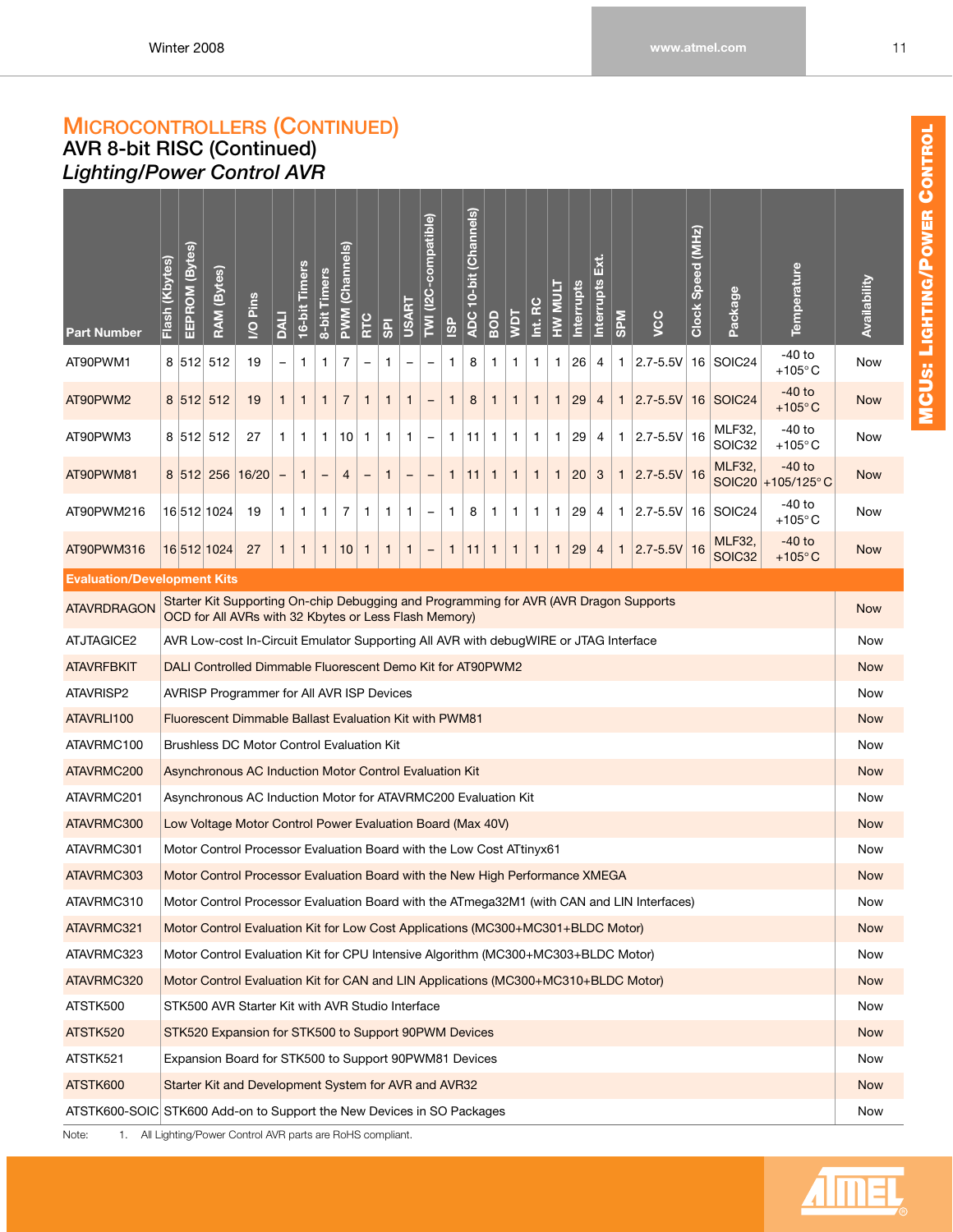### **MICROCONTROLLERS (CONTINUED) AVR 8-bit RISC (Continued)** *Smart Battery AVR*

<span id="page-18-0"></span>

| <b>Part Number</b>                 | Flash (Kbytes) | EEPROM (Bytes) | RAM (Bytes) | Battery Prot. | CC-ADC (Resolution)                                   | <b>Battery Cells</b><br>$\pm$ | <b>SMBus</b> | <b>Voltage ADC</b> | Highside FET | you                                                                                   | Clock Speed (MHz) | Package                                                                                                   | Temperature                 | <b>Availability</b> |
|------------------------------------|----------------|----------------|-------------|---------------|-------------------------------------------------------|-------------------------------|--------------|--------------------|--------------|---------------------------------------------------------------------------------------|-------------------|-----------------------------------------------------------------------------------------------------------|-----------------------------|---------------------|
| ATmega406                          | 40             | 512            | 2K          | Y             | $\overline{7}$                                        | 2/3/4                         | $\mathbf{1}$ | 6                  | $P$ -ch      | $4.0 - 25V$                                                                           | 1                 | LQFP48                                                                                                    | $-40$ to<br>$+85^{\circ}$ C | Now                 |
| ATmega8HVA                         | 8              | 256            | 512         | Y             | $\overline{7}$                                        | 2/1                           | SW           | 3                  | N-ch         | $1.8 - 9V$                                                                            | $\overline{4}$    | LGA36,<br>TSOP28                                                                                          | $-10$ to<br>$+70^{\circ}$ C | <b>Now</b>          |
| ATmega16HVA                        | 16             | 256            | 512         | Y             | $\overline{7}$                                        | 1/1                           | SW           | 3                  | N-ch         | $1.8 - 9V$                                                                            | $\overline{4}$    | LGA36,<br>TSOP28                                                                                          | $-10$ to<br>$+70^{\circ}$ C | <b>Now</b>          |
| <b>Evaluation/Development Kits</b> |                |                |             |               |                                                       |                               |              |                    |              |                                                                                       |                   |                                                                                                           |                             |                     |
| <b>ATAVRDRAGON</b>                 |                |                |             |               | OCD for All AVRs with 32 Kbytes or Less Flash Memory) |                               |              |                    |              | Starter Kit Supporting On-chip Debugging and Programming for AVR (AVR Dragon Supports |                   |                                                                                                           |                             | <b>Now</b>          |
| <b>ATAVRISP2</b>                   |                |                |             |               | <b>AVRISP Programmer for All AVR ISP Devices</b>      |                               |              |                    |              |                                                                                       |                   |                                                                                                           |                             | <b>Now</b>          |
| ATAVRSB100                         |                |                |             |               | Smart Battery Development Kit for ATmega406           |                               |              |                    |              |                                                                                       |                   |                                                                                                           |                             | <b>Now</b>          |
| ATAVRBC100                         |                |                |             |               | with a Programmable Charge Voltage of Up to 40V       |                               |              |                    |              |                                                                                       |                   | The BC100 Is a Reference Design that Demonstrates Charging and Discharging of Two Batteries/Battery Packs |                             | <b>Now</b>          |
| ATJTAGICE2                         |                |                |             |               |                                                       |                               |              |                    |              | AVR Low-cost In-Circuit Emulator Supporting All AVR with debugWIRE or JTAG Interface  |                   |                                                                                                           |                             | <b>Now</b>          |

Note: 1. All Smart Battery AVR parts are RoHS compliant.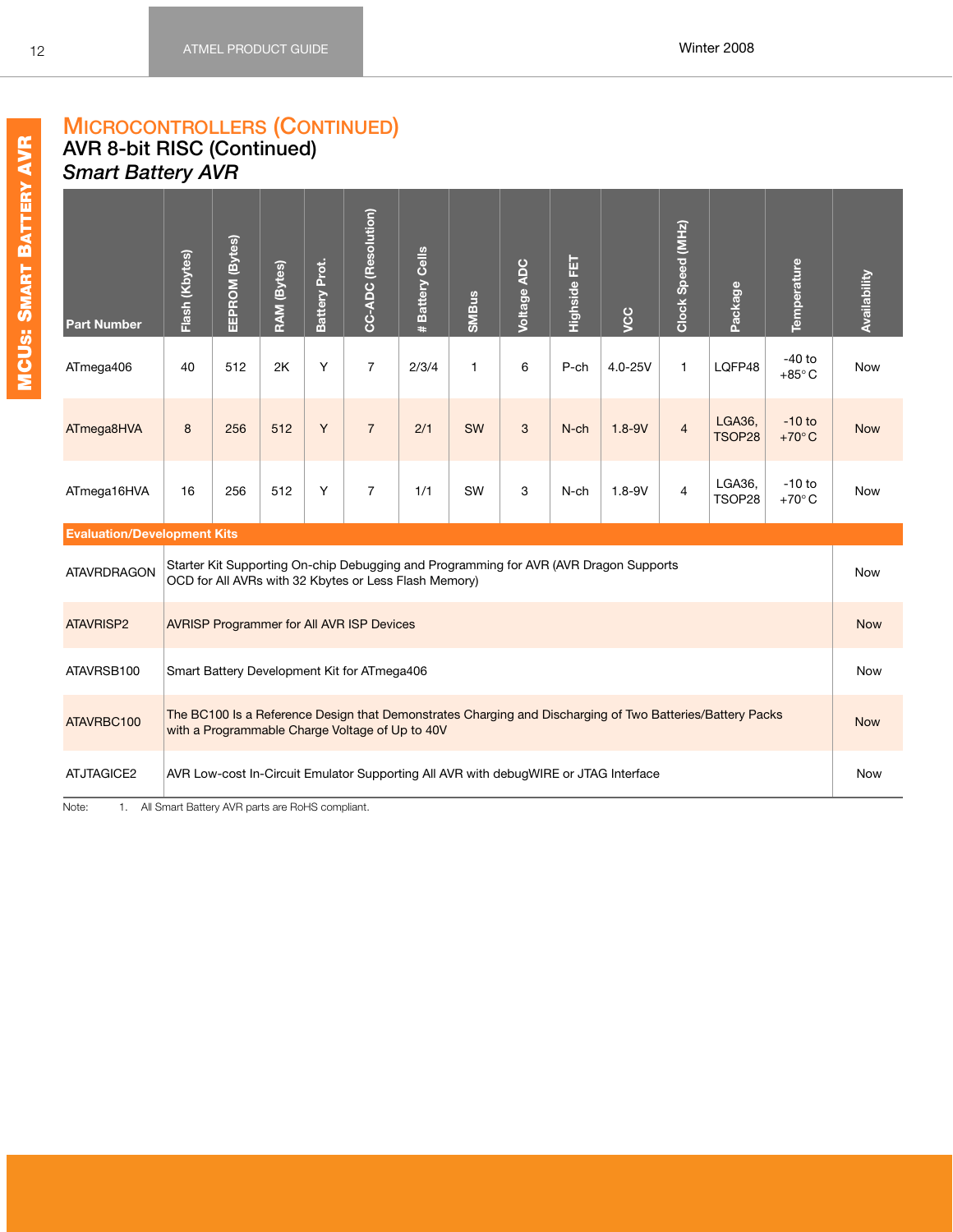## **MICROCONTROLLERS (CONTINUED) AVR 8-bit RISC (Continued)**

# <span id="page-19-0"></span>*USB Controllers AVR*

| -40 to<br>512<br>Y<br>$3 + 1$<br>Υ<br>Υ<br>Y<br>Υ<br>29 8+2x8 Y 2.7-5.5V 16<br>MLF32<br>AT90USB82<br>8<br>512<br> 22 <br>$176 4+1 $<br>1<br>1<br>1<br><b>Now</b><br>1<br>$\qquad \qquad -$<br>$\overline{\phantom{0}}$<br>-<br>$+85^{\circ}$ C<br><b>TQFP32,</b><br>$-40$ to<br>512<br>Y<br>$3 + 1$<br>Υ<br>Υ<br>29 8+2x8 Y 2.7-5.5V 16<br>AT90USB162<br>16 512<br> 22 <br>$ 176 4+1 $<br>$\mathbf{1}$<br>Υ<br>Υ<br><b>Now</b><br>1<br>$\overline{\phantom{a}}$<br>1<br>1<br>-<br>MLF32<br>$+85^{\circ}$ C<br>$-40$ to<br>$5 + 3$<br>$\overline{2}$<br>$Y$ 12<br>Y 38 5+1x8 Y 2.7-5.5V 16<br>MLF44<br>4Q2008<br>ATmega16U4<br>$1K$   1.25K   26   -<br>832 6+1 Y<br>Y<br>Υ<br>Y<br>Υ<br>Υ<br>1<br>16<br>1<br>1<br>$+85^\circ$ C<br>$+1$<br>TQFP44,<br>$-40$ to<br>$5 + 3$<br>$\overline{2}$<br>$Y$ 12<br>$ 832 6+1 $<br>Y<br>Υ<br>Y<br>Υ<br>Y 38 5+1x8 Y 2.7-5.5V 16<br>ATmega32U4<br>$2.5K$ $ 26 $ –<br>Y<br>Υ<br><b>Now</b><br>32<br>1K<br>1<br>1<br>1<br>MLF44<br>$+85^{\circ}$ C<br>$+1$<br>TQFP64,<br>$-40$ to<br>$ 832 6+1 $ Y<br>2 2<br>Y 38 5+1x8 Y 2.7-5.5V 16<br>ATmega32U6<br>$2.5K$ $ 48 $ –<br>$6 + 2$<br>Υ<br>Υ<br>8<br>Υ<br>Υ<br>32<br>Y<br>Y<br>Y<br>Now<br>1K<br>1<br>1<br>MLF64<br>$+85^{\circ}$ C<br>-40 to<br>$ 832 6+1 $<br>Y<br>$\overline{2}$<br>$\overline{2}$<br>$6 + 2$<br>Υ<br>Υ<br>Υ<br>Υ<br>Y 38 8+1x8 Y 2.7-5.5V 16<br>MLF64<br>AT90USB646<br>2K<br>4K<br> 48 <br>Y<br>8<br>Υ<br>Υ<br><b>Now</b><br>64<br>1<br>1<br>$\overline{\phantom{m}}$<br>$+85^{\circ}$ C<br><b>TQFP32,</b><br>$-40$ to<br>$\overline{c}$<br>$2 6+2 $<br>Y 38 8+1x8 Y 2.7-5.5V 16<br>AT90USB647<br>2K<br>48 1 832 6+1 Y<br>Y<br>Υ<br>Υ<br>8<br>Y<br>Υ<br>Υ<br>64<br>4Κ<br>Y<br>Now<br>1<br>1<br>MLF32<br>$+85^{\circ}$ C<br><b>TQFP32,</b><br>$-40$ to<br>$\sqrt{2}$<br>Υ<br>Y 38 8+1x8 Y 2.7-5.5V 16<br>$ 832 6+1 $<br>Y<br>Y<br>$\overline{2}$<br>$6+2$<br>Y<br>Υ<br>AT90USB1286<br>$128$ 4K<br>8K<br> 48 <br>Υ<br>8<br>Υ<br>Υ<br><b>Now</b><br>$\mathbf{1}$<br>1<br>$\overline{\phantom{m}}$<br>MLF32<br>$+85^{\circ}$ C<br>TQFP32,<br>$-40$ to<br>AT90USB1287<br>$ 48 $ 1 $ 832 6+1 $ Y<br>$\overline{c}$<br>$2 6+2 $<br>Y 38 8+1x8 Y 2.7-5.5V 16<br>128 4K<br>8K<br>Y<br>Υ<br>Υ<br>8<br>Υ<br>Y<br>Y<br>Y<br>Now<br>1<br>1<br>$+85^{\circ}$ C<br>MLF32<br><b>Evaluation/Development Kits</b><br>Starter Kit Supporting On-chip Debugging and Programming for AVR (AVR Dragon Supports<br><b>ATAVRDRAGON</b><br><b>Now</b><br>OCD for All AVRs with 32 Kbytes or Less Flash Memory)<br><b>ATJTAGICE2</b><br>AVR Low-cost In-Circuit Emulator Supporting All AVR with debugWIRE or JTAG Interface<br><b>Now</b><br>ATAVRISP2<br>AVRISP Programmer for All AVR ISP Devices<br>Now<br>AT90USBKEY<br>Demo Kit for AT90USB Devices<br><b>Now</b><br>ATEVK525<br>Mass Storage Evaluation Kit for AT90USB Devices (STK525 Add-on)<br>Now<br><b>ATJTAGICE2</b><br>AVR Low-cost In-Circuit Emulator Supporting All AVR with debugWIRE or JTAG Interface<br><b>Now</b><br>ATSTK500<br>STK500 AVR Starter Kit with AVR Studio Interface<br>Now<br>ATSTK520<br>STK520 Expansion for STK500 to Support 90PWM Devices<br><b>Now</b><br>ATSTK525<br>STK525 AVR Starter Kit to Support 64-pin AT90USB Devices<br>Now<br>ATSTK526<br>STK526 AVR Starter Kit to Support 32-pin AT90USB Devices<br><b>Now</b><br>ATSTK600<br>Starter Kit and Development System for AVR and AVR32<br>Now | <b>Part Number</b> | Flash (Kbytes) | EEPROM (Bytes) | (Bytes)<br><b>RAM</b> | Pins<br>$\overline{S}$ | USB Host/OTG | DRAM (Bytes)<br><b>USB</b> | Endpoints<br><b>USB</b> | Speed<br>Ē<br><b>USB</b> | <b>Deed</b> woll ago | Timers 16-bit | Timers 8-bit | PWM (Channels) | RTC | <b>IES</b> | <b>USART</b> | Compatible)<br>TWI (I2C | <b>GP</b> | <b>Channels</b><br>$10-bit$<br><b>ADC</b> | BOD | Taw | $\mathbf C$<br>Int. RC | <b>LINN MH</b> | nterrupts | й.<br>К<br>Interrupts | <b>NdS</b> | yo | (MHz)<br>Clock Speed | Package | Temperature | Availability |
|------------------------------------------------------------------------------------------------------------------------------------------------------------------------------------------------------------------------------------------------------------------------------------------------------------------------------------------------------------------------------------------------------------------------------------------------------------------------------------------------------------------------------------------------------------------------------------------------------------------------------------------------------------------------------------------------------------------------------------------------------------------------------------------------------------------------------------------------------------------------------------------------------------------------------------------------------------------------------------------------------------------------------------------------------------------------------------------------------------------------------------------------------------------------------------------------------------------------------------------------------------------------------------------------------------------------------------------------------------------------------------------------------------------------------------------------------------------------------------------------------------------------------------------------------------------------------------------------------------------------------------------------------------------------------------------------------------------------------------------------------------------------------------------------------------------------------------------------------------------------------------------------------------------------------------------------------------------------------------------------------------------------------------------------------------------------------------------------------------------------------------------------------------------------------------------------------------------------------------------------------------------------------------------------------------------------------------------------------------------------------------------------------------------------------------------------------------------------------------------------------------------------------------------------------------------------------------------------------------------------------------------------------------------------------------------------------------------------------------------------------------------------------------------------------------------------------------------------------------------------------------------------------------------------------------------------------------------------------------------------------------------------------------------------------------------------------------------------------------------------------------------------------------------------------------------------------------------------------------------------------------------------------------------------------------------------------------------------------------------------------|--------------------|----------------|----------------|-----------------------|------------------------|--------------|----------------------------|-------------------------|--------------------------|----------------------|---------------|--------------|----------------|-----|------------|--------------|-------------------------|-----------|-------------------------------------------|-----|-----|------------------------|----------------|-----------|-----------------------|------------|----|----------------------|---------|-------------|--------------|
|                                                                                                                                                                                                                                                                                                                                                                                                                                                                                                                                                                                                                                                                                                                                                                                                                                                                                                                                                                                                                                                                                                                                                                                                                                                                                                                                                                                                                                                                                                                                                                                                                                                                                                                                                                                                                                                                                                                                                                                                                                                                                                                                                                                                                                                                                                                                                                                                                                                                                                                                                                                                                                                                                                                                                                                                                                                                                                                                                                                                                                                                                                                                                                                                                                                                                                                                                                              |                    |                |                |                       |                        |              |                            |                         |                          |                      |               |              |                |     |            |              |                         |           |                                           |     |     |                        |                |           |                       |            |    |                      |         |             |              |
|                                                                                                                                                                                                                                                                                                                                                                                                                                                                                                                                                                                                                                                                                                                                                                                                                                                                                                                                                                                                                                                                                                                                                                                                                                                                                                                                                                                                                                                                                                                                                                                                                                                                                                                                                                                                                                                                                                                                                                                                                                                                                                                                                                                                                                                                                                                                                                                                                                                                                                                                                                                                                                                                                                                                                                                                                                                                                                                                                                                                                                                                                                                                                                                                                                                                                                                                                                              |                    |                |                |                       |                        |              |                            |                         |                          |                      |               |              |                |     |            |              |                         |           |                                           |     |     |                        |                |           |                       |            |    |                      |         |             |              |
|                                                                                                                                                                                                                                                                                                                                                                                                                                                                                                                                                                                                                                                                                                                                                                                                                                                                                                                                                                                                                                                                                                                                                                                                                                                                                                                                                                                                                                                                                                                                                                                                                                                                                                                                                                                                                                                                                                                                                                                                                                                                                                                                                                                                                                                                                                                                                                                                                                                                                                                                                                                                                                                                                                                                                                                                                                                                                                                                                                                                                                                                                                                                                                                                                                                                                                                                                                              |                    |                |                |                       |                        |              |                            |                         |                          |                      |               |              |                |     |            |              |                         |           |                                           |     |     |                        |                |           |                       |            |    |                      |         |             |              |
|                                                                                                                                                                                                                                                                                                                                                                                                                                                                                                                                                                                                                                                                                                                                                                                                                                                                                                                                                                                                                                                                                                                                                                                                                                                                                                                                                                                                                                                                                                                                                                                                                                                                                                                                                                                                                                                                                                                                                                                                                                                                                                                                                                                                                                                                                                                                                                                                                                                                                                                                                                                                                                                                                                                                                                                                                                                                                                                                                                                                                                                                                                                                                                                                                                                                                                                                                                              |                    |                |                |                       |                        |              |                            |                         |                          |                      |               |              |                |     |            |              |                         |           |                                           |     |     |                        |                |           |                       |            |    |                      |         |             |              |
|                                                                                                                                                                                                                                                                                                                                                                                                                                                                                                                                                                                                                                                                                                                                                                                                                                                                                                                                                                                                                                                                                                                                                                                                                                                                                                                                                                                                                                                                                                                                                                                                                                                                                                                                                                                                                                                                                                                                                                                                                                                                                                                                                                                                                                                                                                                                                                                                                                                                                                                                                                                                                                                                                                                                                                                                                                                                                                                                                                                                                                                                                                                                                                                                                                                                                                                                                                              |                    |                |                |                       |                        |              |                            |                         |                          |                      |               |              |                |     |            |              |                         |           |                                           |     |     |                        |                |           |                       |            |    |                      |         |             |              |
|                                                                                                                                                                                                                                                                                                                                                                                                                                                                                                                                                                                                                                                                                                                                                                                                                                                                                                                                                                                                                                                                                                                                                                                                                                                                                                                                                                                                                                                                                                                                                                                                                                                                                                                                                                                                                                                                                                                                                                                                                                                                                                                                                                                                                                                                                                                                                                                                                                                                                                                                                                                                                                                                                                                                                                                                                                                                                                                                                                                                                                                                                                                                                                                                                                                                                                                                                                              |                    |                |                |                       |                        |              |                            |                         |                          |                      |               |              |                |     |            |              |                         |           |                                           |     |     |                        |                |           |                       |            |    |                      |         |             |              |
|                                                                                                                                                                                                                                                                                                                                                                                                                                                                                                                                                                                                                                                                                                                                                                                                                                                                                                                                                                                                                                                                                                                                                                                                                                                                                                                                                                                                                                                                                                                                                                                                                                                                                                                                                                                                                                                                                                                                                                                                                                                                                                                                                                                                                                                                                                                                                                                                                                                                                                                                                                                                                                                                                                                                                                                                                                                                                                                                                                                                                                                                                                                                                                                                                                                                                                                                                                              |                    |                |                |                       |                        |              |                            |                         |                          |                      |               |              |                |     |            |              |                         |           |                                           |     |     |                        |                |           |                       |            |    |                      |         |             |              |
|                                                                                                                                                                                                                                                                                                                                                                                                                                                                                                                                                                                                                                                                                                                                                                                                                                                                                                                                                                                                                                                                                                                                                                                                                                                                                                                                                                                                                                                                                                                                                                                                                                                                                                                                                                                                                                                                                                                                                                                                                                                                                                                                                                                                                                                                                                                                                                                                                                                                                                                                                                                                                                                                                                                                                                                                                                                                                                                                                                                                                                                                                                                                                                                                                                                                                                                                                                              |                    |                |                |                       |                        |              |                            |                         |                          |                      |               |              |                |     |            |              |                         |           |                                           |     |     |                        |                |           |                       |            |    |                      |         |             |              |
|                                                                                                                                                                                                                                                                                                                                                                                                                                                                                                                                                                                                                                                                                                                                                                                                                                                                                                                                                                                                                                                                                                                                                                                                                                                                                                                                                                                                                                                                                                                                                                                                                                                                                                                                                                                                                                                                                                                                                                                                                                                                                                                                                                                                                                                                                                                                                                                                                                                                                                                                                                                                                                                                                                                                                                                                                                                                                                                                                                                                                                                                                                                                                                                                                                                                                                                                                                              |                    |                |                |                       |                        |              |                            |                         |                          |                      |               |              |                |     |            |              |                         |           |                                           |     |     |                        |                |           |                       |            |    |                      |         |             |              |
|                                                                                                                                                                                                                                                                                                                                                                                                                                                                                                                                                                                                                                                                                                                                                                                                                                                                                                                                                                                                                                                                                                                                                                                                                                                                                                                                                                                                                                                                                                                                                                                                                                                                                                                                                                                                                                                                                                                                                                                                                                                                                                                                                                                                                                                                                                                                                                                                                                                                                                                                                                                                                                                                                                                                                                                                                                                                                                                                                                                                                                                                                                                                                                                                                                                                                                                                                                              |                    |                |                |                       |                        |              |                            |                         |                          |                      |               |              |                |     |            |              |                         |           |                                           |     |     |                        |                |           |                       |            |    |                      |         |             |              |
|                                                                                                                                                                                                                                                                                                                                                                                                                                                                                                                                                                                                                                                                                                                                                                                                                                                                                                                                                                                                                                                                                                                                                                                                                                                                                                                                                                                                                                                                                                                                                                                                                                                                                                                                                                                                                                                                                                                                                                                                                                                                                                                                                                                                                                                                                                                                                                                                                                                                                                                                                                                                                                                                                                                                                                                                                                                                                                                                                                                                                                                                                                                                                                                                                                                                                                                                                                              |                    |                |                |                       |                        |              |                            |                         |                          |                      |               |              |                |     |            |              |                         |           |                                           |     |     |                        |                |           |                       |            |    |                      |         |             |              |
|                                                                                                                                                                                                                                                                                                                                                                                                                                                                                                                                                                                                                                                                                                                                                                                                                                                                                                                                                                                                                                                                                                                                                                                                                                                                                                                                                                                                                                                                                                                                                                                                                                                                                                                                                                                                                                                                                                                                                                                                                                                                                                                                                                                                                                                                                                                                                                                                                                                                                                                                                                                                                                                                                                                                                                                                                                                                                                                                                                                                                                                                                                                                                                                                                                                                                                                                                                              |                    |                |                |                       |                        |              |                            |                         |                          |                      |               |              |                |     |            |              |                         |           |                                           |     |     |                        |                |           |                       |            |    |                      |         |             |              |
|                                                                                                                                                                                                                                                                                                                                                                                                                                                                                                                                                                                                                                                                                                                                                                                                                                                                                                                                                                                                                                                                                                                                                                                                                                                                                                                                                                                                                                                                                                                                                                                                                                                                                                                                                                                                                                                                                                                                                                                                                                                                                                                                                                                                                                                                                                                                                                                                                                                                                                                                                                                                                                                                                                                                                                                                                                                                                                                                                                                                                                                                                                                                                                                                                                                                                                                                                                              |                    |                |                |                       |                        |              |                            |                         |                          |                      |               |              |                |     |            |              |                         |           |                                           |     |     |                        |                |           |                       |            |    |                      |         |             |              |
|                                                                                                                                                                                                                                                                                                                                                                                                                                                                                                                                                                                                                                                                                                                                                                                                                                                                                                                                                                                                                                                                                                                                                                                                                                                                                                                                                                                                                                                                                                                                                                                                                                                                                                                                                                                                                                                                                                                                                                                                                                                                                                                                                                                                                                                                                                                                                                                                                                                                                                                                                                                                                                                                                                                                                                                                                                                                                                                                                                                                                                                                                                                                                                                                                                                                                                                                                                              |                    |                |                |                       |                        |              |                            |                         |                          |                      |               |              |                |     |            |              |                         |           |                                           |     |     |                        |                |           |                       |            |    |                      |         |             |              |
|                                                                                                                                                                                                                                                                                                                                                                                                                                                                                                                                                                                                                                                                                                                                                                                                                                                                                                                                                                                                                                                                                                                                                                                                                                                                                                                                                                                                                                                                                                                                                                                                                                                                                                                                                                                                                                                                                                                                                                                                                                                                                                                                                                                                                                                                                                                                                                                                                                                                                                                                                                                                                                                                                                                                                                                                                                                                                                                                                                                                                                                                                                                                                                                                                                                                                                                                                                              |                    |                |                |                       |                        |              |                            |                         |                          |                      |               |              |                |     |            |              |                         |           |                                           |     |     |                        |                |           |                       |            |    |                      |         |             |              |
|                                                                                                                                                                                                                                                                                                                                                                                                                                                                                                                                                                                                                                                                                                                                                                                                                                                                                                                                                                                                                                                                                                                                                                                                                                                                                                                                                                                                                                                                                                                                                                                                                                                                                                                                                                                                                                                                                                                                                                                                                                                                                                                                                                                                                                                                                                                                                                                                                                                                                                                                                                                                                                                                                                                                                                                                                                                                                                                                                                                                                                                                                                                                                                                                                                                                                                                                                                              |                    |                |                |                       |                        |              |                            |                         |                          |                      |               |              |                |     |            |              |                         |           |                                           |     |     |                        |                |           |                       |            |    |                      |         |             |              |
|                                                                                                                                                                                                                                                                                                                                                                                                                                                                                                                                                                                                                                                                                                                                                                                                                                                                                                                                                                                                                                                                                                                                                                                                                                                                                                                                                                                                                                                                                                                                                                                                                                                                                                                                                                                                                                                                                                                                                                                                                                                                                                                                                                                                                                                                                                                                                                                                                                                                                                                                                                                                                                                                                                                                                                                                                                                                                                                                                                                                                                                                                                                                                                                                                                                                                                                                                                              |                    |                |                |                       |                        |              |                            |                         |                          |                      |               |              |                |     |            |              |                         |           |                                           |     |     |                        |                |           |                       |            |    |                      |         |             |              |
|                                                                                                                                                                                                                                                                                                                                                                                                                                                                                                                                                                                                                                                                                                                                                                                                                                                                                                                                                                                                                                                                                                                                                                                                                                                                                                                                                                                                                                                                                                                                                                                                                                                                                                                                                                                                                                                                                                                                                                                                                                                                                                                                                                                                                                                                                                                                                                                                                                                                                                                                                                                                                                                                                                                                                                                                                                                                                                                                                                                                                                                                                                                                                                                                                                                                                                                                                                              |                    |                |                |                       |                        |              |                            |                         |                          |                      |               |              |                |     |            |              |                         |           |                                           |     |     |                        |                |           |                       |            |    |                      |         |             |              |
|                                                                                                                                                                                                                                                                                                                                                                                                                                                                                                                                                                                                                                                                                                                                                                                                                                                                                                                                                                                                                                                                                                                                                                                                                                                                                                                                                                                                                                                                                                                                                                                                                                                                                                                                                                                                                                                                                                                                                                                                                                                                                                                                                                                                                                                                                                                                                                                                                                                                                                                                                                                                                                                                                                                                                                                                                                                                                                                                                                                                                                                                                                                                                                                                                                                                                                                                                                              |                    |                |                |                       |                        |              |                            |                         |                          |                      |               |              |                |     |            |              |                         |           |                                           |     |     |                        |                |           |                       |            |    |                      |         |             |              |
|                                                                                                                                                                                                                                                                                                                                                                                                                                                                                                                                                                                                                                                                                                                                                                                                                                                                                                                                                                                                                                                                                                                                                                                                                                                                                                                                                                                                                                                                                                                                                                                                                                                                                                                                                                                                                                                                                                                                                                                                                                                                                                                                                                                                                                                                                                                                                                                                                                                                                                                                                                                                                                                                                                                                                                                                                                                                                                                                                                                                                                                                                                                                                                                                                                                                                                                                                                              |                    |                |                |                       |                        |              |                            |                         |                          |                      |               |              |                |     |            |              |                         |           |                                           |     |     |                        |                |           |                       |            |    |                      |         |             |              |
|                                                                                                                                                                                                                                                                                                                                                                                                                                                                                                                                                                                                                                                                                                                                                                                                                                                                                                                                                                                                                                                                                                                                                                                                                                                                                                                                                                                                                                                                                                                                                                                                                                                                                                                                                                                                                                                                                                                                                                                                                                                                                                                                                                                                                                                                                                                                                                                                                                                                                                                                                                                                                                                                                                                                                                                                                                                                                                                                                                                                                                                                                                                                                                                                                                                                                                                                                                              |                    |                |                |                       |                        |              |                            |                         |                          |                      |               |              |                |     |            |              |                         |           |                                           |     |     |                        |                |           |                       |            |    |                      |         |             |              |

IME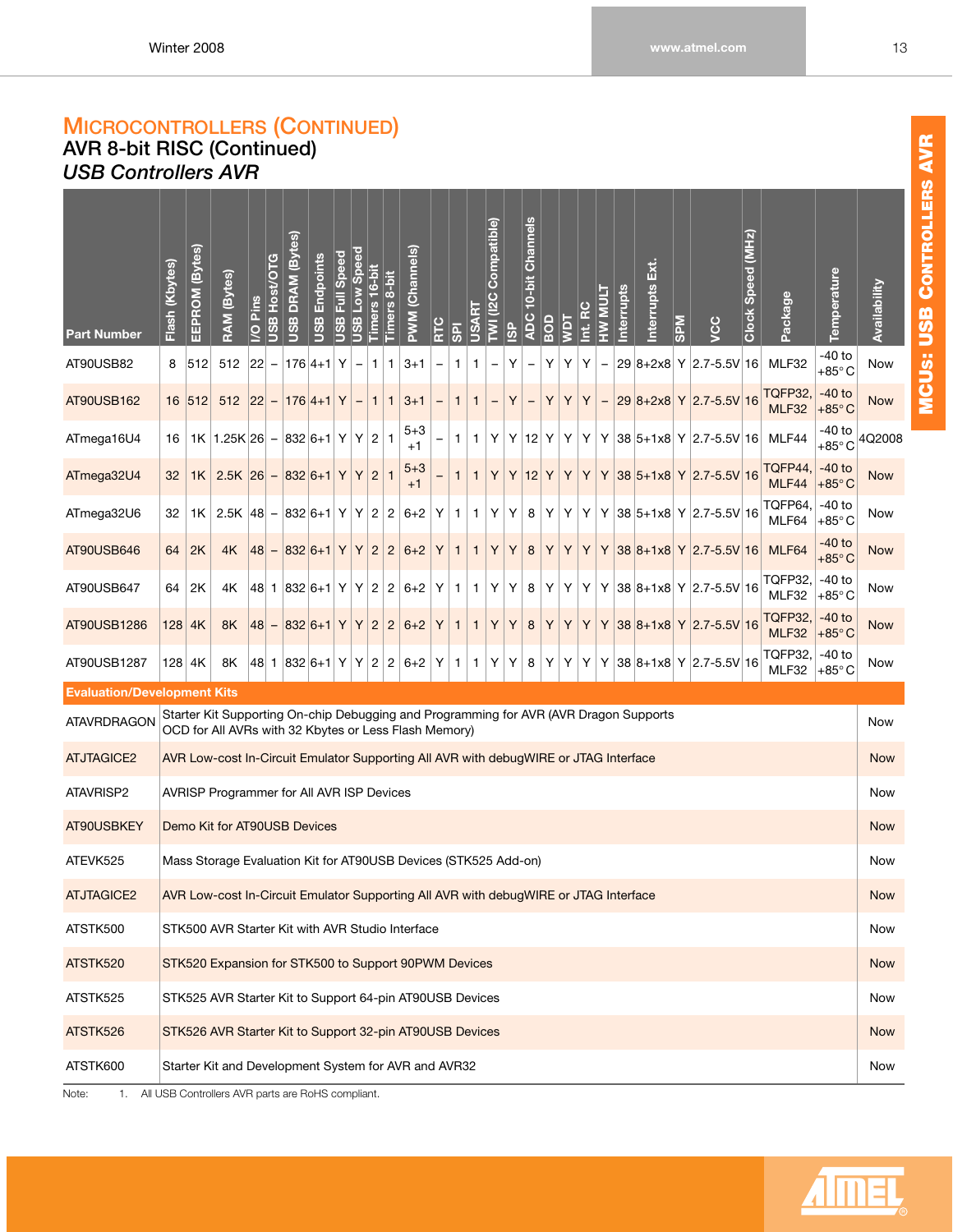1Q2009

Sampling

## <span id="page-20-0"></span>**MICROCONTROLLERS (CONTINUED) AVR 8-bit RISC (Continued)** *XMEGA AVR Series*

| MCUS: XMEGA AVR S | <b>Part Number</b>                 | Flash (Kbytes)<br>Boot Code (Kbytes) |                | EEPROM (Kbytes)                                  | <b>SRAM</b> (Kbytes) | DMA (Channels) | Event (Channels) | I/O Pins                        | 16-bit Timer   | <b>PWM (Channels)</b> | RTC 16-bit | $\overline{5}$ | TWI (I2C-compatible) | <b>USART</b>   | ADC 12-bit (Channels)                                       | DAC 12-bit (Channels) | Ana.           | BOD          | Taw | Calibrated Int. RC                                                                   | Interrupts | Ext. Interrupts | <b>JTAG</b>  | $\overline{P}$ | VCC                 | Clock Speed (MHz) | Package                                                        | Temperature                       | Availability |
|-------------------|------------------------------------|--------------------------------------|----------------|--------------------------------------------------|----------------------|----------------|------------------|---------------------------------|----------------|-----------------------|------------|----------------|----------------------|----------------|-------------------------------------------------------------|-----------------------|----------------|--------------|-----|--------------------------------------------------------------------------------------|------------|-----------------|--------------|----------------|---------------------|-------------------|----------------------------------------------------------------|-----------------------------------|--------------|
|                   | ATxmega64A1                        |                                      | $64 \mid 4$    | $\overline{2}$                                   | 4                    | $\overline{4}$ |                  | 8   78   8   24                 |                |                       | Y          | 4              | 4                    | 8              | $\vert 2x8 \vert 2x2 \vert 4$                               |                       |                | Y            | Y   | 32 MHz,<br>$2$ MHz, 122 78<br>32 kHz                                                 |            |                 | Y            |                | Y $ 1.6 - 3.6V $ 32 |                   | TQFP100, -40° to<br>CBGA100 +85°C                              |                                   | Sampling     |
|                   | ATxmega128A1 128 8                 |                                      |                | $\overline{2}$                                   | 8                    | $\overline{4}$ | 8                | 78 8 24                         |                |                       | Y          | $\overline{4}$ | $\overline{4}$       | 8              | $2x8$ 2x2                                                   |                       | $\overline{4}$ | Y            | Y   | 32 MHz,<br>2 MHz, 122 78<br>32 kHz                                                   |            |                 | Y            |                | Y $ 1.6 - 3.6V $ 32 |                   | TQFP100, -40° to Sampling<br>CBGA100 +85°C                     |                                   |              |
|                   | ATxmega192A1 192 8                 |                                      |                | $\overline{4}$                                   |                      | $16 \mid 4$    |                  | 8 78 8 24 Y                     |                |                       |            | 4              | 4                    | 8              | $\begin{vmatrix} 2 \times 8 & 2 \times 2 & 4 \end{vmatrix}$ |                       |                | Y            | Y   | 32 MHz,<br>$2$ MHz, 122 78<br>32 kHz                                                 |            |                 | Y            |                | Y $ 1.6 - 3.6V $ 32 |                   | TQFP100, -40° to<br>CBGA100 +85°C                              |                                   | 2Q2009       |
|                   | ATxmega256A1 256 8                 |                                      |                | $\overline{4}$                                   | 16                   | $\overline{4}$ | 8                | 78                              | $\bf8$         | 24                    | Y          | $\overline{4}$ | $\overline{4}$       | 8              | 2x8 2x2                                                     |                       | $\overline{4}$ | Y            | Y   | 32 MHz,<br>2 MHz, 122 78<br>32 kHz                                                   |            |                 | Y            |                | Y $ 1.6 - 3.6V $ 32 |                   | TQFP100, -40° to<br>CBGA100 +85°C                              |                                   | 2Q2009       |
|                   | ATxmega64A3                        | $64 \mid 4$                          |                | $\overline{2}$                                   | 4                    | 4              |                  | 8 50 7 22                       |                |                       | Υ          | 3              | $\overline{c}$       | $\overline{7}$ | 2x8 1x2 4                                                   |                       |                | Y            | Y   | 32 MHz,<br>$ 2 \text{ MHz},  102  50 $<br>32 kHz                                     |            |                 | Y            |                | Y $ 1.6 - 3.6V $ 32 |                   | TQFP64, $-40^\circ$ to<br>MLF64                                | $+85^{\circ}$ C                   | 1Q2009       |
|                   | ATxmega128A3 128 8                 |                                      |                | $\overline{2}$                                   | 8                    | $\overline{4}$ | 8                | 50                              |                | 7 22                  | Y          | 3              | $\overline{2}$       | $\overline{7}$ | $2x8$ 1x2                                                   |                       | $\overline{4}$ | Y            | Y   | 32 MHz,<br>$2 MHz, 102$ 50<br>32 kHz                                                 |            |                 | Y            |                | Y $ 1.6 - 3.6V $ 32 |                   | TQFP64,<br>MLF64                                               | $-40^\circ$ to<br>$+85^{\circ}$ C | 1Q2009       |
|                   | ATxmega192A3 192 8                 |                                      |                | 4 <sup>1</sup>                                   |                      | 16 4           |                  | 8 50 7 22 Y                     |                |                       |            | 3              | 2                    |                | $7$ 2x8 1x2 4                                               |                       |                | Y            | Y   | 32 MHz,<br>2 MHz, 102 50 Y<br>32 kHz                                                 |            |                 |              |                | Y $ 1.6 - 3.6V $ 32 |                   | TQFP64,<br>MLF64                                               | -40° to<br>$+85^{\circ}$ C        | 1Q2009       |
|                   | ATxmega256A3 256 8                 |                                      |                | $\overline{4}$                                   |                      | 16 4           |                  | 8 50 7 22                       |                |                       | Y          | 3              | $\overline{2}$       | $\overline{7}$ | 2x8 1x2 4                                                   |                       |                | Y            | Y   | 32 MHz,<br>$2$ MHz, 102 50<br>32 kHz                                                 |            |                 | Y            |                | Y $ 1.6 - 3.6V $ 32 |                   | TQFP64,<br>MLF64                                               | $-40^\circ$ to<br>$+85^{\circ}$ C | 1Q2009       |
|                   | ATxmega16A4                        | $16 \mid 4$                          |                | 1                                                | 2                    | 4              |                  | 8 36 5 16                       |                |                       | Y          | $\overline{c}$ | $\overline{2}$       | 5              | $ 1x12 1x2 $ 2                                              |                       |                | Y            | Y   | 32 MHz,<br>$ 2 \text{ MHz},  $<br>32 kHz                                             | 77         | 36              | N            |                | Y $ 1.6 - 3.6V $ 32 |                   | TQFP44,<br>MLF44                                               | $-40^\circ$ to<br>$+85^{\circ}$ C | 1Q2009       |
|                   | ATxmega32A4                        | 32                                   | $\overline{4}$ | $\overline{2}$                                   |                      | $\overline{4}$ | 8                | 36                              | $\overline{5}$ | 16                    | Y          | $\overline{c}$ | $\overline{c}$       |                | $5 \vert 1x12 \vert 1x2 \vert 2$                            |                       |                | Y            | Y   | 32 MHz,<br>2 MHz, 77<br>32 kHz                                                       |            | 36              | $\mathsf{N}$ |                | $Y$ 1.6-3.6V 32     |                   | TQFP44,<br>MLF44                                               | $-40^\circ$ to<br>$+85^{\circ}$ C | 1Q2009       |
|                   | ATxmega64A4                        |                                      | 64   4         | $\overline{2}$                                   |                      |                |                  | 4   4   8   36   5   16   Y   2 |                |                       |            |                |                      |                | 2 5 1x12 1x2 2                                              |                       |                | $\mathsf{Y}$ |     | 32 MHz,<br>32 kHz                                                                    |            |                 |              |                |                     |                   | Y 2 MHz, 77 36 N Y 1.6-3.6V 32 TOFP44, -40° to 1Q2009<br>MLF44 | $+85^{\circ}$ C                   |              |
|                   | ATxmega128A4 128 4                 |                                      |                | $\overline{2}$                                   | 8                    | $\overline{4}$ |                  | 8 36 5 16 Y                     |                |                       |            | $\overline{2}$ | $\overline{2}$       |                | $5 \vert 1x12 \vert 1x2 \vert 2$                            |                       |                | Y            | Y   | 32 MHz,<br>2 MHz, 77<br>32 kHz                                                       |            | 36              | ${\sf N}$    |                | $Y$ 1.6-3.6V 32     |                   | TQFP44,<br>MLF44                                               | $-40^\circ$ to<br>$+85^{\circ}$ C | 3Q2009       |
|                   | <b>Evaluation/Development Kits</b> |                                      |                |                                                  |                      |                |                  |                                 |                |                       |            |                |                      |                |                                                             |                       |                |              |     |                                                                                      |            |                 |              |                |                     |                   |                                                                |                                   |              |
|                   | ATAVRISP2                          |                                      |                | <b>AVRISP Programmer for All AVR ISP Devices</b> |                      |                |                  |                                 |                |                       |            |                |                      |                |                                                             |                       |                |              |     |                                                                                      |            |                 |              |                |                     |                   |                                                                |                                   | <b>Now</b>   |
|                   | <b>ATAVRONEKIT</b>                 |                                      |                |                                                  |                      |                |                  |                                 |                |                       |            |                |                      |                |                                                             |                       |                |              |     | AVR ONE! Development Tool for On-chip Debugging and Programming of all AVR32 Devices |            |                 |              |                |                     |                   |                                                                |                                   | 4Q2008       |
|                   | <b>ATJTAGICE2</b>                  |                                      |                |                                                  |                      |                |                  |                                 |                |                       |            |                |                      |                |                                                             |                       |                |              |     | AVR Low-cost In-Circuit Emulator Supporting All AVR with debugWIRE or JTAG Interface |            |                 |              |                |                     |                   |                                                                |                                   | <b>Now</b>   |
|                   | ATSTK600                           |                                      |                |                                                  |                      |                |                  |                                 |                |                       |            |                |                      |                | Starter Kit and Development System for AVR and AVR32        |                       |                |              |     |                                                                                      |            |                 |              |                |                     |                   |                                                                |                                   | Now          |

Note: 1. All XMEGA AVR Series Control AVR parts are RoHS compliant.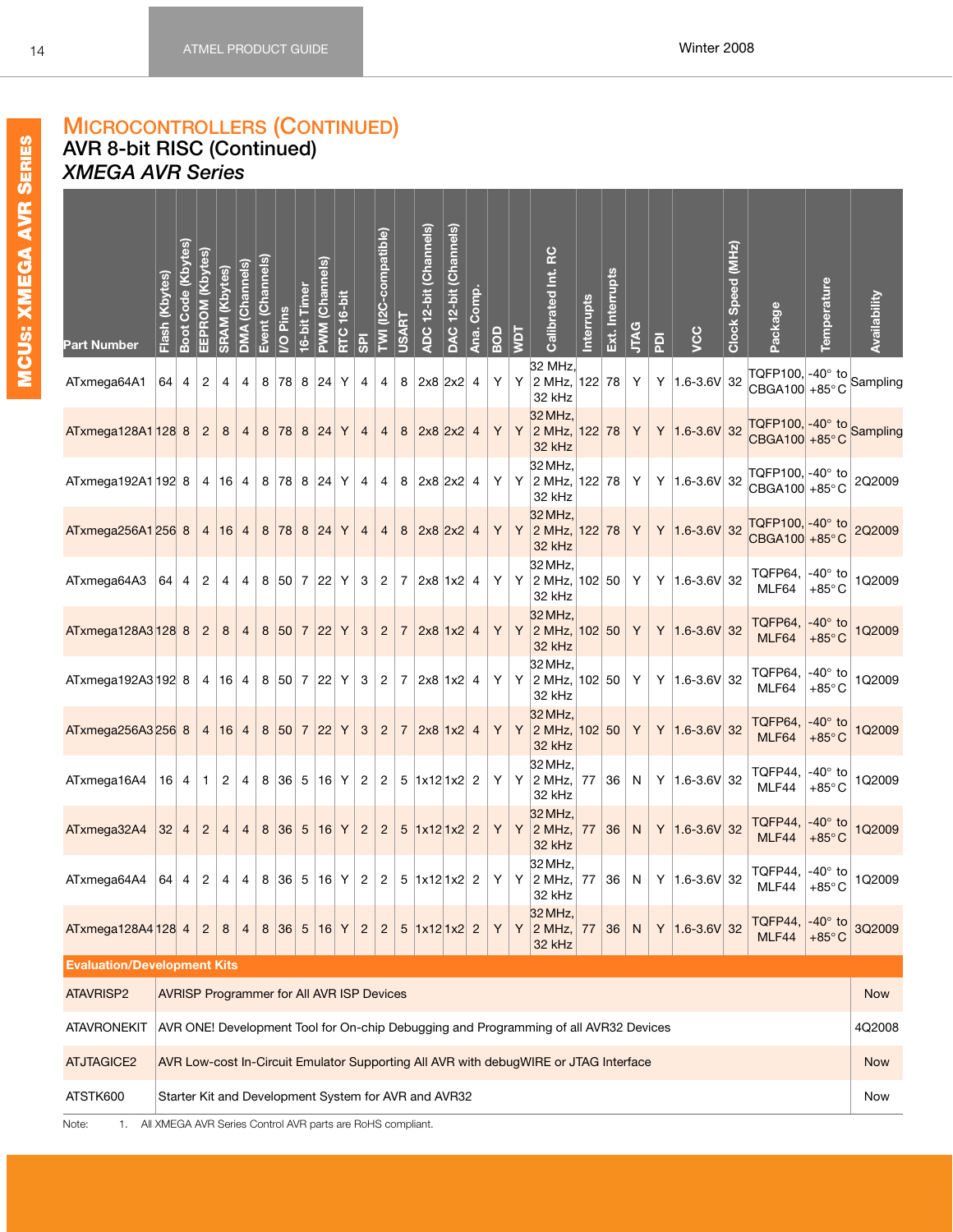### <span id="page-21-0"></span>**AVR 8-bit RISC (Continued)** *MCU Wireless – 802.15.4/6LoWPAN/ZigBee*® *Solutions*

| <b>Part Number</b>                         | <b>AVR</b>                                                                           | Radio        | <b>Flash</b><br>(Kbytes) | <b>EEPROM</b><br>(Kbytes) | <b>RAM</b><br>(Kbytes) | <b>ISM Band</b> | <b>Sensitivity</b><br>(dBm) | Output<br>Power<br>(dBm) | <b>VCC</b>   | I/Os | <b>Availability</b> |
|--------------------------------------------|--------------------------------------------------------------------------------------|--------------|--------------------------|---------------------------|------------------------|-----------------|-----------------------------|--------------------------|--------------|------|---------------------|
| <b>AT86RF230 Bundles</b>                   |                                                                                      |              |                          |                           |                        |                 |                             |                          |              |      |                     |
| ATmega64RZA                                | ATmega644                                                                            | <b>RF230</b> | 64                       | $\mathbf{1}$              | $\overline{4}$         | $2.4$ GHz       | $-101$                      | 3                        | $1.8 - 3.6V$ | 32   | <b>Now</b>          |
| ATmega64RZAP                               | ATmega644P                                                                           | RF230        | 64                       | 1                         | 4                      | 2.4 GHz         | $-101$                      | 3                        | $1.8 - 3.6V$ | 32   | Now                 |
| ATmega128RZA                               | ATmega1281                                                                           | <b>RF230</b> | 128                      | $\overline{4}$            | 8                      | $2.4$ GHz       | $-101$                      | 3                        | $1.8 - 3.6V$ | 54   | <b>Now</b>          |
| ATmega128RZB                               | ATmega1280                                                                           | RF230        | 128                      | 4                         | 8                      | 2.4 GHz         | $-101$                      | 3                        | $1.8 - 3.6V$ | 86   | Now                 |
| ATmega1284RZAP                             | ATmega1284P                                                                          | <b>RF230</b> | 128                      | $\overline{4}$            | 16                     | $2.4$ GHz       | $-101$                      | $\mathbf{3}$             | $1.8 - 3.6V$ | 32   | <b>Now</b>          |
| ATmega256RZA                               | ATmega2561                                                                           | RF230        | 256                      | 4                         | 8                      | 2.4 GHz         | $-101$                      | 3                        | $1.8 - 3.6V$ | 54   | Now                 |
| ATmega256RZB                               | ATmega2560                                                                           | <b>RF230</b> | 256                      | $\overline{4}$            | 8                      | $2.4$ GHz       | $-101$                      | 3                        | $1.8 - 3.6V$ | 86   | <b>Now</b>          |
| <b>AT86RF231 Bundles</b>                   |                                                                                      |              |                          |                           |                        |                 |                             |                          |              |      |                     |
| ATmega644PR231                             | ATmega644P                                                                           | <b>RF231</b> | 64                       | $\mathbf{1}$              | 4                      | $2.4$ GHz       | $-101$                      | 3                        | $1.8 - 3.6V$ | 32   | <b>Now</b>          |
| ATmega1281R231                             | ATmega1281                                                                           | RF231        | 128                      | 4                         | 8                      | 2.4 GHz         | $-101$                      | 3                        | $1.8 - 3.6V$ | 54   | Now                 |
| ATmega1280R231                             | ATmega1280                                                                           | <b>RF231</b> | 128                      | 4                         | 8                      | $2.4$ GHz       | $-101$                      | 3                        | $1.8 - 3.6V$ | 86   | <b>Now</b>          |
| ATmega1284PR231                            | ATmega1284P                                                                          | RF231        | 128                      | 4                         | 16                     | 2.4 GHz         | $-101$                      | 3                        | $1.8 - 3.6V$ | 32   | Now                 |
| ATmega2561R231                             | ATmega2561                                                                           | <b>RF231</b> | 256                      | $\overline{4}$            | 8                      | $2.4$ GHz       | $-101$                      | 3                        | $1.8 - 3.6V$ | 54   | <b>Now</b>          |
| ATmega2560R231                             | ATmega2560                                                                           | RF231        | 256                      | 4                         | 8                      | 2.4 GHz         | $-101$                      | 3                        | $1.8 - 3.6V$ | 86   | Now                 |
| <b>AT86RF212 Bundles</b>                   |                                                                                      |              |                          |                           |                        |                 |                             |                          |              |      |                     |
| ATmega644PR212                             | ATmega644P                                                                           | <b>RF212</b> | 64                       | $\mathbf{1}$              | $\overline{4}$         | 800/900 MHz     | $-110$                      | 10                       | $1.8 - 3.6V$ | 32   | <b>Now</b>          |
| ATmega1281R212                             | ATmega1281                                                                           | RF212        | 128                      | 4                         | 8                      | 800/900 MHz     | $-110$                      | 10                       | $1.8 - 3.6V$ | 54   | Now                 |
| ATmega1280R212                             | ATmega1280                                                                           | <b>RF212</b> | 128                      | $\overline{4}$            | 8                      | 800/900 MHz     | $-110$                      | 10                       | $1.8 - 3.6V$ | 86   | <b>Now</b>          |
| ATmega1284PR212                            | ATmega1284P                                                                          | RF212        | 128                      | 4                         | 16                     | 800/900 MHz     | $-110$                      | 10                       | $1.8 - 3.6V$ | 32   | Now                 |
| ATmega2561R212                             | ATmega2561                                                                           | <b>RF212</b> | 256                      | $\overline{4}$            | 8                      | 800/900 MHz     | $-110$                      | 10                       | $1.8 - 3.6V$ | 54   | <b>Now</b>          |
| ATmega2560R212                             | ATmega2560                                                                           | RF212        | 256                      | 4                         | 8                      | 800/900 MHz     | $-110$                      | 10                       | $1.8 - 3.6V$ | 86   | Now                 |
| <b>Evaluation/Development Kits</b>         |                                                                                      |              |                          |                           |                        |                 |                             |                          |              |      |                     |
| <b>ATAVRRZRAVEN</b>                        | 2.4 GHz 802.15.4 Evaluation and Starter Kit                                          |              |                          |                           |                        |                 |                             |                          |              |      | Now                 |
| <b>ATAVRRAVEN</b>                          | 2.4 GHZ 802.15.4 Raven Board                                                         |              |                          |                           |                        |                 |                             |                          |              |      | <b>Now</b>          |
| ATAVRRZUSBSTICK 2.4 GHZ 802.15.4 USB Stick |                                                                                      |              |                          |                           |                        |                 |                             |                          |              |      | Now                 |
| ATAVRRZ600                                 | RF Accessory Kit AT86RF230, AT86RF231, AT86RF212                                     |              |                          |                           |                        |                 |                             |                          |              |      | <b>Now</b>          |
| ATJTAGICE2                                 | AVR Low-cost In-Circuit Emulator Supporting All AVR with debugWIRE or JTAG Interface |              |                          |                           |                        |                 |                             |                          |              |      | Now                 |
| ATAVRISP2                                  | <b>AVRISP Programmer for All AVR ISP Devices</b>                                     |              |                          |                           |                        |                 |                             |                          |              |      | <b>Now</b>          |
| ATSTK500                                   | STK500 AVR Starter Kit with AVR Studio Interface                                     |              |                          |                           |                        |                 |                             |                          |              |      | Now                 |
| ATSTK600                                   | Starter Kit and Development System for AVR and AVR32                                 |              |                          |                           |                        |                 |                             |                          |              |      | <b>Now</b>          |
| Note:                                      | 1. All MCU Wireless parts are RoHS compliant.                                        |              |                          |                           |                        |                 |                             |                          |              |      |                     |

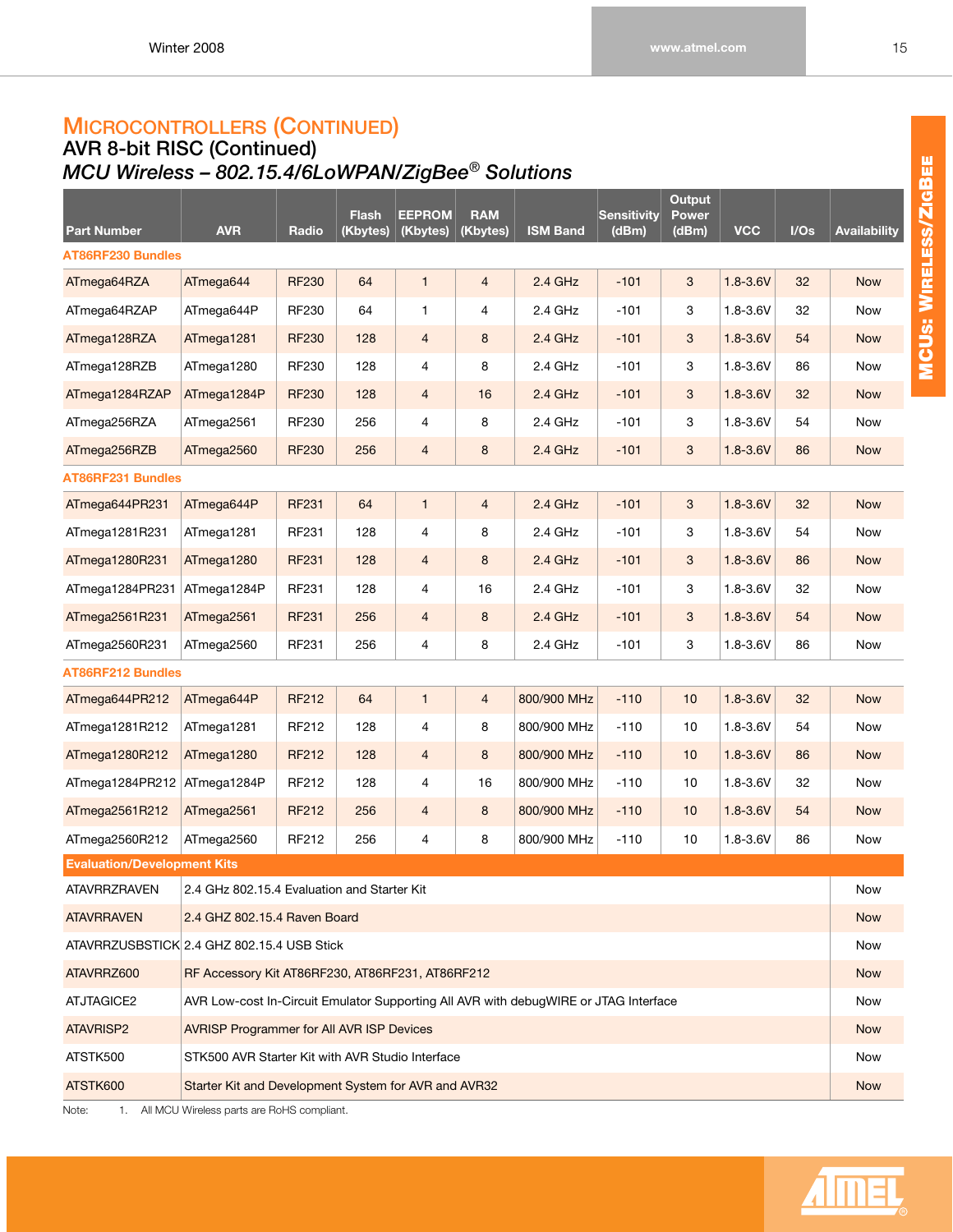### <span id="page-22-1"></span><span id="page-22-0"></span>**AVR32 32-bit Microcontrollers/Application Processors** *AP7 Family (***Application Processors)**

| <b>Part Number</b>                                                                               | <b>SRAM</b> (Kbytes) | Vector Multiplier Co-proc. | Ether. MAC 10/100 | <b>USB</b>        | <b>LCD Controller</b>              | <b>USART</b>   | PWM (Channel)  | Max I/O Pins | Audio DAC (16-bit) | Ext. Bus Interface | <b>SDRAM</b> Interface | 16-bit Timer | RTC          | <b>B</b>       | Audio                                                                                | Camera Interf. | PS/2              | SSC | $\overline{\Sigma}$ | <b>D</b>     | <u>equil</u><br>Watch. | POR | ECCC | Power Supply (V)                | Package       | Speed (MHz) | Availability   |
|--------------------------------------------------------------------------------------------------|----------------------|----------------------------|-------------------|-------------------|------------------------------------|----------------|----------------|--------------|--------------------|--------------------|------------------------|--------------|--------------|----------------|--------------------------------------------------------------------------------------|----------------|-------------------|-----|---------------------|--------------|------------------------|-----|------|---------------------------------|---------------|-------------|----------------|
| AT32AP7000                                                                                       | 32                   | Υ                          | $\overline{c}$    | 1xHS              | 2048x<br>2048                      | $\overline{4}$ | 4              |              | 160 Stereo Y       |                    | Y                      | 6            | $\mathbf{1}$ | $\overline{c}$ | AC97,<br>3xl2S                                                                       | CMOS           | $\mathsf Y$       | 3   | $\mathbf{1}$        | $\mathbf{1}$ | Y                      | Υ   | Υ    | 1.65-1.95<br>Core<br>3.0-3.6 IO | <b>BGA256</b> |             | $150$ Now      |
| AT32AP7001                                                                                       | 32                   | Υ                          | $\mathbf 0$       | 1xHS              | $\overline{\phantom{a}}$           | $\overline{4}$ | $\overline{4}$ |              | 90 Stereo Y        |                    | Y                      | 6            | $\mathbf{1}$ | $\overline{c}$ | AC97,<br>$3x$ <sub>2</sub> S                                                         | CMOS Y         |                   | 3   | $\mathbf{1}$        | $\mathbf{1}$ | Y                      | Y   | Y    | 1.65-1.95<br>Core<br>3.0-3.6 IO | <b>QFP208</b> |             | <b>150 Now</b> |
| AT32AP7002                                                                                       | 32                   | Y                          | $\mathsf{O}$      | 1xHS              | 2048x<br>2048                      | 4              | 4              |              | 85 Stereo Y        |                    | Y                      | 6            | $\mathbf{1}$ | $\overline{2}$ | AC97,<br>3xl2S                                                                       | ∣CMOS∣ Y       |                   | 3   | $\mathbf{1}$        | $\mathbf{1}$ | Y                      | Υ   | Υ    | 1.65-1.95<br>Core<br>3.0-3.6 IO | <b>BGA196</b> |             | 150 Now        |
| AT32AP7200                                                                                       | 64                   | Y                          | $\overline{c}$    | $\qquad \qquad -$ | 2048x<br>2048                      | 6              | $\overline{4}$ |              | $ 146 $ Stereo Y   |                    | Y                      | 3            | $\mathbf{T}$ | $\overline{4}$ | AC97,<br>3xl2S                                                                       |                | $\qquad \qquad -$ | 3   | $\mathbf{1}$        | $\mathbf{1}$ | Υ                      | Y   | Y    | 1.08-1.32<br>Core<br>3.0-3.6 IO | CTBGA324 200  |             | 4Q20<br>08     |
| <b>Evaluation/Development Kits</b>                                                               |                      |                            |                   |                   |                                    |                |                |              |                    |                    |                        |              |              |                |                                                                                      |                |                   |     |                     |              |                        |     |      |                                 |               |             |                |
| ATAVRONEKIT AVR ONE! Development Tool for On-chip Debugging and Programming of All AVR32 Devices |                      |                            |                   |                   |                                    |                |                |              |                    |                    |                        |              |              |                |                                                                                      |                |                   |     |                     |              |                        |     |      |                                 |               |             | <b>Now</b>     |
| ATJTAGICE2                                                                                       |                      |                            |                   |                   |                                    |                |                |              |                    |                    |                        |              |              |                | AVR Low-cost In-Circuit Emulator Supporting All AVR with debugWIRE or JTAG Interface |                |                   |     |                     |              |                        |     |      |                                 |               |             | Now            |
| ATNGW100                                                                                         |                      |                            |                   |                   |                                    |                |                |              |                    |                    |                        |              |              |                | AVR32 Network Gateway Kit - A Linux® Plug-and-Play Evaluation Platform               |                |                   |     |                     |              |                        |     |      |                                 |               |             | <b>Now</b>     |
| ATSTK1000                                                                                        |                      |                            |                   |                   | Starter Kit for AT32AP7xxx Devices |                |                |              |                    |                    |                        |              |              |                |                                                                                      |                |                   |     |                     |              |                        |     |      |                                 |               |             | <b>Now</b>     |

Note: 1. All AP7 Family parts are RoHS compliant.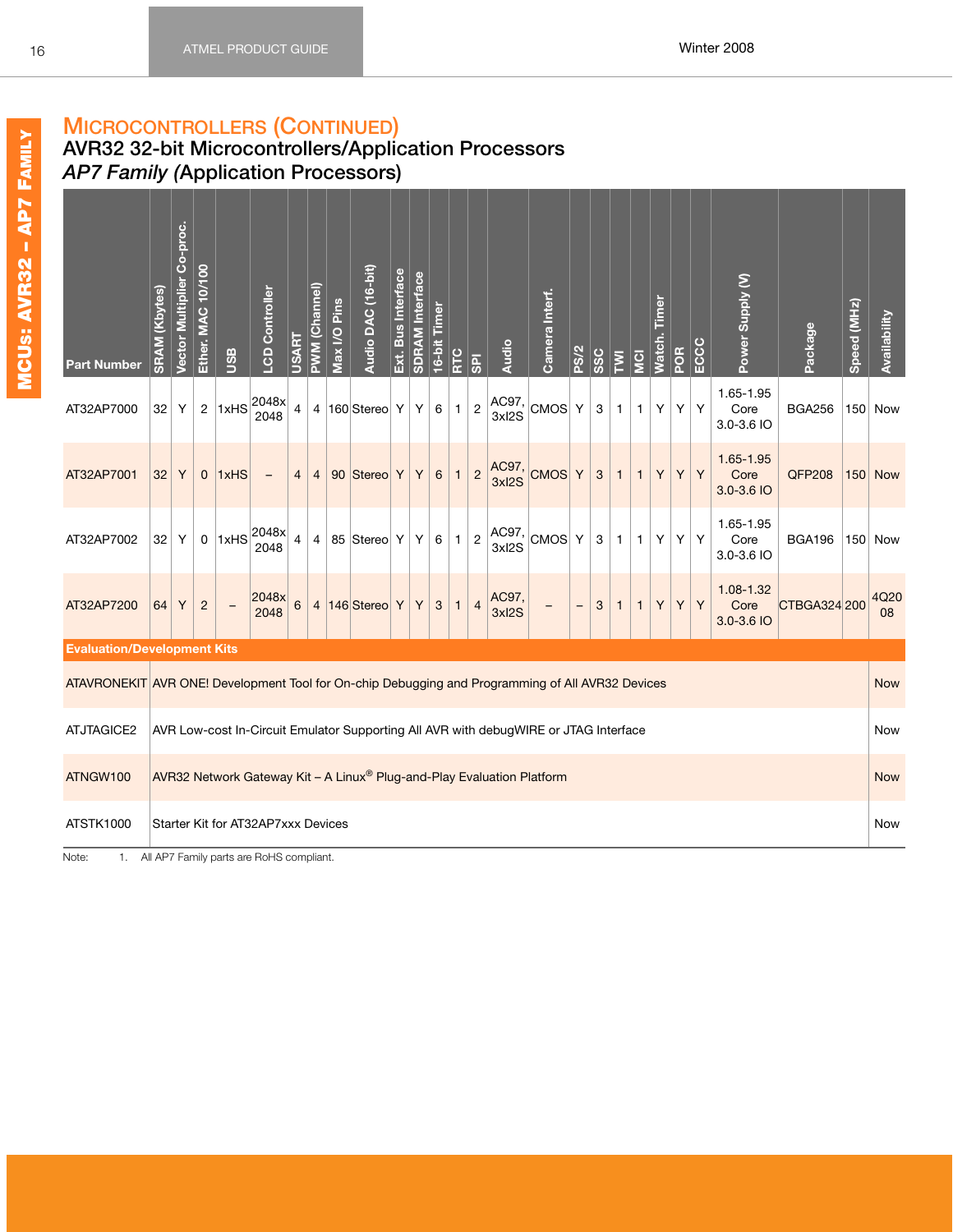## **AVR32 32-bit Microcontrollers (Continued)** *UC3 Family*

| <b>Part Number</b>                 | Flash (Kbytes)                                                                                                                                                                                                                                                                                                                                                    | RAM (Bytes) | Ether. MAC 10/100 | <b>USB</b>                                                                           | On-the-Go<br><b>USB</b> | USART          | PWM (Channel) | Max I/O Pins | Ext. Bus Interface | <b>Bus</b><br>System | ຣ໌<br>Peripheral DAM | 16-bit Timer | Timer<br><b>SO</b> | RTC | $\overline{\mathbf{s}}$ | <b>SSC</b>   | $\overline{\Sigma}$ | Timer<br>Watch. | POR | Power Supply (V) | Package                                                                                                       | Speed (MHz) | Availability |
|------------------------------------|-------------------------------------------------------------------------------------------------------------------------------------------------------------------------------------------------------------------------------------------------------------------------------------------------------------------------------------------------------------------|-------------|-------------------|--------------------------------------------------------------------------------------|-------------------------|----------------|---------------|--------------|--------------------|----------------------|----------------------|--------------|--------------------|-----|-------------------------|--------------|---------------------|-----------------|-----|------------------|---------------------------------------------------------------------------------------------------------------|-------------|--------------|
| AT32UC3A0128                       | 128                                                                                                                                                                                                                                                                                                                                                               | 32          | 1                 | 1xFS                                                                                 | Υ                       | 4              | 13            | 109          | $\mathbf 1$        | 6                    | 7                    | 3            | -1                 | Υ   | 2                       | 1            | 1                   | Υ               | Υ   | $3.0 - 3.6$      | QFP144                                                                                                        | 66          | Now          |
| AT32UC3A0256                       | 256                                                                                                                                                                                                                                                                                                                                                               | 64          | $\mathbf{1}$      | 1xFS                                                                                 | Υ                       | $\overline{4}$ | 13            | 109          | $\mathbf{1}$       | 6                    | $\overline{7}$       | 3            | $\mathbf{1}$       | Υ   | $\overline{2}$          | $\mathbf{1}$ | $\mathbf{1}$        | Υ               | Υ   | $3.0 - 3.6$      | QFP144                                                                                                        | 66          | <b>Now</b>   |
| AT32UC3A0512                       | 512                                                                                                                                                                                                                                                                                                                                                               | 64          | 1                 | 1xFS                                                                                 | Υ                       | 4              | 13            | 109          | $\mathbf 1$        | 6                    | 7                    | 3            | 1                  | Υ   | 2                       | 1            | 1                   | Υ               | Υ   | $3.0 - 3.6$      | QFP144                                                                                                        | 66          | Now          |
| AT32UC3A1128                       | 128                                                                                                                                                                                                                                                                                                                                                               | 32          | 1                 | 1xFS                                                                                 | Υ                       | $\overline{4}$ | 13            | 69           | 0                  | 6                    | $\overline{7}$       | 3            | $\mathbf{1}$       | Υ   | $\overline{2}$          | $\mathbf{1}$ | $\mathbf{1}$        | Υ               | Υ   | $3.0 - 3.6$      | <b>QFP100</b>                                                                                                 | 66          | <b>Now</b>   |
| AT32UC3A1256                       | Υ<br>Υ<br>Υ<br>QFP100<br>1xFS<br>Υ<br>6<br>7<br>2<br>1<br>$3.0 - 3.6$<br>66<br>256<br>64<br>1<br>4<br>13<br>69<br>0<br>3<br>1<br>1<br>Y<br>Υ<br>1xFS<br>Υ<br>$\overline{7}$<br>$\mathbf{1}$<br>$\mathbf{1}$<br>Υ<br>$3.0 - 3.6$<br><b>QFP100</b><br>512<br>$\overline{4}$<br>13<br>69<br>$\mathbf 0$<br>6<br>3<br>$\overline{2}$<br>$\mathbf{1}$<br>66<br>64<br>1 |             |                   |                                                                                      |                         |                |               |              |                    |                      |                      |              |                    |     |                         | Now          |                     |                 |     |                  |                                                                                                               |             |              |
| AT32UC3A1512                       |                                                                                                                                                                                                                                                                                                                                                                   |             |                   |                                                                                      |                         |                |               |              |                    |                      |                      |              |                    |     |                         |              |                     |                 |     |                  |                                                                                                               |             | <b>Now</b>   |
| AT32UC3B064                        | 64                                                                                                                                                                                                                                                                                                                                                                | 16          | 0                 | 1xFS                                                                                 | Υ                       | 3              | 13            | 44           | 0                  | 5                    | $\overline{7}$       | 3            | $\mathbf{1}$       | Υ   | $\mathbf{1}$            | 1            | 1                   | Υ               | Υ   | $3.0 - 3.6$      | QFP/<br>MLF64                                                                                                 | 60          | Now          |
| AT32UC3B0128                       | 128                                                                                                                                                                                                                                                                                                                                                               | 32          | $\mathbf 0$       | 1xFS                                                                                 | Y                       | 3              | 13            | 44           | $\mathbf 0$        | 5                    | $\overline{7}$       | 3            | $\mathbf{1}$       | Y   | $\mathbf{1}$            | $\mathbf{1}$ | $\mathbf{1}$        | Y               | Υ   | $3.0 - 3.6$      | QFP/<br>MLF64                                                                                                 | 60          | <b>Now</b>   |
| AT32UC3B0256                       | 256                                                                                                                                                                                                                                                                                                                                                               | 32          | 0                 | 1xFS                                                                                 | Υ                       | 3              | 13            | 44           | 0                  | 5                    | $\overline{7}$       | 3            | $\mathbf{1}$       | Y   | $\mathbf{1}$            | $\mathbf{1}$ | $\mathbf{1}$        | Υ               | Υ   | $3.0 - 3.6$      | QFP/<br>MLF64                                                                                                 | 60          | <b>Now</b>   |
| AT32UC3B164                        | 64                                                                                                                                                                                                                                                                                                                                                                | 16          | $\mathbf 0$       | 1xFS                                                                                 |                         | $\overline{2}$ | 13            | 28           | $\mathbf 0$        | 5                    | $\overline{7}$       | 3            | $\mathbf{1}$       | Υ   | 1                       | $\bf 0$      | $\mathbf{1}$        | Y               | Υ   | $3.0 - 3.6$      | QFP/<br>MLF48                                                                                                 | 60          | <b>Now</b>   |
| AT32UC3B1128                       | 128                                                                                                                                                                                                                                                                                                                                                               | 32          | 0                 | 1xFS                                                                                 | $\qquad \qquad -$       | 2              | 13            | 28           | 0                  | 5                    | $\overline{7}$       | 3            | -1                 | Y   | 1                       | 0            | 1                   | Y               | Υ   | $3.0 - 3.6$      | QFP/<br>MLF48                                                                                                 | 60          | <b>Now</b>   |
| AT32UC3B1256                       | 256                                                                                                                                                                                                                                                                                                                                                               | 32          | 0                 | 1xFS                                                                                 | $\qquad \qquad -$       | $\overline{c}$ | 13            | 28           | $\overline{0}$     | 5                    | $\overline{7}$       | 3            | $\mathbf{1}$       | Υ   | 1                       | 0            | $\mathbf{1}$        | Y               | Υ   | $3.0 - 3.6$      | QFP/<br>MLF48                                                                                                 | 60          | <b>Now</b>   |
| <b>Evaluation/Development Kits</b> |                                                                                                                                                                                                                                                                                                                                                                   |             |                   |                                                                                      |                         |                |               |              |                    |                      |                      |              |                    |     |                         |              |                     |                 |     |                  |                                                                                                               |             |              |
| <b>ATAVRONEKIT</b>                 |                                                                                                                                                                                                                                                                                                                                                                   |             |                   | AVR ONE! Development Tool for On-chip Debugging and Programming of All AVR32 Devices |                         |                |               |              |                    |                      |                      |              |                    |     |                         |              |                     |                 |     |                  |                                                                                                               |             | <b>Now</b>   |
| ATEVK1100                          |                                                                                                                                                                                                                                                                                                                                                                   |             |                   | Evaluation Kit for AVR32 UC3A Series                                                 |                         |                |               |              |                    |                      |                      |              |                    |     |                         |              |                     |                 |     |                  |                                                                                                               |             | Now          |
| ATEVK1101                          |                                                                                                                                                                                                                                                                                                                                                                   |             |                   | <b>Evaluation Kit for AVR32 UC3B Series</b>                                          |                         |                |               |              |                    |                      |                      |              |                    |     |                         |              |                     |                 |     |                  |                                                                                                               |             | <b>Now</b>   |
| ATJTAGICE2                         |                                                                                                                                                                                                                                                                                                                                                                   |             |                   | AVR Low-cost In-Circuit Emulator Supporting All AVR with debugWIRE or JTAG Interface |                         |                |               |              |                    |                      |                      |              |                    |     |                         |              |                     |                 |     |                  |                                                                                                               |             | Now          |
| ATSTK600                           |                                                                                                                                                                                                                                                                                                                                                                   |             |                   | Starter Kit and Development System for AVR and AVR32                                 |                         |                |               |              |                    |                      |                      |              |                    |     |                         |              |                     |                 |     |                  |                                                                                                               |             | <b>Now</b>   |
| ATSTK600-TQFP48                    |                                                                                                                                                                                                                                                                                                                                                                   |             |                   | Expansion Module for STK600.                                                         |                         |                |               |              |                    |                      |                      |              |                    |     |                         |              |                     |                 |     |                  | The STK600-TQFP48 Contains a Socket Board and Adapter Boards for 48-pins, 0.5 mm Pitch TQFP Devices and Is an |             | Now          |
| ATSTK600-TQFP64-2                  |                                                                                                                                                                                                                                                                                                                                                                   |             |                   | an Expansion Module for STK600.                                                      |                         |                |               |              |                    |                      |                      |              |                    |     |                         |              |                     |                 |     |                  | The STK600-TQFP64-2 Contains a Socket Board and Adapter Boards for 64-pins, 0.5 mm Pitch TQFP Devices and Is  |             | <b>Now</b>   |
| ATSTK600-TQFP100                   |                                                                                                                                                                                                                                                                                                                                                                   |             |                   | an Expansion Module for STK600.                                                      |                         |                |               |              |                    |                      |                      |              |                    |     |                         |              |                     |                 |     |                  | The STK600-TQFP100 Contains a Socket Board and Adapter Boards for 100-pins, 0.5 mm Pitch TQFP Devices and Is  |             | Now          |
| ATSTK600-TQFP144                   |                                                                                                                                                                                                                                                                                                                                                                   |             |                   | an Expansion Module for STK600.                                                      |                         |                |               |              |                    |                      |                      |              |                    |     |                         |              |                     |                 |     |                  | The STK600-TQFP144 Contains a Socket Board and Adapter Boards for 144-pins, 0.5 mm Pitch TQFP Devices and Is  |             | Now          |

Note: 1. All UC3 Family parts are RoHS compliant.

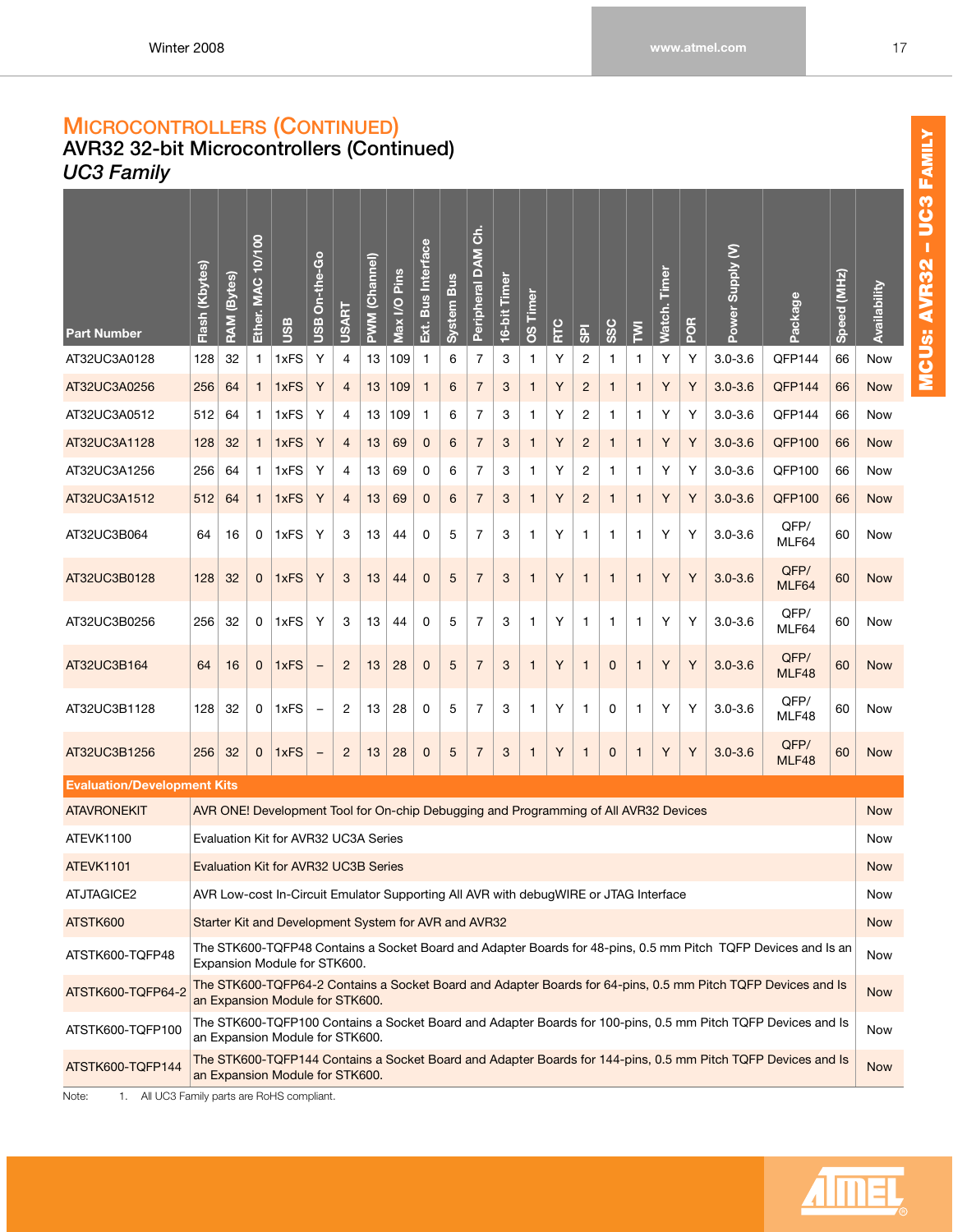<span id="page-24-1"></span><span id="page-24-0"></span>**AT91SAM ARM-based Microcontrollers** *ARM7*TM*-based Microcontrollers*

| 2.5/3.3<br>AT91SAM7L128<br>128<br>6<br>4<br>36<br>QFP128, BGA144<br><b>Now</b><br>11<br>$\mathbf 1$<br>1<br>1<br>4<br>4<br>1<br>4<br>1<br>1<br>$\overline{\phantom{0}}$<br>$\qquad \qquad -$<br>AT91SAM7L64<br>2.5/3.3<br>36<br>QFP128, BGA144<br>64<br>6<br>11<br>1<br>1<br><b>Now</b><br>1<br>4<br>4<br>4<br>1<br>4<br>1<br>$\qquad \qquad -$<br>$\qquad \qquad -$<br>1<br>$\overline{\phantom{0}}$<br>$\qquad \qquad -$<br>$\qquad \qquad -$<br>۳<br>3.3<br>AT91SAM7X512<br>2<br>FS<br>55<br>QFP100, BGA100<br>Now<br>512<br>128<br>11<br>3<br>1<br>1<br>1<br>1<br>5<br>4<br>4<br>1<br>8<br>1<br>1<br>$\overline{\phantom{0}}$<br>$\overline{\phantom{0}}$<br>$\qquad \qquad -$<br>$\overline{\phantom{0}}$<br>AT91SAM7X256<br>$\overline{2}$<br>FS<br>8<br>3.3<br>QFP100, BGA100<br>256<br>64<br>3<br>$\mathbf{1}$<br>5<br>4<br>1<br>55<br><b>Now</b><br>11<br>1<br>1<br>$\mathbf{1}$<br>4<br>1<br>1<br>-<br>$\overline{\phantom{0}}$<br>$\qquad \qquad -$<br>-<br><b>FS</b><br>3.3<br>AT91SAM7X128<br>128<br>32<br>3<br>2<br>5<br>55<br>QFP100, BGA100<br>11<br>1<br>1<br>1<br>1<br>4<br>4<br>1<br>8<br>1<br>Now<br>1<br>$\overline{\phantom{0}}$<br>$\qquad \qquad -$<br>$\overline{\phantom{0}}$<br>$\overline{\phantom{0}}$<br>AT91SAM7XC512<br>$\overline{2}$<br>3.3<br>QFP100, BGA100<br> 512 <br>128<br>11<br>3<br>$\mathbf{1}$<br>$\mathbf{1}$<br>$\mathbf{1}$<br>FS<br>$\mathbf{1}$<br>$\mathbf{1}$<br>5<br>4<br>1<br>8<br>$\mathbf{1}$<br>55<br><b>Now</b><br>4<br>$\qquad \qquad -$<br>1<br>$\qquad \qquad -$<br>$\overline{\phantom{0}}$<br>QFP100, BGA100<br>AT91SAM7XC256<br>64<br>3<br>2<br>FS<br>5<br>8<br>3.3<br>55<br>Now<br>256<br>11<br>1<br>1<br>1<br>$\mathbf 1$<br>1<br>4<br>4<br>1<br>1<br>1<br>$\overline{\phantom{0}}$<br>$\overline{\phantom{0}}$<br>$\overline{\phantom{0}}$<br><b>FS</b><br>AT91SAM7XC128<br>128<br>32<br>3<br>$\overline{c}$<br>3.3<br>55<br>QFP100, BGA100<br>11<br>1<br>1<br>$\mathbf{1}$<br>5<br>8<br>1<br><b>Now</b><br>$\overline{a}$<br>1<br>1<br>4<br>4<br>1<br>-<br>1<br>$\overline{\phantom{0}}$<br>3.3<br>AT91SAM7S512<br>FS<br>55<br>QFP64, QFN64<br>Now<br>512<br>64<br>11<br>3<br>1<br>1<br>1<br>5<br>4<br>4<br>8<br>1<br>1<br>1<br>$\qquad \qquad -$<br>$\qquad \qquad -$<br>$\overline{\phantom{0}}$<br>-<br>$\overline{\phantom{0}}$<br>AT91SAM7S256<br>3.3<br>55<br>QFP64, QFN64<br>256<br>64<br>3<br>FS<br>5<br>8<br>1<br><b>Now</b><br>11<br>1<br>1<br>1<br>4<br>4<br>1<br>1<br>-<br>$\overline{\phantom{0}}$<br>$\qquad \qquad -$<br>-<br>$\qquad \qquad -$<br>$\overline{\phantom{0}}$<br>32<br><b>FS</b><br>3.3<br>55<br>AT91SAM7S128<br>128<br>3<br>5<br>QFP64, QFN64<br>11<br>1<br>1<br>1<br>4<br>4<br>1<br>8<br>1<br>Now<br>1<br>$\overline{\phantom{0}}$<br>$\qquad \qquad -$<br>$\overline{\phantom{0}}$<br>$\overline{\phantom{0}}$<br>$\overline{\phantom{0}}$<br>-<br>AT91SAM7S64<br>FS<br>3.3<br>QFP64, QFN64<br>64<br>16<br>11<br>3<br>$\mathbf{1}$<br>$\mathbf{1}$<br>$\mathbf{1}$<br>5<br>4<br>1<br>8<br>$\mathbf{1}$<br>55<br><b>Now</b><br>4<br>1<br>$\qquad \qquad -$<br>$\overline{\phantom{0}}$<br>$\qquad \qquad -$<br>QFP64, QFN64<br>AT91SAM7S321<br>32<br>3<br>FS<br>5<br>8<br>3.3<br>55<br>Now<br>8<br>11<br>1<br>1<br>1<br>4<br>4<br>1<br>1<br>1<br>$\overline{\phantom{0}}$<br>$\overline{\phantom{0}}$<br>$\qquad \qquad -$<br>$\overline{\phantom{0}}$<br>$\qquad \qquad -$<br>$\qquad \qquad -$<br>AT91SAM7S32<br>32<br>3.3<br>55<br>QFP48, QFN48<br>8<br>9<br>3<br>1<br>1<br>5<br>8<br>1<br><b>Now</b><br>1<br>4<br>4<br>1<br>$\qquad \qquad -$<br>1<br><sup>-</sup><br><sup>-</sup><br>-<br>Ξ<br>3.3<br>AT91SAM7S161<br>FS<br>55<br>QFP64, QFN64<br>Now<br>16<br>3<br>1<br>1<br>1<br>5<br>4<br>4<br>8<br>1<br>4<br>11<br>1<br>1<br>$\overline{\phantom{0}}$<br>-<br>$\overline{\phantom{0}}$<br>-<br>AT91SAM7S16<br>9<br>3.3<br>QFP48, QFN48<br>16<br>3<br>5<br>8<br>1<br>55<br><b>Now</b><br>4<br>1<br>1<br>1<br>4<br>4<br>1<br>1<br>-<br>$\overline{\phantom{0}}$<br>-<br>$\qquad \qquad -$<br>$\qquad \qquad$<br>$\overline{\phantom{0}}$<br><b>FS</b><br>3.3<br>AT91SAM7SE512<br>512<br>32<br>3<br>5<br>48<br>QFP128, BGA144<br>1<br>11<br>1<br>1<br>1<br>4<br>4<br>1<br>8<br>1<br>Now<br>1<br>$\overline{\phantom{0}}$<br>$\overline{\phantom{0}}$<br>$\overline{\phantom{0}}$<br>$\overline{\phantom{a}}$<br>$\overline{\phantom{0}}$<br>AT91SAM7SE256<br>3<br>FS<br>3.3<br>QFP128, BGA144<br>256<br>32<br>$\mathbf{1}$<br>11<br>$\mathbf{1}$<br>$\mathbf{1}$<br>$\mathbf{1}$<br>5<br>4<br>1<br>8<br>$\mathbf{1}$<br>48<br><b>Now</b><br>4<br>1<br>$\qquad \qquad -$<br>$\qquad \qquad -$<br>QFP128, BGA144<br>AT91SAM7SE32<br>32<br>8<br>3<br>FS<br>5<br>8<br>3.3<br>48<br>1<br>11<br>1<br>1<br>1<br>4<br>4<br>1<br>1<br>Now<br>1<br>$\qquad \qquad -$<br>$\qquad \qquad -$<br>$\overline{\phantom{0}}$<br>-<br><b>QFP100</b><br>AT91SAM7A3<br>$\overline{c}$<br>$\overline{c}$<br>$\overline{c}$<br>FS<br>3.3<br>60<br>256<br>32<br>19<br>1<br>1<br>8<br>16<br>3<br><b>Now</b><br>4<br>11<br>1<br>$\qquad \qquad -$<br>$\overline{\phantom{0}}$<br>$\overline{\phantom{0}}$<br>$\qquad \qquad -$<br>$\overline{\phantom{a}}$<br>-<br>AT91M55800A<br>7<br>2<br>3.3/5.0<br>33<br>QFP176, BGA176<br>8<br>1<br>10<br>3<br>1<br>8<br>Now<br>-<br>1<br>-<br>-<br>-<br>$\overline{\phantom{0}}$<br>-<br>$\overline{\phantom{0}}$<br>-<br>-<br>AT91M42800A<br>$\overline{c}$<br>$\overline{c}$<br>3.3/5.0<br>33<br>QFP144, BGA144<br>8<br>8<br>8<br>1<br><b>Now</b><br>$\overline{\phantom{0}}$<br>$\mathbf{1}$<br>-<br>-<br>-<br>-<br>3.3<br>75<br>AT91FR40162S<br>256<br>2<br><b>BGA121</b><br>2M<br>1<br>4<br>4<br>Now<br>$\overline{\phantom{0}}$<br>$\overline{\phantom{0}}$<br>-<br>$\overline{\phantom{0}}$<br>$\overline{\phantom{0}}$<br>$\overline{c}$<br>256<br>75<br>QFP100<br>$\mathbf{1}$<br>3.3<br>AT91R40008<br>$\overline{4}$<br><b>Now</b><br>QFP100<br>AT91M40800<br>8<br>2<br>$1.8/3.3$ 40<br>Now<br>1.<br>4<br>4<br><b>Evaluation/Development Kits</b><br>Eval. Kit for AT91SAM7L Products (SAM7L128 and SAM7L64); Includes IAR™ Toolchain (32-Kbyte Limited Compiler)<br>AT91SAM7L-EK<br>Eval. Kit for AT91SAM7L Products (SAM7L128 and SAM7L64); Includes IAR Toolchain (32-Kbyte Limited Compiler)<br>AT91SAM7L-EK2<br>March 2008<br>AT91SAM7S-EK<br>Eval. Kit for AT91SAM7S Products (SAM7S16 to SAM7S512); Includes IAR Toolchain (32-Kbyte Limited Compiler)<br>Now<br>AT91SAM7SE-EK<br>Eval. Kit for AT91SAM7SE Products (SAM7SE32 to SAM7SE512); Includes IAR Toolchain (32-Kbyte Limited Compiler)<br><b>Now</b><br>Eval. Kit for AT91SAM7X Products (SAM7X128 to SAM7X512); Includes IAR Toolchain (32-Kbyte Limited Compiler)<br>AT91SAM7X-EK<br>Now<br>Eval. Kit for AT91SAM7A3<br>AT91SAM7A3-EK<br><b>Now</b><br>AT91EB55<br>Eval. Kit for AT91M55800A<br>Now<br>AT91EB42<br>Eval. Kit for AT91M42800A<br><b>Now</b><br>Eval. Kit for AT91FR40162S, AT91R40008 and AT91M40800 | <b>Part Number</b> | (Kbytes)<br>Flash ( | <b>SRAM (Kbytes)</b> | <b>Bus Interface</b><br><b>External</b> | <b>Channels</b><br><b>DMA</b><br>Peripheral | <b>UART</b> | $\overline{\mathsf{S}}$ | Σ | SSC/I2S | $\overline{Q}$ | <b>NAC</b> | <b>Device</b><br><b>USB</b> | Ethernet MAC 10/100 | Engine<br>$\mathbb{E}$<br>ES/AI<br>Triple-D | <b>Timers</b> | Controller<br><b>PWM</b> | <b>Pads</b><br><b>Trie</b><br><b>Curr</b><br>tigh | E<br><b>RTC/</b> | Channel<br>$\overline{c}$<br>10-bit AD | Channel<br>$\overline{O}$<br>Š<br>$10-bit$ | Reset<br>Power-On | <b>Out Detection</b><br><b>Brown</b> | Voltage Domain (V)<br>$\overline{Q}$ | Clock Speed (MHz) | Packages | Availability |
|----------------------------------------------------------------------------------------------------------------------------------------------------------------------------------------------------------------------------------------------------------------------------------------------------------------------------------------------------------------------------------------------------------------------------------------------------------------------------------------------------------------------------------------------------------------------------------------------------------------------------------------------------------------------------------------------------------------------------------------------------------------------------------------------------------------------------------------------------------------------------------------------------------------------------------------------------------------------------------------------------------------------------------------------------------------------------------------------------------------------------------------------------------------------------------------------------------------------------------------------------------------------------------------------------------------------------------------------------------------------------------------------------------------------------------------------------------------------------------------------------------------------------------------------------------------------------------------------------------------------------------------------------------------------------------------------------------------------------------------------------------------------------------------------------------------------------------------------------------------------------------------------------------------------------------------------------------------------------------------------------------------------------------------------------------------------------------------------------------------------------------------------------------------------------------------------------------------------------------------------------------------------------------------------------------------------------------------------------------------------------------------------------------------------------------------------------------------------------------------------------------------------------------------------------------------------------------------------------------------------------------------------------------------------------------------------------------------------------------------------------------------------------------------------------------------------------------------------------------------------------------------------------------------------------------------------------------------------------------------------------------------------------------------------------------------------------------------------------------------------------------------------------------------------------------------------------------------------------------------------------------------------------------------------------------------------------------------------------------------------------------------------------------------------------------------------------------------------------------------------------------------------------------------------------------------------------------------------------------------------------------------------------------------------------------------------------------------------------------------------------------------------------------------------------------------------------------------------------------------------------------------------------------------------------------------------------------------------------------------------------------------------------------------------------------------------------------------------------------------------------------------------------------------------------------------------------------------------------------------------------------------------------------------------------------------------------------------------------------------------------------------------------------------------------------------------------------------------------------------------------------------------------------------------------------------------------------------------------------------------------------------------------------------------------------------------------------------------------------------------------------------------------------------------------------------------------------------------------------------------------------------------------------------------------------------------------------------------------------------------------------------------------------------------------------------------------------------------------------------------------------------------------------------------------------------------------------------------------------------------------------------------------------------------------------------------------------------------------------------------------------------------------------------------------------------------------------------------------------------------------------------------------------------------------------------------------------------------------------------------------------------------------------------------------------------------------------------------------------------------------------------------------------------------------------------------------------------------------------------------------------------------------------------------------------------------------------------------------------------------------------------------------------------------------------------------------------------------------------------------------------------------------------------------------------------------------------------------------------------------------------------------------------------------------------------------------------------------------------------------------------------------------------------------------------------------------------------------------------------------------------------------------------------------------------------------------------------------------------------------------------------------------------------------------------------------------------------------------------------------------------------------------------------------------------------------------------------------------------------------------------------------------------------------|--------------------|---------------------|----------------------|-----------------------------------------|---------------------------------------------|-------------|-------------------------|---|---------|----------------|------------|-----------------------------|---------------------|---------------------------------------------|---------------|--------------------------|---------------------------------------------------|------------------|----------------------------------------|--------------------------------------------|-------------------|--------------------------------------|--------------------------------------|-------------------|----------|--------------|
|                                                                                                                                                                                                                                                                                                                                                                                                                                                                                                                                                                                                                                                                                                                                                                                                                                                                                                                                                                                                                                                                                                                                                                                                                                                                                                                                                                                                                                                                                                                                                                                                                                                                                                                                                                                                                                                                                                                                                                                                                                                                                                                                                                                                                                                                                                                                                                                                                                                                                                                                                                                                                                                                                                                                                                                                                                                                                                                                                                                                                                                                                                                                                                                                                                                                                                                                                                                                                                                                                                                                                                                                                                                                                                                                                                                                                                                                                                                                                                                                                                                                                                                                                                                                                                                                                                                                                                                                                                                                                                                                                                                                                                                                                                                                                                                                                                                                                                                                                                                                                                                                                                                                                                                                                                                                                                                                                                                                                                                                                                                                                                                                                                                                                                                                                                                                                                                                                                                                                                                                                                                                                                                                                                                                                                                                                                                                                                                                                                                                                                                                                                                                                                                                                                                                                                                                                                                                                                                      |                    |                     |                      |                                         |                                             |             |                         |   |         |                |            |                             |                     |                                             |               |                          |                                                   |                  |                                        |                                            |                   |                                      |                                      |                   |          |              |
|                                                                                                                                                                                                                                                                                                                                                                                                                                                                                                                                                                                                                                                                                                                                                                                                                                                                                                                                                                                                                                                                                                                                                                                                                                                                                                                                                                                                                                                                                                                                                                                                                                                                                                                                                                                                                                                                                                                                                                                                                                                                                                                                                                                                                                                                                                                                                                                                                                                                                                                                                                                                                                                                                                                                                                                                                                                                                                                                                                                                                                                                                                                                                                                                                                                                                                                                                                                                                                                                                                                                                                                                                                                                                                                                                                                                                                                                                                                                                                                                                                                                                                                                                                                                                                                                                                                                                                                                                                                                                                                                                                                                                                                                                                                                                                                                                                                                                                                                                                                                                                                                                                                                                                                                                                                                                                                                                                                                                                                                                                                                                                                                                                                                                                                                                                                                                                                                                                                                                                                                                                                                                                                                                                                                                                                                                                                                                                                                                                                                                                                                                                                                                                                                                                                                                                                                                                                                                                                      |                    |                     |                      |                                         |                                             |             |                         |   |         |                |            |                             |                     |                                             |               |                          |                                                   |                  |                                        |                                            |                   |                                      |                                      |                   |          |              |
|                                                                                                                                                                                                                                                                                                                                                                                                                                                                                                                                                                                                                                                                                                                                                                                                                                                                                                                                                                                                                                                                                                                                                                                                                                                                                                                                                                                                                                                                                                                                                                                                                                                                                                                                                                                                                                                                                                                                                                                                                                                                                                                                                                                                                                                                                                                                                                                                                                                                                                                                                                                                                                                                                                                                                                                                                                                                                                                                                                                                                                                                                                                                                                                                                                                                                                                                                                                                                                                                                                                                                                                                                                                                                                                                                                                                                                                                                                                                                                                                                                                                                                                                                                                                                                                                                                                                                                                                                                                                                                                                                                                                                                                                                                                                                                                                                                                                                                                                                                                                                                                                                                                                                                                                                                                                                                                                                                                                                                                                                                                                                                                                                                                                                                                                                                                                                                                                                                                                                                                                                                                                                                                                                                                                                                                                                                                                                                                                                                                                                                                                                                                                                                                                                                                                                                                                                                                                                                                      |                    |                     |                      |                                         |                                             |             |                         |   |         |                |            |                             |                     |                                             |               |                          |                                                   |                  |                                        |                                            |                   |                                      |                                      |                   |          |              |
|                                                                                                                                                                                                                                                                                                                                                                                                                                                                                                                                                                                                                                                                                                                                                                                                                                                                                                                                                                                                                                                                                                                                                                                                                                                                                                                                                                                                                                                                                                                                                                                                                                                                                                                                                                                                                                                                                                                                                                                                                                                                                                                                                                                                                                                                                                                                                                                                                                                                                                                                                                                                                                                                                                                                                                                                                                                                                                                                                                                                                                                                                                                                                                                                                                                                                                                                                                                                                                                                                                                                                                                                                                                                                                                                                                                                                                                                                                                                                                                                                                                                                                                                                                                                                                                                                                                                                                                                                                                                                                                                                                                                                                                                                                                                                                                                                                                                                                                                                                                                                                                                                                                                                                                                                                                                                                                                                                                                                                                                                                                                                                                                                                                                                                                                                                                                                                                                                                                                                                                                                                                                                                                                                                                                                                                                                                                                                                                                                                                                                                                                                                                                                                                                                                                                                                                                                                                                                                                      |                    |                     |                      |                                         |                                             |             |                         |   |         |                |            |                             |                     |                                             |               |                          |                                                   |                  |                                        |                                            |                   |                                      |                                      |                   |          |              |
|                                                                                                                                                                                                                                                                                                                                                                                                                                                                                                                                                                                                                                                                                                                                                                                                                                                                                                                                                                                                                                                                                                                                                                                                                                                                                                                                                                                                                                                                                                                                                                                                                                                                                                                                                                                                                                                                                                                                                                                                                                                                                                                                                                                                                                                                                                                                                                                                                                                                                                                                                                                                                                                                                                                                                                                                                                                                                                                                                                                                                                                                                                                                                                                                                                                                                                                                                                                                                                                                                                                                                                                                                                                                                                                                                                                                                                                                                                                                                                                                                                                                                                                                                                                                                                                                                                                                                                                                                                                                                                                                                                                                                                                                                                                                                                                                                                                                                                                                                                                                                                                                                                                                                                                                                                                                                                                                                                                                                                                                                                                                                                                                                                                                                                                                                                                                                                                                                                                                                                                                                                                                                                                                                                                                                                                                                                                                                                                                                                                                                                                                                                                                                                                                                                                                                                                                                                                                                                                      |                    |                     |                      |                                         |                                             |             |                         |   |         |                |            |                             |                     |                                             |               |                          |                                                   |                  |                                        |                                            |                   |                                      |                                      |                   |          |              |
|                                                                                                                                                                                                                                                                                                                                                                                                                                                                                                                                                                                                                                                                                                                                                                                                                                                                                                                                                                                                                                                                                                                                                                                                                                                                                                                                                                                                                                                                                                                                                                                                                                                                                                                                                                                                                                                                                                                                                                                                                                                                                                                                                                                                                                                                                                                                                                                                                                                                                                                                                                                                                                                                                                                                                                                                                                                                                                                                                                                                                                                                                                                                                                                                                                                                                                                                                                                                                                                                                                                                                                                                                                                                                                                                                                                                                                                                                                                                                                                                                                                                                                                                                                                                                                                                                                                                                                                                                                                                                                                                                                                                                                                                                                                                                                                                                                                                                                                                                                                                                                                                                                                                                                                                                                                                                                                                                                                                                                                                                                                                                                                                                                                                                                                                                                                                                                                                                                                                                                                                                                                                                                                                                                                                                                                                                                                                                                                                                                                                                                                                                                                                                                                                                                                                                                                                                                                                                                                      |                    |                     |                      |                                         |                                             |             |                         |   |         |                |            |                             |                     |                                             |               |                          |                                                   |                  |                                        |                                            |                   |                                      |                                      |                   |          |              |
|                                                                                                                                                                                                                                                                                                                                                                                                                                                                                                                                                                                                                                                                                                                                                                                                                                                                                                                                                                                                                                                                                                                                                                                                                                                                                                                                                                                                                                                                                                                                                                                                                                                                                                                                                                                                                                                                                                                                                                                                                                                                                                                                                                                                                                                                                                                                                                                                                                                                                                                                                                                                                                                                                                                                                                                                                                                                                                                                                                                                                                                                                                                                                                                                                                                                                                                                                                                                                                                                                                                                                                                                                                                                                                                                                                                                                                                                                                                                                                                                                                                                                                                                                                                                                                                                                                                                                                                                                                                                                                                                                                                                                                                                                                                                                                                                                                                                                                                                                                                                                                                                                                                                                                                                                                                                                                                                                                                                                                                                                                                                                                                                                                                                                                                                                                                                                                                                                                                                                                                                                                                                                                                                                                                                                                                                                                                                                                                                                                                                                                                                                                                                                                                                                                                                                                                                                                                                                                                      |                    |                     |                      |                                         |                                             |             |                         |   |         |                |            |                             |                     |                                             |               |                          |                                                   |                  |                                        |                                            |                   |                                      |                                      |                   |          |              |
|                                                                                                                                                                                                                                                                                                                                                                                                                                                                                                                                                                                                                                                                                                                                                                                                                                                                                                                                                                                                                                                                                                                                                                                                                                                                                                                                                                                                                                                                                                                                                                                                                                                                                                                                                                                                                                                                                                                                                                                                                                                                                                                                                                                                                                                                                                                                                                                                                                                                                                                                                                                                                                                                                                                                                                                                                                                                                                                                                                                                                                                                                                                                                                                                                                                                                                                                                                                                                                                                                                                                                                                                                                                                                                                                                                                                                                                                                                                                                                                                                                                                                                                                                                                                                                                                                                                                                                                                                                                                                                                                                                                                                                                                                                                                                                                                                                                                                                                                                                                                                                                                                                                                                                                                                                                                                                                                                                                                                                                                                                                                                                                                                                                                                                                                                                                                                                                                                                                                                                                                                                                                                                                                                                                                                                                                                                                                                                                                                                                                                                                                                                                                                                                                                                                                                                                                                                                                                                                      |                    |                     |                      |                                         |                                             |             |                         |   |         |                |            |                             |                     |                                             |               |                          |                                                   |                  |                                        |                                            |                   |                                      |                                      |                   |          |              |
|                                                                                                                                                                                                                                                                                                                                                                                                                                                                                                                                                                                                                                                                                                                                                                                                                                                                                                                                                                                                                                                                                                                                                                                                                                                                                                                                                                                                                                                                                                                                                                                                                                                                                                                                                                                                                                                                                                                                                                                                                                                                                                                                                                                                                                                                                                                                                                                                                                                                                                                                                                                                                                                                                                                                                                                                                                                                                                                                                                                                                                                                                                                                                                                                                                                                                                                                                                                                                                                                                                                                                                                                                                                                                                                                                                                                                                                                                                                                                                                                                                                                                                                                                                                                                                                                                                                                                                                                                                                                                                                                                                                                                                                                                                                                                                                                                                                                                                                                                                                                                                                                                                                                                                                                                                                                                                                                                                                                                                                                                                                                                                                                                                                                                                                                                                                                                                                                                                                                                                                                                                                                                                                                                                                                                                                                                                                                                                                                                                                                                                                                                                                                                                                                                                                                                                                                                                                                                                                      |                    |                     |                      |                                         |                                             |             |                         |   |         |                |            |                             |                     |                                             |               |                          |                                                   |                  |                                        |                                            |                   |                                      |                                      |                   |          |              |
|                                                                                                                                                                                                                                                                                                                                                                                                                                                                                                                                                                                                                                                                                                                                                                                                                                                                                                                                                                                                                                                                                                                                                                                                                                                                                                                                                                                                                                                                                                                                                                                                                                                                                                                                                                                                                                                                                                                                                                                                                                                                                                                                                                                                                                                                                                                                                                                                                                                                                                                                                                                                                                                                                                                                                                                                                                                                                                                                                                                                                                                                                                                                                                                                                                                                                                                                                                                                                                                                                                                                                                                                                                                                                                                                                                                                                                                                                                                                                                                                                                                                                                                                                                                                                                                                                                                                                                                                                                                                                                                                                                                                                                                                                                                                                                                                                                                                                                                                                                                                                                                                                                                                                                                                                                                                                                                                                                                                                                                                                                                                                                                                                                                                                                                                                                                                                                                                                                                                                                                                                                                                                                                                                                                                                                                                                                                                                                                                                                                                                                                                                                                                                                                                                                                                                                                                                                                                                                                      |                    |                     |                      |                                         |                                             |             |                         |   |         |                |            |                             |                     |                                             |               |                          |                                                   |                  |                                        |                                            |                   |                                      |                                      |                   |          |              |
| On Request                                                                                                                                                                                                                                                                                                                                                                                                                                                                                                                                                                                                                                                                                                                                                                                                                                                                                                                                                                                                                                                                                                                                                                                                                                                                                                                                                                                                                                                                                                                                                                                                                                                                                                                                                                                                                                                                                                                                                                                                                                                                                                                                                                                                                                                                                                                                                                                                                                                                                                                                                                                                                                                                                                                                                                                                                                                                                                                                                                                                                                                                                                                                                                                                                                                                                                                                                                                                                                                                                                                                                                                                                                                                                                                                                                                                                                                                                                                                                                                                                                                                                                                                                                                                                                                                                                                                                                                                                                                                                                                                                                                                                                                                                                                                                                                                                                                                                                                                                                                                                                                                                                                                                                                                                                                                                                                                                                                                                                                                                                                                                                                                                                                                                                                                                                                                                                                                                                                                                                                                                                                                                                                                                                                                                                                                                                                                                                                                                                                                                                                                                                                                                                                                                                                                                                                                                                                                                                           |                    |                     |                      |                                         |                                             |             |                         |   |         |                |            |                             |                     |                                             |               |                          |                                                   |                  |                                        |                                            |                   |                                      |                                      |                   |          |              |
|                                                                                                                                                                                                                                                                                                                                                                                                                                                                                                                                                                                                                                                                                                                                                                                                                                                                                                                                                                                                                                                                                                                                                                                                                                                                                                                                                                                                                                                                                                                                                                                                                                                                                                                                                                                                                                                                                                                                                                                                                                                                                                                                                                                                                                                                                                                                                                                                                                                                                                                                                                                                                                                                                                                                                                                                                                                                                                                                                                                                                                                                                                                                                                                                                                                                                                                                                                                                                                                                                                                                                                                                                                                                                                                                                                                                                                                                                                                                                                                                                                                                                                                                                                                                                                                                                                                                                                                                                                                                                                                                                                                                                                                                                                                                                                                                                                                                                                                                                                                                                                                                                                                                                                                                                                                                                                                                                                                                                                                                                                                                                                                                                                                                                                                                                                                                                                                                                                                                                                                                                                                                                                                                                                                                                                                                                                                                                                                                                                                                                                                                                                                                                                                                                                                                                                                                                                                                                                                      |                    |                     |                      |                                         |                                             |             |                         |   |         |                |            |                             |                     |                                             |               |                          |                                                   |                  |                                        |                                            |                   |                                      |                                      |                   |          |              |
|                                                                                                                                                                                                                                                                                                                                                                                                                                                                                                                                                                                                                                                                                                                                                                                                                                                                                                                                                                                                                                                                                                                                                                                                                                                                                                                                                                                                                                                                                                                                                                                                                                                                                                                                                                                                                                                                                                                                                                                                                                                                                                                                                                                                                                                                                                                                                                                                                                                                                                                                                                                                                                                                                                                                                                                                                                                                                                                                                                                                                                                                                                                                                                                                                                                                                                                                                                                                                                                                                                                                                                                                                                                                                                                                                                                                                                                                                                                                                                                                                                                                                                                                                                                                                                                                                                                                                                                                                                                                                                                                                                                                                                                                                                                                                                                                                                                                                                                                                                                                                                                                                                                                                                                                                                                                                                                                                                                                                                                                                                                                                                                                                                                                                                                                                                                                                                                                                                                                                                                                                                                                                                                                                                                                                                                                                                                                                                                                                                                                                                                                                                                                                                                                                                                                                                                                                                                                                                                      |                    |                     |                      |                                         |                                             |             |                         |   |         |                |            |                             |                     |                                             |               |                          |                                                   |                  |                                        |                                            |                   |                                      |                                      |                   |          |              |
|                                                                                                                                                                                                                                                                                                                                                                                                                                                                                                                                                                                                                                                                                                                                                                                                                                                                                                                                                                                                                                                                                                                                                                                                                                                                                                                                                                                                                                                                                                                                                                                                                                                                                                                                                                                                                                                                                                                                                                                                                                                                                                                                                                                                                                                                                                                                                                                                                                                                                                                                                                                                                                                                                                                                                                                                                                                                                                                                                                                                                                                                                                                                                                                                                                                                                                                                                                                                                                                                                                                                                                                                                                                                                                                                                                                                                                                                                                                                                                                                                                                                                                                                                                                                                                                                                                                                                                                                                                                                                                                                                                                                                                                                                                                                                                                                                                                                                                                                                                                                                                                                                                                                                                                                                                                                                                                                                                                                                                                                                                                                                                                                                                                                                                                                                                                                                                                                                                                                                                                                                                                                                                                                                                                                                                                                                                                                                                                                                                                                                                                                                                                                                                                                                                                                                                                                                                                                                                                      |                    |                     |                      |                                         |                                             |             |                         |   |         |                |            |                             |                     |                                             |               |                          |                                                   |                  |                                        |                                            |                   |                                      |                                      |                   |          |              |
|                                                                                                                                                                                                                                                                                                                                                                                                                                                                                                                                                                                                                                                                                                                                                                                                                                                                                                                                                                                                                                                                                                                                                                                                                                                                                                                                                                                                                                                                                                                                                                                                                                                                                                                                                                                                                                                                                                                                                                                                                                                                                                                                                                                                                                                                                                                                                                                                                                                                                                                                                                                                                                                                                                                                                                                                                                                                                                                                                                                                                                                                                                                                                                                                                                                                                                                                                                                                                                                                                                                                                                                                                                                                                                                                                                                                                                                                                                                                                                                                                                                                                                                                                                                                                                                                                                                                                                                                                                                                                                                                                                                                                                                                                                                                                                                                                                                                                                                                                                                                                                                                                                                                                                                                                                                                                                                                                                                                                                                                                                                                                                                                                                                                                                                                                                                                                                                                                                                                                                                                                                                                                                                                                                                                                                                                                                                                                                                                                                                                                                                                                                                                                                                                                                                                                                                                                                                                                                                      |                    |                     |                      |                                         |                                             |             |                         |   |         |                |            |                             |                     |                                             |               |                          |                                                   |                  |                                        |                                            |                   |                                      |                                      |                   |          |              |
|                                                                                                                                                                                                                                                                                                                                                                                                                                                                                                                                                                                                                                                                                                                                                                                                                                                                                                                                                                                                                                                                                                                                                                                                                                                                                                                                                                                                                                                                                                                                                                                                                                                                                                                                                                                                                                                                                                                                                                                                                                                                                                                                                                                                                                                                                                                                                                                                                                                                                                                                                                                                                                                                                                                                                                                                                                                                                                                                                                                                                                                                                                                                                                                                                                                                                                                                                                                                                                                                                                                                                                                                                                                                                                                                                                                                                                                                                                                                                                                                                                                                                                                                                                                                                                                                                                                                                                                                                                                                                                                                                                                                                                                                                                                                                                                                                                                                                                                                                                                                                                                                                                                                                                                                                                                                                                                                                                                                                                                                                                                                                                                                                                                                                                                                                                                                                                                                                                                                                                                                                                                                                                                                                                                                                                                                                                                                                                                                                                                                                                                                                                                                                                                                                                                                                                                                                                                                                                                      |                    |                     |                      |                                         |                                             |             |                         |   |         |                |            |                             |                     |                                             |               |                          |                                                   |                  |                                        |                                            |                   |                                      |                                      |                   |          |              |
|                                                                                                                                                                                                                                                                                                                                                                                                                                                                                                                                                                                                                                                                                                                                                                                                                                                                                                                                                                                                                                                                                                                                                                                                                                                                                                                                                                                                                                                                                                                                                                                                                                                                                                                                                                                                                                                                                                                                                                                                                                                                                                                                                                                                                                                                                                                                                                                                                                                                                                                                                                                                                                                                                                                                                                                                                                                                                                                                                                                                                                                                                                                                                                                                                                                                                                                                                                                                                                                                                                                                                                                                                                                                                                                                                                                                                                                                                                                                                                                                                                                                                                                                                                                                                                                                                                                                                                                                                                                                                                                                                                                                                                                                                                                                                                                                                                                                                                                                                                                                                                                                                                                                                                                                                                                                                                                                                                                                                                                                                                                                                                                                                                                                                                                                                                                                                                                                                                                                                                                                                                                                                                                                                                                                                                                                                                                                                                                                                                                                                                                                                                                                                                                                                                                                                                                                                                                                                                                      |                    |                     |                      |                                         |                                             |             |                         |   |         |                |            |                             |                     |                                             |               |                          |                                                   |                  |                                        |                                            |                   |                                      |                                      |                   |          |              |
|                                                                                                                                                                                                                                                                                                                                                                                                                                                                                                                                                                                                                                                                                                                                                                                                                                                                                                                                                                                                                                                                                                                                                                                                                                                                                                                                                                                                                                                                                                                                                                                                                                                                                                                                                                                                                                                                                                                                                                                                                                                                                                                                                                                                                                                                                                                                                                                                                                                                                                                                                                                                                                                                                                                                                                                                                                                                                                                                                                                                                                                                                                                                                                                                                                                                                                                                                                                                                                                                                                                                                                                                                                                                                                                                                                                                                                                                                                                                                                                                                                                                                                                                                                                                                                                                                                                                                                                                                                                                                                                                                                                                                                                                                                                                                                                                                                                                                                                                                                                                                                                                                                                                                                                                                                                                                                                                                                                                                                                                                                                                                                                                                                                                                                                                                                                                                                                                                                                                                                                                                                                                                                                                                                                                                                                                                                                                                                                                                                                                                                                                                                                                                                                                                                                                                                                                                                                                                                                      |                    |                     |                      |                                         |                                             |             |                         |   |         |                |            |                             |                     |                                             |               |                          |                                                   |                  |                                        |                                            |                   |                                      |                                      |                   |          |              |
|                                                                                                                                                                                                                                                                                                                                                                                                                                                                                                                                                                                                                                                                                                                                                                                                                                                                                                                                                                                                                                                                                                                                                                                                                                                                                                                                                                                                                                                                                                                                                                                                                                                                                                                                                                                                                                                                                                                                                                                                                                                                                                                                                                                                                                                                                                                                                                                                                                                                                                                                                                                                                                                                                                                                                                                                                                                                                                                                                                                                                                                                                                                                                                                                                                                                                                                                                                                                                                                                                                                                                                                                                                                                                                                                                                                                                                                                                                                                                                                                                                                                                                                                                                                                                                                                                                                                                                                                                                                                                                                                                                                                                                                                                                                                                                                                                                                                                                                                                                                                                                                                                                                                                                                                                                                                                                                                                                                                                                                                                                                                                                                                                                                                                                                                                                                                                                                                                                                                                                                                                                                                                                                                                                                                                                                                                                                                                                                                                                                                                                                                                                                                                                                                                                                                                                                                                                                                                                                      |                    |                     |                      |                                         |                                             |             |                         |   |         |                |            |                             |                     |                                             |               |                          |                                                   |                  |                                        |                                            |                   |                                      |                                      |                   |          |              |
|                                                                                                                                                                                                                                                                                                                                                                                                                                                                                                                                                                                                                                                                                                                                                                                                                                                                                                                                                                                                                                                                                                                                                                                                                                                                                                                                                                                                                                                                                                                                                                                                                                                                                                                                                                                                                                                                                                                                                                                                                                                                                                                                                                                                                                                                                                                                                                                                                                                                                                                                                                                                                                                                                                                                                                                                                                                                                                                                                                                                                                                                                                                                                                                                                                                                                                                                                                                                                                                                                                                                                                                                                                                                                                                                                                                                                                                                                                                                                                                                                                                                                                                                                                                                                                                                                                                                                                                                                                                                                                                                                                                                                                                                                                                                                                                                                                                                                                                                                                                                                                                                                                                                                                                                                                                                                                                                                                                                                                                                                                                                                                                                                                                                                                                                                                                                                                                                                                                                                                                                                                                                                                                                                                                                                                                                                                                                                                                                                                                                                                                                                                                                                                                                                                                                                                                                                                                                                                                      |                    |                     |                      |                                         |                                             |             |                         |   |         |                |            |                             |                     |                                             |               |                          |                                                   |                  |                                        |                                            |                   |                                      |                                      |                   |          |              |
|                                                                                                                                                                                                                                                                                                                                                                                                                                                                                                                                                                                                                                                                                                                                                                                                                                                                                                                                                                                                                                                                                                                                                                                                                                                                                                                                                                                                                                                                                                                                                                                                                                                                                                                                                                                                                                                                                                                                                                                                                                                                                                                                                                                                                                                                                                                                                                                                                                                                                                                                                                                                                                                                                                                                                                                                                                                                                                                                                                                                                                                                                                                                                                                                                                                                                                                                                                                                                                                                                                                                                                                                                                                                                                                                                                                                                                                                                                                                                                                                                                                                                                                                                                                                                                                                                                                                                                                                                                                                                                                                                                                                                                                                                                                                                                                                                                                                                                                                                                                                                                                                                                                                                                                                                                                                                                                                                                                                                                                                                                                                                                                                                                                                                                                                                                                                                                                                                                                                                                                                                                                                                                                                                                                                                                                                                                                                                                                                                                                                                                                                                                                                                                                                                                                                                                                                                                                                                                                      |                    |                     |                      |                                         |                                             |             |                         |   |         |                |            |                             |                     |                                             |               |                          |                                                   |                  |                                        |                                            |                   |                                      |                                      |                   |          |              |
|                                                                                                                                                                                                                                                                                                                                                                                                                                                                                                                                                                                                                                                                                                                                                                                                                                                                                                                                                                                                                                                                                                                                                                                                                                                                                                                                                                                                                                                                                                                                                                                                                                                                                                                                                                                                                                                                                                                                                                                                                                                                                                                                                                                                                                                                                                                                                                                                                                                                                                                                                                                                                                                                                                                                                                                                                                                                                                                                                                                                                                                                                                                                                                                                                                                                                                                                                                                                                                                                                                                                                                                                                                                                                                                                                                                                                                                                                                                                                                                                                                                                                                                                                                                                                                                                                                                                                                                                                                                                                                                                                                                                                                                                                                                                                                                                                                                                                                                                                                                                                                                                                                                                                                                                                                                                                                                                                                                                                                                                                                                                                                                                                                                                                                                                                                                                                                                                                                                                                                                                                                                                                                                                                                                                                                                                                                                                                                                                                                                                                                                                                                                                                                                                                                                                                                                                                                                                                                                      |                    |                     |                      |                                         |                                             |             |                         |   |         |                |            |                             |                     |                                             |               |                          |                                                   |                  |                                        |                                            |                   |                                      |                                      |                   |          |              |
|                                                                                                                                                                                                                                                                                                                                                                                                                                                                                                                                                                                                                                                                                                                                                                                                                                                                                                                                                                                                                                                                                                                                                                                                                                                                                                                                                                                                                                                                                                                                                                                                                                                                                                                                                                                                                                                                                                                                                                                                                                                                                                                                                                                                                                                                                                                                                                                                                                                                                                                                                                                                                                                                                                                                                                                                                                                                                                                                                                                                                                                                                                                                                                                                                                                                                                                                                                                                                                                                                                                                                                                                                                                                                                                                                                                                                                                                                                                                                                                                                                                                                                                                                                                                                                                                                                                                                                                                                                                                                                                                                                                                                                                                                                                                                                                                                                                                                                                                                                                                                                                                                                                                                                                                                                                                                                                                                                                                                                                                                                                                                                                                                                                                                                                                                                                                                                                                                                                                                                                                                                                                                                                                                                                                                                                                                                                                                                                                                                                                                                                                                                                                                                                                                                                                                                                                                                                                                                                      |                    |                     |                      |                                         |                                             |             |                         |   |         |                |            |                             |                     |                                             |               |                          |                                                   |                  |                                        |                                            |                   |                                      |                                      |                   |          |              |
|                                                                                                                                                                                                                                                                                                                                                                                                                                                                                                                                                                                                                                                                                                                                                                                                                                                                                                                                                                                                                                                                                                                                                                                                                                                                                                                                                                                                                                                                                                                                                                                                                                                                                                                                                                                                                                                                                                                                                                                                                                                                                                                                                                                                                                                                                                                                                                                                                                                                                                                                                                                                                                                                                                                                                                                                                                                                                                                                                                                                                                                                                                                                                                                                                                                                                                                                                                                                                                                                                                                                                                                                                                                                                                                                                                                                                                                                                                                                                                                                                                                                                                                                                                                                                                                                                                                                                                                                                                                                                                                                                                                                                                                                                                                                                                                                                                                                                                                                                                                                                                                                                                                                                                                                                                                                                                                                                                                                                                                                                                                                                                                                                                                                                                                                                                                                                                                                                                                                                                                                                                                                                                                                                                                                                                                                                                                                                                                                                                                                                                                                                                                                                                                                                                                                                                                                                                                                                                                      |                    |                     |                      |                                         |                                             |             |                         |   |         |                |            |                             |                     |                                             |               |                          |                                                   |                  |                                        |                                            |                   |                                      |                                      |                   |          |              |
|                                                                                                                                                                                                                                                                                                                                                                                                                                                                                                                                                                                                                                                                                                                                                                                                                                                                                                                                                                                                                                                                                                                                                                                                                                                                                                                                                                                                                                                                                                                                                                                                                                                                                                                                                                                                                                                                                                                                                                                                                                                                                                                                                                                                                                                                                                                                                                                                                                                                                                                                                                                                                                                                                                                                                                                                                                                                                                                                                                                                                                                                                                                                                                                                                                                                                                                                                                                                                                                                                                                                                                                                                                                                                                                                                                                                                                                                                                                                                                                                                                                                                                                                                                                                                                                                                                                                                                                                                                                                                                                                                                                                                                                                                                                                                                                                                                                                                                                                                                                                                                                                                                                                                                                                                                                                                                                                                                                                                                                                                                                                                                                                                                                                                                                                                                                                                                                                                                                                                                                                                                                                                                                                                                                                                                                                                                                                                                                                                                                                                                                                                                                                                                                                                                                                                                                                                                                                                                                      |                    |                     |                      |                                         |                                             |             |                         |   |         |                |            |                             |                     |                                             |               |                          |                                                   |                  |                                        |                                            |                   |                                      |                                      |                   |          |              |
|                                                                                                                                                                                                                                                                                                                                                                                                                                                                                                                                                                                                                                                                                                                                                                                                                                                                                                                                                                                                                                                                                                                                                                                                                                                                                                                                                                                                                                                                                                                                                                                                                                                                                                                                                                                                                                                                                                                                                                                                                                                                                                                                                                                                                                                                                                                                                                                                                                                                                                                                                                                                                                                                                                                                                                                                                                                                                                                                                                                                                                                                                                                                                                                                                                                                                                                                                                                                                                                                                                                                                                                                                                                                                                                                                                                                                                                                                                                                                                                                                                                                                                                                                                                                                                                                                                                                                                                                                                                                                                                                                                                                                                                                                                                                                                                                                                                                                                                                                                                                                                                                                                                                                                                                                                                                                                                                                                                                                                                                                                                                                                                                                                                                                                                                                                                                                                                                                                                                                                                                                                                                                                                                                                                                                                                                                                                                                                                                                                                                                                                                                                                                                                                                                                                                                                                                                                                                                                                      |                    |                     |                      |                                         |                                             |             |                         |   |         |                |            |                             |                     |                                             |               |                          |                                                   |                  |                                        |                                            |                   |                                      |                                      |                   |          |              |
|                                                                                                                                                                                                                                                                                                                                                                                                                                                                                                                                                                                                                                                                                                                                                                                                                                                                                                                                                                                                                                                                                                                                                                                                                                                                                                                                                                                                                                                                                                                                                                                                                                                                                                                                                                                                                                                                                                                                                                                                                                                                                                                                                                                                                                                                                                                                                                                                                                                                                                                                                                                                                                                                                                                                                                                                                                                                                                                                                                                                                                                                                                                                                                                                                                                                                                                                                                                                                                                                                                                                                                                                                                                                                                                                                                                                                                                                                                                                                                                                                                                                                                                                                                                                                                                                                                                                                                                                                                                                                                                                                                                                                                                                                                                                                                                                                                                                                                                                                                                                                                                                                                                                                                                                                                                                                                                                                                                                                                                                                                                                                                                                                                                                                                                                                                                                                                                                                                                                                                                                                                                                                                                                                                                                                                                                                                                                                                                                                                                                                                                                                                                                                                                                                                                                                                                                                                                                                                                      |                    |                     |                      |                                         |                                             |             |                         |   |         |                |            |                             |                     |                                             |               |                          |                                                   |                  |                                        |                                            |                   |                                      |                                      |                   |          |              |
|                                                                                                                                                                                                                                                                                                                                                                                                                                                                                                                                                                                                                                                                                                                                                                                                                                                                                                                                                                                                                                                                                                                                                                                                                                                                                                                                                                                                                                                                                                                                                                                                                                                                                                                                                                                                                                                                                                                                                                                                                                                                                                                                                                                                                                                                                                                                                                                                                                                                                                                                                                                                                                                                                                                                                                                                                                                                                                                                                                                                                                                                                                                                                                                                                                                                                                                                                                                                                                                                                                                                                                                                                                                                                                                                                                                                                                                                                                                                                                                                                                                                                                                                                                                                                                                                                                                                                                                                                                                                                                                                                                                                                                                                                                                                                                                                                                                                                                                                                                                                                                                                                                                                                                                                                                                                                                                                                                                                                                                                                                                                                                                                                                                                                                                                                                                                                                                                                                                                                                                                                                                                                                                                                                                                                                                                                                                                                                                                                                                                                                                                                                                                                                                                                                                                                                                                                                                                                                                      |                    |                     |                      |                                         |                                             |             |                         |   |         |                |            |                             |                     |                                             |               |                          |                                                   |                  |                                        |                                            |                   |                                      |                                      |                   |          |              |
|                                                                                                                                                                                                                                                                                                                                                                                                                                                                                                                                                                                                                                                                                                                                                                                                                                                                                                                                                                                                                                                                                                                                                                                                                                                                                                                                                                                                                                                                                                                                                                                                                                                                                                                                                                                                                                                                                                                                                                                                                                                                                                                                                                                                                                                                                                                                                                                                                                                                                                                                                                                                                                                                                                                                                                                                                                                                                                                                                                                                                                                                                                                                                                                                                                                                                                                                                                                                                                                                                                                                                                                                                                                                                                                                                                                                                                                                                                                                                                                                                                                                                                                                                                                                                                                                                                                                                                                                                                                                                                                                                                                                                                                                                                                                                                                                                                                                                                                                                                                                                                                                                                                                                                                                                                                                                                                                                                                                                                                                                                                                                                                                                                                                                                                                                                                                                                                                                                                                                                                                                                                                                                                                                                                                                                                                                                                                                                                                                                                                                                                                                                                                                                                                                                                                                                                                                                                                                                                      |                    |                     |                      |                                         |                                             |             |                         |   |         |                |            |                             |                     |                                             |               |                          |                                                   |                  |                                        |                                            |                   |                                      |                                      |                   |          |              |
|                                                                                                                                                                                                                                                                                                                                                                                                                                                                                                                                                                                                                                                                                                                                                                                                                                                                                                                                                                                                                                                                                                                                                                                                                                                                                                                                                                                                                                                                                                                                                                                                                                                                                                                                                                                                                                                                                                                                                                                                                                                                                                                                                                                                                                                                                                                                                                                                                                                                                                                                                                                                                                                                                                                                                                                                                                                                                                                                                                                                                                                                                                                                                                                                                                                                                                                                                                                                                                                                                                                                                                                                                                                                                                                                                                                                                                                                                                                                                                                                                                                                                                                                                                                                                                                                                                                                                                                                                                                                                                                                                                                                                                                                                                                                                                                                                                                                                                                                                                                                                                                                                                                                                                                                                                                                                                                                                                                                                                                                                                                                                                                                                                                                                                                                                                                                                                                                                                                                                                                                                                                                                                                                                                                                                                                                                                                                                                                                                                                                                                                                                                                                                                                                                                                                                                                                                                                                                                                      |                    |                     |                      |                                         |                                             |             |                         |   |         |                |            |                             |                     |                                             |               |                          |                                                   |                  |                                        |                                            |                   |                                      |                                      |                   |          |              |
|                                                                                                                                                                                                                                                                                                                                                                                                                                                                                                                                                                                                                                                                                                                                                                                                                                                                                                                                                                                                                                                                                                                                                                                                                                                                                                                                                                                                                                                                                                                                                                                                                                                                                                                                                                                                                                                                                                                                                                                                                                                                                                                                                                                                                                                                                                                                                                                                                                                                                                                                                                                                                                                                                                                                                                                                                                                                                                                                                                                                                                                                                                                                                                                                                                                                                                                                                                                                                                                                                                                                                                                                                                                                                                                                                                                                                                                                                                                                                                                                                                                                                                                                                                                                                                                                                                                                                                                                                                                                                                                                                                                                                                                                                                                                                                                                                                                                                                                                                                                                                                                                                                                                                                                                                                                                                                                                                                                                                                                                                                                                                                                                                                                                                                                                                                                                                                                                                                                                                                                                                                                                                                                                                                                                                                                                                                                                                                                                                                                                                                                                                                                                                                                                                                                                                                                                                                                                                                                      |                    |                     |                      |                                         |                                             |             |                         |   |         |                |            |                             |                     |                                             |               |                          |                                                   |                  |                                        |                                            |                   |                                      |                                      |                   |          |              |
|                                                                                                                                                                                                                                                                                                                                                                                                                                                                                                                                                                                                                                                                                                                                                                                                                                                                                                                                                                                                                                                                                                                                                                                                                                                                                                                                                                                                                                                                                                                                                                                                                                                                                                                                                                                                                                                                                                                                                                                                                                                                                                                                                                                                                                                                                                                                                                                                                                                                                                                                                                                                                                                                                                                                                                                                                                                                                                                                                                                                                                                                                                                                                                                                                                                                                                                                                                                                                                                                                                                                                                                                                                                                                                                                                                                                                                                                                                                                                                                                                                                                                                                                                                                                                                                                                                                                                                                                                                                                                                                                                                                                                                                                                                                                                                                                                                                                                                                                                                                                                                                                                                                                                                                                                                                                                                                                                                                                                                                                                                                                                                                                                                                                                                                                                                                                                                                                                                                                                                                                                                                                                                                                                                                                                                                                                                                                                                                                                                                                                                                                                                                                                                                                                                                                                                                                                                                                                                                      |                    |                     |                      |                                         |                                             |             |                         |   |         |                |            |                             |                     |                                             |               |                          |                                                   |                  |                                        |                                            |                   |                                      |                                      |                   |          |              |
|                                                                                                                                                                                                                                                                                                                                                                                                                                                                                                                                                                                                                                                                                                                                                                                                                                                                                                                                                                                                                                                                                                                                                                                                                                                                                                                                                                                                                                                                                                                                                                                                                                                                                                                                                                                                                                                                                                                                                                                                                                                                                                                                                                                                                                                                                                                                                                                                                                                                                                                                                                                                                                                                                                                                                                                                                                                                                                                                                                                                                                                                                                                                                                                                                                                                                                                                                                                                                                                                                                                                                                                                                                                                                                                                                                                                                                                                                                                                                                                                                                                                                                                                                                                                                                                                                                                                                                                                                                                                                                                                                                                                                                                                                                                                                                                                                                                                                                                                                                                                                                                                                                                                                                                                                                                                                                                                                                                                                                                                                                                                                                                                                                                                                                                                                                                                                                                                                                                                                                                                                                                                                                                                                                                                                                                                                                                                                                                                                                                                                                                                                                                                                                                                                                                                                                                                                                                                                                                      |                    |                     |                      |                                         |                                             |             |                         |   |         |                |            |                             |                     |                                             |               |                          |                                                   |                  |                                        |                                            |                   |                                      |                                      |                   |          |              |
|                                                                                                                                                                                                                                                                                                                                                                                                                                                                                                                                                                                                                                                                                                                                                                                                                                                                                                                                                                                                                                                                                                                                                                                                                                                                                                                                                                                                                                                                                                                                                                                                                                                                                                                                                                                                                                                                                                                                                                                                                                                                                                                                                                                                                                                                                                                                                                                                                                                                                                                                                                                                                                                                                                                                                                                                                                                                                                                                                                                                                                                                                                                                                                                                                                                                                                                                                                                                                                                                                                                                                                                                                                                                                                                                                                                                                                                                                                                                                                                                                                                                                                                                                                                                                                                                                                                                                                                                                                                                                                                                                                                                                                                                                                                                                                                                                                                                                                                                                                                                                                                                                                                                                                                                                                                                                                                                                                                                                                                                                                                                                                                                                                                                                                                                                                                                                                                                                                                                                                                                                                                                                                                                                                                                                                                                                                                                                                                                                                                                                                                                                                                                                                                                                                                                                                                                                                                                                                                      |                    |                     |                      |                                         |                                             |             |                         |   |         |                |            |                             |                     |                                             |               |                          |                                                   |                  |                                        |                                            |                   |                                      |                                      |                   |          |              |
|                                                                                                                                                                                                                                                                                                                                                                                                                                                                                                                                                                                                                                                                                                                                                                                                                                                                                                                                                                                                                                                                                                                                                                                                                                                                                                                                                                                                                                                                                                                                                                                                                                                                                                                                                                                                                                                                                                                                                                                                                                                                                                                                                                                                                                                                                                                                                                                                                                                                                                                                                                                                                                                                                                                                                                                                                                                                                                                                                                                                                                                                                                                                                                                                                                                                                                                                                                                                                                                                                                                                                                                                                                                                                                                                                                                                                                                                                                                                                                                                                                                                                                                                                                                                                                                                                                                                                                                                                                                                                                                                                                                                                                                                                                                                                                                                                                                                                                                                                                                                                                                                                                                                                                                                                                                                                                                                                                                                                                                                                                                                                                                                                                                                                                                                                                                                                                                                                                                                                                                                                                                                                                                                                                                                                                                                                                                                                                                                                                                                                                                                                                                                                                                                                                                                                                                                                                                                                                                      | AT91EB40A          |                     |                      |                                         |                                             |             |                         |   |         |                |            |                             |                     |                                             |               |                          |                                                   |                  |                                        |                                            |                   |                                      |                                      |                   |          | Now          |

Note: 1. All ARM7-based Microcontrollers parts are RoHS compliant.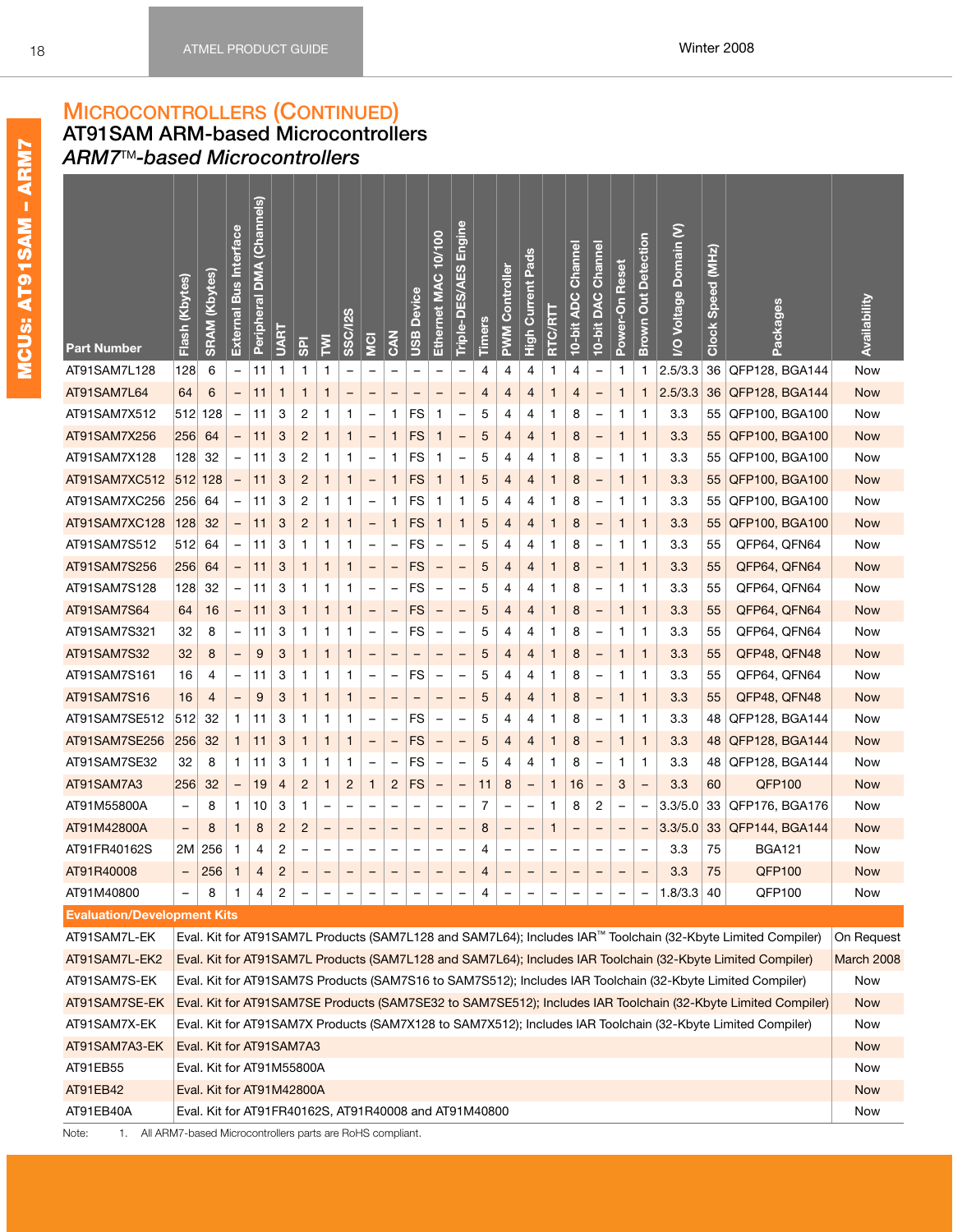## <span id="page-25-0"></span>**AT91SAM ARM-based Microcontrollers (Continued)** *ARM9*TM*-based Microcontrollers*

| <b>Part Number</b><br>AT91SAM9261             | Flash (Kbytes)<br>$\qquad \qquad -$                                                                                                                                                                                                                                                                                                                                                                                                                                                                                                                                         | <b>SRAM (Kbytes)</b><br>160 | Cache Memory (Bytes)<br>2x16                                                  | External Bus Interface<br>1 | Peripheral DMA (Channels)<br>19 | <b>UART</b><br>4 | $\overline{\mathsf{SD}}$<br>2 | Σ<br>1         | SSC/I2S<br>3   | <b>SI</b><br>1 | 5 <sup>2</sup><br>$\overline{\phantom{0}}$ | <b>USB Device</b><br>FS | USB Host (Full Speed)<br>$\overline{c}$ | 10/100<br>Ethernet MAC<br>$\qquad \qquad -$ | <b>LCD Controller</b><br>1 | <b>Image Sensor Interface</b><br>$\qquad \qquad -$ | <b>Timers</b><br>5 | <b>PWM Controller</b><br>$\qquad \qquad -$ | <b>RTC/RTT</b><br>1 | Channel<br>10-bit ADC<br>$\qquad \qquad -$ | I/O Voltage Domain (V)<br>1.8/3.3 | Clock Speed (MHz)<br>240 | Packages<br><b>BGA217</b> | Availability<br>Now |
|-----------------------------------------------|-----------------------------------------------------------------------------------------------------------------------------------------------------------------------------------------------------------------------------------------------------------------------------------------------------------------------------------------------------------------------------------------------------------------------------------------------------------------------------------------------------------------------------------------------------------------------------|-----------------------------|-------------------------------------------------------------------------------|-----------------------------|---------------------------------|------------------|-------------------------------|----------------|----------------|----------------|--------------------------------------------|-------------------------|-----------------------------------------|---------------------------------------------|----------------------------|----------------------------------------------------|--------------------|--------------------------------------------|---------------------|--------------------------------------------|-----------------------------------|--------------------------|---------------------------|---------------------|
| AT91SAM9261S                                  | $\qquad \qquad =$                                                                                                                                                                                                                                                                                                                                                                                                                                                                                                                                                           | 16                          | 2x16                                                                          | $\mathbf{1}$                | 19                              | $\overline{4}$   | $\overline{c}$                | $\mathbf{1}$   | 3              | $\mathbf{1}$   | $\overline{\phantom{0}}$                   | <b>FS</b>               | $\overline{c}$                          | $\qquad \qquad =$                           | $\mathbf{1}$               | $\qquad \qquad -$                                  | 5                  | $\qquad \qquad -$                          | $\mathbf{1}$        | $\qquad \qquad -$                          | 1.8/3.3                           | 240                      | <b>BGA217</b>             | <b>Now</b>          |
| AT91SAM9260                                   | QFP208,<br>$\overline{7}$<br>2<br>FS<br>1.8/3.3<br>2x4<br>2x8<br>1<br>24<br>1<br>2<br>1<br>8<br>1<br>210<br>1<br>1<br>$\mathbf{1}$<br>4<br>$\qquad \qquad -$<br>$\qquad \qquad -$<br>$\overline{\phantom{0}}$<br>$\overline{\phantom{0}}$<br><b>BGA217</b><br>$\overline{c}$<br>3.3<br>64<br>$\mathbf{1}$<br>18<br>5<br>$\mathbf{1}$<br>$\mathbf{1}$<br><b>HS</b><br>5<br>3<br>3<br>240<br><b>BGA144</b><br>2x4<br>$\mathbf{1}$<br>$\mathbf{1}$<br>$\qquad \qquad -$<br>$\overline{\phantom{a}}$<br>$\qquad \qquad -$<br>$\overline{\phantom{0}}$<br>$\qquad \qquad -$<br>- |                             |                                                                               |                             |                                 |                  |                               |                |                |                |                                            |                         |                                         |                                             |                            | Now                                                |                    |                                            |                     |                                            |                                   |                          |                           |                     |
| AT91SAM9R64                                   |                                                                                                                                                                                                                                                                                                                                                                                                                                                                                                                                                                             |                             |                                                                               |                             |                                 |                  |                               |                |                |                |                                            |                         |                                         |                                             | <b>Now</b>                 |                                                    |                    |                                            |                     |                                            |                                   |                          |                           |                     |
| AT91SAM9RL64                                  | $\qquad \qquad -$                                                                                                                                                                                                                                                                                                                                                                                                                                                                                                                                                           | 64                          | 2x4                                                                           | 1                           | 22                              | 5                | 1                             | 2              | $\overline{c}$ | 1              | $\overline{\phantom{0}}$                   | HS                      | $\qquad \qquad -$                       | $\overline{\phantom{0}}$                    | 1                          | $\qquad \qquad -$                                  | 5                  | 4                                          | $\overline{c}$      | 6                                          | 3.3                               | 240                      | <b>BGA217</b>             | Now                 |
| AT91SAM9XE512                                 | 512                                                                                                                                                                                                                                                                                                                                                                                                                                                                                                                                                                         | 32                          | $16K+8$                                                                       | $\mathbf{1}$                | 24                              | 6                | $\overline{2}$                | $\overline{2}$ | $\mathbf{1}$   | 1              | $\qquad \qquad -$                          | <b>FS</b>               | $\overline{c}$                          | $\mathbf{1}$                                | $\qquad \qquad -$          | $\mathbf{1}$                                       | 8                  | $\qquad \qquad -$                          | $\mathbf{1}$        | $\overline{4}$                             | 1.8/3.3                           | 210                      | QFP208,<br><b>BGA217</b>  | <b>Now</b>          |
| AT91SAM9XE256                                 | 256                                                                                                                                                                                                                                                                                                                                                                                                                                                                                                                                                                         | 32                          | $16K+8$                                                                       | 1                           | 24                              | 6                | 2                             | $\overline{2}$ | 1              | 1              | $\qquad \qquad -$                          | <b>FS</b>               | $\overline{c}$                          | 1                                           | -                          | 1                                                  | 8                  | $\qquad \qquad -$                          | 1                   | $\overline{4}$                             | 1.8/3.3                           | 210                      | QFP208,<br><b>BGA217</b>  | Now                 |
| AT91SAM9XE128                                 | 128                                                                                                                                                                                                                                                                                                                                                                                                                                                                                                                                                                         | 16                          | $16K+8$                                                                       | $\mathbf{1}$                | 24                              | 6                | $\overline{c}$                | $\overline{c}$ | $\mathbf{1}$   | $\mathbf{1}$   | $\qquad \qquad -$                          | <b>FS</b>               | $\overline{c}$                          | $\mathbf{1}$                                | $\qquad \qquad -$          | $\mathbf{1}$                                       | 8                  | $\qquad \qquad -$                          | $\mathbf{1}$        | $\overline{4}$                             | 1.8/3.3                           | 210                      | QFP208,<br><b>BGA217</b>  | <b>Now</b>          |
| AT91SAM9263                                   | $\qquad \qquad -$                                                                                                                                                                                                                                                                                                                                                                                                                                                                                                                                                           | 96                          | 2x16                                                                          | 2                           | 22                              | 4                | 2                             | 1              | 2              | 2              | 1                                          | FS                      | 2                                       | $\mathbf{1}$                                | 1                          | $\mathbf{1}$                                       | 5                  | 4                                          | 2                   | $\overline{\phantom{0}}$                   | 1.8/3.3                           | 240                      | <b>BGA324</b>             | Now                 |
| AT91RM9200                                    | $\qquad \qquad -$                                                                                                                                                                                                                                                                                                                                                                                                                                                                                                                                                           | 16                          | 2x16                                                                          | $\mathbf{1}$                | 20                              | $\sqrt{5}$       | $\mathbf{1}$                  | $\mathbf{1}$   | 3              | 1              | $\qquad \qquad -$                          | <b>FS</b>               | $\overline{c}$                          | $\mathbf{1}$                                | $\qquad \qquad -$          | -                                                  | 8                  | $\qquad \qquad$                            | $\overline{c}$      | $\qquad \qquad -$                          | 3.3                               | 180                      | QFP208,<br><b>BGA256</b>  | <b>Now</b>          |
| <b>Evaluation/Development Kits</b>            |                                                                                                                                                                                                                                                                                                                                                                                                                                                                                                                                                                             |                             |                                                                               |                             |                                 |                  |                               |                |                |                |                                            |                         |                                         |                                             |                            |                                                    |                    |                                            |                     |                                            |                                   |                          |                           |                     |
| AT91RM9200-EK   Evaluation Kit for AT91RM9200 |                                                                                                                                                                                                                                                                                                                                                                                                                                                                                                                                                                             |                             |                                                                               |                             |                                 |                  |                               |                |                |                |                                            |                         |                                         |                                             |                            |                                                    |                    |                                            |                     |                                            |                                   |                          |                           | <b>Now</b>          |
| AT91SAM9263-EK Evaluation Kit for AT91SAM9263 |                                                                                                                                                                                                                                                                                                                                                                                                                                                                                                                                                                             |                             |                                                                               |                             |                                 |                  |                               |                |                |                |                                            |                         |                                         |                                             |                            |                                                    |                    |                                            |                     |                                            |                                   |                          |                           | <b>Now</b>          |
| AT91SAM9261-EK Evaluation Kit for AT91SAM9261 |                                                                                                                                                                                                                                                                                                                                                                                                                                                                                                                                                                             |                             |                                                                               |                             |                                 |                  |                               |                |                |                |                                            |                         |                                         |                                             |                            |                                                    |                    |                                            |                     |                                            |                                   |                          |                           | <b>Now</b>          |
| AT91SAM9260-EK Evaluation Kit for AT91SAM9260 |                                                                                                                                                                                                                                                                                                                                                                                                                                                                                                                                                                             |                             |                                                                               |                             |                                 |                  |                               |                |                |                |                                            |                         |                                         |                                             |                            |                                                    |                    |                                            |                     |                                            |                                   |                          |                           | Now                 |
| AT91SAM9RL-EK                                 |                                                                                                                                                                                                                                                                                                                                                                                                                                                                                                                                                                             |                             | Evaluation Kit for AT91SAM9RL64 and AT91SAM9R64                               |                             |                                 |                  |                               |                |                |                |                                            |                         |                                         |                                             |                            |                                                    |                    |                                            |                     |                                            |                                   |                          |                           | <b>Now</b>          |
| AT91SAM-ICE                                   |                                                                                                                                                                                                                                                                                                                                                                                                                                                                                                                                                                             |                             | SAM-ICE™ Is a USB JTAG Emulator Designed for All Atmel® AT91 Microcontrollers |                             |                                 |                  |                               |                |                |                |                                            |                         |                                         |                                             |                            |                                                    |                    |                                            |                     |                                            |                                   |                          |                           | Now                 |



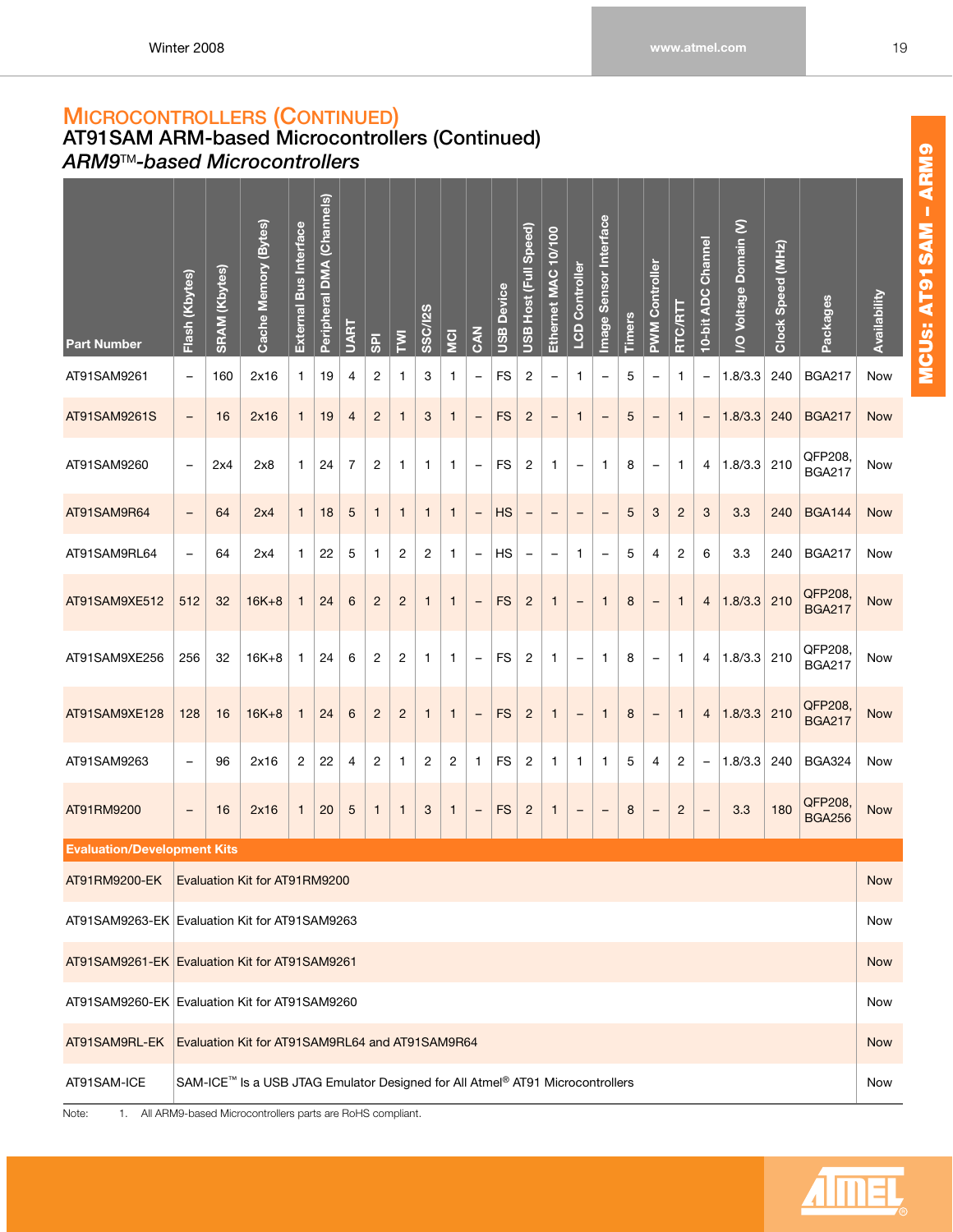### <span id="page-26-1"></span><span id="page-26-0"></span>**AT91 Customizable Atmel Processor (CAP) 32-bit ARM-based MCUs** *CAP ARM-based Microcontrollers*

| <b>Part Number</b>                 | Clock Freq. (MHz) | Cache Memory (Kbytes)                          | <b>ROM</b> (Kbytes) | <b>SRAM (Kbytes)</b> | <b>NAND Flash/ECC</b> | <b>SDRAM Controller</b> | DDR RAM Controller | <b>Static Memory Controller</b> | Burst/Cellular RAM       | Usable Gates (K) | MP Block SRAM (Kbytes)   | <b>MP Block DPRAM (Kbytes)</b> | General Purpose I/O | JSB OHCI Host Full Speed Ports | Endpoints<br>USB Device High Speed UTMI+/PHY | <b>JSB Device Full Speed Endpoints</b><br>Ethernet MAC 10/100 | mage Sensor Interface | CD Controller | <b>PLL/Osc</b> | Power-on Reset | Shut-down Controller | <u> Match-dog Timer</u> | Real-time<br>Time | <b>Battery Backup Registers</b><br>SSC | SPI Master/Slave | MMCard, SDCard, SDIO Host | WI Master/Slave          | Debugging UART<br><b>JSART</b> | CAN 2.0A & B Controller Mailboxes | 6-bit Timer/Counter Channels | 6-bit PWM Channels | <b>AC97 Controller Channels</b> | 10-bit ADC Channels | AES/TDES                 | 32-bit Parallel I/O Controller | Package                                                | Availability |
|------------------------------------|-------------------|------------------------------------------------|---------------------|----------------------|-----------------------|-------------------------|--------------------|---------------------------------|--------------------------|------------------|--------------------------|--------------------------------|---------------------|--------------------------------|----------------------------------------------|---------------------------------------------------------------|-----------------------|---------------|----------------|----------------|----------------------|-------------------------|-------------------|----------------------------------------|------------------|---------------------------|--------------------------|--------------------------------|-----------------------------------|------------------------------|--------------------|---------------------------------|---------------------|--------------------------|--------------------------------|--------------------------------------------------------|--------------|
| <b>ARM7TDMI Core</b>               |                   |                                                |                     |                      |                       |                         |                    |                                 |                          |                  |                          |                                |                     |                                |                                              |                                                               |                       |               |                |                |                      |                         |                   |                                        |                  |                           |                          |                                |                                   |                              |                    |                                 |                     |                          |                                |                                                        |              |
| AT91CAP7S450A                      | 80                |                                                | 256                 | 160                  | $\mathbf{1}$          | $\mathbf{1}$            |                    | $\mathbf{1}$                    |                          | 450              | $\qquad \qquad -$        | 8                              | 90                  |                                |                                              | $\,6$                                                         |                       |               | 1/1            | $\overline{c}$ |                      | $\mathbf{1}$            | 1                 | 20                                     | $\mathbf{1}$     |                           |                          | $\overline{c}$                 |                                   | $\mathbf{3}$                 | $2^{(}$            |                                 | $\bf8$              | $\overline{\phantom{0}}$ | $\mathbf{1}$                   | 144, 176,<br>208 QFP/<br><b>BGA, 225</b><br><b>BGA</b> | <b>Now</b>   |
| AT91CAP7S250A                      | 80                | $\overline{\phantom{a}}$                       |                     | 256 160              | $\mathbf{1}$          | 1                       | $\qquad \qquad -$  | 1                               | $\overline{\phantom{a}}$ | 250              | $\overline{\phantom{a}}$ | 8                              | 90                  | -                              | 6<br>$\qquad \qquad -$                       | $\overline{\phantom{a}}$                                      | -                     | -             | 1/1            | $\overline{c}$ | 1                    | 1                       | 1 20              | -                                      | $\mathbf{1}$     | $\overline{\phantom{0}}$  | $\overline{\phantom{a}}$ | $\overline{c}$<br>1            | -                                 | 3                            | 2 <sup>0</sup>     | $\overline{\phantom{a}}$        | 8                   | $\qquad \qquad -$        | $\mathbf{1}$                   | 144, 176,<br>208 QFP/<br><b>BGA, 225</b><br><b>BGA</b> | Now          |
| <b>ARM926EJ-S Core</b>             |                   |                                                |                     |                      |                       |                         |                    |                                 |                          |                  |                          |                                |                     |                                |                                              |                                                               |                       |               |                |                |                      |                         |                   |                                        |                  |                           |                          |                                |                                   |                              |                    |                                 |                     |                          |                                |                                                        |              |
| AT91CAP9S500A                      |                   | 200 16/16                                      | 32                  | 32                   | $\mathbf{1}$          | $\mathbf{1}$            | $\mathbf 1$        | $\mathbf{1}$                    | $\mathbf{1}$             | 500              | 36                       | 22 77                          |                     | $\overline{c}$                 | 8                                            | $\mathbf{1}$                                                  | $\mathbf{1}$          | 1             | 1/1            | $\overline{c}$ | $\mathbf{1}$         | $\mathbf{1}$            | $\mathbf{1}$      | $\overline{c}$<br>$\overline{4}$       | $\overline{c}$   | $\overline{c}$            | $\mathbf{1}$             | 3<br>1                         | 16                                | 3                            | $\overline{4}$     | $6\phantom{1}6$                 | 8                   | $\overline{\phantom{a}}$ | $\overline{4}$                 | LFBGA400,<br>TFBGA324                                  | <b>Now</b>   |
| AT91CAP9S250A                      |                   | 200 16/16                                      | 32                  | 32                   | 1                     | 1                       | 1                  | 1                               | 1                        | 250 36 22 77     |                          |                                |                     | $\vert$ 2                      | 8                                            | 1.                                                            | 1                     | 1.            | 1/1            | $\overline{c}$ | 1                    | 1                       | 1                 | $\overline{c}$<br>4                    | $\overline{c}$   | $\overline{c}$            | 1                        | 3<br>1                         | 16                                | 3                            | 4                  | 6                               | 8                   | $\qquad \qquad -$        | 4                              | FBGA400<br>TFBGA324                                    | Now          |
| AT91CAP9SC500A 200 16/16           |                   |                                                | 32                  | 32                   | $\mathbf{1}$          | $\mathbf{1}$            | $\mathbf{1}$       | $\mathbf{1}$                    | $\mathbf{1}$             | 500              | 36                       | 22 77                          |                     | $\vert$ 2                      | 8                                            | $\mathbf{1}$<br>-                                             | $\mathbf{1}$          | $\mathbf{1}$  | 1/1            | $\overline{c}$ | 1                    | $\mathbf{1}$            | $\mathbf{1}$      | $\sqrt{2}$<br>$\overline{4}$           | $\overline{c}$   | $\overline{c}$            | $\mathbf{1}$             | $\mathbf{3}$<br>$\mathbf{1}$   | 16                                | $\mathbf{3}$                 | $\overline{4}$     | $\,6$                           | $\bf8$              | 1/1                      | $\overline{4}$                 | LFBGA400,<br>TFBGA324                                  | <b>Now</b>   |
| AT91CAP9SC250A 200 16/16 32        |                   |                                                |                     | 32                   | 1                     | 1                       | 1                  | 1                               | $\mathbf{1}$             | 250              | 36                       | 22 77                          |                     | 2                              | 8                                            | $\mathbf{1}$                                                  | 1                     | 1             | 1/1            | $\overline{c}$ | 1                    | 1                       | $\mathbf{1}$      | $\overline{\mathbf{c}}$<br>4           | $\overline{c}$   | 2                         | $\mathbf{1}$             | 3<br>1                         | 16                                | 3                            | 4                  | 6                               | 8 1/1               |                          | $\overline{a}$                 | LFBGA400,<br>TFBGA324                                  | Now          |
| <b>Evaluation/Development Kits</b> |                   |                                                |                     |                      |                       |                         |                    |                                 |                          |                  |                          |                                |                     |                                |                                              |                                                               |                       |               |                |                |                      |                         |                   |                                        |                  |                           |                          |                                |                                   |                              |                    |                                 |                     |                          |                                |                                                        |              |
| AT91CAP7X-DK                       |                   | Development Kit for AT91CAP7 with Xilinx FPGA  |                     |                      |                       |                         |                    |                                 |                          |                  |                          |                                |                     |                                |                                              |                                                               |                       |               |                |                |                      |                         |                   |                                        |                  |                           |                          |                                |                                   |                              |                    |                                 |                     |                          |                                |                                                        | Now          |
| AT91CAP7A-DK                       |                   | Development Kit for AT91CAP7 with Altera® FPGA |                     |                      |                       |                         |                    |                                 |                          |                  |                          |                                |                     |                                |                                              |                                                               |                       |               |                |                |                      |                         |                   |                                        |                  |                           |                          |                                |                                   |                              |                    |                                 |                     |                          |                                |                                                        | 4Q2008       |
| AT91CAP7A-STK                      |                   | Starter Kit for AT91CAP7 with Altera FPGA      |                     |                      |                       |                         |                    |                                 |                          |                  |                          |                                |                     |                                |                                              |                                                               |                       |               |                |                |                      |                         |                   |                                        |                  |                           |                          |                                |                                   |                              |                    |                                 |                     |                          |                                |                                                        | Now          |
| AT91CAP7X-STK                      |                   | Starter Kit for AT91CAP7 with Xilinx FPGA      |                     |                      |                       |                         |                    |                                 |                          |                  |                          |                                |                     |                                |                                              |                                                               |                       |               |                |                |                      |                         |                   |                                        |                  |                           |                          |                                |                                   |                              |                    |                                 |                     |                          |                                |                                                        | 4Q2008       |
| AT91CAP9A-DK                       |                   | Development Kit for AT91CAP9 with Altera FPGA  |                     |                      |                       |                         |                    |                                 |                          |                  |                          |                                |                     |                                |                                              |                                                               |                       |               |                |                |                      |                         |                   |                                        |                  |                           |                          |                                |                                   |                              |                    |                                 |                     |                          |                                |                                                        | Now          |
| AT91CAP9X-DK                       |                   | Development Kit for AT91CAP9 with Xilinx FPGA  |                     |                      |                       |                         |                    |                                 |                          |                  |                          |                                |                     |                                |                                              |                                                               |                       |               |                |                |                      |                         |                   |                                        |                  |                           |                          |                                |                                   |                              |                    |                                 |                     |                          |                                |                                                        | 2H2008       |
| AT91CAP9A-STK                      |                   | Starter Kit for AT91CAP9 with Altera FPGA      |                     |                      |                       |                         |                    |                                 |                          |                  |                          |                                |                     |                                |                                              |                                                               |                       |               |                |                |                      |                         |                   |                                        |                  |                           |                          |                                |                                   |                              |                    |                                 |                     |                          |                                |                                                        | Now          |
| AT91CAP9X-STK                      |                   | Starter Kit for AT91CAP9 with Xilinx FPGA      |                     |                      |                       |                         |                    |                                 |                          |                  |                          |                                |                     |                                |                                              |                                                               |                       |               |                |                |                      |                         |                   |                                        |                  |                           |                          |                                |                                   |                              |                    |                                 |                     |                          |                                |                                                        | 2H2008       |
|                                    |                   |                                                |                     |                      |                       |                         |                    |                                 |                          |                  |                          |                                |                     |                                |                                              |                                                               |                       |               |                |                |                      |                         |                   |                                        |                  |                           |                          |                                |                                   |                              |                    |                                 |                     |                          |                                |                                                        |              |

<span id="page-26-2"></span>Notes: 1. CAP7 PWMs implemented via timer block.

2. Number of general-purpose I/O for the largest package.<br>3. All CAP parts are RoHS compliant.

All CAP parts are RoHS compliant.

4. Many of the ASIC IP Cores listed on **Page [29](#page-35-0)** can be integrated into the AT91CAP Metal Programmable Block, together with compatible third-party IPs, and IP blocks developed by the CAP user.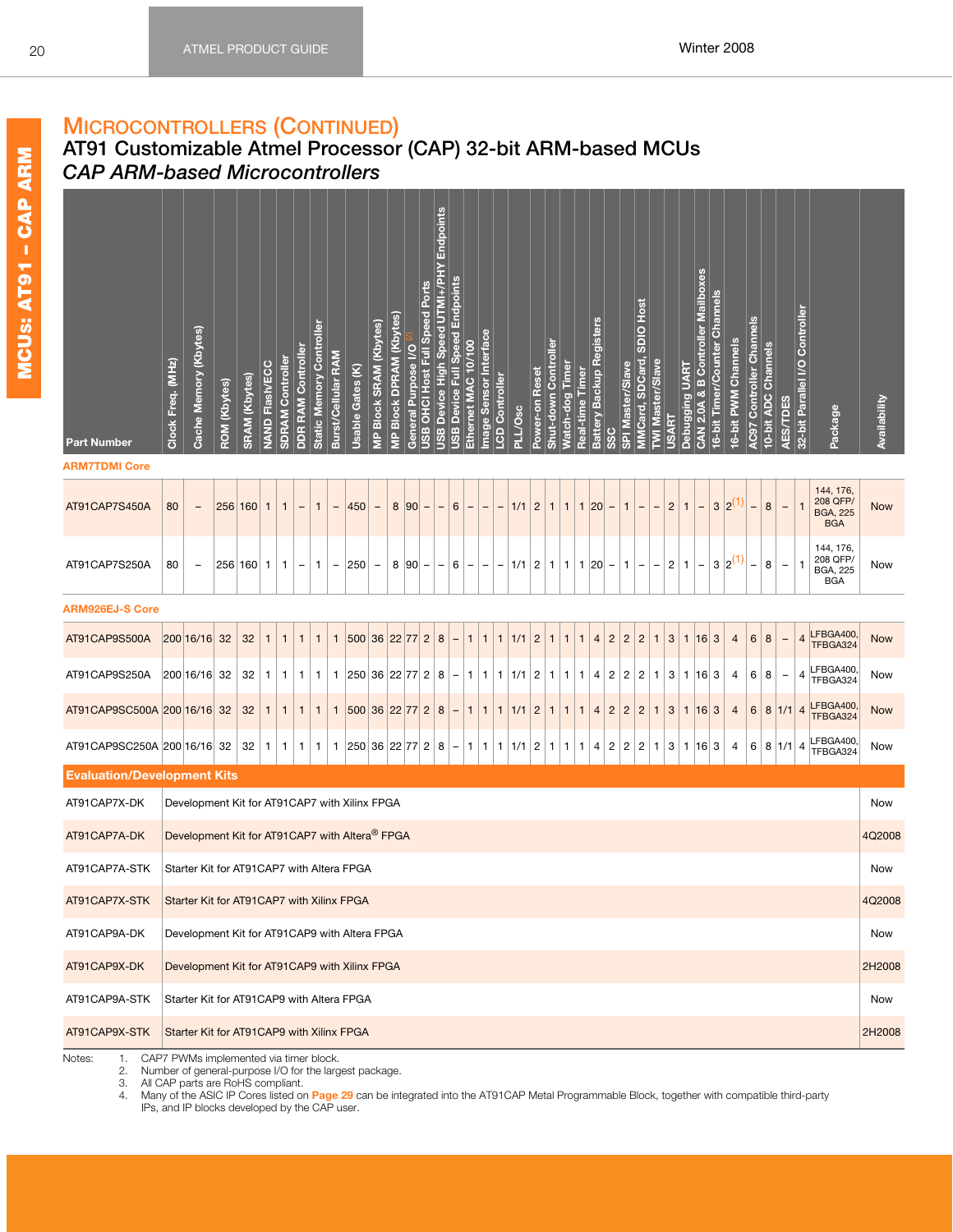### <span id="page-27-0"></span>**MICROCONTROLLERS (CONTINUED) 8051 Architecture** *CAN Networking*

<span id="page-27-1"></span>

| <b>Part Number</b>                | <b>Description</b>                                                                                                               | <b>RoHS</b><br>Compliance | <b>Availability</b> |
|-----------------------------------|----------------------------------------------------------------------------------------------------------------------------------|---------------------------|---------------------|
| AT89C51CC02                       | 8-bit Microcontroller with 4-channel CAN Controller, 16-Kbyte of Flash, 512-byte RAM, 2-Kbyte<br>EEPROM, 10-bit ADC, PCA16-Kbyte | Yes                       | <b>Now</b>          |
| AT89C51CC01                       | 8-bit Microcontroller with 15-channel CAN Controller, 32-Kbyte Flash, 1280-byte RAM, 2-Kbyte<br>EEPROM, 10-bit ADC, PCA32-Kbyte  | <b>Yes</b>                | <b>Now</b>          |
| AT89C51CC03                       | 8-bit Microcontroller with 15-channel CAN Controller, 64-Kbyte Flash, 2304-byte RAM, 2-Kbyte<br>EEPROM, 10-bit ADC, PCA64-Kbyte  | Yes                       | <b>Now</b>          |
| <b>Development Kits and Tools</b> |                                                                                                                                  |                           |                     |
| AT89STK-06                        | Starter Kit for CAN Microcontrollers AT89C51CC01, AT89C51CC02 and AT89C51CC03                                                    |                           | <b>Now</b>          |
| CANADAPT28                        | PLCC28 Adapter for AT89C51CC02 to AT89C51CC02 PLCC44 Socket                                                                      |                           | <b>Now</b>          |

# <span id="page-27-2"></span>*Flash (Reprogrammable)*

| <b>Part Number</b> | <b>Description</b>                                                | <b>Memory</b><br><b>Size</b> | <b>RoHS</b><br>Compliance Availability |            |
|--------------------|-------------------------------------------------------------------|------------------------------|----------------------------------------|------------|
| AT89C2051          | Microcontroller with 2-Kbyte Flash with Analog Comparator         | $2K \times 8$                | Yes                                    | <b>Now</b> |
| AT89C4051          | Microcontroller with 4-Kbyte Flash with Analog Comparator         | $4K \times 8$                | Yes                                    | <b>Now</b> |
| AT89C55WD          | Microcontroller with 20-Kbyte Flash, 256-byte RAM, Watchdog Timer | $20K \times 8$               | Yes                                    | <b>Now</b> |
| AT89C51RC          | Microcontroller with 32-Kbyte Flash, 512-byte RAM, Watchdog Timer | $32K \times 8$               | Yes                                    | <b>Now</b> |

## <span id="page-27-3"></span>*Flash ISP (In-System Programmable)*

| <b>Part Number</b> | <b>Description</b>                                                                                                          | <b>Memory</b><br><b>Size</b> | <b>RoHS</b><br><b>Compliance</b> | <b>Availability</b> |
|--------------------|-----------------------------------------------------------------------------------------------------------------------------|------------------------------|----------------------------------|---------------------|
| AT89S51            | In-System Programmable Microcontroller with 4-Kbyte Flash                                                                   | $4K \times 8$                | Yes                              | <b>Now</b>          |
| AT89LS51           | 2.7-volt, In-System Programmable Microcontroller with 4-Kbyte Flash                                                         | $4K \times 8$                | Yes                              | <b>Now</b>          |
| AT89S52            | In-System Programmable Microcontroller with 8-Kbyte Flash                                                                   | 8K x 8                       | Yes                              | <b>Now</b>          |
| AT89LS52           | 2-7-volt, In-System Programmable Microcontroller with 8-Kbyte Flash                                                         | 8K x 8                       | Yes                              | <b>Now</b>          |
| AT89S8253          | In-System Programmable Microcontroller with 12-Kbyte Flash, 256-byte RAM,<br>2-Kbyte EEPROM, SPI                            | $12K \times 8$               | Yes                              | <b>Now</b>          |
| AT89C5115          | Low-pin Count, In-System Programmable Microcontroller with 16-Kbyte Flash, 2-Kbyte<br>EEPROM, 512-byte RAM, 10-bit ADC, PCA | $16K \times 8$               | Yes                              | <b>Now</b>          |
| AT89C51RB2         | In-System Programmable Microcontroller with 16-Kbyte Flash, 1280-byte RAM, SPI, PCA                                         | $16K \times 8$               | Yes                              | <b>Now</b>          |
| AT89C51RC2         | In-System Programmable Microcontroller with 32-Kbyte Flash, 1280-byte RAM, SPI, PCA                                         | $32K \times 8$               | Yes                              | <b>Now</b>          |
| AT89C51IC2         | In-System Programmable Microcontroller with 32-Kbyte Flash, 1280-byte RAM, TWI,<br>SPI, PCA                                 | $32K \times 8$               | Yes                              | <b>Now</b>          |
| AT89C51AC2         | In-System Programmable Microcontroller with 32-Kbyte Flash, 1280-byte RAM, 2-Kbyte<br>EEPROM, 10-bit ADC, PCA               | $32K \times 8$               | Yes                              | <b>Now</b>          |
| AT89C51AC3         | In-System Programmable Microcontroller with 64-Kbyte Flash, 2048-byte RAM, 2-Kbyte<br>EEPROM, 10-bit ADC, PCA               | 64K x 8                      | Yes                              | <b>Now</b>          |
| AT89C51RD2         | In-System Programmable Microcontroller with 64-Kbyte Flash, 2048-byte RAM, PCA, SPI                                         | $64K \times 8$               | Yes                              | <b>Now</b>          |
| AT89C51ED2         | In-System Programmable Microcontroller with 64-Kbyte Flash, 2048-byte RAM, 2-Kbyte<br>EEPROM, PCA, SPI                      | $64K \times 8$               | Yes                              | <b>Now</b>          |
| AT89C51ID2         | In-System Programmable Microcontroller with 64-Kbyte Flash, 2048-byte RAM, 2-Kbyte<br>EEPROM, PCA, TWI, SPI                 | $64K \times 8$               | Yes                              | <b>Now</b>          |



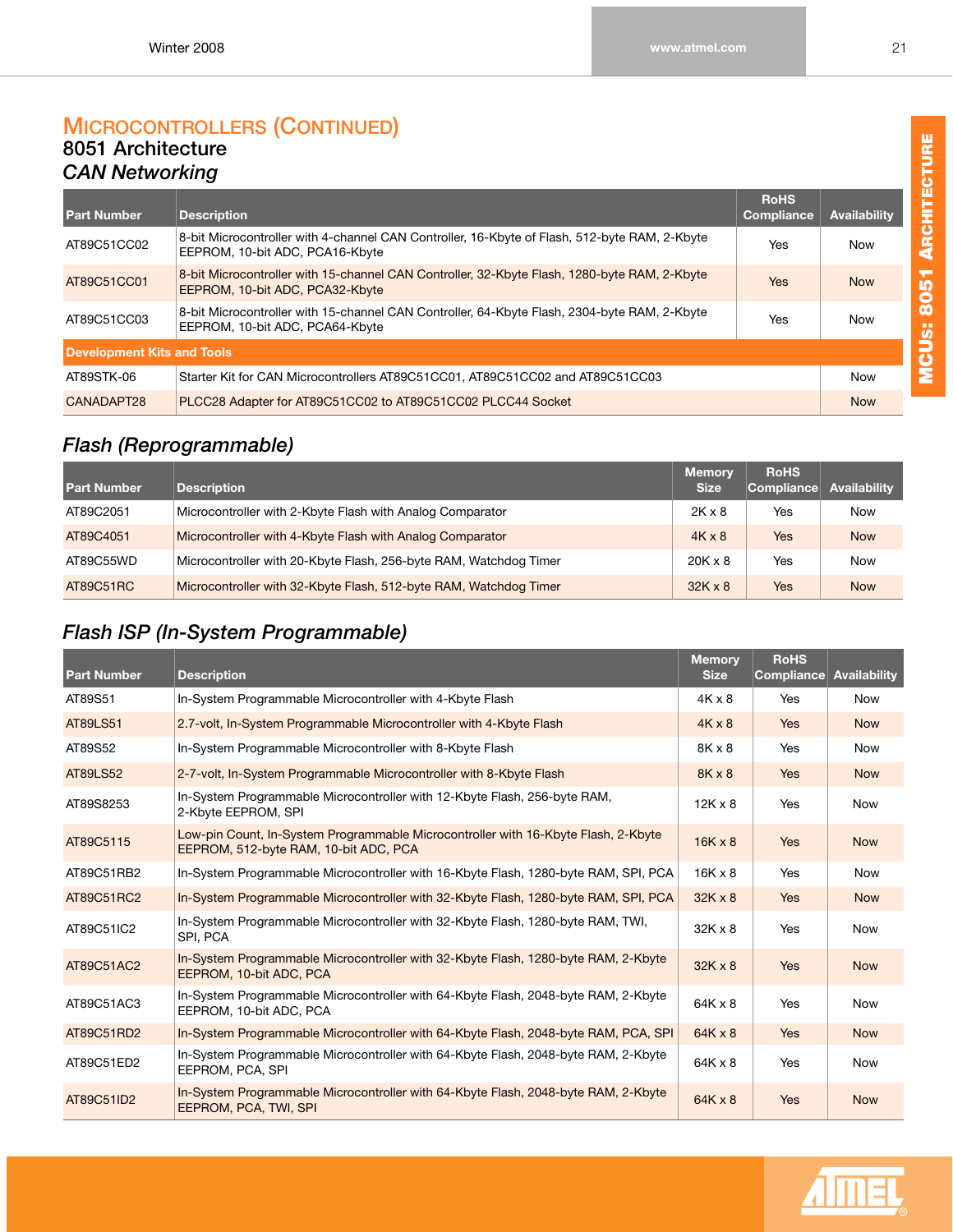### **8051 Architecture (Continued)** *Flash ISP (In-System Programmable) (Continued)*

| <b>Part Number</b>                | <b>Description</b>                                                                                                                                                                                                                              | <b>Memory</b><br><b>Size</b> | <b>RoHS</b><br>Compliance Availability |            |  |  |  |  |  |  |  |
|-----------------------------------|-------------------------------------------------------------------------------------------------------------------------------------------------------------------------------------------------------------------------------------------------|------------------------------|----------------------------------------|------------|--|--|--|--|--|--|--|
| AT89C51RE2                        | In-System Programmable Microcontroller with 128-Kbyte Flash, 8192-byte RAM,<br>PCA, SPI, 2 UART                                                                                                                                                 | $128K \times 8$<br>Yes       |                                        |            |  |  |  |  |  |  |  |
| <b>Development Kits and Tools</b> |                                                                                                                                                                                                                                                 |                              |                                        |            |  |  |  |  |  |  |  |
| AT89ISP                           | In-System Programmer for AT89S/AT89LP Series                                                                                                                                                                                                    |                              |                                        |            |  |  |  |  |  |  |  |
| AT89OCD-01                        | On Chip Debug Tool for 8051 Flash Microcontrollers: AT89C51RE2 and Derivatives                                                                                                                                                                  |                              |                                        | <b>Now</b> |  |  |  |  |  |  |  |
| AT89STK-11                        | Starter Kit for In-System Programming 8051 Flash Microcontrollers                                                                                                                                                                               |                              |                                        |            |  |  |  |  |  |  |  |
| <b>FLIP</b>                       | FLexible In-System Programmer – PC-based Software for In-System Programming of C51-based Flash Micro-<br>controllers – Available in Microsoft <sup>®</sup> Windows <sup>®</sup> (Support RS-232, CAN, USB Interfaces), Linux (RS-232 Interface) |                              |                                        |            |  |  |  |  |  |  |  |

# <span id="page-28-0"></span>*Flash ISP – Single Cycle Core*

| <b>Part Number</b>      | <b>Description</b>                                                                                                                                                                                                                                                                                                 | <b>Memory</b><br><b>Size</b> | <b>RoHS</b><br>Compliance | Availability |
|-------------------------|--------------------------------------------------------------------------------------------------------------------------------------------------------------------------------------------------------------------------------------------------------------------------------------------------------------------|------------------------------|---------------------------|--------------|
| AT89LP2052              | Single-cycle 8051 Core, In-System Programmable Microcontroller with 2-Kbyte Flash,<br>256-byte RAM, Analog Comparator                                                                                                                                                                                              | $2K \times 8$                | Yes                       | <b>Now</b>   |
| AT89LP4052              | Single-cycle 8051 Core, In-System Programmable Microcontroller with 4-Kbyte Flash,<br>256-byte RAM, Analog Comparator                                                                                                                                                                                              | $4K \times 8$                | <b>Yes</b>                | <b>Now</b>   |
| AT89LP213               | Single-cycle 8051 Core, In-System Programmable Microcontroller with 2-Kbyte Flash,<br>128-byte RAM, On-chip Debug, SPI, 14-pin, PWM, Internal RC Oscillator, Analog<br>Comparator                                                                                                                                  | $2K \times 8$                | Yes                       | <b>Now</b>   |
| AT89LP214               | Single-cycle 8051 Core, In-System Programmable Microcontroller with 2-Kbyte Flash,<br>128-byte RAM, On-chip Debug, SPI, 14-pin, UART, Analog Comparator, Internal<br><b>RC</b> Oscillator                                                                                                                          | $2K \times 8$                | Yes                       | <b>Now</b>   |
| AT89LP216               | Single-cycle 8051 Core, In-System Programmable Microcontroller with 2-Kbyte Flash,<br>128-byte RAM, On-chip Debug, SPI, 16-pin, UART, PWM, Analog Comparator, Internal<br><b>RC</b> Oscillator                                                                                                                     | $2K \times 8$                | Yes                       | <b>Now</b>   |
| AT89LP428               | Single-cycle 8051 Core, In-System Programmable Microcontroller with 4-Kbyte Flash,<br>512-byte Flash Data, 768-byte RAM, On-chip Debug, SPI, 28-/32-pin, UART, PWM,<br>Dual Analog Comparator, Internal RC Oscillator, In-Application Programming                                                                  | $4K \times 8$                | Yes                       | <b>Now</b>   |
| AT89LP828               | Single-cycle 8051 Core, In-System Programmable Microcontroller with 8-Kbyte Flash,<br>1024-byte Flash Data, 768-byte RAM, On-chip Debug, SPI, 28-/32-pin, UART, PWM,<br>Dual Analog Comparator, Internal RC Oscillator, In-Application Programming                                                                 | 8K x 8                       | Yes                       | <b>Now</b>   |
| AT89LP6440              | Single-cycle 8051 Core, In-System Programmable Microcontroller with 64-Kbyte Flash,<br>8-Kbyte Flash Data, 4-Kbyte RAM, On-chip Debug, SPI, TWI, 40-/44-pin, UART, PWM,<br>Dual Analog Comparator, 8-channel/10-bit ADC, Internal RC Oscillator, In-Application<br>Programming, 2.4 V - 3.6V V <sub>cc</sub> Range | $64K \times 8$               | Yes                       | 4Q2008       |
| <b>Development Kits</b> |                                                                                                                                                                                                                                                                                                                    |                              |                           |              |
| AT89ISP                 | In-System Programmer for AT89S/AT89LP Series                                                                                                                                                                                                                                                                       |                              |                           | <b>Now</b>   |

# <span id="page-28-1"></span>*Lighting Microcontrollers*

| <b>Part Number</b>      | <b>Description</b>                                                                                                                                | Program<br><b>Memory</b> | <b>RoHS</b><br>Compliance Availability |            |
|-------------------------|---------------------------------------------------------------------------------------------------------------------------------------------------|--------------------------|----------------------------------------|------------|
| AT83EB5114              | Microcontroller with 256-byte RAM, 256-byte EEPROM, 10-bit 6-channel ADC, 16-bit<br>Timers, Analog Comparator, RC Oscillator, Amplifier/Rectifier | 4-Kbyte<br><b>ROM</b>    | Yes                                    | Now        |
| <b>Development Kits</b> |                                                                                                                                                   |                          |                                        |            |
| AT89RFD-10              | Non Dimmable Fluorescent Demo Kit for AT8xEB5114                                                                                                  |                          |                                        | <b>Now</b> |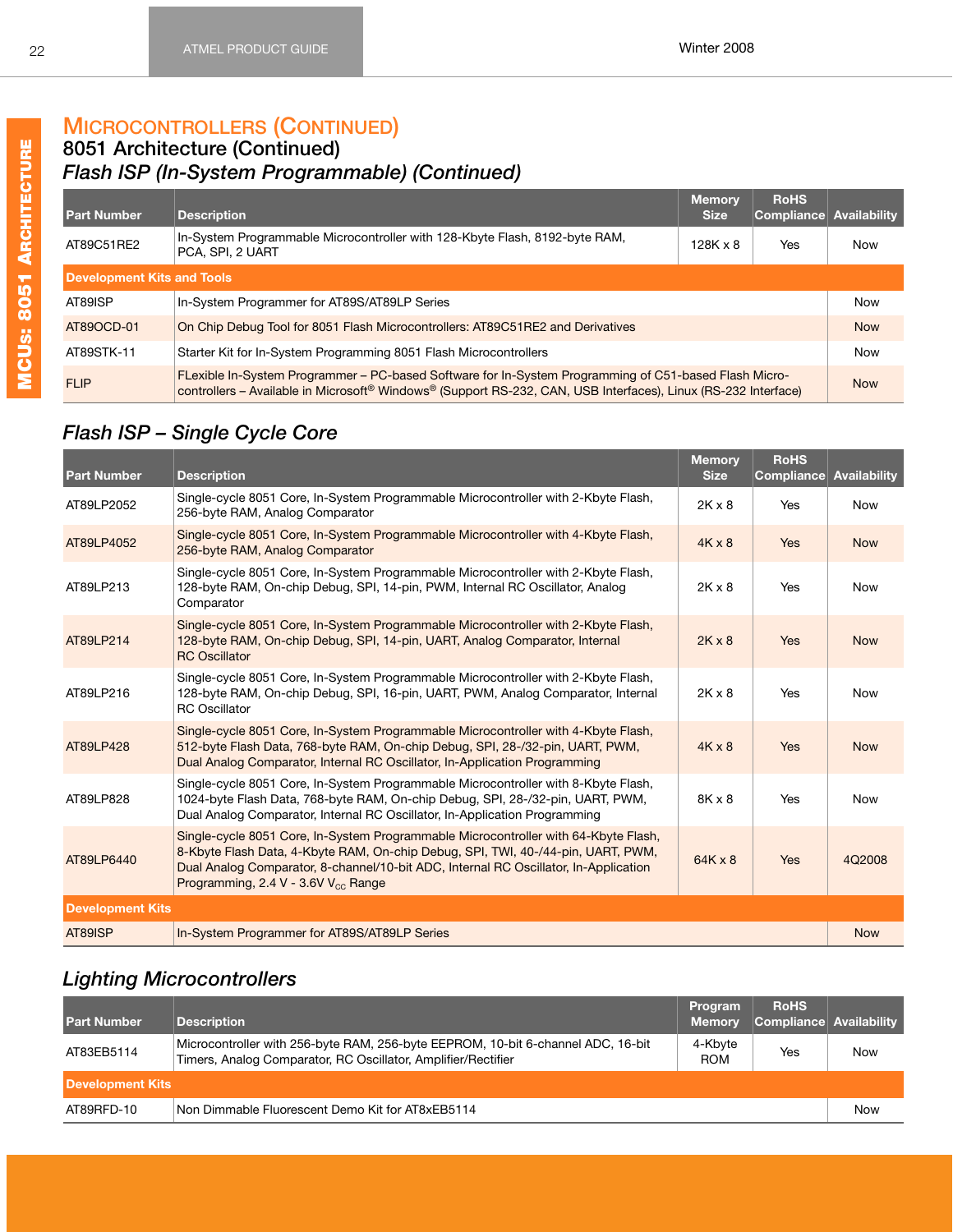#### <span id="page-29-0"></span>**8051 Architecture (Continued)** *OTP (One Time Programmable)*

| <b>Part Number</b> | <b>Description</b>                                     | <b>Memory</b><br><b>Size</b> | <b>RoHS</b><br><b>Compliance</b> | Availability |
|--------------------|--------------------------------------------------------|------------------------------|----------------------------------|--------------|
|                    |                                                        |                              |                                  |              |
| AT87C52X2          | Microcontroller with 8-Kbyte OTP                       | 8K x 8                       | Yes                              | <b>Now</b>   |
| AT87C54X2          | Microcontroller with 16-Kbyte OTP                      | $16K \times 8$               | <b>Yes</b>                       | <b>Now</b>   |
| AT87C51RB2         | Microcontroller with 16-Kbyte Flash, 512-byte RAM, PCA | $16K \times 8$               | Yes                              | <b>Now</b>   |
| AT87C58X2          | Microcontroller with 32-Kbyte OTP                      | $32K \times 8$               | <b>Yes</b>                       | <b>Now</b>   |
| AT87C51RC2         | Microcontroller with 32-Kbyte OTP, 512-byte RAM, PCA   | $32K \times 8$               | Yes                              | <b>Now</b>   |
| AT87C51RD2         | Microcontroller with 64-Kbyte OTP, 1024-byte RAM, PCA  | $64K \times 8$               | <b>Yes</b>                       | <b>Now</b>   |

# <span id="page-29-1"></span>*ROM*

| <b>Part Number</b> | <b>Description</b>                                                             | <b>Memory</b><br><b>Size</b> | <b>RoHS</b><br><b>Compliance Availability</b> |            |
|--------------------|--------------------------------------------------------------------------------|------------------------------|-----------------------------------------------|------------|
| AT80C52X2          | Microcontroller with 8-Kbyte ROM                                               | 8K x 8                       | <b>Yes</b>                                    | <b>Now</b> |
| AT80C54X2          | Microcontroller with 16-Kbyte ROM                                              | $16K \times 8$               | <b>Yes</b>                                    | <b>Now</b> |
| AT83C51RB2         | Microcontroller with 16-Kbyte ROM, 1280-byte RAM, PCA, SPI, Keyboard Interface | 16K x 8                      | Yes                                           | <b>Now</b> |
| AT80C58X2          | Microcontroller with 32-Kbyte ROM                                              | $32K \times 8$               | <b>Yes</b>                                    | <b>Now</b> |
| AT83C51RC2         | Microcontroller with 32-Kbyte ROM, 1280-byte RAM, PCA, SPI, Keyboard Interface | $32K \times 8$               | <b>Yes</b>                                    | <b>Now</b> |
| AT83C51RD2         | Microcontroller with 64-Kbyte ROM, 1024-byte RAM                               | $64K \times 8$               | <b>Yes</b>                                    | <b>Now</b> |

## <span id="page-29-2"></span>*ROMless*

| <b>Part Number</b> | <b>Description</b>                         | <b>RoHS</b><br>Compliance Availability |            |
|--------------------|--------------------------------------------|----------------------------------------|------------|
| AT80C31X2          | Microcontroller with 128 Bytes of RAM      | Yes                                    | Now        |
| AT80C32X2          | Microcontroller with 256 Bytes of RAM      | Yes                                    | <b>Now</b> |
| AT80C51RA2         | Microcontroller with 512 Bytes of RAM, PCA | Yes                                    | Now        |

## <span id="page-29-3"></span>*USB Microcontrollers 8051-based*

| <b>Part Number</b>      | <b>Description</b>                                                                                       | Program<br><b>Memory</b> | <b>RoHS</b><br>Compliance Availability |            |
|-------------------------|----------------------------------------------------------------------------------------------------------|--------------------------|----------------------------------------|------------|
| AT89C5130A              | Microcontroller with 1280-byte RAM, 1-Kbyte EEPROM, USB 2.0 (12 Mbps), SPI, TWI, PCA 16-Kbyte Flash      |                          | Yes                                    | Now        |
| AT89C5131A              | Microcontroller with 1280-byte RAM, 1-Kbyte EEPROM, USB 2.0 (12 Mbps), SPI, TWI, PCA 32-Kbyte Flash      |                          | <b>Yes</b>                             | <b>Now</b> |
| AT83C5134               | Microcontroller with 1280-byte RAM, USB 2.0 (12 Mbps), 6 Endpoints, SPI, TWI, PCA                        | 8-Kbyte ROM              | <b>Yes</b>                             | <b>Now</b> |
| AT83C5135               | Microcontroller with 1280-byte RAM, USB 2.0 (12 Mbps), 6 Endpoints, SPI, TWI, PCA                        | 16-Kbyte ROM             | <b>Yes</b>                             | <b>Now</b> |
| AT83C5136               | Microcontroller with 1280-byte RAM, USB 2.0 (12 Mbps), 6 Endpoints, SPI, TWI, PCA                        | 32-Kbyte ROM             | Yes                                    | <b>Now</b> |
| AT83EC5136              | Microcontroller with 1280-byte RAM, 512-byte EEPROM and USB 2.0 (12 Mbps),<br>6 Endpoints, SPI, TWI, PCA | 32-Kbyte ROM             | <b>Yes</b>                             | <b>Now</b> |
| AT83EI5136              | Microcontroller with 1280-byte RAM, 32-Kbyte EEPROM and USB 2.0 (12 Mbps),<br>6 Endpoints, SPI, TWI, PCA | 32-Kbyte ROM             | Yes                                    | Now        |
| <b>Development Kits</b> |                                                                                                          |                          |                                        |            |
| AT89STK-05              | Starter Kit for AT89C5130A/AT89C5131A/AT89C5122 USB Microcontroller                                      |                          |                                        | <b>Now</b> |
| AT89STK-10              | USB Mass Storage Starter Kit for AT89C5130A/AT89C5131A/AT89C5122 USB Microcontrollers                    |                          |                                        | <b>Now</b> |



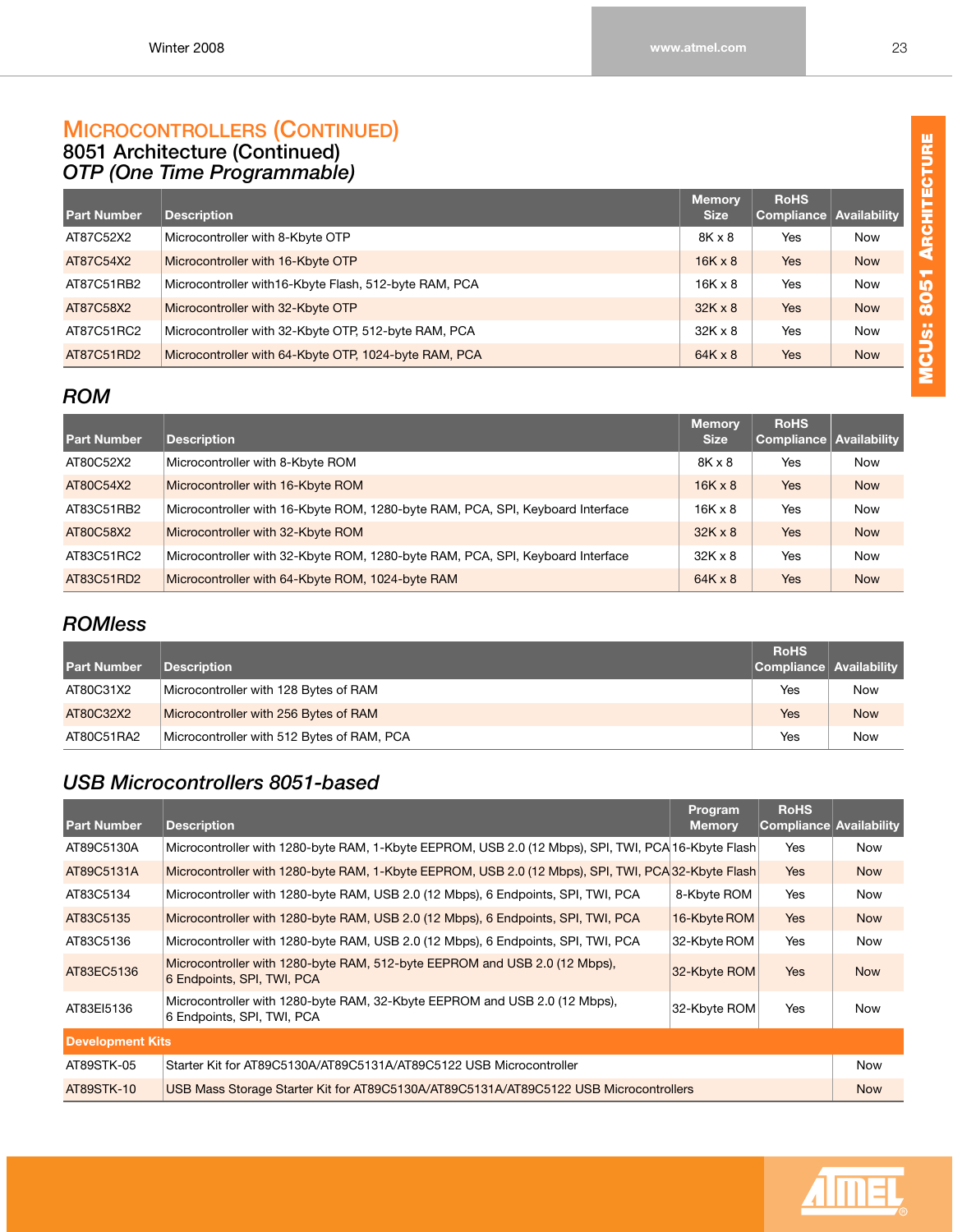## <span id="page-30-1"></span><span id="page-30-0"></span>**MARC4 4-bit Architecture Microcontrollers**  *4-bit Microcontrollers/MARC4 Family*

| <b>Part Number</b>    | <b>Description</b>                                                                                                                                                                                                                                                                                                                                                                                                                                                                                                                                                                                                                                                                                                                                                                                                                                                                                                     | Package           | <b>RoHS</b><br>Compliance Availability |            |
|-----------------------|------------------------------------------------------------------------------------------------------------------------------------------------------------------------------------------------------------------------------------------------------------------------------------------------------------------------------------------------------------------------------------------------------------------------------------------------------------------------------------------------------------------------------------------------------------------------------------------------------------------------------------------------------------------------------------------------------------------------------------------------------------------------------------------------------------------------------------------------------------------------------------------------------------------------|-------------------|----------------------------------------|------------|
| ATAM862x-TNz3         | Complete UHF ASK/FSK Transmitter, Flash Microcontroller and Transmitter<br>PLL T5753 in One IC, Temperature Range: -40°C to +125°C, Frequency<br>Range: 310 to 330 MHz                                                                                                                                                                                                                                                                                                                                                                                                                                                                                                                                                                                                                                                                                                                                                 | SSO <sub>24</sub> | Pb-free Only                           | Now        |
| ATAM862x-TNz4         | Complete UHF ASK/FSK Transmitter, Flash Microcontroller and Transmitter<br>PLL T5754 in One IC, Temperature Range: -40°C to +125°C, Frequency<br>Range: 429 to 439 MHz                                                                                                                                                                                                                                                                                                                                                                                                                                                                                                                                                                                                                                                                                                                                                 | <b>SSO24</b>      | Pb-free Only                           | <b>Now</b> |
| ATAM862x-TNz8         | Complete UHF ASK/FSK Transmitter, Flash Microcontroller and Transmitter<br>PLL T5750 in One IC, Temperature Range: -40°C to +125°C, Frequency<br>Range: 868 to 928 MHz                                                                                                                                                                                                                                                                                                                                                                                                                                                                                                                                                                                                                                                                                                                                                 | <b>SSO24</b>      | Pb-free Only                           | Now        |
| ATAM893 (MTP Version) | 1.8 to 6.5V, Extended Voltage Range with Very Low Current Consumption for IR<br>and RF Remote Control, Security and Wireless Communication Systems, Sleep<br>Current <1 µA, 4-Kbyte Flash Memory, 2 x 64 Bytes EEPROM, 3 Multifunction Timer,<br>Watchdog, POR & Brown-out, SSI, 16 I/O Lines, $T_{AMB}$ -40°C to +125°C, MTP Version<br>for ATAR080/090/890/092/892                                                                                                                                                                                                                                                                                                                                                                                                                                                                                                                                                   | <b>SSO20</b>      | Pb-free Only                           | <b>Now</b> |
|                       | 1.8 to 6.5V, Extended Voltage Range with Very Low Current Consumption for IR<br>and RF Remote Control, Security and Wireless Communication Systems, Sleep<br>ATAM893-D (MTP Version) Current <1 µA, 4-Kbyte Flash Memory, 2 x 64 Bytes EEPROM, 3 Multifunction Timer,<br>Watchdog, POR & Brown-out, SSI, 16 I/O Lines, $T_{AMB}$ -40°C to +125°C, MTP Version<br>for ATAR080/090/890/092/892                                                                                                                                                                                                                                                                                                                                                                                                                                                                                                                           | <b>SSO20</b>      | Pb-free Only                           | Now        |
| ATAM894 (MTP Version) | 1.8 to 6.5V, Extended Voltage Range with Very Low Current Consumption for IR<br>and RF Remote Control, Security and Wireless Communication Systems, Sleep<br>Current <1 µA, 8-Kbyte Flash Memory, 2 x 64 Bytes EEPROM, 3 Multifunction Timer,<br>Watchdog, POR & Brown-out, SSI, 16 I/O Lines, $T_{AMB}$ -40° C to +85° C                                                                                                                                                                                                                                                                                                                                                                                                                                                                                                                                                                                              | <b>SSO24</b>      | Pb-free Only                           | <b>Now</b> |
| ATAR080               | 1.8 to 6.2V, Extended Voltage Range with Very Low Current Consumption for IR<br>and RF Remote Control, Security and Wireless Communication Systems, Very Low<br>Power Consumption in Active, Power-down and Sleep Mode, Watchdog Timer,<br>POR and Brown-out Function, 2 x Multifunctional Timers/Counters Including IR/RF<br>Remote Control Carrier Generation, 2048-byte ROM + 1024 Bytes for Test<br>Purposes, 256 Nibbles RAM, I/O 12 Bi-directional Ports Inclusive 4 High-current<br>Outputs, 8-bit Synchronous Serial Interface, Battery-low Detection, Comparator<br>for Zero Cross Detection, 3 Internal, 4 External Interrupts, 32 kHz Quartz Oscillator,<br>4 MHz Oscillator (Internal RC, External R, Quartz or Ceramic Resonator, External<br>Clock), Operating Temperature Range $T_{AMB} = -40^{\circ}$ C to $+85^{\circ}$ C                                                                            | <b>SSO20</b>      | Pb-free Only                           | Now        |
| ATAR080-D             | See ATAR080, Operating Temperature Range $T_{AMB} = -40^{\circ}$ C to +125° C                                                                                                                                                                                                                                                                                                                                                                                                                                                                                                                                                                                                                                                                                                                                                                                                                                          | <b>SSO20</b>      | Pb-free Only                           | <b>Now</b> |
| ATAR090               | 1.8 to 6.2V, Extended Voltage Range with Very Low Current Consumption for IR and<br>RF Remote Control, Security and Wireless Communication Systems, Sleep Current<br><1 µA, Watchdog Timer, POR and Brown-out Function, 2 x Multifunctional Timers/<br>Counters Including IR/RF Remote Control Carrier Generation, 2048-byte ROM +<br>1024 Bytes for Test Purposes, 256 Nibbles RAM, I/O 12 Bi-directional Ports Inclusive<br>4 High-current Outputs, 8-bit Synchronous Serial Interface, Battery-low Detection,<br>Comparator for Zero Cross Detection, 3 Internal, 4 External Interrupts, 32 kHz<br>Quartz Oscillator, 4 MHz Oscillator (Internal RC, External R, Quartz or Ceramic<br>Resonator, External Clock), Operating Temperature Range $T_{AMB} = -40^{\circ}$ C to $+85^{\circ}$ C<br>$(-40^{\circ} \text{C} \text{ to } +105^{\circ} \text{C})$ $(-40^{\circ} \text{C} \text{ to } +125^{\circ} \text{C})$ | <b>SSO20</b>      | Pb-free Only                           | Now        |
| ATAR090-C             | See ATAR090, Operating Temperature Range $T_{AMB} = -40^{\circ}$ C to +105° C                                                                                                                                                                                                                                                                                                                                                                                                                                                                                                                                                                                                                                                                                                                                                                                                                                          | <b>SSO20</b>      | Pb-free Only                           | <b>Now</b> |
| ATAR090-D             | See ATAR090, Operating Temperature Range $T_{AMB} = -40^{\circ} C$ to $+125^{\circ} C$                                                                                                                                                                                                                                                                                                                                                                                                                                                                                                                                                                                                                                                                                                                                                                                                                                 | <b>SSO20</b>      | Pb-free Only                           | Now        |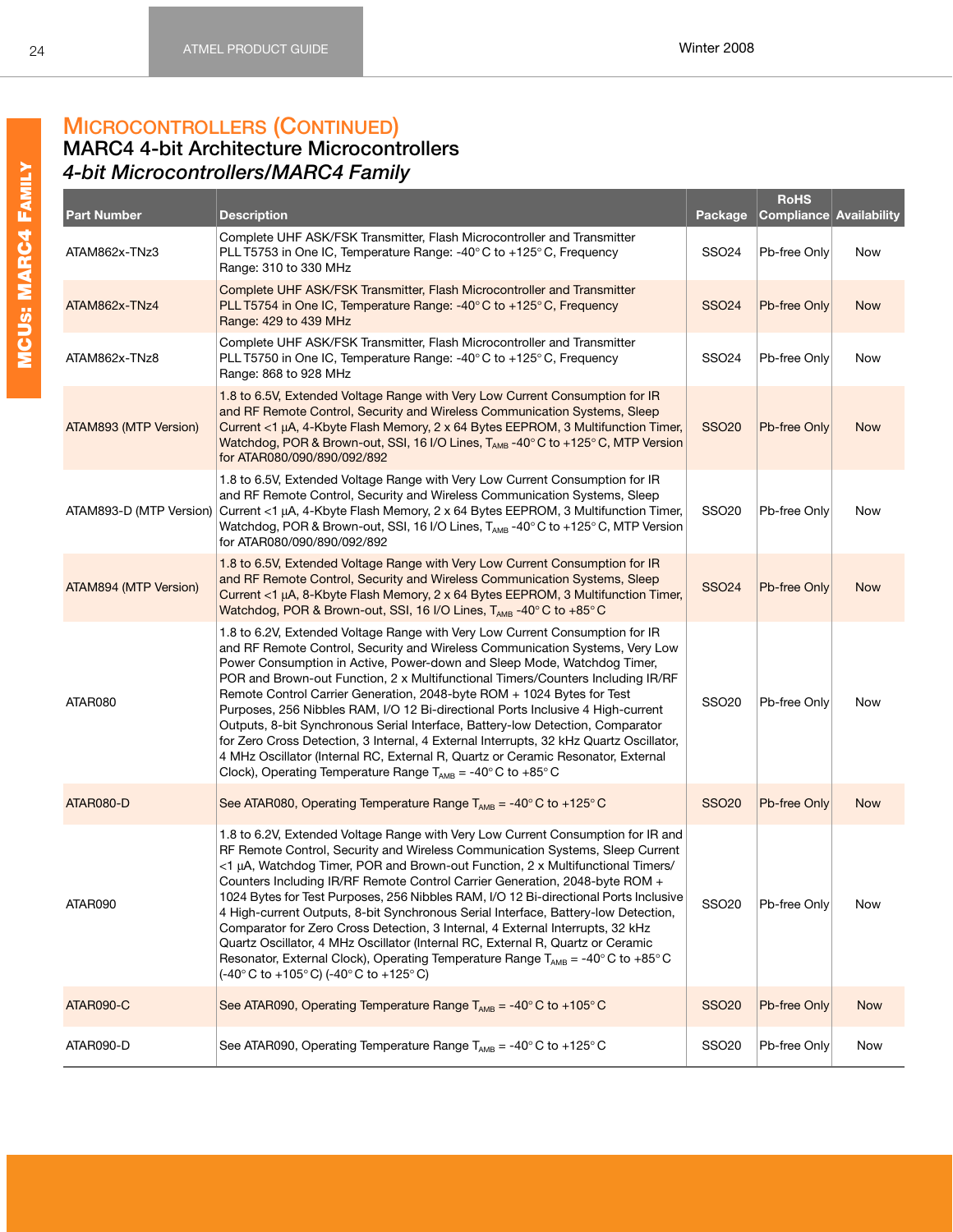### **MARC4 4-bit Architecture Microcontrollers (Continued)**  *4-bit Microcontrollers/MARC4 Family (Continued)*

| <b>Part Number</b>               | <b>Description</b>                                                                                                                                                                                                                                                                                                                                                                                                                                                                                                                                                                                                                                                                                                                                                                                                                                                         | Package      | <b>RoHS</b><br><b>Compliance</b> | Availability |
|----------------------------------|----------------------------------------------------------------------------------------------------------------------------------------------------------------------------------------------------------------------------------------------------------------------------------------------------------------------------------------------------------------------------------------------------------------------------------------------------------------------------------------------------------------------------------------------------------------------------------------------------------------------------------------------------------------------------------------------------------------------------------------------------------------------------------------------------------------------------------------------------------------------------|--------------|----------------------------------|--------------|
| ATAR092                          | 1.8 to 6.2V, Extended Voltage Range with Very Low Current Consumption for IR and<br>RF Remote Control, Security and Wireless Communication Systems, Sleep Current<br><1 μA, Watchdog Timer, POR and Brown-out Function, 3 x Multifunction Timer/Counter<br>with Remote Control Carrier Generation and Biphase, Manchester and Pulse Width<br>Modulator and Demodulator, 4096-byte ROM + 512 Bytes for Test Purposes,<br>256 Nibbles RAM, I/O 16 Bi-directional Ports Including 4 High-current Outputs, 8-bit<br>Synchronous Serial Interface, Battery Low Detection, Comparator for Zero Cross<br>Detection, 4 Internal, 6 External Interrupts, 32 kHz Quartz Oscillator, 4 MHz Oscillator<br>(Internal RC, External R, Quartz or Ceramic Resonator, External Clock), Operating<br>Temperature Range T <sub>AMB</sub> = -40°C to +85°C (-40°C to +105°C) (-40°C to +125°C) | <b>SSO20</b> | Pb-free Only                     | Now          |
| ATAR092-C                        | See ATAR092, Operating Temperature Range $T_{AMB} = -40^{\circ}$ C to +105° C                                                                                                                                                                                                                                                                                                                                                                                                                                                                                                                                                                                                                                                                                                                                                                                              | <b>SSO20</b> | Pb-free Only                     | <b>Now</b>   |
| ATAR092-D                        | See ATAR092, Operating Temperature Range $T_{AMB} = -40^{\circ}$ C to +125° C                                                                                                                                                                                                                                                                                                                                                                                                                                                                                                                                                                                                                                                                                                                                                                                              | <b>SSO20</b> | Pb-free Only                     | Now          |
| ATAR862x-yyy-TNz3                | Complete UHF ASK/FSK Transmitter, ROM Microcontroller and Transmitter PLL T5753<br>in One IC, Temperature Range: -40°C to +125°C, Frequency Range: 310 to 330 MHz                                                                                                                                                                                                                                                                                                                                                                                                                                                                                                                                                                                                                                                                                                          | <b>SSO24</b> | Pb-free Only                     | <b>Now</b>   |
| ATAR862x-yyy-TNz4                | Complete UHF ASK/FSK Transmitter, ROM Microcontroller and Transmitter PLL T5754<br>in One IC, Temperature Range: -40°C to +125°C, Frequency Range: 429 to 439 MHz                                                                                                                                                                                                                                                                                                                                                                                                                                                                                                                                                                                                                                                                                                          | <b>SSO24</b> | Pb-free Only                     | Now          |
| ATAR862x-yyy-TNz8                | Complete UHF ASK/FSK Transmitter, ROM Microcontroller and Transmitter PLL T5750<br>in One IC, Temperature Range: -40°C to +125°C, Frequency Range: 868 to 928 MHz                                                                                                                                                                                                                                                                                                                                                                                                                                                                                                                                                                                                                                                                                                          | <b>SSO24</b> | Pb-free Only                     | <b>Now</b>   |
| ATAR890                          | See ATAR090, Additional 512-bit EEPROM (64 Bytes) On-chip, Operating Temperature<br>Range $T_{AMB} = -40^{\circ} C$ to $+85^{\circ} C$ (-40°C to +105°C)                                                                                                                                                                                                                                                                                                                                                                                                                                                                                                                                                                                                                                                                                                                   | <b>SSO20</b> | Pb-free Only                     | Now          |
| <b>ATAR890-C</b>                 | See ATAR090, Additional 512-bit EEPROM (64 Bytes) On-chip, Operating Temperature<br>Range $T_{AMB} = -40^{\circ}$ C to $+105^{\circ}$ C                                                                                                                                                                                                                                                                                                                                                                                                                                                                                                                                                                                                                                                                                                                                    | <b>SSO20</b> | Pb-free Only                     | <b>Now</b>   |
| ATAR892                          | See ATAR092, Additional 512-bit EEPROM (64 Bytes) On-chip, Operating Temperature<br>Range $T_{AMB} = -40^{\circ} C$ to $+85^{\circ} C$ (-40° C to +105° C)                                                                                                                                                                                                                                                                                                                                                                                                                                                                                                                                                                                                                                                                                                                 | <b>SSO20</b> | Pb-free Only                     | Now          |
| <b>ATAR892-C</b>                 | See ATAR092, Additional 512-bit EEPROM (64 Bytes) On-chip, Operating Temperature<br>Range $T_{AMB} = -40^{\circ}$ C to $+105^{\circ}$ C                                                                                                                                                                                                                                                                                                                                                                                                                                                                                                                                                                                                                                                                                                                                    | <b>SSO20</b> | Pb-free Only                     | <b>Now</b>   |
| <b>Evaluation Kits and Tools</b> |                                                                                                                                                                                                                                                                                                                                                                                                                                                                                                                                                                                                                                                                                                                                                                                                                                                                            |              |                                  |              |
| M4EMUX9X                         | MARC4 Development System for the ATAR090, ATAR092, ATAR892, ATAR890 and ATAR080 Series,<br>Including the Flash Part ATAM893 and the U9280M                                                                                                                                                                                                                                                                                                                                                                                                                                                                                                                                                                                                                                                                                                                                 |              |                                  | <b>Now</b>   |

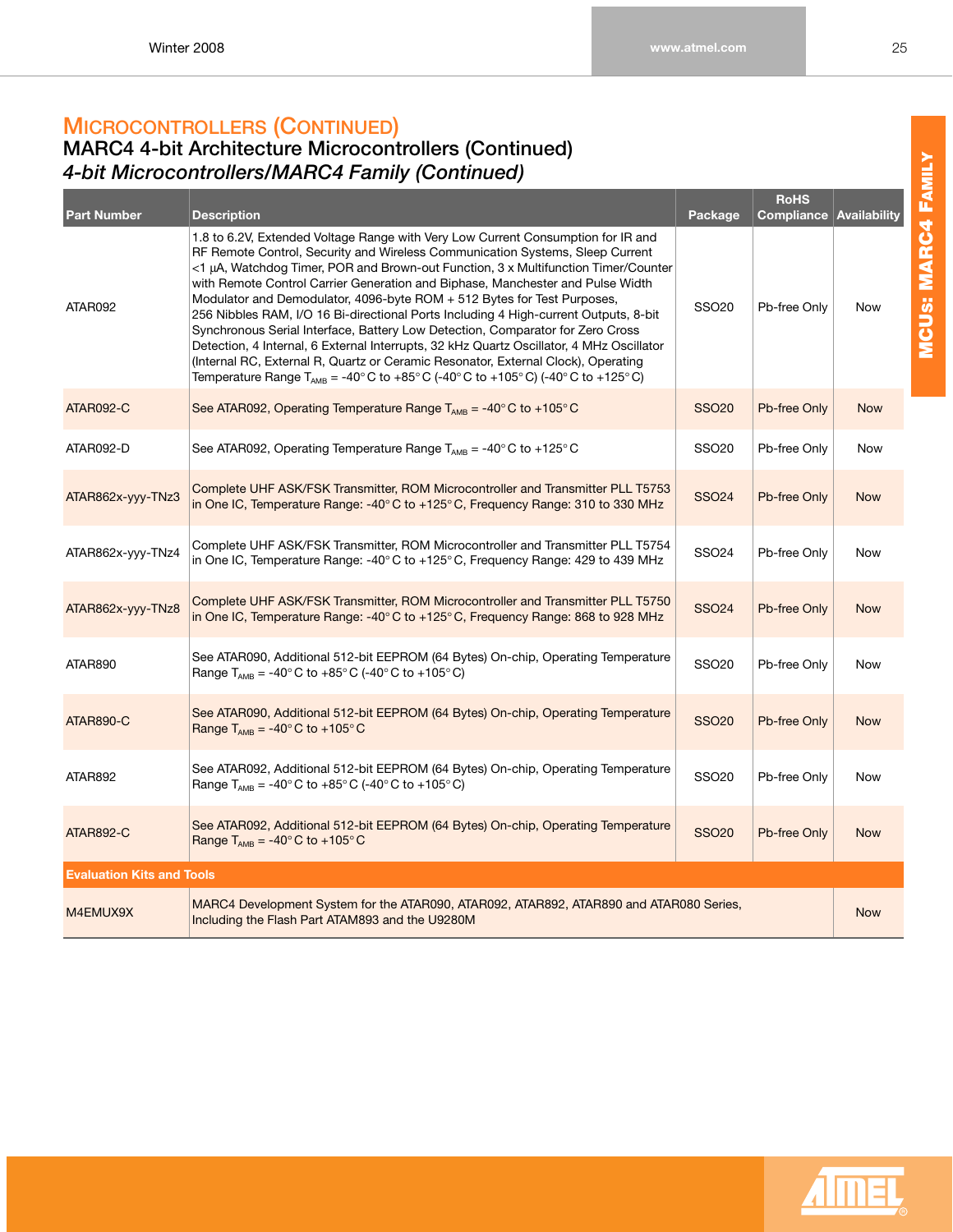# <span id="page-32-0"></span>**TOUCH TECHNOLOGY**

### <span id="page-32-1"></span>**Keys and Scrollers** *Capacitive Touch Controllers for Keys, Slider and/or Wheels*

| Part Number | <b>Technology</b>       | Touch Keys     | Wheel/Slider Function    | Package                            | Package Size in (mm <sup>2</sup> ) | Voltage                        | Temperature Range            | nputs/Outputs | Interface                                              | FMEA Self Test & Diag. Features | AKS*              | Low Power Mode | <b>Self Calibration</b> | Noise Filtering | Auto Drift Compensation | <b>Spread Spectrum Acquisition</b> | Evaluation Board                  | <b>Notes</b>                           | Availability |
|-------------|-------------------------|----------------|--------------------------|------------------------------------|------------------------------------|--------------------------------|------------------------------|---------------|--------------------------------------------------------|---------------------------------|-------------------|----------------|-------------------------|-----------------|-------------------------|------------------------------------|-----------------------------------|----------------------------------------|--------------|
| QT100A      | QTouch™                 | $\mathbf{1}$   | $\qquad \qquad -$        | $WSON-6 3x3$                       |                                    | $2-5V$                         | $-40$ to<br>$+85^{\circ}$ C  | 0/1 Digital   |                                                        | $\qquad \qquad -$               | $\qquad \qquad -$ |                |                         |                 |                         | Yes Yes Yes Yes Yes                | E100S                             | Replaces<br>QT100                      | Now          |
| QT220       | QTouch                  | $\overline{2}$ |                          | SSOP-20 5 x 7 3.9-5.5V             |                                    |                                | $-40$ to<br>$+85^{\circ}$ C  | 0/2 Digital   |                                                        | $\overline{\phantom{0}}$        | $\qquad \qquad -$ |                |                         |                 |                         | Yes Yes Yes Yes Yes                | E240B                             | $\qquad \qquad -$                      | <b>Now</b>   |
| QT240       | QTouch                  | 4              |                          | $ $ SSOP-20 5 x 7 3.9-5.5V         |                                    |                                | $-40$ to<br>$+85^{\circ}$ C  | 0/4 Digital   |                                                        | -                               |                   |                |                         |                 |                         | Yes Yes Yes Yes Yes                | E240B                             |                                        | Now          |
| QT1080      | QTouch                  | 8              | $\qquad \qquad -$        |                                    |                                    | QFN-32 $ 5 \times 5 $ 2.8-5.0V | $-40$ to<br>$+85^{\circ}$ C  | 0/8 Digital   |                                                        | $\qquad \qquad -$               |                   |                |                         |                 |                         | Yes Yes Yes Yes Yes Yes            | E1080                             | $\qquad \qquad -$                      | <b>Now</b>   |
| QT1081      | QTouch                  | 8              | $\overline{\phantom{0}}$ |                                    |                                    | QFN-32 $ 5 \times 5 $ 2.8-5.0V | -40 to<br>+85 $^{\circ}$ C   | 0/8 Digital   |                                                        | $\qquad \qquad -$               |                   |                |                         |                 |                         | Yes Yes Yes Yes Yes Yes            | E1081                             | Low Cost<br>QT1080                     | Now          |
| QT1101      | QTouch                  | 10             |                          |                                    |                                    | QFN-32 $ 5 \times 5 $ 2.8-5.0V | $-40$ to<br>$+85^{\circ}$ C  | 0/0           | 1 or 2-wire                                            | $\qquad \qquad -$               |                   |                | Yes Yes Yes Yes Yes Yes |                 |                         |                                    |                                   | $\qquad \qquad -$                      | <b>Now</b>   |
| QT1103      | QTouch                  | 10             | $\overline{\phantom{0}}$ |                                    |                                    | QFN-32 $ 5 \times 5 $ 2.8-5.0V | $-40$ to<br>$+85^{\circ}$ C  | 0/0           | 1 or 2-wire                                            | $\qquad \qquad -$               |                   |                |                         |                 |                         | Yes Yes Yes Yes Yes Yes            | E1103                             | Low Cost<br>QT1101                     | Now          |
| QT1106      | QTouch                  | $\overline{7}$ |                          | Yes QFN-32 $ 5 \times 5 $ 2.8-5.0V |                                    |                                | $-40$ to<br>$+85^{\circ}$ C  | 0/0           | SPI                                                    | $\overline{\phantom{a}}$        |                   |                |                         |                 |                         | Yes Yes Yes Yes Yes Yes            | E1106                             | Replaces<br>QT411/511                  | <b>Now</b>   |
| QT60160     | Qmatrix <sup>™</sup> 16 |                | $\equiv$                 | QFN-32 5 x 5 1.8-5.5V              |                                    |                                | -40 to<br>$+85^{\circ}$ C    | 0/0           | $I2C-$<br>compatible,<br>Parallel Shift<br>Reg.        | $\qquad \qquad -$               |                   |                |                         |                 |                         |                                    | Yes Yes Yes Yes Yes Yes E6240     |                                        | Now          |
| QT60168     | Qmatrix   16            |                | $\overline{\phantom{m}}$ | TQFP-32 7 x 7 3-5.25V              |                                    |                                | $-40$ to<br>$+105^{\circ}$ C | 0/0           | <b>SPI</b>                                             |                                 |                   |                |                         |                 |                         |                                    | Yes Yes Yes Yes Yes Yes Yes E6248 | Ideal for<br>Home<br><b>Appliances</b> | <b>Now</b>   |
| QT60240     | Qmatrix                 | 24             | $\qquad \qquad -$        |                                    |                                    | QFN-32 5 x 5 1.8-5.5V          | $-40$ to<br>$+85^{\circ}$ C  | 0/0           | $IC -$<br>compatible,<br><b>Parallel Shift</b><br>Reg. | -                               |                   |                |                         |                 |                         | Yes Yes Yes Yes Yes Yes            | E6240                             |                                        | Now          |
| QT60248     | Qmatrix                 | 24             | $\qquad \qquad -$        | TQFP-32 7 x 7 3-5.25V              |                                    |                                | $-40$ to<br>$+105^{\circ}$ C | 0/0           | <b>SPI</b>                                             |                                 |                   |                |                         |                 |                         | Yes Yes Yes Yes Yes Yes Yes        | E6248                             | Ideal for<br>Home<br><b>Appliances</b> | <b>Now</b>   |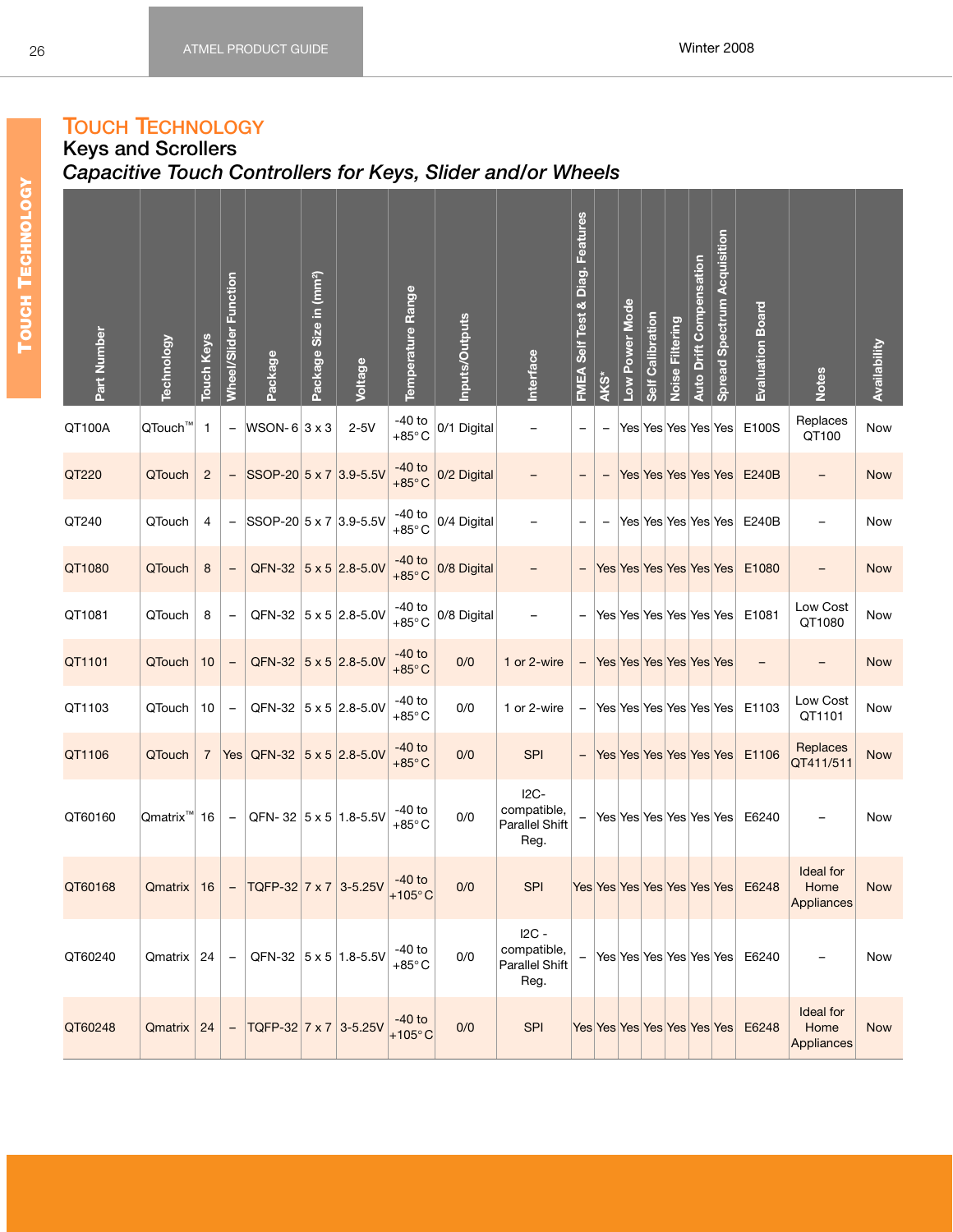## **TOUCH TECHNOLOGY (CONTINUED)**

### **Keys and Scrollers (Continued)** *Capacitive Touch Controllers for Keys, Slider and/or Wheels (Continued)*

| Part Number                        | <b>Technology</b> | <b>Touch Keys</b> | <b>Wheel/Slider Function</b> | Package          | Package Size in (mm <sup>2</sup> ) | Voltage                                                             | Temperature Range            | Inputs/Outputs               | Interface                                                                        | FMEA Self Test & Diag. Features | AKS*                        | Low Power Mode          | <b>Self Calibration</b> | Noise Filtering | <b>Auto Drift Compensation</b> | <b>Spread Spectrum Acquisition</b> | Evaluation Board | <b>Notes</b>                                                    | Availability |
|------------------------------------|-------------------|-------------------|------------------------------|------------------|------------------------------------|---------------------------------------------------------------------|------------------------------|------------------------------|----------------------------------------------------------------------------------|---------------------------------|-----------------------------|-------------------------|-------------------------|-----------------|--------------------------------|------------------------------------|------------------|-----------------------------------------------------------------|--------------|
| QT60326                            | Qmatrix           | 32                | $\overline{\phantom{m}}$     |                  |                                    | TQFP-44 9x9 4.75-5.25V                                              | -40 to<br>$+105^{\circ}$ C   | 0/0                          | SPI, UART                                                                        |                                 | Yes Yes Yes Yes Yes Yes Yes |                         |                         |                 |                                |                                    | E6486            | Ideal for<br>Home<br>Appliances                                 | Now          |
| QT60486                            | Qmatrix           | 48                | $\overline{\phantom{a}}$     |                  |                                    | TQFP-44 9x9 4.75-5.25V                                              | $-40$ to<br>$+105^{\circ}$ C | 0/0                          | SPI, UART                                                                        |                                 | Yes Yes Yes Yes Yes Yes Yes |                         |                         |                 |                                |                                    | E6486            | Ideal for<br>Home<br>Appliances                                 | <b>Now</b>   |
| AT42QT2160                         | Qmatrix   16      |                   |                              | Yes $QFN-28$ 4x4 |                                    | $1.8 - 5.5V$                                                        | $-40$ to<br>$+85^{\circ}$ C  | 3/11<br>Digital<br>(PWM o/p) | $I2C-$<br>compatible                                                             | $\qquad \qquad -$               |                             | Yes Yes Yes Yes Yes Yes |                         |                 |                                |                                    | AT42EVK<br>2160A | Ideal for<br>Mobile<br>Devices                                  | Now          |
| AT42QT1060                         | QTouch            | 6                 | $\qquad \qquad -$            | <b>QFN-28</b>    | 4x4                                | $1.8 - 5.5V$                                                        | $+85^{\circ}$ C              | -40 to $ 7/7$ Digital        | $I2C-$<br>(PWM o/p) compatible                                                   | $\qquad \qquad -$               |                             | Yes Yes Yes Yes Yes Yes |                         |                 |                                |                                    | 1060             | Guard<br>AT42EVK Channel for<br><b>Mobile</b><br><b>Devices</b> | <b>Now</b>   |
| <b>Evaluation/Development Kits</b> |                   |                   |                              |                  |                                    |                                                                     |                              |                              |                                                                                  |                                 |                             |                         |                         |                 |                                |                                    |                  |                                                                 |              |
| E100S                              |                   |                   |                              |                  |                                    | 1-channel Touch Sense Evaluation Kit Demonstrating the QT100A       |                              |                              |                                                                                  |                                 |                             |                         |                         |                 |                                |                                    |                  |                                                                 | <b>Now</b>   |
| E240B                              |                   |                   |                              |                  |                                    |                                                                     |                              |                              | 2- and 4-channels Touch Sense Evaluation Kit Demonstrating the QT220 and QT240   |                                 |                             |                         |                         |                 |                                |                                    |                  |                                                                 | Now          |
| E1080                              |                   |                   |                              |                  |                                    |                                                                     |                              |                              | Discontinued, as the QT1081 Replaces the QT1080. Please See E1081 Evaluation Kit |                                 |                             |                         |                         |                 |                                |                                    |                  |                                                                 | Disc.        |
| E1081                              |                   |                   |                              |                  |                                    | 10-channels Touch Sense Evaluation Kit Demonstrating the QT1081     |                              |                              |                                                                                  |                                 |                             |                         |                         |                 |                                |                                    |                  |                                                                 | <b>Now</b>   |
| E1103                              |                   |                   |                              |                  |                                    | 8-channels Touch Sense Evaluation Kit Demonstrating the QT1103      |                              |                              |                                                                                  |                                 |                             |                         |                         |                 |                                |                                    |                  |                                                                 | <b>Now</b>   |
| E1106                              |                   |                   |                              |                  |                                    | Touch Sense Evaluation Kit Demonstrating the QT1106                 |                              |                              |                                                                                  |                                 |                             |                         |                         |                 |                                |                                    |                  |                                                                 | Now          |
| E6240                              |                   |                   |                              |                  |                                    |                                                                     |                              |                              | 24-channels Touch Sense Evaluation Kit Demonstrating the QT60160 and the QT60240 |                                 |                             |                         |                         |                 |                                |                                    |                  |                                                                 | <b>Now</b>   |
| E6248                              |                   |                   |                              |                  |                                    |                                                                     |                              |                              | 24-channels Touch Sense Evaluation Kit Demonstrating the QT60168 and the QT60248 |                                 |                             |                         |                         |                 |                                |                                    |                  |                                                                 | Now          |
| E6486                              |                   |                   |                              |                  |                                    |                                                                     |                              |                              | 48-channls Touch Sense Evaluation Kit Demonstrating the QT60326 and the QT60486  |                                 |                             |                         |                         |                 |                                |                                    |                  |                                                                 | <b>Now</b>   |
| <b>EVK2160A</b>                    |                   |                   |                              |                  |                                    | 16-channels Touch Sense Evaluation Kit Demonstrating the AT42QT2160 |                              |                              |                                                                                  |                                 |                             |                         |                         |                 |                                |                                    |                  |                                                                 | Now          |
| <b>EVK1060</b>                     |                   |                   |                              |                  |                                    | 6-channels Touch Sense Evaluation Kit Demonstrating the AT42QT1060  |                              |                              |                                                                                  |                                 |                             |                         |                         |                 |                                |                                    |                  |                                                                 | <b>Now</b>   |



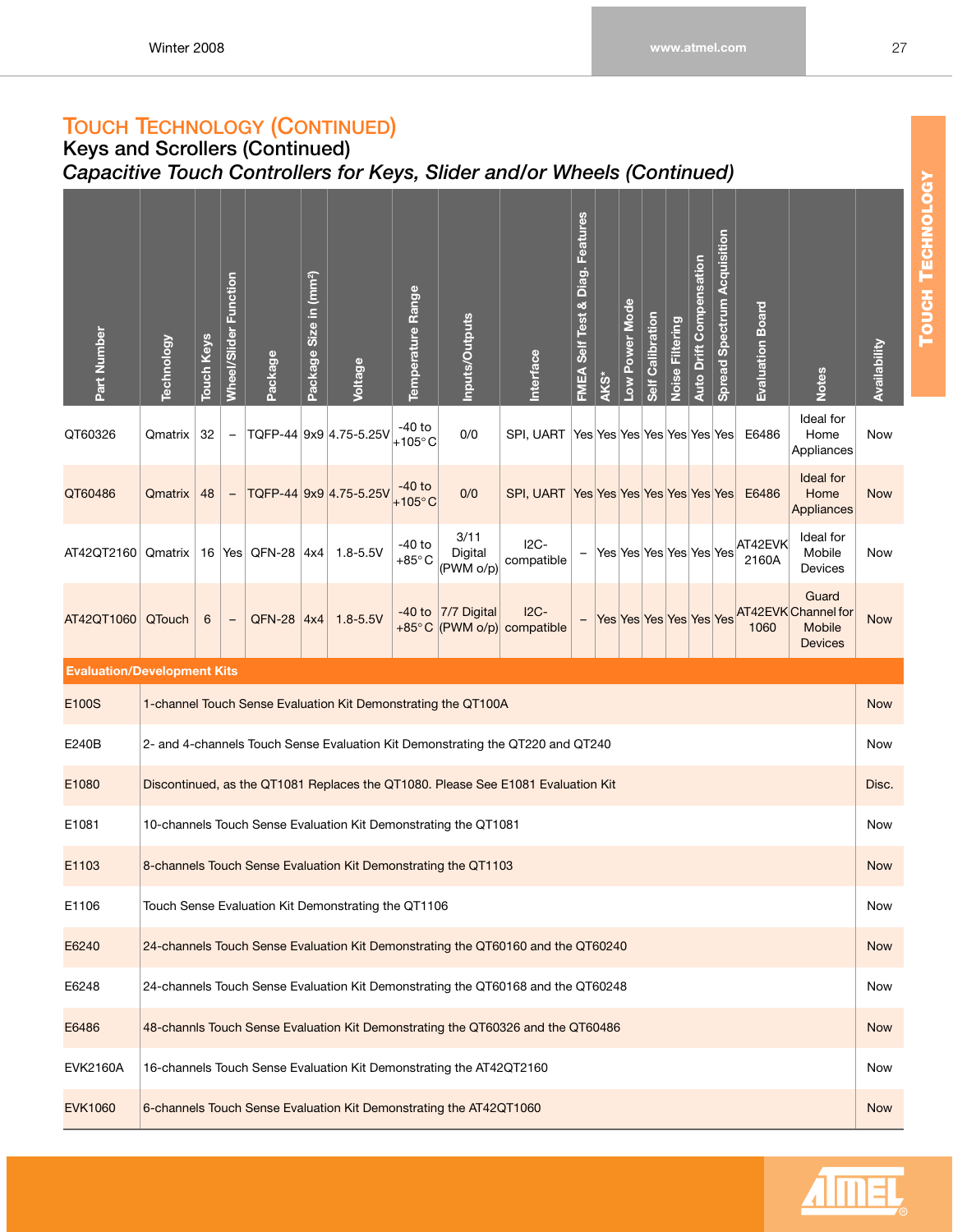## **TOUCH TECHNOLOGY (CONTINUED)**

<span id="page-34-0"></span>**TouchScreens**

# <span id="page-34-1"></span>*Capacitive Touch Controllers for TouchScreens*

| Part Number                                                                                                                           | <b>Technology</b>                                                                                                    | Total Channels (X x Y) | Max. TouchScreen Size (In Diag. Inch) | Alternative Configuration                                                                                           | Single Touch/Two Touch | <b>Optimal Sensor</b>         | Package                 | Package Size in (mm <sup>2</sup> ) | Voltage (V) | Temperature Range                       | Inputs/Outputs                                        | Interface                  | AKS* | Low Power Mode | Self Calibration | Noise Filtering | <b>Auto Drift Compensation</b> | Spread Spectrum Acquisition | <b>Evaluation Board</b>            | Availability |
|---------------------------------------------------------------------------------------------------------------------------------------|----------------------------------------------------------------------------------------------------------------------|------------------------|---------------------------------------|---------------------------------------------------------------------------------------------------------------------|------------------------|-------------------------------|-------------------------|------------------------------------|-------------|-----------------------------------------|-------------------------------------------------------|----------------------------|------|----------------|------------------|-----------------|--------------------------------|-----------------------------|------------------------------------|--------------|
| AT42QT4120 Qfield™                                                                                                                    |                                                                                                                      | 12<br>(4x3)            | $3.3 -$<br>inch                       |                                                                                                                     | Single-<br>Touch       | Single<br><b>ITO</b><br>Layer | QFN-32                  | 5x5                                | 5.5V        | 1.8 to $-40$ to<br>$+85^\circ$ C        |                                                       | $12C -$<br>com-<br>patible |      |                |                  |                 |                                |                             | Yes Yes Yes Yes Yes EVK4120A/B Now |              |
| AT42QT4160 Qfield                                                                                                                     |                                                                                                                      | 16<br>(4x4)            | $4.3 -$<br>inch                       |                                                                                                                     | Single-<br>Touch       | Single<br><b>ITO</b><br>Layer | <b>QFN-32</b>           | 5x5                                |             | 1.8 to $-40$ to<br>$5.5V$ +85°C         |                                                       | $I2C-$<br>com-<br>patible  |      |                |                  |                 |                                |                             | Yes Yes Yes Yes Yes EVK4160A/B Now |              |
| AT42QT5320 Qtwo™                                                                                                                      |                                                                                                                      | 32<br>(8x4)            | $4.3 -$<br>inch                       | 32 Keys, Single-/<br>4 Sliders,<br>4 Wheels Touch                                                                   | Two                    | Two<br><b>ITO</b><br>Layers   | QFN-32                  | 5x5                                |             | 1.8 to $-40$ to<br>5.5V +85 $\degree$ C |                                                       | $I2C-$<br>com-<br>patible  |      |                |                  |                 |                                | Yes Yes Yes Yes Yes  Yes    | <b>EVK5480x</b>                    | Now          |
| AT42QT5480                                                                                                                            | Qtwo                                                                                                                 | 48<br>(8x6)            | $8.0 -$<br>inch                       | 48 Keys, Single-/<br>6 Sliders,<br>6 Wheels Touch Layers TQFP-44 12x12                                              | Two                    | Two<br><b>ITO</b>             | <b>BGA-49</b><br>QFN-44 | 5x5<br>7x7                         | 5.5V        |                                         | 1.8 to $-40$ to $ 4$ Digital<br>$+85^\circ$ C Outputs | $IC -$<br>com-<br>patible  |      |                |                  |                 | Yes Yes Yes Yes Yes No         |                             | <b>EVK5480x</b>                    | <b>Now</b>   |
| <b>Evaluation/Development Kits</b>                                                                                                    |                                                                                                                      |                        |                                       |                                                                                                                     |                        |                               |                         |                                    |             |                                         |                                                       |                            |      |                |                  |                 |                                |                             |                                    |              |
| <b>EVK4120A</b><br>Single Touch - TouchScreen Evaluation Kit Demonstrating the AT42QT4120 - 2.8 Screen (4:3 Ratio) - Single ITO Layer |                                                                                                                      |                        |                                       |                                                                                                                     |                        |                               |                         |                                    |             |                                         | <b>Now</b>                                            |                            |      |                |                  |                 |                                |                             |                                    |              |
| <b>EVK4120B</b>                                                                                                                       | Single Touch – TouchScreen Evaluation Kit Demonstrating the AT42QT4120 – 3.2 Screen (16:9 Ratio) – Single ITO Layer  |                        |                                       |                                                                                                                     |                        |                               |                         |                                    |             |                                         |                                                       | Now                        |      |                |                  |                 |                                |                             |                                    |              |
| <b>EVK4160A</b><br>Single Touch - TouchScreen Evaluation Kit Demonstrating the AT42QT4160 - 3.5 Screen (4:3 Ratio) - Single ITO Layer |                                                                                                                      |                        |                                       |                                                                                                                     |                        |                               |                         |                                    |             |                                         | <b>Now</b>                                            |                            |      |                |                  |                 |                                |                             |                                    |              |
| <b>EVK4160B</b>                                                                                                                       |                                                                                                                      |                        |                                       | Single Touch - TouchScreen Evaluation Kit Demonstrating the AT42QT4160 - 4.3 Screen (16:9 Ratio) - Single ITO Layer |                        |                               |                         |                                    |             |                                         |                                                       |                            |      |                |                  |                 |                                |                             |                                    | Now          |
| <b>EVK5480A</b>                                                                                                                       | Two Touch™ – TouchScreen Evaluation Kit Demonstrating the AT42QT5480 (QT5320) – 3.3 Screen (3:2 Ratio) – No Shield   |                        |                                       |                                                                                                                     |                        |                               |                         |                                    |             |                                         |                                                       | Now                        |      |                |                  |                 |                                |                             |                                    |              |
| <b>EVK5480B</b>                                                                                                                       |                                                                                                                      |                        |                                       | Two Touch - TouchScreen Evaluation Kit Demonstrating the AT42QT5480 (QT5320) - 3.3 Screen (3:2 Ratio) - With Shield |                        |                               |                         |                                    |             |                                         |                                                       |                            |      |                |                  |                 |                                |                             |                                    | Now          |
| <b>EVK5480C</b>                                                                                                                       | Two Touch - TouchScreen Evaluation Kit Demonstrating the AT42QT5480 (QT5320) - 4.3 Screen (16:9 Ratio) - No Shield   |                        |                                       |                                                                                                                     |                        |                               |                         |                                    |             |                                         |                                                       | <b>Now</b>                 |      |                |                  |                 |                                |                             |                                    |              |
| <b>EVK5480D</b>                                                                                                                       | Two Touch – TouchScreen Evaluation Kit Demonstrating the AT42QT5480 (QT5320) – 4.3 Screen (16:9 Ratio) – With Shield |                        |                                       |                                                                                                                     |                        |                               |                         |                                    |             |                                         |                                                       | Now                        |      |                |                  |                 |                                |                             |                                    |              |
| <b>EVK5480E</b>                                                                                                                       | PCB-based Two Touch - TouchScreen Demo for AT42QT5480 (QT5320) - 3.1 Screen (18:10 Ratio) - No Shield                |                        |                                       |                                                                                                                     |                        |                               |                         |                                    |             |                                         |                                                       | <b>Now</b>                 |      |                |                  |                 |                                |                             |                                    |              |
| Notes:<br>1.                                                                                                                          |                                                                                                                      |                        |                                       | All capacitive TouchScreen controllers are RoHS compliant                                                           |                        |                               |                         |                                    |             |                                         |                                                       |                            |      |                |                  |                 |                                |                             |                                    |              |

<span id="page-34-2"></span>2. No Spread Spectrum Acquisition on the QT5480, as external resonator is used 3. \*AKS = Adjacent Key Suppression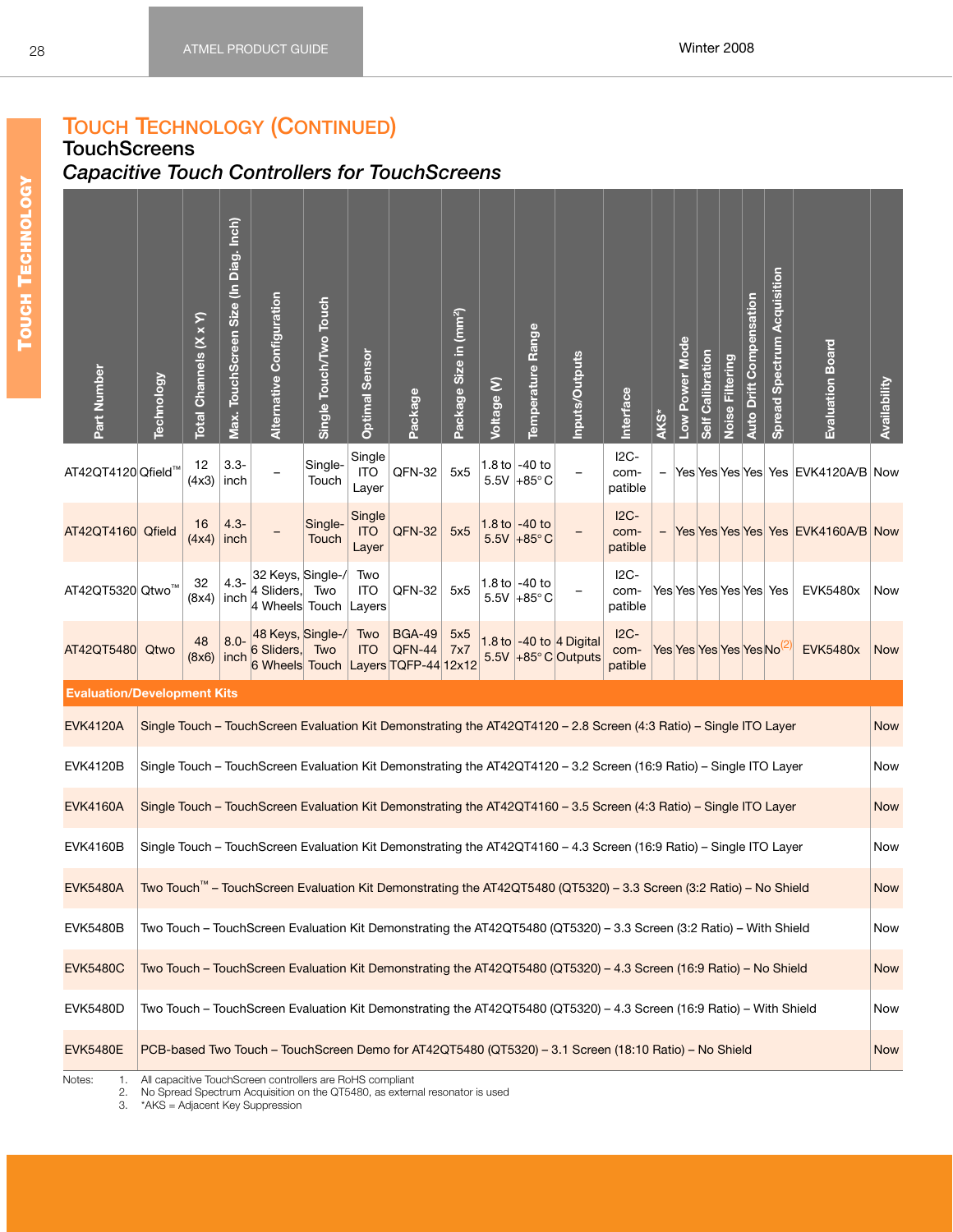## <span id="page-35-1"></span><span id="page-35-0"></span>**APPLICATION-SPECIFIC INTEGRATED CIRCUITS (ASICS) Customer Specific ICs**

### <span id="page-35-2"></span>*IP Cores*

| <b>Part Number</b>                   | <b>Description</b>                                                                                                                                                                                                                                                                                                                                                                                                                                                                                                                                                                                                                                                                                                                                                                                                                                                                                                                                                                                                                                                                                       | <b>Availability</b> |
|--------------------------------------|----------------------------------------------------------------------------------------------------------------------------------------------------------------------------------------------------------------------------------------------------------------------------------------------------------------------------------------------------------------------------------------------------------------------------------------------------------------------------------------------------------------------------------------------------------------------------------------------------------------------------------------------------------------------------------------------------------------------------------------------------------------------------------------------------------------------------------------------------------------------------------------------------------------------------------------------------------------------------------------------------------------------------------------------------------------------------------------------------------|---------------------|
| <b>Memory Blocks</b>                 | Single-port SRAM, Dual-port SRAM, Register File RAM, FIFO, Diffusion Mask ROM, Metal Mask<br>ROM, Flash, EEPROM                                                                                                                                                                                                                                                                                                                                                                                                                                                                                                                                                                                                                                                                                                                                                                                                                                                                                                                                                                                          | Now                 |
| <b>MCU/DSP Cores</b>                 | ARM1176JZF-S™, ARM946E-S™, ARM926EJ-S™, ARM7TDMI® (ARM® Thumb®), TeakDSPCore™,<br>mAgicDSP <sup>™</sup> Modular VLIW Computation Core, OakDSPCore <sup>®</sup> , USP9 Co-processor                                                                                                                                                                                                                                                                                                                                                                                                                                                                                                                                                                                                                                                                                                                                                                                                                                                                                                                       | <b>Now</b>          |
| <b>ARM System Bus</b><br>Peripherals | Bus Interface, Arbiter, Bridge, Matrix, Cache Memory and Bus Interface Unit, Decoder, Embedded<br><b>Flash Controllers</b>                                                                                                                                                                                                                                                                                                                                                                                                                                                                                                                                                                                                                                                                                                                                                                                                                                                                                                                                                                               | <b>Now</b>          |
| <b>ARM Peripherals</b>               | Communication: AC97 Controller, CAN2.0 A/B, 10T/100 Ethernet MAC, Image Sensor Interface,<br>Multimedia Card Interface Master MMC/SD/SDIO/CEATA, Pulse Width Modulator, Serial Peripheral<br>Interface, Synchronous Serial Controller, 2-wire Interface Master/Slave, USART, USART IrDA®, USART<br>ISO 7816, USART Manchester E/D, LIN 1.3/2.0, USB V1.1 Host, Hub and Device, USB 2.0 High-speed<br>Device, USB 2.0 High-speed OTG, 4-wire Touch Screen Controller<br>Memory Controllers: Burst Flash Controller, SDR-SDRAM Controller, DDR/LPDDR/SDR/LPSDR-SDRAM<br>Controller, Burst Cellular RAM Controller, Static Memory Controller, ECC, TFT LCD Controller, Segmented<br><b>LCD Controller</b><br>Crypto Engines: 128/192/256-bit Advanced Encryption Standard, Secure Hash Algorithm 160/224/256/384/<br>512, Triple DES, XTEA, TRNG<br>System Peripherals: Advanced Interrupt Controller, Advanced Power Management Controller, Debug Unit,<br>Parallel Input/Output, General Purpose DMA, Peripheral DMA Controller, Quadrature Decoder, Real-time<br>Clock, System Controller, Timer/Counter | <b>Now</b>          |
| Analog Cells                         | General-purpose ADCs, Analog Mux, Analog Input/Output, Analog Power and Ground, PLLs, POR/BOD,<br>Tamper Detectors, Battery Monitor, GSM Voice Codec, Telecom A/D Converter, Telecom D/A Converter,<br>Clock Squarer, Precision Voltage Reference Generator, Bandgap Reference Generator, GSM Baseband<br>Receive Port, GSM Baseband Transmit Port                                                                                                                                                                                                                                                                                                                                                                                                                                                                                                                                                                                                                                                                                                                                                       | <b>Now</b>          |
| <b>IO Pads</b>                       | General-purpose, PCI, LVDS, SSTL2, USB1.1 LS & FS, USB2.0 HS, PECL                                                                                                                                                                                                                                                                                                                                                                                                                                                                                                                                                                                                                                                                                                                                                                                                                                                                                                                                                                                                                                       | <b>Now</b>          |

# <span id="page-35-3"></span>*Process Technology and Libraries*

| Technology   | <b>Description</b>                                                                                 | <b>Process Name</b>         | <b>Libraries</b>                                 | Availability |  |  |  |
|--------------|----------------------------------------------------------------------------------------------------|-----------------------------|--------------------------------------------------|--------------|--|--|--|
| $0.09 \mu m$ | Core Supply: 1.0V<br>Options: 3V, MIM Capacitance, High Poly Resistance, Low Leakage               | AT91K                       | ATC09                                            | <b>Now</b>   |  |  |  |
|              | Core Supply: 1.2V                                                                                  | AT59K                       | ATC <sub>13</sub>                                | <b>Now</b>   |  |  |  |
| $0.13 \mu m$ | Options: Low Leakage, Mixed, 3V, MIM Capacitance<br><b>Embedded EEPROM and Flash</b>               | AT59.86K<br>AT66.8K         | ATC13/EEPROM<br>ATC13/Flash                      | 2H2008       |  |  |  |
| $0.15 \mu m$ | Core Supply: 1.8V, Embedded EEPROM and Flash<br>Options: Low Leakage, Mixed, 3V, MIM Capacitance   | AT58.85K                    | ATC15/EE                                         | <b>Now</b>   |  |  |  |
| $0.18 \mu m$ | Core Supply: 1.8V<br>Options: Low Leakage, Mixed, 3V, MIM Capacitance<br>Embedded EEPROM and Flash | AT58K<br>AT58.8K            | ATC <sub>18</sub><br>ATC18/EE                    | <b>Now</b>   |  |  |  |
| $0.35 \mu m$ | Core Supply 3.3V<br>Options: Mixed, 5V Embedded EEPROM and Flash<br>Option: HV 15V Devices         | AT56K<br>AT56.8K<br>AT56.7K | ATL35<br>ATC35/EE, ATL35/EE<br>ATC35             | <b>Now</b>   |  |  |  |
| $CAP^m$      | Customizable Microcontroller                                                                       | on Page 20.                 | See AT91 CAP in the AT91 Microcontroller Section |              |  |  |  |

# <span id="page-35-4"></span>**FPGA/CPLD Conversion: ULCs**

|                    |                   |                   |          |      | <b>Supply (Volts)</b> |                                   |              |  |
|--------------------|-------------------|-------------------|----------|------|-----------------------|-----------------------------------|--------------|--|
| <b>Part Number</b> | <b>Technology</b> | <b>Max Kgates</b> | Max I/Os | Core | I/O Tolerant          | <b>Other</b>                      | Availability |  |
| UA1E               | $0.35 \mu m$      | 780               | 976      | 3.3  | 5                     | Embedded DPRAM,<br>Up to 390-Kbit | <b>Now</b>   |  |
| ATU <sub>18</sub>  | $0.18 \mu m$      | 1000              | 700      | 1.8  | 3.3                   | Embedded DPRAM,<br>Up to 847-Kbit | <b>Now</b>   |  |

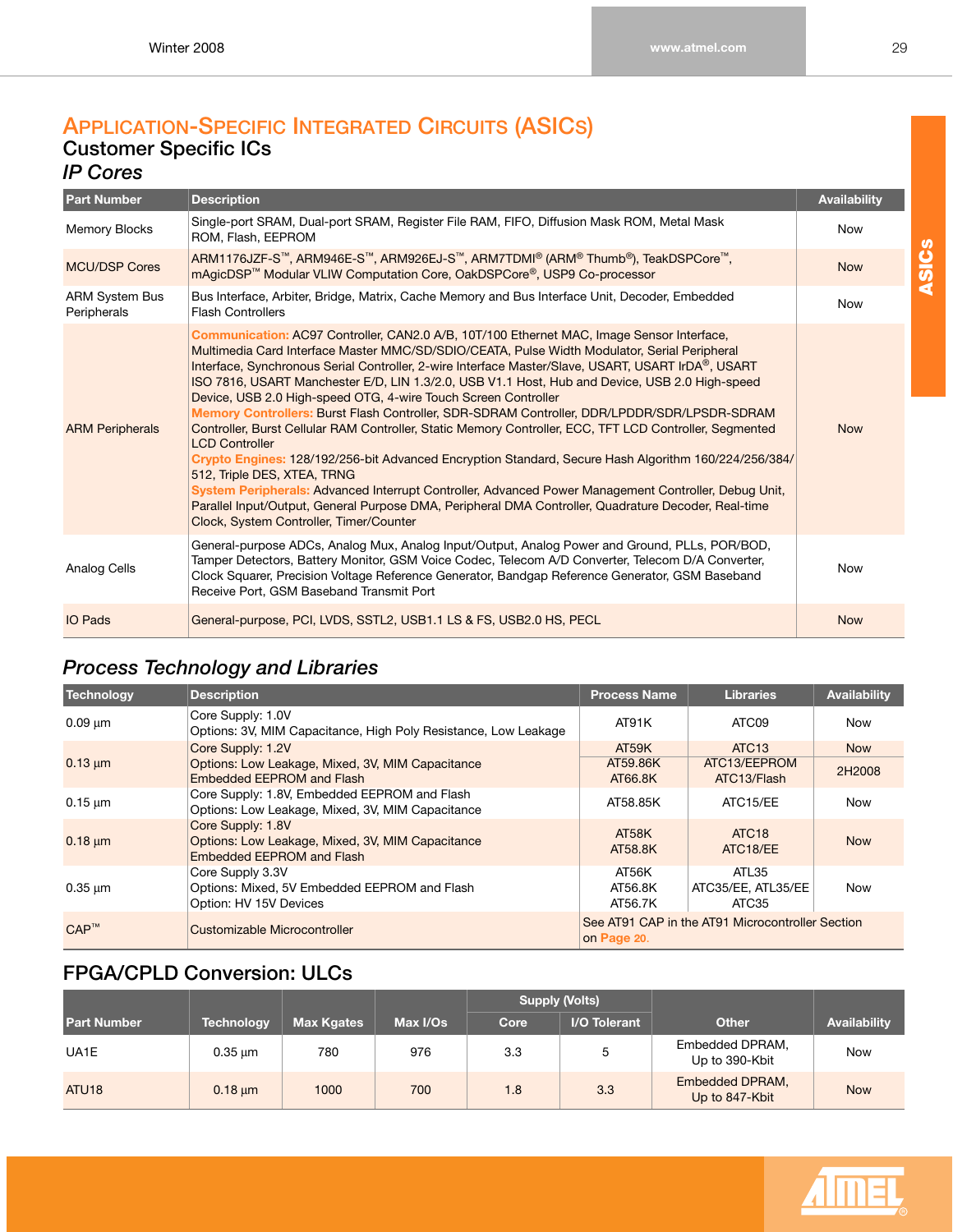#### **AUTOMOTIVE Automotive Standard Products** *Automotive Control* **Dashboard Dimmer ICs**

| <b>Part Number</b> | <b>Description</b>                                                                                         | Package          | <b>RoHS</b><br>Compliance | <b>Availability</b> |
|--------------------|------------------------------------------------------------------------------------------------------------|------------------|---------------------------|---------------------|
| U6083B             | PWM High-side Driver, f < 2000 Hz, 18 to 100% Duty Cycle, Minimum<br><b>External Components</b>            | DIP <sub>8</sub> | Pb-free Only              | Now                 |
| U6084B             | PWM High-side Driver, f < 2000 Hz, 0 to 100% Duty Cycle Continuously,<br>for High-performance Applications | SO <sub>16</sub> | Pb-free Only              | <b>Now</b>          |

# **Flasher ICs**

| <b>Part Number</b> | <b>Description</b>                                                                                      | Package          | <b>RoHS</b><br><b>Compliance</b> | Availability |
|--------------------|---------------------------------------------------------------------------------------------------------|------------------|----------------------------------|--------------|
| ATA2069            | Flasher with Trailer Control, 20 m $\Omega$ Shunt, Output to Control an<br><b>Additional Pilot Lamp</b> | <b>DIP8, SO8</b> | Pb-free Only                     | <b>Now</b>   |
| ATA6140            | Twin Relay Flasher for 12/24V Applications, Standby Current <10 µA                                      | SO <sub>16</sub> | Pb-free Only                     | <b>Now</b>   |
| U2043B             | Lamp Load >10W, 30 m $\Omega$ Shunt, Pilot Lamp to V <sub>BATT</sub> or GND                             | <b>DIP8, SO8</b> | Pb-free Only                     | <b>Now</b>   |
| U2044B             | Twin Relay Flasher, Lamp Load >10W, 30 m $\Omega$ Shunt, Standby<br>Current <10 µA                      | SO <sub>14</sub> | Pb-free Only                     | <b>Now</b>   |
| U6043B             | Lamp Load >1W, 18 m $\Omega$ Shunt, Load-dump Protected                                                 | <b>DIP8, SO8</b> | Pb-free Only                     | <b>Now</b>   |
| <b>U643B</b>       | Lamp Load >1W, 30 m $\Omega$ Shunt, Load-dump Protected                                                 | <b>DIP8, SO8</b> | Pb-free Only                     | <b>Now</b>   |

# **Lamp-outage Monitoring ICs**

| <b>Part Number</b> | <b>Description</b>                                                                   | Package          | <b>RoHS</b><br>Compliance | <b>Availability</b> |
|--------------------|--------------------------------------------------------------------------------------|------------------|---------------------------|---------------------|
| U4793B             | 2 Comparators, 44 mV Threshold, Glow-plug Application, ESD<br>Protection Up to 10 kV | DIP8, SO8        | Pb-free Only              | Now                 |
| <b>U479B</b>       | 2 Comparators, 8 mV Threshold, Single-lamp Application, ESD<br>Protection Up to 2 kV | DIP <sub>8</sub> | Pb-free Only              | <b>Now</b>          |

# **Long-time Timer ICs**

| <b>Part Number</b> | <b>Description</b>                                                                                   | Package          | <b>RoHS</b><br><b>Compliance</b> | <b>Availability</b> |
|--------------------|------------------------------------------------------------------------------------------------------|------------------|----------------------------------|---------------------|
| U6032B             | Toggle IC for Switch-over Function, Defined Status After POR                                         | <b>DIP8, SO8</b> | Pb-free Only                     | Now                 |
| U6046B             | Adjustable Delay Time 4s to 20h, Delay Adjustable with RC Oscillator,<br>$R < 650$ kW, $C < 4700$ pF | <b>DIP8, SO8</b> | Pb-free Only                     | <b>Now</b>          |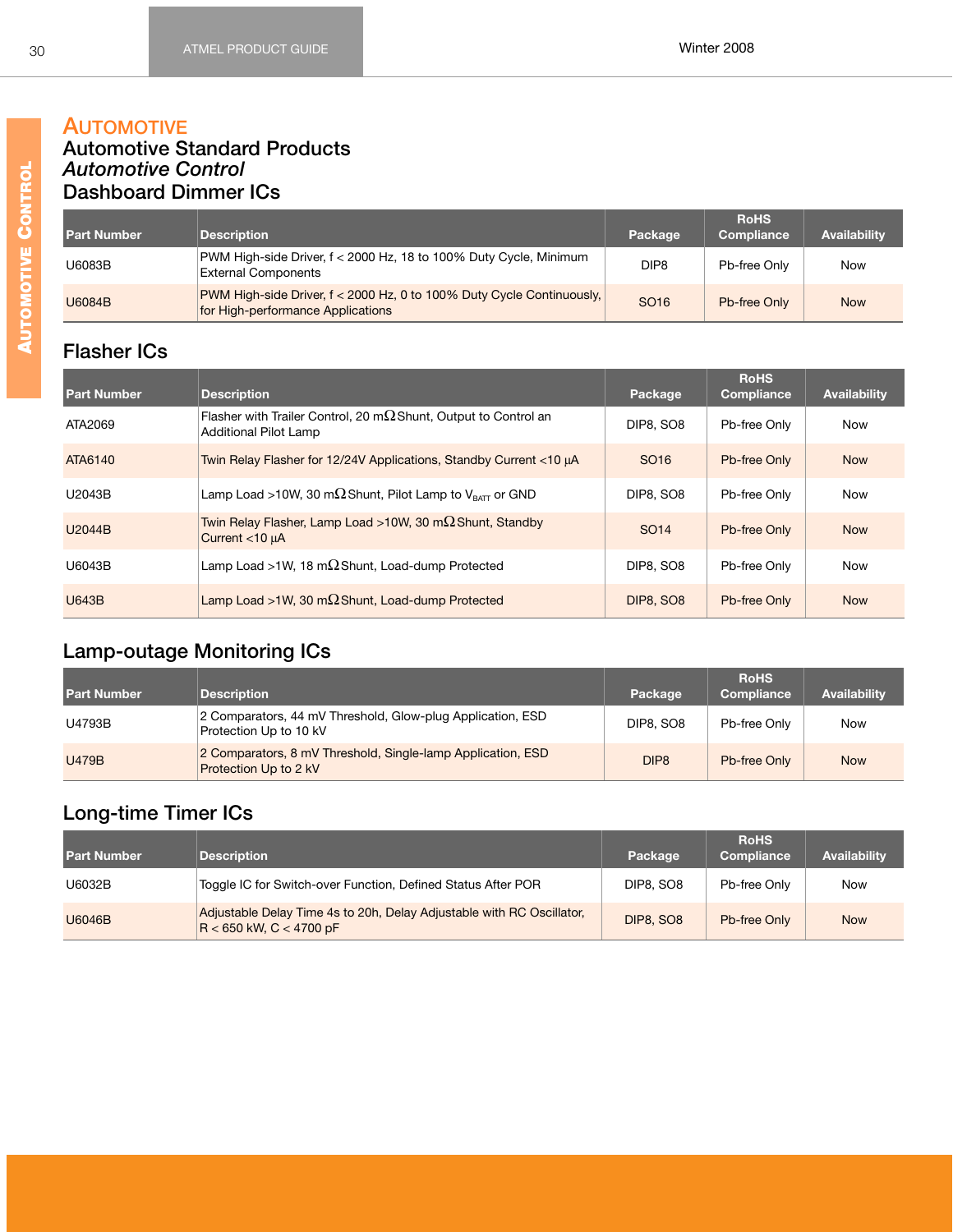#### **AUTOMOTIVE (CONTINUED) Automotive Standard Products (Continued)**

# *Automotive Control (Continued)* **Safety**

| <b>Part Number</b>   | <b>Description</b>                                                                                                   | Package          | <b>RoHS</b><br>Compliance | <b>Availability</b> |
|----------------------|----------------------------------------------------------------------------------------------------------------------|------------------|---------------------------|---------------------|
| <b>Fail-Safe ICs</b> |                                                                                                                      |                  |                           |                     |
| U6813B               | Fail-safe IC, Watchdog Timer, Relay Driver, Lamp Driver and Charge Pump                                              | SO <sub>16</sub> | Pb-free Only              | <b>Now</b>          |
| ATA6842              | Fail-safe System IC with 4-channel Relay Driver, Power Supply, Watchdog                                              | QFN48            | Yes                       | <b>Now</b>          |
| <b>Airbag ICs</b>    |                                                                                                                      |                  |                           |                     |
| <b>U6268B</b>        | Side Airbag Sensor Dual Interface (Satellite Interface), 50 mA Sensor Supply,<br>Data Transfer by Current Modulation | SO <sub>16</sub> | Pb-free Only              | <b>Now</b>          |

### **Watchdog ICs**

| <b>Part Number</b> | <b>Description</b>                                                                            | Package          | <b>RoHS</b><br><b>Compliance</b> | <b>Availability</b> |
|--------------------|-----------------------------------------------------------------------------------------------|------------------|----------------------------------|---------------------|
| ATA6025            | Watchdog IC with Fail-safe Output, Voltage Monitors, Low-power<br>Consumption in Standby Mode | SO <sub>8</sub>  | Pb-free Only                     | Now                 |
| ATA6020N           | Watchdog IC, µP Based, Programmable Via Metal Mask (Based on the<br>ATAR080 Microcontroller)  | SO <sub>20</sub> | Pb-free Only                     | <b>Now</b>          |
| U5020M             | Watchdog Timer, Active and Sleep Mode, 6 Wake-up Inputs, Enable Output                        | SO <sub>16</sub> | Pb-free Only                     | Now                 |
| U5021M             | Watchdog Timer, Active and Sleep Mode, 1 Wake-up Input, Enable Output                         | SO <sub>8</sub>  | Pb-free Only                     | <b>Now</b>          |

# **Wiper and Wash Control ICs**

| <b>Part Number</b> | <b>Description</b>                                                              | Package          | <b>RoHS</b><br>Compliance | <b>Availability</b> |
|--------------------|---------------------------------------------------------------------------------|------------------|---------------------------|---------------------|
| U641B              | Wipe/Wash Control with Prewash Delay, INT/WIWA Switches to V <sub>BATT</sub>    | DIP8, SO8        | Pb-free Only              | <b>Now</b>          |
| <b>U642B</b>       | Wipe/Wash Control without Prewash Delay, INT/WIWA Switches to V <sub>BATT</sub> | <b>DIP8, SO8</b> | Pb-free Only              | <b>Now</b>          |

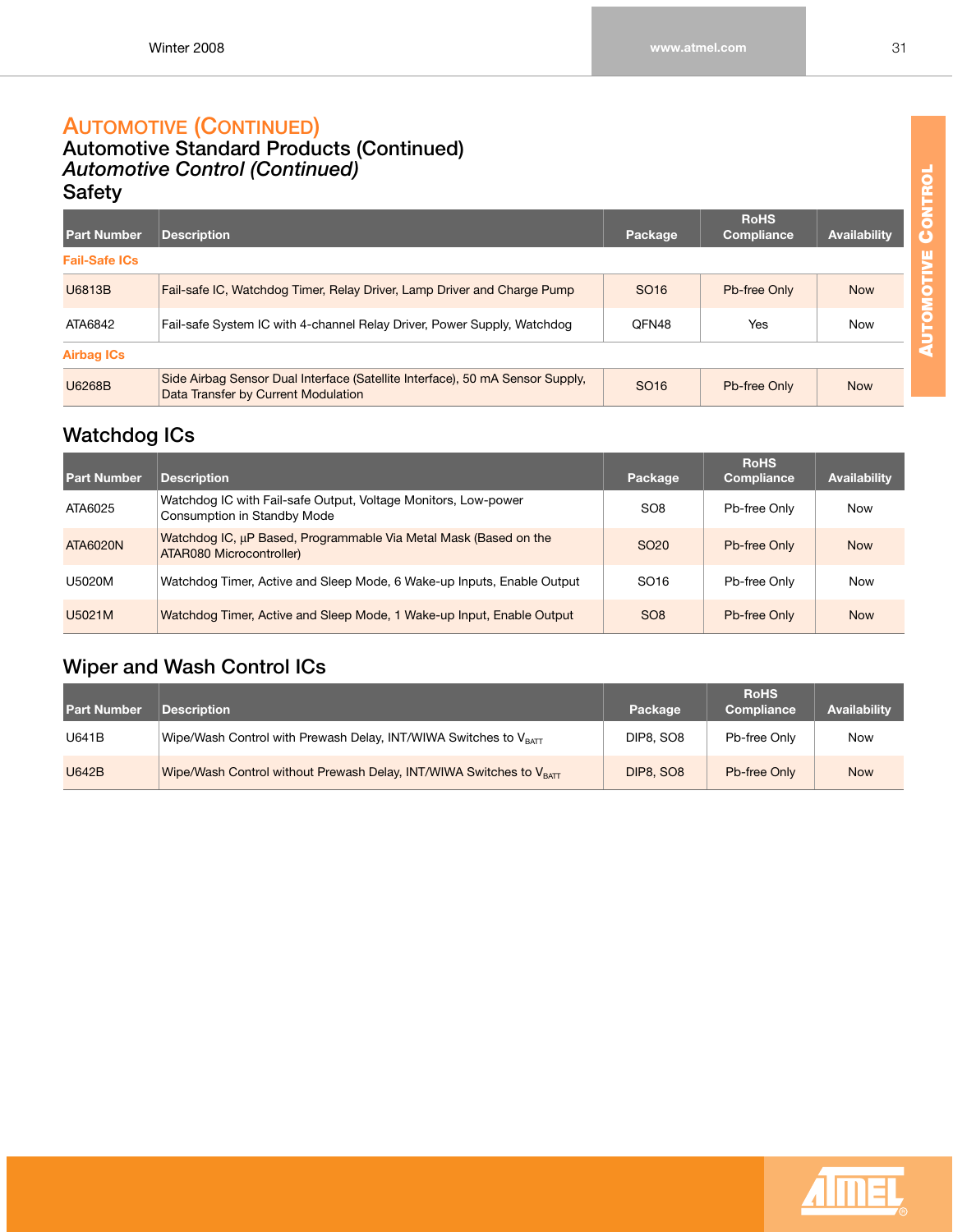#### **AUTOMOTIVE (CONTINUED)**

#### **Automotive Standard Products (Continued)** *Automotive Microcontrollers* **Automotive AVR**

| <b>Part Number</b> | Flash (Kbytes) | EEPROM (Bytes) | RAM (Bytes) | I/O Pins | CAN Mess. Obj.           | Timers 16-bit            | $8-bit$<br><b>Timers</b> | (Channels)<br><b>PWM</b> | RTC                      | <u>es</u>  | <b>USART</b>             | Compatible)<br>TWI (I2C | $\frac{8}{2}$ | ADC 10-bit (Channels) | BOD                      | yрт         | Int. RC                  | HW Mult.                 | Interrupts               | Ext. Interrupts          | <b>SPM</b>               | VCC <sub>(V)</sub> | Clock Speed (MHz) | Package                                 | Temperature                                                                                                                             | Availability |
|--------------------|----------------|----------------|-------------|----------|--------------------------|--------------------------|--------------------------|--------------------------|--------------------------|------------|--------------------------|-------------------------|---------------|-----------------------|--------------------------|-------------|--------------------------|--------------------------|--------------------------|--------------------------|--------------------------|--------------------|-------------------|-----------------------------------------|-----------------------------------------------------------------------------------------------------------------------------------------|--------------|
| ATtiny167          |                |                | 16 512 512  | 16       |                          | 1                        | 1                        | 4                        | $\overline{\phantom{a}}$ | $1+USI$    | -                        |                         |               |                       | $\overline{\phantom{0}}$ |             | $\overline{\phantom{0}}$ |                          | ÷                        |                          | $\qquad \qquad -$        | $ 2.7 - 5.5 $ 16   |                   | <b>MLF32,</b><br>SOIC20,<br>TSSOP20     | -40 $^{\circ}$ C to<br>+150 $\degree$ C for<br>MLF32,<br>TSSOP20;<br>$-40^\circ$ C to<br>+125 $\degree$ C for<br>SOIC <sub>20</sub>     | Dec. 2008    |
| ATtiny24           | $\overline{2}$ |                | 128 128     | 12       | -                        | $\mathbf{1}$             | $\mathbf{1}$             | $\overline{4}$           | $\overline{\phantom{a}}$ | <b>USI</b> | $\overline{\phantom{a}}$ | USI                     | Υ             | $\bf 8$               | Υ                        | Υ           | Y                        | $\overline{\phantom{0}}$ | 17                       | $\mathbf{3}$             | Υ                        | $ 2.7 - 5.5 $ 16   |                   | <b>MLF20,</b><br>SOIC14                 | $-40^\circ$ C to<br>$+125^{\circ}$ C                                                                                                    | <b>Now</b>   |
| ATtiny25           | $\overline{c}$ |                | 128 128     | 6        | ۳                        | $\overline{\phantom{0}}$ | 2                        | 4                        | $\overline{\phantom{a}}$ | USI        | $\overline{\phantom{a}}$ | USI <sup> </sup>        | Υ             | 4                     | Υ                        | Υ           | Υ                        | $\overline{\phantom{0}}$ | 15                       | $\overline{c}$           | Υ                        | $ 2.7 - 5.5 $ 16   |                   | <b>MLF20,</b><br>SOIC8                  | $-40^\circ$ C to<br>$+125^{\circ}$ C                                                                                                    | Now          |
| ATtiny25V          | $\overline{2}$ |                | 128 128     | 6        | -                        | $\overline{\phantom{0}}$ | $\overline{c}$           | $\overline{4}$           | $\overline{\phantom{a}}$ | <b>USI</b> | $\overline{\phantom{a}}$ | USI                     | Y             | $\overline{4}$        | Y                        | Y           | Y                        | $\qquad \qquad -$        | 15                       | $\overline{c}$           | Υ                        | $1.8 - 3.6$        | 8                 | SOIC8                                   | $-40^{\circ}$ C to $+85^{\circ}$ C                                                                                                      | <b>Now</b>   |
| ATtiny261          | 2              |                | 128 128     | 16       | $\qquad \qquad -$        | 1                        | 1                        | 5                        | $\overline{\phantom{a}}$ | $1+USI$    | $\qquad \qquad -$        | USI                     | Υ             | 11                    | Υ                        | Υ           | Υ                        | $\overline{\phantom{a}}$ | $\overline{\phantom{0}}$ | $\overline{\phantom{0}}$ | $\overline{\phantom{a}}$ | $ 2.7 - 5.5 $      | 8                 | SOIC20,<br>MLF32,<br>TSSOP20            | -40 $^{\circ}$ C to<br>+150 $\degree$ C for<br>MLF32,<br>TSSOP20:<br>$-40^\circ$ C to<br>+125 $\degree$ C for<br>SOIC <sub>20</sub>     | Oct. 2008    |
| ATtiny44           | $\overline{4}$ |                | 256 256     | 12       | $\overline{a}$           | $\mathbf{1}$             | $\mathbf{1}$             | $\overline{4}$           | $\overline{\phantom{a}}$ | <b>USI</b> | $\overline{\phantom{a}}$ | <b>USI</b>              | Υ             | 8                     | Y                        | Y           | Y                        | $\overline{a}$           | 17                       | $\mathbf{3}$             | Υ                        | $ 2.7 - 5.5 $ 16   |                   | <b>MLF20,</b><br>SOIC14                 | $-40^\circ$ C to<br>+125 $\degree$ C                                                                                                    | <b>Now</b>   |
| ATtiny44V          | 4              |                | 256 256     | 12       | $\qquad \qquad -$        | 1                        | 1                        | 4                        | $\overline{\phantom{a}}$ | <b>USI</b> | $\overline{\phantom{a}}$ | USI <sup> </sup>        | Υ             | 8                     | Υ                        | Υ           | Υ                        | $\overline{\phantom{0}}$ | 17                       | 3                        | Υ                        | $ 1.8 - 3.6 $ 8    |                   | <b>MLF20,</b><br>SOIC14                 | $-40^{\circ}$ C to $+85^{\circ}$ C                                                                                                      | Now          |
| ATtiny45           | $\overline{4}$ |                | 256 256     | 6        | $\overline{\phantom{0}}$ | $\qquad \qquad -$        | $\overline{c}$           | $\overline{4}$           | $\overline{\phantom{a}}$ | <b>USI</b> | $\overline{\phantom{a}}$ | USI                     | Υ             | $\overline{4}$        | Υ                        | Υ           | Y                        | $\qquad \qquad -$        | 15                       | $\overline{2}$           | Υ                        | $ 2.7 - 5.5 $ 16   |                   | <b>MLF20,</b><br>SOIC8                  | $-40^\circ$ C to<br>$+150^{\circ}$ C                                                                                                    | <b>Now</b>   |
| ATtiny45V          | 4              |                | 256 256     | 6        |                          |                          | 2                        | 4                        | $\overline{\phantom{a}}$ | USI        | $\overline{\phantom{a}}$ | <b>USI</b>              | Υ             | $\overline{4}$        | Υ                        | Υ           | Y                        |                          | 15                       | $\overline{2}$           | Υ                        | $1.8 - 3.6$        | 8                 | SOIC8                                   | $-40^{\circ}$ C to $+85^{\circ}$ C                                                                                                      | Now          |
| ATtiny461          | $\overline{4}$ |                | 256 256     | 16       | $\overline{\phantom{0}}$ | $\mathbf{1}$             | $\overline{2}$           | 5                        | $\overline{\phantom{a}}$ | <b>USI</b> | $\overline{\phantom{a}}$ | USI <sup>I</sup>        | Y             | 11                    | Y                        | Y           | Y                        | Y                        | $\overline{\phantom{a}}$ | $\qquad \qquad -$        | $\qquad \qquad -$        | $ 2.7 - 5.5 $ 16   |                   | SOIC20,<br><b>MLF32,</b><br>TSSOP20     | $-40^\circ$ C to<br>+150 $\degree$ C for<br><b>MLF32,</b><br>TSSOP20;<br>$-40^\circ$ C to<br>+125 $\degree$ C for<br>SOIC <sub>20</sub> | Oct. 2008    |
| ATtiny84           | 8              |                | 512 512     | 12       | $\qquad \qquad -$        | $\mathbf{1}$             | $\mathbf{1}$             | 4                        | $\qquad \qquad -$        | USI        | $\overline{\phantom{a}}$ | USI                     | Υ             | 8                     | Υ                        | Υ           | Υ                        |                          | 17                       | 3                        | Υ                        | $ 2.7 - 5.5 $ 16   |                   | MLF20                                   | $-40^\circ$ C to<br>$+125^{\circ}$ C                                                                                                    | Now          |
| ATtiny85           | $\bf 8$        |                | 512 512     | 6        | $\overline{\phantom{a}}$ | $\qquad \qquad -$        | $\overline{c}$           | 4                        | $\overline{\phantom{a}}$ | USI        | $\overline{\phantom{a}}$ | USI                     | Υ             | $\overline{4}$        | $\mathsf Y$              | $\mathsf Y$ | $\mathsf Y$              |                          | 15                       | $\sqrt{2}$               |                          | $Y$ 2.7-5.5 16     |                   | <b>MLF20,</b><br>SOIC8                  | $-40^\circ$ C to<br>+125 $\degree$ C                                                                                                    | <b>Now</b>   |
| ATtiny85V          |                |                | 8  512 512  | 6        |                          | $\overline{\phantom{0}}$ | 2                        | 4                        | $\overline{\phantom{a}}$ | <b>USI</b> | $-$                      | USI                     | Υ             | $\overline{4}$        | Υ                        | Υ           | Υ                        |                          | 15                       | $\overline{c}$           |                          | $Y$ 1.8-3.6 8      |                   | SOIC8                                   | -40 $^{\circ}$ C to +85 $^{\circ}$ C                                                                                                    | Now          |
| ATtiny861          | 8              |                | 512 512 16  |          |                          | $\mathbf{1}$             | $\mathbf{1}$             | 5                        | $\overline{\phantom{a}}$ | $1+USI$    | $\overline{\phantom{a}}$ | USI Y                   |               | 11                    | Y                        | Y           | Y                        | $\overline{\phantom{0}}$ | $\qquad \qquad -$        | $\overline{\phantom{0}}$ | $\qquad \qquad -$        | $ 2.7 - 5.5 $ 16   |                   | SOIC <sub>20</sub><br>MLF32,<br>TSSOP20 | $-40^\circ$ C to<br>+150 $\degree$ C for<br><b>MLF32,</b><br>TSSOP20;<br>$-40^\circ$ C to<br>+125 $\degree$ C for<br>SOIC <sub>20</sub> | Oct. 2008    |
| ATmega48           | 4              |                | 256 512     | 23       | $\qquad \qquad -$        | 1                        | $\overline{c}$           | 6                        | Y                        | 1+USART    | $\mathbf{1}$             | Υ                       | Υ             | 8                     | Υ                        | Υ           | Υ                        | Υ                        | 26                       | 5                        |                          | $Y$ 2.7-5.5 16     |                   | TQFP32,<br>MLF32                        | $-40^\circ$ C to<br>$+125^{\circ}$ C                                                                                                    | Now          |

Note: 1. All Automotive AVR parts are RoHS compliant.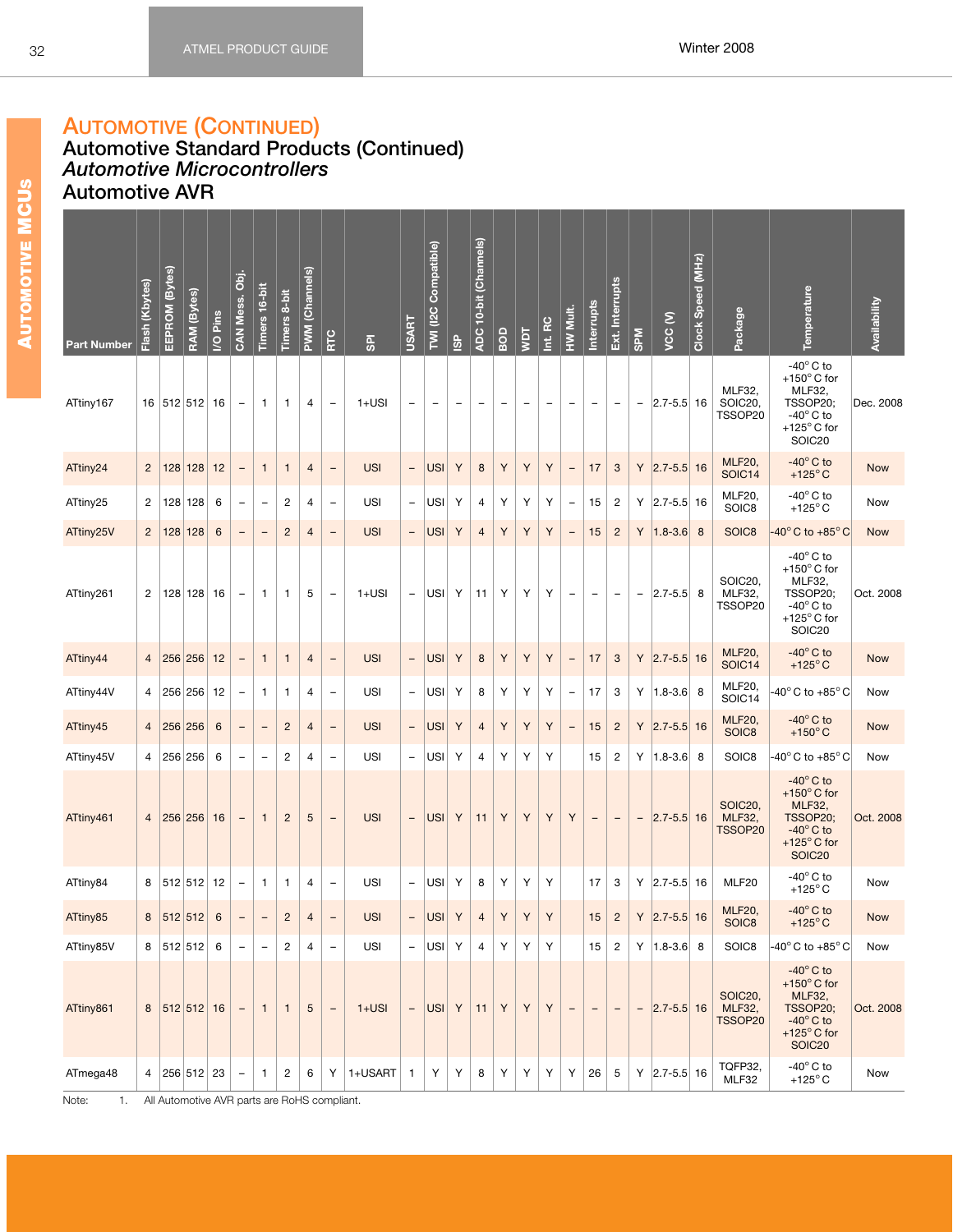# **AUTOMOTIVE (CONTINUED)**

**Automotive Standard Products (Continued)** *Automotive Microcontrollers (Continued)* **Automotive AVR (Continued)**

| <b>Part Number</b>                 | Flash (Kbytes) | EEPROM (Bytes) | <b>RAM</b> (Bytes) | Pins<br>$\overline{S}$               | CAN Mess. Obj.    | Timers 16-bit  | $8-bit$<br><b>Timers</b> | (Channels)<br><b>PWW</b>                     | RTC                      | <b>GPI</b>                                                                                                                                     | <b>USART</b>             | Compatible)<br>12C<br>M  | <u>ର</u> | (Channels)<br>$10$ -bit<br><b>ADC</b> | qos | jα | RC<br>Ë | Mult.<br>$\geq$ | Interrupts | Interrupts<br>ri<br>BX | <b>NdS</b> | ε<br>VCC    | (MHz)<br>Clock Speed | Package                | Temperature                              | Availability      |
|------------------------------------|----------------|----------------|--------------------|--------------------------------------|-------------------|----------------|--------------------------|----------------------------------------------|--------------------------|------------------------------------------------------------------------------------------------------------------------------------------------|--------------------------|--------------------------|----------|---------------------------------------|-----|----|---------|-----------------|------------|------------------------|------------|-------------|----------------------|------------------------|------------------------------------------|-------------------|
| ATmega88                           | 8              | 512            | 1K                 | 23                                   |                   | 1              | 2                        | 6                                            | Υ                        | 1+USART                                                                                                                                        | 1                        | Υ                        | Y        | 8                                     | Υ   | Υ  | Υ       | Υ               | 26         | 5                      | Υ          | $2.7 - 5.5$ | 16                   | TQFP32,<br>MLF32       | -40 $^{\circ}$ C to<br>$+150^{\circ}$ C  | Now               |
| ATmega88V                          | 8              | 512            | 1K                 | 23                                   | $\overline{a}$    | $\mathbf{1}$   | $\overline{2}$           | 6                                            | Υ                        | 1+USART                                                                                                                                        | 1                        | Υ                        | Υ        | 8                                     | Υ   | Υ  | Υ       | Υ               | 26         | 5                      | Υ          | $1.8 - 3.6$ | 8                    | TQFP32,<br>MLF32       | $-40^\circ$ C to<br>$+85^{\circ}$ C      | <b>Now</b>        |
| ATmega164P                         |                | 16 512         | 1K                 | 32                                   | ÷                 | 1              | $\overline{c}$           | 6                                            | Υ                        | 1+USART                                                                                                                                        | $\overline{2}$           | Υ                        | Υ        | 8                                     | Υ   | Υ  | Υ       | Υ               | 31         | 7                      | Υ          | $2.7 - 5.5$ | 16                   | TQFP44,<br>MLF44       | -40 $^{\circ}$ C to<br>+125 $^{\circ}$ C | Now               |
| ATmega168                          | 16             | 512            | 1K                 | 23                                   | -                 | $\mathbf{1}$   | $\overline{c}$           | 6                                            | Y                        | 1+USART                                                                                                                                        | 1                        | Υ                        | Υ        | 8                                     | Y   | Υ  | Υ       | Υ               | 26         | 5                      | Y          | $2.7 - 5.5$ | 16                   | TQFP32.<br>MLF32       | $-40^\circ$ C to<br>$+150^{\circ}$ C     | <b>Now</b>        |
| ATmega169P                         |                | 16   512       | 1K                 | 54                                   | ÷                 | 1              | $\overline{c}$           | 4                                            | Υ                        | $1+USI$                                                                                                                                        | 1                        | USI                      | Υ        | 8                                     | Υ   | Υ  | Υ       | Y               | 23         | 3                      | Υ          | $2.7 - 5.5$ | 16                   | TQFP64,<br>MLF64       | -40 $^{\circ}$ C to<br>$+85^{\circ}$ C   | Now               |
| ATmega16M1                         | 16             | 1K             | 2K                 | 32                                   | 6                 | $\mathbf{1}$   | 1                        | $6 + 4$                                      | $\overline{\phantom{0}}$ | 1                                                                                                                                              | $\qquad \qquad -$        | $\qquad \qquad -$        | Y        | 11                                    | Υ   | Υ  | Υ       | Υ               | 31         | 4                      | Υ          | $2.7 - 5.5$ | 16                   | TQFP32,<br>MLF32       | $-40^\circ$ C to<br>$+150^{\circ}$ C     | Feb. 2009         |
| ATmega324P                         | 32             | 1K             | 2K                 | 32                                   | ۳                 | 1              | 2                        | 6                                            | Υ                        | 1+USART                                                                                                                                        | 2                        | Υ                        | Υ        | 8                                     | Υ   | Υ  | Υ       | Y               | 31         | 7                      | Υ          | $2.7 - 5.5$ | 16                   | TQFP44,<br>MLF44       | $-40^\circ$ C to<br>$+125^{\circ}$ C     | Now               |
| ATmega328P                         | 32             | 1K             | 2K                 | 23                                   | $\qquad \qquad -$ | $\mathbf{1}$   | $\overline{c}$           | 6                                            | Υ                        | 1+USART                                                                                                                                        | 1                        | Υ                        | Υ        | $\bf8$                                | Υ   | Υ  | Υ       | Υ               | 26         | 5                      | Y          | $2.7 - 5.5$ | 16                   | TQFP32<br><b>MLF32</b> | $-40^\circ$ C to<br>$+125^{\circ}$ C     | Nov. 2008         |
| ATmega32M1                         | 32             | 1K             | 2K                 | 32                                   | 6                 | 1              | 1                        | $6 + 4$                                      | ÷                        | 1                                                                                                                                              | $\overline{\phantom{0}}$ | $\overline{\phantom{m}}$ | Υ        | 11                                    | Υ   | Υ  | Υ       | Υ               | 31         | 4                      | Y          | $2.7 - 5.5$ | 16                   | TQFP32,<br>MLF32       | $-40^\circ$ C to<br>$+150^{\circ}$ C     | Oct. 2008         |
| ATmega32C1                         | 32             | 1K             | 2K                 | 32                                   | 6                 | $\mathbf{1}$   | $\mathbf{1}$             | 4                                            | $\qquad \qquad -$        | 1                                                                                                                                              | $\qquad \qquad -$        | -                        | Υ        | 11                                    | Υ   | Υ  | Υ       | Υ               | 31         | 4                      | Υ          | $2.7 - 5.5$ | 16                   | TQFP32,<br>MLF32       | $-40^\circ$ C to<br>+150 $^{\circ}$ C    | Oct. 2008         |
| ATmega64M1                         | 64             | 2K             | 4K                 | 32                                   | 6                 | 1              | 1                        | $ 6+4 $                                      | $\overline{\phantom{0}}$ | 1                                                                                                                                              | $\overline{\phantom{0}}$ | $\overline{\phantom{0}}$ | Y        | 11                                    | Υ   | Υ  | Υ       | Υ               | 31         | 4                      | Y          | $2.7 - 5.5$ | 16                   | TQFP32.<br>MLF32       | $-40^\circ$ C to<br>$+150^{\circ}$ C     | Jan. 2009         |
| ATmega64C1                         | 64             | 2K             | 4K                 | 32                                   | 6                 | $\mathbf{1}$   | $\mathbf{1}$             | 4                                            | $\qquad \qquad -$        | 1                                                                                                                                              | $\qquad \qquad -$        | -                        | Υ        | 11                                    | Υ   | Υ  | Υ       | Υ               | 31         | $\overline{4}$         | Υ          | $2.7 - 5.5$ | 16                   | TQFP32,<br>MLF32       | $-40^\circ$ C to<br>+150 $^{\circ}$ C    | Jan. 2009         |
| ATmega644P                         | 64             | 2K             | 4K                 | 32                                   | ÷                 | 1              | $\overline{c}$           | 6                                            | Υ                        | 1+USART                                                                                                                                        | 2                        | Υ                        | Υ        | 8                                     | Υ   | Υ  | Υ       | Υ               | 31         | 7                      | Υ          | $2.7 - 5.5$ | 16                   | TQFP44,<br>MLF44       | -40 $^{\circ}$ C to<br>$+125^{\circ}$ C  | Now               |
| AT90CAN32                          | 32             | 1K             | 2K                 | 53                                   | 15                | $\overline{c}$ | $\overline{2}$           | $6 + 2$                                      | Υ                        | $\mathbf{1}$                                                                                                                                   | $\overline{c}$           | Υ                        | Υ        | 8                                     | Y   | Υ  | Υ       | Υ               | 37         | 8                      | Y          | $2.7 - 5.5$ | 16                   | TQFP64,<br>MLF64       | $-40^\circ$ C to<br>$+125^{\circ}$ C     | <b>Now</b>        |
| AT90CAN64                          | 64             | 2K             | 4K                 | 53                                   | 15                | $\overline{c}$ | 2                        | $6 + 2$                                      | Υ                        | 1                                                                                                                                              | 2                        | Y                        | Υ        | 8                                     | Υ   | Υ  | Υ       | Y               | 37         | 8                      | Υ          | $2.7 - 5.5$ | 16                   | TQFP64,<br>MLF64       | -40 $^{\circ}$ C to<br>$+125^{\circ}$ C  | Now               |
| AT90CAN128                         | 128            | 4K             | 4K                 | 53                                   | 15                | $\overline{c}$ | $\overline{c}$           | $ 6+2 $                                      | Υ                        | $\mathbf{1}$                                                                                                                                   | $\overline{c}$           | Υ                        | Υ        | $\bf 8$                               | Υ   | Υ  | Υ       | Υ               | 37         | 8                      | Υ          | $2.7 - 5.5$ | 16                   | TQFP64,<br>MLF64       | $-40^\circ$ C to<br>$+125^{\circ}$ C     | <b>Now</b>        |
| <b>Evaluation/Development Kits</b> |                |                |                    |                                      |                   |                |                          |                                              |                          |                                                                                                                                                |                          |                          |          |                                       |     |    |         |                 |            |                        |            |             |                      |                        |                                          |                   |
| <b>ATAVRDRAGON</b>                 |                |                |                    |                                      |                   |                |                          |                                              |                          | Starter Kit Supporting On-chip Debugging and Programming for AVR (AVR Dragon Supports OCD<br>for All AVRs with 32 Kbytes or Less Flash Memory) |                          |                          |          |                                       |     |    |         |                 |            |                        |            |             |                      |                        |                                          | <b>Now</b>        |
| ATAVRAUTO102                       |                |                |                    |                                      |                   |                |                          | AVR Automotive Debugger Kit for CAN-LIN      |                          |                                                                                                                                                |                          |                          |          |                                       |     |    |         |                 |            |                        |            |             |                      |                        |                                          | Now               |
| ATAVRAUTOEK1                       |                |                |                    | <b>AVR Automotive Evaluation Kit</b> |                   |                |                          |                                              |                          |                                                                                                                                                |                          |                          |          |                                       |     |    |         |                 |            |                        |            |             |                      |                        |                                          | <b>Now</b>        |
| ATAVRISP2                          |                |                |                    |                                      |                   |                |                          | AVRISP Programmer for All AVR ISP Devices    |                          |                                                                                                                                                |                          |                          |          |                                       |     |    |         |                 |            |                        |            |             |                      |                        |                                          | Now               |
| ATDVK90CAN1                        |                |                |                    |                                      |                   |                |                          |                                              |                          | DVK90CAN1 Development Kit for AT90CAN Devices                                                                                                  |                          |                          |          |                                       |     |    |         |                 |            |                        |            |             |                      |                        |                                          | <b>Now</b>        |
| ATJTAGICE2                         |                |                |                    |                                      |                   |                |                          |                                              |                          | AVR Low-cost In-Circuit Emulator Supporting All AVR with debugWIRE or JTAG Interface                                                           |                          |                          |          |                                       |     |    |         |                 |            |                        |            |             |                      |                        |                                          | Now               |
| ATSTK500                           |                |                |                    |                                      |                   |                |                          |                                              |                          | STK500 AVR Starter Kit with AVR Studio Interface                                                                                               |                          |                          |          |                                       |     |    |         |                 |            |                        |            |             |                      |                        |                                          | <b>Now</b>        |
| ATSTK524<br>ATSTK600               |                |                |                    |                                      |                   |                |                          |                                              |                          | AVR Automotive Starter Kit for 32 Pins ATmega32M1 - ATmega32C1                                                                                 |                          |                          |          |                                       |     |    |         |                 |            |                        |            |             |                      |                        |                                          | Now<br><b>Now</b> |
| 1.<br>Note:                        |                |                |                    |                                      |                   |                |                          | All Automotive AVR parts are RoHS compliant. |                          | Starter Kit and Development System for AVR and AVR32                                                                                           |                          |                          |          |                                       |     |    |         |                 |            |                        |            |             |                      |                        |                                          |                   |

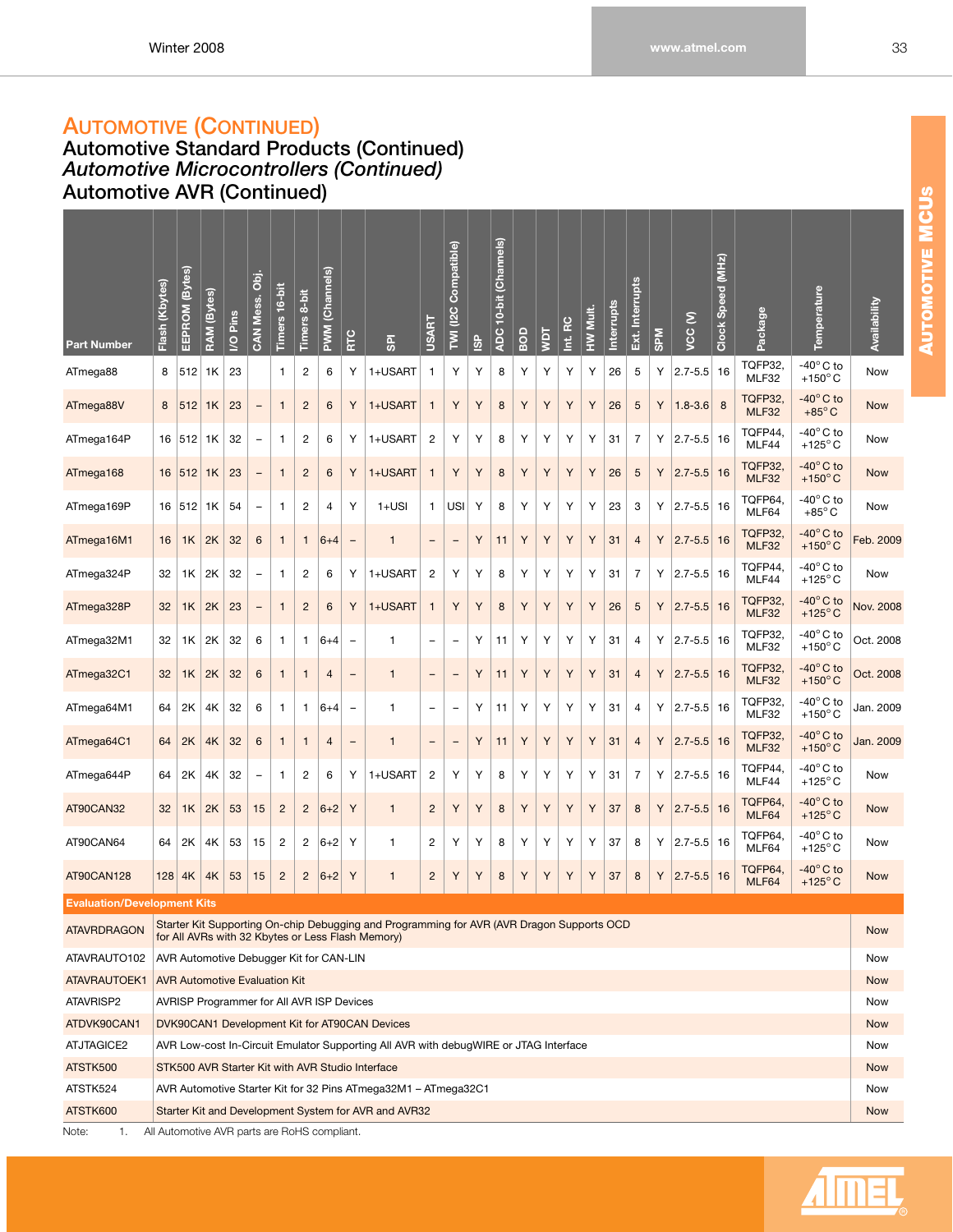#### **Automotive Standard Products (Continued)** *Automotive Microcontrollers (Continued)*

<span id="page-40-1"></span>**Automotive MARC4 Microcontrollers**[\(1\)](#page-40-0)

| <b>Part Number</b> | <b>Description</b>                                                                                                                                                             | Package      | <b>RoHS</b><br>Compliance | <b>Availability</b> |
|--------------------|--------------------------------------------------------------------------------------------------------------------------------------------------------------------------------|--------------|---------------------------|---------------------|
| ATAM862            | Complete UHF Transmitter, MTP Flash Microcontroller and Transmitter PLL T5753<br>in One IC, Temperature Range: $-40^{\circ}$ C to $+125^{\circ}$ C, Frequency: 315 and 433 MHz | <b>SSO24</b> | Pb-free Only              | <b>Now</b>          |
| <b>ATAR862</b>     | Complete UHF Transmitter, ROM Microcontroller and Transmitter PLL T5753 in<br>One IC, Temperature Range: -40°C to +125°C, Frequency: 315 and 439 MHz                           | <b>SSO24</b> | Pb-free Only              | <b>Now</b>          |
| ATAM862x-TNz3      | Complete UHF ASK/FSK Transmitter, Flash Microcontroller and Transmitter<br>PLL T5753 in One IC, Frequency Range: 310 to 330 MHz                                                | <b>SSO24</b> | Pb-free Only              | <b>Now</b>          |
| ATAM862x-TNz4      | Complete UHF ASK/FSK Transmitter, Flash Microcontroller and Transmitter<br>PLL T5754 in One IC, Frequency Range: 429 to 439 MHz                                                | <b>SSO24</b> | Pb-free Only              | <b>Now</b>          |
| ATAM862x-TNz8      | Complete UHF ASK/FSK Transmitter, Flash Microcontroller and Transmitter<br>PLL T5750 in One IC, Frequency Range: 868 to 928 MHz                                                | <b>SSO24</b> | Pb-free Only              | <b>Now</b>          |
| ATAR862x-yyy-TNz3  | Complete UHF Transmitter, ROM Microcontroller and Transmitter PLL T5753<br>in One IC, Frequency Range: 300 to 330 MHz                                                          | <b>SSO24</b> | Pb-free Only              | <b>Now</b>          |
| ATAR862x-yyy-TNz4  | Complete UHF Transmitter, ROM Microcontroller and Transmitter PLL T5754<br>in One IC, Frequency Range: 429 to 439 MHz                                                          | <b>SSO24</b> | Pb-free Only              | <b>Now</b>          |
| ATAR862x-yyy-TNz8  | Complete UHF Transmitter, ROM Microcontroller and Transmitter PLL T5750<br>in One IC, Frequency Range: 868 to 928 MHz                                                          | <b>SSO24</b> | Pb-free Only              | <b>Now</b>          |

<span id="page-40-0"></span>Note: 1. For full 4-bit microcontroller offer, see **Pages [24](#page-30-0)[-25](#page-31-0)**.

# *CAN/VAN Networking*

| <b>Part Number</b>   | <b>Description</b>                                                                                                                                                                                                                                                                                                                                           | Package          | <b>RoHS</b><br>Compliance | Availability |
|----------------------|--------------------------------------------------------------------------------------------------------------------------------------------------------------------------------------------------------------------------------------------------------------------------------------------------------------------------------------------------------------|------------------|---------------------------|--------------|
| ATA6660              | High-speed CAN Transceiver, Fully Compatible with ISO 11898, High-voltage<br>Bus Protection: 40 to +40V (Qualified for Industrial Use Only)                                                                                                                                                                                                                  | SO <sub>8</sub>  | Pb-free Only              | <b>Now</b>   |
| B <sub>10011</sub> S | Low-speed CAN Transceiver for High Transmission Levels, 2-wire Interface (TWI),<br>Point-to-point Interface Between Trucks and Trailers, Interface Between Dashboard<br>and Engine, Etc., High Reliability, 27V Operation, Hardware Fault Recognition,<br>Immunity Against Electromagnetic Interference, High Noise Immunity, According<br>to ISO WD 11992-1 | SO <sub>16</sub> | Pb-free Only              | <b>Now</b>   |
| <b>TSS461F</b>       | VAN Data Link Controller                                                                                                                                                                                                                                                                                                                                     | SO <sub>24</sub> | Yes                       | <b>Now</b>   |
| <b>TSS463C</b>       | VAN Data Link Controller with Serial Interface                                                                                                                                                                                                                                                                                                               | SO <sub>16</sub> | <b>Yes</b>                | <b>Now</b>   |
| TSSIO16E             | VAN Peripheral Circuit – 16 I/Os                                                                                                                                                                                                                                                                                                                             | SO <sub>28</sub> | <b>Yes</b>                | Now          |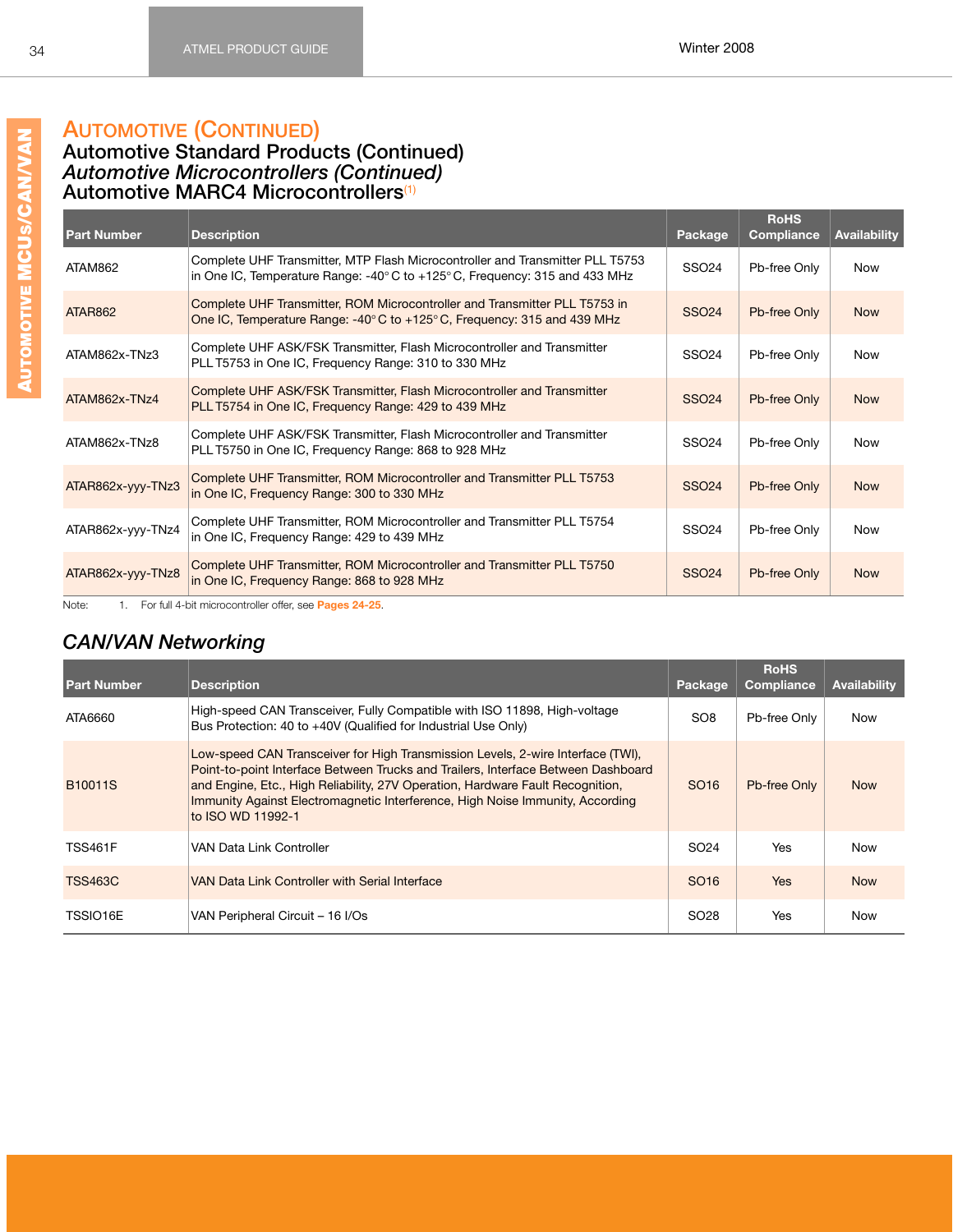### **AUTOMOTIVE (CONTINUED) Automotive Standard Products (Continued)** *LIN Networking*

| <b>Part Number</b>        | <b>Description</b>                                                                                                                                                                          | Package         | <b>RoHS</b><br><b>Compliance</b> | <b>Availability</b> |
|---------------------------|---------------------------------------------------------------------------------------------------------------------------------------------------------------------------------------------|-----------------|----------------------------------|---------------------|
| ATA6612                   | LIN SiP (System-in-Package) Solution Including LIN Transceiver, 5V/50 mA Voltage<br>Regulator, Window Watchdog and AVR ATmega88 Automotive Microcontroller with<br>8K Flash Memory          | QFN48           | Yes                              | Now                 |
| ATA6613                   | LIN SiP (System-in-Package Solution) Including LIN Transceiver, 5V/50 mA Voltage<br>Regulator, Window Watchdog and AVR ATmega168 Automotive Microcontroller with<br>16K Flash Memory        | QFN48           | Yes                              | <b>Now</b>          |
| ATA6616                   | LIN SiP (System-in-Package) Solution Including LIN Transceiver, 5V/50 mA Voltage<br>Regulator, Window Watchdog and AVR ATtiny87 Automotive Microcontroller with<br>8K Flash Memory          | QFN38           | Yes                              | <b>March 2009</b>   |
| ATA6617                   | LIN SiP (System-in-Package) Solution Including LIN Transceiver, 5V/50 mA Voltage<br>Regulator, Window Watchdog and AVR ATtiny167 Automotive Microcontroller with<br><b>16K Flash Memory</b> | QFN38           | Yes                              | Feb. 2009           |
| ATA6622                   | LIN System Basis Chip with LIN Transceiver, Integrated 3.3V/50 mA Voltage Regulator<br>and Window Watchdog                                                                                  | QFN20           | Yes                              | Now                 |
| ATA6623                   | LIN System Basis Chip with LIN Transceiver and Integrated 3.3V/50 mA Voltage Regulator                                                                                                      | SO <sub>8</sub> | Pb-free Only                     | <b>Now</b>          |
| ATA6624                   | LIN System Basis Chip with LIN Transceiver, Integrated 5V/50 mA Voltage Regulator and<br><b>Window Watchdog</b>                                                                             | QFN20           | Yes                              | Now                 |
| ATA6625                   | LIN System Basis Chip with LIN Transceiver and Integrated 5V/50 mA Voltage Regulator                                                                                                        | SO <sub>8</sub> | Pb-free Only                     | <b>Now</b>          |
| ATA6626                   | LIN System Basis Chip with LIN Transceiver and Integrated 5V/50 mA Voltage Regulator<br>without TxD Timeout Timer                                                                           | QFN20           | Yes                              | Now                 |
| ATA6662                   | LIN Transceiver, Physical Layer According to Specification 2.0 (Backward Compatible)                                                                                                        | SO <sub>8</sub> | Pb-free Only                     | <b>Now</b>          |
| ATA6663                   | LIN Transceiver, Physical Layer According to Specification 2.1 (Backward Compatible),<br>Also Supporting Low Baud Rates Down to 1 Kbaud                                                     | SO <sub>8</sub> | Pb-free Only                     | April 2009          |
| ATA6664                   | LIN Transceiver, Physical Layer According to Specification 2.1 (Backward Compatible),<br>Supporting Low Baud Rates Down to 1 Kbaud, with Time-out Function                                  | SO <sub>8</sub> | Pb-free Only                     | April 2009          |
| <b>Development Boards</b> |                                                                                                                                                                                             |                 |                                  |                     |
| ATA6612-EK                | Development Board, LIN SiP (System-in-Package) Solution ATA6612                                                                                                                             |                 |                                  | <b>Now</b>          |
| ATA6613-EK                | Development Board, LIN SiP (System-in-Package) Solution ATA6613                                                                                                                             |                 |                                  | Now                 |
| ATA6622-EK                | Development Board, LIN System Basis Chip ATA6622                                                                                                                                            |                 |                                  | <b>Now</b>          |
| ATA6623-EK                | Development Board, LIN System Basis Chip ATA6623                                                                                                                                            |                 |                                  | Now                 |
| ATA6624-EK                | Development Board, LIN System Basis Chip for ATA6621 and ATA6624                                                                                                                            |                 |                                  | <b>Now</b>          |
| ATA6625-EK                | Development Board, LIN System Basis Chip for ATA6620 and ATA6625                                                                                                                            |                 |                                  | Now                 |
| <b>ATA6626-EK</b>         | Development Board, LIN System Basis Chip for ATA6626                                                                                                                                        |                 |                                  | <b>Now</b>          |
| ATA6662-EK                | Development Board, LIN Transceiver for ATA6661 and ATA6662                                                                                                                                  |                 |                                  | Now                 |
| ATA6663-EK                | Development Board, LIN Transceiver for ATA6663                                                                                                                                              |                 |                                  | <b>Now</b>          |
| ATA6664-EK                | Development Board, LIN Transceiver for ATA6664                                                                                                                                              |                 |                                  | Now                 |

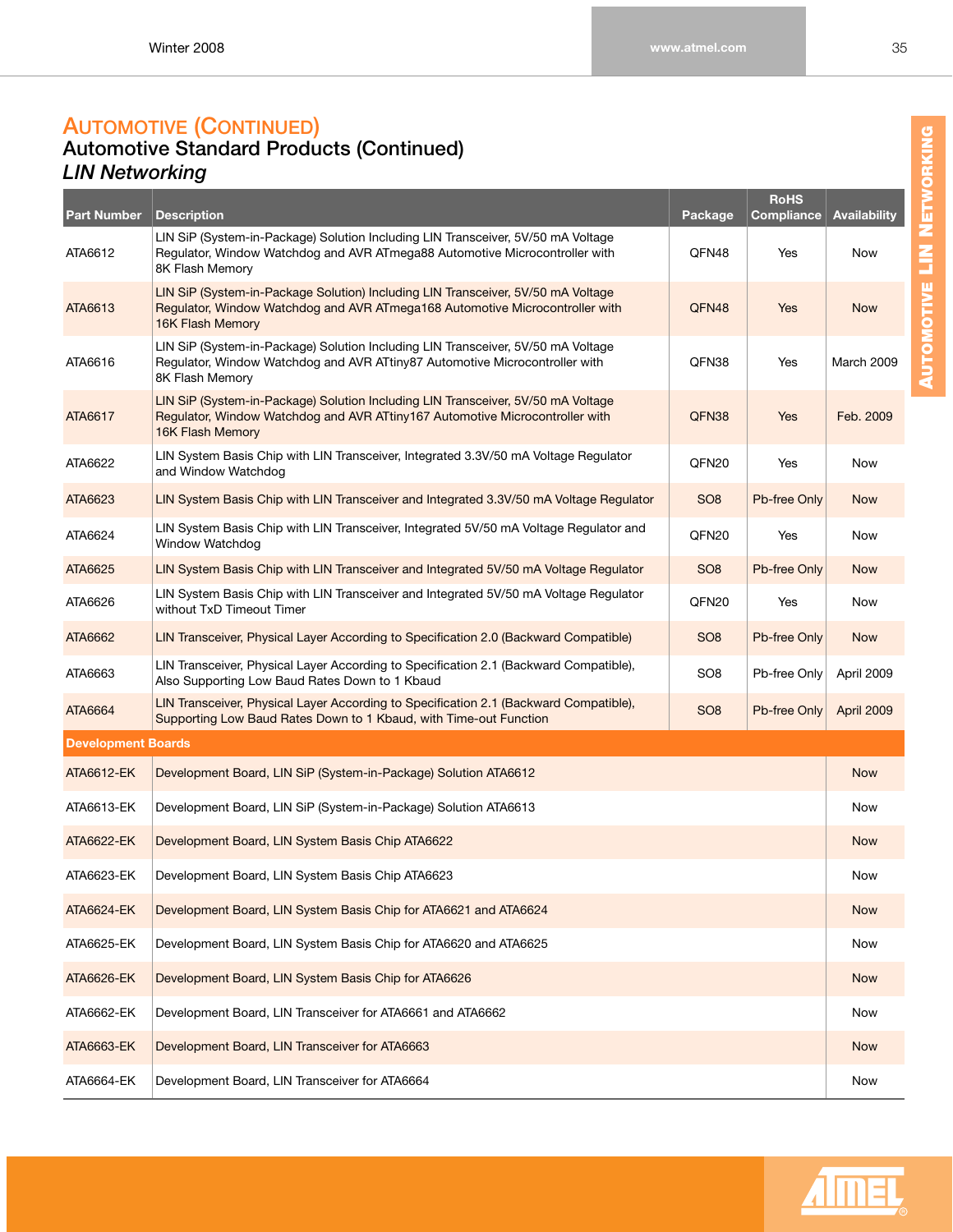### **AUTOMOTIVE (CONTINUED)**

#### **Automotive Standard Products (Continued)** *Serial EEPROMs*

|                         | <b>Density</b> |                    |         | <b>Max</b><br><b>Speed</b> |             |                                                               |                                    |
|-------------------------|----------------|--------------------|---------|----------------------------|-------------|---------------------------------------------------------------|------------------------------------|
| <b>Part Number</b>      | (Kbits)        | Organization       | VCC (V) | (MHz)                      | Package*    | <b>Comments</b>                                               | <b>Availability</b>                |
| 2-wire Interface        |                |                    |         |                            |             |                                                               |                                    |
| AT24C01B                | $\mathbf{1}$   | $128 \times 8$     | 2.5     | 0.4                        | <b>SOIC</b> | <b>Full Array Write Protection</b><br>Cascade Up to 8 Devices | Now (Replaces<br>AT24C01A/AT24C11) |
| AT24C02B                | $\overline{2}$ | $256 \times 8$     | 2.5     | 0.4                        | <b>SOIC</b> | Full Array Write Protection<br>Cascade Up to 8 Devices        | <b>Now</b><br>(Replaces AT24C02)   |
| AT34C02C                | $\overline{2}$ | $256 \times 8$     | 2.7     | 0.4                        | <b>SOIC</b> | Lower Half Permanent<br><b>SW Write Protect</b>               | <b>Now</b><br>(Replaces AT34C02)   |
| AT24C04B                | 4              | $512 \times 8$     | 2.7     | 0.4                        | <b>SOIC</b> | Full Array Write Protection<br>Cascade Up to 4 Devices        | <b>Now</b><br>(Replaces AT24C04)   |
| AT24C08B                | 8              | $1024 \times 8$    | 2.7     | 0.4                        | <b>SOIC</b> | <b>Full Array Write Protection</b><br>Cascade Up to 2 Devices | <b>Now</b><br>(Replaces AT24C08)   |
| AT24C16A                | 16             | 2048 x 8           | 2.7     | 0.4                        | SOIC        | Full Array Write Protection                                   | <b>Now</b>                         |
| AT24C32A                | 32             | $4096 \times 8$    | 2.7     | 0.4                        | <b>SOIC</b> | <b>Full Array Write Protection</b><br>Cascade Up to 8 Devices | <b>Now</b>                         |
| AT24C64A                | 64             | 8192 x 8           | 2.7     | 0.4                        | SOIC        | Full Array Write Protection<br>Cascade Up to 8 Devices        | <b>Now</b>                         |
| AT24C128                | 128            | 16384 x 8          | 2.7     | 0.4                        | <b>SOIC</b> | <b>Full Array Write Protection</b><br>Cascade Up to 4 Devices | <b>Now</b>                         |
| AT24C256                | 256            | 32768 x 8          | 2.7     | 0.4                        | <b>SOIC</b> | Full Array Write Protection<br>Cascade Up to 4 Devices        | Now                                |
| <b>SPI Interface</b>    |                |                    |         |                            |             |                                                               |                                    |
| AT25010A                | $\mathbf{1}$   | $128 \times 8$     | 2.7     | 5                          | <b>SOIC</b> | SPI Mode 0 and 3, SW/HW Write Protect                         | <b>Now</b>                         |
| AT25020A                | $\overline{2}$ | $256 \times 8$     | 2.7     | 5                          | <b>SOIC</b> | SPI Mode 0 and 3, SW/HW Write Protect                         | <b>Now</b>                         |
| AT25040A                | $\overline{4}$ | $512 \times 8$     | 2.7     | 5                          | <b>SOIC</b> | SPI Mode 0 and 3, SW/HW Write Protect                         | <b>Now</b>                         |
| AT25080A                | 8              | $1024 \times 8$    | 2.7     | 5                          | <b>SOIC</b> | SPI Mode 0 and 3, SW/HW Write Protect                         | Now                                |
| AT25160A                | 16             | $2048 \times 8$    | 2.7     | 5                          | <b>SOIC</b> | SPI Mode 0 and 3, SW/HW Write Protect                         | <b>Now</b>                         |
| AT25320A                | 32             | 4096 x 8           | 2.7     | 5                          | <b>SOIC</b> | SPI Mode 0 and 3, SW/HW Write Protect                         | <b>Now</b>                         |
| AT25640A                | 64             | $8192 \times 8$    | 2.7     | 5                          | <b>SOIC</b> | SPI Mode 0 and 3, SW/HW Write Protect                         | <b>Now</b>                         |
| AT25128A                | 128            | 16384 x 8          | 2.7     | 5                          | <b>SOIC</b> | SPI Mode 0 and 3, SW/HW Write Protect                         | Now                                |
| AT25256A                | 256            | 32768 x 8          | 2.7     | 5                          | <b>SOIC</b> | SPI Mode 0 and 3, SW/HW Write Protect                         | <b>Now</b>                         |
| <b>3-wire Interface</b> |                |                    |         |                            |             |                                                               |                                    |
| AT93C46                 | $\mathbf{1}$   | 64 x 16/128 x 8    | 2.7     | $\overline{2}$             | <b>SOIC</b> | x8 or x16 Memory Organization                                 | <b>Now</b>                         |
| AT93C56A                | $\overline{c}$ | 128 x 16/256 x 8   | 2.7     | 2                          | SOIC        | x8 or x16 Memory Organization<br>with Sequential Read         | Now                                |
| AT93C66A                | $\overline{4}$ | 256 x 16/512 x 8   | 2.7     | $\overline{2}$             | <b>SOIC</b> | x8 or x16 Memory Organization<br>with Sequential Read         | <b>Now</b>                         |
| AT93C86A                | 16             | 1024 x 16/2048 x 8 | 2.7     | $\overline{c}$             | SOIC        | x8 or x16 Memory Organization<br>with Sequential Read         | Now                                |

*\*Other Packages Available on Request. All Automotive Serial EEPROMs Parts are RoHS Compliant.*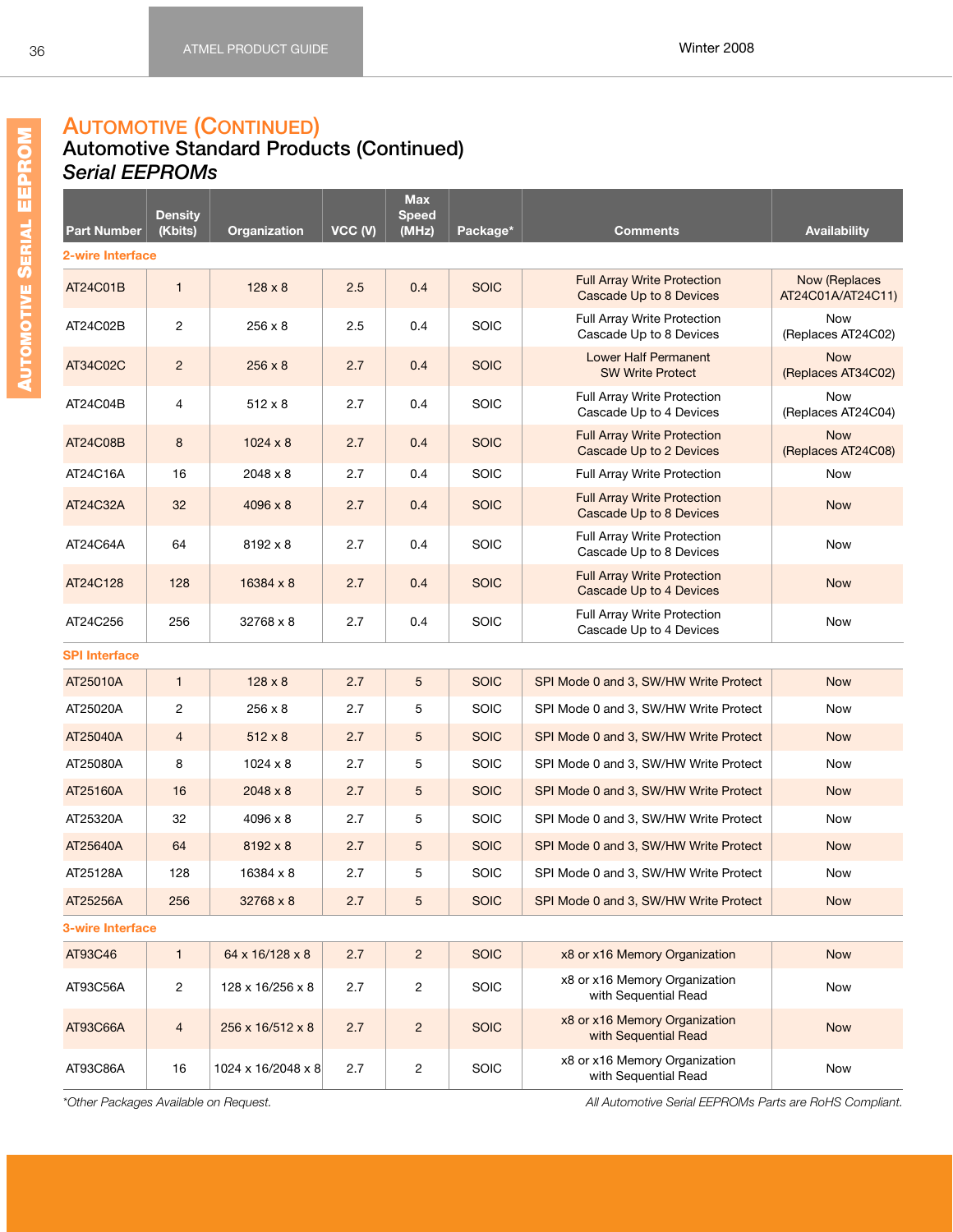#### **AUTOMOTIVE (CONTINUED) Automotive ASSPs** *Broadcast Radio* **Audio Receiver ICs**

| <b>Part Number</b> | <b>Description</b>                                                                                                                                                                                                                                                                                                                                                                                                                                           | Package                                        | <b>RoHS</b><br><b>Compliance</b> | Availability |
|--------------------|--------------------------------------------------------------------------------------------------------------------------------------------------------------------------------------------------------------------------------------------------------------------------------------------------------------------------------------------------------------------------------------------------------------------------------------------------------------|------------------------------------------------|----------------------------------|--------------|
| ATR4251-T          | Low-noise AM/FM Antenna Amplifier, High Dynamic Range for AM and FM,<br>AGC for AM and FM, High Intercept Point 3rd Order for FM, FM Amplifier<br>Adjustable for Various Cable Impedances, High Intercept Point 2nd and 3rd<br>Order for AM, Low Output Impedance for AM, Low Power Consumption                                                                                                                                                              | <b>SSO20</b>                                   | Yes                              | <b>Now</b>   |
| ATR4251-P          | Low-noise AM/FM Antenna Amplifier, High Dynamic Range for AM and FM,<br>AGC for AM and FM, High Intercept Point 3rd Order for FM, FM Amplifier<br>Adjustable for Various Cable Impedances, High Intercept Point 2nd and 3rd<br>Order for AM, Low Output Impedance for AM, Low Power Consumption                                                                                                                                                              | QFN <sub>24</sub><br>$(4 \times 4 \text{ mm})$ | Yes                              | <b>Now</b>   |
| ATR4254            | Low-noise AM/FM Antenna Amplifier, Excellent FM Low-noise Performance,<br>FM Amplifier Overload Protection (AGC), AM Low-noise Output Voltage,<br>High Intercept Point 2nd Order for AM                                                                                                                                                                                                                                                                      | SO <sub>16</sub>                               | Yes                              | <b>Now</b>   |
| ATR4256            | Frequency Synthesizer for Radio Receivers, Three DACs for Automatic Tuner<br>Adjust (e.g., with ATR4255, ATR4258)                                                                                                                                                                                                                                                                                                                                            | <b>SSO20</b>                                   | <b>Yes</b>                       | <b>Now</b>   |
| ATR4258            | AM/FM Car Radio Receiver for a Global Reception Concept with Digital Tuning<br>and Electronic Filter Adjustment, Pin Compatible to U4255BM, Receiving Condition<br>Analyzer and Adjacent Channel/Multipath Noise Cancellation, Superior Noise<br>Suppression by Software-controlled Filter Adjustment, Completely Integrated<br>FM Demodulator, a Variable Bandfilter Replaces Expensive External Ceramic<br>Filter, Automatic Tuner Adjustment with ATR4256 | <b>SSO44</b>                                   | <b>No</b>                        | <b>Now</b>   |
| T4260              | AM/FM Tuner Front End for Digital-IF Radio Solutions (Suitable for Standard AM/FM,<br>DRM and IBOC) - Integrated Fast Fractional PLL, Up-/Down-conversion System,<br>IF Frequencies Up to 25 MHz, DACs for Automatic Tuner Alignment, High S/N Ratio,<br>Compatible for 3/5V Microcontrollers                                                                                                                                                                | <b>SSO44</b>                                   | <b>No</b>                        | <b>Now</b>   |
| ATR4262N1          | Highly Flexible Multi-standard Broadcast Radio Front-end IC for AM/FM/DRM/HD<br>Radio, World Tuner Concept Incl. Weather Band, Image Rejection Mixer, Flexible and<br>Economic Filter Concept, Features Double Tuner Application, Automotive Version                                                                                                                                                                                                         | QFN48                                          | Yes                              | <b>Now</b>   |

# **Digital Audio Broadcasting (DAB) ICs**

| <b>Part Number</b> | <b>Description</b>                                                                                                                                                                                                                                                                                                                                                         | Package      | <b>RoHS</b><br>Compliance | Availability |
|--------------------|----------------------------------------------------------------------------------------------------------------------------------------------------------------------------------------------------------------------------------------------------------------------------------------------------------------------------------------------------------------------------|--------------|---------------------------|--------------|
| ATR2730            | L-band Down-converter Inclusive PLL for DAB Receivers                                                                                                                                                                                                                                                                                                                      | <b>SSO28</b> | <b>Yes</b>                | <b>Now</b>   |
| ATR2731            | DAB One-chip Front-end Receiver for VHF Band III Reception, 8.5V Operation,<br><b>External VCO</b>                                                                                                                                                                                                                                                                         | <b>SSO44</b> | <b>Yes</b>                | <b>Now</b>   |
| ATR2732M3          | Highly Integrated One-chip DAB/DMB Front-end IC for VHF Band III and L-band<br>Reception, 3.3V Operation, Internal VCO, RSSI Indicator                                                                                                                                                                                                                                     | QFN64        | Yes                       | <b>Now</b>   |
| ATR2732M1          | Highly Integrated One-chip DAB/DMB Front-end IC for VHF Band III and L-band<br>Reception, 3.3V Operation, Internal VCO, RSSI Indicator; Automotive Compliant Variant                                                                                                                                                                                                       | QFN64        | <b>Yes</b>                | <b>Now</b>   |
| ATR2740-RQHH       | DAB Digital Processing Device, Highly Integrated Digital Device for DAB (Eureka147)<br>Radios, Utilizes ARM7TDMI Processor Core and TeakDSPCore, Integrated ADC and<br>RAM, Supports Large Variety of Interfaces Such as USB, SPI, SSO, USART, I2S, SPDIF,<br>Incorporates Audio and Data Decoder for Full Data Rate of 1.8 Mbit/s                                         | LQFP128      | Yes                       | <b>Now</b>   |
| ATR2740M1-RQHH     | DAB Digital Processing Device, Highly Integrated Digital Device for DAB (Eureka147)<br>Radios, Utilizes ARM7TDMI Processor Core and TeakDSPCore, Integrated ADC and<br>RAM, Supports Large Variety of Interfaces Such as USB, SPI, SSO, USART, I2S, SPDIF,<br>Incorporates Audio and Data Decoder for Full Data Rate of 1.8 Mbit/s; Automotive<br><b>Compliant Variant</b> | LQFP129      | Yes                       | <b>Now</b>   |
| ATR2740-7GHG       | DAB Digital Processing Device, Highly Integrated Digital Device for DAB (Eureka147)<br>Radios, Utilizes ARM7TDMI Processor Core, Utilizes TeakDSPCore, Integrated ADC and<br>RAM, Supports Large Variety of Interfaces Such as USB, SPI, SSO, USART, I2S, SPDIF,<br>Incorporates Audio and Data Decoder for Full Data Rate of 1.8 Mbit/s                                   | <b>BGA</b>   | Yes                       | <b>Now</b>   |



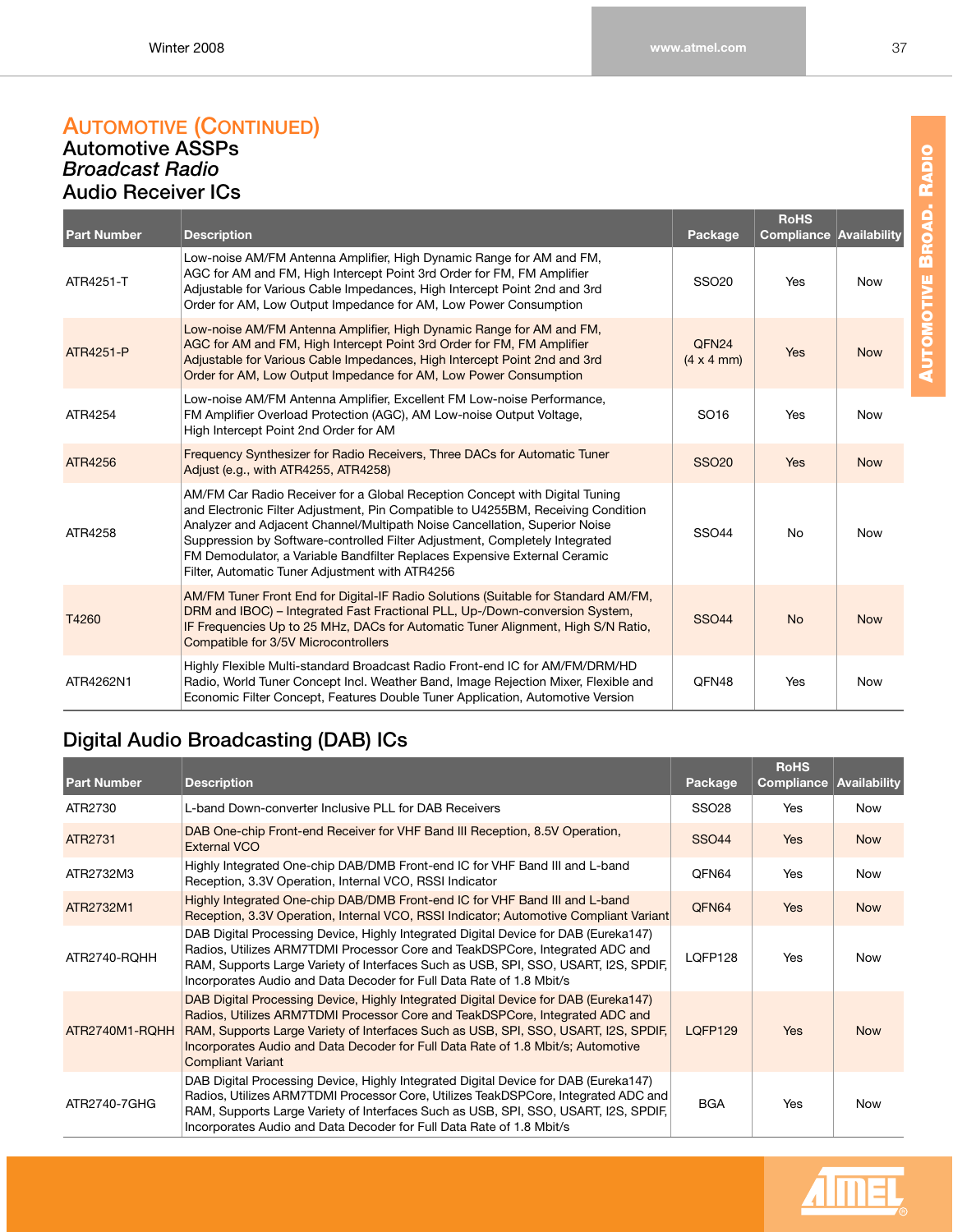#### **AUTOMOTIVE (CONTINUED) Automotive ASSPs (Continued)** *Car Access*

#### **Car Components**[\(1\)](#page-40-0)

| <b>Part Number</b> | <b>Description</b>                                                                                                                                                                                                                           | Package                          | <b>RoHS</b><br>Compliance | <b>Availability</b> |
|--------------------|----------------------------------------------------------------------------------------------------------------------------------------------------------------------------------------------------------------------------------------------|----------------------------------|---------------------------|---------------------|
| ATA3741P2          | UHF Remote Control Receiver for ASK and FSK Systems, All RF Components Integrated,<br>IF Bandwidth 300 kHz                                                                                                                                   | SO <sub>20</sub>                 | Pb-free Only              | <b>Now</b>          |
| ATA3741P3          | UHF Remote Control Receiver for ASK and FSK Systems, All RF Components Integrated,<br>IF Bandwidth 600 kHz                                                                                                                                   | <b>SO20</b>                      | Pb-free Only              | <b>Now</b>          |
| ATA3742P3          | UHF Remote Control Receiver, RSSI Output for ASK and FSK Systems                                                                                                                                                                             | SO <sub>20</sub>                 | Pb-free Only              | <b>Now</b>          |
| ATA5278            | Programmable Antenna Driver for 1A Peak Current (Regulated), LF Baud Rates<br>Up to 8-Kbaud, SPI                                                                                                                                             | QFN <sub>28</sub>                | Pb-free Only              | <b>Now</b>          |
| ATA5279            | Six-fold LF Antenna Driver IC                                                                                                                                                                                                                | QFN48                            | Yes                       | <b>Now</b>          |
| ATA5721            | UHF Receiver for ASK and FSK Systems, 315 MHz, Full Duplex                                                                                                                                                                                   | QFN48                            | Yes                       | 4Q2008              |
| ATA5722            | UHF Receiver for ASK and FSK Systems, 433 to 435 MHz, Full Duplex                                                                                                                                                                            | QFN48                            | Yes                       | 4Q2008              |
| ATA5723P3          | Highly Integrated UHF Remote Control Receiver, ASK/FSK, 315 MHz, 300 kHz Bandwidth,<br>RSSI Pin Compatible to ATA5724, ATA5728                                                                                                               | <b>SSO20</b>                     | Pb-free Only              | <b>Now</b>          |
| ATA5724P3          | Highly Integrated UHF Remote Control Receiver, ASK/FSK, 433 MHz, 300 kHz Bandwidth,<br>RSSI Pin Compatible to ATA5723, ATA5728                                                                                                               | <b>SSO20</b>                     | Pb-free Only              | <b>Now</b>          |
| ATA5728P6          | Highly Integrated UHF Remote Control Receiver, ASK/FSK, 868 MHz, 600 kHz Bandwidth,<br>RSSI Pin Compatible to ATA5723, ATA5724                                                                                                               | <b>SSO20</b>                     | Pb-free Only              | <b>Now</b>          |
| ATA5743P3          | UHF Remote Control Receiver, High FSK Sensitivity, 5 to 20V Automotive Compatible<br>Data Interface, Data Clock Available for Manchester and Biphase Coded Signals,<br>300 kHz Bandwidth                                                     | SO20,<br><b>SSO20</b>            | Pb-free Only              | <b>Now</b>          |
| ATA5743P6          | UHF Remote Control Receiver, High FSK Sensitivity, 5 to 20V Automotive Compatible<br>Data Interface, Data Clock Available for Manchester and Biphase Coded Signals,<br>600 kHz Bandwidth                                                     | SO <sub>20</sub><br><b>SSO20</b> | Pb-free Only              | <b>Now</b>          |
| ATA5744N           | UHF Remote Control Receiver for ASK Systems/PWM Mode                                                                                                                                                                                         | SO <sub>20</sub><br><b>SSO20</b> | Pb-free Only              | <b>Now</b>          |
| ATA5745            | Transparent ASK/FSK UHF Receiver IC with Fast RKE/TPMS Switching Rate, Suited<br>to 1 to 20 Kbits/s Manchester FSK with 4 Programmable Bit-rate Ranges, High ASK<br>Sensitivity (-114 dBm at 2.4 Kbits/s), High Blocking Capability, 433 MHz | QFN24                            | Pb-free Only              | <b>Now</b>          |
| ATA5746            | Transparent ASK/FSK UHF Receiver IC with Fast RKE/TPMS Switching Rate, Suited<br>to 1 to 20 Kbits/s Manchester FSK with 4 Programmable Bit-rate Ranges, High ASK<br>Sensitivity (-114 dBm at 2.4 Kbits/s), High Blocking Capability, 315 MHz | QFN24                            | Pb-free Only              | Now                 |
| ATA5760N3          | UHF ASK/FSK Receiver, Frequency Receiving Range: 868 to 870 MHz, Highest<br>Integration Level in Market, IF Bandwidth 300 kHz                                                                                                                | <b>SO20</b>                      | Pb-free Only              | <b>Now</b>          |
| <b>ATA5760N</b>    | UHF ASK/FSK Receiver, Frequency Receiving Range: 868 to 870 MHz, Highest<br>Integration Level in Market, IF Bandwidth 600 kHz                                                                                                                | SO <sub>20</sub>                 | Pb-free Only              | <b>Now</b>          |
| <b>ATA5761N</b>    | UHF ASK/FSK Receiver, Frequency Receiving Range: 902 to 928 MHz, Highest<br><b>Integration Level in Market</b>                                                                                                                               | SO <sub>20</sub>                 | Pb-free Only              | <b>Now</b>          |
| ATA5811            | UHF Transceiver for ASK and FSK Systems, 433 to 435 MHz or 868 to 870 MHz                                                                                                                                                                    | QFN48                            | Yes                       | <b>Now</b>          |

Note: 1. For dedicated microcontrollers, see Automotive 4-bit microcontrollers **Page [34.](#page-40-1)**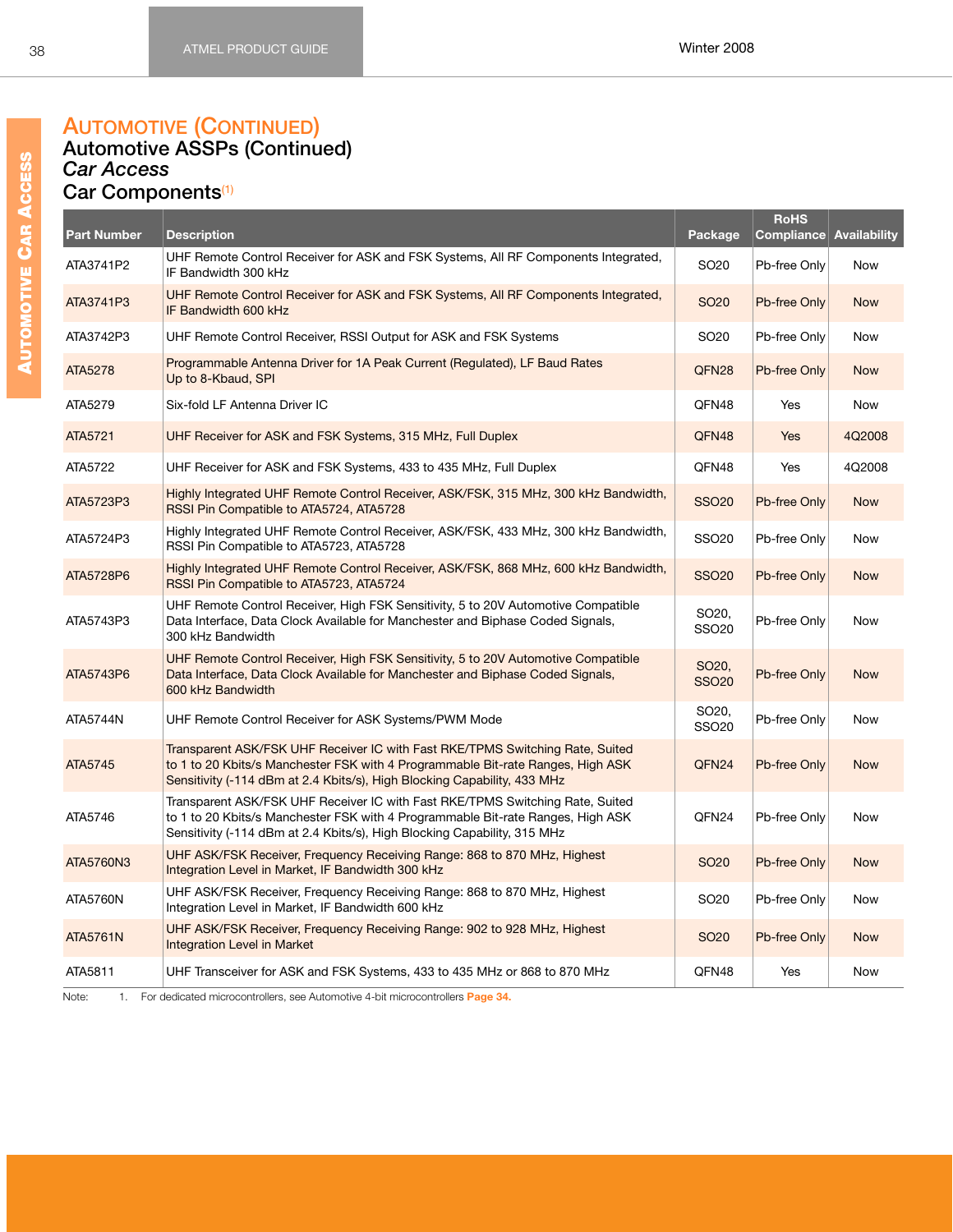### **AUTOMOTIVE (CONTINUED) Automotive ASSPs (Continued)**

*Car Access (Continued)* **Car Components (Continued)**[\(1\)](#page-40-0)

| <b>Part Number</b>               | <b>Description</b>                                                                                                                                     | Package          | <b>RoHS</b><br>Compliance | <b>Availability</b> |
|----------------------------------|--------------------------------------------------------------------------------------------------------------------------------------------------------|------------------|---------------------------|---------------------|
| ATA5812                          | UHF Transceiver for ASK and FSK Systems, 315 MHz                                                                                                       | QFN48            | Yes                       | Now                 |
| ATA5823                          | UHF Transceiver for ASK and FSK Systems, 315 MHz, Full Duplex                                                                                          | QFN48            | Yes                       | <b>Now</b>          |
| ATA5824                          | UHF Transceiver for ASK and FSK Systems, 433 to 435 MHz or 868 to 870 MHz,<br>Full Duplex                                                              | QFN48            | Yes                       | Now                 |
| U2270B                           | Read/Write Base Station IC, 100 to 150 kHz Carrier Frequency, Amplitude Modulation<br>Typically Up to 5-Kbaud, Manchester/Biphase RF/32, RF/64, RF/128 | SO <sub>16</sub> | Pb-free Only              | <b>Now</b>          |
| <b>Evaluation Kits and Tools</b> |                                                                                                                                                        |                  |                           |                     |
| ATA5723-DK                       | Receiver Board ATA5723, 315 MHz, no SAW Filter                                                                                                         |                  |                           | <b>Now</b>          |
| ATA5724-DK                       | Receiver Board ATA5724, 433 MHz, no SAW Filter                                                                                                         |                  |                           | Now                 |
| <b>ATA5728-DK</b>                | Receiver Board ATA5728, 868 MHz, no SAW Filter                                                                                                         |                  |                           | <b>Now</b>          |
| ATAB5278                         | Evaluation Board, LF Antenna Driver, Preferred for Passive Entry Systems                                                                               |                  |                           | Now                 |
| ATAB5760-N                       | Receiver Board ATA5760N, 868.3 MHz, No SAW Filter                                                                                                      |                  |                           | <b>Now</b>          |
| ATAB5760-S                       | Receiver Board ATA5760N, 868.3 MHz, SAW Filter                                                                                                         |                  |                           | Now                 |
| ATAB5761-N                       | Receiver Board ATA5761N, 915 MHz, No SAW Filter                                                                                                        |                  |                           | <b>Now</b>          |
| ATAB5744-N3                      | Receiver Board ATA5744N, 315 MHz, No SAW Filter                                                                                                        |                  |                           | Now                 |
| ATAB5744-S3                      | Receiver Board ATA5744N, 315 MHz, SAW Filter                                                                                                           |                  |                           | <b>Now</b>          |
| ATAB5744-N4                      | Receiver Board ATA5744N, 433.92 MHz, No SAW Filter                                                                                                     |                  |                           | Now                 |
| ATAB5744-S4                      | Receiver Board ATA5744N, 433.93 MHz, SAW Filter                                                                                                        |                  |                           | <b>Now</b>          |
| ATAB5812-3-B                     | UHF ASK/FSK Transceiver Basestation Board for 315 MHz                                                                                                  |                  |                           | Now                 |
| ATAB5811-4-B                     | UHF ASK/FSK Transceiver Basestation Board for 433.92 MHz                                                                                               |                  |                           | <b>Now</b>          |
| ATAB5811-8-B                     | UHF ASK/FSK Transceiver Basestation Board for 868.3 MHz                                                                                                |                  |                           | Now                 |
| ATAB5823-3-B                     | UHF ASK/FSK Transceiver Basestation Board for 315 MHz                                                                                                  |                  |                           | <b>Now</b>          |
| ATAB5824-4-B                     | UHF ASK/FSK Transceiver Basestation Board for 433.92 MHz                                                                                               |                  |                           | Now                 |
| ATAB5824-8-B                     | UHF ASK/FSK Transceiver Basestation Board for 868.3 MHz                                                                                                |                  |                           | <b>Now</b>          |
| ATAB-LFMB78                      | LF Mainboard with AVR for ATAB5278                                                                                                                     |                  |                           | Now                 |
| <b>ATAB5279</b>                  | Evaluation Board for Six-fold LF Antenna Driver, Preferred for Passive Entry Systems                                                                   |                  |                           | <b>Now</b>          |
| ATAB-LF-MB-79                    | LF Mainboard with AVR for ATAB5279                                                                                                                     |                  |                           | Now                 |
| ATAKSTK511-8                     | AVR-based RF Starter Kit for 868 MHz                                                                                                                   |                  |                           | <b>Now</b>          |
| ATAKSTK511-9                     | AVR-based RF Starter Kit for 915 MHz                                                                                                                   |                  |                           | Now                 |
| ATAKSTK512-3                     | Remote Access Control Kit for Uni-directional Communication at 315 MHz                                                                                 |                  |                           | <b>Now</b>          |
| ATAKSTK512-4                     | Remote Access Control Kit for Uni-directional Communication at 433 MHz                                                                                 |                  |                           | Now                 |
| ATAB-LFTX-MOD1                   | Antenna Module for LF TX Systems                                                                                                                       |                  |                           | <b>Now</b>          |
| ATAB-RFMB                        | RF Mainboard with AVR and Interface                                                                                                                    |                  |                           | Now                 |
| ATAB-SPI-LPT                     | SPI to Parallel Port (LPT) Interface Board for TRX Basestation Boards                                                                                  |                  |                           | <b>Now</b>          |
| <b>TMEB8704</b>                  | LF RFID IDIC <sup>®</sup> Evaluation Kit for U2270B and TK5561                                                                                         |                  |                           | Now                 |
|                                  |                                                                                                                                                        |                  |                           |                     |

Note: 1. For dedicated microcontrollers, see Automotive 4-bit microcontrollers Page **[34](#page-40-1)**.

**AUTOMOTIVE CAR ACCESS**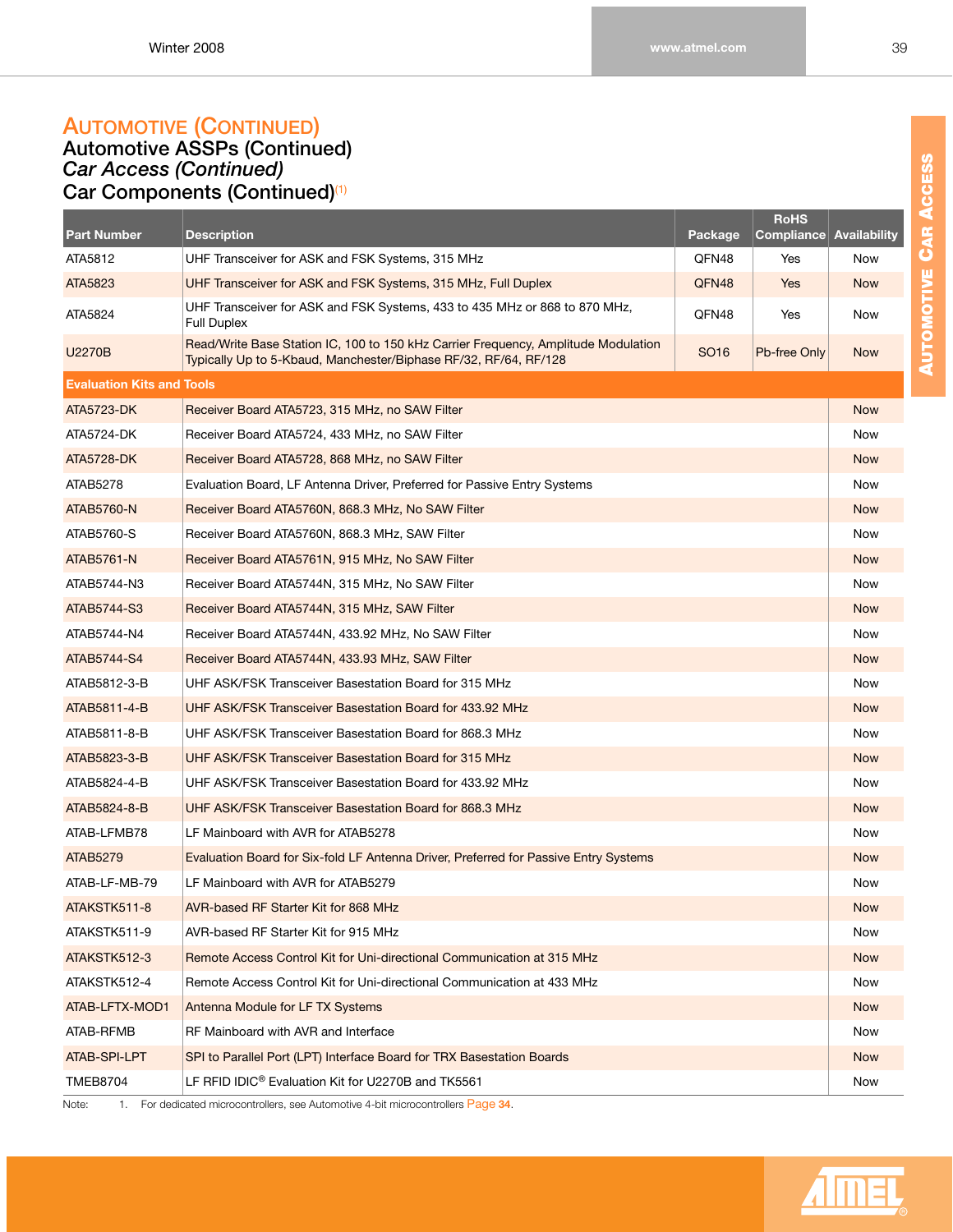#### **AUTOMOTIVE (CONTINUED) Automotive ASSPs (Continued)** *Car Access (Continued)* **Key Components**[\(1\)](#page-40-0)

| <b>Part Number</b>               | <b>Description</b>                                                                                                                                                                                                                                                                                                                               | Package             | <b>RoHS</b><br><b>Compliance Availability</b> |            |
|----------------------------------|--------------------------------------------------------------------------------------------------------------------------------------------------------------------------------------------------------------------------------------------------------------------------------------------------------------------------------------------------|---------------------|-----------------------------------------------|------------|
| ATA5749                          | Fully Programmable, Fully Integrated Fractional-N PLL RF Transmitter IC Featuring Ultra<br>Low Power Consumption                                                                                                                                                                                                                                 | TSSOP10             | Pb-free Only                                  | Now        |
| ATA5756                          | UHF ASK/FSK Transmitter IC with Integrated FSK Application, Frequency Range: 313 to<br>317 MHz, 6 dBm, <1 ms Settling Time, High XTO1 Impedance for Crystal Oscillator Start-up                                                                                                                                                                  | TSSOP <sub>10</sub> | Pb-free Only                                  | <b>Now</b> |
| ATA5757                          | UHF ASK/FSK Transmitter IC with Integrated FSK Application, Frequency Range: 432 to<br>448 MHz, 6 dBm, <1 ms Settling Time, High XTO1 Impedance for Crystal Oscillator Start-up                                                                                                                                                                  | TSSOP10             | Pb-free Only                                  | Now        |
| ATA5771                          | Complete Key-fob IC, Including an AVR Microcontroller and an RF Transmitter PLL in One<br>Single IC Package, $f_0 = 868$ MHz to 928 MHz                                                                                                                                                                                                          | QFN 24              | Yes                                           | <b>Now</b> |
| ATA5773                          | Complete Key-fob IC, Including an AVR Microcontroller and an RF Transmitter PLL in One<br>Single IC Package, $f_0 = 310$ MHz to 350 MHz                                                                                                                                                                                                          | QFN 24              | Yes                                           | Now        |
| ATA5774                          | Complete Key-fob IC, Including an AVR Microcontroller and an RF Transmitter PLL in One<br>Single IC Package, $f_0 = 429$ MHz to 439 MHz                                                                                                                                                                                                          | QFN 24              | Yes                                           | <b>Now</b> |
| ATA5811                          | UHF Transceiver for ASK and FSK Systems, 433 to 435 MHz or 868 to 870 MHz                                                                                                                                                                                                                                                                        | QFN48               | Yes                                           | Now        |
| ATA5812                          | UHF Transceiver for ASK and FSK Systems, 315 MHz                                                                                                                                                                                                                                                                                                 | QFN48               | Yes                                           | <b>Now</b> |
| ATA5823                          | UHF Transceiver for ASK and FSK Systems, 315 MHz, Full Duplex                                                                                                                                                                                                                                                                                    | QFN48               | Yes                                           | Now        |
| ATA5824                          | UHF Transceiver for ASK and FSK Systems, 433 to 435 MHz or 868 to 870 MHz, Full Duplex                                                                                                                                                                                                                                                           | QFN48               | Yes                                           | <b>Now</b> |
| T5750                            | UHF ASK/FSK Transmitter, Frequency Range: 868 to 928 MHz, High Output Power                                                                                                                                                                                                                                                                      | TSSOP8              | Pb-free Only                                  | Now        |
| T5753                            | UHF ASK/FSK Transmitter, Frequency Range: 310 to 330 MHz, High Output Power                                                                                                                                                                                                                                                                      | <b>TSSOP8</b>       | Pb-free Only                                  | <b>Now</b> |
| T5754                            | UHF ASK/FSK Transmitter, Frequency Range: 429 to 439 MHz, High Output Power                                                                                                                                                                                                                                                                      | TSSOP8              | Pb-free Only                                  | Now        |
|                                  | Read/Write Transponder for Highly Sophisticated Security Applications, 125 kHz Carrier                                                                                                                                                                                                                                                           | <b>Plastic</b>      |                                               |            |
| <b>TK5561</b>                    | Frequency, Encryption Algorithm, 9 x 32-bit EEPROM, Low-power/Low-voltage CMOS,<br>No Battery Supply, Small Size, Manchester/Biphase, RF/32, RF/64                                                                                                                                                                                               | Package<br>(PP)     | Pb-free Only                                  | <b>Now</b> |
| U3280M                           | Transponder Interface for Microcontroller, Contactless Power Supply and Communication<br>Interface, 32 x 16-bit EEPROM, Serial Interface, Field Clock Extractor, Field and Gap<br>Detection for Wake-up and Data                                                                                                                                 | SSO <sub>16</sub>   | Pb-free Only                                  | <b>Now</b> |
| <b>U9280M</b>                    | 4-bit Microcontroller Plus Transponder Front End for Combination of Remote Control and<br>Immobilizer Functions, ROM Mask Version for >200 kpcs/a, Maximum Flexibility for Algorithm/<br>Protocol of Data Transfer, well Suitable in Combination with the U2741B, T5750/53/54, Integrated<br>Power Management (Battery or RF-field Power Supply) | <b>SSO20</b>        | Pb-free Only                                  | <b>Now</b> |
| <b>Evaluation Kits and Tools</b> |                                                                                                                                                                                                                                                                                                                                                  |                     |                                               |            |
| ATA5749-EK1                      | Reference Design for Programmable Transmitter IC ATA5749, 315 MHz                                                                                                                                                                                                                                                                                |                     |                                               | <b>Now</b> |
| ATA5749-EK2                      | Reference Design for Programmable Transmitter IC ATA5749, 433 MHz                                                                                                                                                                                                                                                                                |                     |                                               | Now        |
| ATAB5749-3                       | Transmitter Board for ATA5749, Fitting to RF Design Kit 315 MHz                                                                                                                                                                                                                                                                                  |                     |                                               | <b>Now</b> |
| ATAB5749-4                       | Transmitter Board for ATA5749, Fitting to RF Design Kit 433 MHz                                                                                                                                                                                                                                                                                  |                     |                                               | Now        |
| ATAB5750-8                       | Transmitter Board T5750, 868 MHz                                                                                                                                                                                                                                                                                                                 |                     |                                               | <b>Now</b> |
| ATAB5750-9                       | Transmitter Board T5750, 915 MHz                                                                                                                                                                                                                                                                                                                 |                     |                                               | Now        |
| <b>ATAB5753</b>                  | Transmitter Board T5753, 315 MHz                                                                                                                                                                                                                                                                                                                 |                     |                                               | <b>Now</b> |
| ATAB5754                         | Transmitter Board T5754, 433.92 MHz                                                                                                                                                                                                                                                                                                              |                     |                                               | Now        |
| ATAB5756                         | Reference Design for UHF Transmitter ATA5756, Operation Frequency 315 MHz                                                                                                                                                                                                                                                                        |                     |                                               | <b>Now</b> |
| <b>ATAB5757</b>                  | Reference Design for UHF Transmitter ATA5757, Operation Frequency 433 MHz                                                                                                                                                                                                                                                                        |                     |                                               | Now        |
| ATA5771-DK1                      | Transmitter Board for ATA5771, 868 MHz                                                                                                                                                                                                                                                                                                           |                     |                                               | 4Q2008     |
| ATA5771-DK2                      | Transmitter Board for ATA5771, 915 MHz                                                                                                                                                                                                                                                                                                           |                     |                                               | 4Q2008     |
| ATA5773-DK                       | Transmitter Board for ATA5773, 315 MHz                                                                                                                                                                                                                                                                                                           |                     |                                               | 4Q2008     |
| ATA5774-DK                       | Transmitter Board for ATA5774, 433 MHz                                                                                                                                                                                                                                                                                                           |                     |                                               | 4Q2008     |
|                                  | ATAKSTK511-8 AVR-based RF Starter Kit for 868 MHz                                                                                                                                                                                                                                                                                                |                     |                                               | <b>Now</b> |
|                                  | ATAKSTK511-9 AVR-based RF Starter Kit for 915 MHz                                                                                                                                                                                                                                                                                                |                     |                                               | Now        |
|                                  | ATAKSTK512-3 Remote Access Control Kit for Unidirectional Communication at 315 MHz                                                                                                                                                                                                                                                               |                     |                                               | <b>Now</b> |
|                                  | ATAKSTK512-4 Remote Access Control Kit for Unidirectional Communication at 433 MHz                                                                                                                                                                                                                                                               |                     |                                               | Now        |
| <b>TMEB8704</b>                  | LF RFID IDIC Evaluation Kit for U2270B and TK5561                                                                                                                                                                                                                                                                                                |                     |                                               | <b>Now</b> |
| Note:                            | 1. For dedicated microcontrollers, see Automotive 4-bit microcontrollers Page 24.                                                                                                                                                                                                                                                                |                     |                                               |            |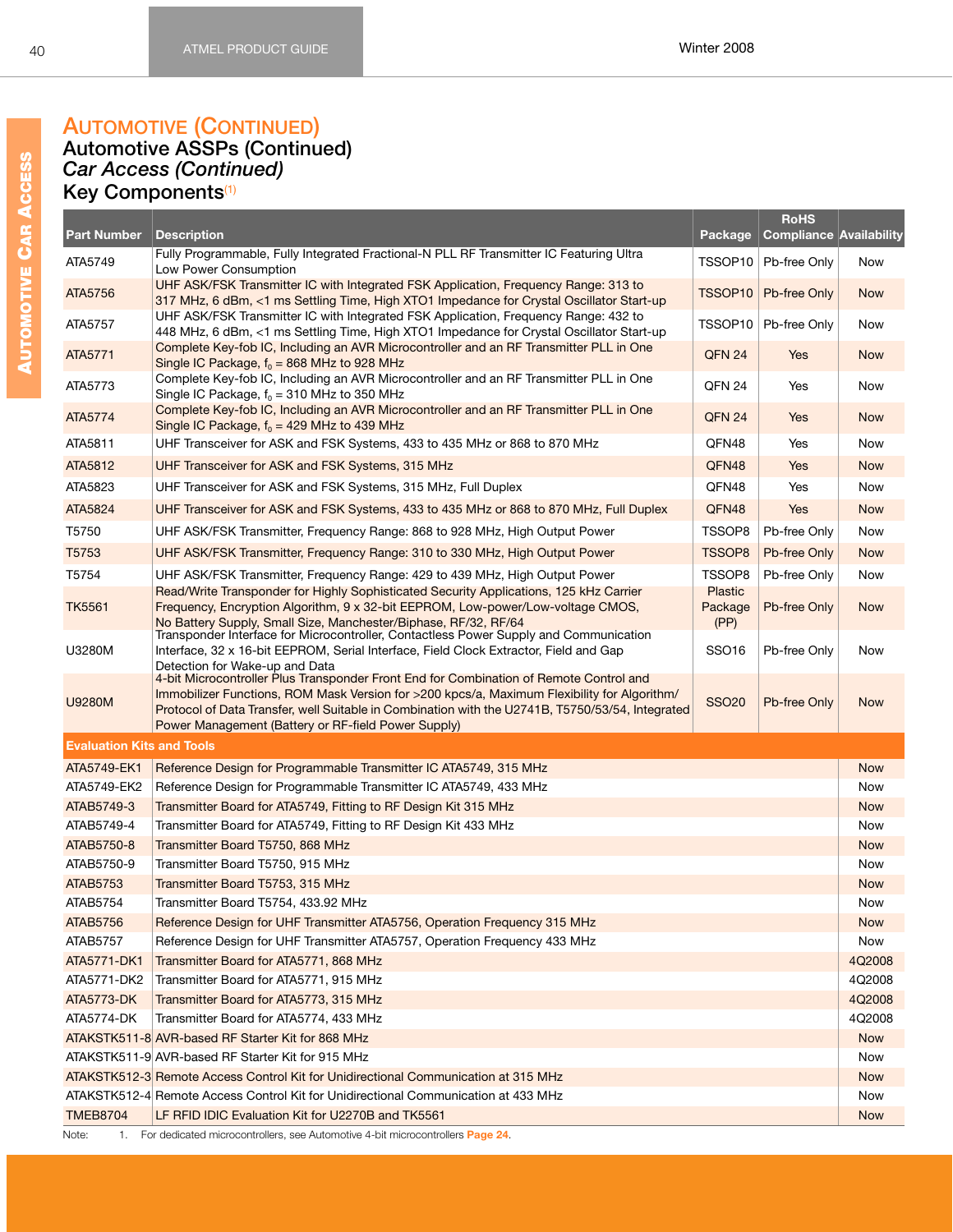# **AUTOMOTIVE (CONTINUED)**

#### **Automotive ASSPs (Continued)** *Drivers/High-Temperature Devices* **High-Temperature Drivers**

| <b>Part Number</b>               | Description                                                                                                                                                                                                                                                                    | Package           | <b>RoHS</b><br><b>Compliance Availability</b> |            |
|----------------------------------|--------------------------------------------------------------------------------------------------------------------------------------------------------------------------------------------------------------------------------------------------------------------------------|-------------------|-----------------------------------------------|------------|
| ATA6824                          | H-Bridge Gate-Driver with Serial Interface, Window Watchdog and Voltage Regulator with Tiunction<br>Up to 200 $^{\circ}$ C                                                                                                                                                     | QFN32             | Yes                                           | <b>Now</b> |
| ATA6827                          | Same as ATA6826, Dedicated for High Temperature Applications with $T_{\text{iunction}}$ Up to 200 $^{\circ}$ C                                                                                                                                                                 | OFN <sub>18</sub> | Yes                                           | <b>Now</b> |
| ATA6832                          | Triple Half-bridge Driver with Serial Input Control and 25 kHz PWM Input, 3 High-side and<br>3 Low-side Drivers, 1000 mA Current Limitation, Dedicated for High Temperature<br>Applications with $T_{\text{function}}$ Up to 200 $^{\circ}$ C                                  | OFN <sub>18</sub> | Yes                                           | <b>Now</b> |
| ATA6834                          | BLDC Motor System Basis Chip with 3 Half-bridge Gate Drivers, LIN Interface, Window<br>Watchdog and Voltage Regulator, T <sub>iunction</sub> Up to 200°C                                                                                                                       | QFN48             | Yes                                           | <b>Now</b> |
| ATA6837                          | Hex Half-bridge Driver with Serial Input Control, 650 mA Current Limitation, Dedicated for<br>High-temperature Applications with $T_{\text{junction}}$ Up to 200 $^{\circ}$ C                                                                                                  | OFN <sub>24</sub> | Yes                                           | <b>Now</b> |
| ATA6839                          | Hex Half-bridge Driver with Serial Input Control, 1000 mA Current Limitation, Dedicated for<br>High-temperature Applications with T <sub>junction</sub> Up to 200°C                                                                                                            | OFN <sub>24</sub> | <b>Yes</b>                                    | <b>Now</b> |
| <b>Evaluation Kits and Tools</b> |                                                                                                                                                                                                                                                                                |                   |                                               |            |
| <b>ATA6824-DK</b>                | High-temperature Application Board for H-Bridge DC Motor Control, Board with ATA6824 and ATmega88, Including<br><b>Application Note</b>                                                                                                                                        |                   |                                               | <b>Now</b> |
| ATA6827-DK                       | Application Board for ATA6827; Loads Can Be Easily Adapted; the Design Software Controls the Application Board's<br>SPI Interface Via the PC Parallel Port; the Kit Contains Everything Necessary to Start: Link Cable to PC 25-lead 1:1 and<br><b>Corresponding Datasheet</b> |                   |                                               |            |
| ATA6832-DK                       | High-temperature Application Board for Fully Integrated BLDC Motor Control, Board with ATA6832, ATA6625 and<br>ATmega88, Including Application Note and BLDC Motor                                                                                                             |                   |                                               |            |
| ATA6833-DK1                      | Application Board for Fully Integrated BLDC Motor Control with ATA6834 and BLDC Motor                                                                                                                                                                                          |                   |                                               |            |
| ATA6833-DK2                      | Control Interface Board for ATA6833-DK1 and ATA6834-DK1 to Allow Stand-alone BLDC Motor Control Operation                                                                                                                                                                      |                   |                                               | 4Q2008     |
| ATA6834-DK1                      | High-temperature Application Board for Fully Integrated BLDC Motor Control, Board with ATA6834 and BLDC Motor                                                                                                                                                                  |                   |                                               | 4Q2008     |

### **Standard Drivers**

| <b>Part Number Description</b> |                                                                                                                                             | Package                                | <b>RoHS</b><br><b>Compliance Availability</b> |            |
|--------------------------------|---------------------------------------------------------------------------------------------------------------------------------------------|----------------------------------------|-----------------------------------------------|------------|
| ATA6823                        | H-Bridge Gate-Driver with LIN Transceiver 2.0, Window Watchdog and 3.3/5V Voltage Regulator                                                 | OFN32                                  | Yes                                           | Now        |
| ATA6826                        | Triple Half-bridge Driver with Serial Input Control, 3 High-side and 3 Low-side Drivers, 1000 mA<br><b>Current Limitation</b>               | SO <sub>14</sub>                       | Pb-free Only                                  | <b>Now</b> |
| ATA6828                        | Triple Half-bridge Driver with Serial Input Control, 3 High-side and 3 Low-side Drivers, 1500 mA<br><b>Current Limitation</b>               | SO <sub>14</sub> ,<br>Heat Slug        | Pb-free Only                                  | <b>Now</b> |
| ATA6829                        | Dual Triple Driver with Serial Input Control and PWM Input, 3 High-side and 3 Low-side Drivers,<br>1500 mA Current Limitation               | SO <sub>16</sub> ,<br><b>Heat Slug</b> | Pb-free Only                                  | <b>Now</b> |
| ATA6831                        | Triple Half-bridge Driver with Serial Input Control and 25 kHz PWM Input, 3 High-side and<br>3 Low-side Drivers, 1000 mA Current Limitation | OFN <sub>18</sub>                      | <b>Yes</b>                                    | Now        |
| ATA6833                        | BLDC Motor System Basis Chip with 3 Half-bridge Gate Drivers, LIN Interface, Window<br>Watchdog and Voltage Regulator                       | QFN48                                  | <b>Yes</b>                                    | <b>Now</b> |
| ATA6836                        | Hex Half-bridge Driver with Serial Input Control, 650 mA Current Limitation                                                                 | SO <sub>28</sub><br>OFN <sub>24</sub>  | <b>Yes</b>                                    | <b>Now</b> |
| ATA6838                        | Hex Half-bridge Driver with Serial Input Control, 1000 mA Current Limitation                                                                | QFN <sub>24</sub>                      | <b>Yes</b>                                    | <b>Now</b> |
| T6801                          | Single-channel Driver, 25 mA Output with Thermal Monitoring, Thermal Shutdown,<br>Short-circuit Protection                                  | SO <sub>8</sub>                        | Pb-free Only                                  | Now        |
| T6816                          | 40V Dual Hex Driver with Serial Input Control, 6 High-side and 6 Low-side Drivers, 600 mA<br><b>Current Limitation</b>                      | SO <sub>28</sub>                       | Pb-free Only                                  | <b>Now</b> |
| T6817                          | Dual Triple Driver with Serial Input Control, 3 High-side and 3 Low-side Drivers, 600 mA<br><b>Current Limitation</b>                       | <b>SSO20</b>                           | Pb-free Only                                  | Now        |

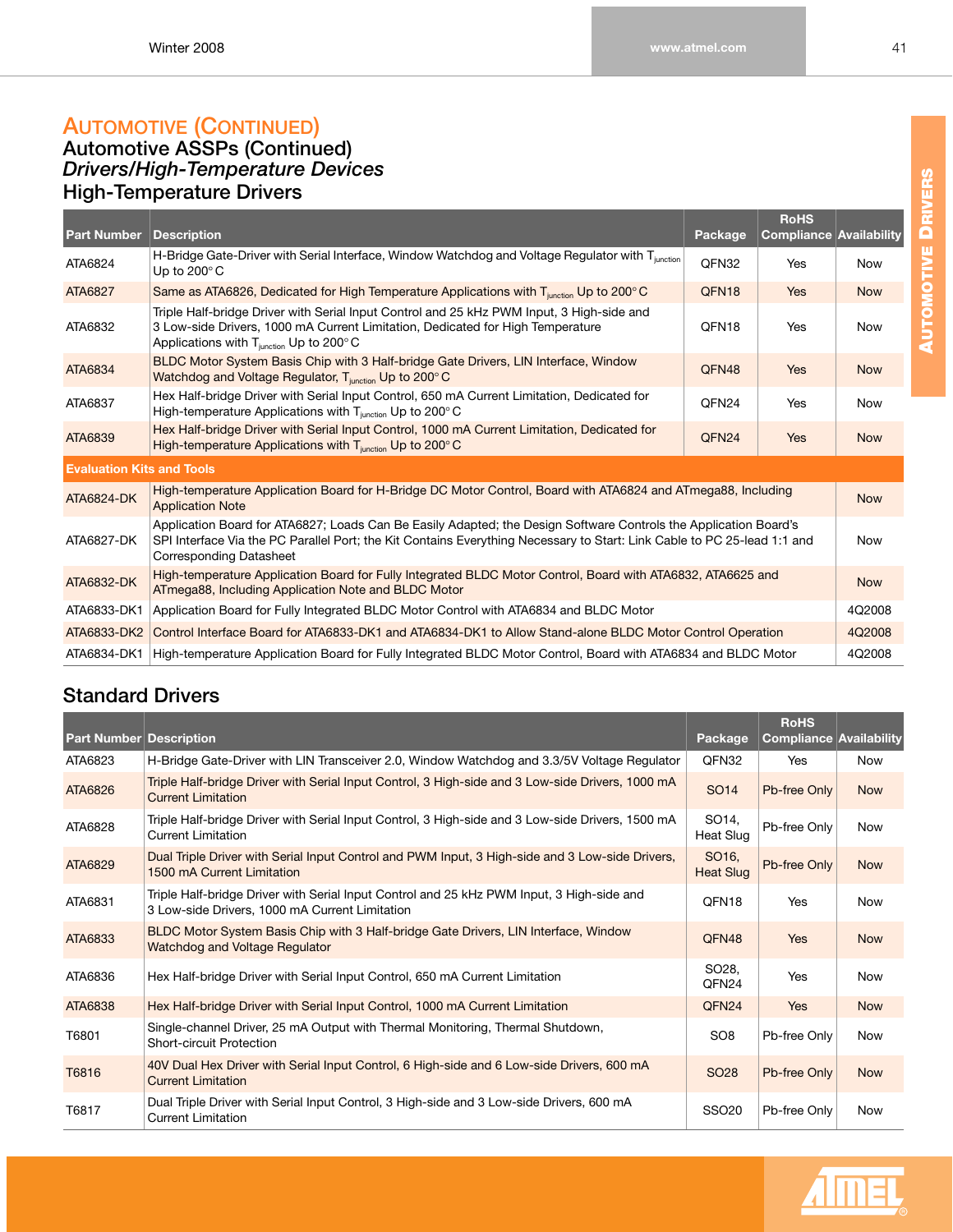# **AUTOMOTIVE (CONTINUED)**

#### **Automotive ASSPs (Continued)** *Drivers/High-Temperature Devices (Continued)* **Standard Drivers (Continued)**

| <b>Part Number Description</b>   |                                                                                                                                                                                                                                                                                                   | Package          | <b>RoHS</b><br><b>Compliance Availability</b> |            |  |
|----------------------------------|---------------------------------------------------------------------------------------------------------------------------------------------------------------------------------------------------------------------------------------------------------------------------------------------------|------------------|-----------------------------------------------|------------|--|
| T6818                            | Triple Half-bridge Driver with Serial Input Control, 3 High-side and 3 Low-side Drivers,<br>1500 mA Current Limitation                                                                                                                                                                            | SO <sub>14</sub> | Pb-free Only                                  | <b>Now</b> |  |
| T6819                            | Dual Triple Driver with Serial Input Control and PWM Input, 3 High-side and 3 Low-side Drivers,<br>1500 mA Current Limitation                                                                                                                                                                     | SO <sub>16</sub> | Pb-free Only                                  | <b>Now</b> |  |
| U6803B                           | Triple Driver, 3 x 25 mA Output with Thermal Monitoring, Common Thermal Shutdown,<br><b>Short-circuit Protection</b>                                                                                                                                                                              | SO <sub>8</sub>  | Pb-free Only                                  | Now        |  |
| U6805B                           | Hex Driver, 6 x 25 mA Output with Thermal Monitoring, Common Thermal Shutdown,<br><b>Short-circuit Protection</b>                                                                                                                                                                                 | SO <sub>14</sub> | Pb-free Only                                  | <b>Now</b> |  |
| U6815BM                          | Dual Hex Driver with Serial Input Control, 6 High-side and 6 Low-side Drivers, 600 mA<br><b>Current Limitation</b>                                                                                                                                                                                | SO <sub>28</sub> | Pb-free Only                                  | Now        |  |
| <b>U6820BM</b>                   | Dual Quad Driver with Serial Input Control, 4 High-side Output Stages, 4 Low-side Output<br>Stages, 50 mA Capability, Current Limitation                                                                                                                                                          | SO <sub>16</sub> | Pb-free Only                                  | <b>Now</b> |  |
| <b>Evaluation Kits and Tools</b> |                                                                                                                                                                                                                                                                                                   |                  |                                               |            |  |
| ATAB6816                         | Application Board for U6815M or T6816; Loads Can Be Easily Adapted; the Design Software Controls the Application<br>Board's SPI Interface Via the PC Parallel Port; the Kit Contains Everything Necessary to Start: Link Cable to PC 25-lead<br>1:1, Application Note and Corresponding Datasheet |                  |                                               |            |  |
| ATAB6817                         | Application Board for T6817; Loads Can Be Easily Adapted; the Design Software Controls the Application Board's<br>SPI Interface Via the PC Parallel Port; the Kit Contains Everything Necessary to Start: Link Cable to PC 25-lead 1:1,<br>Application Note and Corresponding Datasheet           |                  |                                               |            |  |
| <b>ATAB6818</b>                  | Application Board for T6818; Loads Can Be Easily Adapted; the Design Software Controls the Application Board's<br>SPI Interface Via the PC Parallel Port; the Kit Contains Everything Necessary to Start: Link Cable to PC 25-lead 1:1,<br>Application Note and Corresponding Datasheet           |                  |                                               | <b>Now</b> |  |
| ATAB6819                         | Application Board for T6819; Loads Can Be Easily Adapted; the Design Software Controls the Application Board's<br>SPI Interface Via the PC Parallel Port; the Kit Contains Everything Necessary to Start: Link Cable to PC 25-lead 1:1,<br>Application Note and Corresponding Datasheet           |                  |                                               | Now        |  |
| ATA6826-DK                       | Application Board for ATA6823; Loads Can Be Easily Adapted; the Design Software Controls the Application Board's<br>SPI Interface Via the PC Parallel Port; the Kit Contains Everything Necessary to Start: Link Cable to PC 25-lead 1:1,<br>Application Note and Corresponding Datasheet         |                  |                                               |            |  |
| ATA6823-DK                       | Application Board for ATA6823 and ATA6824, Including External FETs, DC Motor, Supply Voltage 8 to 18V; Including<br>Microcontroller Board for Generating PWM and Watchdog Signal, Application Note and Corresponding Datasheet                                                                    |                  |                                               | <b>Now</b> |  |
| ATA6831-DK                       | Application Board for ATA6831; Loads Can Be Easily Adapted; the Design Software Controls the Application Board's<br>SPI Interface Via the PC Parallel Port; the Kit Contains Everything Necessary to Start: Link Cable to PC 25-lead 1:1,<br>Application Note and Corresponding Datasheet         |                  |                                               |            |  |
|                                  | ATA6833-DK1 Application Board for Fully Integrated BLDC Motor Control, Board with ATA6833 and BLDC Motor                                                                                                                                                                                          |                  |                                               | 4Q2008     |  |
| ATA6833-DK2                      | Control Interface Board for ATA6833-DK1 and ATA6834-DK1 to Allow Stand-alone BLDC Motor Control Operation<br>with ATMega32M1 AVR Microcontroller                                                                                                                                                  |                  |                                               | 4Q2008     |  |

# *Battery Management Systems* **Measuring and Monitoring Circuits**

| <b>Part Number Description</b> |                                                                 | Package           | <b>RoHS</b><br><b>Compliance Availability</b> |            |
|--------------------------------|-----------------------------------------------------------------|-------------------|-----------------------------------------------|------------|
| ATA6870                        | Battery Cell Measurement IC for LI-Ion and NiMH Battery Systems | QFN48             | Yes                                           | April 2009 |
| ATA6871                        | <b>Battery Cell Monitoring IC for LI-Ion Battery Systems</b>    | QFN <sub>28</sub> | Yes                                           | Feb. 2009  |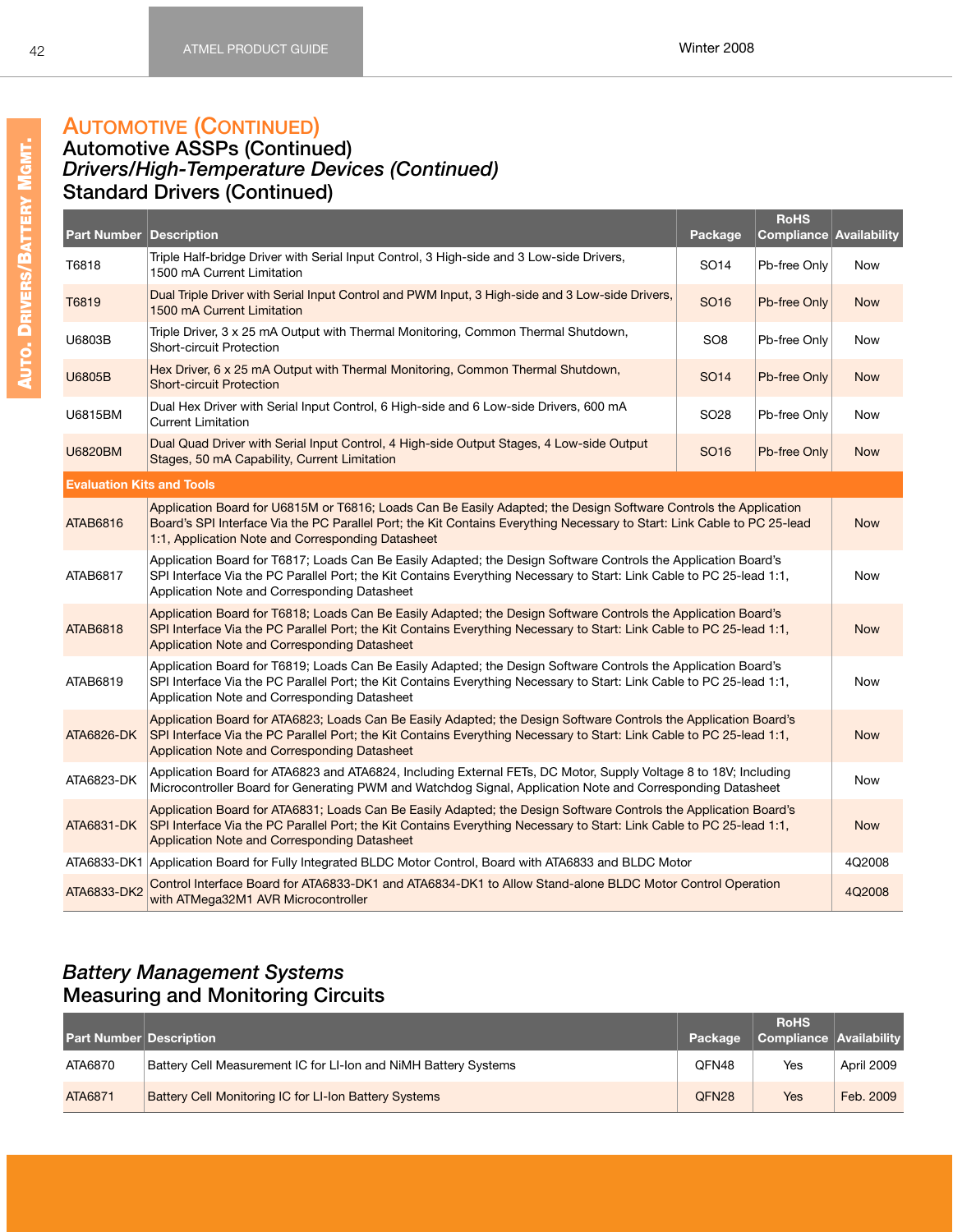#### **AUTOMOTIVE (CONTINUED) Automotive ASSPs (Continued)** *GPS for Automotive*

| <b>Part Number</b>                           | <b>Description</b>                                                                                                                                                                                       | Package                                        | <b>RoHS</b><br>Compliance | <b>Availability</b> |  |  |
|----------------------------------------------|----------------------------------------------------------------------------------------------------------------------------------------------------------------------------------------------------------|------------------------------------------------|---------------------------|---------------------|--|--|
| ATR0621P1                                    | ANTARIS®4 GPS 16-channel Baseband Controller, ARM7TDMI, RAM, ROM V5, Up<br>to -158 dBm Sensitivity with External Software, Low Power, Automotive Qualification<br>According to AEC-Q100                  | <b>BGA100</b><br>$(9 \times 9 \text{ mm})$     | Yes                       | Now                 |  |  |
| ATR0622P1                                    | ANTARIS4 GPS 16-channel Baseband Controller, ARM7TDMI, RAM, ROM V5, Up<br>to -150 dBm Sensitivity, Low Power, Automotive Qualification According to AEC-Q100                                             | QFN <sub>56</sub><br>$(8 \times 8 \text{ mm})$ | Green                     | <b>Now</b>          |  |  |
| ATR0625P1                                    | ANTARIS4 GPS 16-channel Baseband Controller, ARM7TDMI, RAM, SuperSense®<br>ROM V5, Up to -158 dBm Sensitivity, Low Power, Automotive Qualification<br>According to AEC-Q100                              | QFN56<br>$(8 \times 8 \text{ mm})$             | Green                     | <b>Now</b>          |  |  |
| ATR0630P1                                    | ANTARIS4 Single-chip, 16-channel GPS Engine, RF-receiver, Baseband Controller,<br>ARM7TDMI, RAM, ROM V5, Up to -150 dBm Sensitivity, Automotive Qualification<br>According to AEC-Q100                   | BGA96<br>$(7 \times 10 \text{ mm})$            | <b>Yes</b>                | <b>Now</b>          |  |  |
| ATR0635P1                                    | ANTARIS4 Single-chip Device, 16-channel GPS Engine, RF Receiver, Baseband<br>Controller, ARM7TDMI, RAM, SuperSense ROM V5, Up to -158 dBm Sensitivity,<br>Automotive Qualification According to AEC-Q100 | BGA96                                          | Yes                       | <b>Now</b>          |  |  |
| <b>Development/Evaluation Kits and Tools</b> |                                                                                                                                                                                                          |                                                |                           |                     |  |  |
| ATR0625-DK1                                  | ANTARIS4 GPS Design Kit Based on Atmel's ANTARIS4 GPS Module, Chipset ATR0601, ATR0610,<br>ATR0625, 2 Golden Samples Modules, Manufacturing Data, Design Guide                                           |                                                |                           |                     |  |  |
| ATR0625-EK1                                  | ANTARIS4 GPS Evaluation Kit/Road Test Kit Based on Atmel's ANTARIS4 GPS Module, Chipset<br>ATR0601, ATR0610, ATR0625                                                                                     |                                                |                           | <b>Now</b>          |  |  |

#### *Tire Pressure Monitoring ICs* **LF Antenna Driver IC**[\(1\)](#page-40-0)

| <b>Part Number</b>               | <b>Description</b>                                                                                          | Package           | <b>RoHS</b><br>Compliance | Availability |  |
|----------------------------------|-------------------------------------------------------------------------------------------------------------|-------------------|---------------------------|--------------|--|
| ATA5276M                         | Integrated 1.5A Peak Current BCDMOS Antenna Driver IC Dedicated as a 125 kHz<br>Wake-up Channel Transmitter | QFN <sub>20</sub> | Pb-free Only              | <b>Now</b>   |  |
| <b>Evaluation Kits and Tools</b> |                                                                                                             |                   |                           |              |  |
| ATAB5276                         | Evaluation Board, LF Antenna Driver, Preferred for Tire Pressure Monitoring Systems                         |                   |                           | <b>Now</b>   |  |
| ATAB-LFMB76                      | LF Mainboard with AVR for ATA5276M                                                                          |                   |                           | <b>Now</b>   |  |
|                                  | ATAB-LFTX-MOD1 Antenna Module for LF TX Systems                                                             |                   |                           | <b>Now</b>   |  |

#### **RF Transmitter**[\(1\)](#page-40-0)

| <b>Part Number</b> | <b>Description</b>                                                                                               | Package   | <b>RoHS</b><br>  Compliance   Availability |     |
|--------------------|------------------------------------------------------------------------------------------------------------------|-----------|--------------------------------------------|-----|
| ATA5749            | Fully Programmable, Fully Integrated Fractional-N PLL RF Transmitter IC Featuring<br>Ultra Low Power Consumption | TSSOP10 . | Pb-free Only                               | Now |

### **Microcontroller Transmitter ICs<sup>[\(1\)](#page-40-0)</sup>**

| <b>Part Number</b>               | <b>Description</b>                                                                                                                                                                                                                      | Package | <b>RoHS</b><br>Compliance | Availability   |
|----------------------------------|-----------------------------------------------------------------------------------------------------------------------------------------------------------------------------------------------------------------------------------------|---------|---------------------------|----------------|
| ATA6285                          | Complete 8-bit Flash AVR Microcontroller with ATA5756, LF Wake-up and Temperature<br>Sensor Integrated On-chip, Suited for Combination with Simple Capacitive MEMS<br>Sensors; Temperature Range: -40° C to +125° C, Frequency: 315 MHz | QFN32   | Pb-free Only              | Samples        |
| ATA6286                          | Complete 8-bit Flash AVR Microcontroller with ATA5756, LF Wake-up and Temperature<br>Sensor Integrated On-chip, Suited for Combination with Simple Capacitive MEMS<br>Sensors: Temperature Range: -40° C to +125° C, Frequency: 433 MHz | QFN32   | Pb-free Only              | <b>Samples</b> |
| <b>Evaluation Kits and Tools</b> |                                                                                                                                                                                                                                         |         |                           |                |
| ATA6285-EK1                      | Application Board for ATA6285                                                                                                                                                                                                           |         |                           | <b>Now</b>     |
| ATA6286-EK1                      | Application Board for ATA6286                                                                                                                                                                                                           |         |                           | Now            |

Note: 1. For dedicated microcontrollers, see Automotive 4-bit microcontrollers **Page [34](#page-40-1)**.

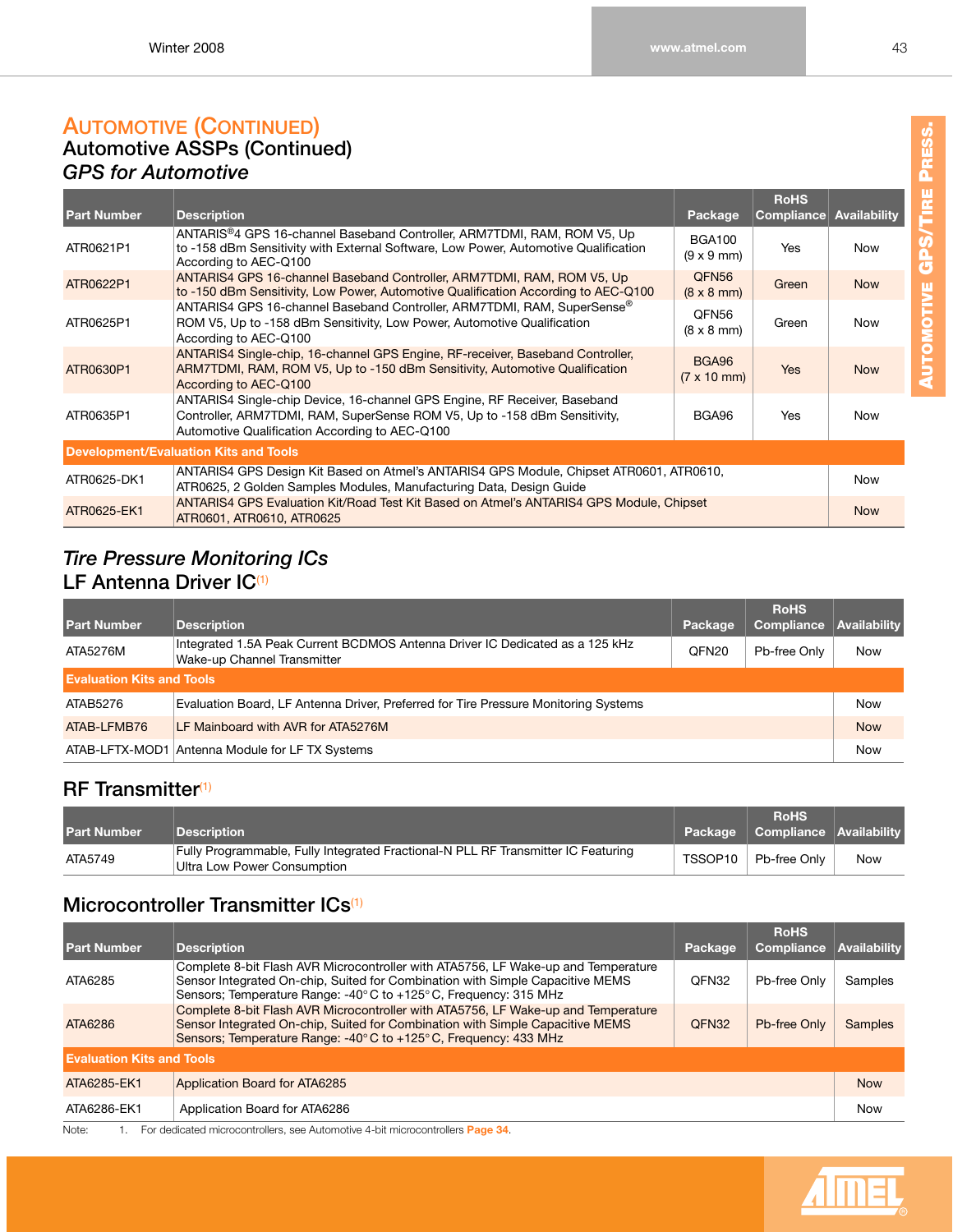# **AUTOMOTIVE (CONTINUED)**

#### **Automotive ASSPs (Continued)** *Tire Pressure Monitoring ICs (Continued)* **UHF Receiver/Transceiver ICs**[\(1\)](#page-40-0)

|                                  |                                                                                                                                                                                                                                              |                   | <b>RoHS</b>                     |            |
|----------------------------------|----------------------------------------------------------------------------------------------------------------------------------------------------------------------------------------------------------------------------------------------|-------------------|---------------------------------|------------|
| <b>Part Number</b>               | <b>Description</b>                                                                                                                                                                                                                           |                   | Package Compliance Availability |            |
| ATA5721                          | UHF Receiver for ASK and FSK Systems, 315 MHz, Full Duplex                                                                                                                                                                                   | QFN48             | Yes                             | 4Q2008     |
| <b>ATA5722</b>                   | UHF Receiver for ASK and FSK Systems, 433 to 435 MHz, Full Duplex                                                                                                                                                                            | QFN48             | <b>Yes</b>                      | 4Q2008     |
| ATA5723P3                        | Highly Integrated UHF Remote Control Receiver, ASK/FSK, 315 MHz, 300 kHz Bandwidth, RSSI<br>Pin Compatible to ATA5724, ATA5728                                                                                                               | SSO <sub>20</sub> | Pb-free Only                    | Now        |
| ATA5724P3                        | Highly Integrated UHF Remote Control Receiver, ASK/FSK, 433 MHz, 300 kHz Bandwidth, RSSI<br>Pin Compatible to ATA5723, ATA5728                                                                                                               | <b>SSO20</b>      | Pb-free Only                    | <b>Now</b> |
| ATA5728P6                        | Highly Integrated UHF Remote Control Receiver, ASK/FSK, 868 MHz, 600 kHz Bandwidth, RSSI<br>Pin Compatible to ATA5723, ATA5724                                                                                                               | <b>SSO20</b>      | Pb-free Only                    | Now        |
| ATA5745                          | Transparent ASK/FSK UHF Receiver IC with Fast RKE/TPMS Switching Rate, Suited<br>to 1 to 20 Kbits/s Manchester FSK with 4 Programmable Bit-rate Ranges, High ASK<br>Sensitivity (-114 dBm at 2.4 Kbits/s), High Blocking Capability, 433 MHz |                   | QFN24 Pb-free Only              | <b>Now</b> |
| ATA5746                          | Transparent ASK/FSK UHF Receiver IC with Fast RKE/TPMS Switching Rate, Suited<br>to 1 to 20 Kbits/s Manchester FSK with 4 Programmable Bit-rate Ranges, High ASK<br>Sensitivity (-114 dBm at 2.4 Kbits/s), High Blocking Capability, 315 MHz | QFN24             | Pb-free Only                    | <b>Now</b> |
| ATA5811                          | UHF Transceiver for ASK and FSK Systems, 433 to 435 MHz or 868 to 870 MHz                                                                                                                                                                    | QFN48             | Yes                             | <b>Now</b> |
| ATA5812                          | UHF Transceiver for ASK and FSK Systems, 315 MHz                                                                                                                                                                                             | QFN48             | Yes                             | <b>Now</b> |
| <b>Evaluation Kits and Tools</b> |                                                                                                                                                                                                                                              |                   |                                 |            |
| ATA5723-DK                       | Receiver Board ATA5723, 315 MHz, no SAW Filter                                                                                                                                                                                               |                   |                                 | Now        |
| <b>ATA5724-DK</b>                | Receiver Board ATA5724, 433 MHz, no SAW Filter                                                                                                                                                                                               |                   |                                 | <b>Now</b> |
| ATA5728-DK                       | Receiver Board ATA5728, 868 MHz, no SAW Filter                                                                                                                                                                                               |                   |                                 | <b>Now</b> |
| <b>ATA5745-EK</b>                | <b>Receiver Board for ATA5745</b>                                                                                                                                                                                                            |                   |                                 | <b>Now</b> |
| ATA5746-EK                       | Receiver Board for ATA5746                                                                                                                                                                                                                   |                   |                                 | <b>Now</b> |
| ATAB5811-4-B                     | UHF ASK/FSK Transceiver Basestation Board for 433.92 MHz                                                                                                                                                                                     |                   |                                 | <b>Now</b> |
| ATAB5811-8-B                     | UHF ASK/FSK Transceiver Basestation Board for 868.3 MHz                                                                                                                                                                                      |                   |                                 | <b>Now</b> |
| ATAB5812-3-B                     | UHF ASK/FSK Transceiver Basestation Board for 315 MHz                                                                                                                                                                                        |                   |                                 | <b>Now</b> |
| ATAB5823-3-B                     | UHF ASK/FSK Transceiver Basestation Board for 315 MHz                                                                                                                                                                                        |                   |                                 | <b>Now</b> |
| ATAB5824-4-B                     | UHF ASK/FSK Transceiver Basestation Board for 433.92 MHz                                                                                                                                                                                     |                   |                                 | <b>Now</b> |
| ATAB5824-8-B                     | UHF ASK/FSK Transceiver Basestation Board for 868.3 MHz                                                                                                                                                                                      |                   |                                 | Now        |
| ATAB-SPI-LPT                     | SPI to Parallel Port (LPT) Interface Board for TRX Basestation Boards                                                                                                                                                                        |                   |                                 | <b>Now</b> |
| ATAB-STK-F                       | Flamingo <sup>®</sup> Interface Board for Connecting RF Boards to STK500                                                                                                                                                                     |                   |                                 | <b>Now</b> |

# **UHF Transmitter ICs**[\(1\)](#page-40-0)

| <b>Part Number</b>               | <b>Description</b>                                                                                                                                  | Package             | <b>RoHS</b><br>Compliance | <b>Availability</b> |
|----------------------------------|-----------------------------------------------------------------------------------------------------------------------------------------------------|---------------------|---------------------------|---------------------|
| ATA5756                          | UHF ASK/FSK Transmitter, Frequency Range 313 to 317 MHz, 6 dBm/8.1 mA<br>Current in Tx Mode, 2.0V Min. Voltage, -40 $\degree$ C to +125 $\degree$ C | TSSOP10             | Pb-free Only              | Now                 |
| ATA5757                          | UHF ASK/FSK Transmitter, Frequency Range 432 to 448 MHz, 6 dBm/8.5 mA<br>Current in Tx Mode, 2.0V Min. Voltage, -40 $\degree$ C to +125 $\degree$ C | TSSOP <sub>10</sub> | Pb-free Only              | <b>Now</b>          |
| <b>Evaluation Kits and Tools</b> |                                                                                                                                                     |                     |                           |                     |
| ATAB5756                         | Reference Design for UHF Transmitter ATA5756, Operation Frequency 315 MHz                                                                           |                     |                           | <b>Now</b>          |
| ATAB5757                         | Reference Design for UHF Transmitter ATA5757, Operation Frequency 433 MHz                                                                           |                     |                           | Now                 |
| Note:                            | For dedicated microcontrollers, see Automotive 4-bit microcontrollers <b>Page 34</b>                                                                |                     |                           |                     |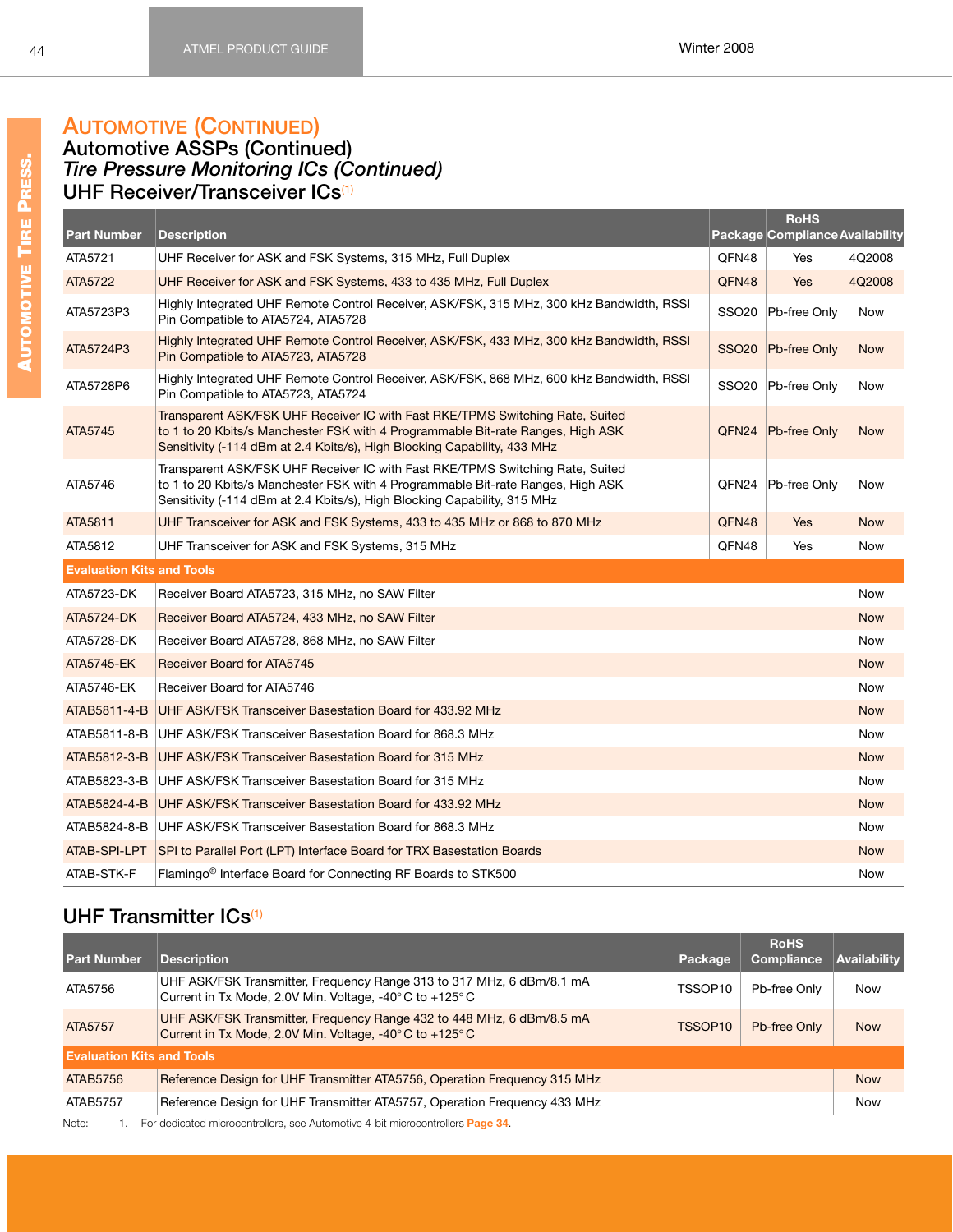# **GPS GPS for Automotive**

| <b>Part Number</b> | <b>Description</b>                                                                                                                                                                                       | Package                                        | <b>RoHS</b><br><b>Compliance Availability</b> |            |
|--------------------|----------------------------------------------------------------------------------------------------------------------------------------------------------------------------------------------------------|------------------------------------------------|-----------------------------------------------|------------|
| ATR0621P1          | ANTARIS4 GPS 16-channel Baseband Controller, ARM7TDMI, RAM, ROM V5,<br>Up to -158 dBm Sensitivity with External Software, Low Power, Automotive<br>Qualification According to AEC-Q100                   | <b>BGA100</b><br>$(9 \times 9 \text{ mm})$     | Yes                                           | Now        |
| ATR0622P1          | ANTARIS4 GPS 16-channel Baseband Controller, ARM7TDMI, RAM, ROM V5,<br>Up to -150 dBm Sensitivity, Low Power, Automotive Qualification According to<br><b>AEC-Q100</b>                                   | QFN <sub>56</sub><br>$(8 \times 8 \text{ mm})$ | Green                                         | <b>Now</b> |
| ATR0625P1          | ANTARIS4 GPS 16-channel Baseband Controller, ARM7TDMI, RAM, SuperSense<br>ROM V5, Up to -158 dBm Sensitivity, Low Power, Automotive Qualification<br>According to AEC-Q100                               | QFN56<br>$(8 \times 8 \text{ mm})$             | Green                                         | <b>Now</b> |
| ATR0630P1          | ANTARIS4 Single-chip, 16-channel GPS Engine, RF-receiver, Baseband<br>Controller, ARM7TDMI, RAM, ROM V5, Up to -150 dBm Sensitivity, Automotive<br>Qualification According to AEC-Q100                   | <b>BGA96</b><br>$(7 \times 10 \text{ mm})$     | <b>Yes</b>                                    | <b>Now</b> |
| ATR0635P1          | ANTARIS4 Single-chip Device, 16-channel GPS Engine, RF Receiver, Baseband<br>Controller, ARM7TDMI, RAM, SuperSense ROM V5, Up to -158 dBm Sensitivity,<br>Automotive Qualification According to AEC-Q100 | BGA96                                          | <b>Yes</b>                                    | <b>Now</b> |
|                    | <b>Development/Evaluation Kits and Tools</b>                                                                                                                                                             |                                                |                                               |            |
| ATR0625-DK1        | ANTARIS4 GPS Design Kit Based on Atmel's ANTARIS4 GPS Module, Chipset ATR0601, ATR0610, ATR0625,<br>2 Golden Samples Modules, Manufacturing Data, Design Guide                                           |                                                |                                               | Now        |
| ATR0625-EK1        | ANTARIS4 GPS Evaluation Kit/Road Test Kit Based on Atmel's ANTARIS4 GPS Module, Chipset ATR0601,<br>ATR0610, ATR0625                                                                                     |                                                |                                               | <b>Now</b> |

# **Standard GPS**

| <b>Part Number</b> | <b>Description</b>                                                                                                                                             | Package                                        | <b>RoHS</b><br>Compliance Availability |            |
|--------------------|----------------------------------------------------------------------------------------------------------------------------------------------------------------|------------------------------------------------|----------------------------------------|------------|
| ATR0601            | ANTARIS4 GPS RF Receiver, Single IF Front End Concept, Very Low Power,<br>Immune Against RF Interference                                                       | OFN <sub>24</sub><br>$(4 \times 4 \text{ mm})$ | Green                                  | <b>Now</b> |
| ATR0603            | GPS RF Receiver, Single IF Architecture, 1-bit ADC, Very Low Power, Supply<br>Switch for TCXO                                                                  | QFN <sub>24</sub><br>$(4 \times 4 \text{ mm})$ | Green                                  | <b>Now</b> |
| ATR0610            | ANTARIS GPS LNA with Integrated Power-up Control and Output Matching<br>(NF Min $<$ 1.6 dB)                                                                    | PLLP<br>$(1.6 \times 2 \text{ mm})$            | Green                                  | <b>Now</b> |
| ATR0621P           | ANTARIS4 GPS 16-channel Baseband Controller, ARM7TDMI, RAM, ROM V5,<br>Up to -158 dBm Sensitivity with External Software, Low Power                            | <b>BGA100</b><br>$(9 \times 9 \text{ mm})$     | Yes                                    | <b>Now</b> |
| ATR0622P           | ANTARIS4 GPS 16-channel Baseband Controller, ARM7TDMI, RAM, ROM V5,<br>Up to -150 dBm Sensitivity, Low Power                                                   | QFN56<br>$(8 \times 8 \text{ mm})$             | Green                                  | <b>Now</b> |
| ATR0625P           | ANTARIS4 GPS 16-channel Baseband Controller, ARM7TDMI, RAM, SuperSense<br>ROM V5, Up to -158 dBm Sensitivity, Low Power                                        | QFN <sub>56</sub><br>$(8 \times 8 \text{ mm})$ | Green                                  | <b>Now</b> |
| ATR0635            | ANTARIS4 Single-chip, 16-channel GPS Engine, RF-receiver, Baseband<br>Controller, ARM7TDMI, RAM, SuperSense ROM V5, Up to -158 dBm Sensitivity                 | BGA96<br>$(7 \times 10 \text{ mm})$            | Yes                                    | <b>Now</b> |
|                    | <b>Development/Evaluation Kits and Tools</b>                                                                                                                   |                                                |                                        |            |
| ATR0603-EK1        | GPS-Radio Demoboard for Performance Evaluation                                                                                                                 |                                                |                                        | <b>Now</b> |
| ATR0610-EK1        | <b>GPS-LNA Demoboard for Performance Evaluation</b>                                                                                                            |                                                |                                        | <b>Now</b> |
| ATR0625-DK1        | ANTARIS4 GPS Design Kit Based on Atmel's ANTARIS4 GPS Module, Chipset ATR0601, ATR0610, ATR0625,<br>2 Golden Samples Modules, Manufacturing Data, Design Guide |                                                |                                        | <b>Now</b> |
| ATR0625-EK1        | ANTARIS4 GPS Evaluation Kit/Road Test Kit Based on Atmel's ANTARIS4 GPS Module, Chipset ATR0601,<br>ATR0610, ATR0625                                           |                                                |                                        | <b>Now</b> |
| ATR0635-DK1        | ANTARIS4 GPS Design Kit Based on Atmel's ANTARIS4 GPS Module, Chipset ATR0610, ATR0635, 2 Golden<br>Samples Modules, Manufacturing Data, Design Guide          |                                                |                                        | <b>Now</b> |
| ATR0635-EK1        | ANTARIS4 GPS Evaluation Kit/Road Test Kit Based on Atmel's ANTARIS4 GPS Module, Chipset ATR0610, ATR0635                                                       |                                                |                                        | <b>Now</b> |



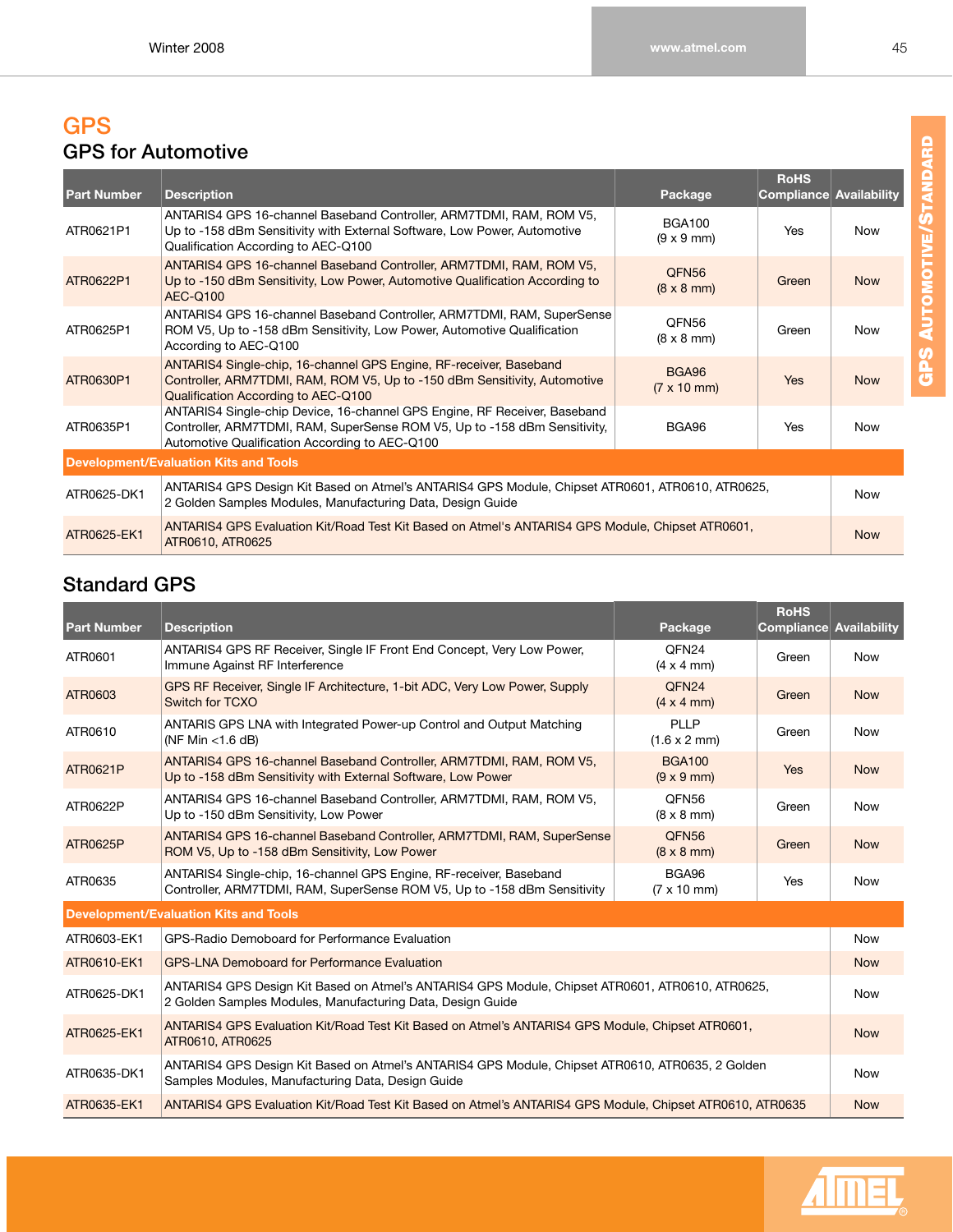#### **INDUSTRIAL CONTROL AC/DC Motor/Temperature/Illumination Control ICs**

# *Clock and Watch ICs*

| <b>Part Number Description</b> |                                                                                                            | Package   | <b>RoHS</b><br>Compliance | <b>Availability</b> |
|--------------------------------|------------------------------------------------------------------------------------------------------------|-----------|---------------------------|---------------------|
| e1466D                         | Clock IC with Digital Trimming, 32 kHz Crystal, Integrated Capacitors, Mask Options<br>1.1 to 2.2V Supply  | DIP8, SO8 | Pb-free Only              | Now                 |
| e5130A                         | Low Voltage CMOS Driver Circuit, Supply Voltage: 1.1 to 3.6V, 4 Non-inverting<br><b>Tri-stable Drivers</b> | Die       | Pb-free Only              | <b>Now</b>          |

# *Phase Control ICs*

| <b>Part Number</b> | <b>Description</b>                                                                                                                                      | Package            | <b>RoHS</b><br>Compliance | <b>Availability</b> |
|--------------------|---------------------------------------------------------------------------------------------------------------------------------------------------------|--------------------|---------------------------|---------------------|
| U2008B             | Phase Control + Retrigger, Softstart or Shunt Regulation, Line-voltage Compensation,<br>Minimal External Components                                     | <b>DIP8, SO8</b>   | Pb-free Only              | Now                 |
| U2010B             | As U2008B + Softstart, Shunt Regulation, Overload Compensation, Overload Indication,<br>Line-voltage Compensation, Programmable Load-current Limitation | <b>DIP16, SO16</b> | Pb-free Only              | <b>Now</b>          |
| <b>U209B</b>       | Tacho Control IC, as U2008B + f/V Converter, Reference Voltage – Applications: All<br>Tacho Control AC Motors                                           | DIP14, SO16        | Pb-free Only              | Now                 |
| U211B              | The Worldwide Standard IC for Tacho AC Motor Control, as U209B + Foldback                                                                               | <b>DIP18, SO16</b> | Pb-free Only              | <b>Now</b>          |

# *Sensor-controlled Timer ICs*

| <b>Part Number Description</b> |                                                                                                                                                             | Package            | <b>RoHS</b><br><b>Compliance</b> | Availability |
|--------------------------------|-------------------------------------------------------------------------------------------------------------------------------------------------------------|--------------------|----------------------------------|--------------|
| U2100B                         | Timer for AC Line Applications: Motion Sensors, Fans, Hand Dryer, Stair Light, 2-wire<br>and 3-wire Applications, Triac and Relay Switching on AC Line      | DIP8, SO8          | Pb-free Only                     | Now          |
| U2102B                         | <b>IGBT/FET Control Timer for Advanced Dimmer and Motion Sensor Applications,</b><br>Programmable Trigger Window, Reverse Phase Control and Electronic Fuse | <b>DIP16, SO16</b> | Pb-free Only                     | <b>Now</b>   |

# *Zero Crossing Switching IC*

| <b>Part Number Description</b> |                                                                      | Package          | <b>RoHS</b><br>Compliance Availability |            |
|--------------------------------|----------------------------------------------------------------------|------------------|----------------------------------------|------------|
| T <sub>2</sub> 117             | Standard Zero Crossing Switch, Low-cost Application, Adjustable Ramp | <b>DIP8, SO8</b> | Pb-free Only                           | <b>Now</b> |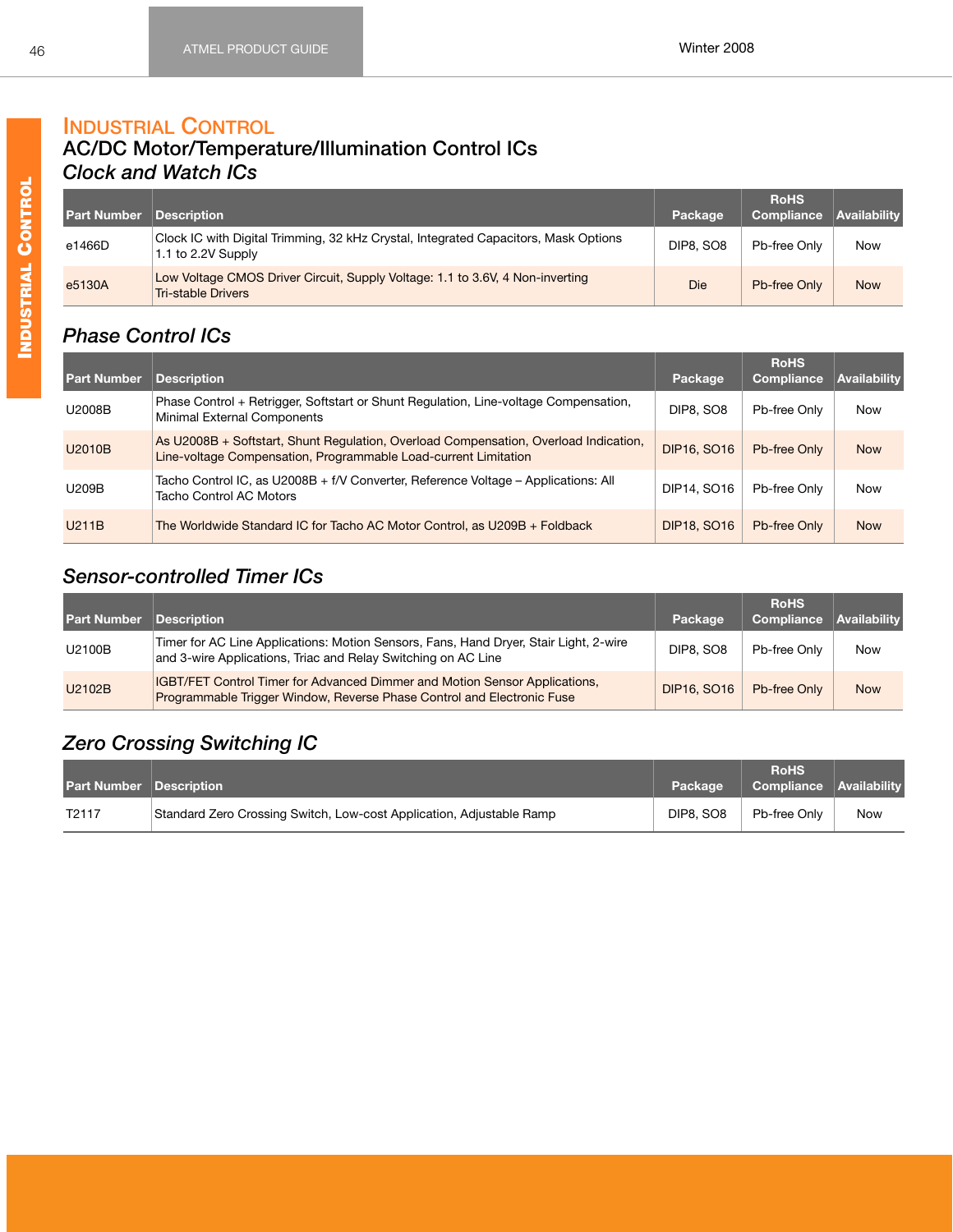#### **MILITARY AND AEROSPACE Military & Avionics** *ASICs and FPGAs*

| <b>Part Number</b> | <b>Description</b>                                       | <b>RoHS</b><br>Compliance | <b>Availability</b> |
|--------------------|----------------------------------------------------------|---------------------------|---------------------|
| MH <sub>1</sub>    | 0.35 Micron 1.6M Used Gates Sea of Gates/Embedded Arrays | Plastic Package           | Now                 |
| ATC <sub>18M</sub> | 0.18 Micron 5.5M Gates Cell-based                        | <b>Plastic Package</b>    | <b>Now</b>          |
| AT40KAL040         | FPGA 40K ASIC Gates and 18-Kbit SRAM                     | Yes                       | Now                 |
| <b>SERVICE</b>     | <b>FPGA to ASIC Conversion</b>                           | <b>Plastic Package</b>    | <b>Now</b>          |

# *Space Radiation Tolerant/Hard ASICs and FPGAs*

| <b>Part Number</b> | <b>Description</b>                                               | <b>RoHS</b><br><b>Compliance</b> | <b>Availability</b> |
|--------------------|------------------------------------------------------------------|----------------------------------|---------------------|
| MH1RT              | Rad Hard 0.35 Micron 1.6M Used Gates Sea of Gates/Embedded Gates | Yes (Except for MCGA Package)    | <b>Now</b>          |
| ATC18RHA           | Rad Hard 0.18 Micron 5.5M Gates Cell-based                       | Yes (Except for MCGA Package)    | <b>Now</b>          |
| AT40KEL040         | Rad Hard FPGA 40K ASIC Gates and 18-Kbit SRAM                    | Yes                              | <b>Now</b>          |
| ATF280F            | Rad Hard FPGA 280K ASIC Gates and 115-Kbit SRAM                  | Yes (Except for MCGA Package)    | 1Q2009              |
| <b>SERVICE</b>     | FPGA to ASIC Conversion                                          | Yes                              | <b>Now</b>          |

# *Space Radiation Tolerant/Hard Communication ICs*

| <b>Part Number</b> | <b>Description</b>                                                                             | <b>RoHS</b><br><b>Compliance</b> | <b>Availability</b> |
|--------------------|------------------------------------------------------------------------------------------------|----------------------------------|---------------------|
| 29C516E            | Rad Tolerant 16-bit Flow through EDAC Error Detection and Correction Unit                      | Yes                              | <b>Now</b>          |
| <b>T7906E</b>      | Rad Tolerant Single Point-to-Point IEEE <sup>®</sup> 1355 High-speed Controller<br>(SMCS Lite) | <b>Yes</b>                       | <b>Now</b>          |
| <b>TSS901E</b>     | Rad Tolerant Triple Point-to-Point IEEE1355 High-speed Controller (SMCS)                       | Yes                              | <b>Now</b>          |
| AT7908E            | <b>Rad Hard CAN Controller</b>                                                                 | <b>Yes</b>                       | <b>Now</b>          |
| AT7909E            | Single Chip TeleMetry and TeleCommand (SCTMTC)                                                 | Yes                              | <b>Now</b>          |
| AT7910E            | <b>SpaceWire Router</b>                                                                        | <b>Yes</b>                       | <b>Now</b>          |
| AT7911E            | Triple SpaceWire links High Speed Controller (SMCS332SPW)                                      | Yes                              | <b>Now</b>          |
| AT7912E            | Single SpaceWire links High Speed Controller (SMCS116SPW)                                      | <b>Yes</b>                       | <b>Now</b>          |
| AT7913E            | SpaceWire Remote Terminal Controller                                                           | Yes                              | 4Q2008              |

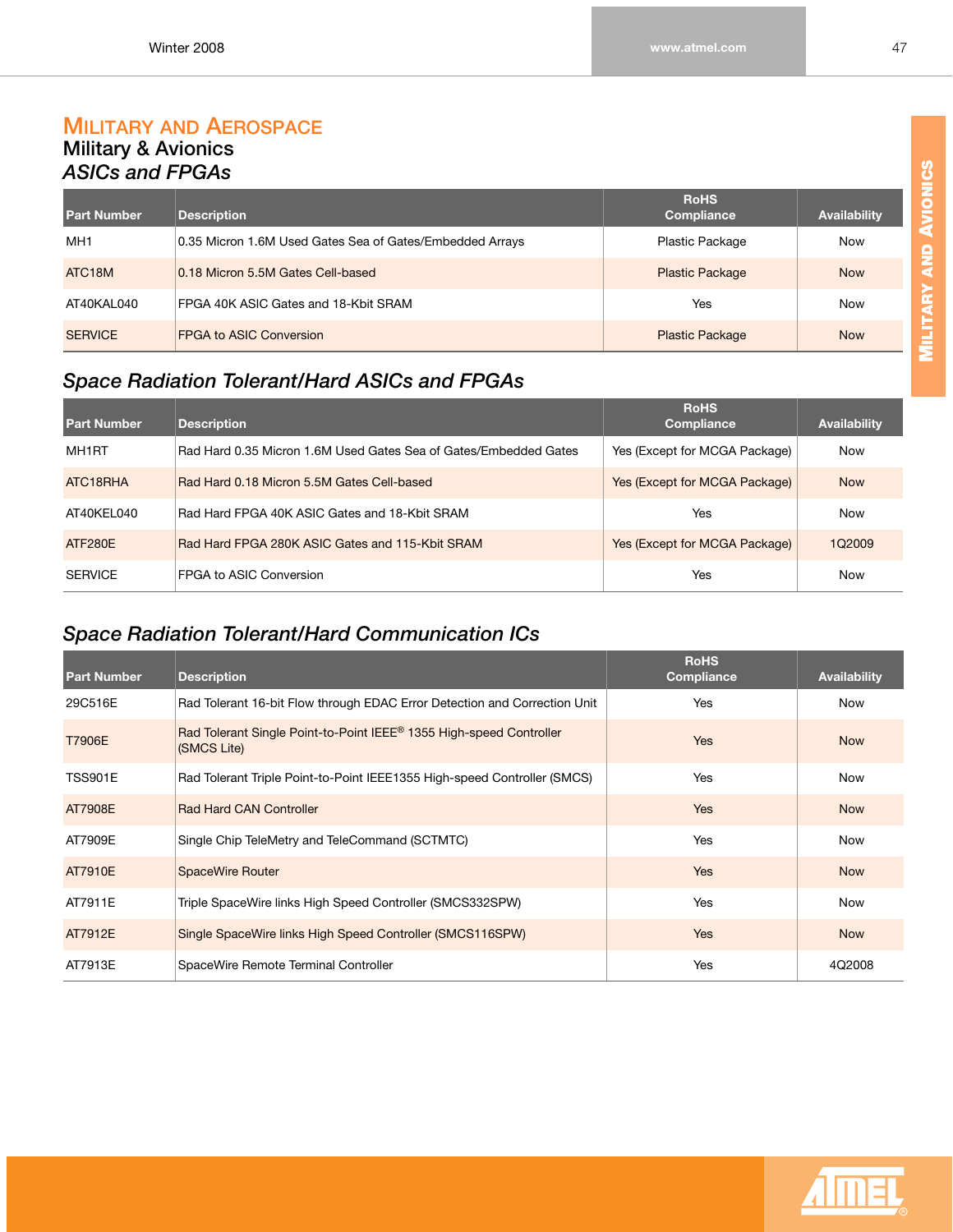# **MILITARY AND AEROSPACE (CONTINUED)**

#### **Military & Avionics (Continued)** *Space Radiation Tolerant/Hard Memories*

| <b>Part Number</b> | <b>Description</b>                                                                             | <b>RoHS</b><br><b>Compliance</b> | <b>Availability</b> |
|--------------------|------------------------------------------------------------------------------------------------|----------------------------------|---------------------|
| AT61162E           | Rad Hard 2-Mbit x 8 SRAM Cube (3.3V, 40 ns, 90 mA)                                             | Yes                              | <b>Now</b>          |
| AT60142F           | Rad Hard 512K x 8 Very Low Power CMOS SRAM (3.3V, 15 ns, 180 mA)                               | Yes                              | <b>Now</b>          |
| AT60142G           | Rad Hard 512K x 8 Very Low Power CMOS SRAM (3.3V, <15 ns, 180 mA)                              | Yes                              | 2H2009              |
| AT60142FT          | Rad Hard 512K x 8 Very Low Power CMOS SRAM (3.3/5V Tolerant, 17 ns, 170 mA)                    | Yes                              | <b>Now</b>          |
| AT68166F           | Rad Hard 16-Mbit SRAM Multi-chip Module (3.3V, 20 ns, 180 mA/Byte)                             | Yes                              | <b>Now</b>          |
| AT68166F           | Rad Hard 16-Mbit SRAM Multi-chip Module (3.3V, 18 ns, 180 mA/Byte)                             | <b>Yes</b>                       | <b>Now</b>          |
| AT68166G           | Rad Hard 16-Mbit SRAM Multi-chip Module (3.3V, <18 ns, 180 mA/Byte)                            | Yes                              | 2H2009              |
| AT68166FT          | Rad Hard 16-Mbit SRAM Multi-chip Module (3.3V/5V Tolerant, 25 ns, 170 mA/Byte)                 | Yes                              | <b>Now</b>          |
| AT68166FT          | Rad Hard 16-Mbit SRAM Multi-chip Module (3.3V/5V Tolerant, 20 ns, 170 mA/Byte)                 | Yes                              | <b>Now</b>          |
| M65608E            | Rad Tolerant 128K x 8 Very Low Power CMOS SRAM (5V, 30 ns, 130 mA)                             | <b>Yes</b>                       | <b>Now</b>          |
| M65609E            | Rad Hard 128K x 8 Very Low Power CMOS SRAM (3.3V, 40 ns, 50 mA)                                | Yes                              | <b>Now</b>          |
| M67025E            | Rad Tolerant High-speed 8K x 16 Dual-port RAM (5V, 30 ns, 200 mA)                              | Yes                              | <b>Now</b>          |
| M67206H            | Rad Tolerant High-speed 16K x 9 Parallel FIFO (5V, 15 ns, 120 mA)                              | Yes                              | Now                 |
| M672061H           | Rad Tolerant High-speed 16K x 9 Parallel FIFO with Programmable Flag (5V, 15 ns, 120 mA)       | <b>Yes</b>                       | <b>Now</b>          |
| M67204H            | Rad Tolerant High-speed 4K x 9 CMOS Parallel FIFO (5V, 15 ns, 120 mA)                          | Yes                              | Now                 |
| AT28C010-12DK      | Rad Tolerant 128K x 8 EEPROM (5V, 120 ns, 50 mA)                                               | <b>Yes</b>                       | <b>Now</b>          |
| AT17LV010-10DP     | Rad Tolerant 1-Mbit Serial EEPROM (FPGA Configurator) (3.3V, 100 ns, 5 mA Read)                | Yes                              | Now                 |
| AT69170E           | Rad Tolerant 4-Mbit Serial EEPROM (FPGA Configurator) (3.3V, 70 ns, 70 mA Write,<br>5 mA Read) | <b>Yes</b>                       | 1Q2009              |

# *Space Radiation Tolerant/Hard Processors and DSP*

| <b>Part Number</b> | <b>Description</b>                                                              | <b>RoHS</b><br><b>Compliance</b>        | Availability |
|--------------------|---------------------------------------------------------------------------------|-----------------------------------------|--------------|
| 80C32E             | 80C51. Radiation Tolerant 8-bit Microcontroller ROMless                         | <b>Yes</b>                              | <b>Now</b>   |
| <b>TSC21020F</b>   | ADI21020-compatible, Radiation and SEU Hardened 32-bit Floating Point DSP       | <b>Yes</b>                              | <b>Now</b>   |
| <b>TSC695F</b>     | Radiation Hard 32-bit SPARC <sup>®</sup> Single-chip V7 Processor (5V, 20 MIPS) | Yes                                     | <b>Now</b>   |
| TSC695FL           | Radiation Hard 32-bit SPARC Single-chip V7 Processor (3.3V, 12 MIPS)            | <b>Yes</b>                              | <b>Now</b>   |
| AT697E             | Radiation Hard 32-bit SPARC V8 Processor (90 MIPS)                              | Yes (Except for<br>MCGA Package)        | <b>Now</b>   |
| <b>AT697F</b>      | Radiation Hard 32-bit SPARC V8 Processor (90 MIPS)                              | Yes (Except for<br><b>MCGA Package)</b> | 1Q2009       |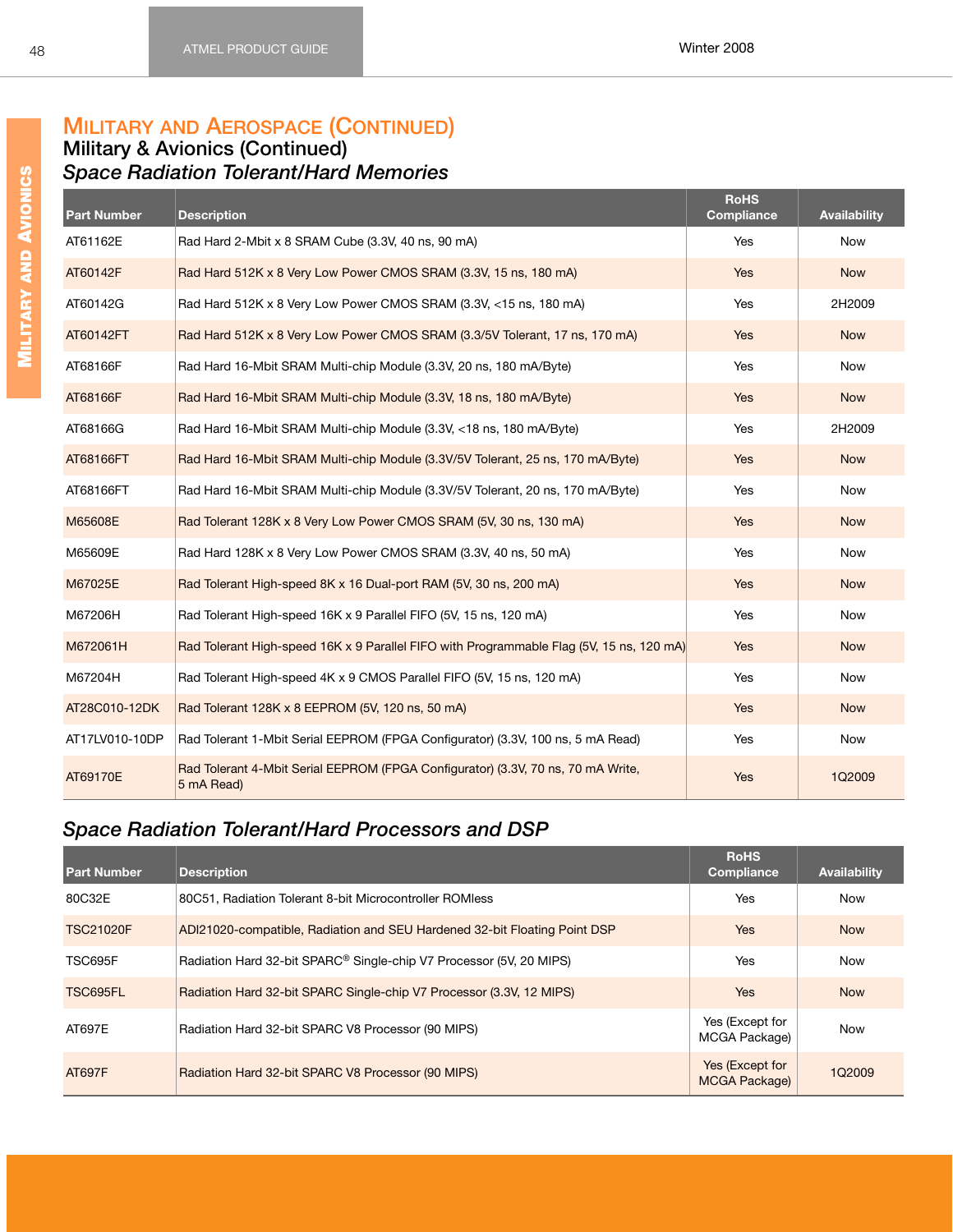### **MULTIMEDIA BD/HD-DVD/DVD/CD Storage Chipsets** *BD/HD-DVD/DVD/CD Front Monitor Diodes*

| <b>Part Number Description</b> |                                                                                                              |                              | <b>RoHS</b><br>Package Compliance Availability |            |
|--------------------------------|--------------------------------------------------------------------------------------------------------------|------------------------------|------------------------------------------------|------------|
| ATR1840                        | Front Monitor OEIC for Blu-ray/HD-DVD/ DVD/CD                                                                | QFN Open,<br>$3 \times 3$ mm | Yes                                            | <b>Now</b> |
| <b>ATR1841</b>                 | Front Monitor OEIC for Blu-ray/HD-DVD/ DVD/CD, I2C-compatible for Gain Setting and<br><b>Gain Adjustment</b> | QFN Open,<br>$3 \times 3$ mm | Yes                                            | <b>Now</b> |
| ATR1842                        | Front Monitor OEIC for Blu-ray/HD-DVD/ DVD/CD with SPI Interface for Gain Setting and<br>Gain Adjustment     | QFN Open,<br>$3 \times 3$ mm | Yes                                            | <b>Now</b> |

# *BD/HD-DVD/DVD/CD Laser Driver ICs*

| <b>Part Number Description</b> |                                                                                                                                                                                                                                                 | Package                     | <b>RoHS</b><br>Compliance Availability |            |
|--------------------------------|-------------------------------------------------------------------------------------------------------------------------------------------------------------------------------------------------------------------------------------------------|-----------------------------|----------------------------------------|------------|
| ATR0826                        | Three-channel Combo Laser Driver with RF Oscillator and Two Optional Outputs, Total Output<br>Current to 500/150 mA, Rise/Fall Time 0.8 ns, Control of Swing and Frequency by 3 External<br>Resistors, NER Enable                               | SSO16.<br>QFN <sub>16</sub> | Yes                                    | <b>Now</b> |
| ATR0834T                       | Four-channel Low Head Room LVDS Laser Driver with RF Oscillator and Two Optional Outputs,<br>Total Output Current to 700 mA, Rise/Fall Time 0.8 ns, Control of Swing and Frequency by<br>4 External Resistors, NER Enable, Internal Termination | QFN <sub>24</sub>           | <b>Yes</b>                             | <b>Now</b> |
| ATR0849                        | Four-channel LVDS Laser Driver with RF Oscillator and Two Optional Outputs, Total Output<br>Current to 700 mA, Rise/Fall Time 0.8 ns, Control of Swing and Frequency by 4 External Resistors,<br>NER Enable, Internal Termination               | QFN <sub>24</sub>           | Yes                                    | Now        |
| ATR0881                        | 3-output Laser Driver with 5 Channels and Serial Interface. Flexible Gain Adjustment and<br>Oscillator Settings Via Serial Interface                                                                                                            | QFN <sub>24</sub>           | <b>Yes</b>                             | <b>Now</b> |
| ATR0885                        | 3-output Laser Driver for Blu-ray/DVD/CD Player                                                                                                                                                                                                 | QFN <sub>24</sub>           | Yes                                    | <b>Now</b> |

# *BD/HD-DVD/DVD/CD Photo Detector ICs*

| <b>Part Number Description</b> |                                                                                                                                                                              |                                   | <b>RoHS</b><br>Package Compliance Availability |            |
|--------------------------------|------------------------------------------------------------------------------------------------------------------------------------------------------------------------------|-----------------------------------|------------------------------------------------|------------|
| ATR0874                        | 2 Wavelength PDIC <sup>®</sup> (650 nm and 780 nm) for CD-RW and DVD $\pm$ RW, 10 Channels with<br>4 Configurable Gain Steps, 150 MHz Data Bandwidth, 12 Photo Diode Pattern | <b>OFN OPEN</b><br>$4 \times 3.5$ | Yes                                            | <b>Now</b> |
| <b>ATR1874</b>                 | 2 Wavelength PDIC (650 nm and 780 nm) for CD-RW and DVD±RW, 10 Channels with<br>4 Configurable Gain Steps, 150 MHz Data Bandwidth, 12 Photo Diode Pattern                    | <b>OFN OPEN</b><br>$4 \times 3.5$ | <b>Yes</b>                                     | <b>Now</b> |

# **Dream**® **Sound Synthesis ICs**

| <b>Part Number Description</b> |                                                         | Package | <b>RoHS</b><br><b>Compliance Availability</b> |            |
|--------------------------------|---------------------------------------------------------|---------|-----------------------------------------------|------------|
| ATSAM9708                      | 128-voice Integrated Sound Synthesizer                  | LQFP144 | Yes                                           | Now        |
| ATSAM2553                      | <b>Integrated Digital Musical Instrument</b>            | LQFP128 | <b>Yes</b>                                    | <b>Now</b> |
| ATSAM2533                      | Low-power Synthesizer with Effects and Built-in RAM     | LQFP100 | Yes                                           | Now        |
| <b>ATSAM2195</b>               | Low-power Single-chip Synthesizer with Effects          | QFN44   | Yes                                           | <b>Now</b> |
| ATSAM3703                      | High Performance Low-cost Effects DSP                   | LQFP80  | Yes                                           | <b>Now</b> |
|                                | ATSAM3303B GM-Lite Synthesizer/Professional Effects DSP | LQFP100 | <b>Yes</b>                                    | <b>Now</b> |
|                                | ATSAM3108B 8-channel Multiprocessing DSP                | LQFP64  | Yes                                           | <b>Now</b> |
|                                | ATSAM3308B Multi-purpose Audio DSP                      | LQFP100 | <b>Yes</b>                                    | <b>Now</b> |
| ATSAM3516                      | High Performance Keyboard Synthesizer                   | LQFP144 | Yes                                           | Jan. 2009  |
| ATSAM3716                      | Multiple Stream Compressed Audio Player                 | LQFP128 | <b>Yes</b>                                    | Jan. 2009  |
| ATSAM3816                      | Professional Audio Multiple Purpose Processor           | LQFP144 | Yes                                           | Jan. 2009  |

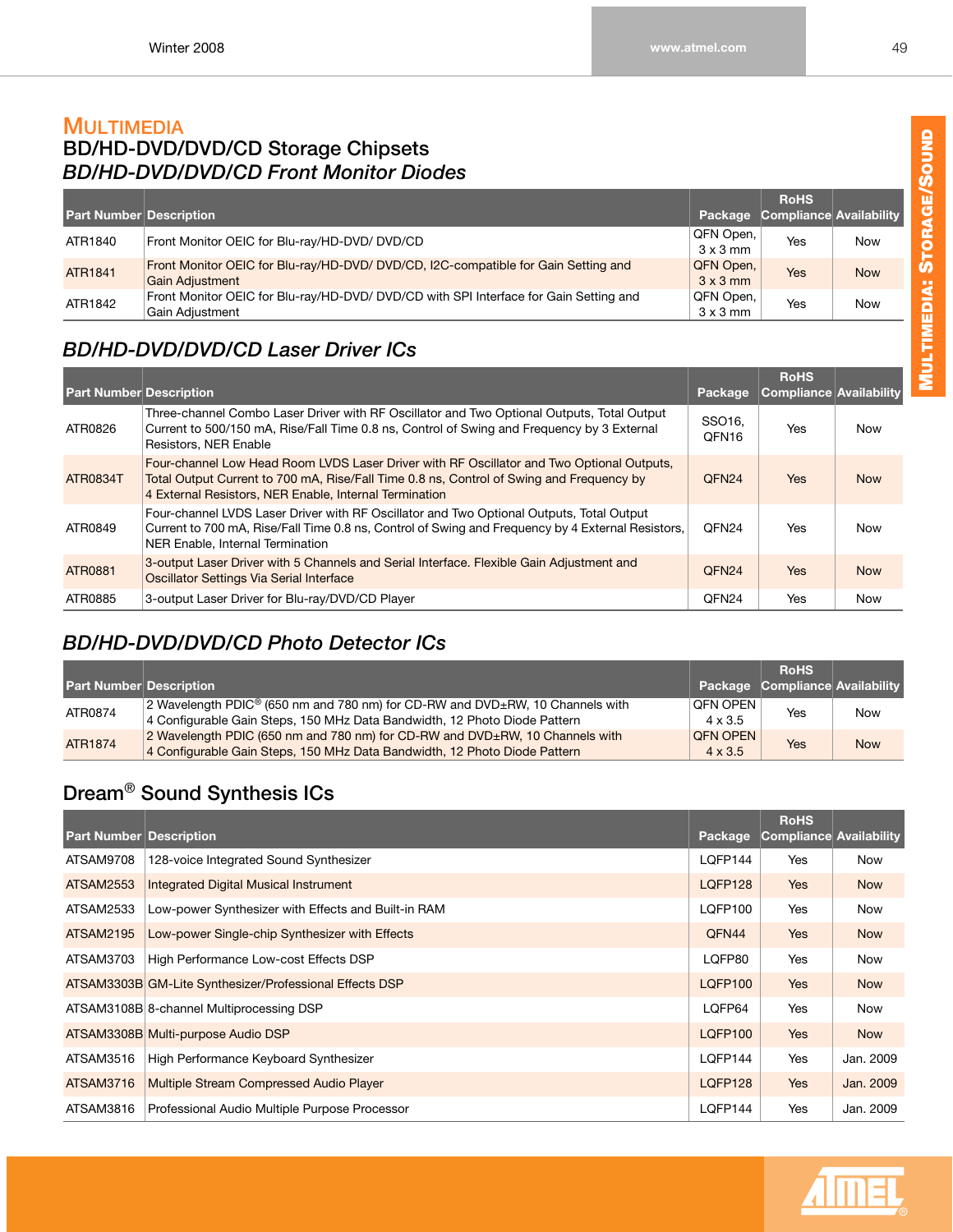# **MULTIMEDIA (CONTINUED)**

#### **IR Control ICs**

| <b>Part Number</b> | <b>Description</b>                                                                                                   | <b>Package</b>  | <b>RoHS</b><br><b>Compliance</b> | Availability |
|--------------------|----------------------------------------------------------------------------------------------------------------------|-----------------|----------------------------------|--------------|
| ATA2525R           | IR Receiver IC Optimized for Standard Remote Control Solutions, Supply Voltage 5V                                    | Wafer           | N/A                              | <b>Now</b>   |
| ATA2526P           | IR Receiver IC Optimized for Standard Remote Control Solutions, Supply Voltage 3 - 5V                                | Wafer           | N/A                              | <b>Now</b>   |
| T2525N             | IR Receiver IC with Extensive Range of Options to Meet Special Remote Control<br>Requirements, Supply Voltage 5V     | Wafer           | N/A                              | <b>Now</b>   |
| T2526N             | IR Receiver IC with Extensive Range of Options to Meet Special Remote Control<br>Requirements, Supply Voltage 3 - 5V | Wafer           | N/A                              | <b>Now</b>   |
| U2538B             | IR Preamplifier, Typically 0.55 mA Standby Current, 20 to 60 kHz, Only<br>3 External Components Required, Packaged   | SO <sub>8</sub> | Pb-free Only                     | <b>Now</b>   |

### **Video – TV/VCR ICs**

| <b>Part Number</b>            | <b>Description</b>                                                                                                                                                     | Package                          | <b>RoHS</b><br>Compliance Availability |            |  |  |
|-------------------------------|------------------------------------------------------------------------------------------------------------------------------------------------------------------------|----------------------------------|----------------------------------------|------------|--|--|
| <b>Sound IF ICs</b>           |                                                                                                                                                                        |                                  |                                        |            |  |  |
| U2860B                        | Double FM Demodulator (Stereo), VS = 5V, Completely Alignment-free                                                                                                     | SO <sub>14</sub>                 | Pb-free Only                           | <b>Now</b> |  |  |
| U2861B                        | FM Demodulator (Mono), VS = 5V, Completely Alignment-free                                                                                                              | SO <sub>14</sub>                 | Pb-free Onlv                           | <b>Now</b> |  |  |
| <b>Video and Sound IF ICs</b> |                                                                                                                                                                        |                                  |                                        |            |  |  |
| <b>TDA4470</b>                | Multi-standard Video IF (Neg/Pos) and Quasi Parallel Sound Processing (FM, NICAM,<br>AM), VS = 5V, FPLL Detection, AFC, Alignment-free AM Demodulator, Three IF Inputs | SO <sub>28</sub><br><b>SSO28</b> | Pb-free Only                           | <b>Now</b> |  |  |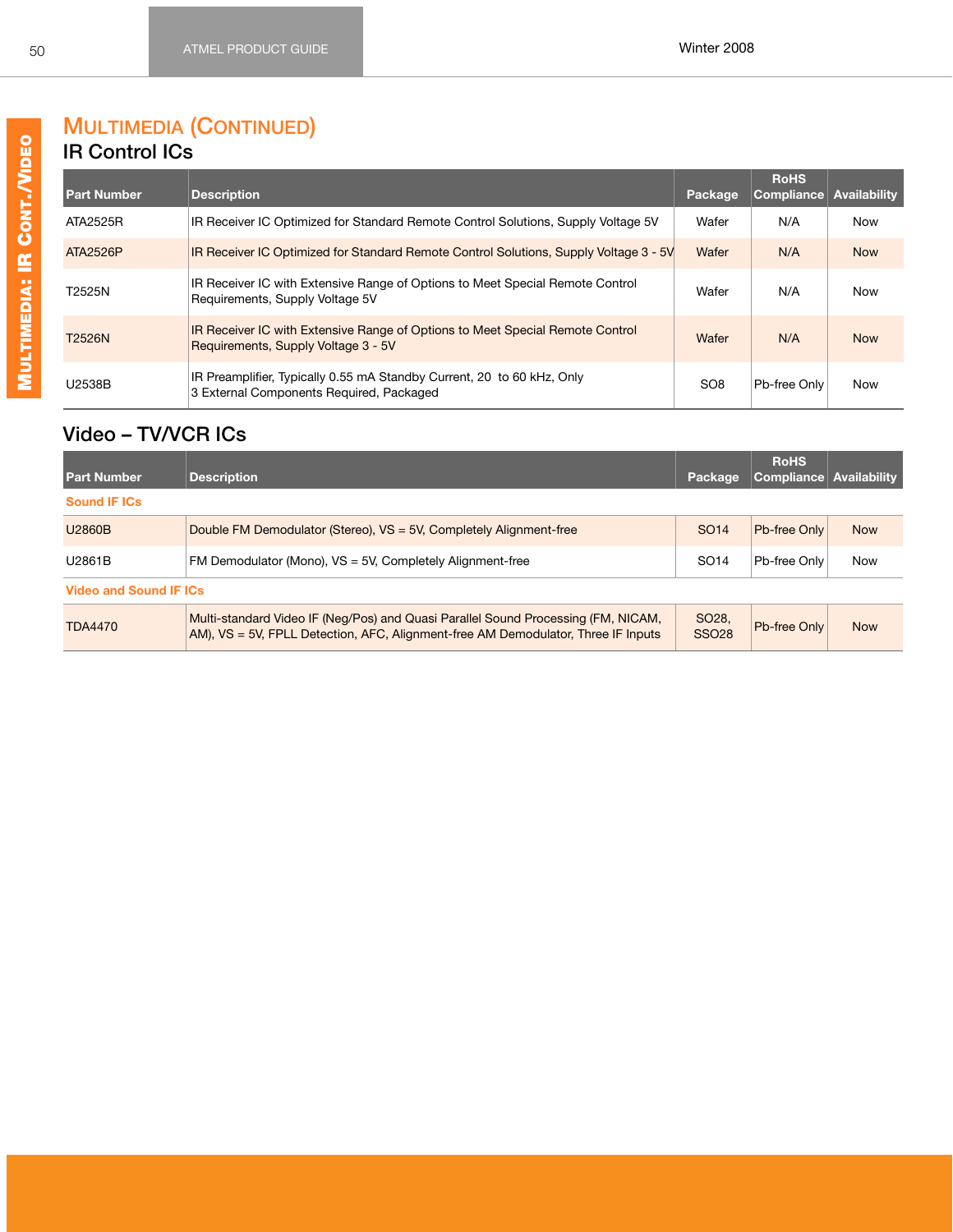# **NONVOLATILE MEMORY**

# **EPROM Standard Products – Industrial OTP EPROMs**

| <b>Part Number</b> | <b>Density</b> | Organization | VCC (V)     | Speed (ns) | Package                         |
|--------------------|----------------|--------------|-------------|------------|---------------------------------|
| AT27BV256          | 256-Kbit       | x8           | $2.7 - 3.6$ | 70         | PLCC (32), TSOP (28)            |
| AT27LV256A         | 256-Kbit       | x8           | $3.0 - 3.6$ | 55, 90     | PLCC (32), TSOP (28)            |
| AT27C256R          | 256-Kbit       | x8           | $4.5 - 5.5$ | 45,70      | PLCC (32), PDIP (28), TSOP (28) |
| AT27BV512          | 512-Kbit       | x8           | $2.7 - 3.6$ | 70         | PLCC (32), TSOP (28)            |
| AT27LV512A         | 512-Kbit       | x8           | $3.0 - 3.6$ | 90         | PLCC (32), TSOP (28)            |
| AT27C512R          | 512-Kbit       | x8           | $4.5 - 5.5$ | 45,70      | PLCC (32), PDIP (28), TSOP (28) |
| AT27C516           | 512-Kbit       | x16          | $4.5 - 5.5$ | 45         | <b>PLCC</b> (44)                |
| AT27BV010          | 1-Mbit         | x8           | $2.7 - 3.6$ | 90         | PLCC (32), TSOP (32)            |
| AT27BV1024         | 1-Mbit         | x16          | $2.7 - 3.6$ | 90, 120    | <b>PLCC</b> (44)                |
| AT27LV010A         | 1-Mbit         | x8           | $3.0 - 3.6$ | 70         | PLCC (32), TSOP (32)            |
| AT27C010           | 1-Mbit         | x8           | $4.5 - 5.5$ | 45,70      | PLCC (32), PDIP (32), TSOP (32) |
| AT27C1024          | 1-Mbit         | x16          | $4.5 - 5.5$ | 45,70      | PLCC (44), PDIP (40)            |
| AT27BV020          | 2-Mbit         | x8           | $2.7 - 3.6$ | 90         | PLCC (32), TSOP (32)            |
| AT27LV020A         | 2-Mbit         | x8           | $3.0 - 3.6$ | 120        | PLCC (32), TSOP (32)            |
| AT27C020           | 2-Mbit         | x8           | $4.5 - 5.5$ | 55, 90     | PLCC (32), PDIP (32), TSOP (32) |
| AT27C2048          | 2-Mbit         | x16          | $4.5 - 5.5$ | 55, 90     | PLCC (44), PDIP (40)            |
| AT27BV040          | 4-Mbit         | x8           | $2.7 - 3.6$ | 120        | <b>PLCC (32)</b>                |
| AT27LV040A         | 4-Mbit         | x8           | $3.0 - 3.6$ | 90         | PLCC (32), TSOP (32)            |
| AT27C040           | 4-Mbit         | $\times 8$   | $4.5 - 5.5$ | 70, 90     | PLCC (32), PDIP (32), TSOP (32) |
| AT27C4096          | 4-Mbit         | x16          | $4.5 - 5.5$ | 55, 90     | PLCC (44), PDIP (40)            |
| AT27C080           | 8-Mbit         | x8           | $4.5 - 5.5$ | 90         | PLCC (32), PDIP (32), TSOP (32) |

*All Industrial OTP EPROMs Parts are RoHS Compliant.*

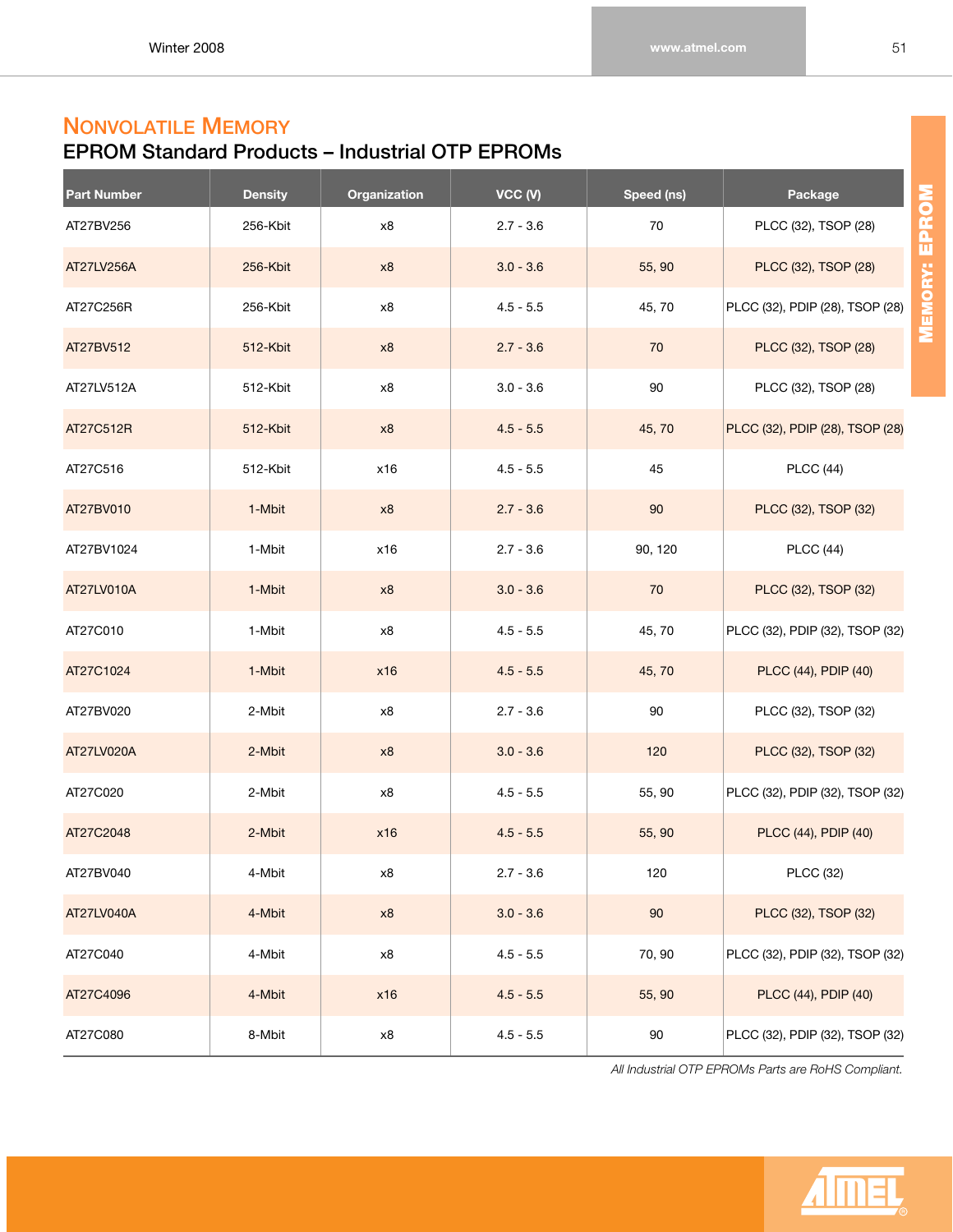#### **NONVOLATILE MEMORY (CONTINUED) Flash Memory**

| <b>Part Number</b> | <b>Density</b><br>(Mbit) | <b>Organization</b> | VCC(V)      | Speeds (ns) | Package                   | <b>Description</b>                           | <b>Availability</b> |
|--------------------|--------------------------|---------------------|-------------|-------------|---------------------------|----------------------------------------------|---------------------|
| AT29LV512          | 0.5                      | 64K x 8             | $3.0 - 3.6$ | 120         | 32PLCC, 32TSOP            |                                              | Now                 |
| AT29C512           | 0.5                      | $64K \times 8$      | $4.5 - 5.5$ | 70,90       | 32PLCC, 32TSOP            |                                              | <b>Now</b>          |
| AT29BV010A         | 1                        | 128K x 8            | $2.7 - 3.6$ | 120, 150    | 32PLCC, 32TSOP            | -                                            | Now                 |
| AT29C010A          | $\mathbf{1}$             | $128K \times 8$     | $4.5 - 5.5$ | 70,90       | 32PLCC, 32TSOP            |                                              | <b>Now</b>          |
| AT29BV020          | 2                        | 256K x 8            | $2.7 - 3.6$ | 120, 150    | 32PLCC, 32TSOP            | $\overline{\phantom{0}}$                     | <b>Now</b>          |
| AT29LV020          | $\overline{c}$           | 256K x 8            | $3.0 - 3.6$ | 100, 200    | 32PLCC, 32TSOP            |                                              | <b>Now</b>          |
| AT29C020           | $\overline{c}$           | 256K x 8            | $4.5 - 5.5$ | 70, 120     | 32PLCC, 32TSOP            |                                              | Now                 |
| AT29BV040A         | $\overline{4}$           | $512K \times 8$     | $2.7 - 3.6$ | 200         | 32PLCC, 32TSOP            |                                              | <b>Now</b>          |
| AT29LV040A         | 4                        | 512K x 8            | $3.0 - 3.6$ | 150         | 32PLCC, 32TSOP            | $\overline{\phantom{a}}$                     | Now                 |
| AT29C040A          | $\overline{4}$           | $512K \times 8$     | $4.5 - 5.5$ | 90, 120     | 32PLCC, 32TSOP            |                                              | <b>Now</b>          |
| AT49LV1024A        | 1                        | 64K x 16            | $3.0 - 3.6$ | 45          | 40VSOP                    | -                                            | Now                 |
| AT49F1024A         | $\mathbf{1}$             | 64K x 16            | $4.5 - 5.5$ | 45          | 40VSOP                    |                                              | <b>Now</b>          |
| AT49BV040B         | 4                        | 512K x 8            | $2.7 - 3.6$ | 70          | 32PLCC, 32TSOP,<br>32VSOP | Bottom Boot<br>(5V and 2.7V Tolerant)        | Now                 |
| AT49BV040B         | $\overline{4}$           | $512K \times 8$     | $4.5 - 5.5$ | 55          | 32PLCC, 32TSOP            | <b>Bottom Boot</b><br>(5V and 2.7V Tolerant) | <b>Now</b>          |
| AT49BV802D(T)      | 8                        | 512K x 16/1M x 8    | $2.7 - 3.6$ | 70          | 48CBGA, 48TSOP            | $(T)$ – Top Boot                             | Now                 |
| AT49SV163D(T)      | 16                       | $1M \times 16$      | 1.65-1.95   | 80          | 48CBGA, 48TSOP            | $(T)$ – Top Boot                             | <b>Now</b>          |
| AT49BV160D(T)      | 16                       | $1M \times 16$      | $2.7 - 3.6$ | 70          | 48TSOP                    | $(T)$ – Top Boot                             | Now                 |
| AT49BV160S(T)      | 16                       | $1M \times 16$      | $2.7 - 3.6$ | 70          | 64CBGA                    | $(T)$ – Top Boot                             | <b>Now</b>          |
| AT49BV163D(T)      | 16                       | 1M x 16/2M x 8      | $2.7 - 3.6$ | 70          | 48CBGA, 48TSOP            | $(T)$ – Top Boot                             | Now                 |
| AT49SV322D(T)      | 32                       | $2M \times 16$      | 1.65-1.95   | 80          | 48CBGA, 48TSOP            | $(T)$ – Top Boot                             | <b>Now</b>          |
| AT49BV320D(T)      | 32                       | 2M x 16             | $2.7 - 3.6$ | 70          | 47CBGA, 48TSOP            | $(T)$ – Top Boot                             | Now                 |
| AT49BV320S(T)      | 32                       | 2M x 16             | $2.7 - 3.6$ | $70\,$      | 64CBGA                    | $(T)$ – Top Boot                             | Now                 |
| AT49BV322D(T)      | 32                       | 2M x 16/4M x 8      | $2.7 - 3.6$ | 70          | 48CBGA, 48TSOP            | $(T)$ – Top Boot                             | Now                 |
| AT49BV640D(T)      | 64                       | $4M \times 16$      | $2.7 - 3.6$ | 70          | 48CBGA                    | $(T)$ – Top Boot                             | <b>Now</b>          |
| AT49BV642D(T)      | 64                       | 4M x 16             | $2.7 - 3.6$ | 70          | 48TSOP                    | $(T)$ – Top Boot                             | Now                 |
| AT49BV640S(T)      | 64                       | 4M x 16             | $2.7 - 3.6$ | $70\,$      | 64CBGA                    | $(T)$ – Top Boot                             | <b>Now</b>          |

*All Flash Parts are RoHS Compliant.*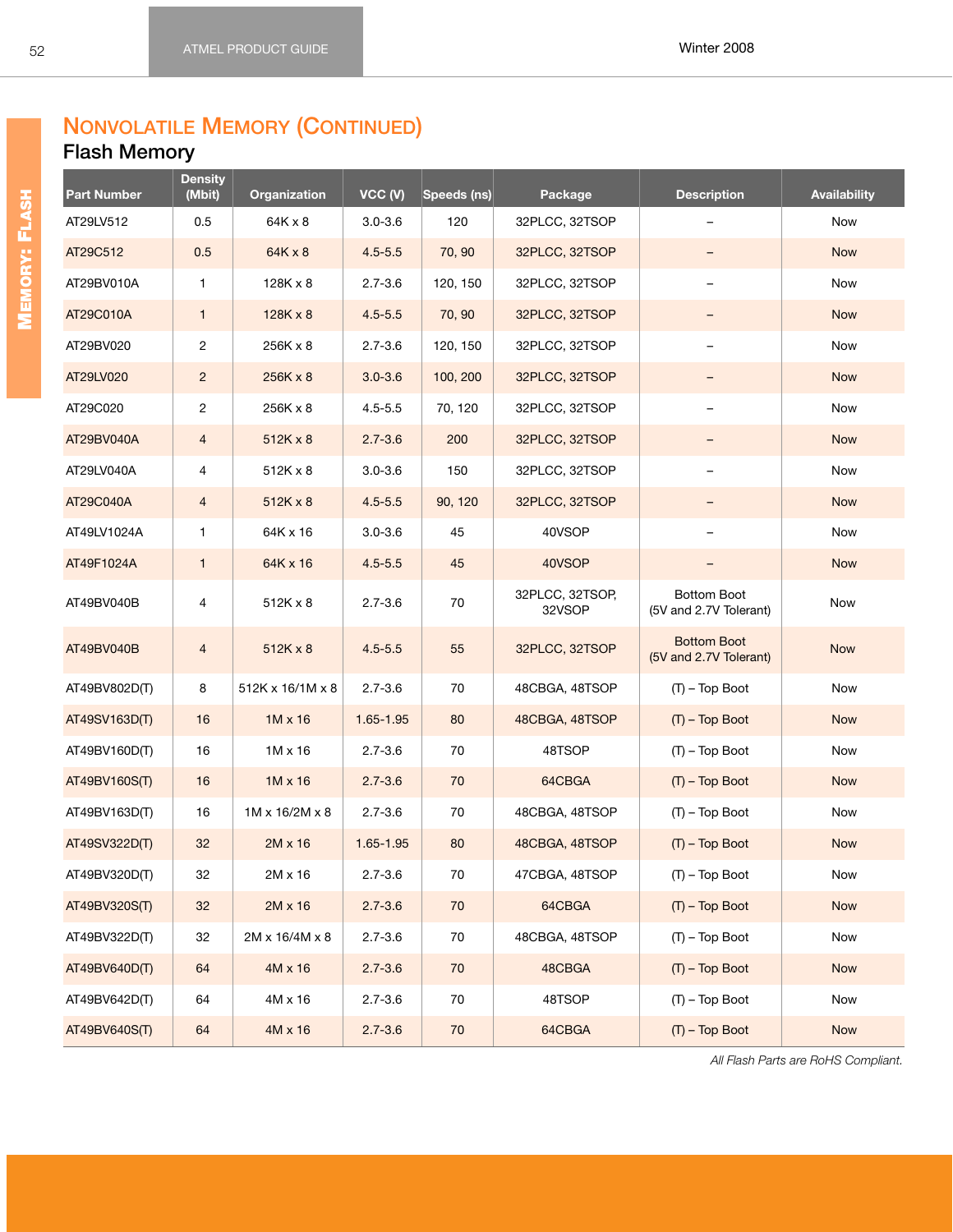#### **NONVOLATILE MEMORY (CONTINUED) Parallel EEPROM**  *Die Products*

| <b>Part Number</b>              | <b>Density</b> | VCC (V)     | Speed (ns) |
|---------------------------------|----------------|-------------|------------|
| AT28BV64B-DWF                   | 64-Kbit        | $2.7 - 3.6$ | 200        |
| AT28C64B-DWF &<br>AT28HC64B-DWF | 64-Kbit        | $4.5 - 5.5$ | 70, 150    |
| AT28BV256-DWF                   | 256-Kbit       | $2.7 - 3.6$ | 200        |
| AT28C256-DFWM <sup>(1)(2)</sup> | 256-Kbit       | $4.5 - 5.5$ | 200        |
| AT28HC256-DFWM $(1)(2)$         | 256-Kbit       | $4.5 - 5.5$ | 120        |
| AT28C010-DFWM <sup>(1)(2)</sup> | 1-Mbit         | $4.5 - 5.5$ | 200        |

<span id="page-59-1"></span><span id="page-59-0"></span>Notes: 1. To be used for Military Applications only.<br>2. Military Die Information Request Form Needs to be completed and submitted to Atmel by customer. Contact Atmel Sales for a Form.

#### *Industrial Products*

| <b>Part Number</b>    | <b>Density</b> | Organization | VCC (V)     | Speed (ns) | Package                                    |
|-----------------------|----------------|--------------|-------------|------------|--------------------------------------------|
| AT28BV64B             | 64-Kbit        | x8           | $2.7 - 3.6$ | 200        | PLCC (32), TSOP (28), SOIC (28)            |
| AT28C64B              | 64-Kbit        | x8           | $4.5 - 5.5$ | 150        | PLCC (32), TSOP (28), SOIC (28), PDIP (28) |
| AT28HC64B             | 64-Kbit        | x8           | $4.5 - 5.5$ | 70         | PLCC (32), TSOP (28), SOIC (28)            |
| AT28BV256             | 256-Kbit       | x8           | $2.7 - 3.6$ | 200        | PLCC (32), TSOP (28), SOIC (28)            |
| AT28C256              | 256-Kbit       | x8           | $4.5 - 5.5$ | 150        | PLCC (32), TSOP (28), SOIC (28), PDIP (28) |
| AT28C256E & AT28C256F | 256-Kbit       | x8           | $4.5 - 5.5$ | 150        | PLCC (32), TSOP (28), SOIC (28)            |
| AT28HC256             | 256-Kbit       | x8           | $4.5 - 5.5$ | 70, 90     | PLCC (32), TSOP (28), SOIC (28)            |
| AT28HC256E            | 256-Kbit       | x8           | $4.5 - 5.5$ | 70, 120    | PLCC (32), TSOP (28), SOIC (28)            |
| AT28HC256F            | 256-Kbit       | x8           | $4.5 - 5.5$ | 90         | PLCC (32), TSOP (28), SOIC (28)            |
| AT28LV010             | 1-Mbit         | x8           | $3.0 - 3.6$ | 200        | PLCC (32), TSOP (32)                       |
| AT28C010 & AT28C010E  | 1-Mbit         | x8           | $4.5 - 5.5$ | 120, 150   | PLCC (32), TSOP (32)                       |

#### *Military Products*

| <b>Part Number</b>                   | <b>Density</b> | <b>Organization</b> | VCC (V)     | Speed (ns)         | Package                             |
|--------------------------------------|----------------|---------------------|-------------|--------------------|-------------------------------------|
| AT28C256/AT28HC256                   | 256-Kbit       | x8                  | $4.5 - 5.5$ | 70.90.120          | 28CDIP, 28Flatpack, 32LCC, 28PGA    |
| AT28C256E/AT28HC256E                 | $256 - Kbit$   | x8                  | $4.5 - 5.5$ | 70, 90, 120        | 28CDIP, 28Flatpack, 32LCC, 28PGA    |
| AT28C256F/AT28HC256F                 | 256-Kbit       | x8                  | $4.5 - 5.5$ | 70.90.120          | 28CDIP, 28Flatpack, 32LCC, 28PGA    |
| AT28C010/AT28C010E                   | 1-Mbit         | x8                  | $4.5 - 5.5$ | 120, 150, 200, 250 | 28CDIP, 28Flatpack, 32/44LCC, 30PGA |
| 5962-88525<br>(EEPROM DSCC Military) | 256-Kbit       | x8                  | $4.5 - 5.5$ | 150, 200, 250      | 28CDIP, 28Flatpack, 32LCC, 28PGA    |
| 5962-88634<br>(EEPROM DSCC Military) | $256 - Kbit$   | x8                  | $4.5 - 5.5$ | 70, 90, 120        | 28CDIP, 28Flatpack, 32LCC, 28PGA    |
| 5962-38267<br>(EEPROM DSCC Military) | 1-Mbit         | x8                  | $4.5 - 5.5$ | 120, 150, 200      | 28CDIP, 28Flatpack, 32/44LCC, 30PGA |

*All Industrial Parallel EEPROMs Parts are RoHS Compliant.*

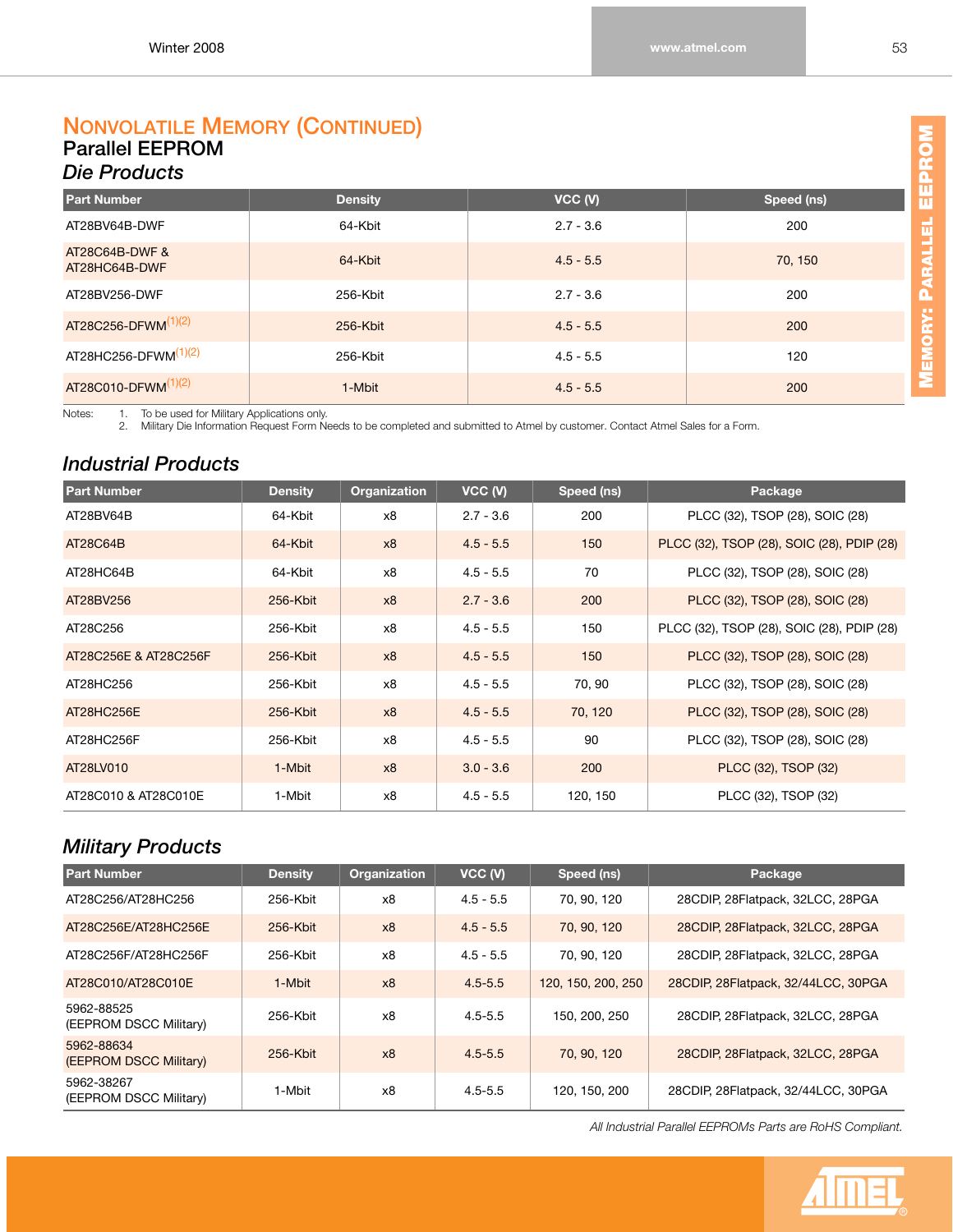#### **NONVOLATILE MEMORY (CONTINUED) Serial EEPROMs – Automotive**

| <b>Part Number</b>      | <b>Density</b><br>(Kbits) | Organization       | VCC (V) | <b>Max</b><br><b>Speed</b><br>(MHz) | Package*    | <b>Comments</b>                                               | <b>Availability</b>                |
|-------------------------|---------------------------|--------------------|---------|-------------------------------------|-------------|---------------------------------------------------------------|------------------------------------|
| 2-wire Interface        |                           |                    |         |                                     |             |                                                               |                                    |
| AT24C01B                | $\mathbf{1}$              | $128 \times 8$     | 2.5     | 0.4                                 | <b>SOIC</b> | <b>Full Array Write Protection</b><br>Cascade Up to 8 Devices | Now (Replaces<br>AT24C01A/AT24C11) |
| AT24C02B                | $\overline{2}$            | $256 \times 8$     | 2.5     | 0.4                                 | <b>SOIC</b> | Full Array Write Protection<br>Cascade Up to 8 Devices        | Now (Replaces<br>AT24C02)          |
| AT34C02C                | $\overline{2}$            | $256 \times 8$     | 2.7     | 0.4                                 | <b>SOIC</b> | <b>Lower Half Permanent</b><br><b>SW Write Protect</b>        | Now (Replaces<br>AT34C02)          |
| AT24C04B                | 4                         | $512 \times 8$     | 2.7     | 0.4                                 | SOIC        | Full Array Write Protection<br>Cascade Up to 4 Devices        | Now (Replaces<br>AT24C04)          |
| AT24C08B                | 8                         | $1024 \times 8$    | 2.7     | 0.4                                 | <b>SOIC</b> | <b>Full Array Write Protection</b><br>Cascade Up to 2 Devices | Now (Replaces<br>AT24C08)          |
| AT24C16A                | 16                        | 2048 x 8           | 2.7     | 0.4                                 | <b>SOIC</b> | Full Array Write Protection                                   | Now                                |
| AT24C32A                | 32                        | 4096 x 8           | 2.7     | 0.4                                 | <b>SOIC</b> | <b>Full Array Write Protection</b><br>Cascade Up to 8 Devices | <b>Now</b>                         |
| AT24C64A                | 64                        | 8192 x 8           | 2.7     | 0.4                                 | <b>SOIC</b> | Full Array Write Protection<br>Cascade Up to 8 Devices        | Now                                |
| AT24C128                | 128                       | 16384 x 8          | 2.7     | 0.4                                 | <b>SOIC</b> | <b>Full Array Write Protection</b><br>Cascade Up to 4 Devices | <b>Now</b>                         |
| AT24C256                | 256                       | 32768 x 8          | 2.7     | 0.4                                 | <b>SOIC</b> | Full Array Write Protection<br>Cascade Up to 4 Devices        | Now                                |
| <b>SPI Interface</b>    |                           |                    |         |                                     |             |                                                               |                                    |
| AT25010A                | $\mathbf{1}$              | $128 \times 8$     | 2.7     | 5                                   | <b>SOIC</b> | SPI Mode 0 and 3, SW/HW Write Protect                         | <b>Now</b>                         |
| AT25020A                | $\overline{c}$            | $256 \times 8$     | 2.7     | 5                                   | SOIC        | SPI Mode 0 and 3, SW/HW Write Protect                         | Now                                |
| AT25040A                | $\overline{4}$            | $512 \times 8$     | 2.7     | 5                                   | <b>SOIC</b> | SPI Mode 0 and 3, SW/HW Write Protect                         | <b>Now</b>                         |
| AT25080A                | 8                         | $1024 \times 8$    | 2.7     | 5                                   | <b>SOIC</b> | SPI Mode 0 and 3, SW/HW Write Protect                         | Now                                |
| AT25160A                | 16                        | $2048 \times 8$    | 2.7     | 5                                   | <b>SOIC</b> | SPI Mode 0 and 3, SW/HW Write Protect                         | <b>Now</b>                         |
| AT25320A                | 32                        | 4096 x 8           | 2.7     | 5                                   | <b>SOIC</b> | SPI Mode 0 and 3, SW/HW Write Protect                         | Now                                |
| AT25640A                | 64                        | $8192 \times 8$    | 2.7     | 5                                   | <b>SOIC</b> | SPI Mode 0 and 3, SW/HW Write Protect                         | <b>Now</b>                         |
| AT25128A                | 128                       | 16384 x 8          | 2.7     | 5                                   | SOIC        | SPI Mode 0 and 3, SW/HW Write Protect                         | Now                                |
| AT25256A                | 256                       | 32768 x 8          | 2.7     | 5                                   | <b>SOIC</b> | SPI Mode 0 and 3, SW/HW Write Protect                         | <b>Now</b>                         |
| <b>3-wire Interface</b> |                           |                    |         |                                     |             |                                                               |                                    |
| AT93C46                 | $\mathbf{1}$              | 64 x 16/128 x 8    | 2.7     | $\overline{2}$                      | <b>SOIC</b> | x8 or x16 Memory Organization                                 | <b>Now</b>                         |
| AT93C56A                | $\overline{c}$            | 128 x 16/256 x 8   | 2.7     | $\overline{c}$                      | <b>SOIC</b> | x8 or x16 Memory Organization<br>with Sequential Read         | Now                                |
| AT93C66A                | $\overline{4}$            | 256 x 16/512 x 8   | 2.7     | $\overline{2}$                      | <b>SOIC</b> | x8 or x16 Memory Organization<br>with Sequential Read         | <b>Now</b>                         |
| AT93C86A                | 16                        | 1024 x 16/2048 x 8 | 2.7     | $\overline{c}$                      | <b>SOIC</b> | x8 or x16 Memory Organization<br>with Sequential Read         | Now                                |

*\*Other Packages Available on Request. All Automotive Serial EEPROMs Parts are RoHS Compliant.*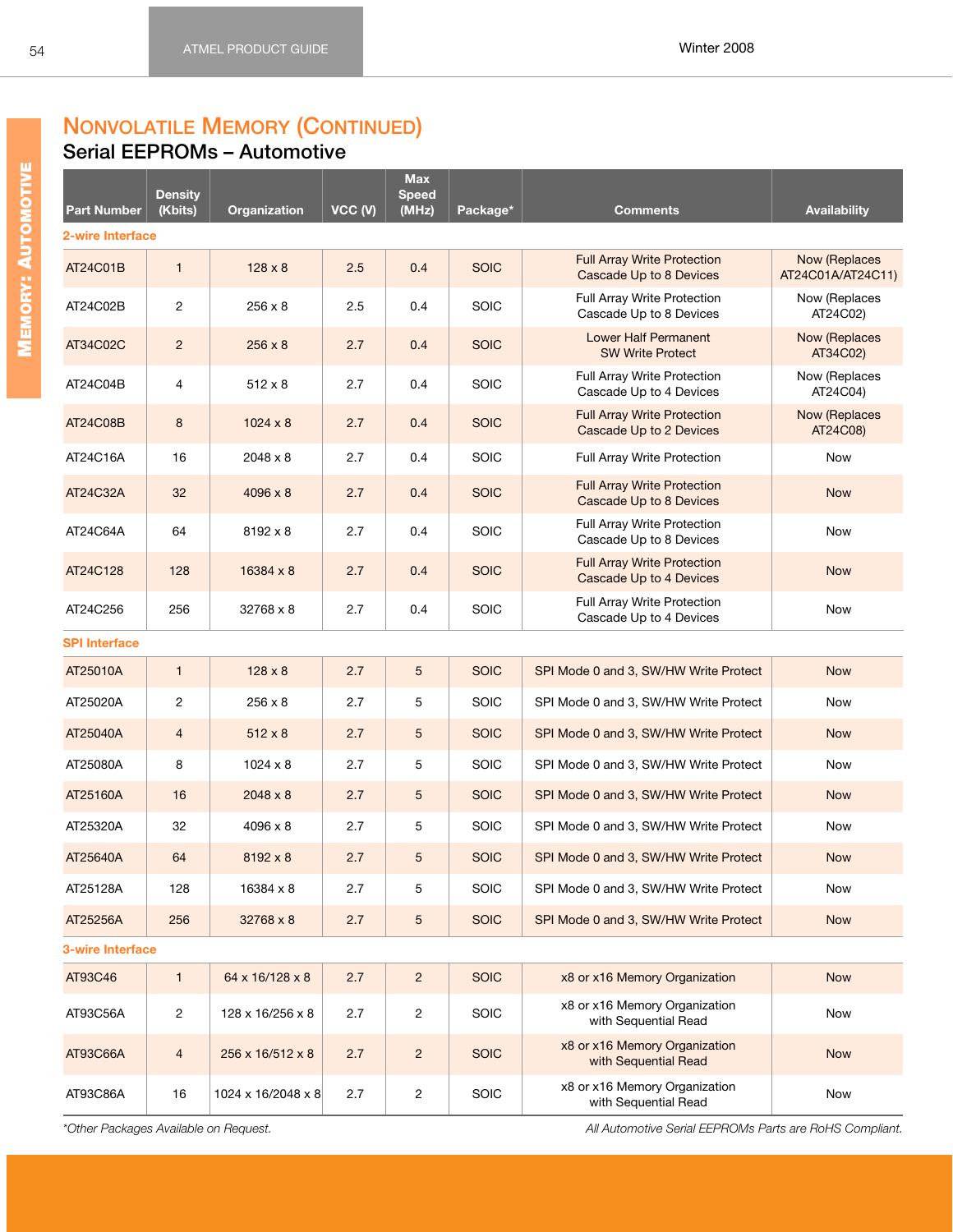### **NONVOLATILE MEMORY (CONTINUED) Serial EEPROMs Standard Products**

| Part Number          | <b>Density</b><br>(Kbits) | Organization VCC (V) |          | <b>Max</b><br><b>Speed</b><br>(MHz) | Package                                                            | <b>Comments</b>                                               | <b>Availability</b>           |
|----------------------|---------------------------|----------------------|----------|-------------------------------------|--------------------------------------------------------------------|---------------------------------------------------------------|-------------------------------|
| 2-wire Interface     |                           |                      |          |                                     |                                                                    |                                                               |                               |
| AT24C01B             | $\mathbf{1}$              | $128 \times 8$       | 1.8      | $\mathbf{1}$                        | PDIP, SOIC, TSSOP, SOT23,<br>dBGA2, DFN (MAP), XDFN*,<br>Die/Wafer | <b>Full Array Write Protection</b><br>Cascade Up to 8 Devices | <b>Now</b>                    |
| AT24C02B             | $\overline{2}$            | $256 \times 8$       | 1.8      | 1                                   | PDIP, SOIC, TSSOP, SOT23,<br>dBGA2, DFN (MAP), XDFN*,<br>Die/Wafer | Full Array Write Protection<br>Cascade Up to 8 Devices        | Replaces AT24C02              |
| AT24HC02B            | $\overline{2}$            | $256 \times 8$       | 1.8      | $\mathbf{1}$                        | PDIP, SOIC, TSSOP, Die/Wafer                                       | 1/2 Array Write Protection<br>Cascade Up to 8 Devices         | Replaces AT24C02A             |
| AT34C02C             | 2                         | 256 x 8              | 1.7      | 0.4                                 | SOIC, TSSOP, dBGA2, DFN<br>(MAP), Die/Wafer                        | Lower Half SW Write Protect<br>with Reversible SW Protection  | Replaces AT34C02/<br>AT34C02B |
| AT24C04B             | $\overline{4}$            | $512 \times 8$       | 1.8      | $\mathbf{1}$                        | PDIP, SOIC, TSSOP, SOT23,<br>dBGA2, DFN (MAP), XDFN*,<br>Die/Wafer | <b>Full Array Write Protection</b><br>Cascade Up to 4 Devices | Replaces AT24C04              |
| AT24HC04B            | 4                         | $512 \times 8$       | 1.8      | $\mathbf{1}$                        | PDIP, SOIC, TSSOP, Die/Wafer                                       | 1/2 Array Write Protection<br>Cascade Up to 4 Devices         | Replaces AT24C04A             |
| AT24C08B             | 8                         | $1024 \times 8$      | 1.8      | $\mathbf{1}$                        | PDIP, SOIC, TSSOP, SOT23,<br>dBGA2, DFN (MAP), XDFN*,<br>Die/Wafer | <b>Full Array Write Protection</b><br>Cascade Up to 2 Devices | Replaces AT24C08A             |
| AT24C16B             | 16                        | $2048 \times 8$      | 1.8      | 1.                                  | PDIP, SOIC, TSSOP, SOT23,<br>dBGA2, DFN (MAP), XDFN*,<br>Die/Wafer | Full Array Write Protection                                   | Replaces AT24C16/<br>AT24C164 |
| AT24C32C             | 32                        | $4096 \times 8$      | 1.8      | $\mathbf{1}$                        | PDIP, SOIC, TSSOP, dBGA2,<br>DFN (MAP), XDFN*, Die/Wafer           | <b>Full Array Write Protection</b><br>Cascade Up to 8 Devices | Replaces AT24C32A             |
| AT24C64B             | 64                        | $8192 \times 8$      | 1.8, 2.7 | 0.4                                 | PDIP, SOIC, TSSOP, Die/Wafer                                       | 1/4 Array Write Protection,<br>Cascadable Up to 8 Devices     | Now                           |
| AT24C64C             | 64                        | $8192 \times 8$      | 1.8      | $\mathbf{1}$                        | PDIP, SOIC, TSSOP, dBGA2,<br>DFN (MAP), XDFN*, Die/Wafer           | <b>Full Array Write Protection</b><br>Cascade Up to 8 Devices | Replaces AT24C64A             |
| AT24C128B            | 128                       | 16384 x 8            | 1.8      | 1                                   | PDIP, SOIC, TSSOP, dBGA2,<br>DFN (MAP), XDFN*, Die/Wafer           | Full Array Write Protection<br>Cascade Up to 8 Devices        | Replaces AT24C128             |
| AT24C256B            | 256                       | 32768 x 8            | 1.8      | $\mathbf{1}$                        | PDIP, SOIC, TSSOP, dBGA2,<br>DFN (MAP), Die/Wafer                  | <b>Full Array Write Protection</b><br>Cascade Up to 8 Devices | Replaces AT24C256             |
| AT24C512B            | 512                       | 65536 x 8            | 1.8, 2.5 | 1                                   | PDIP, SOIC, TSSOP, dBGA2,<br>DFN (SAP), Die/Wafer                  | Full Array Write Protection<br>Cascade Up to 8 Devices        | Replaces AT24C512             |
| AT24C1024B           | 1-Mbit                    | 131072 x 8           | 1.8, 2.5 | $\mathbf{1}$                        | PDIP, SOIC, TSSOP, DFN<br>(SAP), dBGA2, Die/Wafer                  | <b>Full Array Write Protection</b><br>Cascade Up to 4 Devices | Replaces AT24C1024            |
| <b>SPI Interface</b> |                           |                      |          |                                     |                                                                    |                                                               |                               |
| AT25010A             | $\mathbf{1}$              | $128 \times 8$       | 1.8, 2.7 | 20                                  | PDIP, SOIC, TSSOP, dBGA2,<br>DFN (MAP), XDFN*, Die/Wafer           | SPI Mode 0 and 3,<br><b>SW/HW Write Protect</b>               | <b>Now</b>                    |
| AT25010B             | 1                         | $128 \times 8$       | 1.8      | 20                                  | PDIP, SOIC, TSSOP, dBGA2,<br>DFN (MAP), XDFN*, Die/Wafer           | SPI Mode 0 and 3,<br><b>SW/HW Write Protect</b>               | 2Q2009<br>(Replaces AT25010A) |
| AT25020A             | $\overline{c}$            | $256 \times 8$       | 1.8, 2.7 | 20                                  | PDIP, SOIC, TSSOP, dBGA2,<br>DFN (MAP), XDFN*, Die/Wafer           | SPI Mode 0 and 3,<br><b>SW/HW Write Protect</b>               | <b>Now</b>                    |
| AT25020B             | $\overline{c}$            | $256 \times 8$       | 1.8      | 20                                  | PDIP, SOIC, TSSOP, dBGA2,<br>DFN (MAP), XDFN*, Die/Wafer           | SPI Mode 0 and 3,<br><b>SW/HW Write Protect</b>               | 2Q2009<br>(Replaces AT25020A) |

\* Available on Request *All Serial EEPROMs Parts are RoHS Compliant.*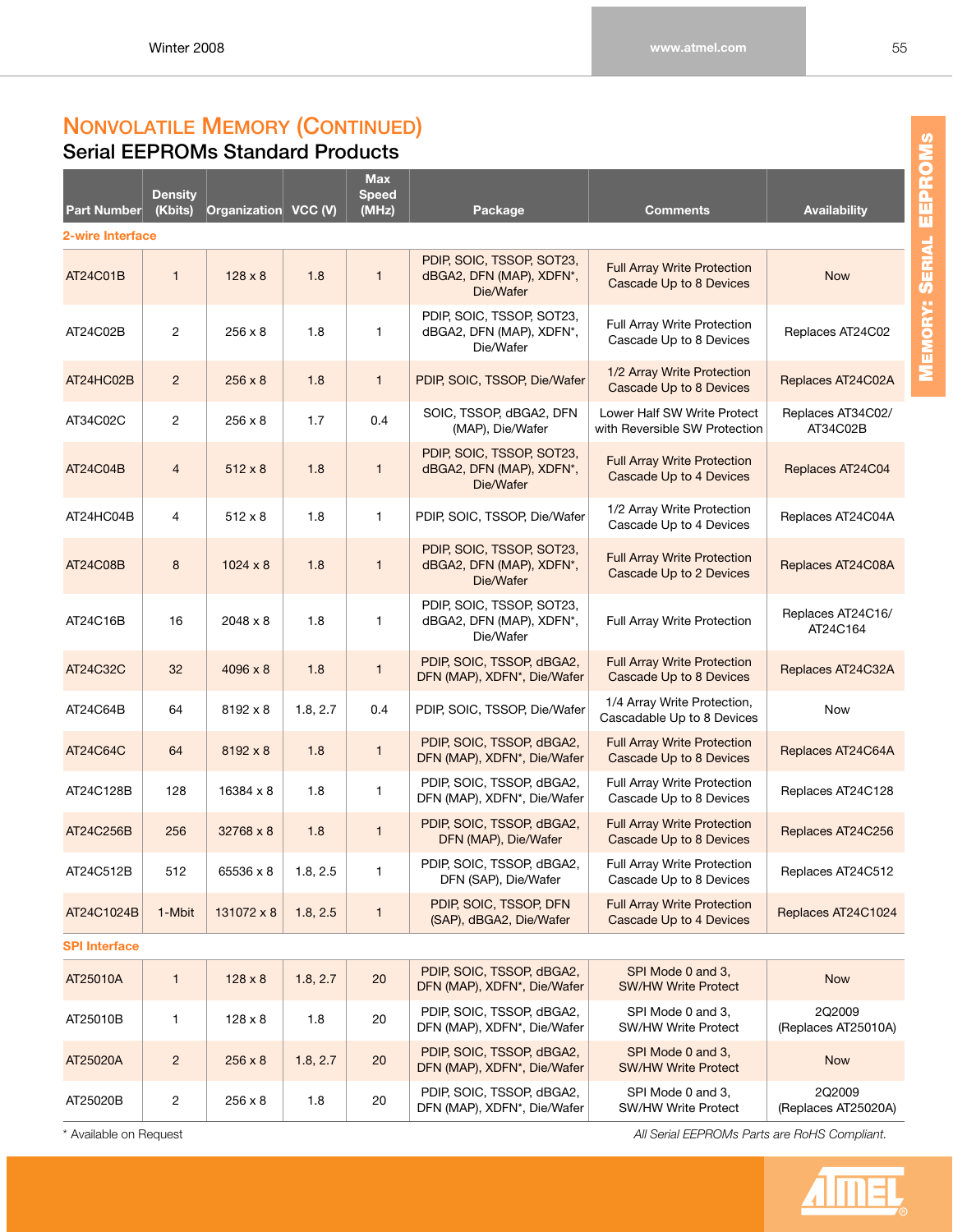# **NONVOLATILE MEMORY (CONTINUED)**

### **Serial EEPROMs Standard Products (Continued)**

| Part Number                      | <b>Density</b><br>(Kbits) | Organization VCC (V)        |          | <b>Max</b><br><b>Speed</b><br>(MHz) | Package                                                  | <b>Comments</b>                                 | <b>Availability</b>                |
|----------------------------------|---------------------------|-----------------------------|----------|-------------------------------------|----------------------------------------------------------|-------------------------------------------------|------------------------------------|
| <b>SPI Interface (Continued)</b> |                           |                             |          |                                     |                                                          |                                                 |                                    |
| AT25040A                         | $\overline{4}$            | $512 \times 8$              | 1.8, 2.7 | 20                                  | PDIP, SOIC, TSSOP, dBGA2,<br>DFN (MAP), XDFN*, Die/Wafer | SPI Mode 0 and 3.<br><b>SW/HW Write Protect</b> | <b>Now</b>                         |
| AT25040B                         | 4                         | $512 \times 8$              | 1.8      | 20                                  | PDIP, SOIC, TSSOP, dBGA2,<br>DFN (MAP), XDFN*, Die/Wafer | SPI Mode 0 and 3,<br><b>SW/HW Write Protect</b> | 2Q2009<br>(Replaces AT25040A)      |
| AT25080A                         | 8                         | $1024 \times 8$             | 1.8, 2.7 | 20                                  | PDIP, SOIC, TSSOP, dBGA2,<br>DFN (MAP), Die/Wafer        | SPI Mode 0 and 3.<br><b>SW/HW Write Protect</b> | <b>Now</b>                         |
| AT25080B                         | 8                         | $1024 \times 8$             | 1.8      | 20                                  | PDIP, SOIC, TSSOP, dBGA2,<br>DFN (MAP), XDFN*, Die/Wafer | SPI Mode 0 and 3,<br><b>SW/HW Write Protect</b> | 4Q2008<br>(Replaces AT25080A)      |
| AT25160A                         | 16                        | $2048 \times 8$             | 1.8, 2.7 | 20                                  | PDIP, SOIC, TSSOP, dBGA2,<br>DFN (MAP), XDFN, Die/Wafer  | SPI Mode 0 and 3,<br><b>SW/HW Write Protect</b> | <b>Now</b>                         |
| AT25160B                         | 16                        | $2048 \times 8$             | 1.8      | 20                                  | PDIP, SOIC, TSSOP, dBGA2,<br>DFN (MAP), XDFN, Die/Wafer  | SPI Mode 0 and 3,<br><b>SW/HW Write Protect</b> | 4Q2008<br>(Replaces AT25160A)      |
| AT25320A                         | 32                        | 4096 x 8                    | 1.8, 2.7 | 20                                  | PDIP, SOIC, TSSOP, dBGA2,<br>DFN (MAP), Die/Wafer        | SPI Mode 0 and 3,<br><b>SW/HW Write Protect</b> | <b>Now</b>                         |
| AT25320B                         | 32                        | 4096 x 8                    | 1.8      | 20                                  | PDIP, SOIC, TSSOP, dBGA2.<br>DFN (MAP), XDFN*, Die/Wafer | SPI Mode 0 and 3,<br><b>SW/HW Write Protect</b> | 1Q2009<br>(Replaces AT25320A)      |
| AT25640A                         | 64                        | $8192 \times 8$             | 1.8, 2.7 | 20                                  | PDIP, SOIC, TSSOP, dBGA2,<br>DFN (MAP), Die/Wafer        | SPI Mode 0 and 3.<br><b>SW/HW Write Protect</b> | <b>Now</b>                         |
| AT25640B                         | 64                        | $8192 \times 8$             | 1.8      | 20                                  | PDIP, SOIC, TSSOP, dBGA2,<br>DFN (MAP), XDFN*, Die/Wafer | SPI Mode 0 and 3,<br><b>SW/HW Write Protect</b> | 1Q2009<br>(Replaces AT25640A)      |
| AT25128A                         | 128                       | $16384 \times 8$            | 1.8, 2.7 | 20                                  | PDIP, SOIC, TSSOP, DFN<br>(SAP), Die/Wafer               | SPI Mode 0 and 3,<br><b>SW/HW Write Protect</b> | <b>Now</b>                         |
| AT25128B                         | 128                       | 16384 x 8                   | 1.8      | 20                                  | PDIP, SOIC, TSSOP, dBGA2,<br>DFN (SAP), Die/Wafer        | SPI Mode 0 and 3,<br><b>SW/HW Write Protect</b> | 2Q2009<br>(Replaces AT25128A)      |
| AT25256A                         | 256                       | 32768 x 8                   | 1.8, 2.7 | 20                                  | PDIP, SOIC, TSSOP, DFN<br>(SAP), Die/Wafer               | SPI Mode 0 and 3,<br><b>SW/HW Write Protect</b> | <b>Now</b><br>(Replaces AT25HP256) |
| AT25256B                         | 256                       | 32768 x 8                   | 1.8      | 20                                  | PDIP, SOIC, TSSOP, dBGA2,<br>DFN (SAP), Die/Wafer        | SPI Mode 0 and 3,<br><b>SW/HW Write Protect</b> | 2Q2009<br>(Replaces AT25256A)      |
| AT25512                          | 512                       | 65536 x 8                   | 1.8      | 20                                  | SOIC, TSOP, dBGA2, DFN,<br>Die/Wafer                     | SPI Mode 0 and 3.<br><b>SW/HW Write Protect</b> | <b>Now</b><br>(Replaces AT25HP512) |
| <b>3-wire Interface</b>          |                           |                             |          |                                     |                                                          |                                                 |                                    |
| AT93C46D                         | $\mathbf{1}$              | 64 x 16/<br>$128 \times 8$  | 1.8      | $\sqrt{2}$                          | PDIP, SOIC, TSSOP, dBGA2,<br>DFN (MAP), XDFN*, Die/Wafer | x8 or x16 Organization                          | Replaces AT93C46                   |
| AT93C46E                         | $\mathbf{1}$              | 64 x 16                     | 1.8      | $\overline{c}$                      | PDIP, SOIC, TSSOP                                        | x16 Organization                                | Replaces AT93C46A                  |
| AT93C56A                         | $\overline{c}$            | 128 x 16/<br>$256 \times 8$ | 1.8, 2.7 | $\sqrt{2}$                          | PDIP, SOIC, TSSOP, dBGA2,<br>DFN (MAP), Die/Wafer        | x8 or x16 Organization<br>with Sequential Read  | <b>Now</b>                         |

1.8, 2.7 2 PDIP, SOIC, TSSOP, dBGA2,

1.8, 2.7 2 PDIP, SOIC, TSSOP, DFN

DFN (MAP), Die/Wafer

(MAP), Die/Wafer

 $AT93C66A$  4  $256 \times 16/$ <br>512 x 8

 $AT93C86A$  16  $1024 \times 16/$ <br>2048 x 8

\* Available on Request *All Serial EEPROMs Parts are RoHS Compliant.*

xs or x i o Organization<br>with Sequential Read Now

xo or x i o Organization<br>with Sequential Read

x8 or x16 Organization

x8 or x16 Organization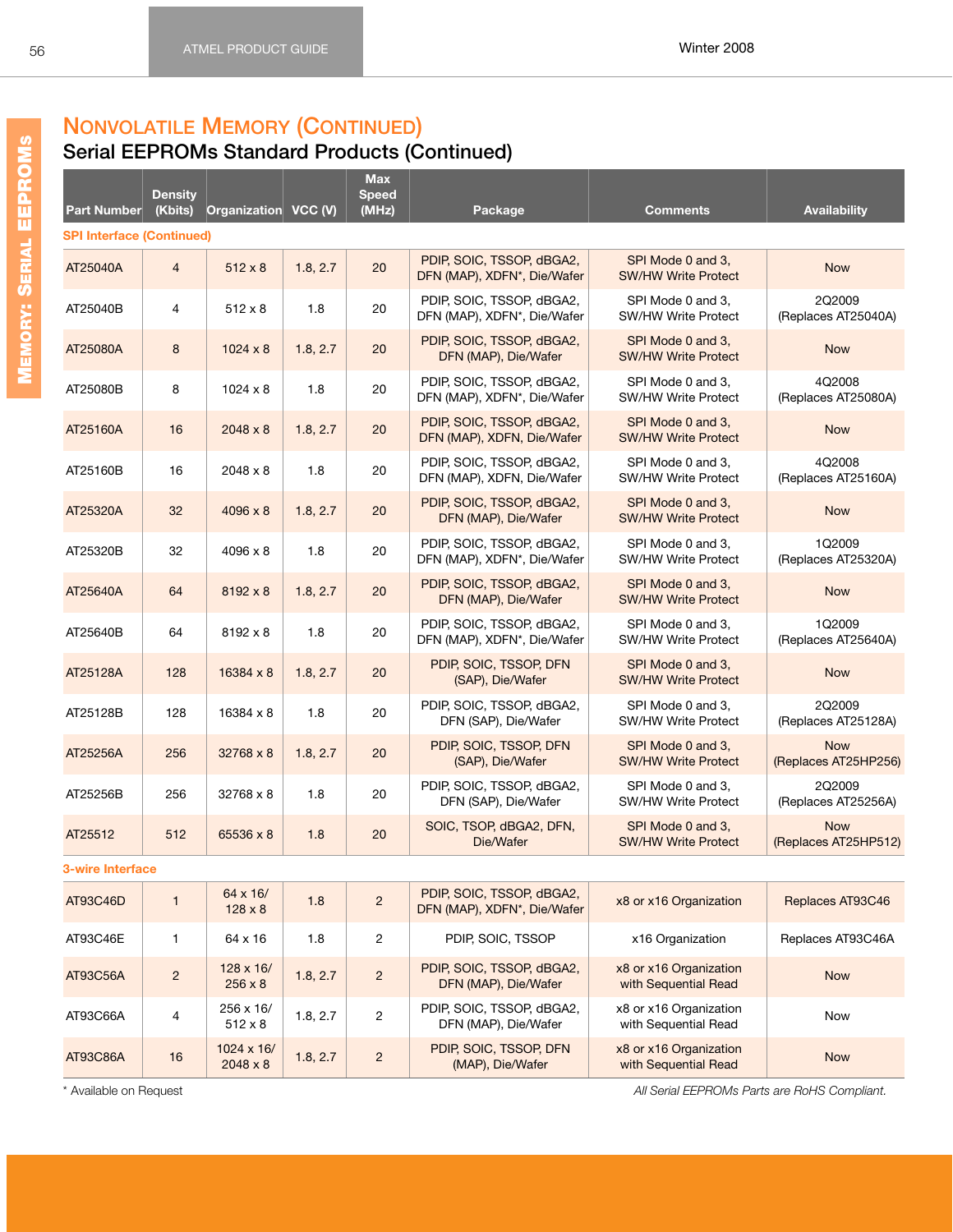# **NONVOLATILE MEMORY (CONTINUED)**

#### **Serial Flash Memory** *DataFlash*® *Page Erase Serial Flash*

| <b>Part Number</b>     | <b>Density</b><br>(Mbits) Min (V) | <b>VCC</b> | Interface<br><b>Architecture</b>                                        | <b>Speed</b><br>(MHz) | <b>SRAM/Buffers</b>                                                                          | <b>Protection</b>        | <b>Sector</b><br><b>Lockdown Number</b> | <b>Serial</b>      | <b>Packages</b>                                | Availability |
|------------------------|-----------------------------------|------------|-------------------------------------------------------------------------|-----------------------|----------------------------------------------------------------------------------------------|--------------------------|-----------------------------------------|--------------------|------------------------------------------------|--------------|
|                        |                                   |            | Page-erase, Byte-alterable, 2.7 to 3.6V - Industrial Temperature Grades |                       |                                                                                              |                          |                                         |                    |                                                |              |
| AT45DB011D             | 1-Mbit                            | 2.7        | Serial (SPI Bus)                                                        | 66                    | 1 (256/264 Bytes)                                                                            | <b>Individual Sector</b> | $\mathsf{x}$                            | $\mathsf{x}$       | S(8S2)-SS(8S1)-M(8MA1)                         | <b>Now</b>   |
| AT45DB021D             | 2-Mbit                            | 2.7        | Serial (SPI Bus)                                                        | 66                    | 1 (256/264 Bytes)                                                                            | <b>Individual Sector</b> | x                                       | x                  | S(8S2)-SS(8S1)-M(8MA1)                         | Now          |
| AT45DB041D             | 4-Mbit                            | 2.7        | Serial (SPI Bus)                                                        | 66                    | 2 (256/264 Bytes Each)                                                                       | <b>Individual Sector</b> | $\mathsf{x}$                            | $\pmb{\mathsf{X}}$ | $S(8S2) - SS(8S1) - M(8M1-A)$                  | <b>Now</b>   |
| AT45DB081D             | 8-Mbit                            | 2.7        | Serial (SPI Bus)                                                        | 66                    | 2 (256/264 Bytes Each)                                                                       | <b>Individual Sector</b> | $\boldsymbol{\mathsf{x}}$               | x                  | $S(8S2) - SS(8S1) - M(8M1-A)$                  | Now          |
| AT45DB161D             | 16-Mbit                           | 2.7        | Serial (SPI Bus)                                                        | 66                    | 2 (512/528 Bytes Each)                                                                       | <b>Individual Sector</b> | $\pmb{\times}$                          | $\mathsf{x}$       | $S(8S2) - M(8M1-A) - T(28T) -$<br>C(24C1)      | <b>Now</b>   |
| AT45DB321D             | 32-Mbit                           | 2.7        | Serial (SPI Bus)                                                        | 66                    | 2 (512/528 Bytes Each)                                                                       | <b>Individual Sector</b> | X                                       | X                  | S(8S2)-MW(8MW)-M(8M1-A)-<br>$T(28T) - C(24C1)$ | Now          |
| AT45DB642D             | $64$ -Mbit                        | 2.7        |                                                                         |                       | Dual/SPI/Rapid8 <sup>®</sup> 66/50 2 (1024/1056 Bytes Each)                                  | <b>Individual Sector</b> | $\mathsf{x}$                            | $\pmb{\mathsf{X}}$ | <b>CN(8CN3)-T(28T)</b>                         | <b>Now</b>   |
|                        |                                   |            |                                                                         |                       | Page-erase, Byte-alterable, Low Battery Voltage, 2.5 to 3.6V - Industrial Temperature Grades |                          |                                         |                    |                                                |              |
| AT45DB041D-2.5         | 4-Mbit                            | 2.5        | Serial (SPI Bus)                                                        | 50                    | 2 (256/264 Bytes Each)                                                                       | <b>Individual Sector</b> | $\mathsf{x}$                            | $\pmb{\mathsf{X}}$ | S(8S2)-SS(8S1)-M(8M1-A)                        | <b>Now</b>   |
| AT45DB081D-2.5         | 8-Mbit                            | 2.5        | Serial (SPI Bus)                                                        | 50                    | 2 (256/264 Bytes Each)                                                                       | <b>Individual Sector</b> | $\boldsymbol{\mathsf{x}}$               | x                  | $S(8S2) - SS(8S1) - M(8M1-A)$                  | Now          |
| AT45DB161D-2.5 16-Mbit |                                   | 2.5        | Serial (SPI Bus)                                                        | 50                    | 2 (512/528 Bytes Each)                                                                       | <b>Individual Sector</b> | $\mathsf{x}$                            | $\pmb{\mathsf{X}}$ | $S(8S2) - M(8M1-A) - T(28T)$                   | <b>Now</b>   |
| <b>DataFlash Cards</b> |                                   |            |                                                                         |                       |                                                                                              |                          |                                         |                    |                                                |              |
|                        |                                   |            | Page-erase, Byte-alterable, 2.7 to 3.6V - Industrial Temperature Grades |                       |                                                                                              |                          |                                         |                    |                                                |              |
| AT45DCB002D            | $2$ -Mbyte                        | 2.7        | Serial (SPI Bus)                                                        | 66                    | 2 (528 Bytes Each)                                                                           | <b>Individual Sector</b> | $\pmb{\times}$                          | $\pmb{\mathsf{X}}$ | 7DF1                                           | <b>Now</b>   |
| AT45DCB004D            | 4-Mbyte                           | 2.7        | Serial (SPI Bus)                                                        | 66                    | 2 (528 Bytes Each)                                                                           | <b>Individual Sector</b> | $\mathsf{x}$                            | $\mathsf{x}$       | 7DF1                                           | Now          |
| AT45DCB008D            | $ 8 - M$ byte                     | 2.7        | Serial (SPI Bus)                                                        | 66                    | 2 (1056 Bytes Each)                                                                          | <b>Individual Sector</b> | $\pmb{\times}$                          | $\pmb{\mathsf{X}}$ | 7DF1                                           | <b>Now</b>   |

### *Uniform Block Erase Serial Flash*

| <b>Part Number</b> | <b>Density</b><br>(Mbits) | <b>VCC</b> | Min (V) Interface Architecture (MHz) (Kbytes)                                |     | Speed Min Erase | <b>Protection</b>                        | <b>Sector</b><br>Lockdown Number Bit I/O | <b>Serial</b>             | <b>Dual</b>  | <b>Packages</b>              | Availability |
|--------------------|---------------------------|------------|------------------------------------------------------------------------------|-----|-----------------|------------------------------------------|------------------------------------------|---------------------------|--------------|------------------------------|--------------|
|                    |                           |            | Uniform Block Erase Serial Flash, 2.7 to 3.6 - Industrial Temperature Grades |     |                 |                                          |                                          |                           |              |                              |              |
| AT25F512A          | 0.5                       | 2.7        | Serial (SPI Bus)                                                             | 33  | 32              | <b>Full Array</b>                        |                                          |                           |              | <b>SS(8S1)-Y4(8Y4)</b>       | <b>Now</b>   |
| AT25F512B          | 0.5                       | 2.7        | Serial (SPI Bus)                                                             | 70  | 4               | Full Array                               |                                          | $\mathsf{x}$              |              | <b>SS(8S1)-MA(8MA3)</b>      | <b>Now</b>   |
| AT25FS010          | $\mathbf{1}$              | 2.7        | Serial (SPI Bus)                                                             | 50  | $\overline{4}$  | 1/32, 1/16, 1/8, 1/4,<br>1/2, Full Array |                                          |                           |              | <b>SS(8S1)-Y7(8Y7)</b>       | <b>Now</b>   |
| AT25F2048          | 2                         | 2.7        | Serial (SPI Bus)                                                             | 33  | 64              | 1/4, 1/2, Full Array                     |                                          |                           |              | <b>SS(8S1)-Y7(8Y7)</b>       | Now          |
| AT25DF021          | $\overline{2}$            | 2.7        | Serial (SPI Bus                                                              | 70  | $\overline{4}$  | <b>Individual Sector</b>                 |                                          | $\boldsymbol{\mathsf{x}}$ |              | <b>SS(8S1)-M(8MA1)</b>       | <b>Now</b>   |
| AT25DF041A         | 4                         | 2.7/2.3    | Serial (SPI Bus)                                                             | 70  | 4               | <b>Individual Sector</b>                 |                                          |                           |              | $S(8S2) - SS(8S1) - M(8MA1)$ | Now          |
| AT26DF081A         | 8                         | 2.7        | Serial (SPI Bus)                                                             | 70  | $\overline{4}$  | <b>Individual Sector</b>                 |                                          |                           |              | $S(8S2) - SS(8S1)$           | <b>Now</b>   |
| AT25DF081          | 8                         | 1.65       | Serial (SPI Bus)                                                             | 66  | 4               | <b>Individual Sector</b>                 |                                          |                           |              | $ SS(8S1)-M(8MA1)-U(11U1) $  | <b>Now</b>   |
| AT26DF161A         | 16                        | 2.7        | Serial (SPI Bus)                                                             | 70  | $\overline{4}$  | <b>Individual Sector</b>                 |                                          |                           |              | S(8S2)-SS(8S1)-M(8M1-A)      | <b>Now</b>   |
| AT25DF161          | 16                        | 2.7        | Serial (SPI Bus)/Dual I/O                                                    | 100 | 4               | <b>Individual Sector</b>                 | x                                        | $\mathsf{x}$              | x            | $S(8S2) - SS(8S1) - M(8MA1)$ | 4Q2008       |
| AT25DF321          | 32                        | 2.7        | Serial (SPI Bus)                                                             | 70  | $\overline{4}$  | <b>Individual Sector</b>                 |                                          |                           |              | $S(8S2) - S3(16S)$           | <b>Now</b>   |
| AT25DF321A         | 32                        | 2.7        | Serial (SPI Bus)/Dual I/O                                                    | 100 | 4               | <b>Individual Sector</b>                 | X                                        | $\boldsymbol{\mathsf{x}}$ | X            | $S(8S2) - S3(16S) - M(8MA1)$ | 1Q2009       |
| AT25DF641          | 64                        | 2.7        | Serial (SPI Bus)/Dual I/O                                                    | 100 | $\overline{4}$  | <b>Individual Sector</b>                 | X                                        | $\mathsf{x}$              | $\mathsf{x}$ | <b>MW(8MW)-S3(16S)</b>       | <b>Now</b>   |

Notes:<br>1. Package Designator: **C - CBGA**: 9C1, 9-ball, 5 x 5 x 1.2 mm; 24C1, 24-ball, 6 x 8 x 1.4 mm. **CN - CASON**: 8CN3, 8-pad, 6 x 8 mm (Footprint Compatible with 8-pin SOIC, EIAJ). M, MA,<br>MW - MLF/UDFN/WDFN: 8M1-A, 8-pa

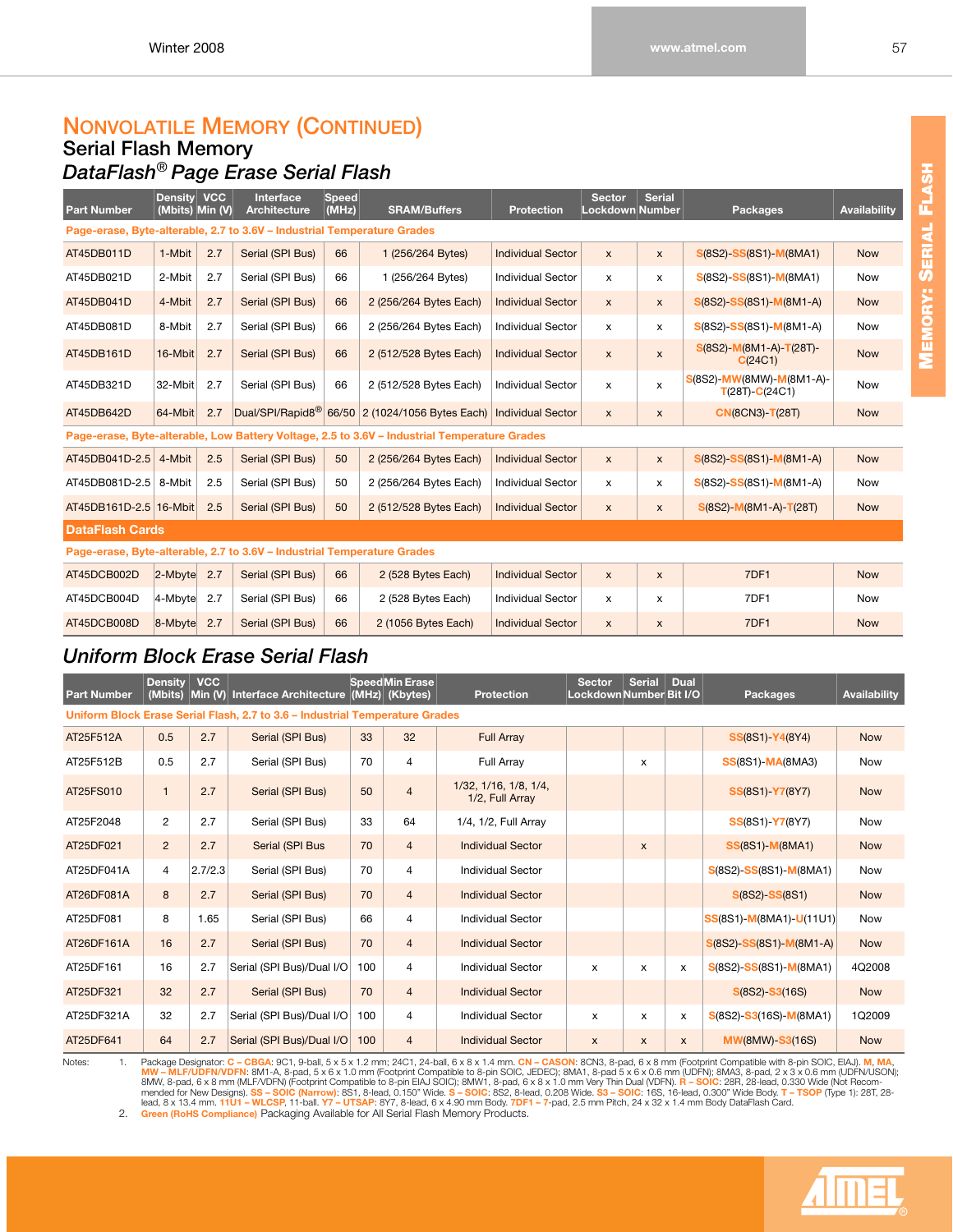# **POWER MANAGEMENT**

# **Power Management**

| <b>Part Number</b> | <b>Description</b>                                                             | <b>RoHS</b><br>Compliance | Availability |
|--------------------|--------------------------------------------------------------------------------|---------------------------|--------------|
| AT73C202           | Power and Battery Management Unit for Wireless Devices                         | Yes                       | <b>Now</b>   |
| AT73C203           | Power Management IC for Datacom Platforms                                      | Yes                       | <b>Now</b>   |
| AT73C204           | Power Management IC for Smartphones and PDAs                                   | Yes                       | <b>Now</b>   |
| AT73C205           | <b>Smart Battery Charger</b>                                                   | Yes                       | <b>Now</b>   |
| AT73C206           | Audio and Power Management IC with Battery Charger for Smartphones             | Yes                       | <b>Now</b>   |
| AT73C209           | Power Management and Audio Interface for Portable Devices                      | Yes                       | <b>Now</b>   |
| AT73C211           | Small Integration Power Management Unit                                        | Yes                       | <b>Now</b>   |
| AT73C212           | Medium Integration Power Management Unit                                       | Yes                       | <b>Now</b>   |
| AT73C213           | Audio Interface for Portable Devices                                           | Yes                       | <b>Now</b>   |
| AT73C214           | Small Integration Power Management Unit with Battery Charger                   | Yes                       | <b>Now</b>   |
| AT73C221           | Power Management IC for 1.8V IO Chipset                                        | Yes                       | <b>Now</b>   |
| AT73C224           | Universal PMU for Li-Ion and Alkaline Battery Powered Device                   | Yes                       | <b>Now</b>   |
| AT73C236           | 5V Input Supply Tiny Power Management for Wireless Modules                     | Yes                       | <b>Now</b>   |
| AT73C237           | 5V Input Supply Tiny Power Management for Wireless Modules with Hibernate Mode | Yes                       | <b>Now</b>   |
| AT73C238           | Tiny Power Management for Wireless Modules with Hibernate Mode                 | Yes                       | <b>Now</b>   |
| AT73C239           | <b>Tiny Power Management for Wireless Modules</b>                              | Yes                       | <b>Now</b>   |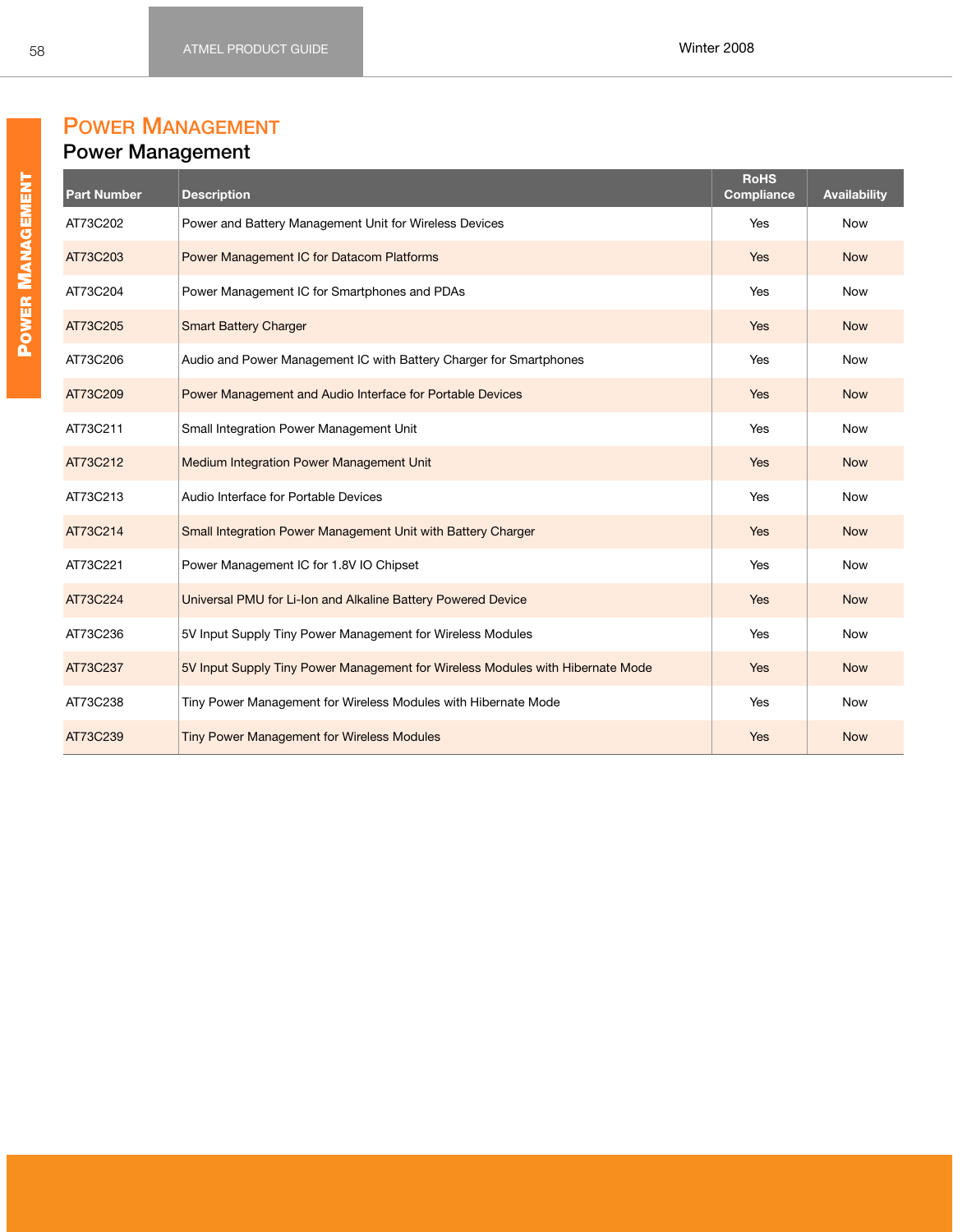# **PROGRAMMABLE LOGIC**

# **Field Programmable Gate Arrays (FPGAs)** *AT40K Series*

| <b>Part Number</b>                      | <b>Description</b>                        | <b>Registers</b> | <b>Usable Gates</b> | <b>Frequency</b><br>(MHz) | <b>RAM</b><br>(bits) | <b>RoHS</b><br><b>Compliance</b> | <b>Availability</b> |  |  |
|-----------------------------------------|-------------------------------------------|------------------|---------------------|---------------------------|----------------------|----------------------------------|---------------------|--|--|
| <b>Standard Voltage (5V)</b>            |                                           |                  |                     |                           |                      |                                  |                     |  |  |
| AT40K05                                 | 128 I/O Pins, 5-volt, Very Low Power      | 256              | $5-10K$             | 250                       | 2,048                | <b>No</b>                        | <b>Now</b>          |  |  |
| AT40K10                                 | 192 I/O Pins, 5-volt, Very Low Power      | 576              | 10-20K              | 250                       | 4,096                | No                               | <b>Now</b>          |  |  |
| AT40K20                                 | 256 I/O Pins, 5-volt, Very Low Power      | 1,024            | 20-30K              | 250                       | 8,192                | <b>No</b>                        | <b>Now</b>          |  |  |
| AT40K40                                 | 384 I/O Pins, 5-volt, Very Low Power      | 2,304            | 40-50K              | 250                       | 18,432               | No                               | <b>Now</b>          |  |  |
| Low-voltage Enhanced Performance (3.3V) |                                           |                  |                     |                           |                      |                                  |                     |  |  |
| AT40K05AL                               | 128 I/O Pins, 3.3-volt, Very Low Power    | 512              | $5-10K$             | 250                       | 2,048                | <b>Contact Atmel</b>             | <b>Now</b>          |  |  |
| AT40K10AL                               | 192 I/O Pins, 3.3-volt, Very Low Power    | 896              | 10-20K              | 250                       | 4,096                | Yes                              | <b>Now</b>          |  |  |
| AT40K20AL                               | 256 I/O Pins, 3.3-volt, Very Low Power    | 1,440            | 20-30K              | 250                       | 8,192                | <b>Yes</b>                       | <b>Now</b>          |  |  |
| AT40K40AL                               | 384 I/O Pins, 3.3-volt, Very Low Power    | 2,690            | 40-50K              | 250                       | 18,432               | Pb-free Only                     | <b>Now</b>          |  |  |
| <b>Software/Hardware Tools</b>          |                                           |                  |                     |                           |                      |                                  |                     |  |  |
| <b>Hardware</b>                         |                                           |                  |                     |                           |                      |                                  |                     |  |  |
| ATDH40M                                 | AT40K Prototyping Board, 1 Daughter Board |                  |                     |                           |                      |                                  | <b>Now</b>          |  |  |
| ATDH40D84                               | Daughter Board - 84PLCC                   |                  |                     |                           |                      |                                  | <b>Now</b>          |  |  |
| ATDH40D100                              | Daughter Board - 100VQFP                  |                  |                     |                           |                      |                                  | <b>Now</b>          |  |  |
| ATDH40D144                              | Daughter Board - 144TQFP                  |                  |                     |                           |                      |                                  | Now                 |  |  |

ATDH40D208 Daughter Board – 208PQFP Now and the contract of the contract of the contract of the contract of the contract of the contract of the contract of the contract of the contract of the contract of the contract of th

### **FPGA Configuration Memory** *FPGA Serial Configuration EEPROM*

| <b>Part Number</b>    | <b>Description</b>                                | <b>Memory Size</b> | <b>RoHS</b><br><b>Compliance</b> | <b>Availability</b> |
|-----------------------|---------------------------------------------------|--------------------|----------------------------------|---------------------|
| Standard $(3.3 - 5V)$ |                                                   |                    |                                  |                     |
| AT17LV65              | 65-Kbit FPGA Configuration EEPROM                 | 65,536 x 1         | Yes <sup>(1)</sup>               | <b>Now</b>          |
| AT17LV128             | 128-Kbit FPGA Configuration EEPROM                | 131,072 x 1        | Yes <sup>(1)</sup>               | <b>Now</b>          |
| AT17LV256             | 256-Kbit FPGA Configuration EEPROM                | 262,144 x 1        | Yes                              | <b>Now</b>          |
| AT17LV512             | 512-Kbit FPGA Configuration EEPROM                | 524,288 x 1        | <b>Yes</b>                       | <b>Now</b>          |
| AT17LV512A            | 512-Kbit FPGA Configuration EEPROM, Altera Pinout | 524,288 x 1        | Yes                              | <b>Now</b>          |
| AT17LV010             | 1-Mbit FPGA Configuration EEPROM                  | 1,048,576 x 1      | <b>Yes</b>                       | <b>Now</b>          |
| AT17LV010A            | 1-Mbit FPGA Configuration EEPROM, Altera Pinout   | 1,048,576 x 1      | Yes                              | <b>Now</b>          |
| AT17LV002             | 2-Mbit FPGA Configuration EEPROM                  | 2,097,152 x 1      | <b>Yes</b>                       | <b>Now</b>          |
| AT17LV002A            | 2-Mbit FPGA Configuration EEPROM, Altera Pinout   | 2,097,152 x 1      | Yes                              | <b>Now</b>          |
| AT17LV040             | 4-Mbit FPGA Configuration EEPROM                  | 4,194,304 x 1      | Yes                              | <b>Now</b>          |

<span id="page-65-0"></span>Note: 1. Replacement RoHS is the AT17LV256.



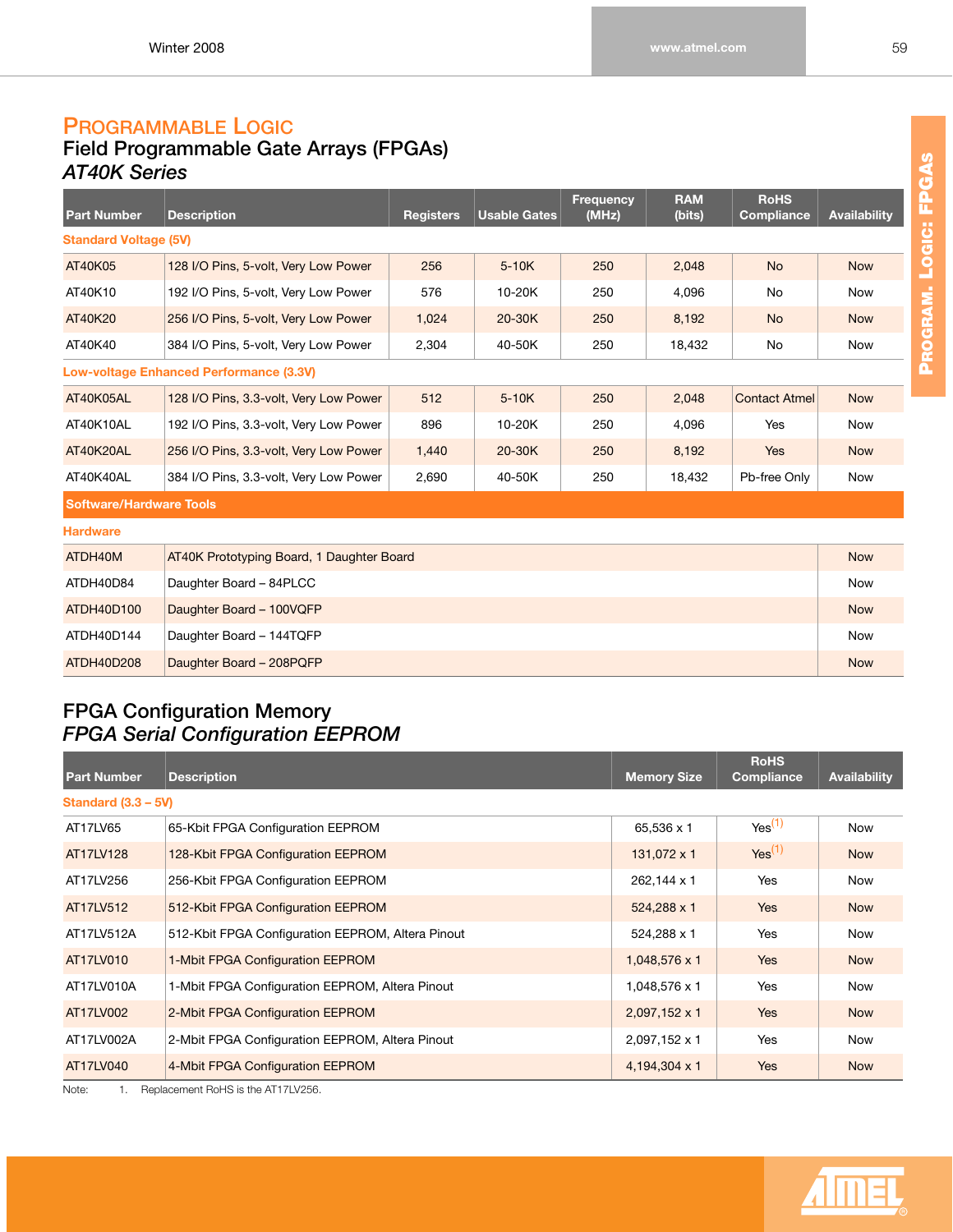## **PROGRAMMABLE LOGIC (CONTINUED)**

#### **FPGA Configuration Memory (Continued)** *FPGA Serial Configuration EEPROM (Continued)*

| <b>Part Number</b>             | <b>Description</b>                                                                          | <b>Memory Size</b> | <b>RoHS</b><br>Compliance Availability |            |
|--------------------------------|---------------------------------------------------------------------------------------------|--------------------|----------------------------------------|------------|
| Low-cost NTP (3.3V)            |                                                                                             |                    |                                        |            |
| AT17N256                       | 256-Kbit FPGA Configuration Memory                                                          | 262,144 x 1        | <b>No</b>                              | <b>Now</b> |
| AT17N512                       | 512-Kbit FPGA Configuration Memory                                                          | 524,288 x 1        | No                                     | Now        |
| AT17N010                       | 1-Mbit FPGA Configuration Memory                                                            | 1,048,576 x 1      | <b>No</b>                              | <b>Now</b> |
| AT17N002                       | 2-Mbit FPGA Configuration Memory                                                            | 2,097,152 x 1      | No                                     | Now        |
| AT17N040                       | 4-Mbit FPGA Configuration Memory                                                            | 4,194,304 x 1      | No                                     | <b>Now</b> |
| Flash-based (3.3V)             |                                                                                             |                    |                                        |            |
| AT17F040                       | 4-Mbit FPGA Configuration Flash                                                             | 4,194,304 x 1      | Yes                                    | <b>Now</b> |
| AT17F040A                      | 4-Mbit FPGA Configuration Flash, Altera Pinout                                              | 4,194,304 x 1      | Yes                                    | Now        |
| AT17F080                       | 8-Mbit FPGA Configuration Flash                                                             | 8,388,608 x 1      | Yes                                    | <b>Now</b> |
| AT17F080A                      | 8-Mbit FPGA Configuration Flash, Altera Pinout                                              | 8,388,608 x 1      | Yes                                    | Now        |
| AT17F16                        | 16-Mbit FPGA Configuration Flash                                                            | 16,777,216 x 1     | Yes                                    | <b>Now</b> |
| AT17F16A                       | 16-Mbit FPGA Configuration Flash, Altera Pinout                                             | 16,777,216 x 1     | Yes                                    | Now        |
| AT17F32                        | 32-Mbit FPGA Configuration Flash                                                            | 33,554,432 x 1     | Yes                                    | <b>Now</b> |
| AT17F32A                       | 32-Mbit FPGA Configuration Flash, Altera Pinout                                             | 33,554,432 x 1     | Yes                                    | Now        |
|                                | In-System Programmable and Flash-based (3.3V)                                               |                    |                                        |            |
| AT18F010                       | 1-Mbit FPGA Configuration Flash with ISP, Pin Compatible with Xilinx Platform Flash         | 1,048,576 x 1      | Yes                                    | <b>Now</b> |
| AT18F002                       | 2-Mbit FPGA Configuration Flash with ISP, Pin Compatible with Xilinx Platform Flash         | 2,097,152 x 1      | Yes                                    | Now        |
| AT18F040                       | 4-Mbit FPGA Configuration Flash with ISP, Pin Compatible with Xilinx Platform Flash         | 4,194,304 x 1      | Yes                                    | <b>Now</b> |
| AT18F080                       | 8-Mbit FPGA Configuration Flash with ISP, Pin Compatible with Xilinx Platform Flash         | 7,340,032 x 1      | Yes                                    | Now        |
| <b>Software/Hardware Tools</b> |                                                                                             |                    |                                        |            |
| ATDH2200E                      | Configurator Programming Kit, CPS ISP Software, 8-lead LAP and 20 PLCC Adapter              |                    |                                        | <b>Now</b> |
| AT18F-DK3                      | Configurator Programming Kit for AT18F Family                                               |                    |                                        | Now        |
| ATDH1151VPC                    | ISP Cable for AT18F with Converter                                                          |                    |                                        | <b>Now</b> |
|                                | ATF15XXDK3-SAX20 20-lead TSSOP Adapter with AT18F Converter to Be Used with ATF15XX-DK3 Kit |                    |                                        | Now        |
| <b>ATDH2221</b>                | 20-lead SOIC (8-lead DIP Adapter)                                                           |                    |                                        | <b>Now</b> |
| ATDH2222                       | 20-lead PLCC (8-lead DIP Adapter)                                                           |                    |                                        | Now        |
| <b>ATDH2223</b>                | 8-lead SOIC (8-lead DIP Adapter)                                                            |                    |                                        | <b>Now</b> |
| ATDH2224                       | 44-lead PQFP (8-lead DIP Adapter)                                                           |                    |                                        | Now        |
| <b>ATDH2225</b>                | <b>ISP Download Cable</b>                                                                   |                    |                                        | <b>Now</b> |
| ATDH2226A                      | 32-lead PQFP (8-lead DIP Adapter), Altera Pinout                                            |                    |                                        | Now        |
| <b>ATDH2227</b>                | 44-lead PLCC (8-lead DIP Adapter)                                                           |                    |                                        | <b>Now</b> |
| ATDH2227A                      | 44-lead PLCC (8-lead DIP Adapter), Altera Pinout                                            |                    |                                        | Now        |
| <b>ATDH2228</b>                | 8-lead LAP (8-lead DIP Adapter)                                                             |                    |                                        | <b>Now</b> |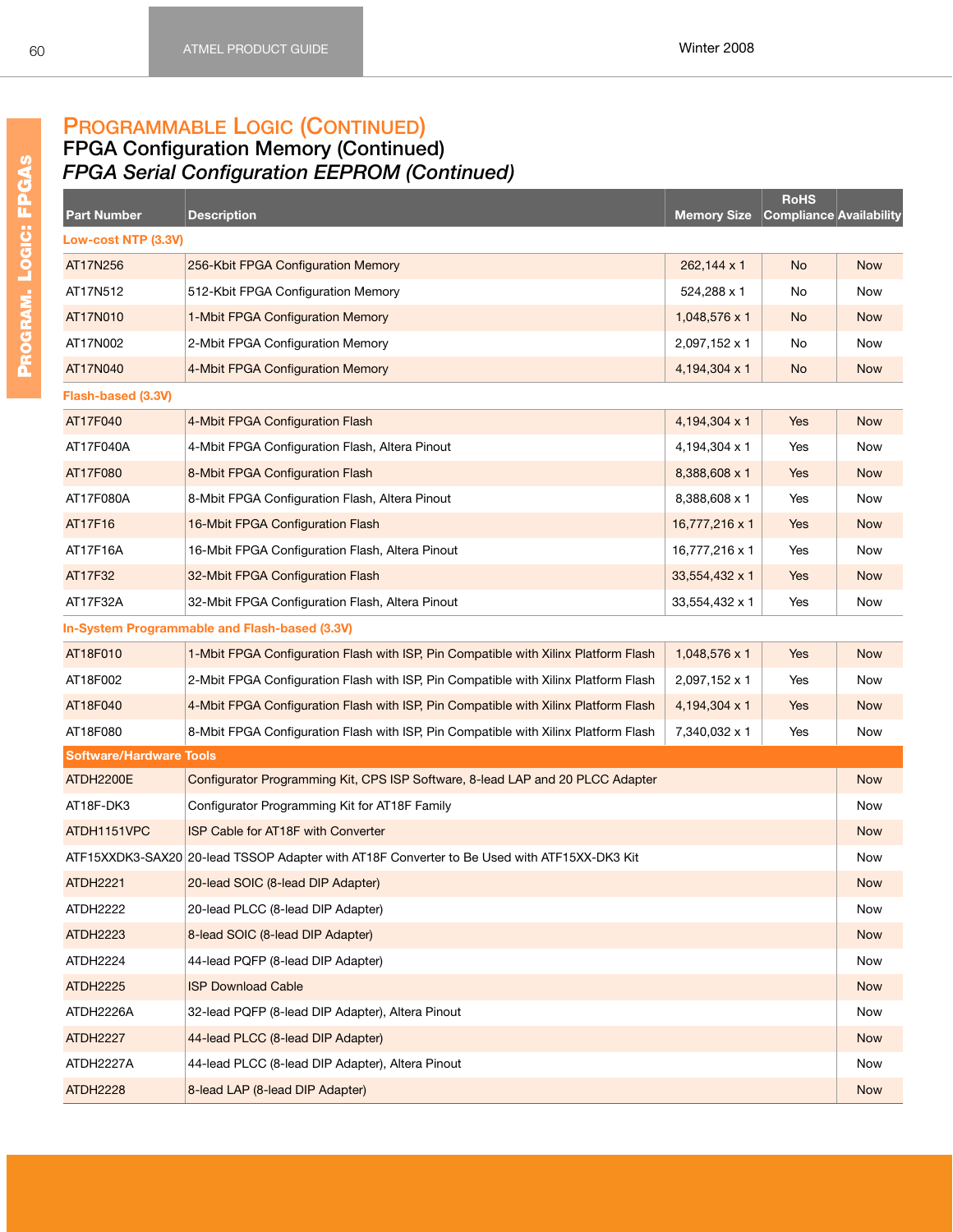#### **PROGRAMMABLE LOGIC (CONTINUED) Programmable Logic Devices (PLDs)** *SPLDs/CPLDs*

| <b>Part Number</b>                         | <b>Description</b>                                                   | Packages                | Speeds (ns) | <b>RoHS</b><br><b>Compliance</b> | <b>Availability</b>  |
|--------------------------------------------|----------------------------------------------------------------------|-------------------------|-------------|----------------------------------|----------------------|
| <b>5-volt Electrically Erasable</b>        |                                                                      |                         |             |                                  |                      |
| ATF16V8B                                   | 8 FFs, 8 I/O Pins, Standard-power                                    | 20-lead                 | 10, 15      | Yes                              | <b>Now</b>           |
| ATF16V8BQ(L)                               | 8 FFs, 8 I/O Pins, Quarter-power, Low-power                          | 20-lead                 | 15          | Yes                              | Now                  |
| ATF16V8C                                   | 8 FFs, 8 I/O Pins, Standard-power                                    | 20-lead                 | $5 - 7.5$   | Yes                              | <b>Now</b>           |
| ATF16V8CZ                                  | 8 FFs, 8 I/O Pins, Zero-power                                        | 20-lead                 | 12, 15      | Yes                              | Now                  |
| ATF20V8B                                   | 8 FFs, 8 I/O Pins, Standard-power                                    | 24-, 28-lead            | 10, 15      | Yes                              | <b>Now</b>           |
| ATF20V8BQ(L)                               | 8 FFs, 8 I/O Pins, Quarter-power, Low-power                          | 24-, 28-lead            | 15          | Yes                              | Now                  |
| ATF22V10C                                  | 10 FFs, 10 I/O Pins, Standard-power                                  | 24-, 28-lead            | $5 - 15$    | Yes                              | <b>Now</b>           |
| ATF22V10CQ(Z)                              | 10 FFs, 10 I/O Pins, Quarter-power, Zero-power                       | 24-, 28-lead            | 15-20       | Yes                              | Now                  |
| ATF22V10CZ                                 | 10 FFs, 10 I/O Pins, Zero-power                                      | 24-, 28-lead            | 12, 15      | No                               | <b>Now</b>           |
| ATF750C(L)                                 | 20 FFs, 10 I/O Pins, Standard and Low-power                          | 24-, 28-lead            | $7.5 - 15$  | Yes                              | Now                  |
| ATF2500C                                   | 48 FFs, 24 I/O Pins, Standard-power                                  | 40-, 44-lead            | $15 - 20$   | Yes                              | <b>Now</b>           |
| ATF1500A(L)                                | 32 Macrocell, Standard and Low-power, 5V                             | 44-lead                 | $7.5 - 20$  | Yes                              | Now                  |
| ATF1502AS(L)                               | 32 Macrocell with ISP, Standard and Low-power, 5V                    | 44-lead                 | $7.5 - 25$  | Yes                              | <b>Now</b>           |
| ATF1504AS(L)                               | 64 Macrocell with ISP, Standard and Low-power, 5V                    | 44-, 68-, 84-, 100-lead | 7.5-20      | Yes                              | Now                  |
| ATF1508AS(L)                               | 128 Macrocell with ISP, Standard and Low-power, 5V                   | 84-, 100-, 128-lead     | $7.5 - 20$  | Yes                              | <b>Now</b>           |
|                                            | 5-volt Electrically Erasable for Military and Aerospace Applications |                         |             |                                  |                      |
| ATF22V10B                                  | 10 FFs, 10 I/O Pins, Standard-power                                  | 24-, 28-lead            | 15          | <b>No</b>                        | <b>Now</b>           |
| ATF22V10C                                  | 10 FFs, 10 I/O Pins, Standard-power                                  | 24-, 28-lead            | 10, 15      | No                               | Now                  |
| <b>ATF750C</b>                             | 20 FFs, 10 I/O Pins, Standard Power                                  | 24-, 28-lead            | 10, 15      | <b>No</b>                        | <b>Now</b>           |
| ATF2500C                                   | 48 FFs, 24 I/O Pins, Standard-power                                  | 40-, 44-lead            | 20          | No                               | Now                  |
| 5962-89841 (EPLD,<br><b>DSCC Military)</b> | 10 FFs, 10 I/O Pins, Standard-power                                  | 24-, 28-lead            | 10, 15      | No                               | <b>Now</b>           |
| 5962-07201 (EPLD,<br><b>DSCC Military)</b> | 20 FFs, 10 I/O Pins, Standard Power                                  | 24-, 28-lead            | 10, 15      | No                               | Now                  |
| Low-voltage (3.3V) Electrically Erasable   |                                                                      |                         |             |                                  |                      |
| ATF16LV8C                                  | 8 FFs, 8 I/O Pins, Low-voltage                                       | 20-lead                 | 10, 15      | Yes                              | <b>Now</b>           |
| ATF22LV10C                                 | 10 FFs, 10 I/O Pins, Low-voltage                                     | 24-, 28-lead            | 10, 15      | Yes                              | Now                  |
| ATF22LV10CZ                                | 10 FFs, 10 I/O Pins, Low-voltage, Zero-power                         | 24-, 28-lead            | 25          | <b>No</b>                        | <b>Now</b>           |
| ATF22LV10CQZ                               | 10 FFs, 10 I/O Pins, Low-voltage, Quarter-power, Zero-power          | 24-, 28-lead            | 30          | Yes                              | Now                  |
| ATF750LVC                                  | 20 FFs, 10 I/O Pins, 3.3V Standard Power                             | 24-, 28-lead            | 15          | Yes                              | <b>Now</b>           |
| ATF1502ASV                                 | 32 Macrocells with ISP, 32 I/O Pins                                  | 44-lead                 | 15          | Yes                              | Now                  |
| Low-voltage, 3.3V Low Power                |                                                                      |                         |             |                                  |                      |
| ATF1504ASV(L)                              | 64 Macrocells with ISP, Low-voltage and Low-power, 3.3V              | 44-, 84-, 100-lead      | $15 - 20$   | Yes                              | <b>Now</b>           |
| ATF1508ASV(L)                              | 128 Macrocells with ISP, Low-voltage and Low-power, 3.3V             | 84-, 100-lead           | 15-20       | Yes                              | Now                  |
| <b>ATF1508RE</b>                           | 128 Macrocells with ISP, High Speed, Ultra Low-power, 3.3V           | 100-lead                | 5, 7        | Yes                              | <b>Now</b>           |
| 5-volt EPROM-based                         |                                                                      |                         |             |                                  |                      |
| ATV750B(L)                                 | 20 FFs, 10 I/O Pins, Standard and Low-power                          | 24-, 28-lead            | $15 - 10$   | Yes                              | <b>Military Only</b> |
| 1.8-volt, Low Power CPLD                   |                                                                      |                         |             |                                  |                      |
| ATF1502BE                                  | 32 Macrocells with ISP, 1.8-volt, High Speed and Very Low-power      | 44-lead                 | 5, 7        | Yes                              | <b>Now</b>           |
| ATF1504BE                                  | 64 Macrocells with ISP, 1.8-volt, High Speed and Very Low-power      | 44-, 100-lead           | 5, 7        | Yes                              | Now                  |
| ATF1508BE                                  | 128 Macrocells with ISP, 1.8-volt, High Speed and Very Low-power     | 100-lead, 132-BGA       | 5, 7        | Yes                              | <b>Now</b>           |

*Almen*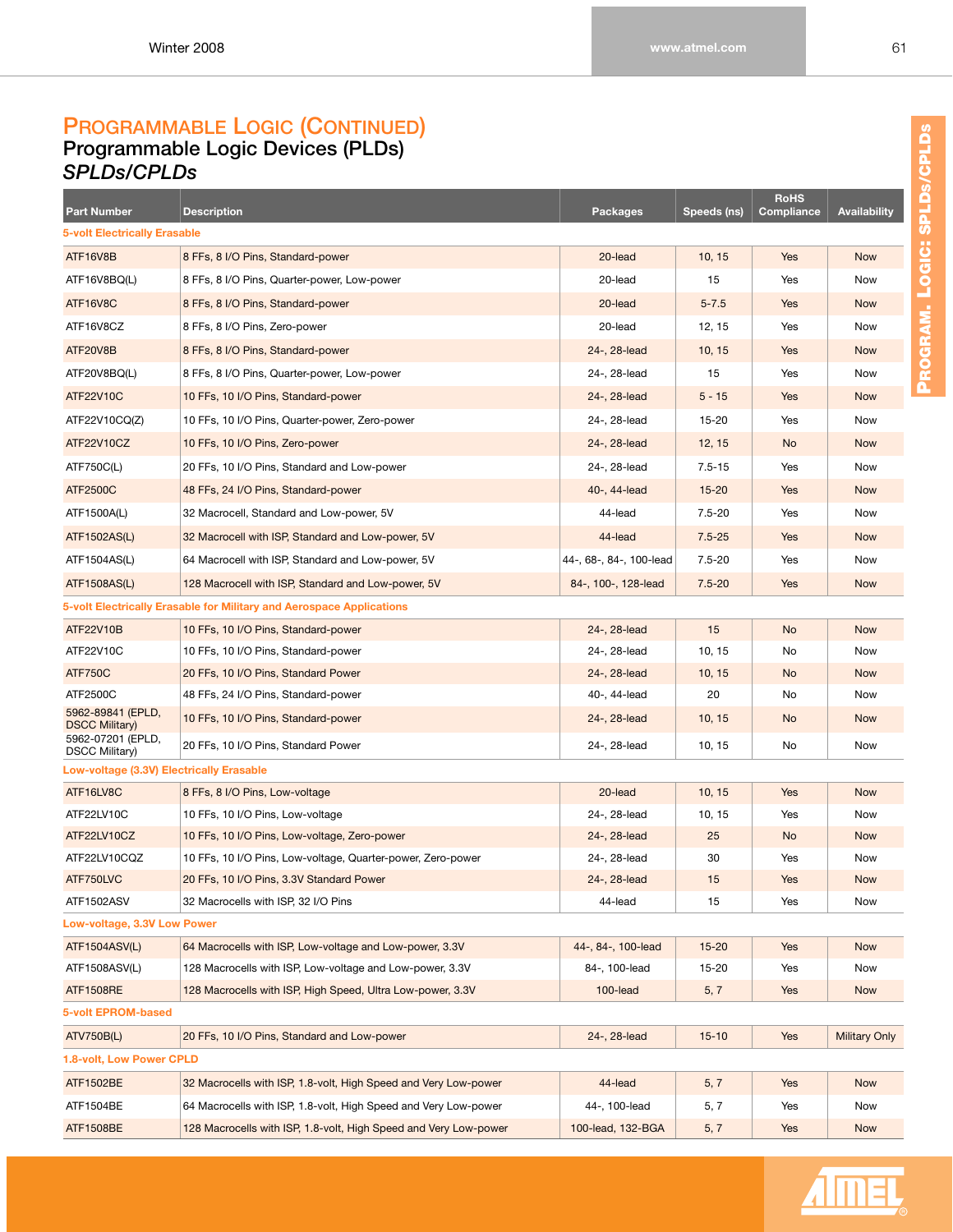# **PROGRAMMABLE LOGIC (CONTINUED)**

### **Programmable Logic Devices (PLDs) (Continued)** *SPLDs/CPLDs (Continued)*

| <b>Part Number</b>      | <b>Description</b>                                                                                                                    | <b>Availability</b> |
|-------------------------|---------------------------------------------------------------------------------------------------------------------------------------|---------------------|
| <b>Software</b>         |                                                                                                                                       |                     |
| ATDS1500PC              | Licensed Version of Altium <sup>®</sup> Tools (VHDL, CUPL <sup>®</sup> Schematic) for ProChip Designer <sup>®</sup>                   | <b>Now</b>          |
| ATDS1000PC              | Atmel – WinCUPL (Includes CUPL, Compiler, Place and Route)                                                                            | Now                 |
| ATDS15xxKSW1            | Annual License for Mentor Graphics <sup>®</sup> Precision <sup>®</sup> Synthesis and ModelSim <sup>®</sup> Tools for ProChip Designer | <b>Now</b>          |
| <b>Hardware</b>         |                                                                                                                                       |                     |
| ATDH1150VPC             | Atmel – ISP Kit Software and Cable (3 or 5V)                                                                                          | <b>Now</b>          |
| ATF15xxDK3-SAJ44        | Atmel - 44-lead PLCC Adapter for ATF15xx-DK3 Kit                                                                                      | <b>Now</b>          |
| ATF15xxDK3-SAJ84        | Atmel - 84-lead PLCC Adapter for ATF15xx-DK3 Kit                                                                                      | <b>Now</b>          |
| ATF15xxDK3-SAA100       | Atmel - 100-lead TQFP Adapter for ATF15xx-DK3 Kit                                                                                     | <b>Now</b>          |
| ATF15xxDK3-SAA128       | Atmel - 128-lead LQFP Adapter for ATF15xx-DK3 Kit                                                                                     | <b>Now</b>          |
| <b>Development Kits</b> |                                                                                                                                       |                     |
| ATF15xx-DK3             | CPLD Development Programming Kit (Includes Software, 2 Sample PLDs, 44-lead TQFP Socket<br>Adapter and ISP Cable)                     | <b>Now</b>          |

#### **Field Programmable System-Level Integration Circuits (FPSLIC**®**) – AVR, FPGA & SRAM on a Single Chip** *AT94K Series*

| <b>Part Number</b>                       | <b>FPGA Gates</b>                                                     | <b>FreeRAM</b><br>(Bits) | $FP$ GA I/O $^{(1)}$                                           | <b>Program/Data SRAM (Bytes)</b> | <b>RoHS</b><br>Compliance | Availability |
|------------------------------------------|-----------------------------------------------------------------------|--------------------------|----------------------------------------------------------------|----------------------------------|---------------------------|--------------|
| AT94K05AL Micro FPSLIC                   | 5K                                                                    | 2,048                    | Up to 96                                                       | 4-16K/4-16K                      | <b>Yes</b>                | Now          |
| AT94K10AL                                | 10K                                                                   | 4.096                    | Up to 192                                                      | 20-32K/4-16K                     | <b>Yes</b>                | <b>Now</b>   |
| AT94K40AL                                | 40K                                                                   | 18,432                   | Up to 384                                                      | 20-32K/4-16K                     | Yes                       | Now          |
| <b>Software</b>                          |                                                                       |                          |                                                                |                                  |                           |              |
| ATDS94KSW1                               | <b>AT94K Series Design System Annual Subscription</b>                 |                          |                                                                |                                  |                           | <b>Now</b>   |
| <b>Hardware</b>                          |                                                                       |                          |                                                                |                                  |                           |              |
| ATSTK94                                  |                                                                       |                          | FPSLIC Starter Kit, Cable, Software (4-month Software License) |                                  |                           | <b>Now</b>   |
| ATSTK594<br>FPSLIC Add-on Card to STK500 |                                                                       |                          |                                                                |                                  | <b>Now</b>                |              |
| ATDH2225                                 | ISP Download Cable (For Configurator, Included in FPSLIC Starter Kit) |                          |                                                                |                                  |                           | <b>Now</b>   |
| ATDH94DNG                                |                                                                       |                          | Hardware Dongle (If No Network Card to Key License Off)        |                                  |                           | <b>Now</b>   |

Note: 1. There are up to 16 AVR programmable I/Os on each device, plus several dedicated AVR I/Os.

#### *AT94S Secure Series*

| <b>Part Number</b>     | <b>FPGA Gates</b> | <b>FreeRAM</b><br>(Bits) | <b>FPGA I/O</b>  | <b>Program/Data SRAM (Bytes)</b> | <b>RoHS</b><br>Compliance | <b>Availability</b> |
|------------------------|-------------------|--------------------------|------------------|----------------------------------|---------------------------|---------------------|
| AT94S05AL Micro FPSLIC | 5K                | 2.048                    | Up to 95         | 4-16K/4-16K                      | Yes                       | Now                 |
| AT94S10AL              | 10K               | 4.096                    | <b>Up to 120</b> | 20-32K/4-16K                     | Yes                       | <b>Now</b>          |
| AT94S40AL              | 40K               | 18.432                   | Up to 384        | 20-32K/4-16K                     | Yes <sup>(1`</sup>        | <b>Now</b>          |

<span id="page-68-0"></span>Note: 1. Available in lead-free; not RoHS compliant.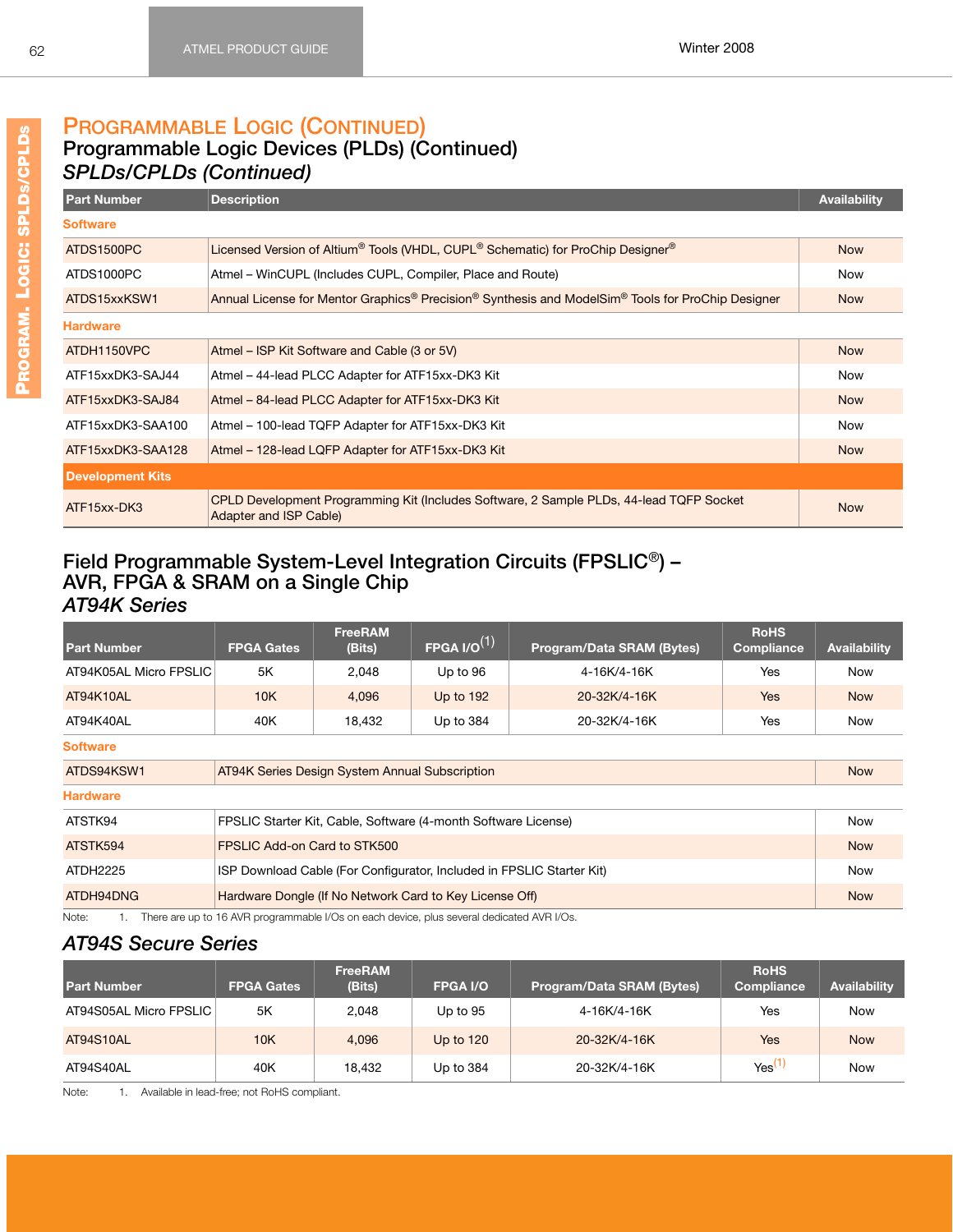### **RADIO FREQUENCY (RF) ICS Communications**

## *Cellular/Infrastructure ICs*[\(1\)](#page-69-0)

| <b>Part Number</b> | <b>Description</b>                                                                                                                           | Package           | <b>RoHS</b><br><b>Compliance</b> | Availability |
|--------------------|----------------------------------------------------------------------------------------------------------------------------------------------|-------------------|----------------------------------|--------------|
| U2790B-N           | 1000 MHz Quadrature Modulator for Digital Cellular Radio Systems, Very Low<br>Power Consumption (Typically 150 mW), 0 dBm O/P Level          | SO <sub>16</sub>  | Pb-free Only                     | <b>Now</b>   |
| U2793B-N           | 30 to 300 MHz Quadrature Modulator for Digital Cellular Radio Systems and<br>Hybrid Fiber Coax Applications, Current Consumption 15 mA at 5V | SSO <sub>20</sub> | Pb-free Only                     | <b>Now</b>   |
| U2794B-N           | 1000 MHz Quadrature Demodulator for Cellular Phones and Hybrid Fiber Coax<br>Applications, Low DC Offset $f_{in}$ = 70 to 1000 MHz           | SSO <sub>20</sub> | Pb-free Only                     | <b>Now</b>   |
| Note:              | Demo boards are available on request.                                                                                                        |                   |                                  |              |

# <span id="page-69-0"></span>*Private Mobile Radios (PMRs)*

| <b>Part Number</b> | <b>Description</b>                                                                                                                                                                         | LPackage <b>'</b>  | <b>RoHS</b><br><b>Compliance Availability</b> |     |
|--------------------|--------------------------------------------------------------------------------------------------------------------------------------------------------------------------------------------|--------------------|-----------------------------------------------|-----|
| ATR0981            | Monolithic SiGe Tx/Rx Front-end IC, Frequency Range 300 MHz to 500 MHz; It<br>Consists of a Low-Noise Amplifier (LNA) and a Power Amplifier (PA) with Good<br>Power-added Efficiency (PAE) | PSSO <sub>20</sub> | Pb-free Only                                  | Now |

#### *Corded Phone ICs*  **High-end Telephone ICs**

| <b>Part Number</b> | <b>Description</b>                                                                                                          | Package      | <b>RoHS</b><br>Compliance | Availability |
|--------------------|-----------------------------------------------------------------------------------------------------------------------------|--------------|---------------------------|--------------|
| U4089B             | Multi-standard Feature Phone Circuit with Voice Switch, Speech Circuit,<br>Speaker Amplifier                                | <b>SSO44</b> | Yes                       | Now          |
| U4090B             | Multi-standard Feature Phone Circuit with Voice Switch, Speech Circuit, DC/DC<br>Converter, Speaker Amplifier               | <b>SSO44</b> | Yes                       | <b>Now</b>   |
| U4091BM            | Multi-standard Feature Phone IC, Bus Controlled, DTMF, Voice Switch, Interface<br>to Cordless Phones and Answering Machines | <b>SSO44</b> | Yes                       | Now          |

# **Modular Telephone ICs**

| <b>Part Number</b> | <b>Description</b>                                                        | Package          | <b>RoHS</b><br>Compliance | <b>Availability</b> |
|--------------------|---------------------------------------------------------------------------|------------------|---------------------------|---------------------|
| U4082B             | Voice-switched Circuit, Fast Channel Switching for Quasi Duplex Operation | SO <sub>28</sub> | Yes                       | Now                 |
| U4083B             | Low-power Audio Amplifier, Low Current Consumption                        | SO <sub>8</sub>  | Yes                       | <b>Now</b>          |

## *Cordless Phone ICs* **CT0/900 MHz**

| <b>Part Number</b> | <b>Description</b>                                                                          | Package      | <b>RoHS</b><br>Compliance Availability |     |
|--------------------|---------------------------------------------------------------------------------------------|--------------|----------------------------------------|-----|
| U3600BM            | CT0 Programmable Transceiver, One-chip RF, IF and CT0, Programmable PLL,<br>Adiustment Free | <b>SSO44</b> | Pb-free Only                           | Now |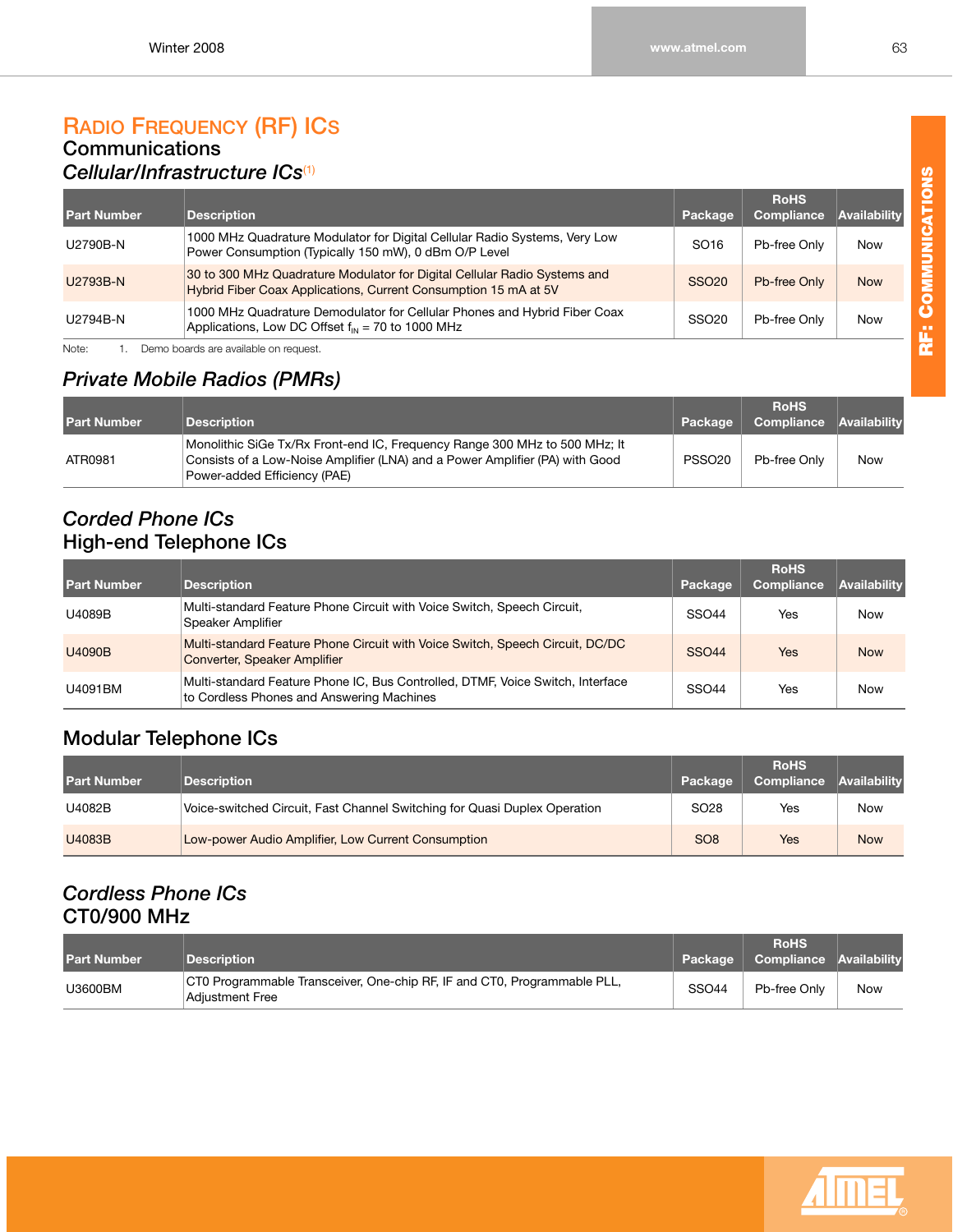### **RADIO FREQUENCY (RF) ICS (CONTINUED) Communications (Continued)**

#### **DECT/DCT RF ICs**

| <b>Part Number</b> | <b>Description</b>                                                                                                               | Package                             | <b>RoHS</b><br><b>Compliance</b> | Availability |
|--------------------|----------------------------------------------------------------------------------------------------------------------------------|-------------------------------------|----------------------------------|--------------|
| ATR2806            | 2.4 GHz Transceiver, Low IF Architecture, VCO and Voltage Regulator On-chip                                                      | QFN32                               | Yes                              | <b>Now</b>   |
| ATR2807            | 3.3 GHz VCO/PLL, Voltage Regulator                                                                                               | QFN32                               | <b>Yes</b>                       | <b>Now</b>   |
| ATR2808            | 2.9 GHz Transceiver, Non-blind-slot Operation, VCO and Voltage Regulator On-chip,<br>Open Loop Modulation                        | QFN48                               | Yes                              | <b>Now</b>   |
| ATR2809            | 5.8 GHz Down-conversion Triple-balanced Mixer with High LO Rejection                                                             | QFN <sub>16</sub>                   | <b>Yes</b>                       | <b>Now</b>   |
| ATR2820            | 5.8 GHz Transceiver, Low IF Architecture, VCO and Voltage Regulator On-chip                                                      | QFN32                               | Yes                              | Now          |
| ATR7035            | 5.8 GHz PA with 27 dBm Output Power                                                                                              | QFN <sub>16</sub>                   | <b>Yes</b>                       | <b>Now</b>   |
| ATR7039            | Up-converting Mixer with Buffer Amplifier for 5.8 GHz Applications                                                               | QFN <sub>16</sub>                   | Yes                              | <b>Now</b>   |
| ATR7040            | 5.8 GHz PA with 25 dBm Output Power                                                                                              | QFN <sub>16</sub>                   | <b>Yes</b>                       | <b>Now</b>   |
| T2803              | 2.4 GHz Transceiver, Non-blind-slot Operation, VCO and Voltage Regulator On-chip,<br>Open Loop Modulation, Wide Band 2.4 GHz TRX | QFN48                               | Yes                              | <b>Now</b>   |
| T7024              | DECT/DCT 2.4 GHz Tx/Rx Front End IC                                                                                              | <b>PSSO20.</b><br>QFN <sub>20</sub> | <b>Yes</b>                       | <b>Now</b>   |
| T7026              | 2.4 GHz LNA/PA                                                                                                                   | QFN <sub>20</sub>                   | Yes                              | <b>Now</b>   |

# **Industrial, Scientific and Medical (ISM)**

| <b>Part Number</b> | <b>Description</b>                                                                                                                                                                                                                                                                           | Package                             | <b>RoHS</b><br>Compliance | Availability |
|--------------------|----------------------------------------------------------------------------------------------------------------------------------------------------------------------------------------------------------------------------------------------------------------------------------------------|-------------------------------------|---------------------------|--------------|
| T7024              | ISM 2.4 GHz Tx/Rx Front End, $P_{OUT}$ = 23 dBm, NF = 2 dBm                                                                                                                                                                                                                                  | <b>PSSO20.</b><br>QFN <sub>20</sub> | Yes                       | Now          |
| ATR2406            | Single-chip RF Transceiver, 2.400-2.483 GHz ISM Band, 3 dBm Output Power,<br>93 dBm Receiver Sensitivity, Fully Integrated Design, No External SAW Filter<br>Needed, Digital Baseband Interface for Easy Interconnection to 8-bit AVR Flash<br>Microcontrollers, 32-pin QFN (5 x 5 x 0.9 mm) | QFN32                               | Yes                       | <b>Now</b>   |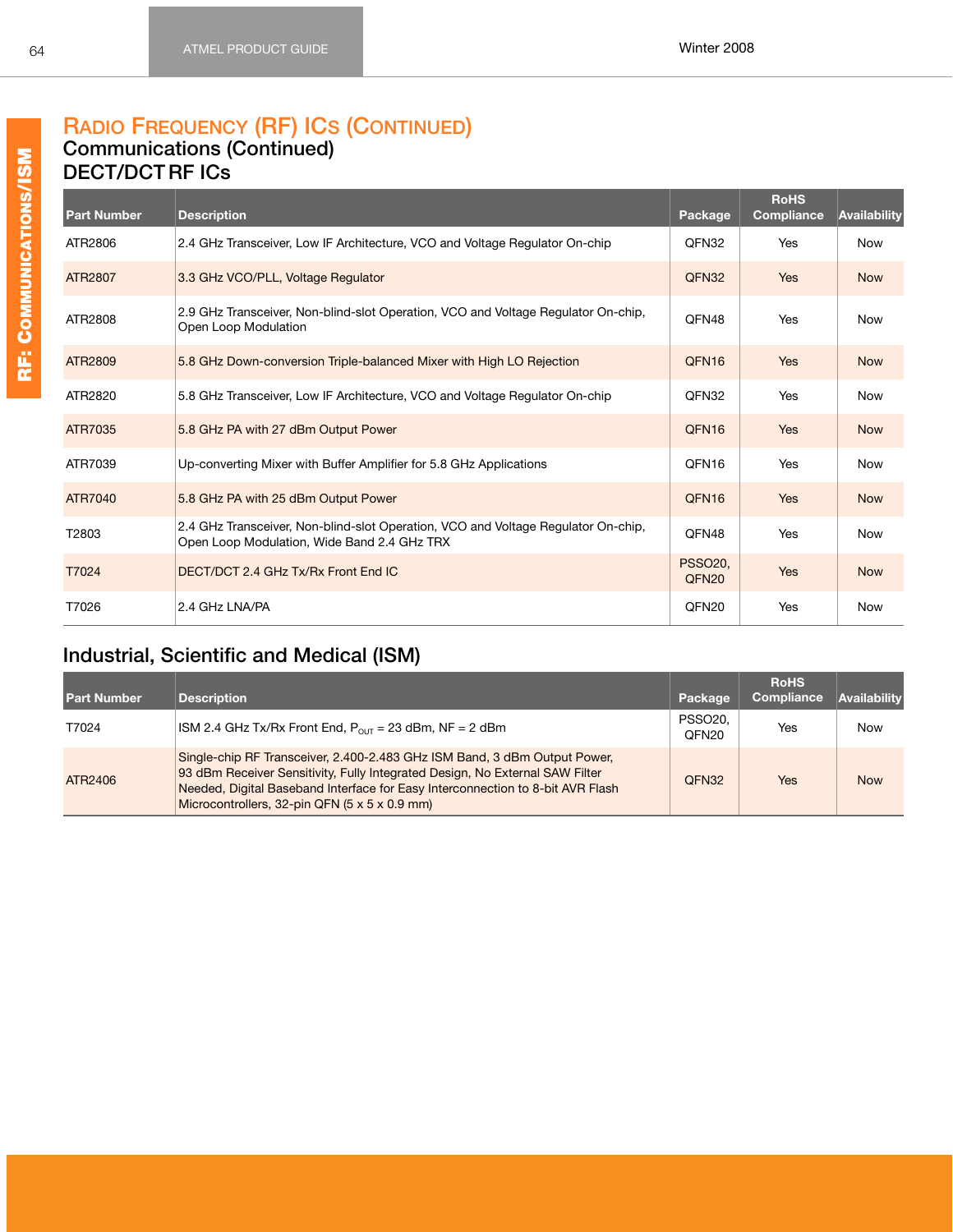# **RADIO FREQUENCY (RF) ICS (CONTINUED) Smart RF**[\(1\)](#page-71-0)

| <b>Part Number</b> | <b>Description</b>                                                                                                                                                                                                                                                                           | Package                          | <b>RoHS</b><br>Compliance | Availability |
|--------------------|----------------------------------------------------------------------------------------------------------------------------------------------------------------------------------------------------------------------------------------------------------------------------------------------|----------------------------------|---------------------------|--------------|
| ATA5423            | UHF Transceiver for ASK and FSK Systems, 315 MHz                                                                                                                                                                                                                                             | QFN44                            | Yes                       | Now          |
| ATA5425            | UHF Transceiver for ASK and FSK Systems, 345 MHz                                                                                                                                                                                                                                             | QFN44                            | Yes                       | <b>Now</b>   |
| ATA5428            | UHF Transceiver for ASK and FSK Systems, 433 MHz or 868 MHz                                                                                                                                                                                                                                  | QFN44                            | Yes                       | Now          |
| ATA5429            | UHF Transceiver for ASK and FSK Systems, 915 MHz                                                                                                                                                                                                                                             | QFN44                            | <b>Yes</b>                | <b>Now</b>   |
| ATAR862x-yyy-TNz3  | Complete UHF ASK/FSK Transmitter, ROM Microcontroller and Transmitter<br>PLL T5753 in One IC, Frequency Range: 310 to 330 MHz                                                                                                                                                                | SSO24                            | Pb-free Only              | Now          |
| ATAR862x-yyy-TNz4  | Complete UHF ASK/FSK Transmitter, ROM Microcontroller and Transmitter<br>PLL T5754 in One IC, Frequency Range: 429 to 439 MHz                                                                                                                                                                | <b>SSO24</b>                     | Pb-free Only              | <b>Now</b>   |
| ATAR862x-yyy-TNz8  | Complete UHF ASK/FSK Transmitter, ROM Microcontroller and Transmitter<br>PLL T5750 in One IC, Frequency Range: 868 to 928 MHz                                                                                                                                                                | SSO24                            | Pb-free Only              | Now          |
| ATAM862x-TNz3      | Complete UHF ASK/FSK Transmitter, Flash Microcontroller and Transmitter<br>PLL T5753 in One IC, Frequency Range: 310 to 330 MHz                                                                                                                                                              | <b>SSO24</b>                     | Pb-free Only              | <b>Now</b>   |
| ATAM862x-TNz4      | Complete UHF ASK/FSK Transmitter, Flash Microcontroller and Transmitter<br>PLL T5754 in One IC, Frequency Range: 429 to 439 MHz                                                                                                                                                              | SSO24                            | Pb-free Only              | Now          |
| ATAM862x-TNz8      | Complete UHF ASK/FSK Transmitter, Flash Microcontroller and Transmitter<br>PLL T5750 in One IC, Frequency Range: 868 to 928 MHz                                                                                                                                                              | <b>SSO24</b>                     | Pb-free Only              | <b>Now</b>   |
| ATR2406            | Single-chip RF Transceiver, 2.400-2.483 GHz ISM Band, 3 dBm Output Power,<br>93 dBm Receiver Sensitivity, Fully Integrated Design, No External SAW Filter<br>Needed, Digital Baseband Interface for Easy Interconnection to 8-bit AVR Flash<br>Microcontrollers, 32-pin QFN (5 x 5 x 0.9 mm) | QFN32                            | Yes                       | <b>Now</b>   |
| ATA5723P3          | Highly Integrated UHF Remote Control Receiver, ASK/FSK, 315 MHz, 300 kHz<br>Bandwidth, RSSI Pin Compatible to ATA5724, ATA5728                                                                                                                                                               | <b>SSO20</b>                     | Pb-free Only              | <b>Now</b>   |
| ATA5724P3          | Highly Integrated UHF Remote Control Receiver, ASK/FSK, 433 MHz, 300 kHz<br>Bandwidth, RSSI Pin Compatible to ATA5723, ATA5728                                                                                                                                                               | <b>SSO20</b>                     | Pb-free Only              | Now          |
| ATA5728P6          | Highly Integrated UHF Remote Control Receiver, ASK/FSK, 868 MHz, 600 kHz<br>Bandwidth, RSSI Pin Compatible to ATA5723, ATA5724                                                                                                                                                               | <b>SSO20</b>                     | Pb-free Only              | <b>Now</b>   |
| ATA5743P3          | UHF Remote Control Receiver, High FSK Sensitivity, 5 to 20V Automotive<br>Compatible Data Interface, Data Clock Available for Manchester and Biphase<br>Coded Signals, 300 kHz Bandwidth                                                                                                     | SO <sub>20</sub><br>SSO20        | Pb-free Only              | Now          |
| ATA5743P6          | UHF Remote Control Receiver, High FSK Sensitivity, 5 to 20V Automotive<br>Compatible Data Interface, Data Clock Available for Manchester and Biphase<br>Coded Signals, 600 kHz Bandwidth                                                                                                     | <b>SO20</b><br><b>SSO20</b>      | Pb-free Only              | <b>Now</b>   |
| ATA5744N           | UHF Remote Control Receiver for ASK Systems/PWM Mode                                                                                                                                                                                                                                         | SO <sub>20</sub><br><b>SSO20</b> | Pb-free Only              | Now          |
| ATA8201            | Transparent ASK/FSK UHF Receiver IC with Fast RKE/TPMS Switching Rate, Suited<br>to 1 to 20 Kbits/s Manchester FSK with 4 Programmable Bit-rate Ranges, High FSK<br>Sensitivity (-114 dBm at 2.4 Kbits/s), High Blocking Capability, 315 MHz                                                 | QFN24                            | Pb-free Only              | <b>Now</b>   |
| ATA8202            | Transparent ASK/FSK UHF Receiver IC with Fast RKE/TPMS Switching Rate, Suited<br>to 1 to 20 Kbits/s Manchester FSK with 4 Programmable Bit-rate Ranges, High FSK<br>Sensitivity (-114 dBm at 2.4 Kbits/s), High Blocking Capability, 433 MHz                                                 | QFN24                            | Pb-free Only              | Now          |
| ATA8401            | UHF ASK/FSK Transmitter, Frequency Range: 310 to 350 MHz, High Output Power                                                                                                                                                                                                                  | <b>TSSOP8</b>                    | Pb-free Only              | <b>Now</b>   |
| ATA8402            | UHF ASK/FSK Transmitter, Frequency Range: 429 to 439 MHz, High Output Power                                                                                                                                                                                                                  | TSSOP8                           | Pb-free Only              | Now          |
| ATA8403            | UHF ASK/FSK Transmitter, Frequency Range: 868 to 928 MHz, High Output Power                                                                                                                                                                                                                  | <b>TSSOP8</b>                    | Pb-free Only              | <b>Now</b>   |
| ATA5760N3          | UHF ASK/FSK Receiver, Frequency Receiving Range: 868 to 870 MHz, Highest<br>Integration Level in Market, IF Bandwidth 300 kHz                                                                                                                                                                | SO <sub>20</sub>                 | Pb-free Only              | Now          |
| <b>ATA5760N</b>    | UHF ASK/FSK Receiver, Frequency Receiving Range: 868 to 870 MHz, Highest<br>Integration Level in Market, IF Bandwidth 600 kHz                                                                                                                                                                | <b>SO20</b>                      | Pb-free Only              | <b>Now</b>   |

<span id="page-71-0"></span>Note: 1. For Other Smart RF Products, **see "Car Access" and "Tire Pressure Monitoring"** sections.

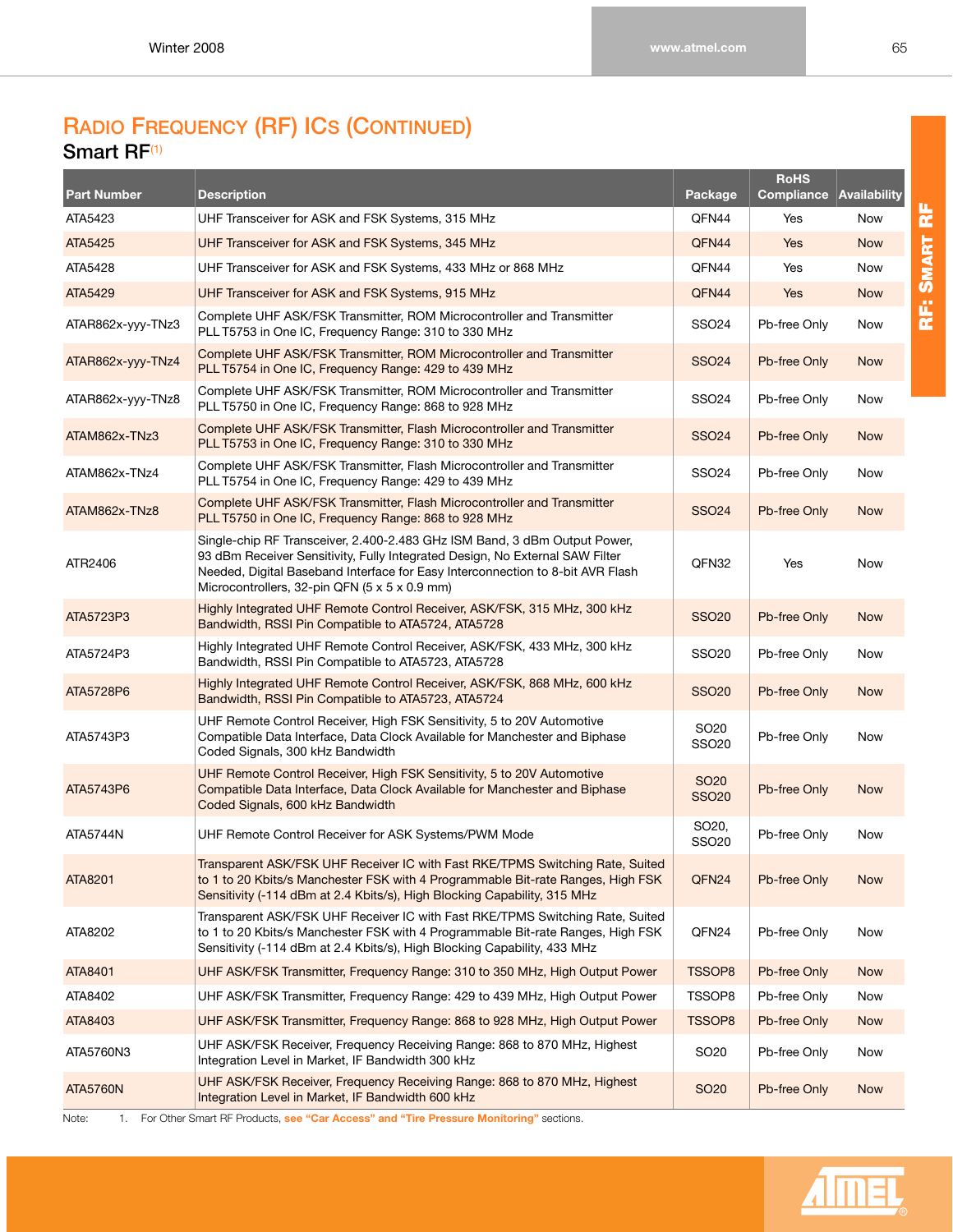# **RADIO FREQUENCY (RF) ICS (CONTINUED)**

### **Smart RF (Continued)**[\(1\)](#page-72-0)

<span id="page-72-34"></span><span id="page-72-33"></span><span id="page-72-32"></span><span id="page-72-31"></span><span id="page-72-30"></span><span id="page-72-29"></span><span id="page-72-28"></span><span id="page-72-27"></span><span id="page-72-26"></span><span id="page-72-25"></span><span id="page-72-24"></span><span id="page-72-23"></span><span id="page-72-22"></span><span id="page-72-21"></span><span id="page-72-20"></span><span id="page-72-19"></span><span id="page-72-18"></span><span id="page-72-17"></span><span id="page-72-16"></span><span id="page-72-15"></span><span id="page-72-14"></span><span id="page-72-13"></span><span id="page-72-12"></span><span id="page-72-11"></span><span id="page-72-10"></span><span id="page-72-9"></span><span id="page-72-8"></span><span id="page-72-7"></span><span id="page-72-6"></span><span id="page-72-5"></span><span id="page-72-4"></span><span id="page-72-3"></span><span id="page-72-2"></span><span id="page-72-1"></span><span id="page-72-0"></span>

| <b>Part Number</b>               | <b>Description</b>                                                                                                                                                             | Package                      | <b>RoHS</b><br><b>Compliance</b> | Availability |  |  |  |  |  |  |  |
|----------------------------------|--------------------------------------------------------------------------------------------------------------------------------------------------------------------------------|------------------------------|----------------------------------|--------------|--|--|--|--|--|--|--|
| ATA5761N                         | UHF ASK/FSK Receiver, Frequency Receiving Range: 902 to 928 MHz, Highest<br>Integration Level in Market                                                                        | SO <sub>20</sub>             | Pb-free Only                     | Now          |  |  |  |  |  |  |  |
| U2741B                           | UHF Remote Control Transmitter for ASK and FSK Systems, On-chip PLL Transmitter<br>with Integrated VCO                                                                         | <b>SSO16</b><br>Pb-free Only |                                  |              |  |  |  |  |  |  |  |
| ATA2745                          | UHF ASK Transmitter, Frequency Range: 310 to 440 MHz, Supply Voltage: 2.2 to 4V,<br>SSO <sub>16</sub><br>Pb-free Only<br>Temperature Range: -40 $\degree$ C to +85 $\degree$ C |                              |                                  |              |  |  |  |  |  |  |  |
| ATA3741P2                        | UHF Remote Control Receiver for ASK and FSK Systems, All RF Components Integrated,<br>IF Bandwidth 300 kHz                                                                     | <b>SO20</b>                  | Pb-free Only                     | <b>Now</b>   |  |  |  |  |  |  |  |
| ATA3741P3                        | UHF Remote Control Receiver for ASK and FSK Systems, All RF Components Integrated,<br>IF Bandwidth 600 kHz                                                                     | SO <sub>20</sub>             | Pb-free Only                     | Now          |  |  |  |  |  |  |  |
| ATA3742P3                        | UHF Remote Control Receiver, RSSI Output for ASK and FSK Systems                                                                                                               | SO <sub>20</sub>             | Pb-free Only                     | <b>Now</b>   |  |  |  |  |  |  |  |
| ATA3745                          | UHF ASK Receiver, Frequency Range: 310 to 440 MHz, Supply Voltage: 4.5 to 5.5V,<br>Temperature Range: -40°C to 85°C                                                            | SO <sub>20</sub>             | Pb-free Only                     | Now          |  |  |  |  |  |  |  |
| <b>Evaluation Kits and Tools</b> |                                                                                                                                                                                |                              |                                  |              |  |  |  |  |  |  |  |
| ATA5723-DK                       | Receiver Board ATA5723, 315 MHz, no SAW Filter                                                                                                                                 |                              |                                  | Now          |  |  |  |  |  |  |  |
| <b>ATA5724-DK</b>                | Receiver Board ATA5724, 433 MHz, no SAW Filter                                                                                                                                 |                              |                                  | <b>Now</b>   |  |  |  |  |  |  |  |
| ATA5728-DK                       | Receiver Board ATA5728, 868 MHz, no SAW Filter                                                                                                                                 |                              |                                  | Now          |  |  |  |  |  |  |  |
| ATA8201-EK                       | Evaluation Board for Flexible RF Receiver ATA8201, 315 MHz                                                                                                                     |                              |                                  | <b>Now</b>   |  |  |  |  |  |  |  |
| ATA8202-EK                       | Evaluation Board for Flexible RF Receiver ATA8202, 433 MHz                                                                                                                     |                              |                                  | Now          |  |  |  |  |  |  |  |
| ATAB-SPI-LPT                     | SPI to Parallel Port (LPT) Interface Board                                                                                                                                     |                              |                                  | <b>Now</b>   |  |  |  |  |  |  |  |
| ATAB5423-3-B                     | UHF ASK/FSK Transceiver Basestation Board for 315 MHz                                                                                                                          |                              |                                  | Now          |  |  |  |  |  |  |  |
| ATAB5428-4-B                     | UHF ASK/FSK Transceiver Basestation Board for 433.92 MHz                                                                                                                       |                              |                                  |              |  |  |  |  |  |  |  |
| ATAB5428-8-B                     | UHF ASK/FSK Transceiver Basestation Board for 868.3 MHz                                                                                                                        |                              |                                  |              |  |  |  |  |  |  |  |
| ATAB5429-9-B                     | UHF ASK/FSK Transceiver Basestation Board for 915 MHz                                                                                                                          |                              |                                  |              |  |  |  |  |  |  |  |
| ATAB5423-3-WB                    | UHF TRx Application Board, 315 MHz                                                                                                                                             |                              |                                  | Now          |  |  |  |  |  |  |  |
| ATAB5428-4-WB                    | UHF TRx Application Board, 433 MHz                                                                                                                                             |                              |                                  | <b>Now</b>   |  |  |  |  |  |  |  |
| ATAB5428-8-WB                    | UHF TRx Application Board, 868 MHz                                                                                                                                             |                              |                                  | Now          |  |  |  |  |  |  |  |
| ATAB5429-9-WB                    | UHF TRx Application Board, 915 MHz                                                                                                                                             |                              |                                  | <b>Now</b>   |  |  |  |  |  |  |  |
| ATAB-RFMB                        | RF Mainboard with AVR Microcontroller and Interfaces                                                                                                                           |                              |                                  | Now          |  |  |  |  |  |  |  |
| ATAKSTK511-8                     | AVR-based RF Transmitter & Receiver Starter Kit, 868 MHz, Tx Using T5750 and Rx Using T5760                                                                                    |                              |                                  | <b>Now</b>   |  |  |  |  |  |  |  |
| ATAKSTK511-9                     | AVR-based RF Transmitter & Receiver Starter Kit, 915 MHz, Tx Using T5750 and Rx Using T5761                                                                                    |                              |                                  | Now          |  |  |  |  |  |  |  |
| ATAKSTK512-3                     | AVR-based RF Transmitter & Receiver Starter Kit with AES Encryption, 315 MHz, Tx Using T5753 and Rx Using T5743                                                                |                              |                                  | <b>Now</b>   |  |  |  |  |  |  |  |
| ATAKSTK512-4                     | AVR-based RF Transmitter & Receiver Starter Kit with AES Encryption, 434 MHz, Tx Using T5754 and Rx Using T5743                                                                |                              |                                  | Now          |  |  |  |  |  |  |  |
| ATAB5744-N3                      | ASK Receiver Board ATA5744N, 315 MHz, No SAW Filter                                                                                                                            |                              |                                  | <b>Now</b>   |  |  |  |  |  |  |  |
| ATAB5744-N4                      | ASK Receiver Board ATA5744N, 433.92 MHz, No SAW Filter                                                                                                                         |                              |                                  | Now          |  |  |  |  |  |  |  |
| ATAB5744-S3                      | ASK Receiver Board ATA5744N, 315 MHz, SAW Filter                                                                                                                               |                              |                                  | <b>Now</b>   |  |  |  |  |  |  |  |
| ATAB5744-S4                      | ASK Receiver Board ATA5744N, 433.93 MHz, SAW Filter                                                                                                                            |                              |                                  | Now          |  |  |  |  |  |  |  |
| ATAB5743P3-S3                    | ASK/FSK Receiver Board ATA5743, 315 MHz, 300 kHz BW, SAW Filter                                                                                                                |                              |                                  | <b>Now</b>   |  |  |  |  |  |  |  |
| ATAB5743P3-S4                    | ASK/FSK Receiver Board ATA5743, 433.92 MHz, 300 kHz BW, SAW Filter                                                                                                             |                              |                                  | Now          |  |  |  |  |  |  |  |
| ATAB5743P6-S3                    | ASK/FSK Receiver Board ATA5743, 315 MHz, 600 kHz BW, SAW Filter                                                                                                                |                              |                                  | <b>Now</b>   |  |  |  |  |  |  |  |
| ATAB5743P6-S4                    | ASK/FSK Receiver Board ATA5743, 433.92 MHz, 600 kHz BW, SAW Filter                                                                                                             |                              |                                  | Now          |  |  |  |  |  |  |  |
| Note:                            | 1. For Other Smart RF Products, see "Car Access" and "Tire Pressure Monitoring" sections.                                                                                      |                              |                                  |              |  |  |  |  |  |  |  |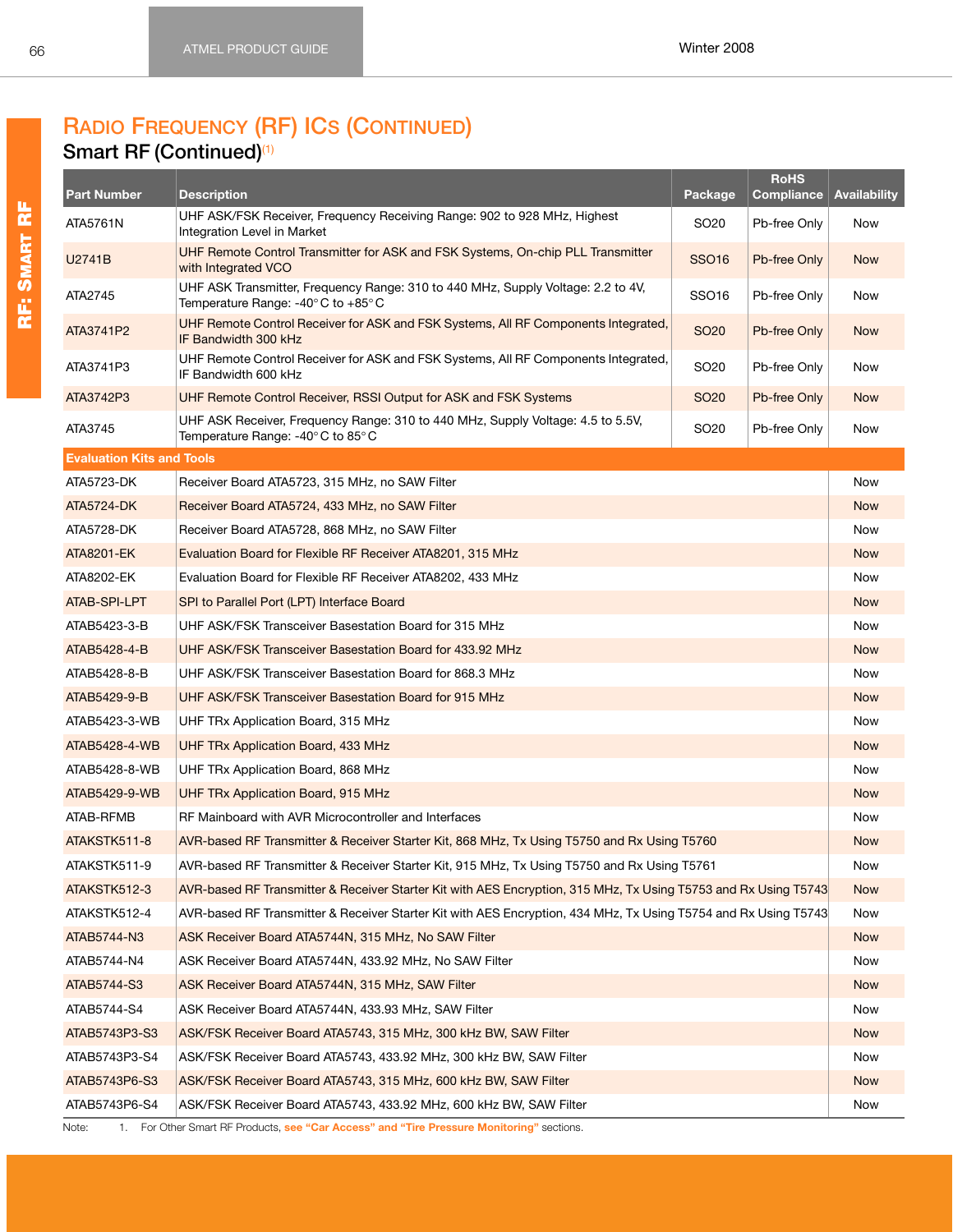# **RADIO FREQUENCY (RF) ICS (CONTINUED) Smart RF (Continued)**<sup>[\(1\)](#page-73-0)</sup>

<span id="page-73-9"></span><span id="page-73-8"></span><span id="page-73-7"></span><span id="page-73-6"></span><span id="page-73-5"></span><span id="page-73-4"></span>

| <b>Part Number</b>                           | <b>Description</b>                                                                    | <b>Availability</b> |  |  |  |  |
|----------------------------------------------|---------------------------------------------------------------------------------------|---------------------|--|--|--|--|
| <b>Evaluation Kits and Tools (Continued)</b> |                                                                                       |                     |  |  |  |  |
| ATAB5750-8                                   | ASK/FSK Transmitter Board T5750, 868.3 MHz                                            | <b>Now</b>          |  |  |  |  |
| ATAB5750-9                                   | ASK/FSK Transmitter Board T5750, 915 MHz                                              | <b>Now</b>          |  |  |  |  |
| ATAB5753                                     | ASK/FSK Transmitter Board T5753, 315 MHz                                              | <b>Now</b>          |  |  |  |  |
| ATAB5754                                     | ASK/FSK Transmitter Board T5754, 433.92 MHz                                           | <b>Now</b>          |  |  |  |  |
| ATAB5760-N                                   | ASK/FSK Receiver Board ATA5760N, 868.3 MHz, No SAW Filter                             | <b>Now</b>          |  |  |  |  |
| ATAB5760-S                                   | ASK/FSK Receiver Board ATA5760N, 868.3 MHz, SAW Filter                                | <b>Now</b>          |  |  |  |  |
| ATAB5761-N                                   | ASK/FSK Receiver Board ATA5761N, 915 MHz, No SAW Filter                               | <b>Now</b>          |  |  |  |  |
| <b>ATAB8401</b>                              | RF Transmitter Board ATA8401, 315 MHz                                                 | <b>Now</b>          |  |  |  |  |
| ATAB8402                                     | RF Transmitter Board ATA8402, 433 MHz                                                 | Now                 |  |  |  |  |
| ATAB8403-8                                   | RF Transmitter Board ATA8403, 868 MHz                                                 | <b>Now</b>          |  |  |  |  |
| ATAB8403-9                                   | RF Transmitter Board ATA8403, 915 MHz                                                 | <b>Now</b>          |  |  |  |  |
| ATR2406-DEV-KIT2                             | RF Evaluation Kit for ATR2406 Includes Reference Design Based on ATR2406 and ATmega88 | <b>Now</b>          |  |  |  |  |
| ATR2406-DEV-BOARD                            | Low-cost Reference Design Board for ATR2406                                           | Now                 |  |  |  |  |

<span id="page-73-16"></span><span id="page-73-15"></span><span id="page-73-14"></span><span id="page-73-13"></span><span id="page-73-12"></span><span id="page-73-11"></span><span id="page-73-10"></span><span id="page-73-0"></span>Note: 1. For Other Smart RF Kits and Tools, **see "Car Access" and "Tire Pressure Monitoring"** sections.

# **Z-Link**® **– 802.15.4/ZigBee Solutions**

<span id="page-73-2"></span><span id="page-73-1"></span>

| <b>Part Number</b>                                        | <b>Description</b>                                                                                                                                                                                                                                                                                                                                                                                                                                                       | <b>RoHS</b><br><b>Compliance</b> | Availability |  |
|-----------------------------------------------------------|--------------------------------------------------------------------------------------------------------------------------------------------------------------------------------------------------------------------------------------------------------------------------------------------------------------------------------------------------------------------------------------------------------------------------------------------------------------------------|----------------------------------|--------------|--|
| AT86RF230                                                 | Fully Integrated, Low-power 2.4 GHz Transceiver Designed for Low-cost IEEE 802.15.4-based as<br>Well as Wireless Networks Application, Including ZigBee; Receive Sensitivity Better than -101 dBm,<br>Programmable Transmit Power Up to +3 dBm, Integrated Crystal Oscillator, LNA, Tx/Rx Switch,<br>PLL-loop Filter; Automatic VCO & Filter Calibration, SPI Interface; Offering Easy System Design in<br>Approach; Residing in a 32 Low Profile, Lead-free QFN Package | <b>Yes</b>                       | <b>Now</b>   |  |
| AT86RF212                                                 | The AT86RF212 is a Low-power, Low-voltage 800/900 MHz Transceiver Specially Designed for<br>Low-cost IEEE 802.15.4, ZigBee, and High Data Rate ISM Applications. The AT86RF212 is a True<br>SPI-to-Antenna Solution. RF-critical Components Except the Antenna, Crystal, and De-coupling<br>Capacitors are Integrated On-chip. MAC and AES Hardware Accelerators Improve Overall System<br>Power Efficiency and Timing                                                   | <b>Yes</b>                       | <b>Now</b>   |  |
| AT86RF236                                                 | The AT86RF231 is a Feature-rich, Low-power 2.4 GHz Radio Transceiver Designed for Industrial and<br>Consumer ZigBee/IEEE 802.15.4 and High Data Rate 2.4 GHz ISM Band Applications. The Radio<br>Transceiver is a True SPI-to-antenna Solution. All RF-critical Components Except the Antenna,<br>Crystal and De-coupling Capacitors are Integrated On-chip.                                                                                                             | <b>Yes</b>                       | Now          |  |
| <b>Evaluation Kits</b>                                    |                                                                                                                                                                                                                                                                                                                                                                                                                                                                          |                                  |              |  |
| Evaluation Kits are Available for Pre-qualified Customers |                                                                                                                                                                                                                                                                                                                                                                                                                                                                          |                                  |              |  |

<span id="page-73-3"></span>Note: 1. Additional Z-Link products can be found in the **["MCU Wireless – 802.15.4/6LoWPAN/ZigBee](#page-21-0)® Solutions" section on page 15**.

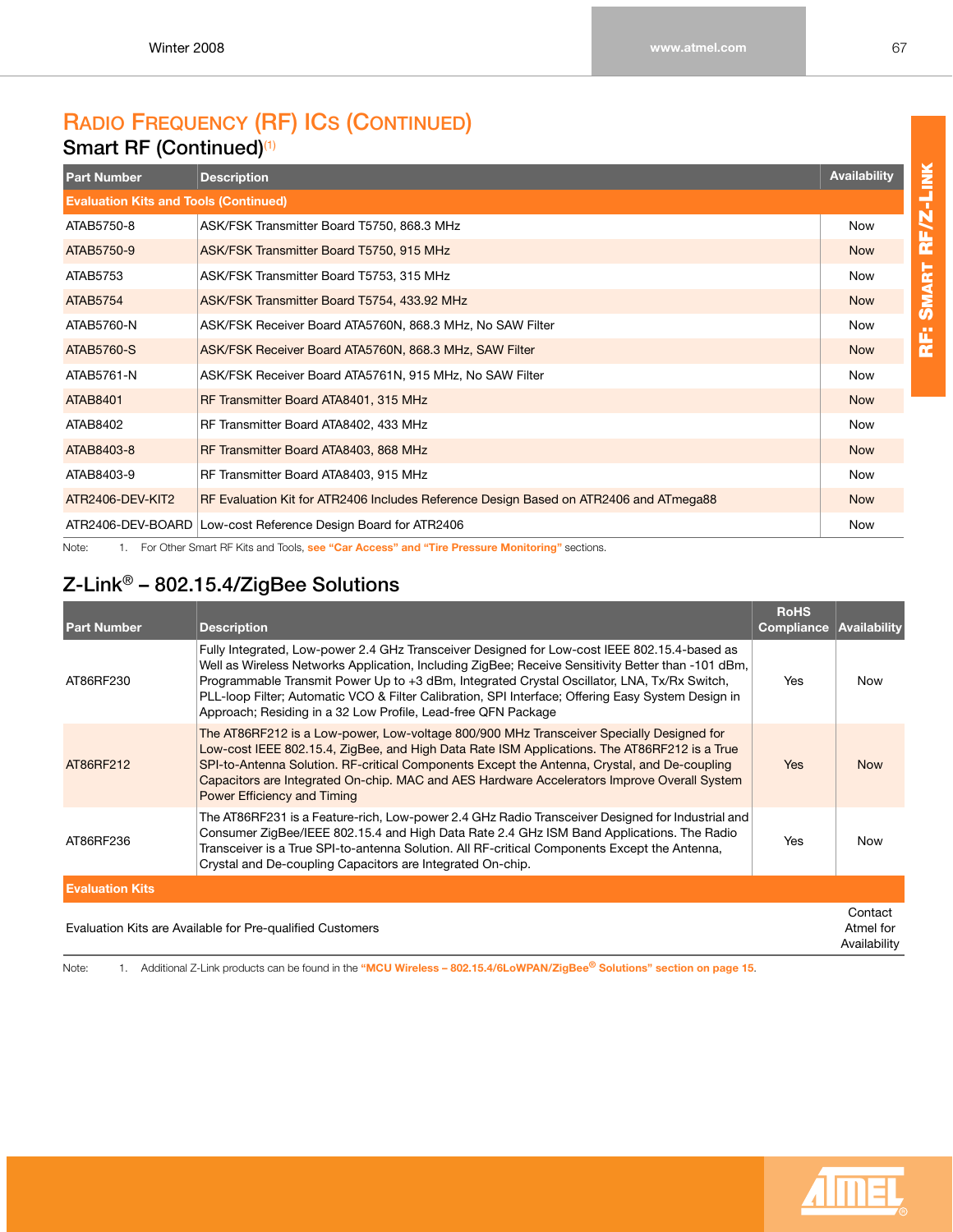# **SECURITY SOLUTIONS ICS**

### **Crypto & Secure Memories** *CryptoMemory*® *– Embedded (2-wire Interface) CryptoMemory – Smart Cards (ISO 7816-3, T = 0)*

<span id="page-74-8"></span><span id="page-74-7"></span><span id="page-74-6"></span><span id="page-74-5"></span><span id="page-74-4"></span><span id="page-74-3"></span><span id="page-74-2"></span><span id="page-74-1"></span>

| <b>Part Number</b>                                                                                             | <b>Description</b>                                                                                                                         | Organization<br>(Bytes) | <b>Voltage</b> | <b>RoHS</b><br><b>Compliance</b> | <b>Availability</b> |  |  |
|----------------------------------------------------------------------------------------------------------------|--------------------------------------------------------------------------------------------------------------------------------------------|-------------------------|----------------|----------------------------------|---------------------|--|--|
| AT88SC0104CA                                                                                                   | 1-Kbit User Memory with Authentication and Encryption, ISO<br>7816-3 Asynchronous and Synchronous 2-Wire I2C-Compliant<br>Protocols        | $4 \times 32$           | $2.7 - 5.5$    | Yes                              | <b>Now</b>          |  |  |
| AT88SC0204CA                                                                                                   | 2-Kbit User Memory with Authentication and Encryption, ISO<br>7816-3 Asynchronous and Synchronous 2-Wire I2C-Compliant<br>Protocols        | $4 \times 64$           | $2.7 - 5.5$    | Yes                              | <b>Now</b>          |  |  |
| AT88SC0404CA                                                                                                   | 4-Kbit User Memory with Authentication and Encryption, ISO<br>7816-3 Asynchronous and Synchronous 2-Wire I2C-Compliant<br>Protocols        | 4 x 128                 | $2.7 - 5.5$    | Yes                              | Now                 |  |  |
| AT88SC0808CA                                                                                                   | 8-Kbit User Memory with Authentication and Encryption, ISO<br>7816-3 Asynchronous and Synchronous 2-Wire I2C-Compliant<br><b>Protocols</b> | $8 \times 128$          | $2.7 - 5.5$    | <b>Yes</b>                       | <b>Now</b>          |  |  |
| AT88SC0104C                                                                                                    | 1-Kbit User Memory with Authentication and Encryption,<br>ISO 7816-3 Asynchronous and Synchronous 2-wire Protocols                         | $4 \times 32$           | $2.7 - 5.5$    | Yes                              | <b>Now</b>          |  |  |
| AT88SC0204C                                                                                                    | 2-Kbit User Memory with Authentication and Encryption,<br>ISO 7816-3 Asynchronous and Synchronous 2-wire Protocols                         | $4 \times 64$           | $2.7 - 5.5$    | Yes                              | <b>Now</b>          |  |  |
| AT88SC0404C                                                                                                    | 4-Kbit User Memory with Authentication and Encryption,<br>ISO 7816-3 Asynchronous and Synchronous 2-wire Protocols                         | 4 x 128                 | $2.7 - 5.5$    | Yes                              | <b>Now</b>          |  |  |
| AT88SC0808C                                                                                                    | 8-Kbit User Memory with Authentication and Encryption,<br>ISO 7816-3 Asynchronous and Synchronous 2-wire Protocols                         | $8 \times 128$          | $2.7 - 5.5$    | <b>Yes</b>                       | <b>Now</b>          |  |  |
| AT88SC1616C                                                                                                    | 16-Kbit User Memory with Authentication and Encryption,<br>ISO 7816-3 Asynchronous and Synchronous 2-wire Protocols                        | 16 x 128                | $2.7 - 5.5$    | Yes                              | <b>Now</b>          |  |  |
| AT88SC3216C                                                                                                    | 32-Kbit User Memory with Authentication and Encryption,<br>ISO 7816-3 Asynchronous and Synchronous 2-wire Protocols                        | 16 x 256                | $2.7 - 5.5$    | Yes                              | <b>Now</b>          |  |  |
| AT88SC6416C                                                                                                    | 64-Kbit User Memory with Authentication and Encryption,<br>ISO 7816-3 Asynchronous and Synchronous 2-wire Protocols                        | 16 x 512                | $2.7 - 5.5$    | Yes                              | <b>Now</b>          |  |  |
| AT88SC12816C                                                                                                   | 128-Kbit User Memory with Authentication and Encryption,<br>ISO 7816-3 Asynchronous and Synchronous 2-wire Protocols                       | 16 x 1024               | $2.7 - 5.5$    | Yes                              | <b>Now</b>          |  |  |
| AT88SC25616C                                                                                                   | 256-Kbit User Memory with Authentication and Encryption,<br>ISO 7816-3 Asynchronous and Synchronous 2-wire Protocols                       | 16 x 2048               | $2.7 - 5.5$    | Yes                              | Now                 |  |  |
| <b>Evaluation/Development Kits</b>                                                                             |                                                                                                                                            |                         |                |                                  |                     |  |  |
| AT88SC-ADK1 Aris++ 1K to 256K CryptoMemory Demonstration, Evaluation and Full Development Kit for Embedded AVR |                                                                                                                                            |                         |                |                                  |                     |  |  |
| AT88SC-ADK2 Aris+                                                                                              | 1K to 256K Low Cost CryptoMemory Complete Development Kit                                                                                  |                         |                |                                  | <b>Now</b>          |  |  |
| AT88SC-DK1 Aris                                                                                                | 1K to 256K CryptoMemory Adaptor and Development Kit for Embedded Applications                                                              |                         |                |                                  | Now                 |  |  |
|                                                                                                                | AT88SC-SDK1 Tuema 1K to 256K CryptoMemory Development Kit for Smart Cards                                                                  |                         |                |                                  | <b>Now</b>          |  |  |

# <span id="page-74-17"></span><span id="page-74-16"></span><span id="page-74-15"></span><span id="page-74-14"></span><span id="page-74-13"></span><span id="page-74-12"></span><span id="page-74-11"></span><span id="page-74-10"></span><span id="page-74-9"></span>*Embedded Crypto Solutions CD*

<span id="page-74-0"></span>

| <b>Part Number</b> | <b>Description</b>                                                                                       | <b>Availability</b> |
|--------------------|----------------------------------------------------------------------------------------------------------|---------------------|
| AT88INFO-CD        | Single Source for Information on CryptoMemory, CryptoRF, CryptoCompanion, RF Reader, and Kit Information | Now                 |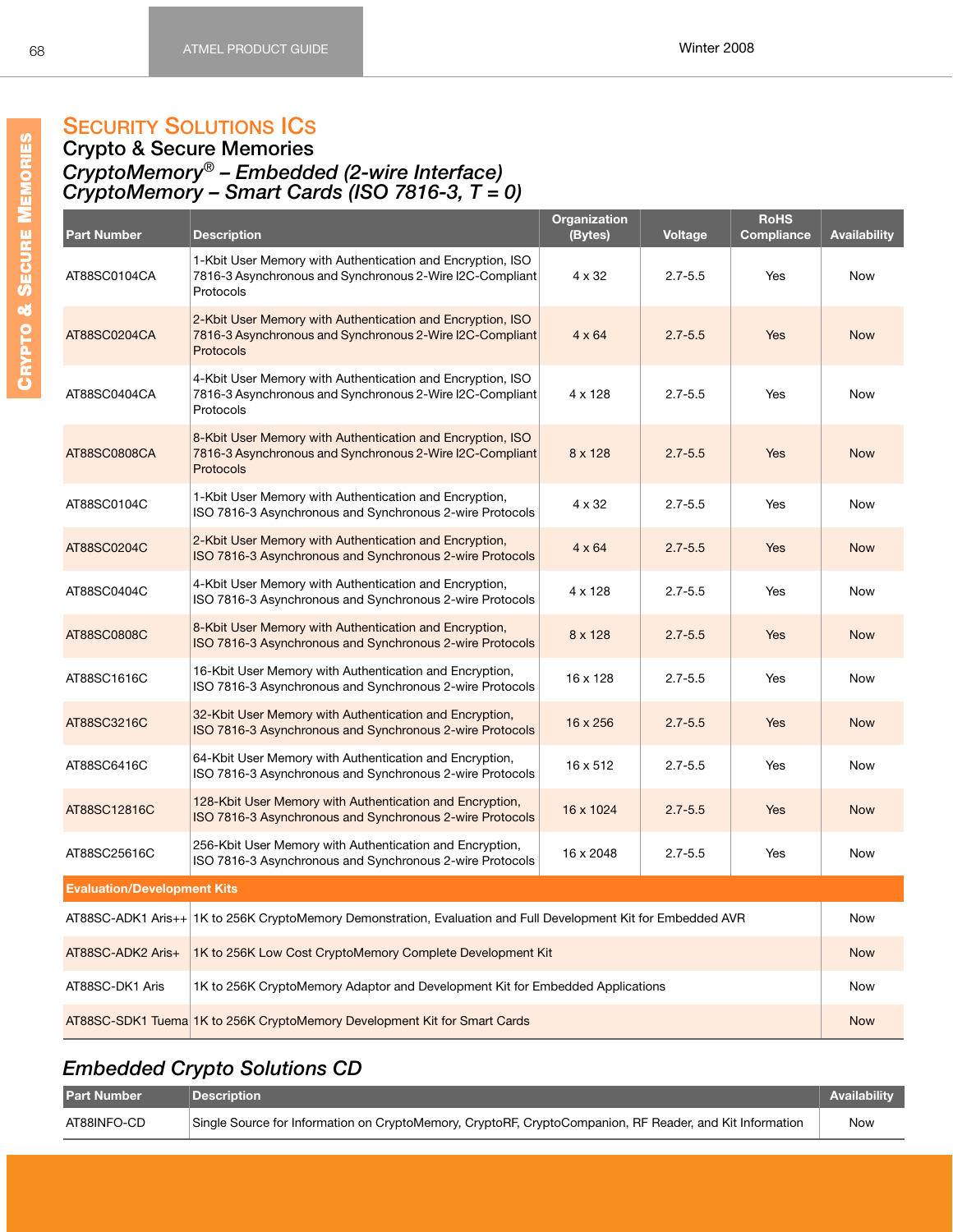### **SECURITY SOLUTIONS ICS (CONTINUED) Crypto & [Secure Memories](https://www.cardlogix.com/product-category/smart-cards/memory-cards/protected-memory-cards/) (Continued)** *Secure Memory* **–** *[Smart Cards](https://www.cardlogix.com/product-category/smart-cards/) (ISO 7816-3, T = 0)*

<span id="page-75-2"></span><span id="page-75-1"></span>

| <b>Part Number</b> | <b>Description</b>                                        | <b>Organization</b>              | Voltage     | <b>RoHS</b><br><b>Compliance</b> | <b>Availability</b> |
|--------------------|-----------------------------------------------------------|----------------------------------|-------------|----------------------------------|---------------------|
|                    | <b>Secure Memory ICs with Password</b>                    |                                  |             |                                  |                     |
| AT88SC102          | 1K EEPROM with Password Security, Two 512-bit Zones       | $2(512 \times 1)$                | $2.7 - 5.5$ | <b>Yes</b>                       | Now <sup>(1)</sup>  |
| AT88SC1003         | 1K EEPROM with Password Security, Three Zones             | $2(256 \times 1) + 512 \times 1$ | $2.7 - 5.5$ | Yes                              | Now <sup>(1)</sup>  |
|                    | <b>Secure Memory ICs with Password and Authentication</b> |                                  |             |                                  |                     |
| AT88SC153          | 1.5K EEPROM with Authentication. Three 512-bit Zones      | $3(512 \times 1)$                | $2.7 - 5.5$ | <b>Yes</b>                       | Now <sup>(1)</sup>  |
| AT88SC1608         | 16K EEPROM with Authentication, Eight 2-Kbit Zones        | $8(2K \times 1)$                 | $2.7 - 5.5$ | <b>Yes</b>                       | Now <sup>(1)</sup>  |

<span id="page-75-4"></span><span id="page-75-3"></span><span id="page-75-0"></span>Note: 1. Not Recommended for New Designs.

### *CryptoCompanion (Host Side Security IC, 2-wire Interface) for CryptoMemory and CryptoRF*

| <b>Part Number</b> | <b>Features</b>                                                                           | <b>EEPROM Memory</b><br>(Kbits) | <b>Voltage</b> | <b>RoHS</b><br><b>Compliance</b> | <b>Availability</b> |
|--------------------|-------------------------------------------------------------------------------------------|---------------------------------|----------------|----------------------------------|---------------------|
| AT88SC016          | Secure Host Side Key Storage and Management for<br>CryptoMemory and Crypto RF, RNG, SHA-1 |                                 | $2.7 - 3.3$    | Yes                              | <b>Now</b>          |

### **Embedded Security** *b Trusted Platform Module (TPM)/PC Security*

<span id="page-75-9"></span><span id="page-75-8"></span><span id="page-75-7"></span><span id="page-75-6"></span><span id="page-75-5"></span>

| <b>Part Number</b> | <b>Description</b>                                                                                                                                                                                                                 | I/O Interface | <b>RoHS</b><br>Compliance | <b>Availability</b> |
|--------------------|------------------------------------------------------------------------------------------------------------------------------------------------------------------------------------------------------------------------------------|---------------|---------------------------|---------------------|
| AT97SC3203         | Fully V1.2 TCG-compliant Security Processor, Microsoft Windows Vista <sup>®</sup><br>Logo Compliant, Secure Key Generation and Storage (15 to 21 RSA® Keys,<br>Depending on Key Mix and Size), RNG, SHA-1, 2048/RSA Sign-in 500 ms | LPC.          | Yes                       | Now                 |
| AT97SC3203S        | Fully V1.2 TCG-compliant Security Processor, Optimized for Embedded Systems,<br>Secure Key Generation and Storage (15 to 21 RSA Keys, Depending on Key Mix<br>and Size), RNG, SHA-1, 2048/RSA Sign-in 500 ms                       | <b>SMBus</b>  | <b>Yes</b>                | <b>Now</b>          |
| AT97SC3204         | Fully V1.2 TCG-compliant Security Processor, Microsoft Windows Vista Logo<br>Compliant, Secure Key Generation and Storage (15 to 21 RSA Keys, Depending<br>on Key Mix and Size), RNG, SHA-1, 2048/RSA Sign-in 200 ms               | LPC.          | Yes                       | <b>Now</b>          |
| AT97SC3204T        | Fully V1.2 TCG-compliant Security Processor, Optimized for Embedded Systems,<br>Secure Key Generation and Storage (15 to 21 RSA Keys, Depending on Key Mix<br>and Size), RNG, SHA-1, 2048/RSA Sign-in 200 ms, I2C-compatible       | <b>TWI</b>    | <b>Yes</b>                | <b>Now</b>          |
| AT97SC3204P        | Fully V1.2 TCG-compliant Security Processor, Optimized for Embedded Systems,<br>Secure Key Generation and Storage (15 to 21 RSA Keys, Depending on Key Mix<br>and Size), RNG, SHA-1, 2048/RSA Sign-in 200 ms                       | <b>SPI</b>    | Yes                       | Now                 |

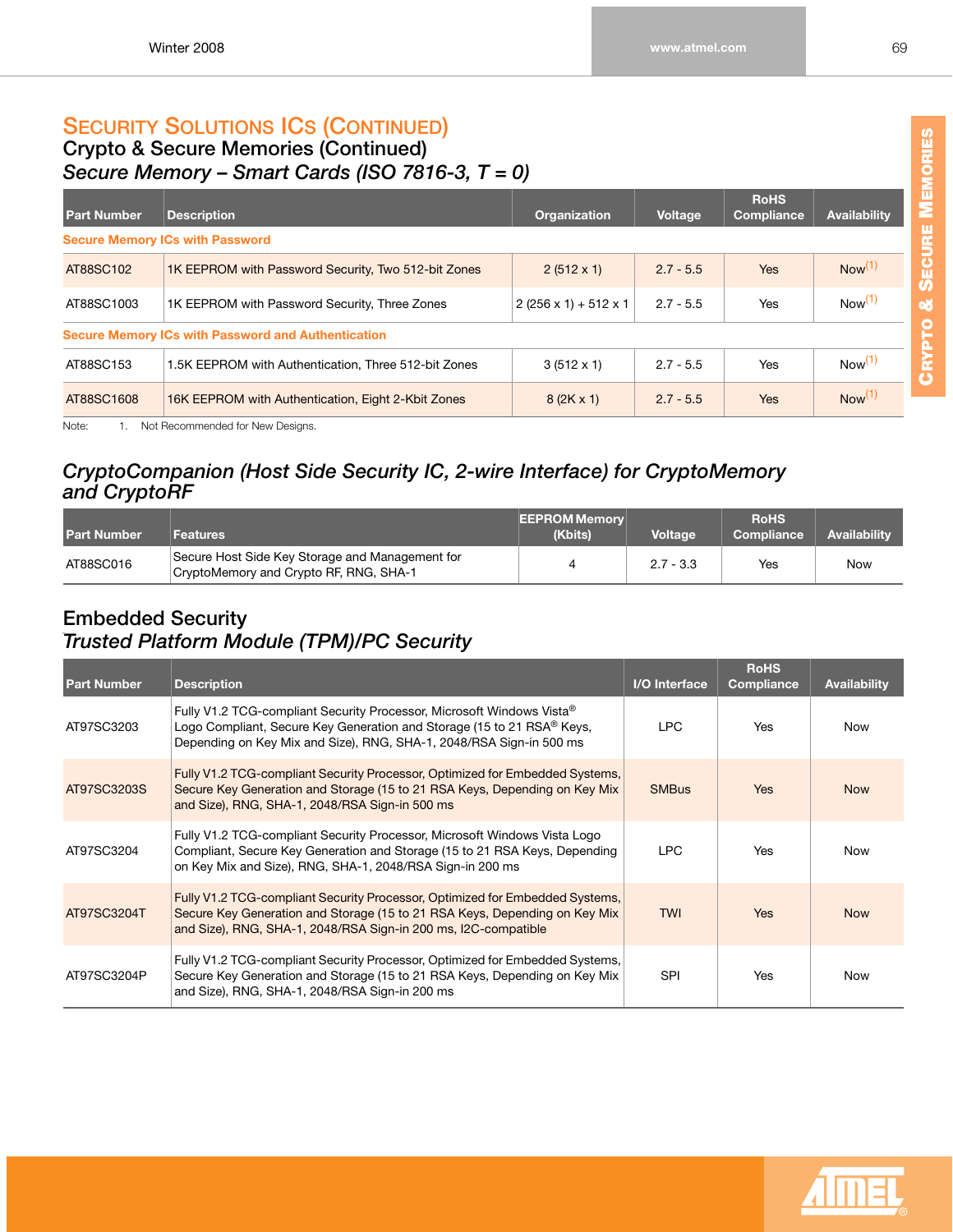**RoHS** 

**Compliance Availability**

## **SECURITY SOLUTIONS ICS (CONTINUED)**

### **RF Identification**

# *RF Identification/Immobilization – 100 - 150 kHz*

**Part Number Description Package**

<span id="page-76-10"></span><span id="page-76-9"></span><span id="page-76-8"></span><span id="page-76-7"></span><span id="page-76-6"></span><span id="page-76-5"></span><span id="page-76-4"></span><span id="page-76-3"></span><span id="page-76-2"></span><span id="page-76-1"></span><span id="page-76-0"></span>

|                     | Transponder ICs 125 kHz (100 to 150 kHz)                                                                                                                                                                                                                                                                                           |                                                              |                     |            |
|---------------------|------------------------------------------------------------------------------------------------------------------------------------------------------------------------------------------------------------------------------------------------------------------------------------------------------------------------------------|--------------------------------------------------------------|---------------------|------------|
| e5561               | RFID Read/Write IDIC for Highly Sophisticated Security Demands "Copy Protection",<br>256-bit R/W Memory, Up to 128-bit Secret Key for Authentication Password Protection,<br>Different Codings and Bit-rates                                                                                                                       | Wafer                                                        | Pb-free Only        | <b>Now</b> |
| ATA5567             | RFID Read/Write IDIC for Contactless Identification, Backward Compatible to 5551<br>and 5557, 64-bit Unique TAG ID, Improved Operating Performance, High Temperature<br>Data Retention, Optional 75 pF Capacitor On-chip, Programmable                                                                                             | Sawn Wafer on<br>Foil, DIT, SO8, Pb-free Only<br>Micromodule |                     | <b>Now</b> |
| <b>ATA5558</b>      | RFID Read/Write IDIC for Contactless Identification, 1-Kbit Read/Write IC with Integrated<br><b>Anticollision Functionality, ASK Modulation</b>                                                                                                                                                                                    | Sawn Wafer on<br>Foil, Wafer, DIT                            | Pb-free Only        | <b>Now</b> |
| ATA5570             | RFID Read/Write IDIC for Contactless Identification, Multifunctional 330-bit Read/Write,<br>External Resistor-sensor Input, Threshold Detection                                                                                                                                                                                    | Wafer, DIT, SO8 Pb-free Only                                 |                     | Now        |
| ATA5577M1           | RFID Read/Write IDIC for Contactless Identification, Backward Compatible to 5551,<br>5557 and 5567 in Most Common Modes. 64-bit Unique TAG ID, Improved Operating<br>Performance, High Temperature Data Retention, up to 330 pF Trimmed Capacitor<br>On-chip. ISO 11784 and ISO 11785 Compatible                                   | Sawn Wafer on<br>Foil, DIT,<br>Micromodule                   | Pb-free Only        | <b>Now</b> |
| ATA5577M2           | RFID Read/Write IDIC with Gold-bumped Mega Pads for Contactless Identification,<br>Backward Compatible to 5551, 5557 and 5567 in Most Common Modes. 64-bit Unique<br>TAG ID, Improved Operating Performance, High Temperature Data Retention, up to<br>330 pF Trimmed Capacitor On-chip. ISO 11784 and ISO 11785 Compatible        | Sawn<br>Gold-bumped<br>Wafer on Foil,<br>DIT                 | Pb-free Only        | Now        |
| <b>Reader IC</b>    |                                                                                                                                                                                                                                                                                                                                    |                                                              |                     |            |
| <b>U2270B</b>       | Read/Write Base Station IC, 100 to 150 kHz Carrier Frequency, Amplitude Modulation<br>Typically Up to 5-Kbaud, Manchester/Biphase RF/32, RF/64, RF/128                                                                                                                                                                             | SO <sub>16</sub>                                             | Pb-free Only        | <b>Now</b> |
| <b>Transponders</b> |                                                                                                                                                                                                                                                                                                                                    |                                                              |                     |            |
| <b>TK5551</b>       | Read/Write Transponder, Option Configurable, 125 kHz, AOR Feature for Multi-tag Access                                                                                                                                                                                                                                             | <b>Plastic</b><br>Package (PP)                               | <b>Pb-free Only</b> | <b>Now</b> |
| <b>TK5561</b>       | Read/Write Transponder for Highly Sophisticated Security Applications, 125 kHz Carrier<br>Frequency, Encryption Algorithm, 9 x 32-bit EEPROM, Low-power/Low-voltage CMOS,<br>No Battery Supply, Small Size, Manchester/Biphase, RF/32, RF/64                                                                                       | Plastic<br>Package (PP)                                      | Pb-free Only        | <b>Now</b> |
| <b>ATA5558</b>      | RFID Read/Write IDIC Transponder for Contactless Identification, 1-Kbit Read/Write IC<br>with Integrated Anticollision Functionality, ASK Modulation                                                                                                                                                                               | Plastic<br>Package PAE<br>(Formerly PP)                      | Pb-free Only        | <b>Now</b> |
| ATA5577M1           | RFID Read/Write IDIC Transponder for Contactless Identification, Backward Compatible<br>to 5551, 5557 and 5567 in Most Common Modes. 64-bit Unique TAG ID, Improved<br>Operating Performance, High Temperature Data Retention                                                                                                      | Plastic<br>Package PAE<br>(Formerly PP)                      | Pb-free Only        | 4Q2008     |
| <b>U3280M</b>       | Transponder Interface for Microcontroller, Contactless Power Supply and Communication<br>Interface, 32 x 16-bit EEPROM, Serial Interface, Field Clock Extractor, Field and Gap<br>Detection for Wake-up and Data                                                                                                                   | <b>SSO16</b>                                                 | Pb-free Only        | <b>Now</b> |
| U9280M              | 4-bit Microcontroller Plus Transponder Front End for Combination of Remote Control<br>and Immobilizer Functions, ROM Mask Version for >200 kpcs/a, Maximum Flexibility for<br>Algorithm/Protocol of Data Transfer, Well Suitable in Combination with the U2741B,<br>Integrated Power Management (Battery or RF-field Power Supply) | <b>SSO20</b>                                                 | Pb-free Only        | Now        |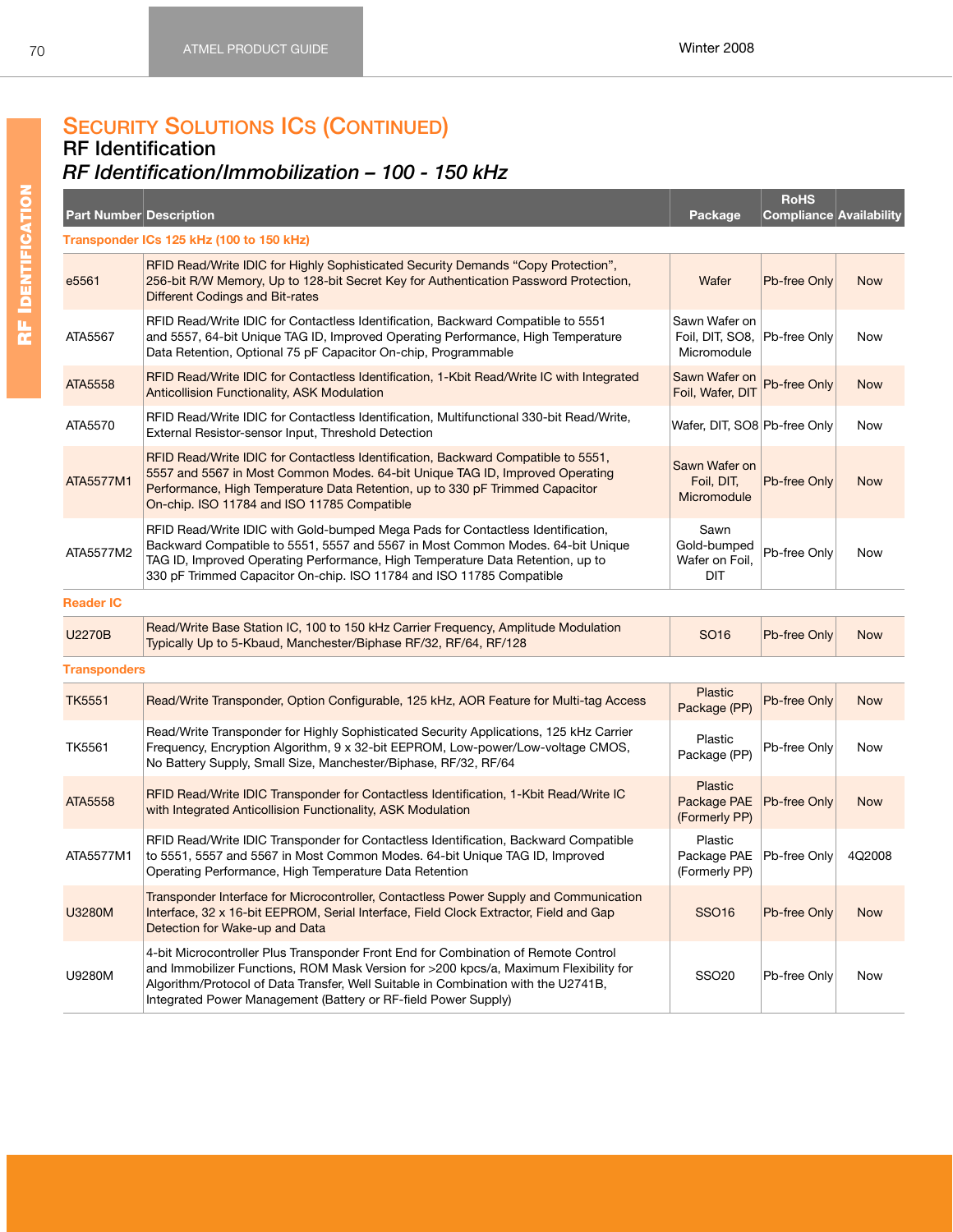### **RF Identification (Continued)** *RF Identification/Immobilization – 100 - 150 kHz (Continued)*

<span id="page-77-6"></span><span id="page-77-5"></span><span id="page-77-4"></span><span id="page-77-3"></span><span id="page-77-2"></span><span id="page-77-1"></span><span id="page-77-0"></span>

| <b>Part Number Description</b> |                                                                                                                                                                                                                                                                                 | Package     | <b>RoHS</b><br>Compliance Availability |            |  |  |  |
|--------------------------------|---------------------------------------------------------------------------------------------------------------------------------------------------------------------------------------------------------------------------------------------------------------------------------|-------------|----------------------------------------|------------|--|--|--|
| <b>Micromodule</b>             |                                                                                                                                                                                                                                                                                 |             |                                        |            |  |  |  |
| ATA5567                        | NOA3 Module, RFID Read/Write IDIC for Contactless Identification, Backward Compatible<br>Micromodule<br>Pb-free Only<br>to 5551 and 5557, 64-bit Unique TAG ID                                                                                                                  |             |                                        |            |  |  |  |
| ATA5577M1                      | NOA3 Module, RFID Read/Write IDIC Module for Contactless Identification, Backward<br>Compatible to 5551, 5557 and 5567 in Most Common Modes. 64-bit Unique TAG ID,<br>Improved Operating Performance, High Temperature Data Retention, 330 pF Capacitor<br>Integrated in Module | Micromodule | Pb-free Only                           | 4Q2008     |  |  |  |
|                                | <b>Development/Evaluation Kits and Tools</b>                                                                                                                                                                                                                                    |             |                                        |            |  |  |  |
| <b>TMEB8704</b>                | Design Kit for 125 kHz, Supports the x55xx Family Including the 5561 Authentication                                                                                                                                                                                             |             |                                        | <b>Now</b> |  |  |  |
| <b>ATAK2270</b>                | Design Kit for 125 kHz, Supports the x55xx Family Including the ATA5567 Extended Mode                                                                                                                                                                                           |             |                                        |            |  |  |  |
|                                | ATAK2270UG Kit for Upgrade from TMEB8704 to ATAK2270                                                                                                                                                                                                                            |             |                                        | <b>Now</b> |  |  |  |
| ATA2270-EK1                    | Evaluation Kit for 125 kHz, Supports the ATA5567 Extended Mode, ATA5577, ATA5558, Animal-ID, Stand-alone<br>and PC-operated                                                                                                                                                     |             |                                        |            |  |  |  |
| ATAB5570                       | Development Board for 125 kHz, Supports the ATA5570                                                                                                                                                                                                                             |             |                                        | Now        |  |  |  |

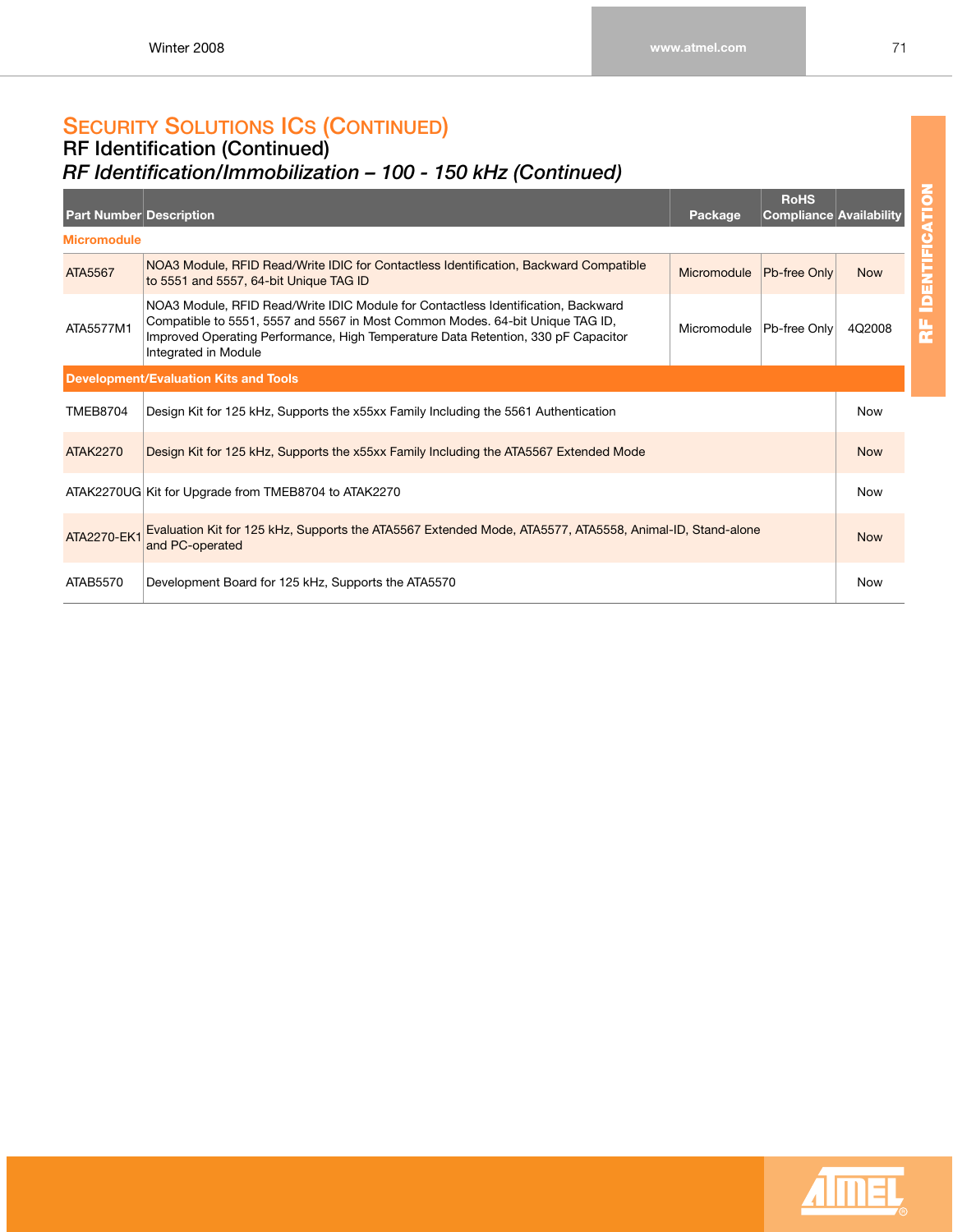### **Secure Microcontrollers** *Secure Microcontrollers – AT90SC Family*[\(1\)](#page-78-0)

<span id="page-78-24"></span><span id="page-78-22"></span><span id="page-78-21"></span><span id="page-78-20"></span><span id="page-78-19"></span><span id="page-78-14"></span><span id="page-78-13"></span><span id="page-78-8"></span><span id="page-78-7"></span><span id="page-78-6"></span><span id="page-78-2"></span><span id="page-78-1"></span>

| <b>Part Number</b>            | <b>RAM</b><br>(Kbytes) | <b>ROM</b><br>(Kbytes) | <b>Flash</b> | <b>EEPROM</b><br>Kbytes) (Kbytes) | Voltage<br>(V) | Asym.<br><b>Crypto</b><br><b>Engine</b> | <b>Other Features</b>                                                                      | <b>Availability</b> |
|-------------------------------|------------------------|------------------------|--------------|-----------------------------------|----------------|-----------------------------------------|--------------------------------------------------------------------------------------------|---------------------|
| <b>AVR-based</b>              |                        |                        |              |                                   |                |                                         |                                                                                            |                     |
| AT90SC6418RU                  | $\overline{2}$         | 64                     | N/A          | 18                                | $2.7 - 5.5$    | <b>No</b>                               | RNG, One Timer                                                                             | <b>Now</b>          |
| AT90SC12036RU                 | 3                      | 120                    | N/A          | 36                                | $2.7 - 5.5$    | No                                      | RNG, One Timer                                                                             | Now                 |
| secureAVR <sup>®</sup> -based |                        |                        |              |                                   |                |                                         |                                                                                            |                     |
| AT90SC9604RU                  | $\overline{2}$         | 96                     | N/A          | $\overline{4}$                    | $2.7 - 5.5$    | <b>No</b>                               | Hardware DES/TDES, CRC, Common<br>Criteria EAL4+, EMVCo Approval                           | <b>Now</b>          |
| AT90SC9608RT                  | $\overline{4}$         | 96                     | N/A          | 8                                 | $2.7 - 5.5$    | No                                      | Hardware DES/TDES, CRC, Common<br>Criteria EAL4+, EMVCo Approval                           | <b>Now</b>          |
| AT90SC9618RT                  | $\overline{4}$         | 96                     | N/A          | 18                                | $2.7 - 5.5$    | <b>No</b>                               | Hardware DES/TDES, CRC, Common<br>Criteria EAL4+, EMVCo Approval                           | <b>Now</b>          |
| AT90SC16018RU                 | $\overline{4}$         | 160                    | N/A          | 18                                | $2.7 - 5.5$    | No                                      | Hardware DES/TDES, CRC, EMVCo Target                                                       | 1Q2009              |
| AT90SC19236RU                 | $\overline{4}$         | 192                    | N/A          | 36                                | $1.62 - 5.5$   | <b>No</b>                               | Hardware DES/TDES, CRC                                                                     | <b>Now</b>          |
| AT90SC3636U                   | 6                      | N/A                    | 36           | 36                                | $1.62 - 5.5V$  | No                                      | Hardware DES/TDES, CRC                                                                     | <b>Now</b>          |
| AT90SC25672RU                 | 6                      | 256                    | N/A          | 72                                | $1.62 - 5.5$   | <b>No</b>                               | Hardware DES/TDES, CRC                                                                     | <b>Now</b>          |
| AT90SC128112RU                | $\overline{4}$         | 128                    | N/A          | 112                               | $1.62 - 5.5$   | No                                      | RNG, CRC                                                                                   | Now                 |
| AT90SC288144RU                | 6                      | 288                    | N/A          | 144                               | $1.62 - 5.5$   | <b>No</b>                               | Hardware DES/TDES, CRC                                                                     | <b>Now</b>          |
| secureAVR-based with PKI      |                        |                        |              |                                   |                |                                         |                                                                                            |                     |
| AT90SC1818CT                  | 5                      | N/A                    | 18           | 18                                | $2.7 - 5.5$    | <b>Yes</b>                              | Hardware DES/TDES, CRC                                                                     | <b>Now</b>          |
| AT90SC3636CT-USB              | 8                      | N/A                    | 36           | 36                                | $1.62 - 5.5$   | Yes                                     | On-chip USB V2.0 Full-speed Interface,<br>Hardware DES/TDES, CRC                           | Now                 |
| AT90SC9618RCT                 | $\overline{4}$         | 96                     | N/A          | 18                                | $2.7 - 5.5$    | <b>Yes</b>                              | Hardware DES/TDES, CRC,<br>Common Criteria EAL4+, EMVCo                                    | <b>Now</b>          |
| AT90SC12836RCT                | 5                      | 128                    | N/A          | 36                                | $2.7 - 5.5$    | Yes                                     | Hardware DES/TDES, CRC, Common Criteria<br>EAL4+, ZKA, EMVCo Approvals                     | Now                 |
| AT90SC13612RCU                | 4.5                    | 136                    | N/A          | 12                                | $2.7 - 5.5$    | <b>Yes</b>                              | Hardware DES/TDES, CRC, SPI, Common<br>Criteria EAL5+, EMVCo and ZKA Targets               | <b>Now</b>          |
| AT90SC20818RCU                | 4.5                    | 208                    | N/A          | 18                                | $2.7 - 5.5$    | Yes                                     | Hardware DES/TDES, CRC, Common Criteria<br>EAL5+ and EMVCo Targets                         | <b>Now</b>          |
| AT90SC24036RCU                | 6                      | 240                    | N/A          | 36                                | $2.7 - 5.5$    | Yes                                     | Hardware DES/TDES, CRC, Common Criteria<br>EAL5+ and EMVCo Targets                         | 1Q2009              |
| AT90SC25672RCT                | 8                      | 256                    | N/A          | 72                                | $1.62 - 5.5$   | Yes                                     | Hardware DES/TDES, CRC, Common<br>Criteria EAL4+, EMVCo Targets                            | Now                 |
| AT90SC25672RCT-USB            | $\bf 8$                | 256                    | N/A          | 72                                | $1.62 - 5.5$   | Yes                                     | On-chip USB V2.0 Full-speed Interface,<br>Hardware DES/TDES, CRC, Common<br>Criteria EAL4+ | <b>Now</b>          |
| AT90SC28848RCU                | 8                      | 288                    | N/A          | 48                                | $2.7 - 5.5$    | Yes                                     | Hardware DES/TDES, CRC, SPI, Common<br>Criteria EAL5+, ZKA Approval, EMVCo Target          | Now                 |
| AT90SC28872RCU                | 8                      | 288                    | N/A          | 72                                | $2.7 - 5.5$    | Yes                                     | Hardware DES/TDES, CRC, SPI, Common<br>Criteria EAL5+, ZKA Approval, EMVCo Target          | <b>Now</b>          |
| AT90SC144144CT                | 8                      | N/A                    | 144          | 144                               | $1.62 - 5.5$   | Yes                                     | Hardware DES/TDES, CRC, SPI,<br>Common Criteria EAL4+ Target                               | Now                 |
| AT90SC320288RCT               | 8                      | 320                    | N/A          | 288                               | $1.62 - 5.5$   | Yes                                     | Hardware DES/TDES, CRC, SPI,<br>Common Criteria EAL4+ Target                               | <b>Now</b>          |

<span id="page-78-23"></span><span id="page-78-18"></span><span id="page-78-17"></span><span id="page-78-16"></span><span id="page-78-15"></span><span id="page-78-12"></span><span id="page-78-11"></span><span id="page-78-10"></span><span id="page-78-9"></span><span id="page-78-5"></span><span id="page-78-4"></span><span id="page-78-3"></span><span id="page-78-0"></span>Note: 1. Green (RoHS Compliance) Packaging Available for All AT90SC Products.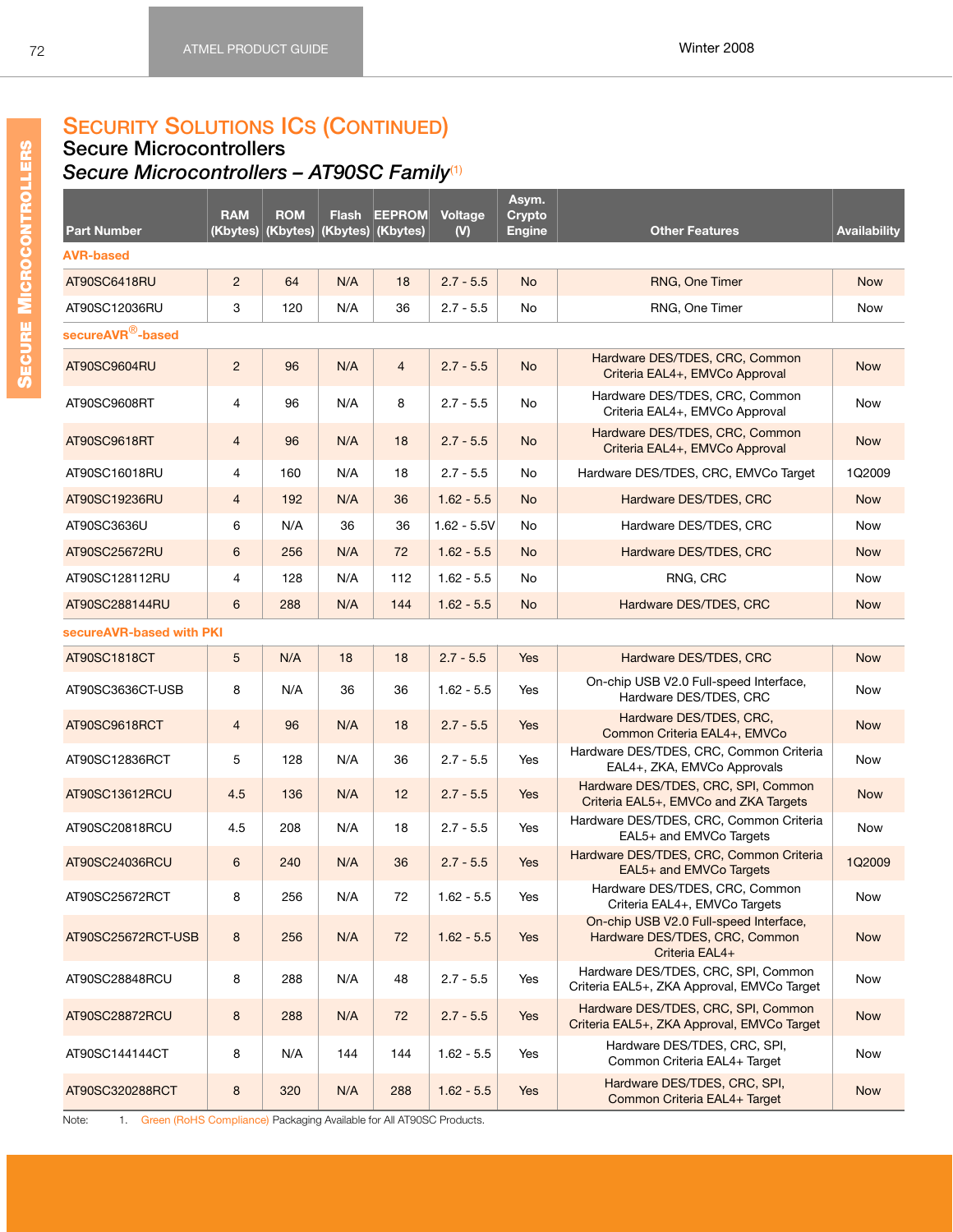### **Secure Microcontrollers (Continued)** *Secure Microcontrollers – AT90SC Family (Continued)*[\(1\)](#page-79-0)

<span id="page-79-9"></span><span id="page-79-8"></span>

| <b>Part Number</b>                                                                               | <b>RAM</b> | <b>ROM</b><br>(Kbytes)(Kbytes)(Kbytes) | <b>Flash</b> | <b>EEPROM</b><br>(Kbytes) | Voltage<br>(V) | Asym.<br>Crypto<br>Engine | <b>Other Features</b>                                                                                               | <b>Availability</b> |  |  |
|--------------------------------------------------------------------------------------------------|------------|----------------------------------------|--------------|---------------------------|----------------|---------------------------|---------------------------------------------------------------------------------------------------------------------|---------------------|--|--|
| secureAVR-based, Contactless                                                                     |            |                                        |              |                           |                |                           |                                                                                                                     |                     |  |  |
| AT90SC6404RFT                                                                                    | 1.2        | 64                                     | N/A          | $\overline{4}$            | N/A            | <b>No</b>                 | ISO 14443 B Contactless Interface, Hardware<br>DES/TDES, CRC, EMVCo Approval                                        | <b>Now</b>          |  |  |
| AT90SC6408RFT                                                                                    | 1.2        | 64                                     | N/A          | 8                         | $2.7 - 5.5$    | No                        | Hardware DES/TDES, CRC, Common Criteria<br>EAL4+, EMVCo Approval, Contact and ISO<br>14443 B Contactless Interfaces | <b>Now</b>          |  |  |
| AT90SC12872RCFT                                                                                  | 5.2        | 128                                    | N/A          | 72                        | $2.7 - 5.5$    | <b>Yes</b>                | Hardware DES/TDES, CRC, Common Criteria<br>EAL5+, EMVCo Approval, Contact and ISO<br>14443 B Contactless Interfaces | <b>Now</b>          |  |  |
| AT90SC256144RCFT                                                                                 | 8.2        | 256                                    | N/A          | 144                       | $2.7 - 5.5$    | <b>Yes</b>                | Hardware DES/TDES, CRC, Common Criteria<br>EAL5+ Target, Contact and ISO 14443 B<br>Contactless Interfaces          | <b>Now</b>          |  |  |
| <b>Evaluation/Development Kits: Emulation Platform Support</b>                                   |            |                                        |              |                           |                |                           |                                                                                                                     |                     |  |  |
| ATV™ 2/ATV4/ATV4P-xxxx Voyager™ Development Tool Base Platform for AT90SC Family Microprocessors |            |                                        |              |                           |                |                           |                                                                                                                     | <b>Now</b>          |  |  |

<span id="page-79-14"></span><span id="page-79-7"></span><span id="page-79-6"></span><span id="page-79-0"></span>Note: 1. Green (RoHS Compliance) Packaging Available for All AT90SC Products.

# *Secure Microcontrollers – AT90M Family*[\(1\)](#page-79-1)

<span id="page-79-3"></span>

| <b>Part Number</b>                  | <b>RAM</b> | <b>ROM</b> | Flash<br>(Kbytes)(Kbytes)(Kbytes) | <b>EEPROM</b><br>(Kbytes) | Voltage<br>(V) | Asym.<br>Crypto<br><b>Engine</b> | <b>Other Features</b>                                                | <b>Availability</b> |
|-------------------------------------|------------|------------|-----------------------------------|---------------------------|----------------|----------------------------------|----------------------------------------------------------------------|---------------------|
| secureAVR-based, Machine to Machine |            |            |                                   |                           |                |                                  |                                                                      |                     |
| AT90M19236RU                        | 4          | 192        | N/A                               | 36                        | $.62 - 5.5$    | <b>No</b>                        | Hardware DES/TDES, CRC, Extended<br>Temperature Range -40° C/+105° C | 4Q2008              |
| AT90M25672RU                        | 6          | 256        | N/A                               | 72                        | $.62 - 5.5$    | No                               | Hardware DES/TDES, CRC, Extended<br>Temperature Range -40° C/+105° C | <b>Now</b>          |
| AT90M288144RU                       | 6          | 288        | N/A                               | 144                       | $.62 - 5.5$    | <b>No</b>                        | Hardware DES/TDES, CRC, Extended<br>Temperature Range -40° C/+105° C | 402008              |

<span id="page-79-5"></span><span id="page-79-4"></span><span id="page-79-2"></span>Note: 1. Green (RoHS Compliance) Packaging Available for All AT90SC Products.

# *Secure Microcontrollers – AT91SC Family*[\(1\)](#page-79-0)

<span id="page-79-13"></span><span id="page-79-12"></span>

| <b>Part Number</b>                                             | <b>RAM</b>                                                               | <b>ROM</b> | <b>Flash</b> | <b>EEPROM</b><br>(Kbytes) (Kbytes) (Kbytes) (Kbytes) | <b>Voltage</b><br>(V) | Asym.<br>Crypto<br><b>Engine</b> | <b>Other Features</b>                                                                                          | <b>Availability</b> |
|----------------------------------------------------------------|--------------------------------------------------------------------------|------------|--------------|------------------------------------------------------|-----------------------|----------------------------------|----------------------------------------------------------------------------------------------------------------|---------------------|
| AT91SC512384RCT                                                | 24                                                                       | 512        | N/A          | 384                                                  | $1.62 - 5.5$          | <b>Yes</b>                       | Hardware DES/TDES, CRC 16 and 32,<br>SPI, USB 2.0 Full Speed or USB IC, NAND<br>Flash Interface, SWP Interface | <b>Now</b>          |
| AT91SC512384RCT-8M                                             | 24                                                                       | 512        | N/A          | 384                                                  | $1.62 - 5.5$          | <b>Yes</b>                       | Hardware DES/TDES, CRC 16 and 32,<br>SPI, USB 2.0 Full Speed or USB IC, External<br>Flash, SWP Interface       | <b>Now</b>          |
| AT91SC512384RCT-128M                                           | 24                                                                       | 512        | N/A          | 384                                                  | $1.62 - 5.5$          | Yes                              | Hardware DES/TDES, CRC 16 and 32,<br>SPI, USB 2.0 Full Speed or USB IC, External<br>Flash, SWP Interface       | <b>Now</b>          |
| AT91SC192192CT-USB                                             | 24                                                                       | N/A        | 192          | 192                                                  | $1.62 - 5.5$          | <b>Yes</b>                       | Hardware DES/TDES, CRC 16 and 32, SPI,<br>USB 2.0 Full Speed or USB IC, NAND Flash<br>Interface, SWP Interface | <b>Now</b>          |
| AT91SC464384RCU                                                | 18                                                                       | 464        | N/A          | 384                                                  | $1.62 - 5.5$          | <b>Yes</b>                       | Hardware DES/TDES, SWP Interface,<br>Common Criteria EAL4+, EMVCo Approval                                     | <b>Now</b>          |
| <b>Evaluation/Development Kits: Emulation Platform Support</b> |                                                                          |            |              |                                                      |                       |                                  |                                                                                                                |                     |
| ATV4P-xxxx                                                     | Voyager Development Tool Base Platform for AT91SC Family Microprocessors |            | Now          |                                                      |                       |                                  |                                                                                                                |                     |

<span id="page-79-15"></span><span id="page-79-11"></span><span id="page-79-10"></span><span id="page-79-1"></span>Note: 1. Green (RoHS Compliance) Packaging Available for All AT91SC Products.

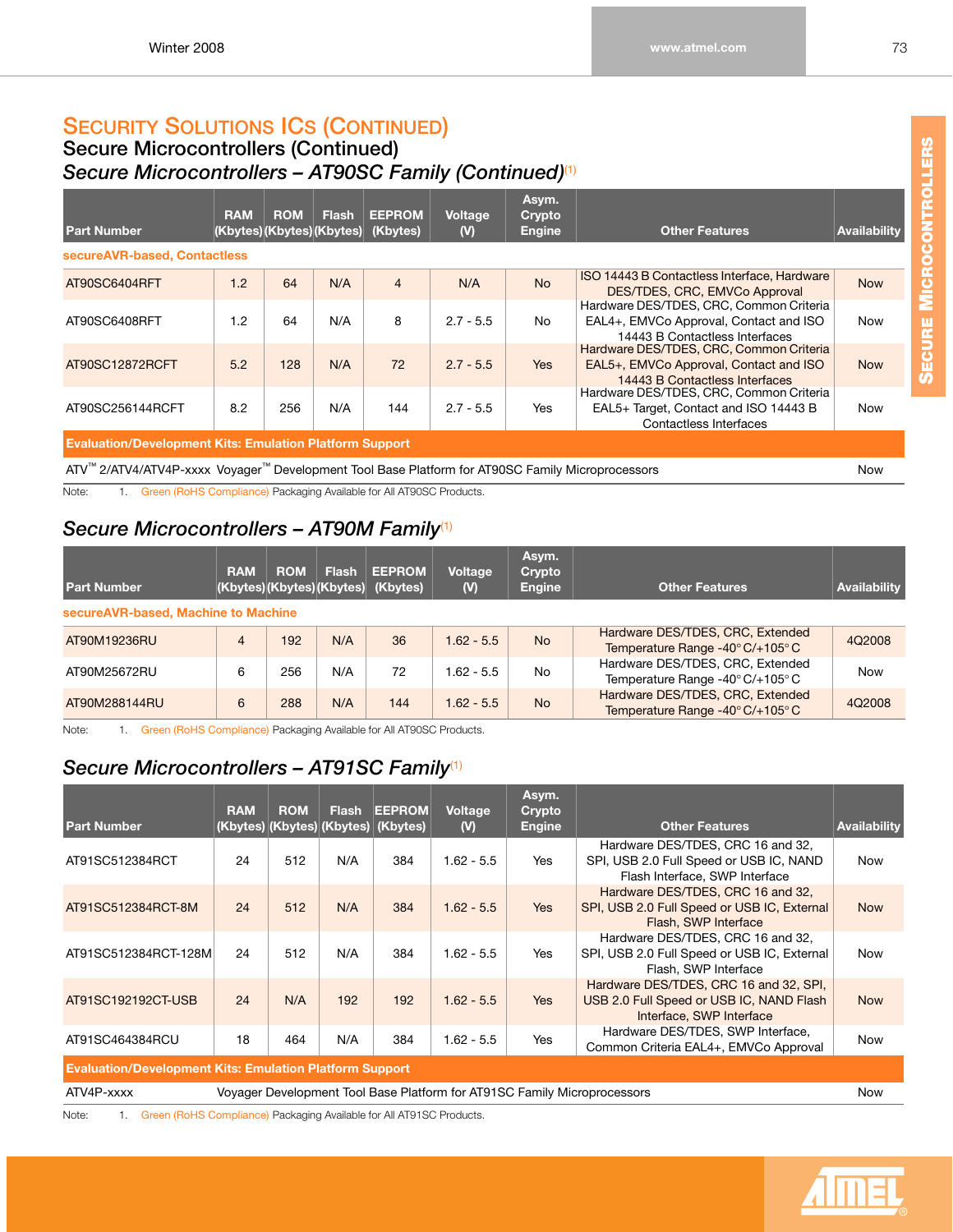**Secure Microcontrollers (Continued)** *Secure Microcontrollers – AT91SO Family*[\(1\)](#page-79-2)

<span id="page-80-12"></span><span id="page-80-10"></span><span id="page-80-9"></span><span id="page-80-2"></span><span id="page-80-1"></span>

|                                    | <b>RAM</b> | <b>ROM</b>                    |            | <b>EEPROM</b>                 |                                               |                |                                                                                                                                       |                     |  |
|------------------------------------|------------|-------------------------------|------------|-------------------------------|-----------------------------------------------|----------------|---------------------------------------------------------------------------------------------------------------------------------------|---------------------|--|
| <b>Part Number</b>                 |            | (Kbytes) (Kbytes)             | <b>ADC</b> | (Kbytes)                      | Voltage (V)                                   | Package        | <b>Other Features</b>                                                                                                                 | <b>Availability</b> |  |
| AT91SO110                          | 100        | 32                            | Yes        | 256                           | $2.7 - 3.3$                                   | <b>BGA 256</b> | GPIOs, USARTs, Smart Card Reader Interfaces,<br>USB, SPI High Speed, Timers, RTC, Hardware<br>DES/TDES and AES, SHAn, CRC             | 1Q2009              |  |
| AT91SO111                          | 100        | 32                            | Yes        | 256                           | $2.7 - 3.3$                                   | <b>BGA 256</b> | Single Package-solution Embedding 2 Chips: the<br>AT91SO110 and the AT83C26 Analog Interface                                          | 1Q2009              |  |
| AT91SO100                          | 100        | 32                            | <b>No</b>  | 256                           | $2.7 - 3.3$                                   | <b>BGA 256</b> | GPIOs, USARTs, Smart Card Reader Interfaces,<br>USB, SPI, Timers, RTC, Hardware DES/TDES and<br>AES, SHAn, CRC, Common Criteria EAL4+ | <b>Now</b>          |  |
| AT91SO101                          | 100        | 32                            | <b>No</b>  | 256                           | $2.7 - 3.3$                                   | <b>BGA 256</b> | Single Package-solution Embedding 2 Chips: the<br>AT91SO100 and the AT83C26 Analog Interface                                          | <b>Now</b>          |  |
| AT91SO50                           | 100        | 32                            | No         | 256                           | $2.7 - 3.3$                                   | <b>BGA 208</b> | AT91SO100 with Secure External Bus<br>Disconnected (Smaller Package)                                                                  | <b>Now</b>          |  |
| AT91SO51                           | 100        | 32                            | <b>No</b>  | 256                           | $2.7 - 3.3$                                   | <b>BGA 208</b> | AT91SO50 with AT83C26 Analog Interface                                                                                                | <b>Now</b>          |  |
| AT91SO25                           | 100        | 32                            | No         | 256                           | $2.7 - 3.3$                                   | <b>BGA 144</b> | AT91SO50 in Smaller Package                                                                                                           | <b>Now</b>          |  |
| <b>Evaluation/Development Kits</b> |            |                               |            |                               |                                               |                |                                                                                                                                       |                     |  |
| AT91SO101-DB1                      |            | Development Board             |            |                               |                                               |                |                                                                                                                                       | <b>Now</b>          |  |
| AT91SO101-MEZ                      |            |                               |            |                               |                                               |                | Mezzanine Board (External Memory Board: 4 Mbytes of Flash/512 Kbytes of RAM)                                                          | <b>Now</b>          |  |
| AT91SO101-ICE                      |            |                               |            |                               |                                               |                | JTAG Board (External CPLD to Decrypt Communication Between SO101 and JTAG)                                                            | <b>Now</b>          |  |
| AT91SO101-DBMEZ                    |            |                               |            | AT91SO101-DB1 + AT91SO101-MEZ |                                               |                |                                                                                                                                       | <b>Now</b>          |  |
| AT91SO101-DBICE                    |            | AT91SO101-DB1 + AT91SO101-ICE |            |                               |                                               |                |                                                                                                                                       |                     |  |
| AT91SO101-KITAM                    |            |                               |            |                               | AT91SO101-DB1 + AT91SO101-MEZ + AT91SO101-ICE |                |                                                                                                                                       | <b>Now</b>          |  |

<span id="page-80-13"></span><span id="page-80-11"></span><span id="page-80-8"></span><span id="page-80-7"></span><span id="page-80-6"></span><span id="page-80-5"></span><span id="page-80-4"></span><span id="page-80-3"></span>Note: 1. Green (RoHS Compliance) Packaging Available for All AT91SO Products.

# *Secure ASSP – AT98SC Family*[\(1\)](#page-80-0)

<span id="page-80-24"></span><span id="page-80-23"></span><span id="page-80-22"></span><span id="page-80-21"></span><span id="page-80-20"></span><span id="page-80-19"></span><span id="page-80-18"></span><span id="page-80-17"></span><span id="page-80-16"></span><span id="page-80-15"></span><span id="page-80-14"></span><span id="page-80-0"></span>

| <b>Part Number</b>              | <b>RAM</b>                                                    | <b>ROM</b> | Com                                                                  | <b>EEPROM</b><br>(Kbytes) | Voltage (V)  | Package                     | <b>Other Features</b>                                                                                         | <b>Availability</b> |
|---------------------------------|---------------------------------------------------------------|------------|----------------------------------------------------------------------|---------------------------|--------------|-----------------------------|---------------------------------------------------------------------------------------------------------------|---------------------|
| <b>Secure Turnkey Solutions</b> |                                                               |            |                                                                      |                           |              |                             |                                                                                                               |                     |
| AT98SC004U                      | N/A                                                           | N/A        | <b>SPI, I2C-</b><br>compatible,<br><b>ISO 7816</b>                   | $\overline{4}$            | $2.7 - 5.5$  | SOIC-8.<br>DFN <sub>8</sub> | Secure Flexible Data Storage Management,<br><b>High Level Cryptographic Services</b><br>(3DES, RSA, AES, ECC) | 4Q2008              |
| AT98SC016CU                     | N/A                                                           | N/A        | SPI, TWI,<br>ISO 7816                                                | 16                        | $1.62 - 5.5$ | QFN20,<br>SOIC-8            | Secure Flexible Data Storage Management,<br><b>High Level Cryptographic Services</b><br>(3DES, RSA, AES, ECC) | <b>Now</b>          |
| AT98SC032CT-USB                 | N/A                                                           | N/A        | <b>USB 2.0.</b><br>CCID                                              | 32                        | $1.62 - 5.5$ | QFN44,<br>SOIC-8            | Secure Flexible Data Storage Management,<br><b>High Level Cryptographic Services</b><br>(3DES, RSA, AES, ECC) | <b>Now</b>          |
| AT98SC064CT-USB                 | N/A                                                           | N/A        | <b>USB 2.0.</b><br>CCID.<br>ISO 7816                                 | 64                        | $1.62 - 5.5$ | QFN44,<br>SOIC-8            | Secure Flexible Data Storage Management,<br>High Level Cryptographic Services<br>(3DES, RSA, AES, ECC)        | 4Q2008              |
| <b>Starter Kits</b>             |                                                               |            |                                                                      |                           |              |                             |                                                                                                               |                     |
| AT98SC-STK01-004R               | Starter Kit for AT98SC004U with Samples in SOIC8 Package      |            |                                                                      | 4Q2008                    |              |                             |                                                                                                               |                     |
| AT98SC-STK01-016Z               |                                                               |            | Starter Kit for AT98SC016CU with Samples in QFN20 Package            |                           |              |                             |                                                                                                               | <b>Now</b>          |
| AT98SC-STK01-016R               |                                                               |            | Starter Kit for AT98SC016CU with Samples in SOIC8 Package            |                           |              |                             |                                                                                                               | <b>Now</b>          |
| AT98SC-STK01-032Z               |                                                               |            | Starter Kit for AT98SC032CT-USB with Samples in QFN44 Package        |                           |              |                             |                                                                                                               | <b>Now</b>          |
| AT98SC-STK01-032R               | Starter Kit for AT98SC032CT-USB with Samples in SOIC8 Package |            | <b>Now</b>                                                           |                           |              |                             |                                                                                                               |                     |
| AT98SC-STK01-064R               | Starter Kit for AT98SC064CT-USB with Samples in SOIC8 Package |            |                                                                      |                           | <b>Now</b>   |                             |                                                                                                               |                     |
| AT98SC-STK01-064Z               |                                                               |            | Starter Kit for AT98SC064CT-USB with Samples in QFN44 Package        |                           |              |                             |                                                                                                               | <b>Now</b>          |
| Note:<br>1.                     |                                                               |            | Green (RoHS Compliance) Packaging Available for All AT98SC Products. |                           |              |                             |                                                                                                               |                     |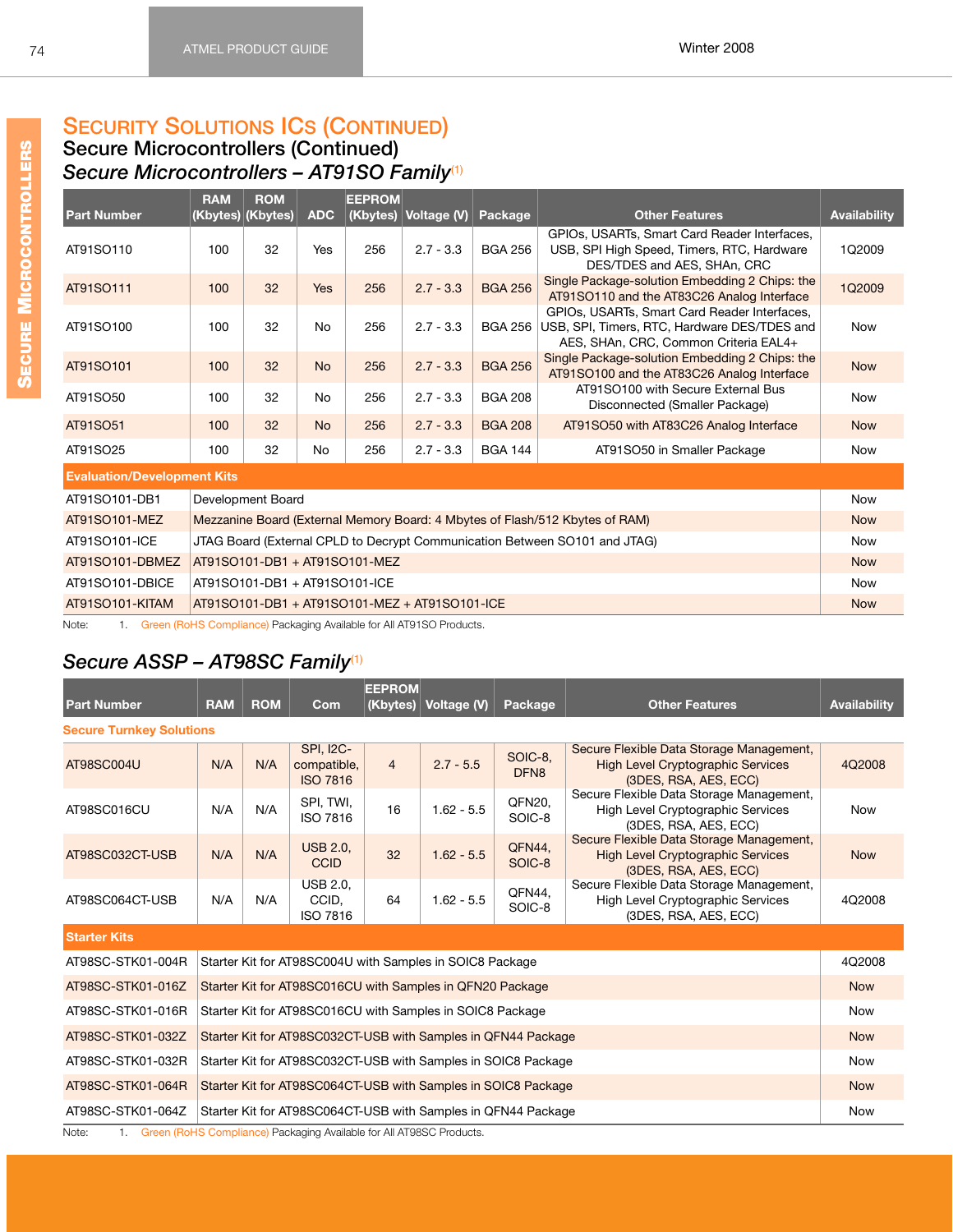### **Secure RF Memory** *CryptoRF (ISO 14443 Type B 13.56 MHz) – Secure RF Memory*

<span id="page-81-6"></span><span id="page-81-5"></span><span id="page-81-4"></span><span id="page-81-3"></span><span id="page-81-2"></span>

| <b>Part Number</b>                 | <b>Description</b>                                                                                         | <b>Organization</b><br>(Bytes) | <b>RoHS</b><br><b>Compliance</b> | <b>Availability</b> |
|------------------------------------|------------------------------------------------------------------------------------------------------------|--------------------------------|----------------------------------|---------------------|
| AT88SC0404CRF                      | Contactless 4-Kbit User Memory with Authentication and Encryption                                          | $4 \times 128$                 | <b>Yes</b>                       | <b>Now</b>          |
| AT88SC0808CRF                      | Contactless 8-Kbit User Memory with Authentication and Encryption                                          | 8 x 128                        | <b>Yes</b>                       | <b>Now</b>          |
| AT88SC1616CRF                      | Contactless 16-Kbit User Memory with Authentication and Encryption                                         | 16 x 128                       | Yes                              | <b>Now</b>          |
| AT88SC3216CRF                      | Contactless 32-Kbit User Memory with Authentication and Encryption                                         | 16 x 256                       | <b>Yes</b>                       | <b>Now</b>          |
| AT88SC6416CRF                      | Contactless 64-Kbit User Memory with Authentication and Encryption                                         | 16 x 512                       | <b>Yes</b>                       | <b>Now</b>          |
| <b>Evaluation/Development Kits</b> |                                                                                                            |                                |                                  |                     |
| AT88SC6416CRF-DK                   | 1K to 64K CryptoRF Development Kit – Replaced by AT88SCRF-ADK2 Keen+ in November 2008                      |                                |                                  | Now                 |
|                                    | AT88SCRF-ADK1 Yuma+ 1K to 64K CryptoRF Development Kit                                                     |                                |                                  | <b>Now</b>          |
|                                    | AT88SCRF-ADK2 Keen+ Low-cost Development Kit for CryptoMemory and CryptoCompanion Chips on an AVR Platform |                                |                                  | Nov. 2008           |
| AT88CRF-S7DK2P                     | CryptoRF Demonstration Kit with SkyeTek® Reader and Software Technology                                    |                                |                                  | <b>Now</b>          |

# <span id="page-81-9"></span><span id="page-81-8"></span><span id="page-81-7"></span><span id="page-81-0"></span>*13.56 MHz Reader IC (ISO 14443 Type B, SPI and 2-wire Interface)*

<span id="page-81-1"></span>

| <b>Part Number</b> | Features                                                                 | <b>Voltage</b> | <b>RoHS Compliance Availability</b> |     |
|--------------------|--------------------------------------------------------------------------|----------------|-------------------------------------|-----|
| AT88RF1354         | 13.56 MHz Reader IC Performs Encoding, Timing, and Protocol<br>Functions | 3.3V, 5.0V     | Yes                                 | Now |

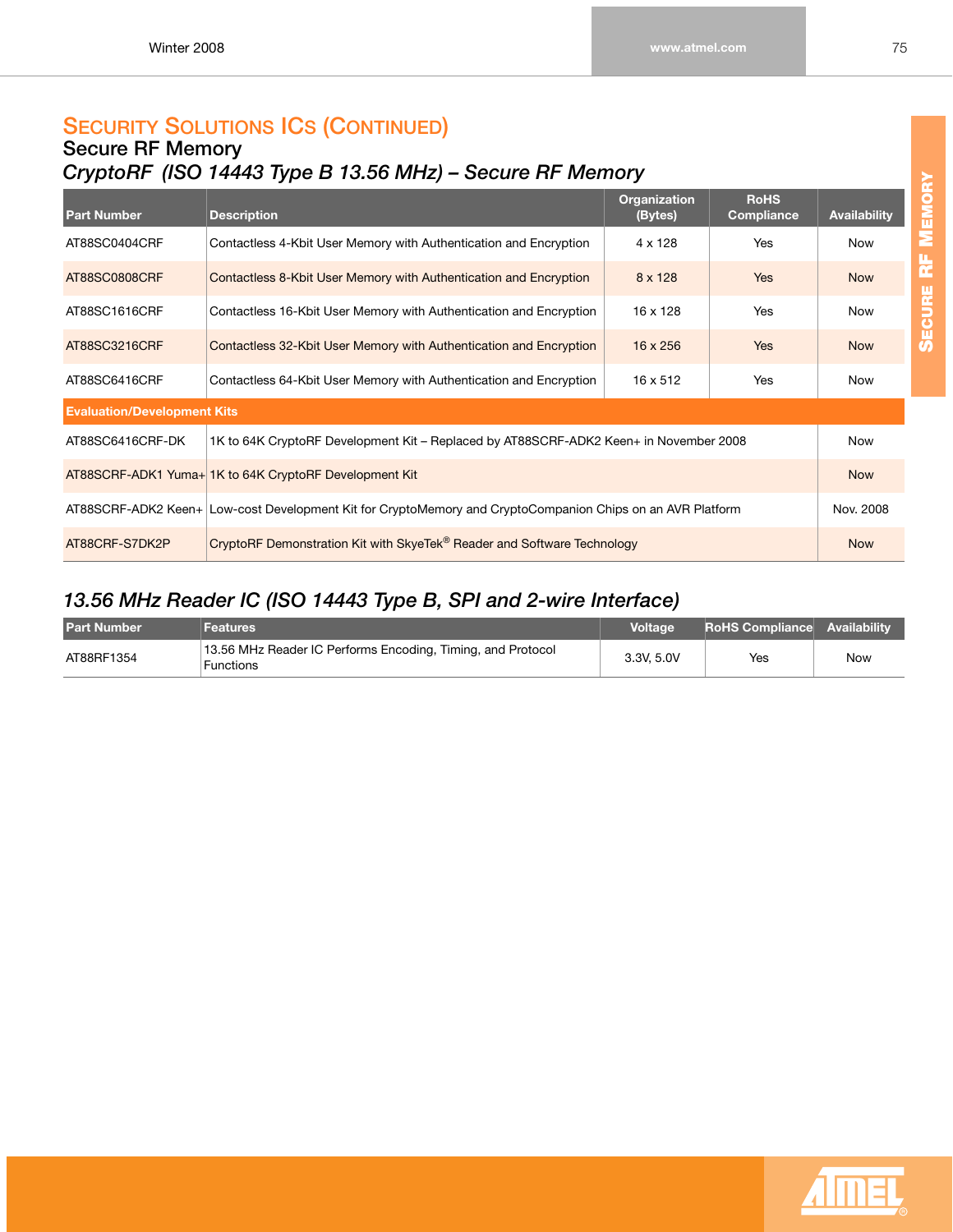*Smart Card Reader ICs*

<span id="page-82-11"></span><span id="page-82-9"></span><span id="page-82-8"></span><span id="page-82-5"></span>

| <b>Part number</b>           | <b>RAM</b> | <b>ROM</b><br>(Bytes) (Kbytes) (Kbytes) (Kbytes) | <b>Flash</b> | Code<br><b>RAM</b> | <b>EEPROM</b><br>(Bytes) | <b>Voltage</b> | <b>Com Interface</b>        | <b>Other features</b>                                                                                                                        | Availability |
|------------------------------|------------|--------------------------------------------------|--------------|--------------------|--------------------------|----------------|-----------------------------|----------------------------------------------------------------------------------------------------------------------------------------------|--------------|
| <b>8051 Microcontrollers</b> |            |                                                  |              |                    |                          |                |                             |                                                                                                                                              |              |
| AT83C5121                    | 512        | 16                                               | -            |                    | N/A                      | $2.85 - 5.5$   | <b>UART</b>                 | Support Cards Class A/B/C                                                                                                                    | <b>Now</b>   |
| AT85C5121                    | 512        | -                                                |              | 16                 | N/A                      | $2.85 - 5.5$   | <b>UART</b>                 | CRAM = Executable RAM for Debug and<br>Development Support Cards Class A/B/C                                                                 | <b>Now</b>   |
| AT89C5121                    | 512        | -                                                | 16           | $\qquad \qquad -$  | N/A                      | $2.85 - 5.5$   | <b>UART</b>                 | Support Cards Class A/B/C                                                                                                                    | <b>Now</b>   |
| AT83R5122                    | 768        | 32                                               |              |                    | N/A                      | $3.0 - 5.5$    | UART, USB 2.0, SPI          | Support Cards Class A/B/C, Keyboard<br>Interface, SPI, External Program Memory                                                               | <b>Now</b>   |
| AT85C5122                    | 768        |                                                  |              | 32                 | N/A                      | $3.0 - 5.5$    | UART, USB 2.0, SPI          | $CRAM = Executive RAM$ for Debug and<br>Development Support Cards Class A/B/C,<br>Keyboard Interface, SPI, External<br><b>Program Memory</b> | <b>Now</b>   |
| AT89C5122                    | 768        |                                                  | 32           |                    | N/A                      | $3.0 - 5.5$    | UART, USB 2.0, SPI          | Support Cards Class A/B/C, Keyboard<br>Interface, SPI, External Program Memory                                                               | <b>Now</b>   |
| AT83C5123                    | 768        | 30                                               | -            |                    | 512                      | $3.0 - 5.5$    | UART, USB 2.0               | Support Cards Class A/B/C                                                                                                                    | <b>Now</b>   |
| AT83C5127                    | 768        | 16                                               | -            |                    | 512                      | $3.0 - 5.5$    | UART, USB 2.0               | Support Cards Class A/B/C                                                                                                                    | <b>Now</b>   |
| <b>AVR-based</b>             |            |                                                  |              |                    |                          |                |                             |                                                                                                                                              |              |
| AT90SCR100                   | 4K         |                                                  | 64K          |                    | 4K                       | $2.7 - 5.5$    | UART, USB 2.0,<br>2SPI, TWI | Support Cards Class A/B/C and<br><b>USB Cards, Keyboard Interface,</b><br>SPI, High-speed SPI                                                | 4Q2008       |

<span id="page-82-20"></span><span id="page-82-18"></span><span id="page-82-16"></span><span id="page-82-12"></span><span id="page-82-10"></span><span id="page-82-7"></span><span id="page-82-6"></span>

| <b>Starter Kit</b> |                                                                        |            |
|--------------------|------------------------------------------------------------------------|------------|
| T89C5121-SK1       | Starter Kit for T89C5121 Smart Card Reader Microcontroller             | <b>Now</b> |
| AT89STK-03         | Starter Kit for AT8xC5122/23/27 USB Smart Card Reader Microcontrollers | Now        |
| AT90SCR-STK01      | Starter Kit for AT90SCR100 Smart Card Reader Microcontroller           | 4Q2008     |

### <span id="page-82-19"></span>*Smart Card Reader ICs – Interface*

<span id="page-82-4"></span>

| <b>Part Number</b>  | <b>Description</b>                                            | <b>RoHS Compliance</b> | Availability |
|---------------------|---------------------------------------------------------------|------------------------|--------------|
| AT83C26             | Multiple Smart Card Interface (2 Full Smart Cards and 3 SAMs) | Yes                    | Now          |
| <b>Starter Kits</b> |                                                               |                        |              |
| AT89STK-09          | Starter Kit for the AT83C26 Multiple Smart Card Interface     |                        | Now          |

# <span id="page-82-17"></span>*Smart Card Reader ICs – Ready-to-Use Solutions*

<span id="page-82-15"></span><span id="page-82-14"></span><span id="page-82-13"></span><span id="page-82-3"></span><span id="page-82-2"></span><span id="page-82-1"></span><span id="page-82-0"></span>

| <b>Part Number</b>                 | <b>Description</b>                                                                                | Availability |  |  |  |  |  |
|------------------------------------|---------------------------------------------------------------------------------------------------|--------------|--|--|--|--|--|
| AT83C25OK                          | Pre-certified Smart Card Reader Solution for PMCIA Link with Omnikey® EMV2000 Firmware            | <b>Now</b>   |  |  |  |  |  |
| AT83C21GC                          | Pre-certified Smart Card Reader Solution for Serial Link with Gemalto™ GemCore® EMV2000 Firmware  | <b>Now</b>   |  |  |  |  |  |
| AT83C22OK                          | Pre-certified Smart Card Reader Keyboard Solution for USB Link with Omnikey EMV2000 Firmware      | <b>Now</b>   |  |  |  |  |  |
| AT83C23OK                          | Low-pin Count Pre-certified Smart Card Reader Solution for USB Link with Omnikey EMV2000 Firmware |              |  |  |  |  |  |
| <b>Evaluation/Development Kits</b> |                                                                                                   |              |  |  |  |  |  |
| AT89RFD-02                         | USB Smart Card Reader Reference Design with Omnikey Firmware for AT83C22OK/23OK                   | <b>Now</b>   |  |  |  |  |  |
| AT89RFD-05                         | Serial Smart Card Reader Reference Design with Gemalto GemCore Software for AT83C21GC             | <b>Now</b>   |  |  |  |  |  |
| AT89RFD-06                         | PCMCIA Smart Card Reader Reference Design with Omnikey Firmware for AT83C25OK                     | <b>Now</b>   |  |  |  |  |  |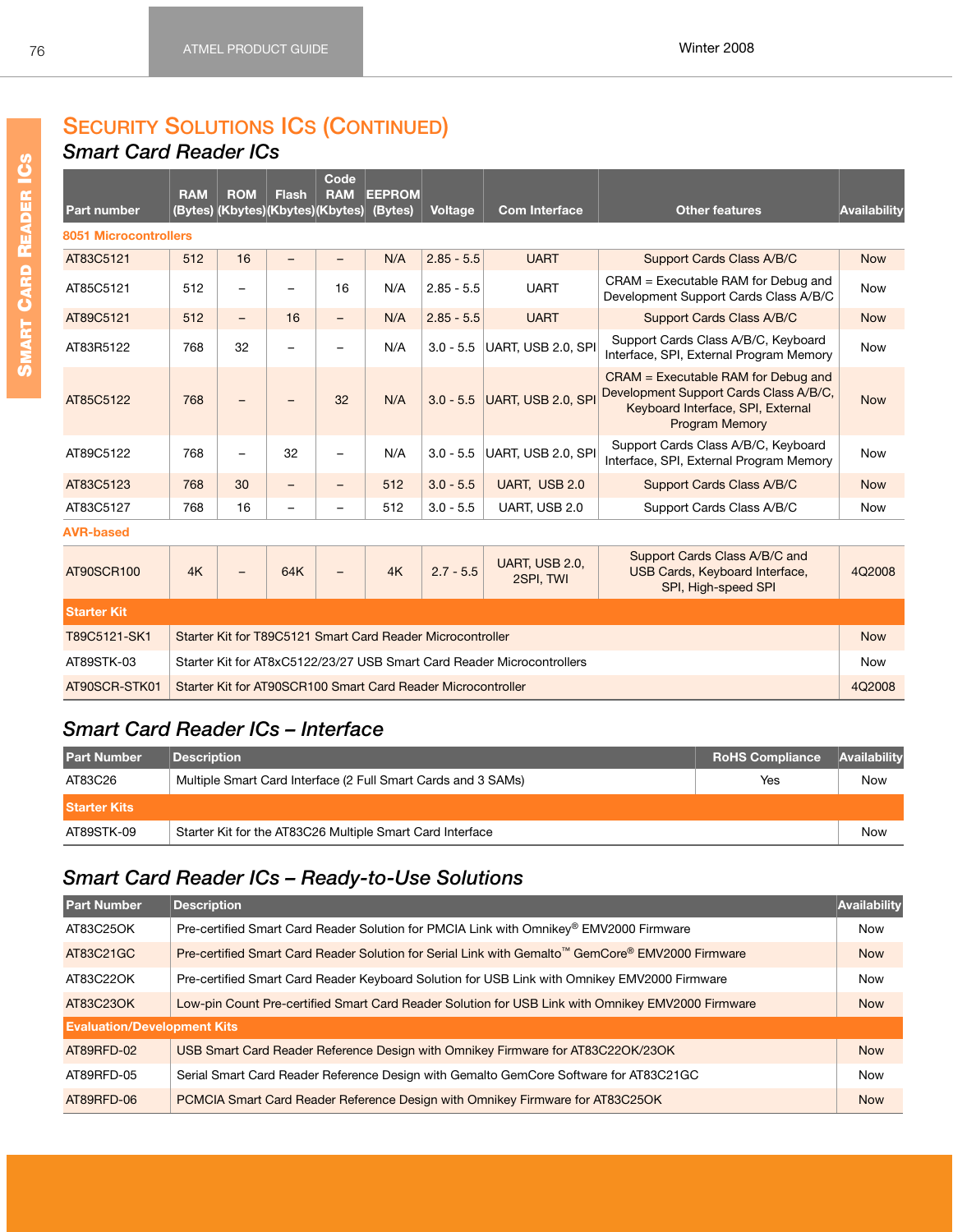PRODUCT GUIDE INDEX **PRODUCT GUIDE INDEX**

# **Product Guide Index**

#### **Numerics**

| 5962-89841  61 |
|----------------|
|                |
|                |

#### **A**

| ARM Peripherals  29            |
|--------------------------------|
| ARM System Bus Peripherals. 29 |
|                                |
| AT17F040A 60                   |
| AT17F080 60                    |
| AT17F080A 60                   |
|                                |
| AT17F16A 60                    |
|                                |
| AT17F32A 60                    |
| AT17LV002 59                   |
| AT17LV002A 59                  |
|                                |
| AT17LV010-10DP 48              |
| AT17LV010A 59                  |
| AT17LV040 59                   |
| AT17LV128 59                   |
| AT17LV256 59                   |
| AT17LV512 59                   |
| AT17LV512A 59                  |
| AT17LV65 59                    |
| AT17N002 60                    |
| AT17N010 60                    |
| AT17N040 60                    |
| AT17N256 60                    |
| AT17N512 60                    |
| AT18F002  60                   |
| AT18F010 60                    |
| AT18F040  60                   |
| AT18F080 60                    |
| AT18F-DK3 60                   |
| AT24C01B  36, 54, 55           |
| AT24C02B  36, 54, 55           |
| AT24C04B  36, 54, 55           |
| AT24C08B  36, 54, 55           |
|                                |

| AT24C1024B  55<br>AT24C128 36, 54<br>AT24C128B<br>55<br>AT24C16A  36,<br>AT24C16B<br>AT24C256B |    |
|------------------------------------------------------------------------------------------------|----|
|                                                                                                |    |
|                                                                                                |    |
|                                                                                                |    |
|                                                                                                | 54 |
|                                                                                                | 55 |
|                                                                                                | 54 |
|                                                                                                | 55 |
| AT24C32A  36,                                                                                  | 54 |
| AT24C32C                                                                                       | 55 |
| AT24C512B                                                                                      | 55 |
| AT24C64A  36,                                                                                  | 54 |
| AT24C64B                                                                                       | 55 |
| AT24C64C                                                                                       | 55 |
| AT24HC02B                                                                                      | 55 |
| AT24HC04B                                                                                      | 55 |
| AT25010A 36, 54, 55                                                                            |    |
| AT25010B                                                                                       | 55 |
| AT25020A 36, 54, 55                                                                            |    |
| AT25020B                                                                                       | 55 |
| AT25040A 36, 54, 56                                                                            |    |
| AT25040B                                                                                       | 56 |
| AT25080A 36, 54, 56                                                                            |    |
| AT25080B                                                                                       | 56 |
| AT25128A 36, 54, 56                                                                            |    |
| AT25128B                                                                                       | 56 |
| AT25160A 36, 54, 56                                                                            |    |
| AT25160B                                                                                       | 56 |
| AT25256A 36, 54, 56                                                                            |    |
| AT25256B                                                                                       | 56 |
| AT25320A 36, 54, 56                                                                            |    |
| AT25320B                                                                                       | 56 |
|                                                                                                |    |
| AT25512                                                                                        | 56 |
| AT25640A 36, 54, 56                                                                            |    |
| AT25640B                                                                                       | 56 |
| AT25DF021                                                                                      | 57 |
| AT25DF041A                                                                                     | 57 |
| AT25DF081                                                                                      | 57 |
| AT25DF161                                                                                      | 57 |
| AT25DF321                                                                                      | 57 |
| AT25DF321A                                                                                     | 57 |
| AT25DF641                                                                                      | 57 |
| AT25F2048                                                                                      | 57 |
| AT25F512A                                                                                      | 57 |
| AT25F512B                                                                                      | 57 |
| AT25FS010                                                                                      | 57 |
|                                                                                                | 57 |
| AT26DF081A<br>AT26DF161A                                                                       | 57 |
| AT27BV010                                                                                      | 51 |
| AT27BV020                                                                                      | 51 |
| AT27BV040                                                                                      | 51 |

| AT27BV256  51                    |    |
|----------------------------------|----|
| AT27BV512  51                    |    |
|                                  |    |
|                                  |    |
|                                  |    |
| AT27C080  51                     |    |
| AT27C1024  51                    |    |
| AT27C2048  51                    |    |
|                                  |    |
| AT27C4096  51                    |    |
| AT27C512R 51                     |    |
|                                  |    |
| AT27LV010A 51                    |    |
| AT27LV020A 51                    |    |
| AT27LV040A 51                    |    |
| AT27LV256A 51                    |    |
|                                  |    |
|                                  |    |
| AT28BV256-DWF  53                |    |
|                                  |    |
| AT28BV64B-DWF 53                 |    |
|                                  |    |
| AT28C010-12DK  48                |    |
| AT28C010-DFWM  53                |    |
|                                  |    |
|                                  |    |
| AT28C256-DFWM  53                |    |
|                                  |    |
|                                  |    |
|                                  |    |
| AT28C64B-DWF  53                 |    |
|                                  |    |
| AT28HC256-DFWM 53                |    |
|                                  |    |
| AT28HC256F  53                   |    |
|                                  |    |
|                                  |    |
|                                  |    |
| AT28HC64B-DWF 53                 |    |
| AT28LV010                        | 53 |
|                                  |    |
| AT29BV020  52                    |    |
| AT29BV040A  52                   |    |
|                                  |    |
|                                  |    |
|                                  |    |
|                                  |    |
|                                  |    |
|                                  |    |
|                                  |    |
| AT32AP7000  16                   |    |
| AT32AP7001  16<br>AT32AP7002  16 |    |

| AT32AP7200        | 16 |
|-------------------|----|
| AT32UC3A0128      | 17 |
| AT32UC3A0256      | 17 |
| AT32UC3A0512      | 17 |
| AT32UC3A1128      | 17 |
| AT32UC3A1256      | 17 |
| AT32UC3A1512      | 17 |
| AT32UC3B0128      | 17 |
| AT32UC3B0256      | 17 |
| AT32UC3B064       | 17 |
| AT32UC3B1128      | 17 |
| AT32UC3B1256      | 17 |
| AT32UC3B164       | 17 |
| AT34C02C 36, 54,  | 55 |
| AT40K05           | 59 |
| AT40K05AL         | 59 |
| AT40K10           | 59 |
| AT40K10AL         | 59 |
| AT40K20           | 59 |
| AT40K20AL         | 59 |
| AT40K40           | 59 |
| AT40K40AL         | 59 |
| AT40KAL040        | 47 |
| AT40KEL040        | 47 |
| AT42QT1060        | 27 |
| AT42QT2160        | 27 |
| AT42QT4120        | 28 |
| AT42QT4160        | 28 |
| AT42QT5320        | 28 |
| AT42QT5480        | 28 |
| AT45DB011D        | 57 |
| AT45DB021D        | 57 |
| AT45DB041D        | 57 |
| AT45DB041D-2.5    | 57 |
| AT45DB081D        | 57 |
| AT45DB081D-2.5    | 57 |
| AT45DB161D        | 57 |
| AT45DB161D-2.5    | 57 |
| AT45DB321D        | 57 |
| AT45DB642D        | 57 |
| AT45DCB002D  57   |    |
| AT45DCB004D       | 57 |
| AT45DCB008D       | 57 |
| AT49BV040B        | 52 |
| AT49BV160D(T)     | 52 |
| AT49BV160S(T)     | 52 |
| AT49BV163D(T)  52 |    |
| AT49BV320D(T)  52 |    |
| AT49BV320S(T)  52 |    |
| AT49BV322D(T)  52 |    |
| AT49BV640D(T)  52 |    |

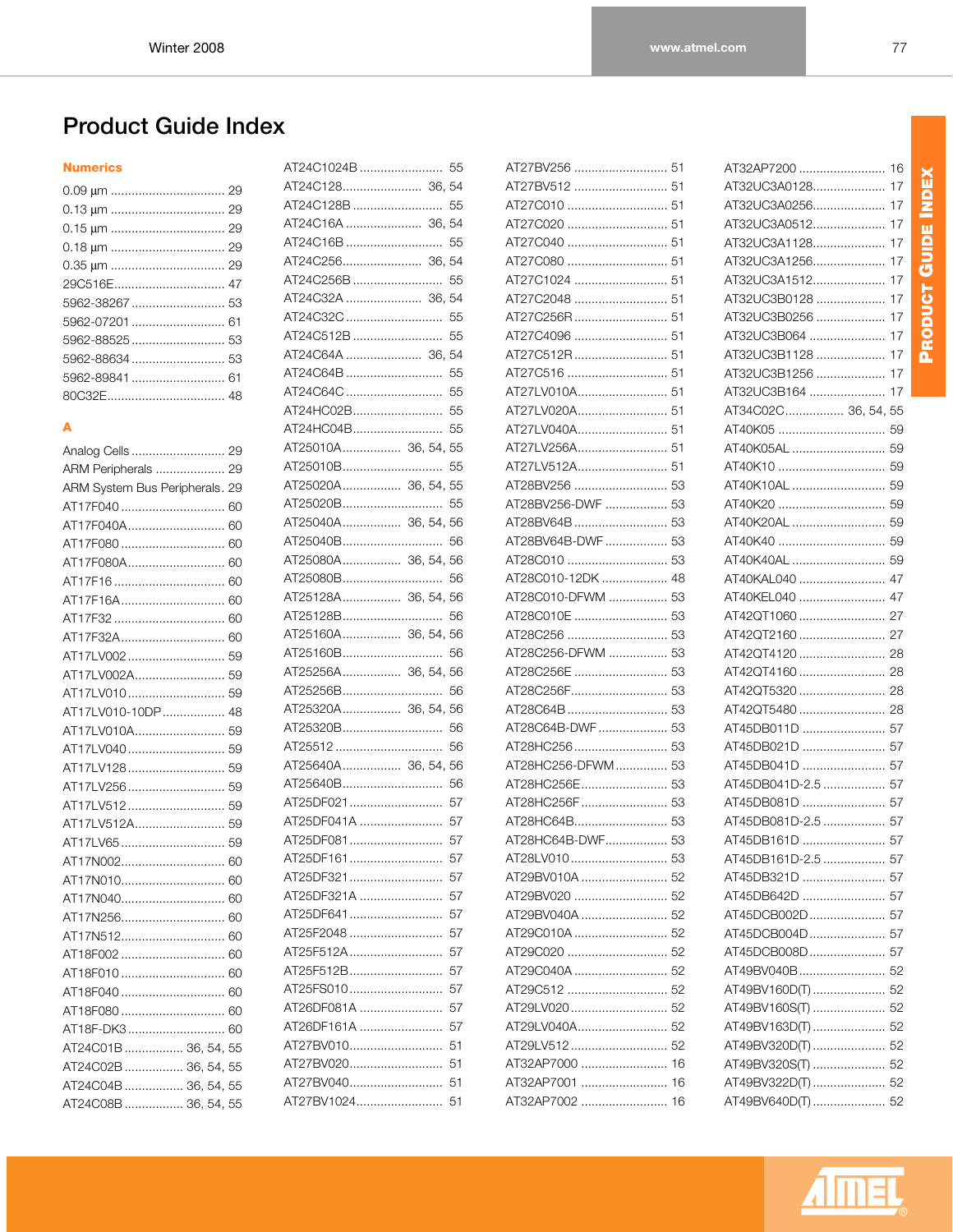| AT49BV640S(T) 52  |
|-------------------|
| AT49BV642D(T)  52 |
| AT49BV802D(T)  52 |
| AT49F1024A 52     |
| AT49LV1024A 52    |
| AT49SV163D(T)  52 |
| AT49SV322D(T)  52 |
| AT60142F  48      |
| AT60142FT  48     |
| AT60142G  48      |
| AT61162E 48       |
| AT68166F  48      |
| AT68166FT  48     |
| AT68166G  48      |
| AT69170E 48       |
|                   |
|                   |
|                   |
|                   |
|                   |
|                   |
|                   |
|                   |
|                   |
|                   |
|                   |
|                   |
|                   |
|                   |
|                   |
|                   |
| AT73C238 58       |
| AT73C239 58       |
| AT7908E 47        |
| AT7909E 47        |
| AT7910E 47        |
| AT7911E 47        |
| AT7912E<br>47     |
| AT7913E 47        |
|                   |
|                   |
|                   |
|                   |
| AT80C54X2  23     |
|                   |
| AT80C58X2  23     |
|                   |
| AT83C22OK 76      |
|                   |
|                   |
|                   |
|                   |

| AT83C5123              | 76  |
|------------------------|-----|
| AT83C5127              | 76  |
| AT83C5134              | 23  |
| AT83C5135              | 23  |
| AT83C5136              | 23  |
| AT83C51RB2             | 23  |
| AT83C51RC2             | 23  |
| AT83C51RD2             | 23  |
| AT83EB5114             | 22  |
| AT83EC5136             | 23  |
| AT83El5136             | 23  |
| AT83R5122              | 76  |
| AT85C5121              | 76  |
| AT85C5122              | 76  |
| AT86RF212              | 67  |
| AT86RF230              | 67  |
| AT86RF236              | 67  |
| AT87C51RB2             | 23  |
| AT87C51RC2             | 23  |
| AT87C51RD2             | 23  |
| AT87C52X2              | 23  |
| AT87C54X2              | 23  |
| AT87C58X2              | 23  |
| AT88CRF-S7DK2P         | 75  |
| AT88INFO-CD            | 68  |
| AT88RF1354             | 75  |
| AT88SC0104C            | 68  |
| AT88SC0104CA           | 68  |
| AT88SC016              | 69  |
| AT88SC0204C            | 68  |
| AT88SC0204CA           | 68  |
| AT88SC0404C            | 68  |
| AT88SC0404CA           | 68  |
| AT88SC0404CRF          | 75  |
| AT88SC0808C            | 68  |
| AT88SC0808CA           | 68  |
| AT88SC0808CRF          | 75  |
| AT88SC1003             | 69  |
|                        |     |
| AT88SC12816C           | 68  |
| AT88SC153              | -69 |
| AT88SC1608             | 69  |
| AT88SC1616C            | 68  |
| AT88SC1616CRF          | 75  |
| AT88SC25616C           | 68  |
| AT88SC3216C            | 68  |
| AT88SC3216CRF          | 75  |
| AT88SC6416C            | 68  |
| AT88SC6416CRF          | 75  |
| AT88SC6416CRF-DK       | 75  |
| AT88SC-ADK1 Aris++  68 |     |

| AT88SC-ADK2 Aris+ 68    |     |
|-------------------------|-----|
| AT88SC-DK1 Aris 68      |     |
| AT88SCRF-ADK1 Yuma+  75 |     |
|                         |     |
| AT88SCRF-ADK2 Keen+  75 |     |
| AT88SC-SDK1 Tuema 68    |     |
| AT89C2051  21           |     |
|                         |     |
|                         |     |
| AT89C5121               | 76  |
| AT89C5122               | 76  |
|                         |     |
|                         |     |
|                         |     |
|                         |     |
| AT89C51CC01  21         |     |
| AT89C51CC02  21         |     |
|                         |     |
|                         |     |
|                         |     |
|                         |     |
|                         |     |
|                         |     |
|                         |     |
|                         |     |
| AT89C51RE2 22           |     |
| AT89C55WD  21           |     |
|                         |     |
|                         |     |
|                         |     |
|                         |     |
| AT89LP214 22            |     |
| AT89LP216 22            |     |
|                         |     |
| AT89LP428 22            |     |
| AT89LP6440 22           |     |
| AT89LP828 22            |     |
|                         |     |
|                         |     |
| AT89OCD-01              | -22 |
|                         |     |
| AT89RFD-05 76           |     |
| AT89RFD-06              | 76  |
| AT89RFD-10 22           |     |
| AT89S51  21             |     |
|                         |     |
|                         |     |
|                         |     |
| AT89STK-03              | 76  |
|                         |     |
|                         |     |
|                         |     |
|                         |     |
|                         |     |

| AT90CAN128 8, 9, 33    |    |
|------------------------|----|
| AT90CAN32 8, 9, 33     |    |
| AT90CAN64 8, 9, 33     |    |
| AT90M19236RU  73       |    |
| AT90M25672RU  73       |    |
| AT90M288144RU  73      |    |
| AT90PWM1               | 11 |
| AT90PWM2               | 11 |
| AT90PWM216             | 11 |
| AT90PWM3               | 11 |
| AT90PWM316             | 11 |
| AT90PWM81              | 11 |
| AT90SC12036RU  72      |    |
| AT90SC128112RU  72     |    |
| AT90SC12836RCT  72     |    |
| AT90SC12872RCFT  73    |    |
| AT90SC13612RCU 72      |    |
| AT90SC144144CT 72      |    |
| AT90SC16018RU          | 72 |
| AT90SC1818CT           | 72 |
| AT90SC19236RU          | 72 |
| AT90SC20818RCU 72      |    |
|                        |    |
| AT90SC24036RCU 72      |    |
| AT90SC256144RCFT  73   |    |
| AT90SC25672RCT  72     |    |
| AT90SC25672RCT-USB  72 |    |
| AT90SC25672RU  72      |    |
| AT90SC288144RU  72     |    |
| AT90SC28848RCU 72      |    |
| AT90SC28872RCU 72      |    |
| AT90SC320288RCT  72    |    |
| AT90SC3636CT-USB  72   |    |
| AT90SC3636U            | 72 |
| AT90SC6404RFT          | 73 |
|                        |    |
| AT90SC6418RU           | 72 |
| AT90SC9604RU           | 72 |
| AT90SC9608RT           | 72 |
| AT90SC9618RCT          | 72 |
| AT90SC9618RT           | 72 |
| AT90SCR100             | 76 |
| AT90SCR-STK01          | 76 |
| AT90USB1286            | 13 |
| AT90USB1287            | 13 |
| AT90USB162             | 13 |
| AT90USB646             | 13 |
| AT90USB647             | 13 |
| AT90USB82              | 13 |
| AT90USBKEY             | 13 |
| AT91CAP7A-DK           | 20 |
| AT91CAP7A-STK          | 20 |
|                        |    |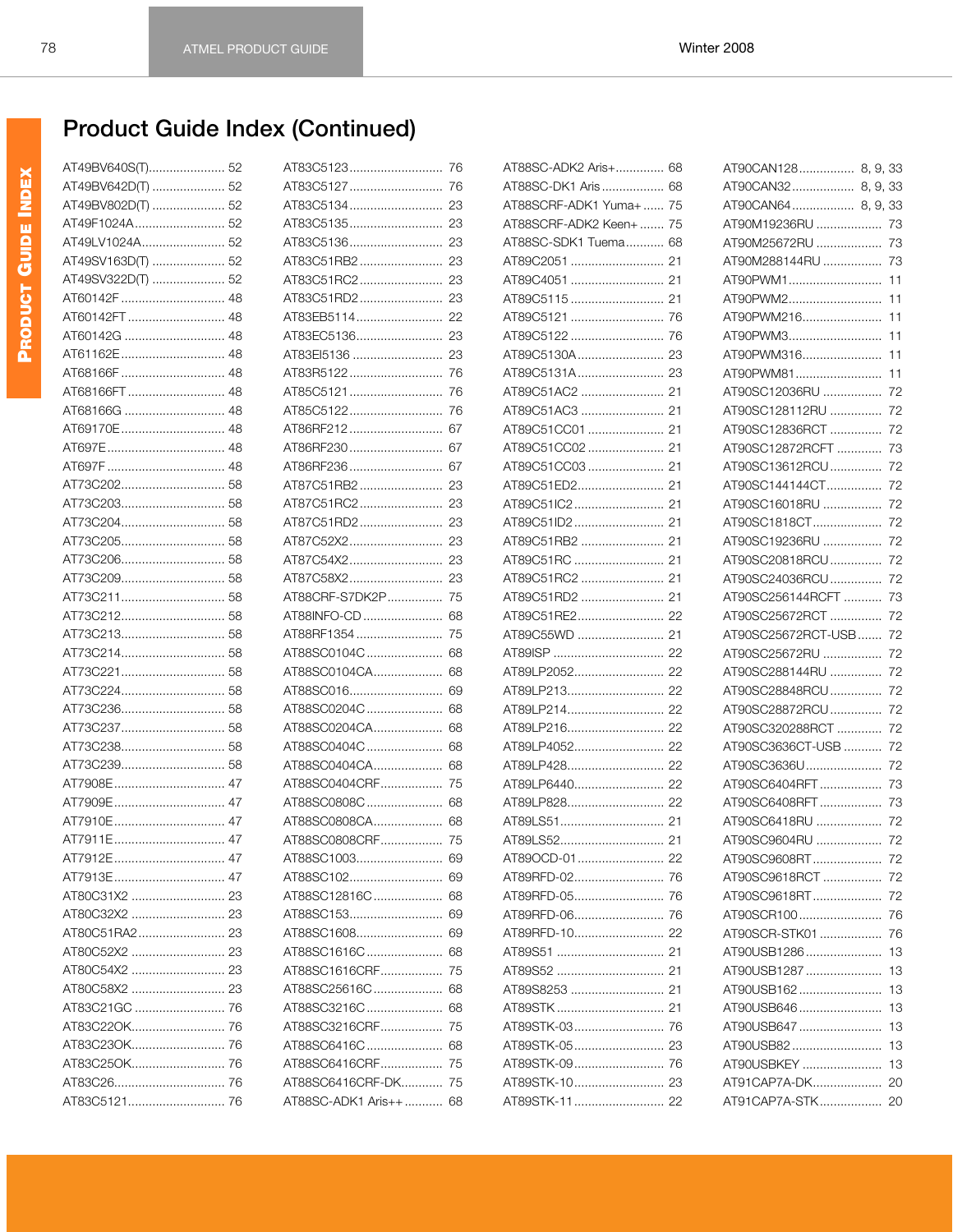| AT91CAP7S250A  20    |  |
|----------------------|--|
| AT91CAP7S450A  20    |  |
| AT91CAP7X-DK 20      |  |
| AT91CAP7X-STK 20     |  |
| AT91CAP9A-DK 20      |  |
| AT91CAP9A-STK 20     |  |
| AT91CAP9S250A  20    |  |
| AT91CAP9S500A  20    |  |
| AT91CAP9SC250A<br>20 |  |
| AT91CAP9SC500A 20    |  |
| AT91CAP9X-DK 20      |  |
| AT91CAP9X-STK 20     |  |
| AT91EB40A<br>18      |  |
| AT91EB42<br>18       |  |
| AT91EB55<br>18       |  |
| AT91FR40162S<br>18   |  |
| AT91M40800<br>18     |  |
| AT91M42800A<br>18    |  |
| AT91M55800A<br>18    |  |
| AT91R40008<br>18     |  |
| AT91RM9200<br>19     |  |
| AT91RM9200-EK<br>19  |  |
| AT91SAM7A3<br>18     |  |
| AT91SAM7A3-EK<br>18  |  |
| AT91SAM7L128<br>18   |  |
| AT91SAM7L64<br>18    |  |
| AT91SAM7L-EK<br>18   |  |
| AT91SAM7L-EK2<br>18  |  |
| AT91SAM7S128<br>18   |  |
| AT91SAM7S16<br>18    |  |
| AT91SAM7S161<br>18   |  |
| AT91SAM7S256<br>18   |  |
| AT91SAM7S32<br>18    |  |
| AT91SAM7S321<br>18   |  |
| AT91SAM7S512<br>18   |  |
| AT91SAM7S64<br>18    |  |
| AT91SAM7SE256<br>18  |  |
| AT91SAM7SE32<br>18   |  |
| AT91SAM7SE512<br>18  |  |
| AT91SAM7SE-EK<br>18  |  |
| AT91SAM7S-EK<br>18   |  |
| AT91SAM7X128<br>18   |  |
| AT91SAM7X256<br>18   |  |
| AT91SAM7X512<br>18   |  |
| AT91SAM7XC128<br>18  |  |
| AT91SAM7XC256<br>18  |  |
| AT91SAM7XC512<br>18  |  |
| AT91SAM7X-EK<br>18   |  |
| AT91SAM9260<br>19    |  |
| AT91SAM9260-EK<br>19 |  |
| AT91SAM9261 19       |  |

| AT91SAM9261-EK             | 19 |
|----------------------------|----|
| AT91SAM9261S               | 19 |
| AT91SAM9263                | 19 |
| AT91SAM9263-EK             | 19 |
| AT91SAM9R64                | 19 |
| AT91SAM9RL64               | 19 |
| AT91SAM9RL-EK              | 19 |
| AT91SAM9XE128              | 19 |
| AT91SAM9XE256              | 19 |
| AT91SAM9XE512              | 19 |
| AT91SAM-ICE                | 19 |
| AT91SC192192CT-USB         | 73 |
| AT91SC464384RCU            | 73 |
| AT91SC512384RCT            | 73 |
| AT91SC512384RCT-128M       | 73 |
| AT91SO100                  | 74 |
| AT91SO101                  | 74 |
| AT91SO101-DB1              | 74 |
| AT91SO101-DBICE            | 74 |
| AT91SO101-DBMEZ            | 74 |
| AT91SO101-ICE              | 74 |
| AT91SO101-KITAM            | 74 |
| AT91SO101-MEZ              | 74 |
| AT91SO110                  | 74 |
| AT91SO111                  | 74 |
| AT91SO25                   | 74 |
| AT91SO50                   | 74 |
| AT91SO51                   | 74 |
|                            |    |
| AT93C46D                   | 56 |
| AT93C46E                   | 56 |
| AT93C56A  36, 54, 56       |    |
| AT93C66A  36, 54, 56       |    |
| AT93C86A  36, 54, 56       |    |
| AT94K05AL Micro FPSLIC  62 |    |
| AT94K10AL                  | 62 |
| AT94K40AL 62               |    |
| AT94S05AL Micro FPSLIC  62 |    |
| AT94S10AL                  | 62 |
| AT94S40AL                  | 62 |
| AT97SC3203                 | 69 |
| AT97SC3203S                | 69 |
| AT97SC3204                 | 69 |
| AT97SC3204P                | 69 |
| AT97SC3204T                | 69 |
| AT98SC004U                 | 74 |
| AT98SC016CU                | 74 |
| AT98SC032CT-USB            | 74 |
| AT98SC064CT-USB            | 74 |
| AT98SC-STK01-004R          | 74 |
| AT98SC-STK01-016R          | 74 |

| AT98SC-STK01-016Z 74  |  |
|-----------------------|--|
| AT98SC-STK01-032R 74  |  |
| AT98SC-STK01-032Z 74  |  |
| AT98SC-STK01-064R 74  |  |
| AT98SC-STK01-064Z 74  |  |
|                       |  |
| ATA2270-EK1 71        |  |
|                       |  |
|                       |  |
|                       |  |
| ATA3741P2  38, 66     |  |
| ATA3741P3  38, 66     |  |
| ATA3742P3  38, 66     |  |
|                       |  |
| ATA5276M 43           |  |
|                       |  |
|                       |  |
|                       |  |
|                       |  |
|                       |  |
|                       |  |
|                       |  |
| ATA5567 70, 71        |  |
|                       |  |
| ATA5577M1 70, 71      |  |
|                       |  |
| ATA5721 38, 44        |  |
| ATA5722 38, 44        |  |
| ATA5723-DK 39, 44, 66 |  |
| ATA5723P3  38, 44, 65 |  |
| ATA5724-DK 39, 44, 66 |  |
| ATA5724P3  38, 44, 65 |  |
| ATA5728-DK 39, 44, 66 |  |
| ATA5728P6  38, 44, 65 |  |
| ATA5743P3  38, 65     |  |
| ATA5743P6  38, 65     |  |
| ATA5744N  38, 65      |  |
| ATA5745 38, 44        |  |
| ATA5745-EK 44         |  |
| ATA5746 38, 44        |  |
| ATA5746-EK 44         |  |
| ATA5749 40, 43        |  |
| ATA5749-EK1 40        |  |
| ATA5749-EK2 40        |  |
| ATA5756 40, 44        |  |
| ATA5757 40, 44        |  |
| ATA5760N  38, 65      |  |
| ATA5760N3  38, 65     |  |
| ATA5761N  38, 66      |  |
|                       |  |
| ATA5771-DK1 40        |  |

| ATA5771-DK2  40    |    |
|--------------------|----|
| ATA5773 40         |    |
|                    |    |
| ATA5774 40         |    |
| ATA5774-DK  40     |    |
| ATA5811 38, 40, 44 |    |
| ATA5812 39.40.44   |    |
| ATA5823 39, 40     |    |
| ATA5824 39, 40     |    |
| ATA6020N  31       |    |
|                    |    |
|                    |    |
| ATA6285 43         |    |
| ATA6285-EK1 43     |    |
| ATA6286 43         |    |
| ATA6286-EK1 43     |    |
|                    |    |
|                    |    |
|                    |    |
| ATA6613-EK 35      |    |
|                    |    |
|                    |    |
|                    |    |
| ATA6622-EK 35      |    |
|                    |    |
| ATA6623-EK 35      |    |
|                    |    |
|                    |    |
| ATA6624-EK 35      |    |
|                    |    |
| ATA6625-EK 35      |    |
|                    |    |
| ATA6626-EK 35      |    |
|                    |    |
|                    |    |
| ATA6662-EK 35      |    |
|                    |    |
| ATA6663-EK 35      |    |
|                    |    |
| ATA6664-EK         | 35 |
| ATA6823            | 41 |
| ATA6823-DK         | 42 |
| ATA6824            | 41 |
| ATA6824-DK         | 41 |
| ATA6826            | 41 |
| ATA6826-DK         | 42 |
| ATA6827…………………………… | 41 |
| ATA6827-DK         | 41 |
| ATA6828            | 41 |
| ATA6829            | 41 |
| ATA6831            | 41 |
| ATA6831-DK         | 42 |

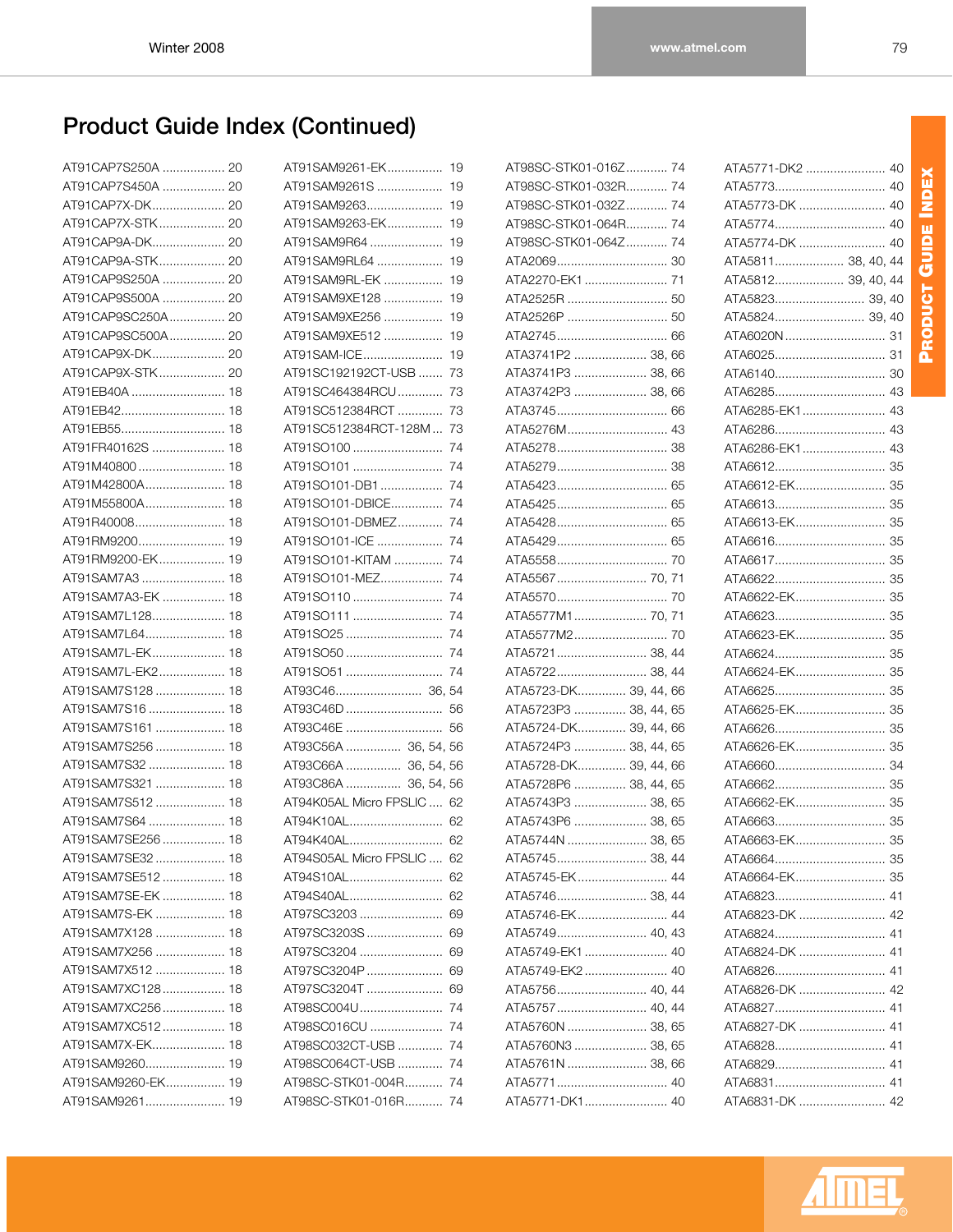| ATA6832 41         |  |
|--------------------|--|
| ATA6832-DK 41      |  |
|                    |  |
| ATA6833-DK1 41, 42 |  |
| ATA6833-DK2 41, 42 |  |
|                    |  |
| ATA6834-DK1 41     |  |
|                    |  |
|                    |  |
|                    |  |
|                    |  |
|                    |  |
|                    |  |
|                    |  |
|                    |  |
| ATA8201-EK 66      |  |
|                    |  |
| ATA8202-EK 66      |  |
|                    |  |
|                    |  |
|                    |  |
|                    |  |
|                    |  |
|                    |  |
| ATAB5423-3-B  66   |  |
| ATAB5423-3-WB 66   |  |
| ATAB5428-4-B  66   |  |
| ATAB5428-4-WB 66   |  |
|                    |  |
| ATAB5428-8-B  66   |  |
| ATAB5428-8-WB 66   |  |
| ATAB5429-9-B  66   |  |
| ATAB5429-9-WB 66   |  |
|                    |  |
| ATAB5743P3-S3 66   |  |
| ATAB5743P3-S4 66   |  |
| ATAB5743P6-S3 66   |  |
| ATAB5743P6-S4 66   |  |
| ATAB5744-N3 39,66  |  |
| ATAB5744-N4 39, 66 |  |
| ATAB5744-S3 39, 66 |  |
| ATAB5744-S4 39, 66 |  |
| ATAB5749-3  40     |  |
| ATAB5749-4  40     |  |
| ATAB5750-8  40, 67 |  |
| ATAB5750-9  40, 67 |  |
| ATAB5753  40, 67   |  |
| ATAB5754  40, 67   |  |
| ATAB5756  40, 44   |  |
| ATAB5757  40, 44   |  |
| ATAB5760-N 39, 67  |  |
| ATAB5760-S 39, 67  |  |
|                    |  |

| ATAB5761-N 39,67              |  |
|-------------------------------|--|
| ATAB5811-4-B 39, 44           |  |
| ATAB5811-8-B 39, 44           |  |
| ATAB5812-3-B 39, 44           |  |
| ATAB5823-3-B 39, 44           |  |
| ATAB5824-4-B 39, 44           |  |
| ATAB5824-8-B 39, 44           |  |
| ATAB6816 42                   |  |
| ATAB6817 42                   |  |
| ATAB6818 42                   |  |
| ATAB6819 42                   |  |
| ATAB8401 67                   |  |
| ATAB8402 67                   |  |
| ATAB8403-8  67                |  |
| ATAB8403-9  67                |  |
| ATAB-LFMB76 43                |  |
| ATAB-LFMB78 39                |  |
| ATAB-LF-MB-79  39             |  |
| ATAB-LFTX-MOD1 39, 43         |  |
|                               |  |
| ATAB-RFMB 39, 66              |  |
| ATAB-SPI-LPT  39, 44, 66      |  |
| ATAB-STK-F  44                |  |
|                               |  |
|                               |  |
|                               |  |
| ATAKSTK511-8 39, 40, 66       |  |
| ATAKSTK511-9 39, 40, 66       |  |
| ATAKSTK512-3 39, 40, 66       |  |
| ATAKSTK512-4 39, 40, 66       |  |
|                               |  |
| ATAM862x  34                  |  |
| ATAM862x-TNz3 24, 34, 65      |  |
| ATAM862x-TNz4 24, 34, 65      |  |
| ATAM862x-TNz8 24, 34, 65      |  |
| ATAM893 (MTP Version) 24      |  |
| ATAM893-D (MTP Version) 24    |  |
| ATAM894 (MTP Version) 24      |  |
|                               |  |
| ATAR080-D 24                  |  |
|                               |  |
|                               |  |
|                               |  |
|                               |  |
|                               |  |
|                               |  |
|                               |  |
| ATAR862x-yyy-TNz3. 25, 34, 65 |  |
| ATAR862x-yyy-TNz4. 25, 34, 65 |  |
| ATAR862x-yyy-TNz8. 25, 34, 65 |  |
|                               |  |
|                               |  |
|                               |  |

| ATAVRAUTO102 8, 33                                      |    |
|---------------------------------------------------------|----|
| ATAVRAUTOEK1 8, 33                                      |    |
| ATAVRBC100 12                                           |    |
| ATAVRBFLY  2, 10                                        |    |
| ATAVRDRAGON 2, 4, 6, 8, 9, 10,<br>11, 12, 13, 33        |    |
| ATAVRFBKIT  11                                          |    |
| ATAVRISP2. 2, 4, 6, 8, 9, 10, 11,<br>12, 13, 14, 15, 33 |    |
| ATAVRLI100                                              | 11 |
| ATAVRMC100                                              | 11 |
| ATAVRMC200                                              | 11 |
| ATAVRMC201                                              | 11 |
| ATAVRMC300                                              | 11 |
| ATAVRMC301                                              | 11 |
| ATAVRMC303                                              | 11 |
| ATAVRMC310                                              | 11 |
| ATAVRMC320                                              | 11 |
| ATAVRMC321                                              | 11 |
| ATAVRMC323                                              | 11 |
| ATAVRRAVEN                                              | 15 |
|                                                         |    |
| ATAVRRZ600                                              | 15 |
| ATAVRRZRAVEN                                            | 15 |
| ATAVRRZUSBSTICK                                         | 15 |
| ATAVRSB100                                              | 12 |
| ATC18M                                                  | 47 |
| ATC18RHA                                                | 47 |
| ATDH1150VPC                                             | 62 |
| ATDH1151VPC                                             | 60 |
| ATDH2200E                                               | 60 |
| ATDH2221                                                |    |
| ATDH2222                                                | 60 |
|                                                         | 60 |
| ATDH2223                                                | 60 |
| ATDH2224                                                | 60 |
| ATDH2225 60, 62                                         |    |
| ATDH2226A                                               | 60 |
| ATDH2227                                                | 60 |
| ATDH2227A                                               | 60 |
| ATDH2228                                                | 60 |
| ATDH40D100                                              | 59 |
| ATDH40D144                                              | 59 |
| ATDH40D208                                              | 59 |
| ATDH40D84                                               | 59 |
| ATDH40M                                                 | 59 |
| ATDH94DNG                                               | 62 |
| ATDS1000PC                                              | 62 |
| ATDS1500PC                                              | 62 |
| ATDS15xxKSW1                                            | 62 |
| ATDS94KSW1                                              | 62 |

| ATDVK90CAN1 8, 9, 33                                            |  |    |
|-----------------------------------------------------------------|--|----|
| ATEVK1100                                                       |  | 17 |
| ATEVK1101                                                       |  | 17 |
| ATEVK525                                                        |  | 13 |
| ATF1500A(L)                                                     |  | 61 |
| ATF1502AS(L)                                                    |  | 61 |
| ATF1502ASV                                                      |  | 61 |
| ATF1502BE                                                       |  | 61 |
| ATF1504AS(L)                                                    |  | 61 |
| ATF1504ASV(L)                                                   |  | 61 |
| ATF1504BE                                                       |  | 61 |
| ATF1508AS(L)                                                    |  | 61 |
| ATF1508ASV(L)                                                   |  | 61 |
| ATF1508BE                                                       |  | 61 |
| ATF1508RE                                                       |  | 61 |
| ATF15xx-DK3                                                     |  | 62 |
| ATF15xxDK3-SAA100                                               |  | 62 |
| ATF15xxDK3-SAA128                                               |  | 62 |
| ATF15xxDK3-SAJ44                                                |  | 62 |
| ATF15xxDK3-SAJ84                                                |  | 62 |
| ATF15XXDK3-SAX20                                                |  | 60 |
| ATF16LV8C                                                       |  | 61 |
| ATF16V8B                                                        |  | 61 |
| ATF16V8BQ(L)                                                    |  | 61 |
| ATF16V8C                                                        |  | 61 |
| ATF16V8CZ                                                       |  | 61 |
| ATF20V8B                                                        |  | 61 |
|                                                                 |  |    |
| ATF20V8BQ(L)                                                    |  | 61 |
| ATF22LV10C                                                      |  | 61 |
| ATF22LV10CQZ                                                    |  | 61 |
| ATF22LV10CZ                                                     |  | 61 |
| ATF22V10B                                                       |  | 61 |
| ATF22V10C                                                       |  | 61 |
| ATF22V10CQ(Z)                                                   |  | 61 |
| ATF22V10CZ                                                      |  | 61 |
| ATF2500C                                                        |  | 61 |
| ATF280E                                                         |  | 47 |
| ATF750C(L)  61                                                  |  |    |
| ATF750LVC 61                                                    |  |    |
| ATJTAGICE2 2, 4, 6, 8, 9, 10, 11,<br>12, 13, 14, 15, 16, 17, 33 |  |    |
| ATmeg649                                                        |  | 10 |
|                                                                 |  |    |
|                                                                 |  |    |
| ATmega1280R212 15                                               |  |    |
| ATmega1280R231  15                                              |  |    |
|                                                                 |  |    |
|                                                                 |  |    |
| ATmega1281R212 15                                               |  |    |
| ATmega1281R231  15                                              |  |    |
|                                                                 |  |    |
| ATmega1284P  4                                                  |  |    |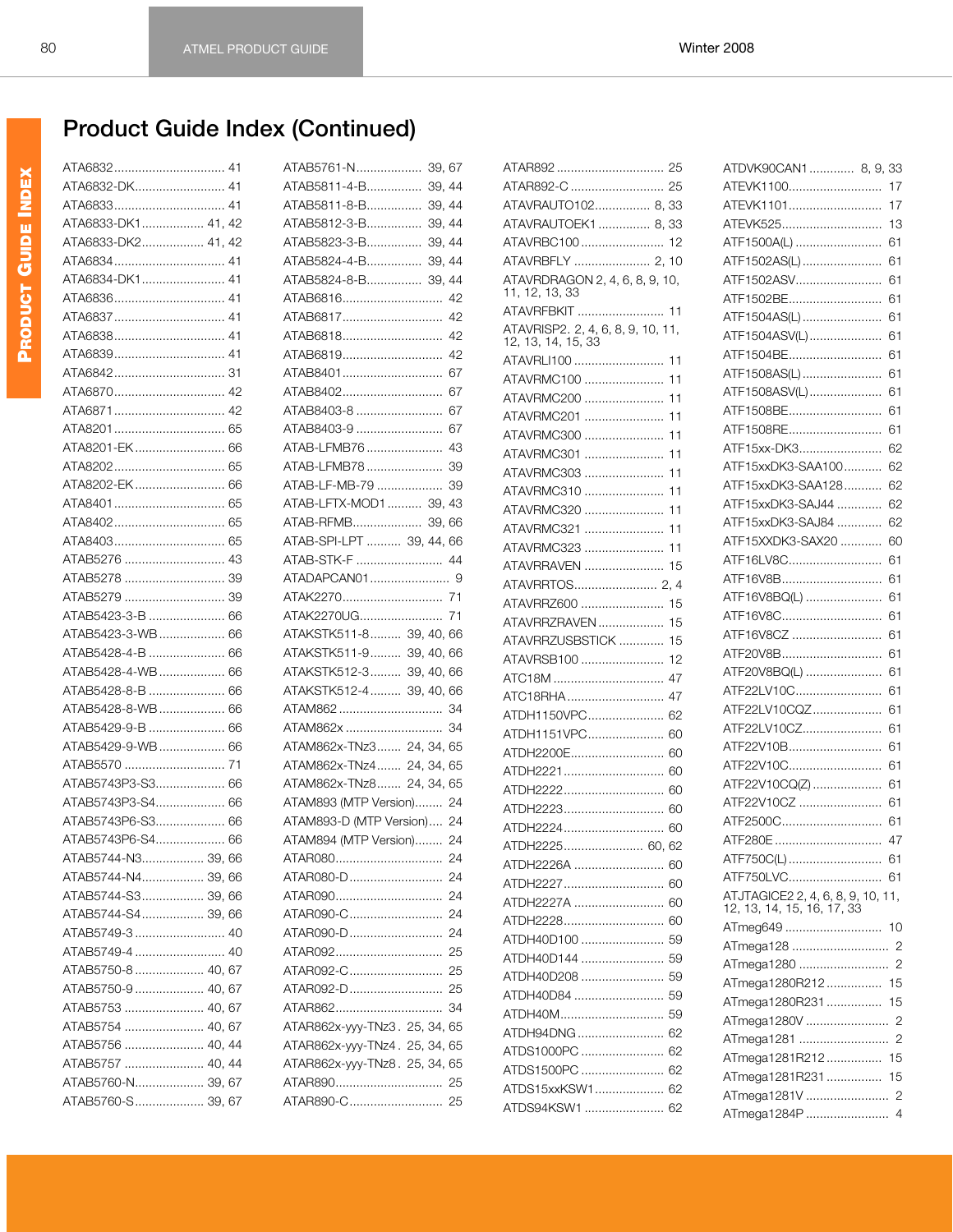PRODUCT GUIDE INDEX **PRODUCT GUIDE INDEX**

| ATmega1284PR212 15                     |
|----------------------------------------|
| ATmega1284PR231 15                     |
| ATmega1284RZAP  15                     |
|                                        |
| ATmega128RZA 15                        |
| ATmega128RZB  15                       |
|                                        |
|                                        |
| ATmega164P  3, 8, 33                   |
|                                        |
|                                        |
|                                        |
| ATmega168  1, 8, 33                    |
|                                        |
|                                        |
|                                        |
| ATmega169P  3, 8, 10, 33               |
| ATmega169PV 3, 10                      |
|                                        |
| ATmega16HVA  2, 12                     |
| ATmega16M1  8, 33                      |
| ATmega16U4 13                          |
|                                        |
| ATmega2560R212 15                      |
| ATmega2560R231 15                      |
|                                        |
|                                        |
|                                        |
| ATmega2561R212 15<br>ATmega2561R231 15 |
|                                        |
|                                        |
| ATmega256RZA 15                        |
| ATmega256RZB  15                       |
| ATmega324P  3, 8, 33                   |
|                                        |
|                                        |
|                                        |
| ATmega3250P  4                         |
| ATmega3250PV 4                         |
| ATmega3250V  1                         |
| ATmega325P  3                          |
|                                        |
|                                        |
| ATmega328P  4, 8, 33                   |
| ATmega328PV 4                          |
| ATmega329<br>10                        |
| ATmega3290<br>10                       |
| ATmega3290P  4,<br>10                  |
| ATmega3290PV 4,<br>10                  |
| ATmega3290V<br>10                      |
| ATmega329P  4,<br>10                   |
| ATmega329PV 4,<br>10                   |

| ATmega32C1 8, 33              |
|-------------------------------|
| ATmega32M1  8, 33             |
|                               |
| ATmega32U6<br>13              |
| ATmega406<br>12               |
| ATmega48  1, 7, 32            |
|                               |
|                               |
| ATmega48V<br>1                |
| ATmega64<br>1                 |
| ATmega640<br>1                |
| ATmega640V<br>1               |
| ATmega644<br>2                |
| ATmega644P  4, 8, 33          |
| ATmega644PR212 15             |
| ATmega644PR231 15             |
|                               |
| ATmega644V<br>2               |
| ATmega645<br>2                |
| ATmega6450<br>2               |
| ATmega6450V<br>$\overline{2}$ |
| ATmega645V<br>$\overline{c}$  |
| ATmega6490  10                |
| ATmega6490V<br>10             |
| ATmega649V<br>10              |
| ATmega64C1 8, 33              |
|                               |
| ATmega64M1  8, 33             |
| ATmega64RZA<br>15             |
| ATmega64RZAP  15              |
| ATmega8<br>$\mathbf{1}$       |
| ATmega8515<br>1               |
| ATmega8515L<br>1              |
| ATmega8535<br>1               |
| ATmega8535L<br>1              |
| ATmega88  1, 8, 33            |
|                               |
| ATmega88PV<br>3               |
| ATmega88V  1, 8, 33           |
| ATmega8HVA  2, 12             |
| ATmega8L<br>$\mathbf{1}$      |
| ATNGW100<br>16                |
| ATR0601<br>45                 |
| ATR0603<br>45                 |
| ATR0603-EK1<br>45             |
| ATR0610<br>45                 |
| ATR0610-EK1<br>45             |
| ATR0621P<br>45                |
| ATR0621P1  43, 45             |

| ATR0622P  45         |    |
|----------------------|----|
| ATR0622P1  43, 45    |    |
| ATR0625-DK1  43, 45  |    |
| ATR0625-EK1 43, 45   |    |
| ATR0625P  45         |    |
| ATR0625P1  43, 45    |    |
| ATR0630P1  43, 45    |    |
| ATR0635 45           |    |
| ATR0635-DK1  45      |    |
| ATR0635-EK1 45       |    |
| ATR0635P1  43, 45    |    |
| ATR0826 49           |    |
| ATR0834T 49          |    |
| ATR0849 49           |    |
| ATR0874 49           |    |
| ATR0881 49           |    |
| ATR0885 49           |    |
| ATR0981 63           |    |
| ATR1840 49           |    |
| ATR1841 49           |    |
| ATR1842 49           |    |
| ATR1874 49           |    |
| ATR2406 64, 65       |    |
| ATR2406-DEV-BOARD 67 |    |
| ATR2406-DEV-KIT2 67  |    |
|                      |    |
|                      |    |
|                      |    |
| ATR2732M3 37         |    |
| ATR2740-7GHG  37     |    |
| ATR2740M1-RQHH  37   |    |
| ATR2740-RQHH  37     |    |
| ATR2806 64           |    |
| ATR2807 64           |    |
|                      |    |
|                      |    |
|                      |    |
| ATR4251-P            | 37 |
| ATR4251-T  37        |    |
| ATR4254 37           |    |
| ATR4256              | 37 |
| ATR4258              | 37 |
| ATR4262N1            | 37 |
| ATR7035              | 64 |
| ATR7039              | 64 |
| ATR7040              | 64 |
| ATSAM2195            | 49 |
| ATSAM2533            | 49 |
| ATSAM2553  49        |    |
| ATSAM3108B  49       |    |
| ATSAM3303B  49       |    |
|                      |    |

| ATSTK1000  16                                           |
|---------------------------------------------------------|
| ATSTK500  2, 4, 6, 8, 9, 10, 11,<br>13, 15, 33          |
| ATSTK501  2, 4, 9                                       |
| ATSTK502  10                                            |
|                                                         |
| ATSTK504  10                                            |
|                                                         |
| ATSTK520  11, 13                                        |
| ATSTK521<br>11                                          |
| ATSTK524  8,<br>33                                      |
| ATSTK525  13                                            |
| ATSTK526<br>13                                          |
| ATSTK594<br>62                                          |
| ATSTK600 . 2, 4, 6, 8, 9, 10, 11,<br>13, 14, 15, 17, 33 |
| ATSTK600-SOIC<br>11                                     |
| 17<br>ATSTK600-TQFP48                                   |
| 17<br>ATSTK600-TQFP64-2                                 |
| 17<br>ATSTK600-TQFP100                                  |
| ATSTK600-TQFP144<br>17                                  |
| ATSTK94  62                                             |
|                                                         |
|                                                         |
|                                                         |
| ATtiny13A  3, 5                                         |
| ATtiny167  7, 32                                        |
| ATtiny2313  5                                           |
| ATtiny2313V  5                                          |
| ATtiny24  5, 7, 32                                      |
|                                                         |
| ATtiny25  5, 7, 32                                      |
| ATtiny25V  5, 7, 32                                     |
| ATtiny26<br>5                                           |
| ATtiny261  5, 7, 32                                     |
| ATtiny261V  5                                           |
|                                                         |
|                                                         |
|                                                         |
| ATtiny44  6, 7, 32                                      |
| ATtiny44V  6, 7, 32                                     |
| ATtiny45  6, 7, 32                                      |
| ATtiny45V  6, 7, 32                                     |
|                                                         |
| ATtiny461  6, 7, 32                                     |
| ATtiny461V  6                                           |

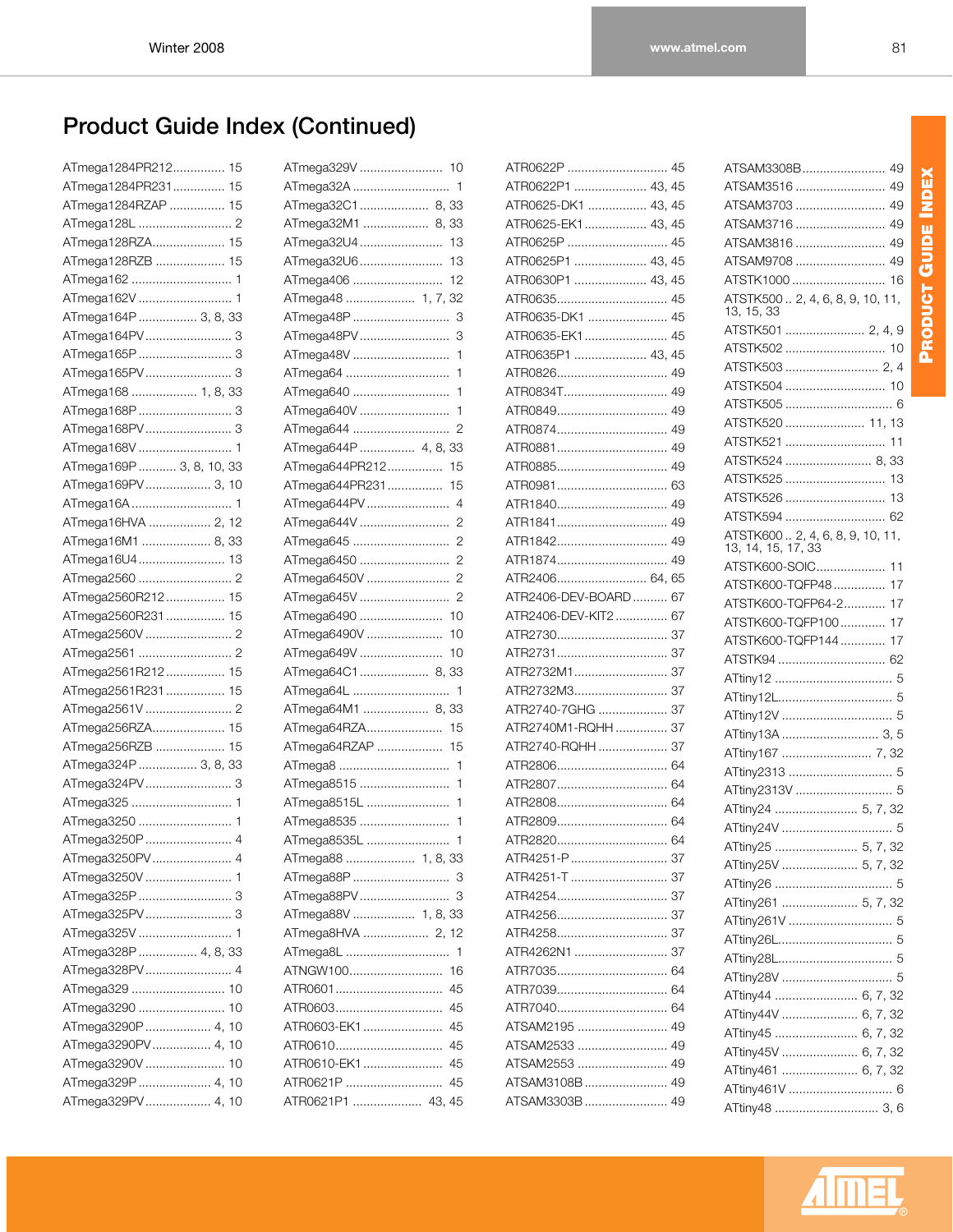| ATtiny84 6, 7, 32         |
|---------------------------|
|                           |
| ATtiny85 6, 7, 32         |
| ATtiny85V 6, 7, 32        |
| ATtiny861 6, 7, 32        |
| ATtiny861V 6              |
| ATtiny88 3,6              |
|                           |
| ATV™ 2/ATV4/ATV4P-xxxx 73 |
| ATV4P-xxxx  73            |
| ATV750B(L) 61             |
| ATxmega128A1  14          |
| ATxmega128A3  14          |
| ATxmega128A4  14          |
| ATxmega16A4  14           |
| ATxmega192A1  14          |
| ATxmega192A3<br>14        |
| ATxmega256A1<br>14        |
| ATxmega256A3<br>14        |
| ATxmega32A4  14           |
| ATxmega64A1  14           |
| ATxmega64A3  14           |
| ATxmega64A4  14           |
| ATAVRONEKIT 14. 16. 17    |

#### $\overline{\mathbf{B}}$

|--|--|

### $\mathbf c$

| <b>CAP™</b> |  |
|-------------|--|

### E

| EVK2160A  27 |
|--------------|
| EVK4120A  28 |
|              |
|              |

| F |  |
|---|--|

Ť.

### M

| Memory Blocks  29 |  |
|-------------------|--|
|                   |  |
|                   |  |

#### $\Omega$

### $\mathbf{s}$

### $\bar{\mathbf{T}}$

| T89C5121-SK1 76      |
|----------------------|
|                      |
|                      |
|                      |
| TMEB8704  39, 40, 71 |
| TSC21020F  48        |
|                      |
| TSC695FL  48         |
|                      |
|                      |
|                      |
|                      |

#### $\overline{\mathsf{U}}$

| U2270B  39. 70 |
|----------------|
|                |
|                |
| U2790B-N  63   |
|                |
| U2794B-N  63   |
|                |
|                |
| U3280M 40, 70  |
|                |
|                |
|                |
|                |
|                |
|                |
|                |

|         | 30 |
|---------|----|
|         | 31 |
| U5021M  | 31 |
| U6032B  | 30 |
| U6043B  | 30 |
| U6046B  | 30 |
| U6083B  | 30 |
| U6084B  | 30 |
|         | 31 |
|         | 31 |
|         | 31 |
|         | 30 |
| U6803B  | 42 |
| U6805B  | 42 |
| U6813B  | 31 |
| U6815BM | 42 |
| U6820BM | 42 |
|         |    |
|         | 29 |
|         |    |